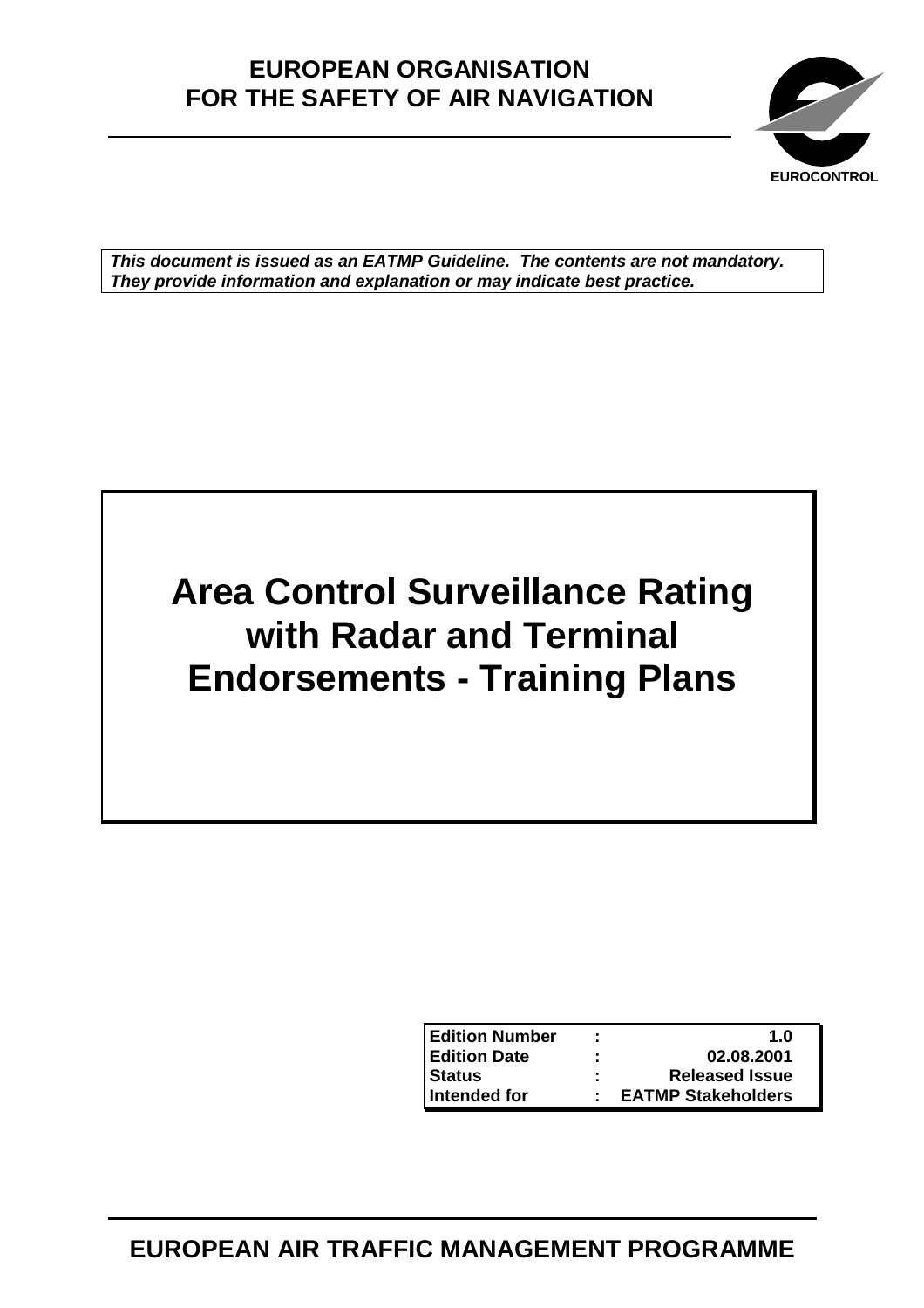# **DOCUMENT CHARACTERISTICS**

|                                                                                                  |                                                                                                                                                                                                                                                                                                                                                                                                                                            | <b>TITLE</b>                         |                                                   |                           |
|--------------------------------------------------------------------------------------------------|--------------------------------------------------------------------------------------------------------------------------------------------------------------------------------------------------------------------------------------------------------------------------------------------------------------------------------------------------------------------------------------------------------------------------------------------|--------------------------------------|---------------------------------------------------|---------------------------|
| Area Control Surveillance Rating with Radar and Terminal<br><b>Endorsements - Training Plans</b> |                                                                                                                                                                                                                                                                                                                                                                                                                                            |                                      |                                                   |                           |
|                                                                                                  |                                                                                                                                                                                                                                                                                                                                                                                                                                            |                                      | <b>EATMP Infocentre Reference:</b>                | 010726-2                  |
|                                                                                                  | <b>Document Identifier</b>                                                                                                                                                                                                                                                                                                                                                                                                                 |                                      | <b>Edition Number:</b>                            | 1.0                       |
|                                                                                                  | <b>HRS/TSP-006-GUI-02</b>                                                                                                                                                                                                                                                                                                                                                                                                                  |                                      | <b>Edition Date:</b>                              | 02.08.2001                |
|                                                                                                  |                                                                                                                                                                                                                                                                                                                                                                                                                                            | <b>Abstract</b>                      |                                                   |                           |
|                                                                                                  | This document enables the creation of an Air Traffic Controller (ATCO) initial training compliant with<br>the European Air Traffic Management Programme (EATMP) common core content. It provides an<br>example of a training programme of 456 periods corresponding to the en-route surveillance training<br>with Radar and Terminal Area (TMA) endorsements. It includes a training area, simulation test and<br>the training procedures. |                                      |                                                   |                           |
|                                                                                                  |                                                                                                                                                                                                                                                                                                                                                                                                                                            | <b>Keywords</b>                      |                                                   |                           |
| Air traffic Controller<br>(ATCO)                                                                 | Terminal Area (TMA)                                                                                                                                                                                                                                                                                                                                                                                                                        | En-route                             | Harmonisation                                     | Air traffic Control (ATC) |
| Course Design<br>Course Objective                                                                |                                                                                                                                                                                                                                                                                                                                                                                                                                            | <b>Job Analysis</b><br>procedure     |                                                   | Air traffic Control (ATC) |
| Evaluation<br>Test                                                                               |                                                                                                                                                                                                                                                                                                                                                                                                                                            | Licensing<br><b>Training Program</b> |                                                   |                           |
| <b>Simulation Program</b>                                                                        |                                                                                                                                                                                                                                                                                                                                                                                                                                            |                                      |                                                   |                           |
| <b>Contact Person</b>                                                                            | Tel                                                                                                                                                                                                                                                                                                                                                                                                                                        |                                      | <b>Unit</b>                                       |                           |
| <b>Michel Pistre</b>                                                                             | +352-43.60.61.511                                                                                                                                                                                                                                                                                                                                                                                                                          |                                      | Training Development and Harmonisation (TDH) Unit |                           |

| <b>STATUS, AUDIENCE AND ACCESSIBILITY</b> |                                |                                                                                                         |   |          |   |
|-------------------------------------------|--------------------------------|---------------------------------------------------------------------------------------------------------|---|----------|---|
| <b>Status</b>                             | Accessible via<br>Intended for |                                                                                                         |   |          |   |
| <b>Working Draft</b>                      | □                              | <b>General Public</b>                                                                                   |   | Intranet |   |
| Draft                                     | $\Box$                         | <b>EATMP Stakeholders</b>                                                                               | ☑ | Extranet | ☑ |
| Proposed Issue                            | □                              | Internet (www.eurocontrol.int)<br><b>Restricted Audience</b><br>ш                                       |   |          |   |
| <b>Released Issue</b>                     | ☑                              | Printed & electronic copies of the document can be obtained from<br>the EATMP Infocentre (see page iii) |   |          |   |

| <b>ELECTRONIC SOURCE</b> |                                                                                             |                     |             |
|--------------------------|---------------------------------------------------------------------------------------------|---------------------|-------------|
|                          | H:\Carine's files\Deliverables\Former 'Own_use ' subdirectory\RELEASED\<br>TRAINING\TSP-006 |                     |             |
| <b>Host System</b>       |                                                                                             | <b>Software</b>     | <b>Size</b> |
| Windows NT               |                                                                                             | Microsoft Word 8.0b | 1842 Kb     |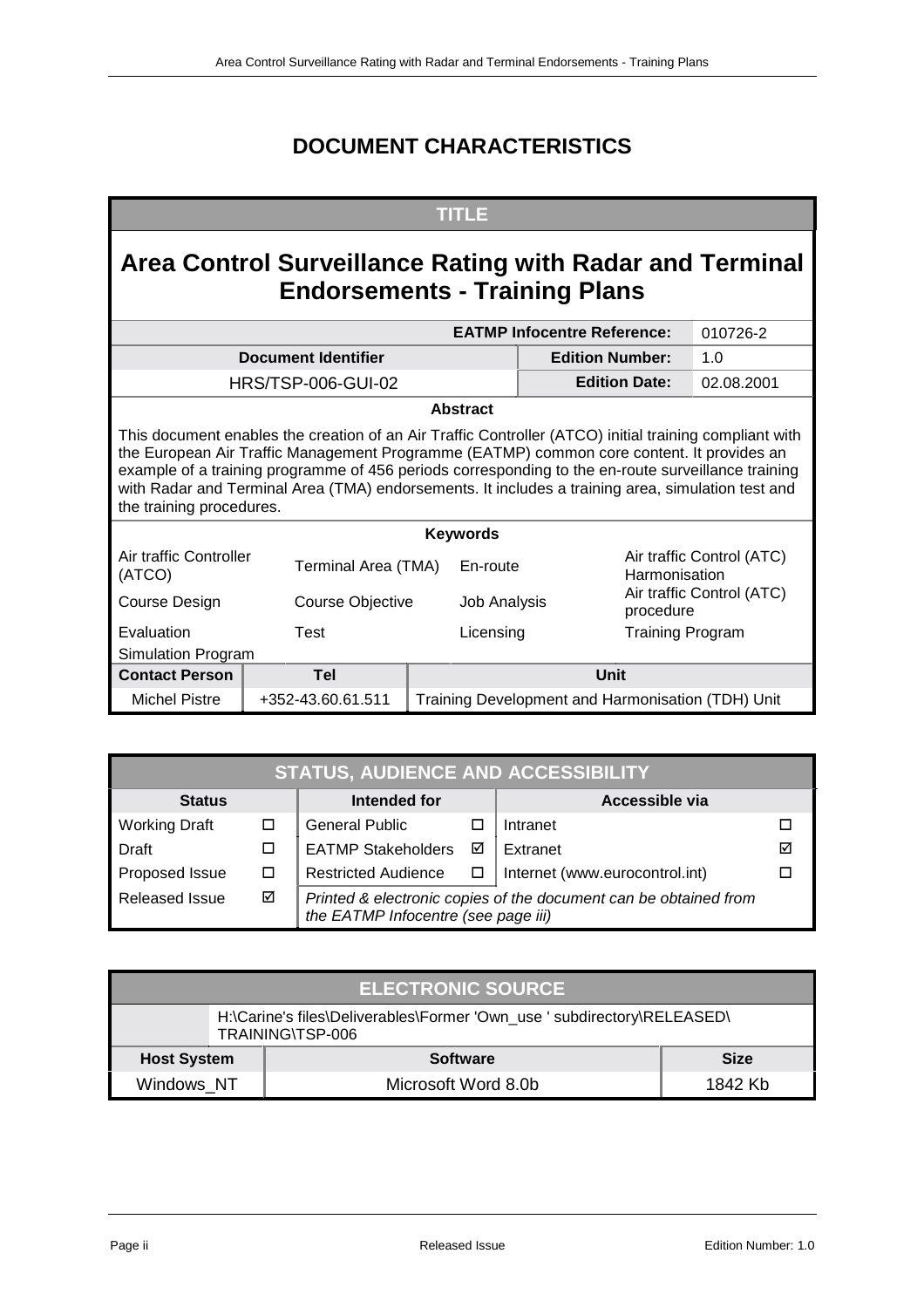|                                                          | <b>EATMP Infocentre</b><br><b>EUROCONTROL Headquarters</b><br>96 Rue de la Fusée<br><b>B-1130 BRUSSELS</b> |  |
|----------------------------------------------------------|------------------------------------------------------------------------------------------------------------|--|
| Tel:<br>Fax:                                             | +32 (0)2 729 51 51<br>+32 (0)2 729 99 84<br>E-mail: eatmp.infocentre@eurocontrol.int                       |  |
| Open on 08:00 - 15:00 UTC from Monday to Thursday, incl. |                                                                                                            |  |

# **DOCUMENT APPROVAL**

The following table identifies all management authorities who have successively approved the present issue of this document.

| <b>AUTHORITY</b>                                                               | <b>NAME AND SIGNATURE</b>                                                   | <b>DATE</b> |
|--------------------------------------------------------------------------------|-----------------------------------------------------------------------------|-------------|
|                                                                                | Please make sure that the EATMP Infocentre Reference is present on page ii. |             |
| Chairman<br><b>Task Force Common Core Content</b><br>Drafting Group 7<br>(DG7) | <b>M. PISTRE</b>                                                            | 30.07.2001  |
| Chairman<br><b>TSG Task Force Common Core Content</b><br>(TF-CCC)              | P. O'DOHERTY                                                                | 30.07.2001  |
| Chairman<br><b>HRT Training Sub-Group</b><br>(TSG)                             | J.-P. MAJERUS                                                               | 30.07.2001  |
| Manager<br><b>EATMP Human Resources Programme</b><br>(HRS-PM)                  | M. BARBARINO                                                                | 31.07.2001  |
| Chairman<br><b>EATMP Human Resource Team</b><br>(HRT)                          | A. SKONIEZKI                                                                | 31.07.2001  |
| <b>Senior Director</b><br><b>Principal EATMP Directorate</b><br>(SDE)          | W. PHILIPP                                                                  | 01.08.2001  |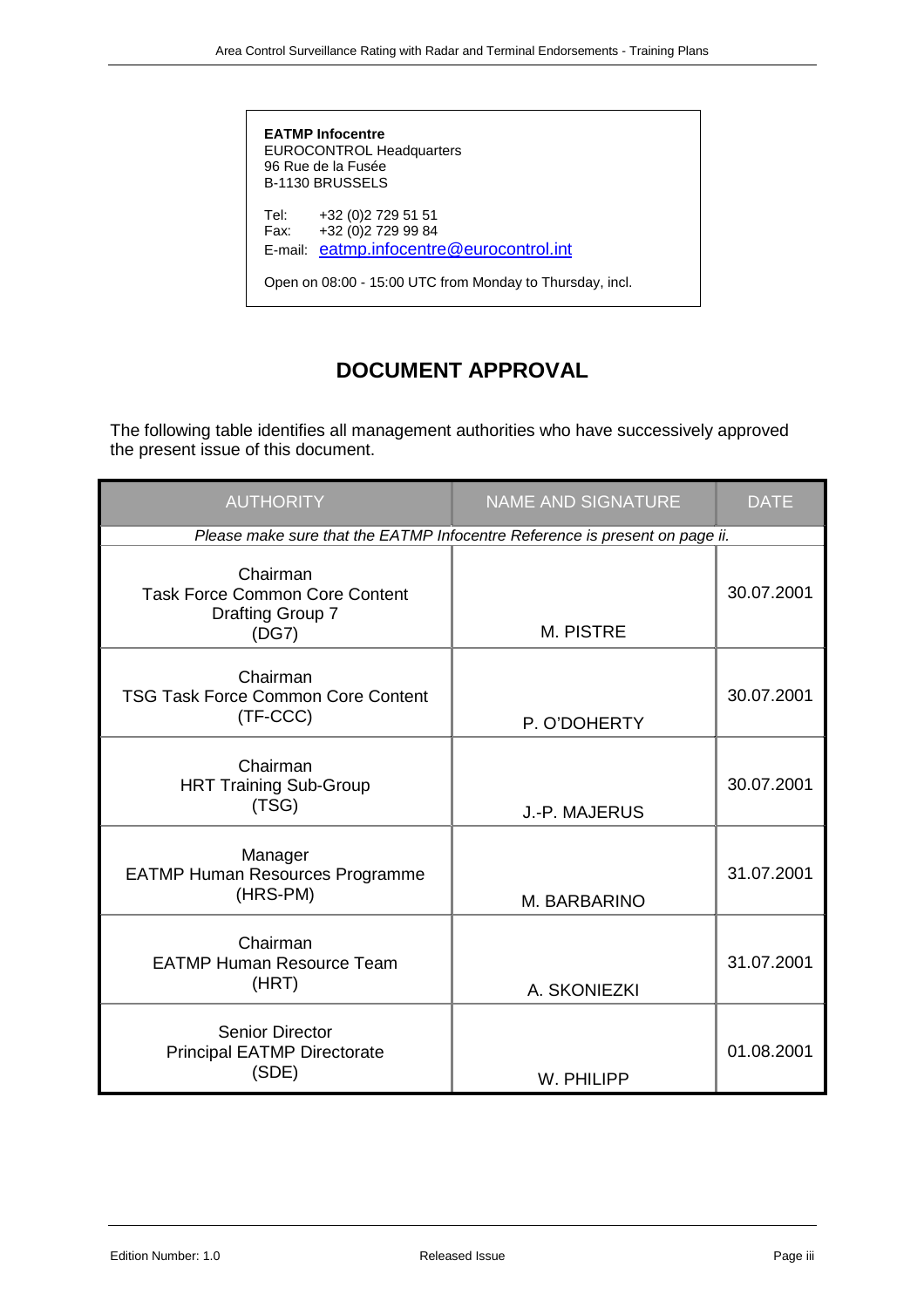# **DOCUMENT CHANGE RECORD**

The following table records the complete history of the successive editions of the present document.

| <b>EDITION</b><br><b>NUMBER</b> | <b>EDITION DATE</b> | <b>INFOCENTRE REFERENCE</b> | <b>REASON FOR CHANGE</b> | <b>PAGES AFFECTED</b> |
|---------------------------------|---------------------|-----------------------------|--------------------------|-----------------------|
| 0.1                             | 11.12.2000          |                             | <b>First Draft</b>       | All                   |
| 0.2                             | 22.12.2000          |                             | Proposed Issue           | All                   |
| 1.0                             | 02.08.2001          |                             | <b>Released Issue</b>    | All                   |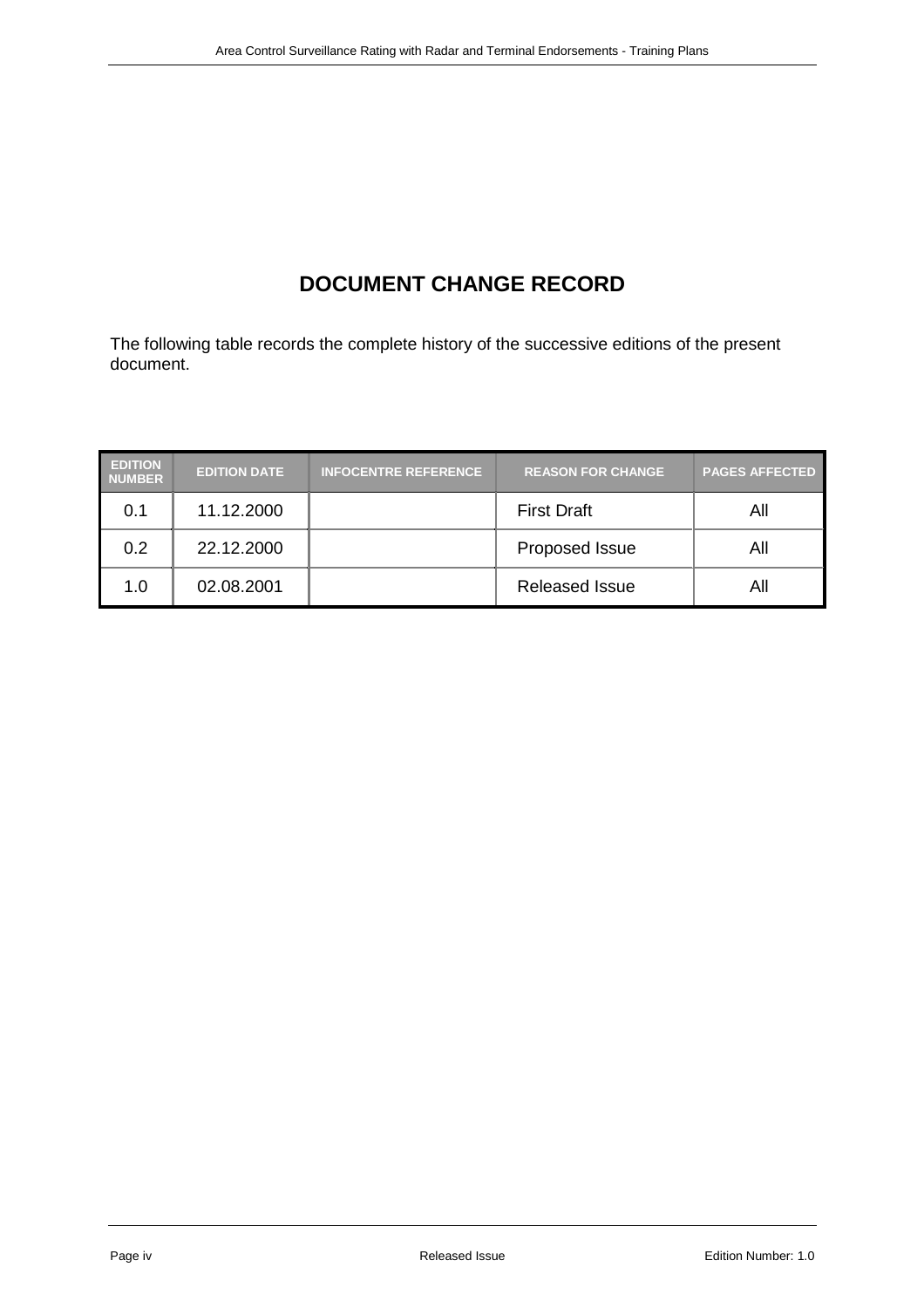# **CONTENTS**

| 1.<br>1.1<br>1.2<br>1.3<br>1.4<br>2.<br>2.1<br>Duties of the Students when Acting as Planner and Executive Controllers 7<br>2.2<br>2.3<br>2.4<br>3.<br>ATM PERFORMANCE OBJECTIVE FOR MODULE 8 13<br>3.1<br>3.2<br>Duties of the Students when Acting as Planner and Executive Controllers in<br>3.3<br>3.4<br>$\overline{\mathbf{4}}$ .<br>4.1<br>4.2<br>4.3<br>5.<br>5.1<br>5.2<br>5.3<br><b>ANNEX A:</b> |  |  |
|------------------------------------------------------------------------------------------------------------------------------------------------------------------------------------------------------------------------------------------------------------------------------------------------------------------------------------------------------------------------------------------------------------|--|--|
|                                                                                                                                                                                                                                                                                                                                                                                                            |  |  |
|                                                                                                                                                                                                                                                                                                                                                                                                            |  |  |
|                                                                                                                                                                                                                                                                                                                                                                                                            |  |  |
|                                                                                                                                                                                                                                                                                                                                                                                                            |  |  |
|                                                                                                                                                                                                                                                                                                                                                                                                            |  |  |
|                                                                                                                                                                                                                                                                                                                                                                                                            |  |  |
|                                                                                                                                                                                                                                                                                                                                                                                                            |  |  |
|                                                                                                                                                                                                                                                                                                                                                                                                            |  |  |
|                                                                                                                                                                                                                                                                                                                                                                                                            |  |  |
|                                                                                                                                                                                                                                                                                                                                                                                                            |  |  |
|                                                                                                                                                                                                                                                                                                                                                                                                            |  |  |
|                                                                                                                                                                                                                                                                                                                                                                                                            |  |  |
|                                                                                                                                                                                                                                                                                                                                                                                                            |  |  |
|                                                                                                                                                                                                                                                                                                                                                                                                            |  |  |
|                                                                                                                                                                                                                                                                                                                                                                                                            |  |  |
|                                                                                                                                                                                                                                                                                                                                                                                                            |  |  |
|                                                                                                                                                                                                                                                                                                                                                                                                            |  |  |
|                                                                                                                                                                                                                                                                                                                                                                                                            |  |  |
|                                                                                                                                                                                                                                                                                                                                                                                                            |  |  |
|                                                                                                                                                                                                                                                                                                                                                                                                            |  |  |
|                                                                                                                                                                                                                                                                                                                                                                                                            |  |  |
|                                                                                                                                                                                                                                                                                                                                                                                                            |  |  |
|                                                                                                                                                                                                                                                                                                                                                                                                            |  |  |
|                                                                                                                                                                                                                                                                                                                                                                                                            |  |  |
|                                                                                                                                                                                                                                                                                                                                                                                                            |  |  |
|                                                                                                                                                                                                                                                                                                                                                                                                            |  |  |
|                                                                                                                                                                                                                                                                                                                                                                                                            |  |  |
|                                                                                                                                                                                                                                                                                                                                                                                                            |  |  |
|                                                                                                                                                                                                                                                                                                                                                                                                            |  |  |
| 1.                                                                                                                                                                                                                                                                                                                                                                                                         |  |  |
| 2.                                                                                                                                                                                                                                                                                                                                                                                                         |  |  |
| 3.                                                                                                                                                                                                                                                                                                                                                                                                         |  |  |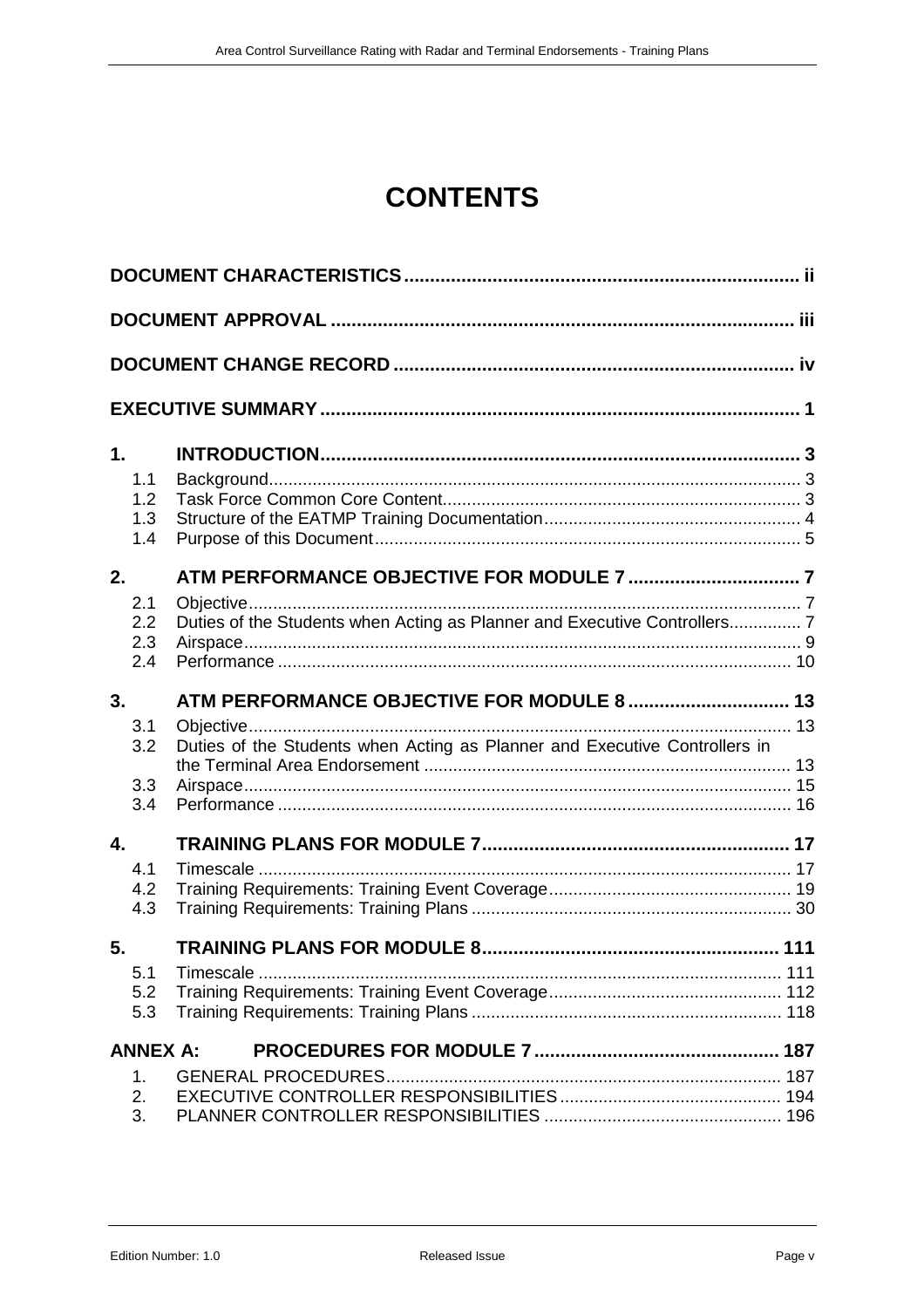|                  | <b>ANNEX B:</b> |                                                         |  |
|------------------|-----------------|---------------------------------------------------------|--|
| 1.               |                 |                                                         |  |
| 2.               |                 |                                                         |  |
| 3.               |                 |                                                         |  |
| 4.               |                 |                                                         |  |
| 5.               |                 |                                                         |  |
| 6.               |                 |                                                         |  |
|                  |                 |                                                         |  |
|                  |                 | APPENDIX 1: LETTER OF AGREEMENT BETWEEN AIROSAR TCL     |  |
|                  |                 |                                                         |  |
| 1.<br>2.         |                 |                                                         |  |
| 3.               |                 |                                                         |  |
| $\overline{4}$ . |                 |                                                         |  |
|                  |                 |                                                         |  |
|                  |                 | APPENDIX 2: LETTER OF AGREEMENT BETWEEN AIROSTAR TMA    |  |
|                  |                 |                                                         |  |
| 1.               |                 |                                                         |  |
| 2.               |                 |                                                         |  |
| 3.               |                 |                                                         |  |
| $\mathbf{4}$ .   |                 |                                                         |  |
|                  |                 |                                                         |  |
| 1.               |                 |                                                         |  |
| 2.               |                 |                                                         |  |
| 3.               |                 |                                                         |  |
| $\overline{4}$ . |                 | EXPLANATIONS ON THE MEANING AND USE OF EVERY WORKLOAD   |  |
| 5.               |                 |                                                         |  |
| 6.               |                 |                                                         |  |
| 7.               |                 |                                                         |  |
| 8.               |                 |                                                         |  |
| 9.               |                 |                                                         |  |
| 10.              |                 |                                                         |  |
| 11.              |                 |                                                         |  |
| 12.              |                 |                                                         |  |
| 13.              |                 |                                                         |  |
| 14.              |                 |                                                         |  |
| 15.              |                 |                                                         |  |
| <b>ANNEX D:</b>  |                 |                                                         |  |
| 1.               |                 | LIST OF MAIN TRAINING EVENTS USED IN THIS TRAINING  229 |  |
| 2.               |                 |                                                         |  |
|                  |                 |                                                         |  |
|                  |                 |                                                         |  |
|                  |                 |                                                         |  |
|                  |                 |                                                         |  |
|                  |                 |                                                         |  |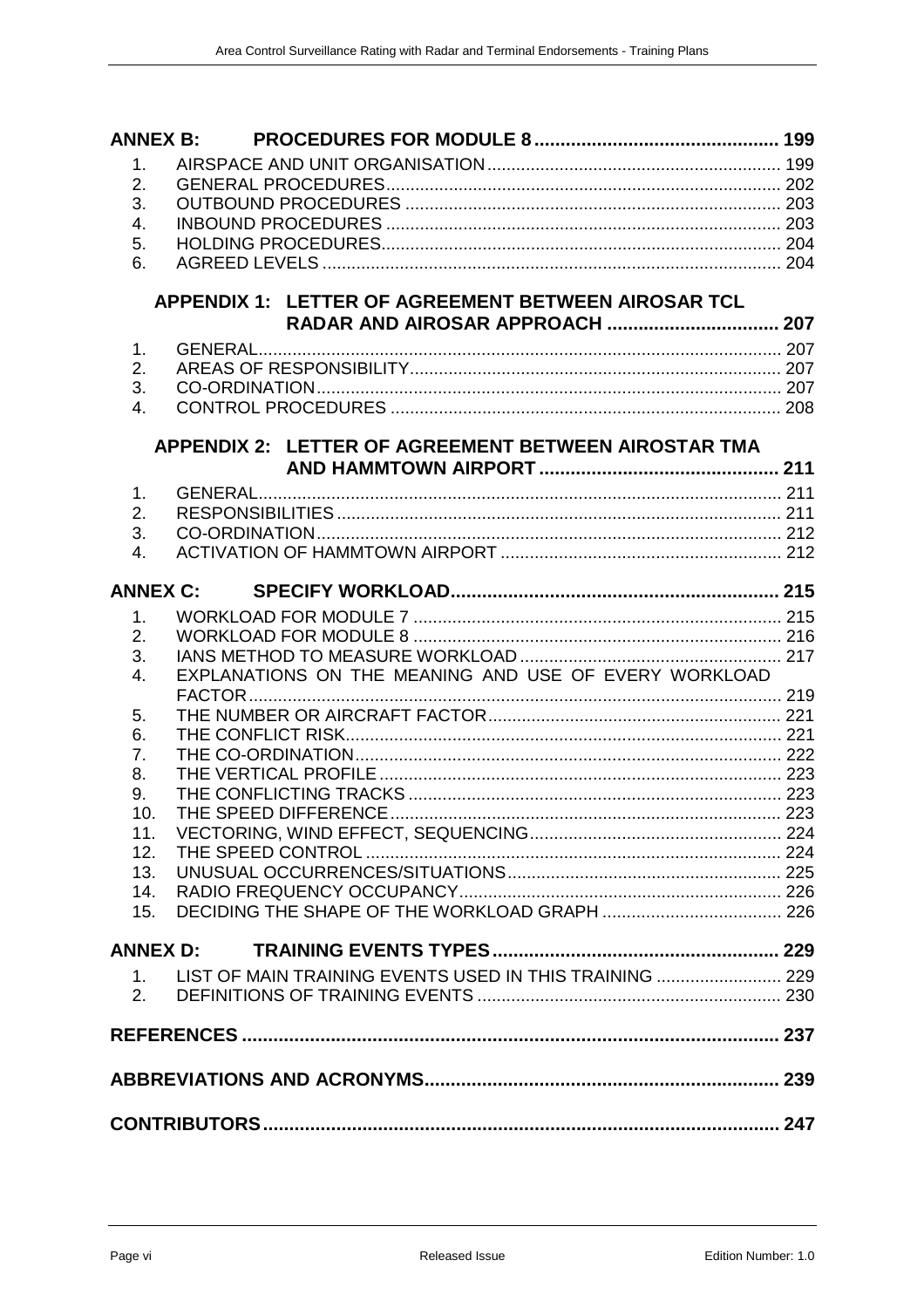# **EXECUTIVE SUMMARY**

This document is the final report of the Drafting Group 7 (DG7) of the Task Force Common Core Content (TF-CCC) of the EATCHIP\EATMP<sup>1</sup> Human Resources Team (HRT) Training Sub-Group (TSG).

It presents the training plans corresponding to the 'Area Control Surveillance Rating with Radar Endorsement' (Module 7) and to the 'Terminal Area Control Endorsement' (Module 8). These training plans are an example of a training strategy to meet the training objectives stated in the document 'Guidelines for Common Core Content and Training Objectives for Air Traffic Controllers Training (Phase 2)' (EATMP, 2000a). This strategy produces a training whose duration is a total of 456 periods for Modules 7 and 8.

Chapter 1, 'Introduction', explains the background and the training documentation configuration.

Chapter 2, 'ATM Performance Objective for Module 7', details the performance expected from the student in simulation during and at the end of a training, the airspace on which the simulation is operated, the content and workload of final test simulation (see Annex A for the procedures).

Chapter 3, 'ATM Performance Objective for Module 8', details the performance expected from the student in simulation during and at the end of a training, the airspace on which the simulation is operated, the content and workload of final test simulation (see Annex B for the procedures).

Chapter 4, 'Training Plans for Module 7', is divided into two parts'. First part, 'Timescale', proposes an example of a training programme, with the number of training events per subject, classified according to the training methods to be used. Second part, 'Training Plans', states how each objective is taught to the student (lesson, part-task practice, simulation, etc.). Annex C details the workload of the test simulation. Annex D details the training event types.

Chapter 5, 'Training Plans for Module 8', is divided into two parts. First part, 'Timescale' proposes an example of a training programme, with the number of training events per subject, classified according to the training methods to be used. Second part, 'Training Plans', states how each objective is taught to the student (lesson, part-task practice, simulation, etc.). Annex C details the workload of the test simulation. Annex D details the training event types.

References, a Glossary of the terms used in these guidelines, a list of the Abbreviations and Acronyms used, and the names of the Contributors to this document are provided as Annexes.

 $\overline{\phantom{a}}$ 

<sup>&</sup>lt;sup>1</sup> The 'European Air Traffic Control Harmonisation and Integration Programme (EATCHIP)' has later become the 'European Air Traffic Management Programme (EATMP)'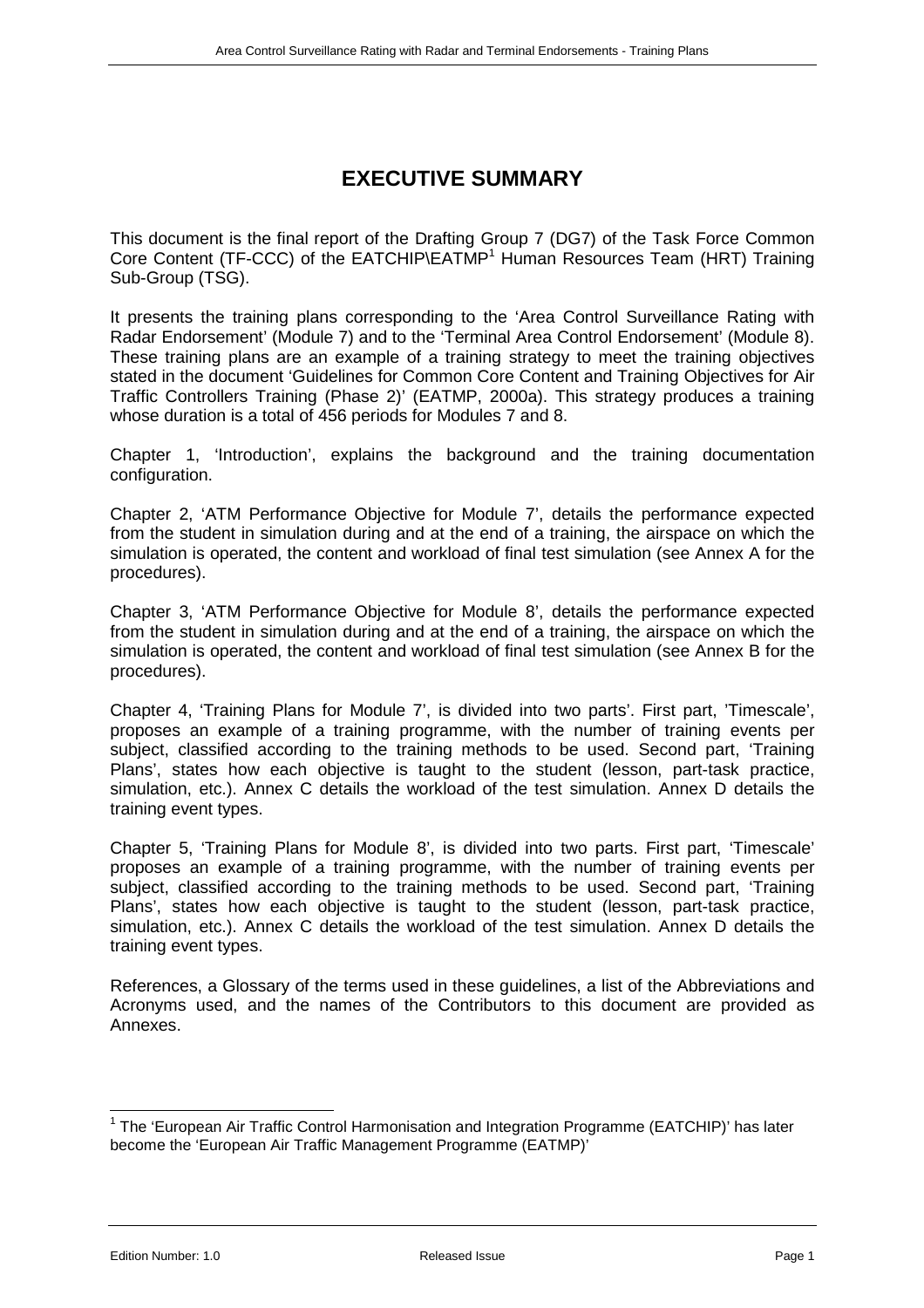Page intentionally left blank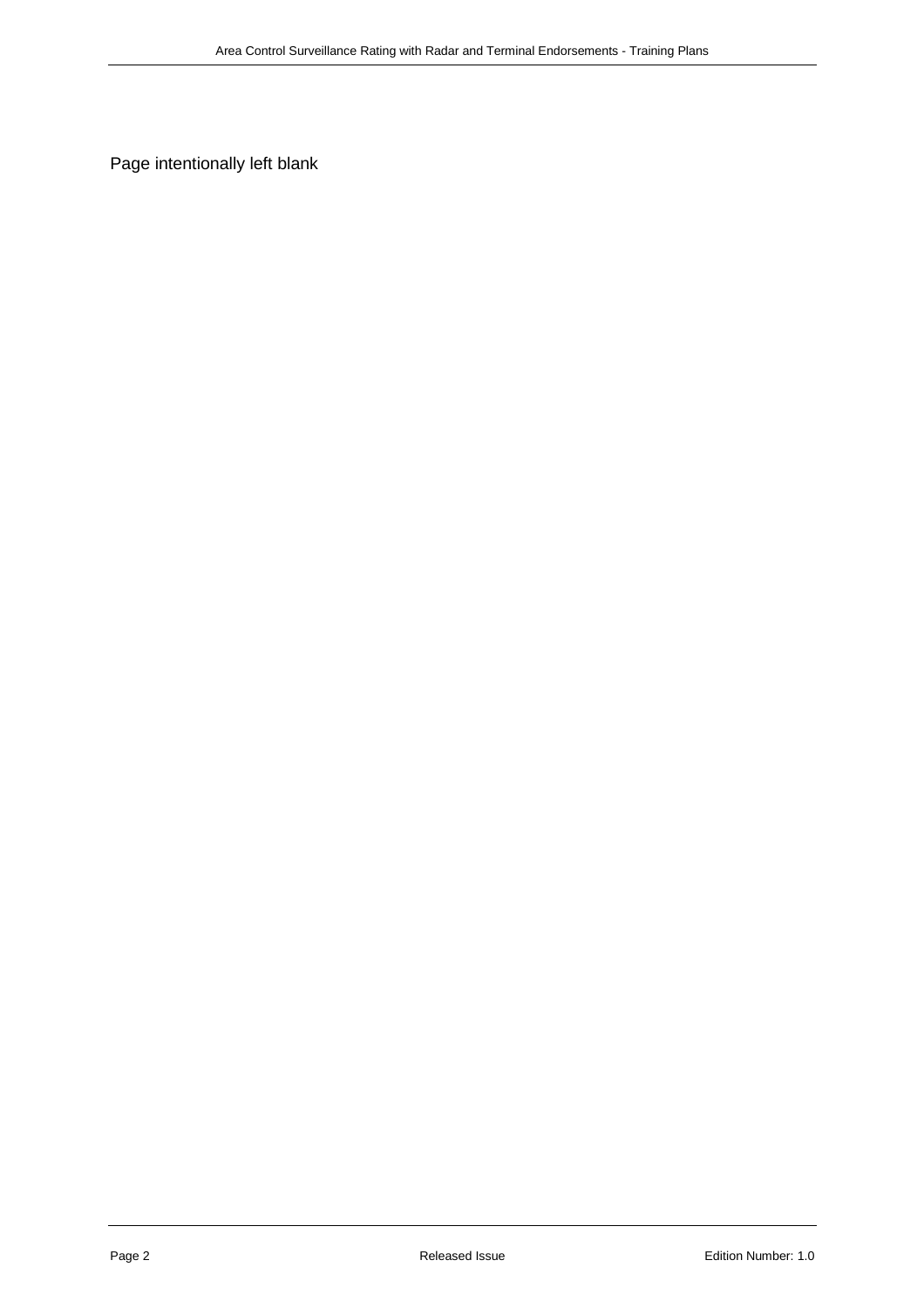# **1. INTRODUCTION**

### **1.1 Background**

The main objective of the EATMP Human Resources Programme (HRS) Stage 1 is to further develop an Air Traffic Management (ATM) specific human resources / human factors toolbox (concepts, methods, tools) which will enable an adequate number of qualified staff to provide a harmonised and consistent quality of service delivery, ensure the best use of new technology and provide for a smooth transition towards the evolving European ATM systems.

The HRS Programme Phase 1 includes the Training Sub-Programme (TSP), defined as follows:

> *To provide ANS Providers for all ATM areas training material, methods and tools to enable a common minimum standard of training which will evolve to meet the future introduction of system changes and will enable the implementation of regulatory requirements for ATM services personnel licensing.*

## **1.2 Task Force Common Core Content**

Under the auspices of the EATCHIP Programme and later the EATMP Programme, the Human Resources Team (HRT) delegated responsibility for the Air Traffic Services (ATS) training to its Training Sub-Group (TSG), which created the Task Force Common Core Content (TF-CCC) in March 1995.

The training addressed by the TF-CCC was divided into phases, namely:

- Phase I deals with **basic** controller training and aims to impart fundamental knowledge and skills to enable student Air Traffic Controllers (ATCOs) to progress to specialised/rating training (see EATMP, 2001).
- Phase II provides for knowledge and skills during **rating** training to enable student ATCOs to commence On-the-Job Training (OJT) leading to the issue of an ATCO Licence (see EATMP, 2000a).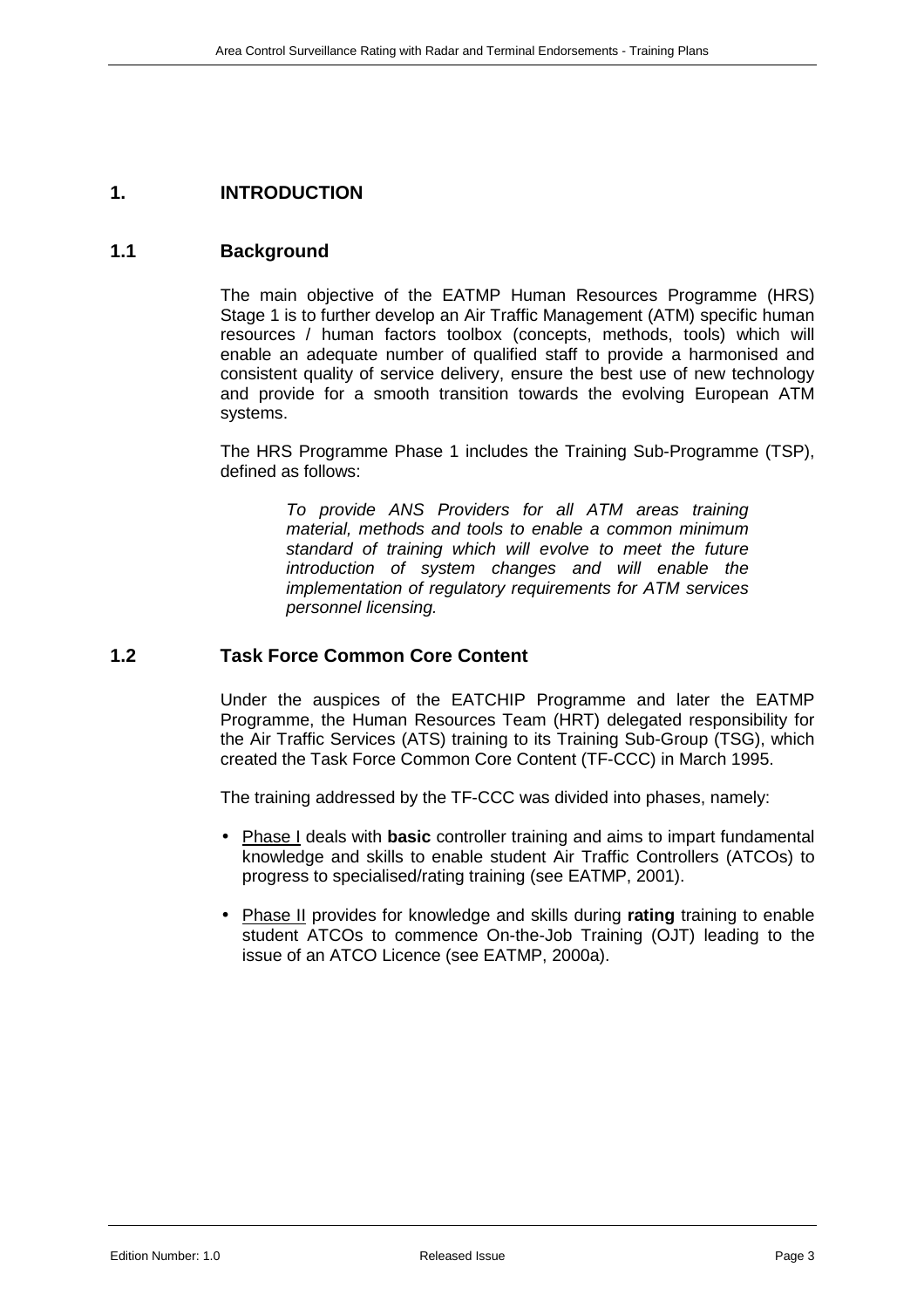# **1.3 Structure of the EATMP Training Documentation**

The structure of the training documentation was defined in the document 'Specifications on Training Methods and Tools' (EATMP, 2000b) as follows:



**(ii) Training + Assessment Plan**





## **(iii) Training Event Plans**



#### **1.3.1 Syllabus**

A syllabus is a list of training objectives classified by subjects, topics and sub-topics showing the training necessary to fill the training gap and achieve the course aim. An unstructured content helps to detail the objectives. Syllabus does not indicate times, training techniques nor order to achieve the training objective.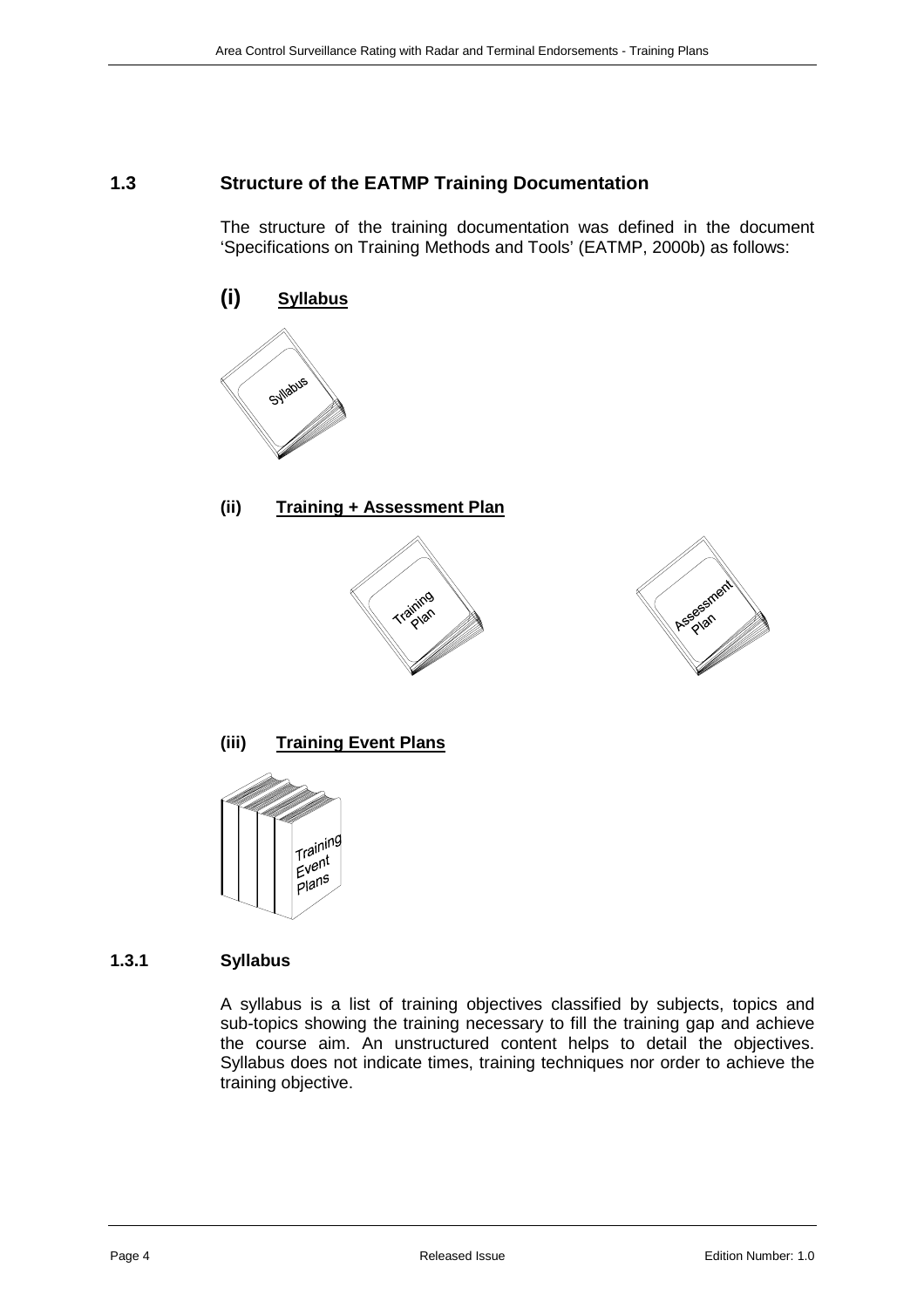#### **1.3.2 Training Plan**

A training plan is a syllabus with additional information. The training plan details for each subject or topic and for each objective the training requirements (type of training event, educational material needed, method and mode of delivery). It also mentions the timescale for achievement and states performance objectives or test to increase the accuracy of the specifications.

#### **1.3.3 Training Event Plan**

A training event is a set of actions identified in the training plan as the smaller unit of training. The training event has a type but is more accurately described by the association of a training technique, a media, a learning rate and a mode of delivery.

The Training Event Plan is the document to be used by the instructor when preparing and when providing the training. It recalls the objectives of the training event and its type. It gives a timeline and indicates material references and hints for the performance.

#### **1.4 Purpose of this Document**

The syllabus for ATCO initial training Phases 1 and 2 specify the objectives of the corresponding initial training. This specification does not include performance objectives or timescale.

The guidance on implementation of the 'European Manual of Personnel Licensing - Air Traffic Controllers' (EATMP, 2000c) states that *the designated authority should require training institutions to demonstrate how their courses* meet the ECAC<sup>2</sup> guidelines on Common Core Content or, if they cannot, their *plans to amend their training to meet the requirements*. The EUROCONTROL Safety Regulatory Requirement 5 (ESARR5) (SRC, 2000) lists the TF-CCC documents as a 'means of compliance' with the Regulatory Requirements. The purpose of this document is to define the training modules more accurately than the syllabus in order to allow training institutes to develop initial training according to these ECAC guidelines.

The expected benefits are:

- reduction of time and effort to develop training,
- possible reuse of off-the-shelf training materials,
- quidance for the demonstration of the compliance to the quidelines.

 2 European Civil Aviation Conference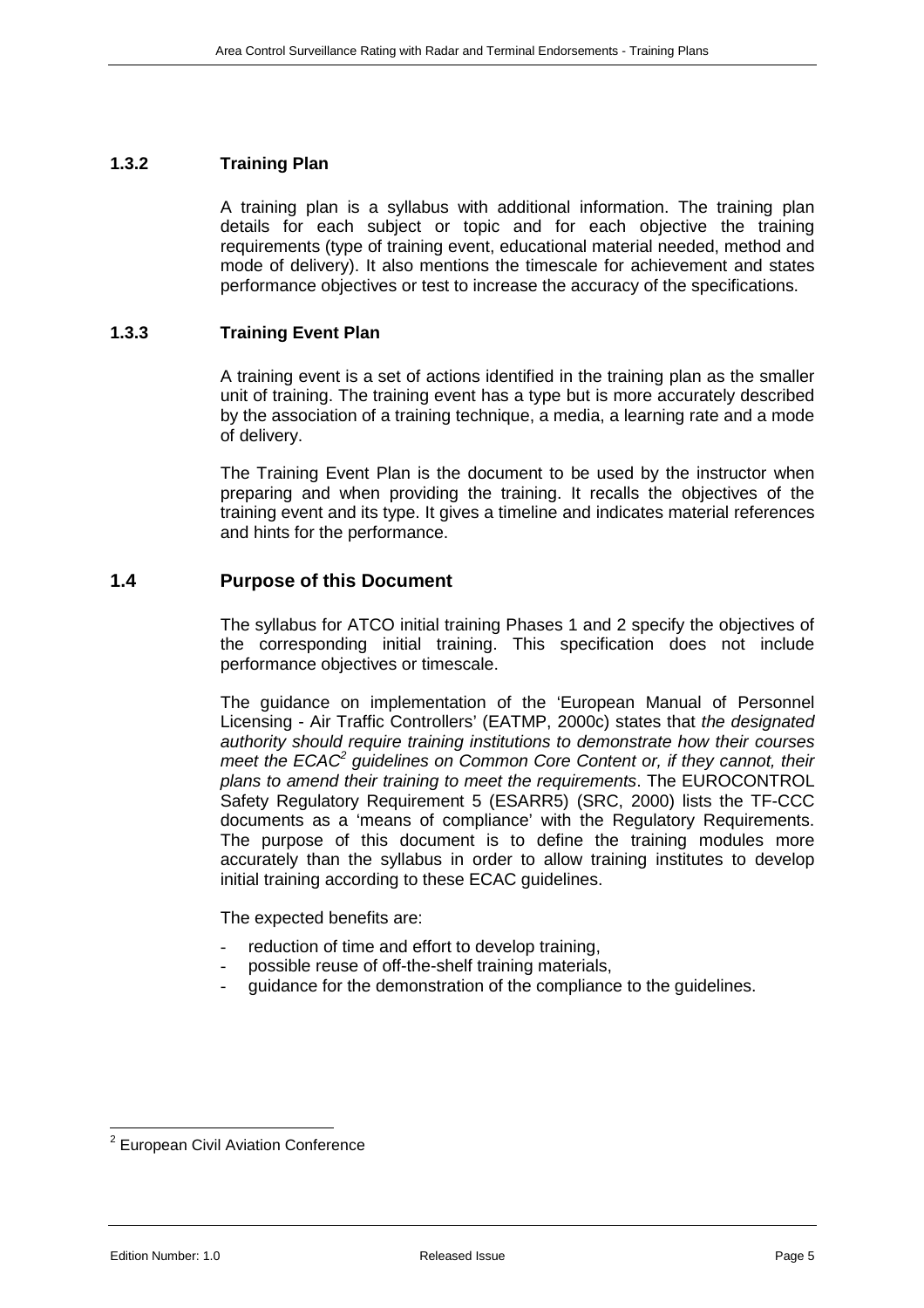To achieve this and according to the training plan definition, this document includes:

- the performance objective in the ATM subject,
- the timescale,
- the training requirements.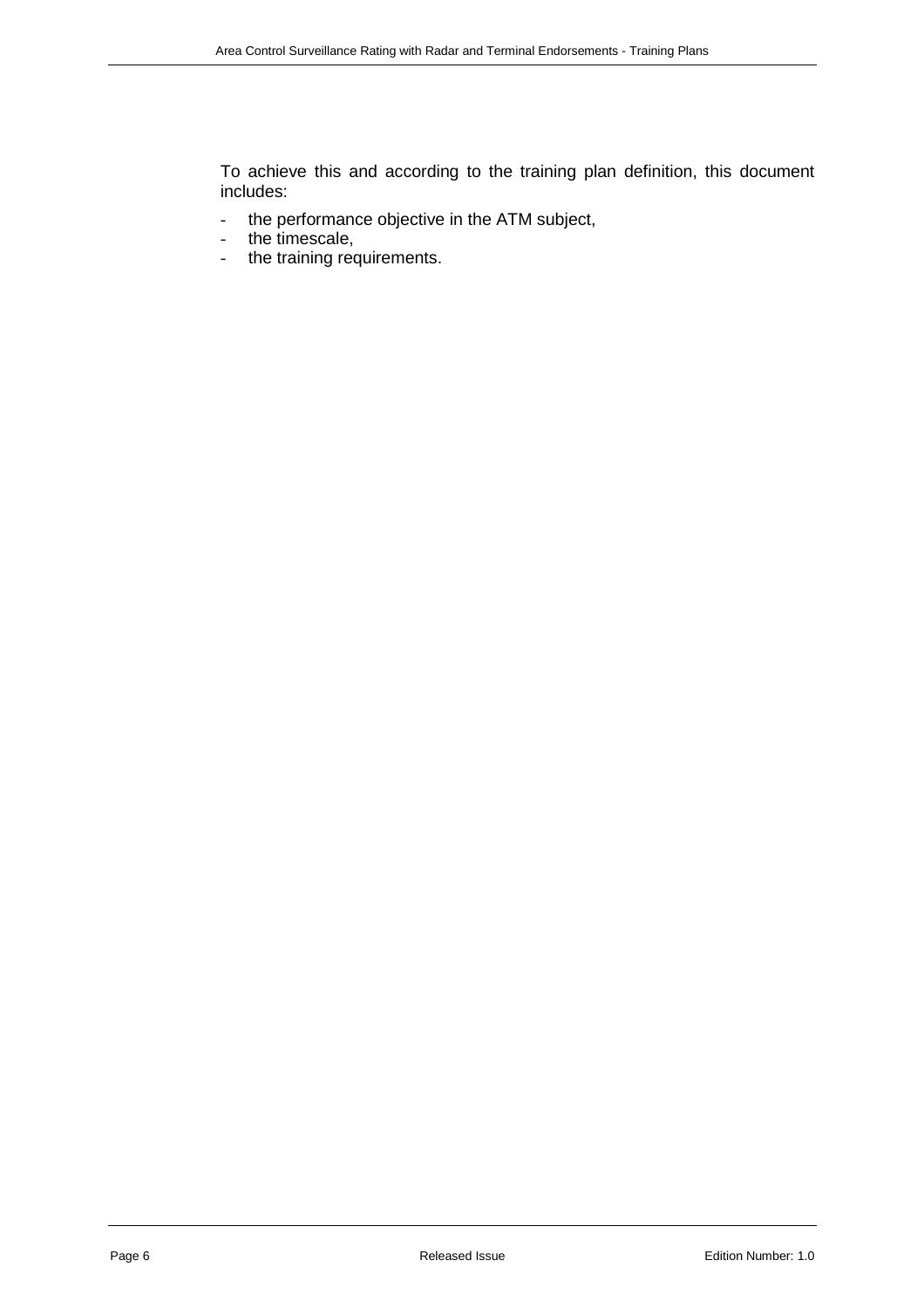# **2. ATM PERFORMANCE OBJECTIVE FOR MODULE 7**

#### **2.1 Objective**

The general objective stated in the syllabus is: *students shall apply operational procedures to ensure a safe, orderly and expeditious service*.

The corresponding performance is:

In a radar simulator students shall:

- demonstrate the ability to manage the specified workload demand upon airspace area;
- apply operational radar and planning control techniques and procedures to ensure a safe, orderly and expeditious service.

#### **2.2 Duties of the Students when Acting as Planner and Executive Controllers**

Duties Common to both the Executive Controller and the Planner Controller

- Adjust the relevant displays so that control functions can be performed properly and notify the instructor of any technical failure.
- Analyse, plan and control the flow of traffic by use of system and radar derived information.
- Detect potential conflicts between aircraft by use of system and radar derived information.
- Provide and maintain the prescribed separation between aircraft and between aircraft and airspace boundaries.
- Manage several coinciding tasks while maintaining situational awareness.
- Monitor flight data displays and ensure that they are maintained up-to-date.
- Prioritise tasks and delegate when appropriate.
- Communicate in a clear and precise manner using standard phraseology when available.
- Ensure that all co-ordinations are carried out in accordance with prescribed procedures.
- Manage complete or partial communications failures.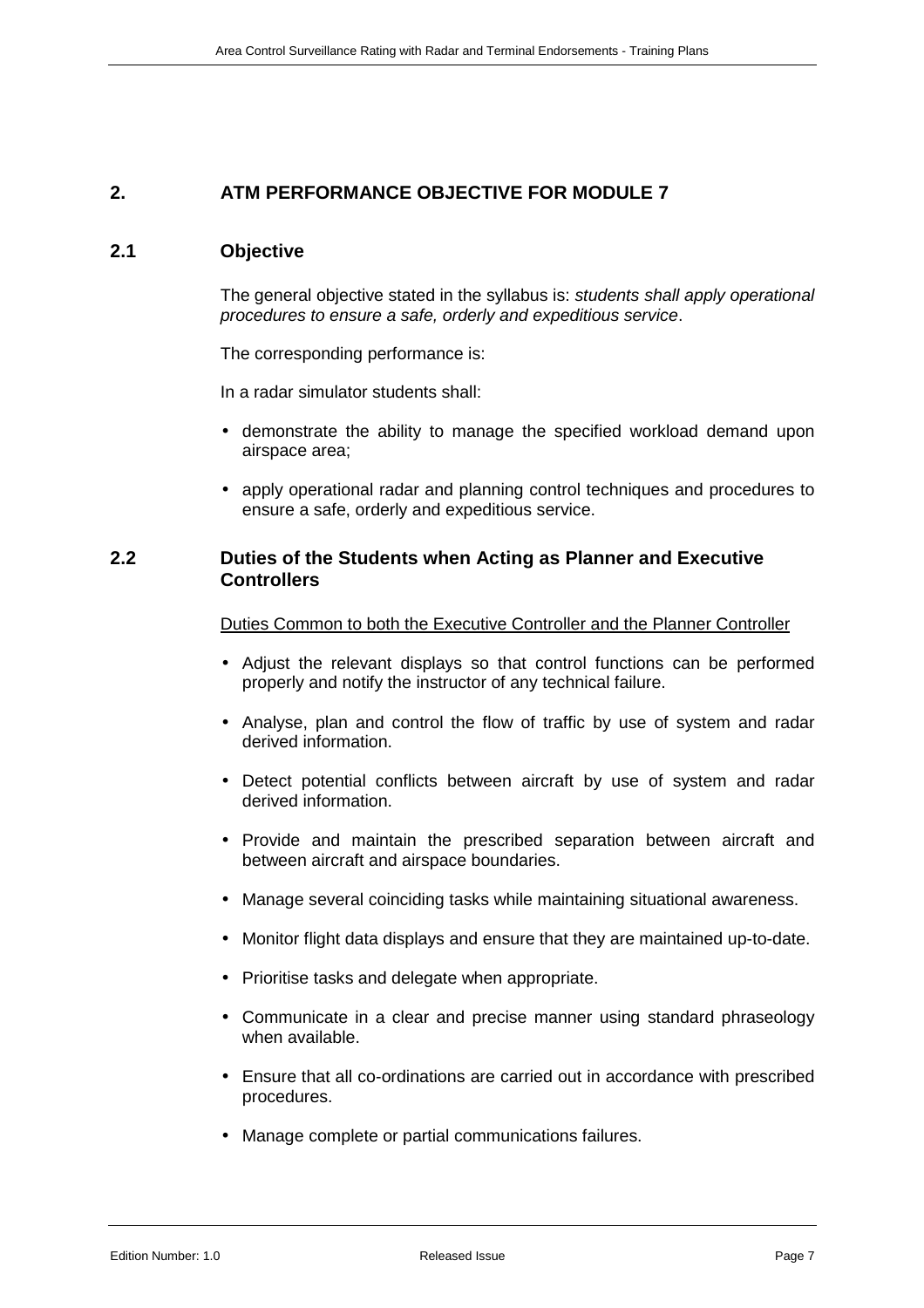• Assist and give priority to aircraft in unusual/emergency situations and take all actions necessary to ensure aircraft safety.

#### Specific duties for the Executive Controller

- Maintain a continuous listening watch on the sector frequencies and carry out all Radiotelephone (RTF) communication.
- Take the necessary control actions within the sector's area of responsibility to comply with the plan established by the Planner Controller.
- Liaise with the Planner Controller when planned exit levels cannot be achieved.
- Ensure that the Planner Controller is warned that the traffic situation is developing to the extent that the sector could be overloaded.
- Ensure that the Planner Controller is informed of any potential or actual unusual/emergency situations or unusual occurrence taking place within the sector's area of responsibility.

#### Specific duties of the Planner Controller

- Plan and accept aircraft safely into the sector in accordance with prescribed procedures.
- Plan exit conditions according to the Planning Standards or as agreed with the accepting unit/sector.
- Co-ordinate with adjacent units/sectors joining and crossing clearances, estimates, revisions, approval requests and expedite clearances in accordance with prescribed procedures.
- Ensure that co-ordination is effected prior to transferring aircraft.
- Co-ordinate with the Executive Controller the acceptance of any aircraft entering the sector's area of responsibility not complying with navigation or communication requirement (e.g. unserviceable transponder).
- Transfer received radar identity of an aircraft to the Executive Controller.
- Ensure the Executive Controller is aware of any co-ordinated climb or descent made with an adjacent unit/sector.
- Inform Watch Supervisor of unusual/emergency situations within the sector's area of responsibility.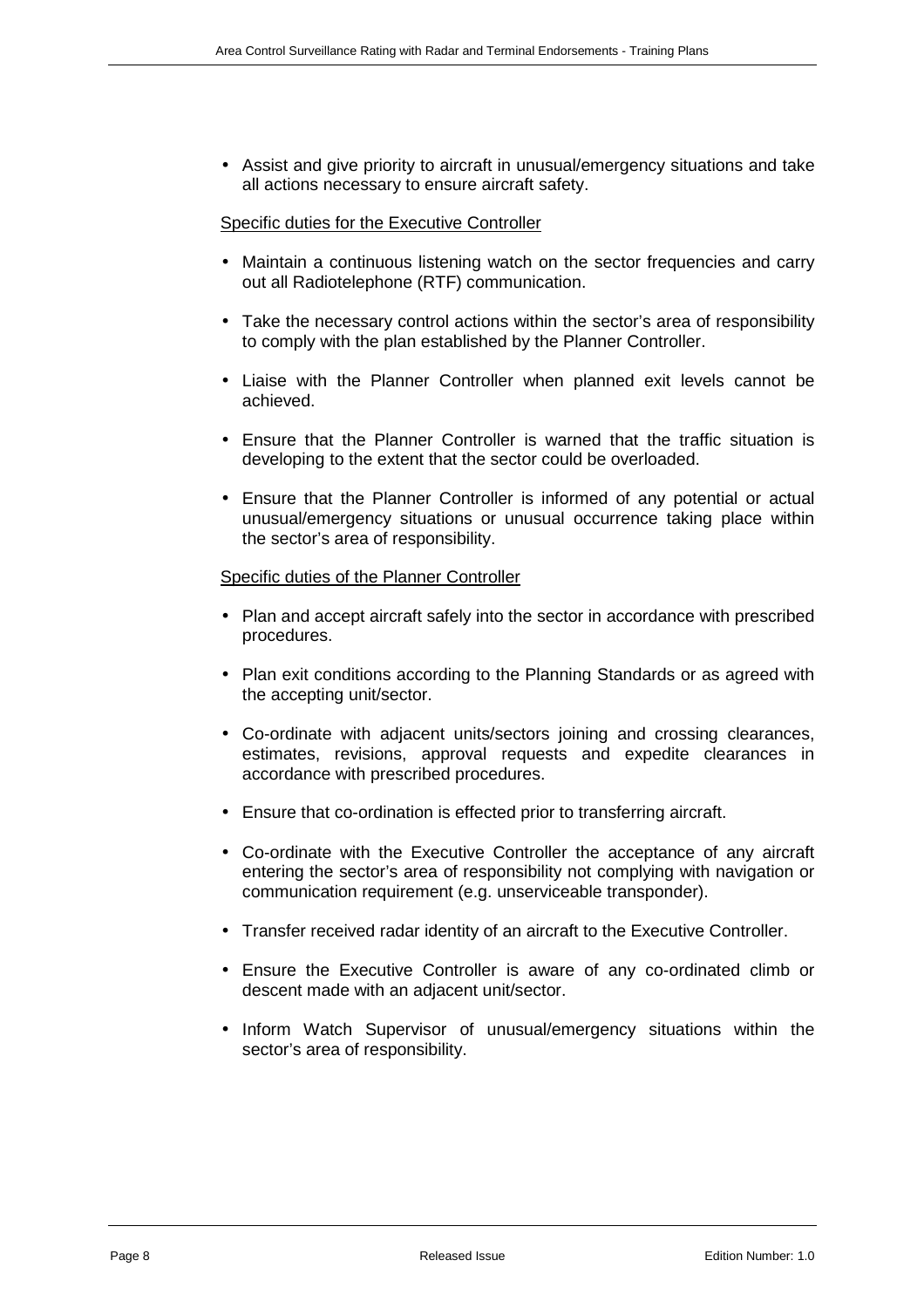# **2.3 Airspace**

The features of a locally used training sector should enable the generation of the type of traffic situation and the type of tasks similar to the ones in Table 1.

Table 1: Airspace

| <b>Vertical Limits</b>         | FL 245 $\overline{\phantom{0}}$ unlimited        |                                         |
|--------------------------------|--------------------------------------------------|-----------------------------------------|
| <b>Dimensions</b>              | 100 NM x 100 NM (approx.)                        |                                         |
| <b>Route Structure</b>         | E-W                                              | 2 way with 2<br>crossing points         |
|                                | SE-NW                                            | 1 way with 2<br>crossing points         |
|                                | NE-SW                                            | 2 way with 3<br>crossing points         |
|                                | SW-NE                                            | 2 way RNAV<br>with 3 crossing<br>points |
|                                | NW-SE                                            | 1 way with 2<br>crossing points         |
|                                |                                                  | 1 converging                            |
| <b>Airspace Classification</b> | A                                                |                                         |
| Zones/Areas/Restricted         | 2 military exercise areas active on notification |                                         |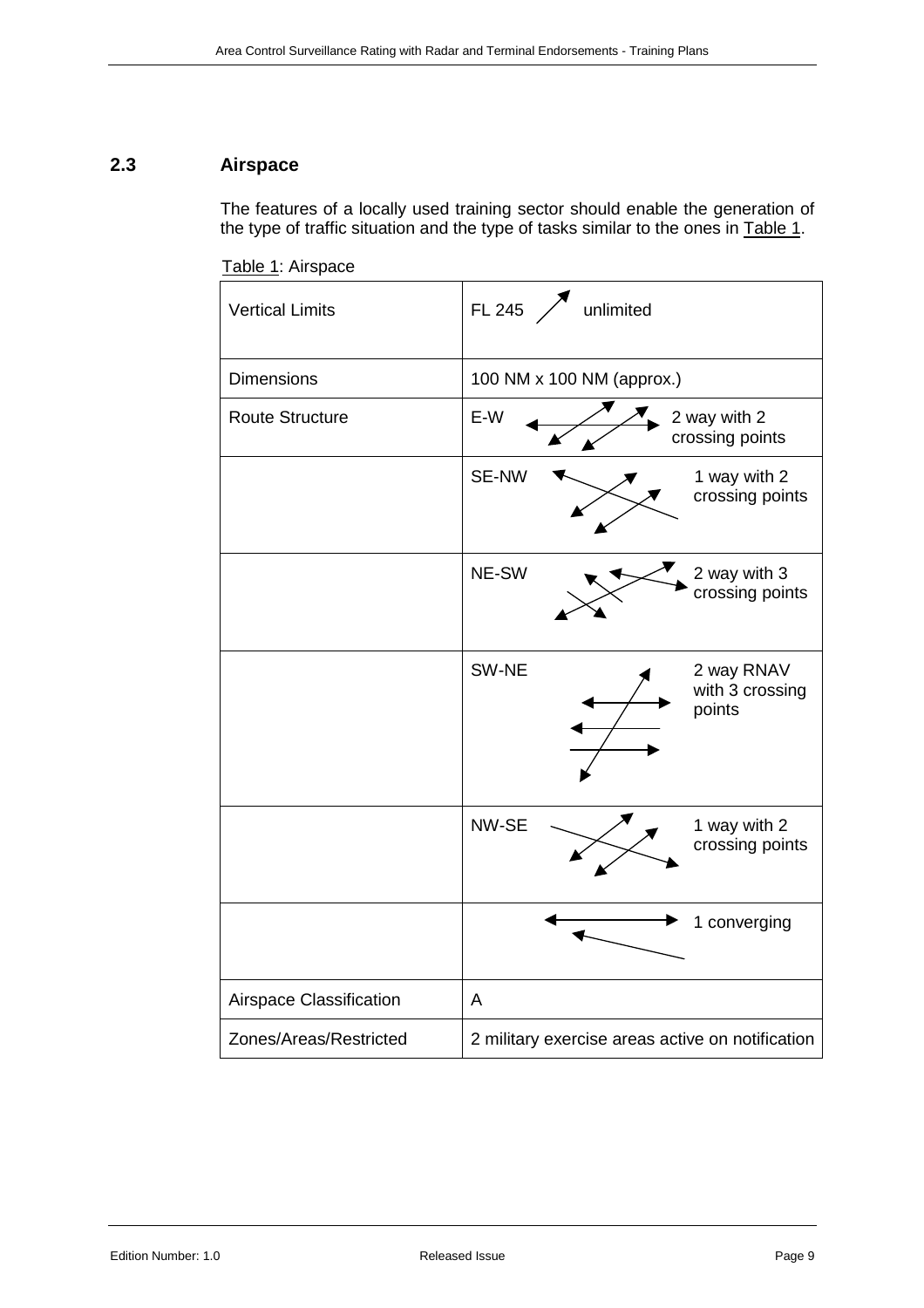| Aerodromes            | 4 aerodromes in adjacent areas<br>2 aerodromes below the exercise area          |
|-----------------------|---------------------------------------------------------------------------------|
| <b>Adjacent Areas</b> | 1 adjacent UAC, 2 sectors in same UAC, 1<br><b>Terminal Control (TCL) below</b> |

An example of a sector complying with these features is to be found in Annex A with all related procedures. The definition of the workload is based on the use of this sector. The sector and the procedures are available to any ECAC State wishing to use it as its local sector.

## **2.4 Performance**

A typical simulation, possibly a test simulation located at the end of the module, describes the performance. The assessment procedure will include at least two separate simulations, one for planner, one for executive role. Teamwork should be an essential element in the overall assessment of student performance at all times.

#### **2.4.1 Duration of the Typical Simulation**

The simulations would be 45-50 min. duration including short briefing. Structured briefing and debriefing will be planned outside the simulations.

#### **2.4.2 Traffic of the Typical Simulation**

The actual number of aircraft should relate to the sector hourly capacity and a simulation workload figure of 75% of the theoretical capacity.

- C is the maximum hourly capacity.
- T is the duration of the exercise.
- M is the exercise number of aircraft:

(C x 75%) 
$$
\begin{array}{ccc}\nT \\
x & 75\% \\
60\n\end{array}
$$
 = M

For our sector hourly capacity is 60 aircraft per hour:

$$
(60 \t x \t 75%) \t x \t 4560 = 34
$$

This is 34 aircraft for 45 min. exercise period.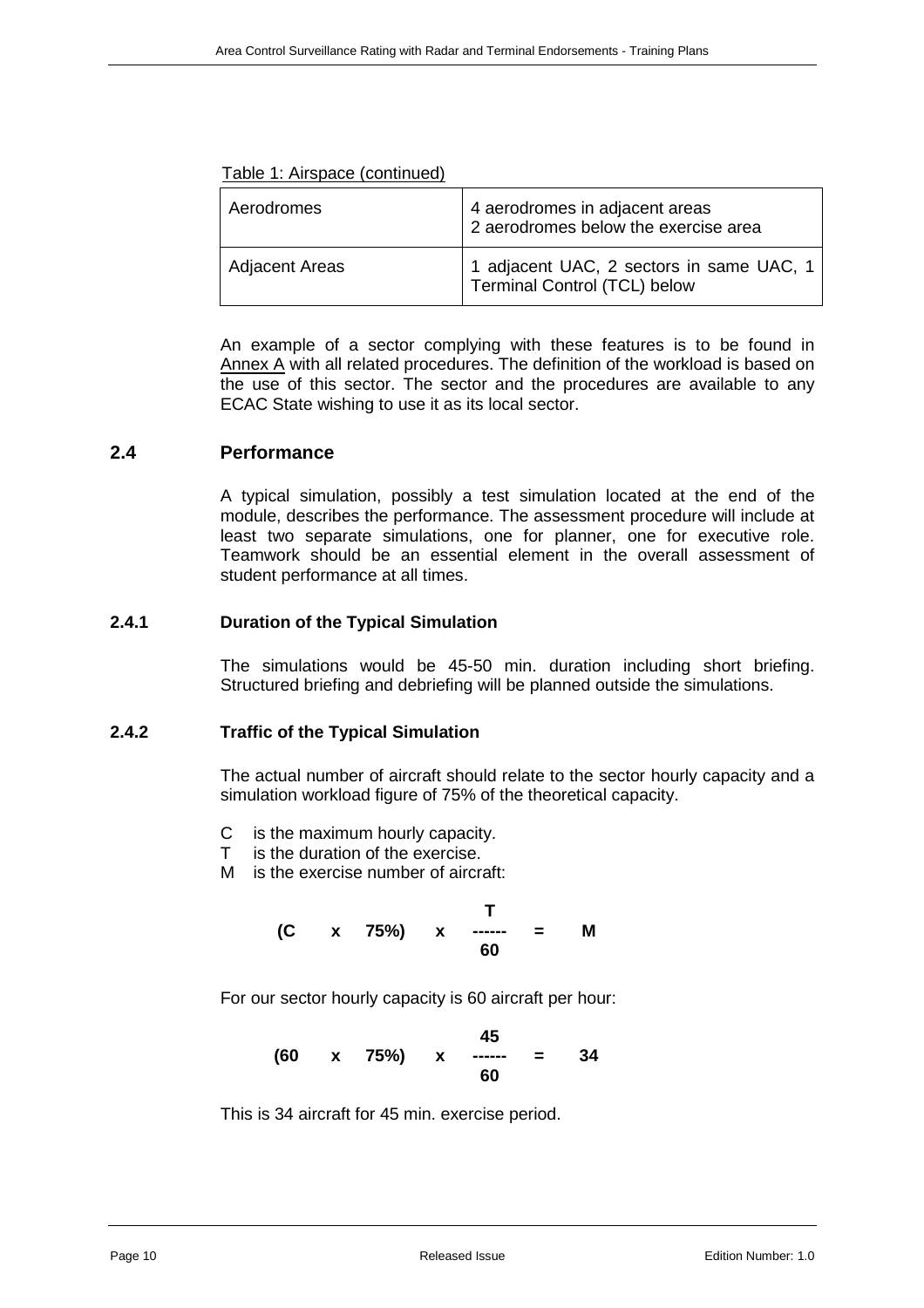# **2.4.3 Workload**

### *2.4.3.1 General*

34 flight plans activated during the exercise of which 11-12 aircraft will be in contact and assumed simultaneously.

5 to 7 will simultaneously generate action requirements.

2 simultaneous problems to be solved.



Figure 1: Workload

### *2.4.3.2 Detailed*

The detailed workload is described in Annex C.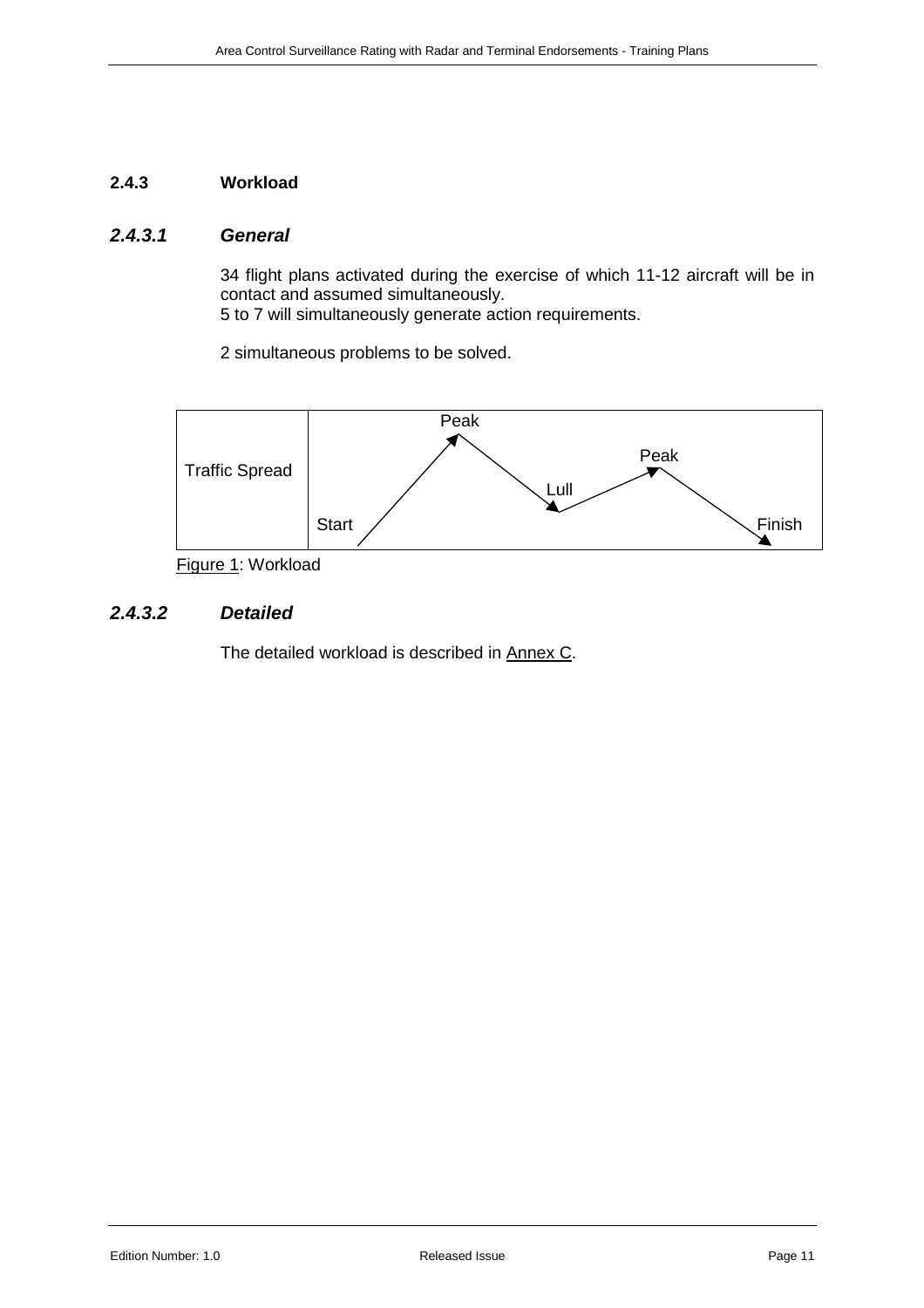Page intentionally left blank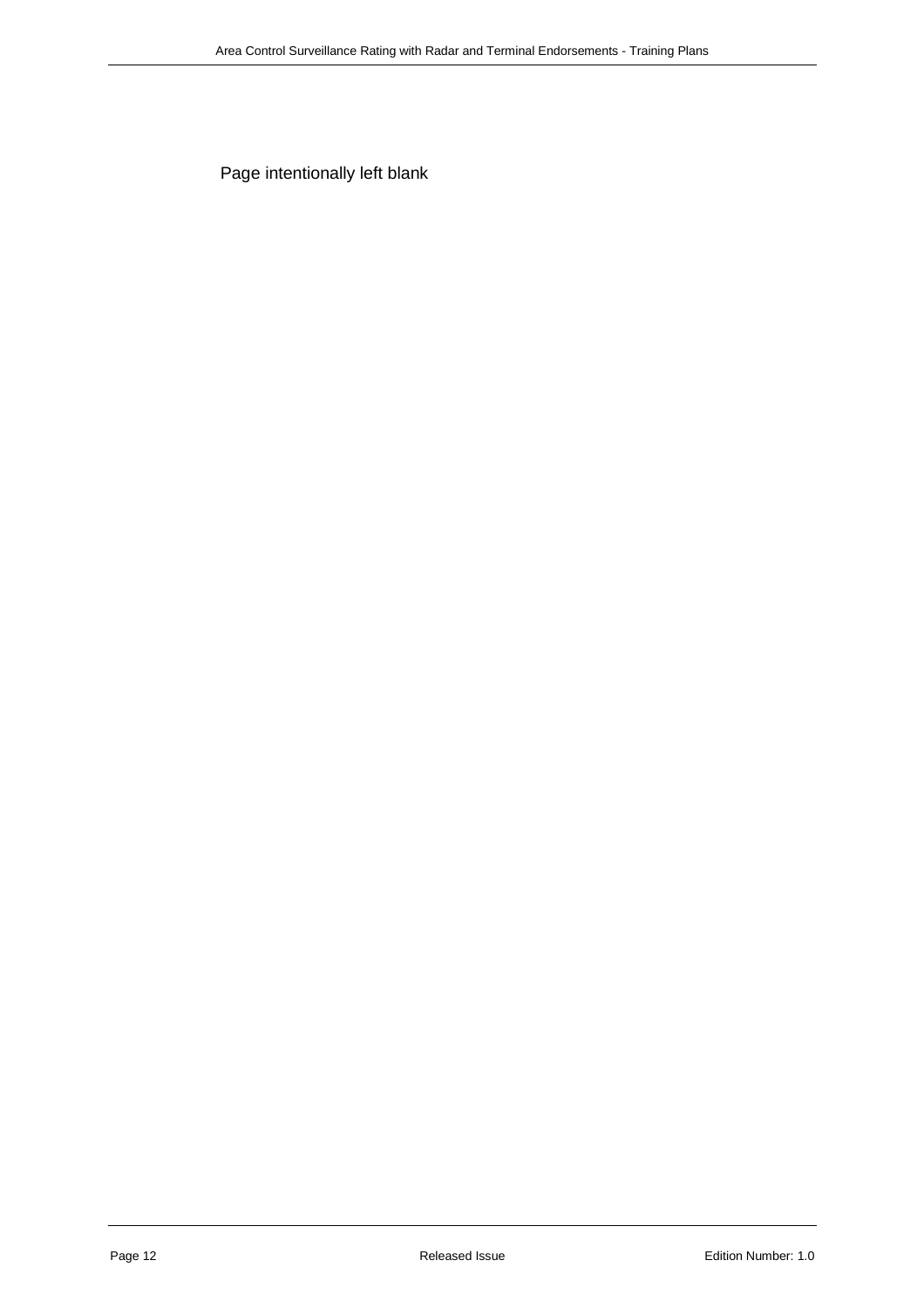# **3. ATM PERFORMANCE OBJECTIVE FOR MODULE 8**

### **3.1 Objective**

The general objective stated in the syllabus is: *students shall apply operational procedures to ensure a safe, orderly and expeditious service*.

In a radar simulator students shall:

- demonstrate the ability to manage the specified workload demand within the specified Terminal Control (TCL) area of responsibility;
- apply operational radar and planning control techniques and procedures to ensure a safe, orderly and expeditious service to arriving, holding, departing and transiting aircraft.

#### **3.2 Duties of the Students when Acting as Planner and Executive Controllers in the Terminal Area Endorsement**

The duties are similar to the organisation described in Module 7. The wording of the objectives is very similar to the one of Module 7 but applied in a different airspace.

However, the following techniques and skills require enhancements:

#### **Arrivals**

- (i) Manage inbound aircraft transferred to the TCL from en-route. (Expect aircraft transferred to be in accordance with en-route to TCL agreements and at appropriate speeds).
- (ii) Manage inbound aircraft from the release point with en-route to the inner holding fixes. (Utilise Standard Arrival Routes [STARs]; apply appropriate radar separation and apply in-trail spacing [streaming] when required; apply speed control techniques).
- (iii) Manage inbound aircraft established in the inner holding area at the initial approach fix. (Anticipate the need to hold; use holding levels effectively; manage aircraft at holding speeds; liaise with APC and obtain the landing interval; obtain Expected Approach Times [EATs] when required and pass to aircraft and appropriate ATC Agencies).
- (iv) Manage aircraft leaving controlled airspace.
- (v) Manage inbound aircraft to an airfield without an APC unit.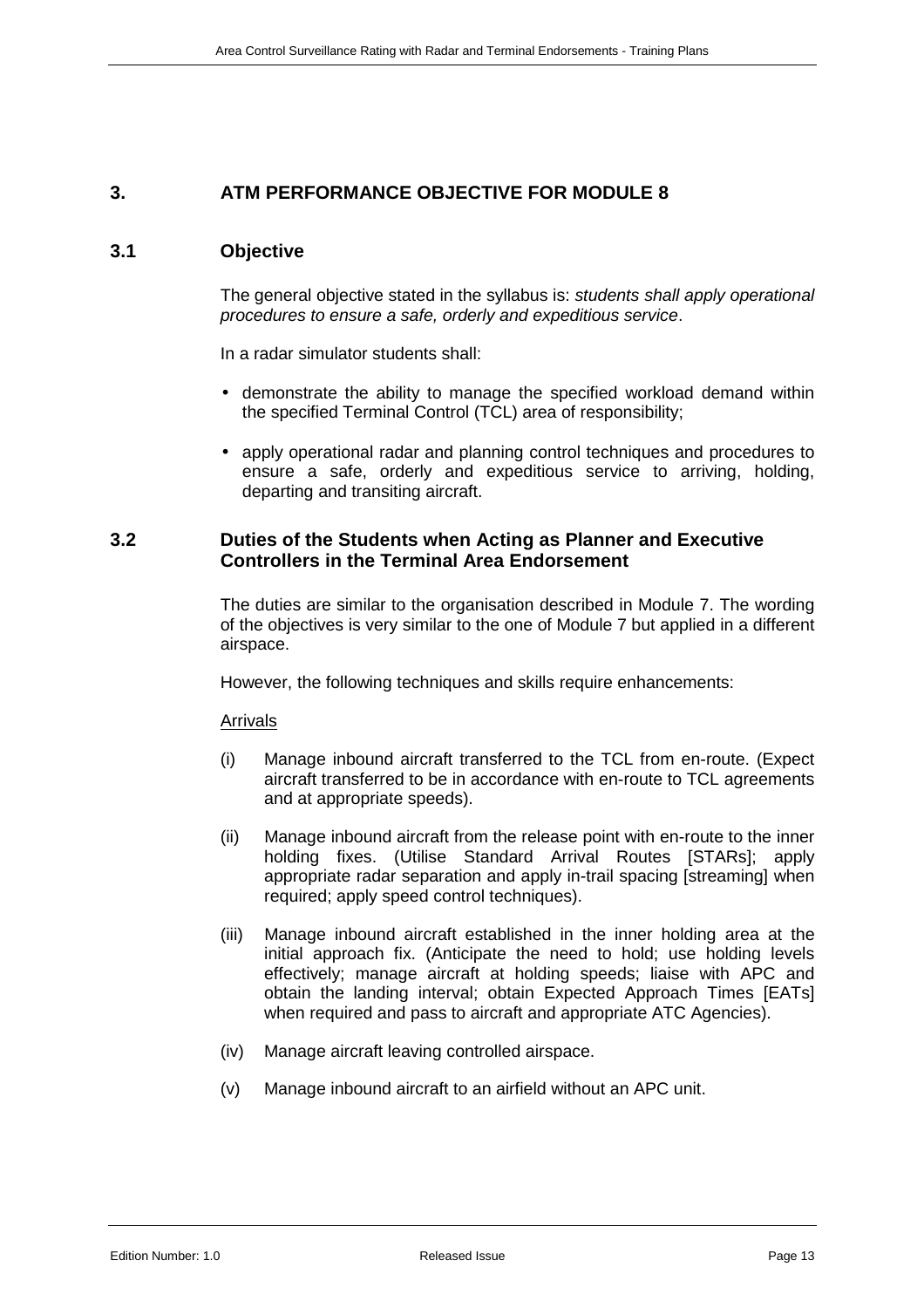#### **Departures**

- (i) Manage outbound aircraft from Aerodrome Control (ADC/APC) to the point where aircraft are transferred to en-route. (Utilise radar to expedite departing aircraft, utilise published departure routes [Standard Instrument Departure - SID], apply appropriate speed control to departing aircraft, apply appropriate radar separation prior to transferring aircraft to en-route, manage Visual Flight Rules [VFR] traffic and special status/non-standard flights).
- (ii) Manage aircraft joining controller airspace.
- (iii) Manage departing aircraft from an airfield without an Approach Control (APP) unit.
- (iv) Issue departure releases.

#### Flow management

- (i) Anticipate the need to hold back arrival aircraft in en-route airspace, stack switching (tactical Terminal Control [TCL] re-routing).
- (ii) Apply tactical flow management to departing aircraft when necessary.

#### Terminal Control (TCL) module theory

The objectives are detailed in the syllabus but a synthetic view of the enhancements from Modules 7 to 8 could be worded as follows:

- (i) Demonstrate knowledge of the effect of airfield weather on TCL operations (RVR, surface wind and wind in the radar circuit and Low Visibility Procedures [LVPs]).
- (ii) Demonstrate ability to disseminate and understand the effect of SIGMETs and Terminal Area Forecasts (TAFs) on TCL operations.
- (iii) Knowledge of aircraft navigation and communications equipment that must be carried within the Terminal Area.
- (iv) Demonstrate knowledge of environmental constraints on TCL operations, for example, restrictions on vectoring aircraft off Noise Preferential Routes (NPRs).
- (v) Demonstrate knowledge of aircraft performance characteristics at lower levels (rates of climb/descent, minimum/maximum speeds, rates of turn) including helicopters and military jet aircraft.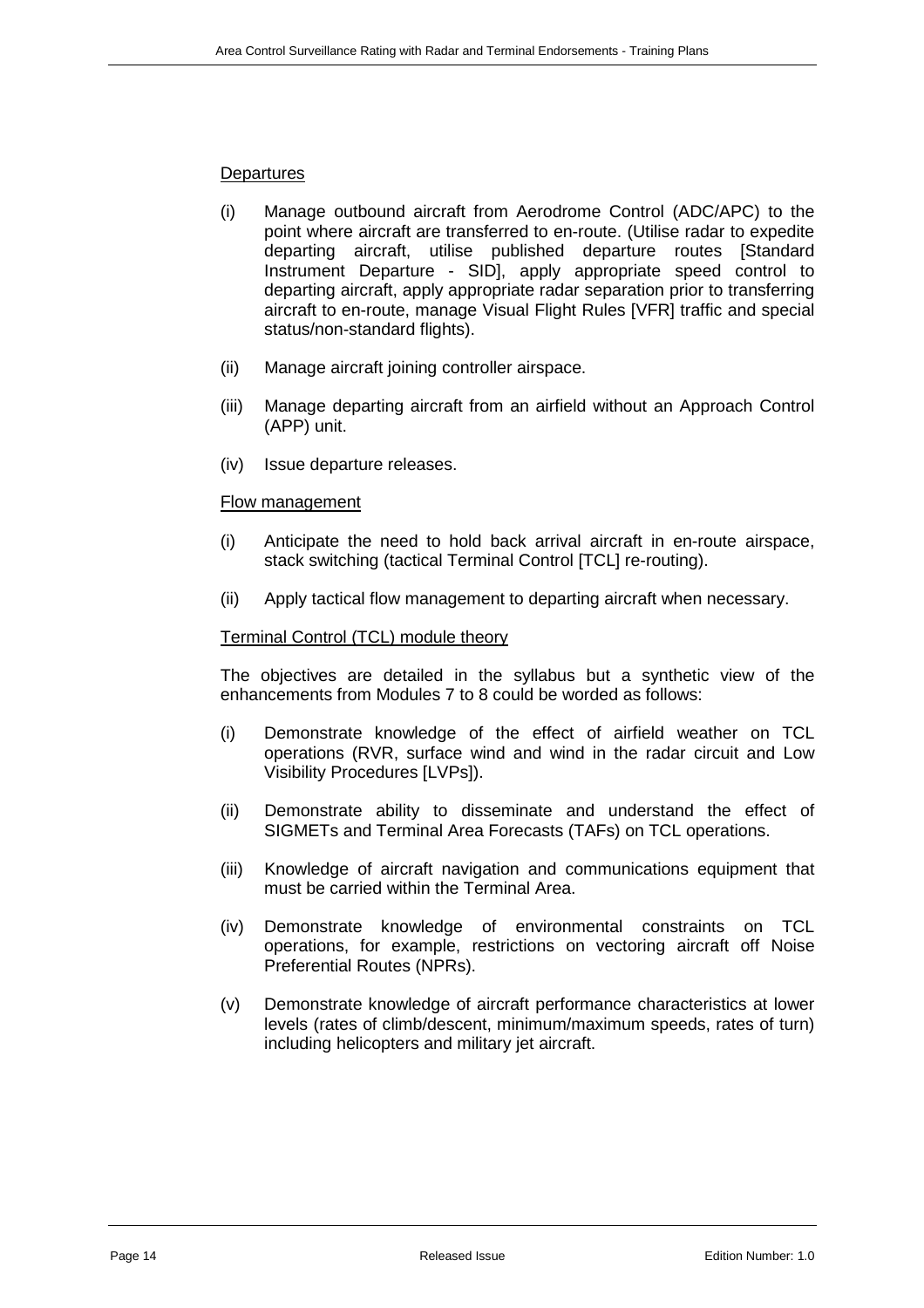### **3.3 Airspace**

Table 2: Airspace

The features of a locally used training sector should enable the generation of the type of traffic situation and the type of tasks similar to the ones in Table 2.

| FL 95 - FL 245                                                                                               |                                 |  |
|--------------------------------------------------------------------------------------------------------------|---------------------------------|--|
| 1000 ft - FL 95                                                                                              |                                 |  |
|                                                                                                              |                                 |  |
| <b>SE-NW</b>                                                                                                 | 1 way with<br>1crossing point   |  |
| NE-SW                                                                                                        | 2 way with<br>2 crossing points |  |
| <b>NW-SE</b>                                                                                                 | 1 way with<br>1 crossing point  |  |
| $C + F$                                                                                                      |                                 |  |
| None                                                                                                         |                                 |  |
| See Annex B                                                                                                  |                                 |  |
| 2 aerodromes below the exercise area                                                                         |                                 |  |
| See Annex B                                                                                                  |                                 |  |
| 1 UAC above, 2 sectors in same ACC, 2<br>sectors in adjacent ACC, an APP below, an<br>information zone below |                                 |  |
|                                                                                                              | 60 NM x 50 NM (approx.)         |  |

An example of a TCL complying with these features is to be found in Annex B with all related procedures and Letter of Agreement (LOA). The definition of the workload based on the use of this TCL. The area and the procedures are available to any ECAC State wishing to use it as its local sector.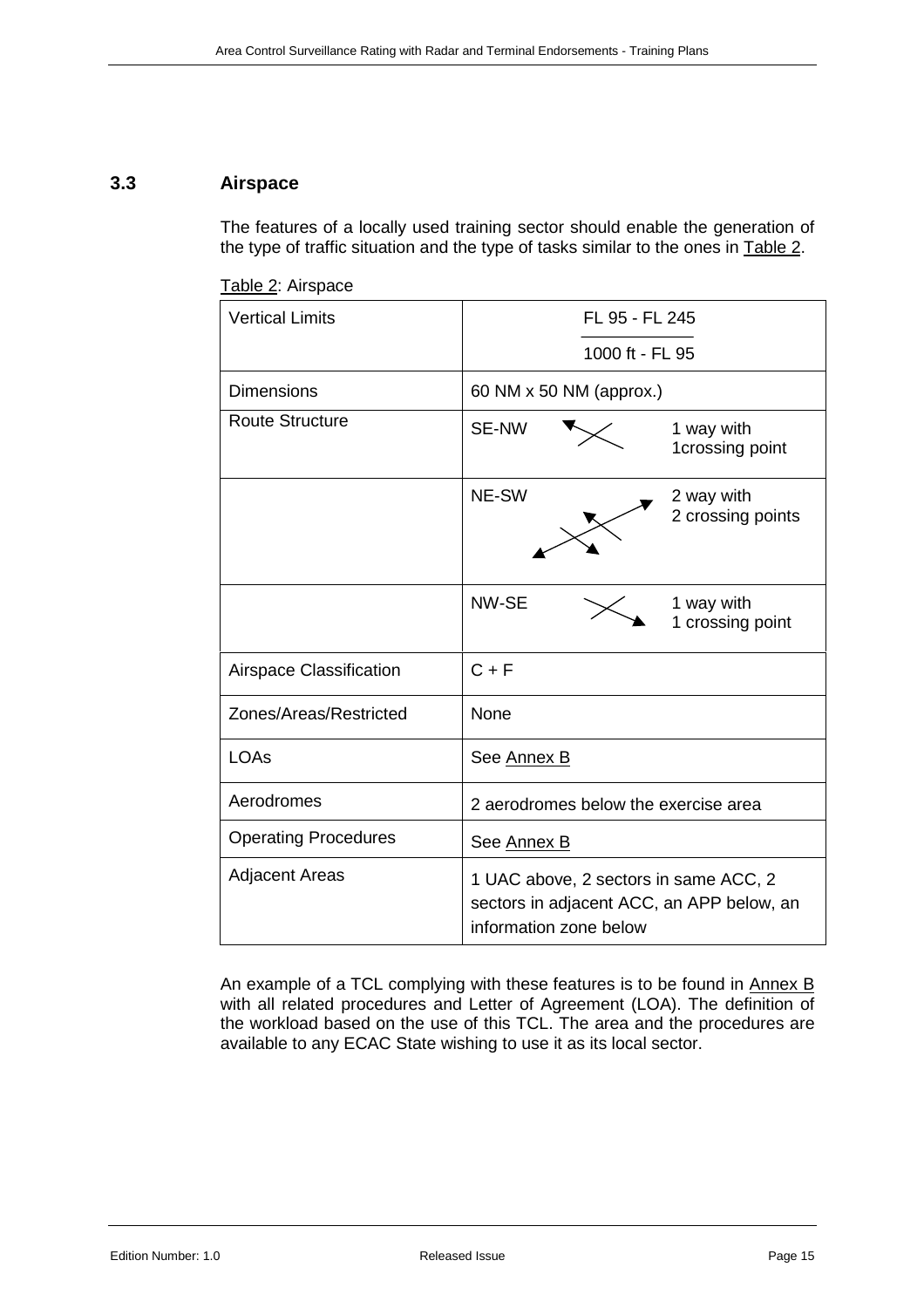## **3.4 Performance**

A typical simulation, possibly a test simulation located at the end of the module, describes the performance. This way to define final level does not mean recommendation of final test against continuous assessment.

#### **3.4.1 Duration of the Typical Simulation**

The simulations would be 45–50 min. duration including short briefing. Structured briefing and debriefing will be planned outside the simulations.

#### **3.4.2 Traffic of the Typical Simulation**

The actual numbers of aircraft should relate to the possible sector hourly capacity and a simulation workload figure of 75% of the theoretical capacity was agreed.

- C is the maximum hourly capacity.
- T is the duration of the exercise.
- M is the exercise number of aircraft:

**T (C x 75%) x ------ = M 60**

For our TCL hourly capacity is 80 aircraft per hour:

$$
(80 \pm 4 \quad x \quad 75\%) \quad x \quad \text{---} \quad = \quad 45 \pm 3
$$

This is 45 aircraft for 45 min. exercise period.

#### **3.4.3 Workload**

## *3.4.3.1 General*

45 flight plans activated during the exercise of which 11-12 aircraft will be in contact and assumed simultaneously, 40% arrivals, 40% departures and 20% transits.

#### *3.4.3.2 Detailed*

The detailed workload is described according to the method included in Annex C.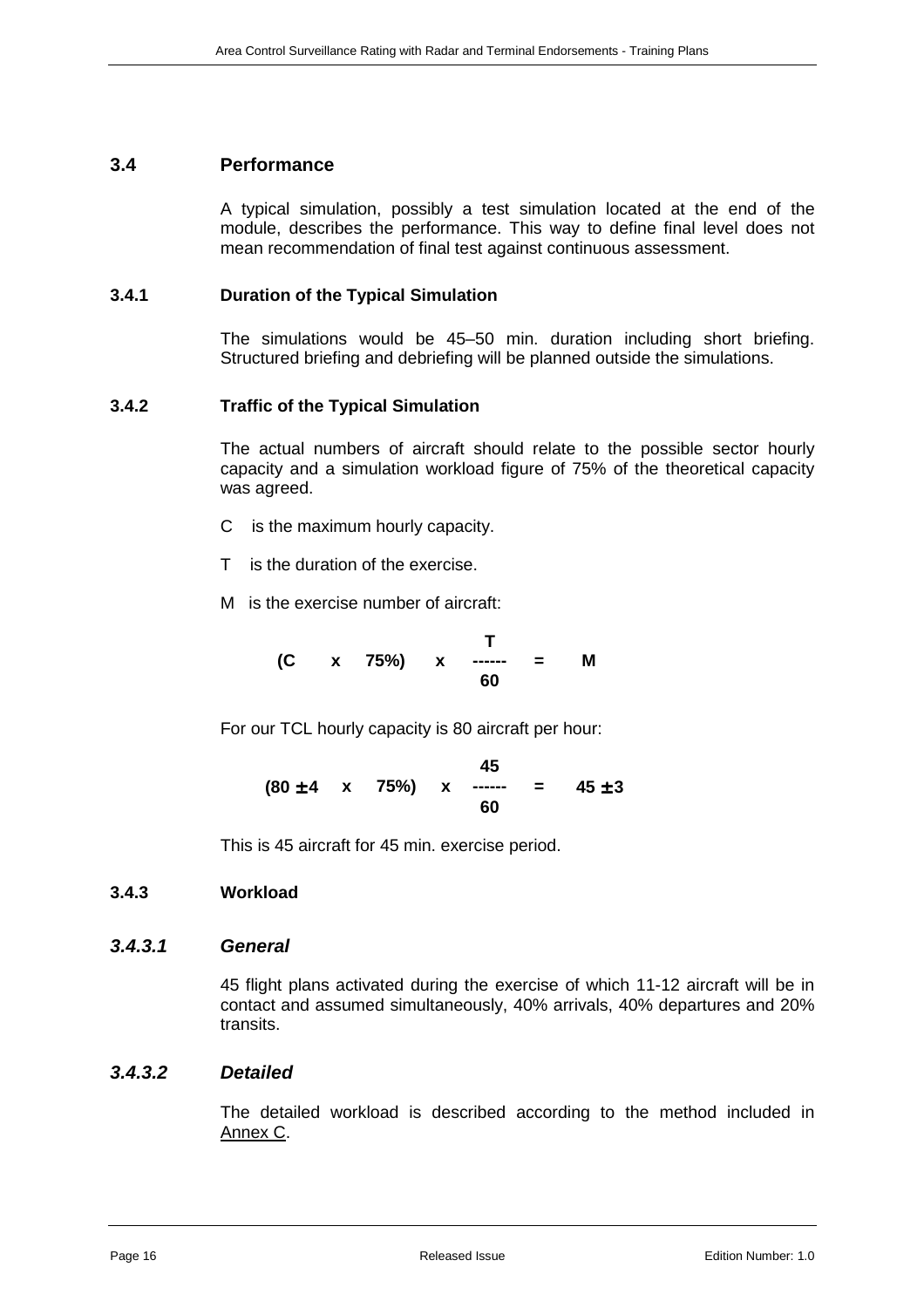# **4. TRAINING PLANS FOR MODULE 7**

#### **4.1 Timescale**

#### **4.1.1 Introduction**

These training plans are an example of a possible training for an institute equipped with an adequate radar simulator.

The duration of training event is written in 'periods': to cope with various practices in different training institutes and according to the subject, the period is defined as lasting from 40 to 60 min.

Duration of additional training event dedicated to topics such as 'National Legislation and Procedures' are not specified because they will vary according to the location. Duration of other additional training events, such as extra Structured Briefing (STBF), are not specified to allow flexibility in regards to the students' needs.

In order that both students could be Planner controller and Executive controller simulation would be of 'double' construction (either same traffic handled twice or different traffic corresponding to the same objectives handled successively).



Thus simulation are always of 2 periods duration.

During each of the two periods there are briefing plus practical training plus debriefing. For example: 5 min. briefing + 45 min. exercise + 10 min. debriefing  $= 60$  min. 50 simulations therefore last 100 periods and will be noted 100 periods in the training plans.

Such a definition allows simplicity and consistency: 100 periods mean that the student is actively trained during 100 periods. This seems obvious but is not the case in all timetable systems.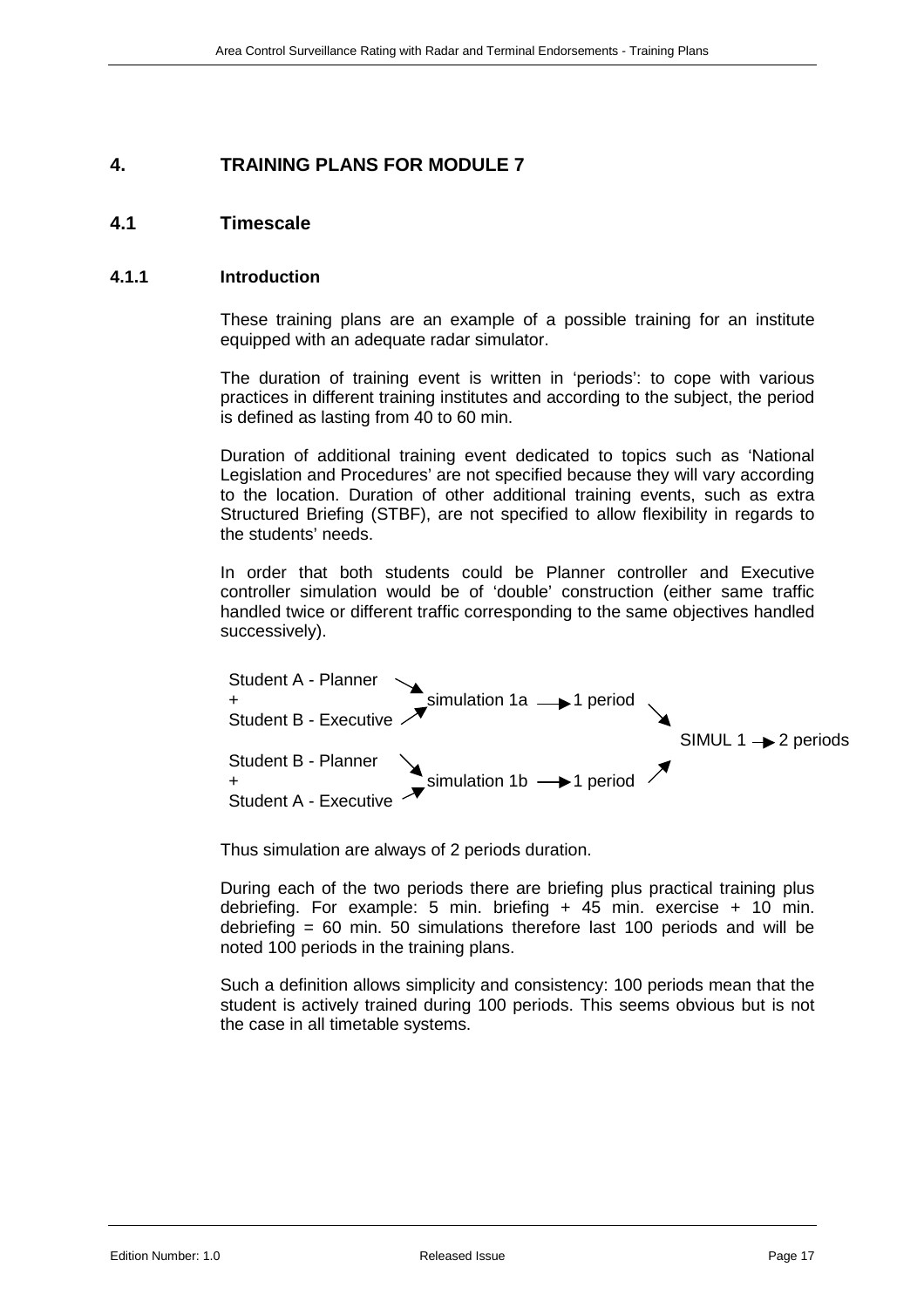#### **4.1.2 Example of Timetable**

Table 3 summarises the number of periods per subject and the training event types. The columns detail a subject and the rows indicate the type of training event.

For instance, the planning for the subject Aircraft (ACFT) is: 1 period of Computer-based Presentation Exercise (CBPE), 4 periods of Computer-based Training (CBT), 13 lectures or lessons (Lect./Lesson), 13 Part-Task Practice (PTP). This is a total of 31 periods.

Note that during simulations objectives from other subjects, i.e. ACFT and Unusual/Emergency Situations (UNIN), are addressed but the simulations (SIMUL) are noted in the ATM and Degraded Systems Capability (DEGS) columns, because these are the most numerous objectives of the simulations.

This example is more detailed in  $4.2$  and  $4.3$ .

|              | <b>TOTAL</b>   | <b>INTR</b>    | <b>LAW</b> | <b>ATM</b>     | <b>MET</b>  | <b>NAV</b> | <b>ACFT</b> |                | HUM EQPM PENY UNIN DEGS |    |                |    |
|--------------|----------------|----------------|------------|----------------|-------------|------------|-------------|----------------|-------------------------|----|----------------|----|
| <b>CASE</b>  | 12             |                |            | 3              |             |            |             | $\overline{2}$ |                         |    | $\overline{7}$ |    |
| <b>CBPE</b>  | $\mathbf{3}$   |                |            | $\overline{2}$ |             |            | 1           |                |                         |    |                |    |
| <b>CBT</b>   | 33             |                |            | 15             |             | 8          | 4           | 3              |                         | 3  |                |    |
| Lect./Lesson | 84             | 5              | 9          | 12             |             | 5          | 13          | 16             | 10                      | 2  | 6              | 6  |
| <b>PTP</b>   | 60             |                |            | 43             |             |            | 13          |                | 4                       |    |                |    |
| <b>SA</b>    | 1              |                |            |                |             | 1          |             |                |                         |    |                |    |
| <b>STBF</b>  | $\overline{7}$ |                | 1          | 6              |             |            |             |                |                         |    |                |    |
| <b>SIMUL</b> | 100            |                |            | 90             |             |            |             |                |                         |    |                | 10 |
| Visit        | 23             | $\overline{2}$ |            |                |             |            |             |                | 5                       | 16 |                |    |
| Other        | 12             |                |            |                |             |            |             |                | $\overline{7}$          | 5  |                |    |
| <b>TOTAL</b> | 335            | $\overline{7}$ | 10         | 171            | $\mathbf 0$ | 14         | 31          | 21             | 26                      | 26 | 13             | 16 |

Table 3: Module 7 - ACC surveillance rating with radar endorsement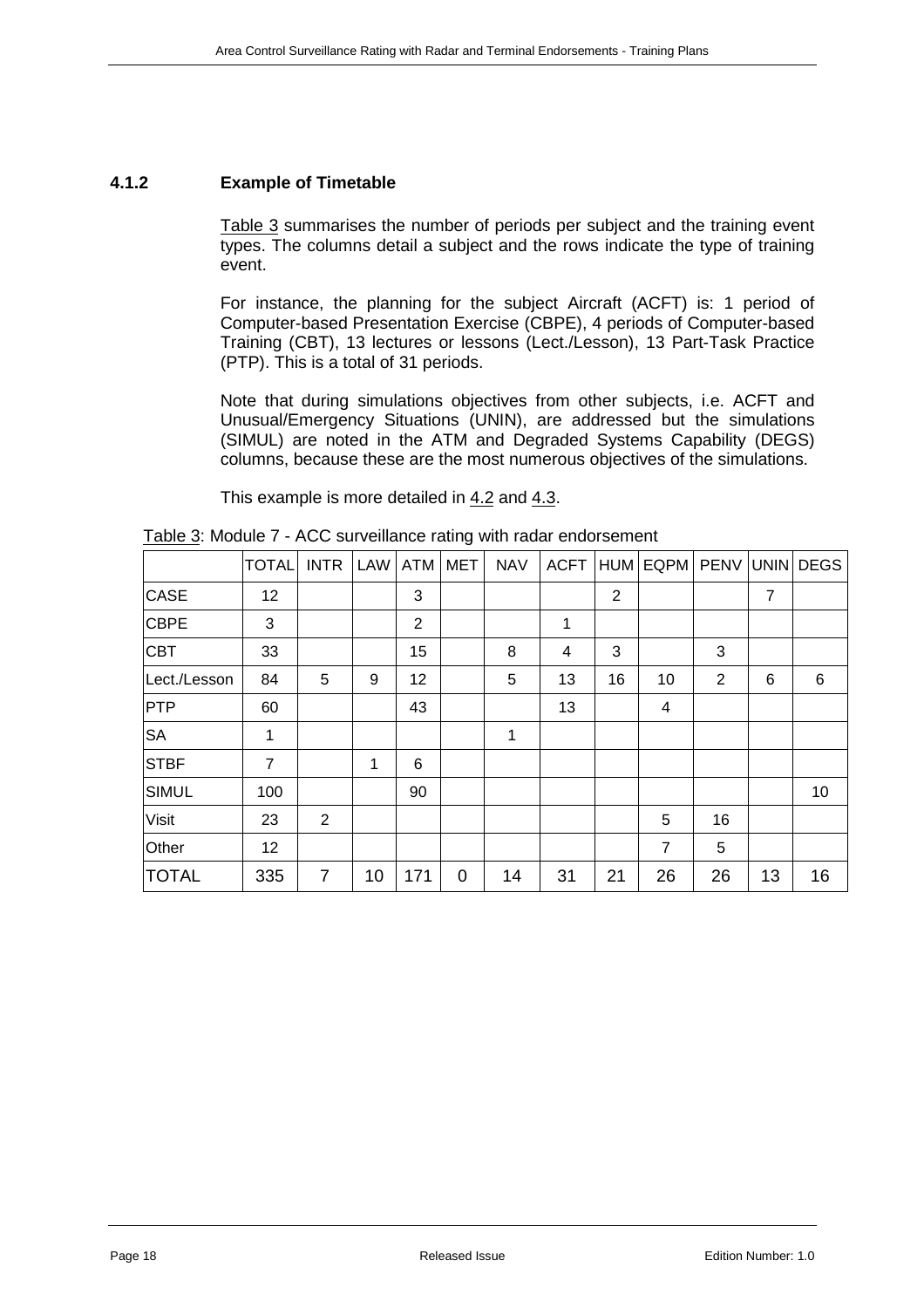# **4.2 Training Requirements: Training Event Coverage**

The Training Event Coverage tables indicate how the Training Events 'cover' each particular subject.

These tables list the type, duration, code and title of each Training Event. This title highlights one of the objectives included in the Training Event. This view on the training requirements is completed by the training plans.

The next level in order to detail the coverage is the production of the Training Event Plans. Training Event Plans list all the objectives included in each training event.

| <b>Training</b><br><b>Event Type</b> | <b>Title</b>                         | <b>Duration</b> | Code              |
|--------------------------------------|--------------------------------------|-----------------|-------------------|
| <b>CASE</b>                          |                                      |                 |                   |
| <b>CBPE</b>                          |                                      |                 |                   |
| <b>CBT</b>                           |                                      |                 |                   |
| Lesson                               | <b>Course Management</b>             | 1               | <b>INTR LES71</b> |
|                                      | <b>Training Ethos and Assessment</b> | 1               | <b>INTR LES72</b> |
| Lect.                                | <b>Course Introduction</b>           | 1               | <b>INTR LEC71</b> |
|                                      | <b>Course Introduction</b>           | 1               | <b>INTR LEC72</b> |
|                                      | Organisation of Simulation           | 1               | <b>INTR LEC73</b> |
| <b>PTP</b>                           |                                      |                 |                   |
| <b>SA</b>                            |                                      |                 |                   |
| <b>STBF</b>                          |                                      |                 |                   |
| <b>SIMUL</b>                         |                                      |                 |                   |
| <b>Visit</b>                         | Library                              | 1               | <b>INTR VIS71</b> |
|                                      | Simulator                            | 1               | <b>INTR VIS72</b> |
| <b>Other</b>                         |                                      |                 |                   |
| <b>Total</b>                         |                                      | $\overline{7}$  |                   |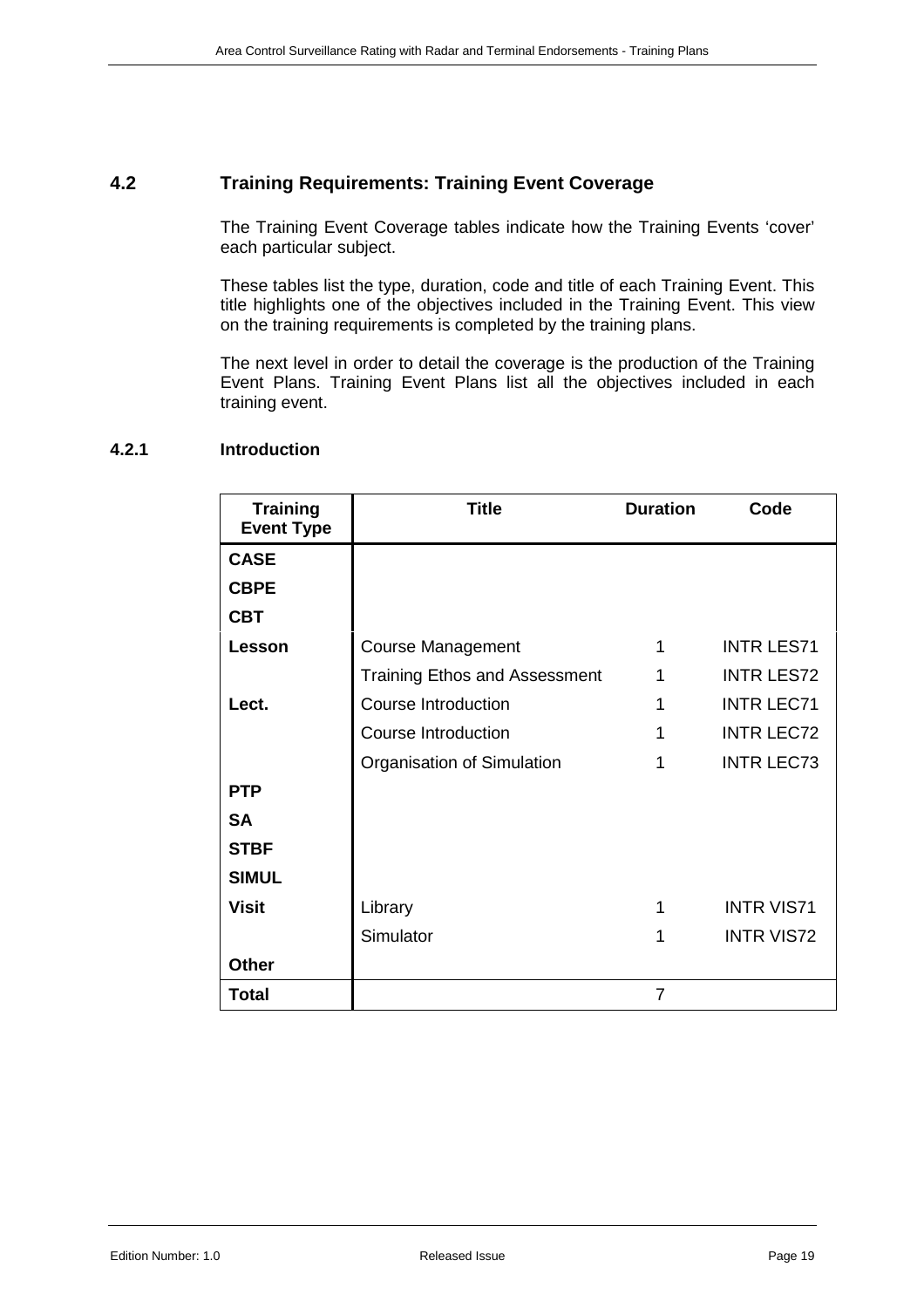# **4.2.2 Aviation Law**

| <b>Training Event</b><br><b>Type</b> | <b>Title</b>                                      | <b>Duration</b> | Code              |
|--------------------------------------|---------------------------------------------------|-----------------|-------------------|
| <b>CASE</b>                          |                                                   |                 |                   |
| <b>CBPE</b>                          |                                                   |                 |                   |
| <b>CBT</b>                           |                                                   |                 |                   |
| Lesson                               | <b>Services</b>                                   | 1               | <b>LAW LES71</b>  |
|                                      | Reports                                           | 1               | <b>LAW LES72</b>  |
|                                      | Airspace                                          | 1               | <b>LAW LES73</b>  |
|                                      | General, VFR and IFR Rules                        | 2               | <b>LAW LES74</b>  |
|                                      | Pilots Flight Plans                               | 1               | <b>LAW LES75</b>  |
|                                      | Holding                                           | 1               | <b>LAW LES77</b>  |
|                                      | Licence and Rating                                | 1               | <b>LAW LES78</b>  |
|                                      | Procedures used Following an<br>Incident/Accident | 1               | <b>LAW LES79</b>  |
| <b>PTP</b>                           |                                                   |                 |                   |
| <b>SA</b>                            |                                                   |                 |                   |
| <b>STBF</b>                          | Airspace                                          | 1               | <b>LAW STBF71</b> |
| <b>SIMUL</b>                         |                                                   |                 |                   |
| <b>Visit</b>                         |                                                   |                 |                   |
| <b>Other</b>                         |                                                   |                 |                   |
| <b>Total</b>                         |                                                   | 10              |                   |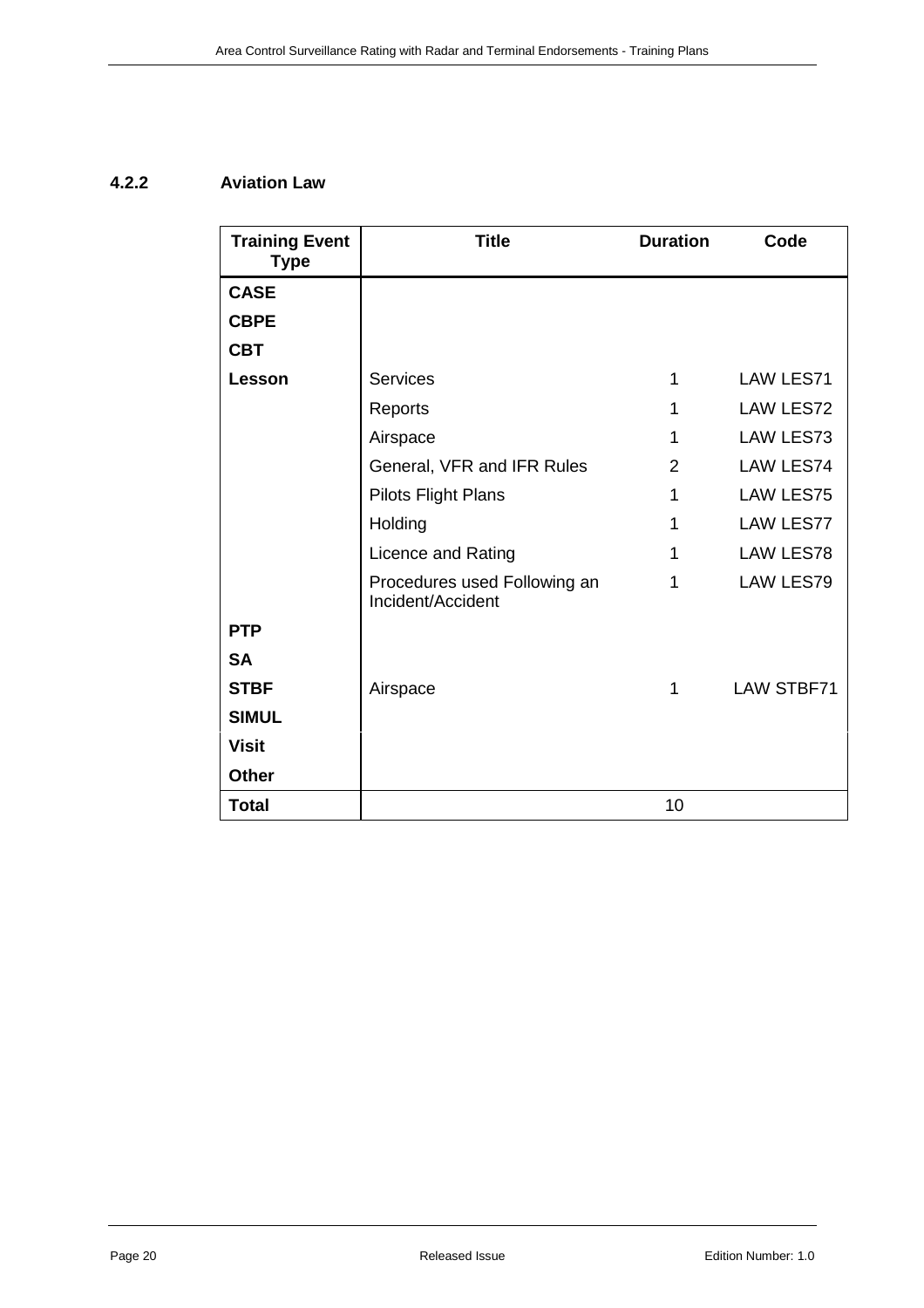# **4.2.3 Air Traffic Management**

| <b>Training</b><br><b>Event Type</b> | <b>Title</b>                    | <b>Duration</b> | Code             |
|--------------------------------------|---------------------------------|-----------------|------------------|
| <b>CASE</b>                          | <b>ATM Communications</b>       | 2               | ATM CAS 71       |
|                                      | Need for Phraseology            | 1               | ATM CAS 72       |
| <b>CBPE</b>                          | <b>Flight Information</b>       | 1               | ATM CBPE71       |
|                                      | Area of Responsibility          | 1               | ATM CBPE72       |
| <b>CBT</b>                           | <b>Limits of Responsibility</b> | 5               | ATM CBT71        |
|                                      | <b>Traffic Information</b>      | 1               | ATM CBT72        |
|                                      | Radar Information               | 3               | ATM CBT73        |
|                                      | <b>Radar Separation</b>         | 1               | ATM CBT74        |
|                                      | Longitudinal Separation (RE)    | 1               | ATM CBT75        |
|                                      | Radar Identification (PSR)      | $\overline{2}$  | ATM CBT76        |
|                                      | Radar Identification (SSR)      | $\overline{2}$  | ATM CBT77        |
| Lesson                               | Division of Responsibility      | 1               | ATM LES71        |
|                                      | Messages and Signals            | 1               | <b>ATM LES72</b> |
|                                      | Interactions with Supervisor    | 1               | <b>ATM LES73</b> |
|                                      | Principles of Airspace          | 1               | <b>ATM LES74</b> |
|                                      | Management                      | 1               | <b>ATM LES75</b> |
|                                      | Organisation of Traffic Flows   | 1               | <b>ATM LES76</b> |
|                                      | Radar Coverage                  | 1               | <b>ATM LES77</b> |
|                                      | Capacity                        | 1               | <b>ATM LES78</b> |
|                                      | Communications                  | 1               | <b>ATM LES79</b> |
|                                      | Mode S                          | 1               | ATM LES710       |
|                                      | <b>Operational Environment</b>  | 1               | ATM LES711       |
|                                      | <b>Radar Control</b>            | 1               | ATM LES712       |
|                                      | Radar Identity                  |                 |                  |
| <b>PTP</b>                           | Area of Responsibility          | 5               | ATM PTP71        |
|                                      | <b>Traffic Information</b>      | 2               | <b>ATM PTP72</b> |
|                                      | Radar Information               | 3               | ATM PTP73        |
|                                      | Airspace Management             | 3               | ATM PTP74        |
|                                      | Flow Management                 | 1               | ATM PTP75        |
|                                      | Level Allocation                | 2               | ATM PTP76        |
|                                      | <b>Tools for Co-ordination</b>  | 1               | ATM PTP77        |
|                                      | Radar Separation and Vectoring  | 5               | ATM PTP78        |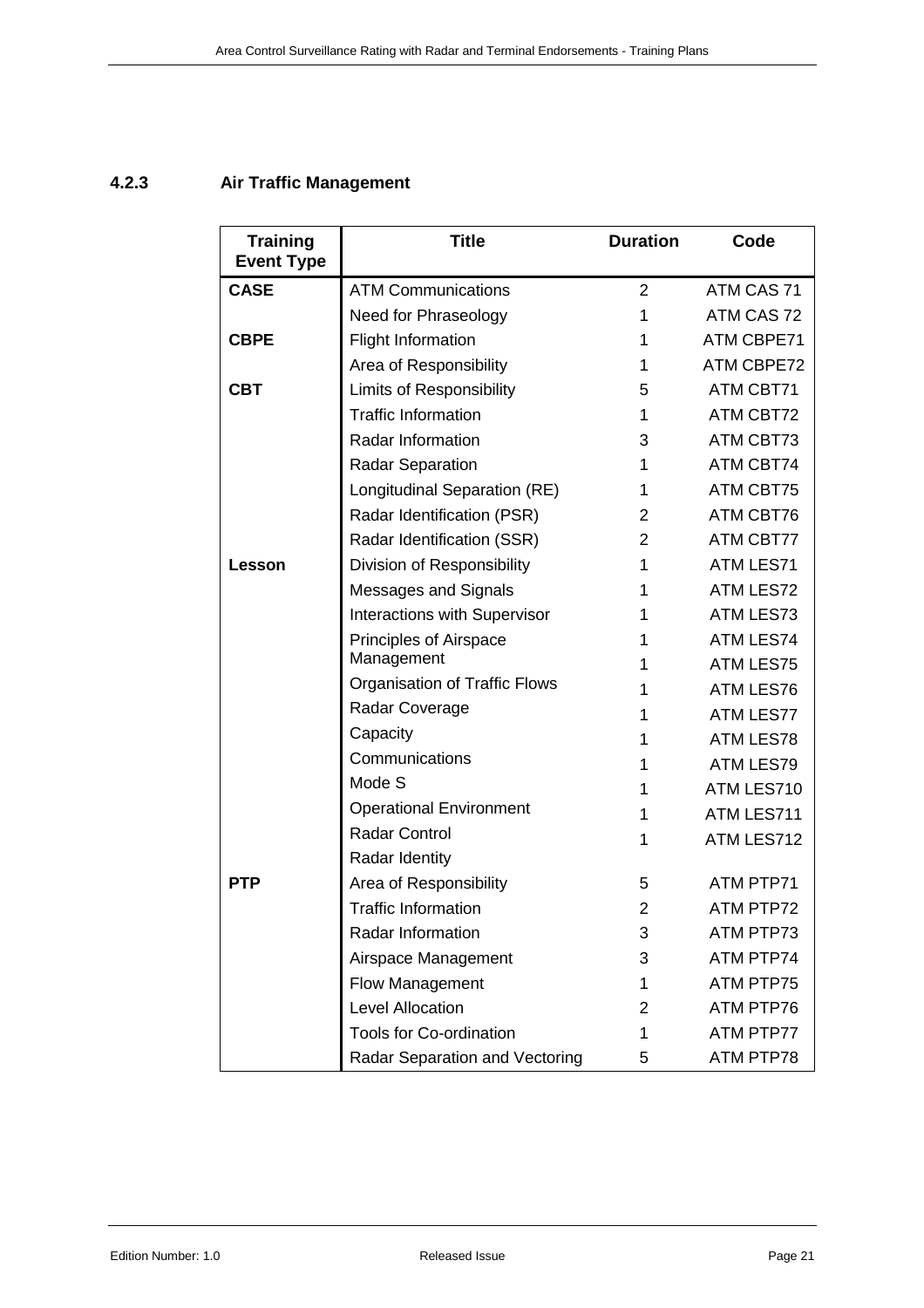| <b>Training</b><br><b>Event Type</b> | <b>Title</b>                   | <b>Duration</b> | Code                   |
|--------------------------------------|--------------------------------|-----------------|------------------------|
|                                      | <b>Vertical Separation</b>     | 5               | ATM PTP79              |
|                                      | <b>Longitudinal Separation</b> | 3               | ATM PTP710             |
|                                      | Delegation of Separation       | 1               | ATM PTP711             |
|                                      | Use of Data Display            | 4               | ATM PTP712             |
|                                      | <b>Holding Patterns</b>        | 3               | ATM PTP713             |
|                                      | Radar Identity                 | 5               | ATM PTP714             |
| <b>SA</b>                            |                                |                 |                        |
| <b>STBF</b>                          | Demand and Capacity            | 1               | <b>ATM STBF71</b>      |
|                                      | Co-ordination (analysis)       | 1               | <b>ATM STBF72</b>      |
|                                      | Co-ordination (application)    | 1               | <b>ATM STBF73</b>      |
|                                      | <b>Wake Turbulence</b>         | 1               | <b>ATM STBF74</b>      |
|                                      | <b>Operational Environment</b> | 1               | ATM STBF75             |
|                                      | <b>Holding Patterns</b>        | 1               | ATM STBF76             |
| <b>SIMUL</b>                         | <b>Simulations</b>             | 90              | SIM 711 to SIM<br>7312 |
| <b>Visit</b>                         |                                |                 |                        |
| <b>Other</b>                         |                                |                 |                        |
| <b>Total</b>                         |                                | 171             |                        |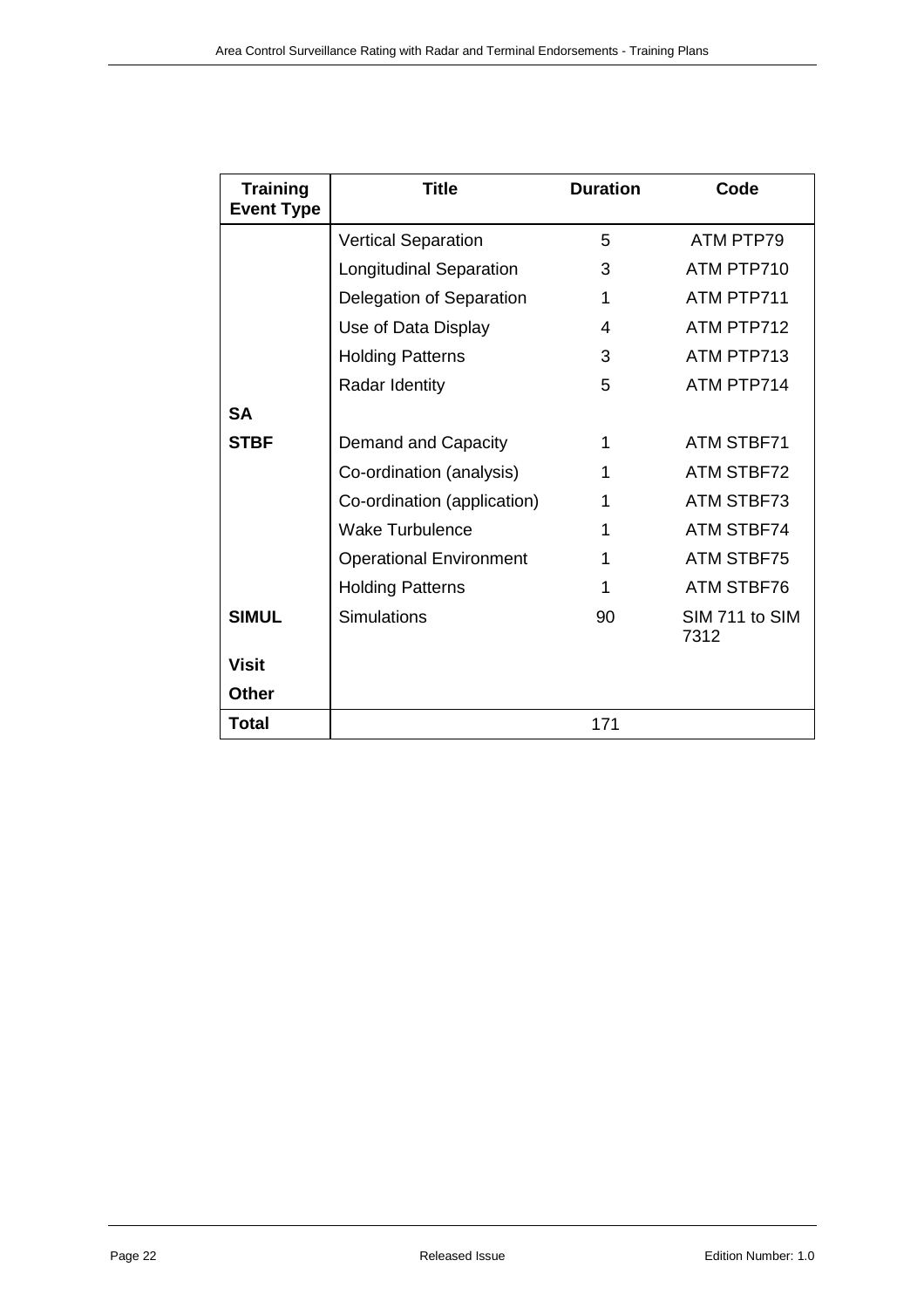# **4.2.4 Meteorology**

There is no Training Event entirely dedicated to Meteorology (MET). Basic objectives have been trained in the basic course. Other objectives are processed during ATM simulations.

#### **4.2.5 Navigation**

| <b>Training Event</b><br><b>Type</b> | <b>Title</b>                                   | <b>Duration</b> | Code              |
|--------------------------------------|------------------------------------------------|-----------------|-------------------|
| <b>CASE</b>                          |                                                |                 |                   |
| <b>CBPE</b>                          |                                                |                 |                   |
| <b>CBT</b>                           | Navigational Assistance                        | 8               | <b>NAV CBT71</b>  |
| Lesson                               | <b>Applied Navigation</b>                      | 1               | <b>NAV LES71</b>  |
| Lect.                                | Information on Future<br>Navigation techniques | 4               | <b>NAV LECT71</b> |
| <b>PTP</b>                           |                                                |                 |                   |
| SA                                   | <b>NAV PRESIM SA 01</b>                        | 1               | <b>NAV SA71</b>   |
| <b>STBF</b>                          |                                                |                 |                   |
| <b>SIMUL</b>                         |                                                |                 |                   |
| <b>Visit</b>                         |                                                |                 |                   |
| <b>Other</b>                         |                                                |                 |                   |
| <b>Total</b>                         |                                                | 14              |                   |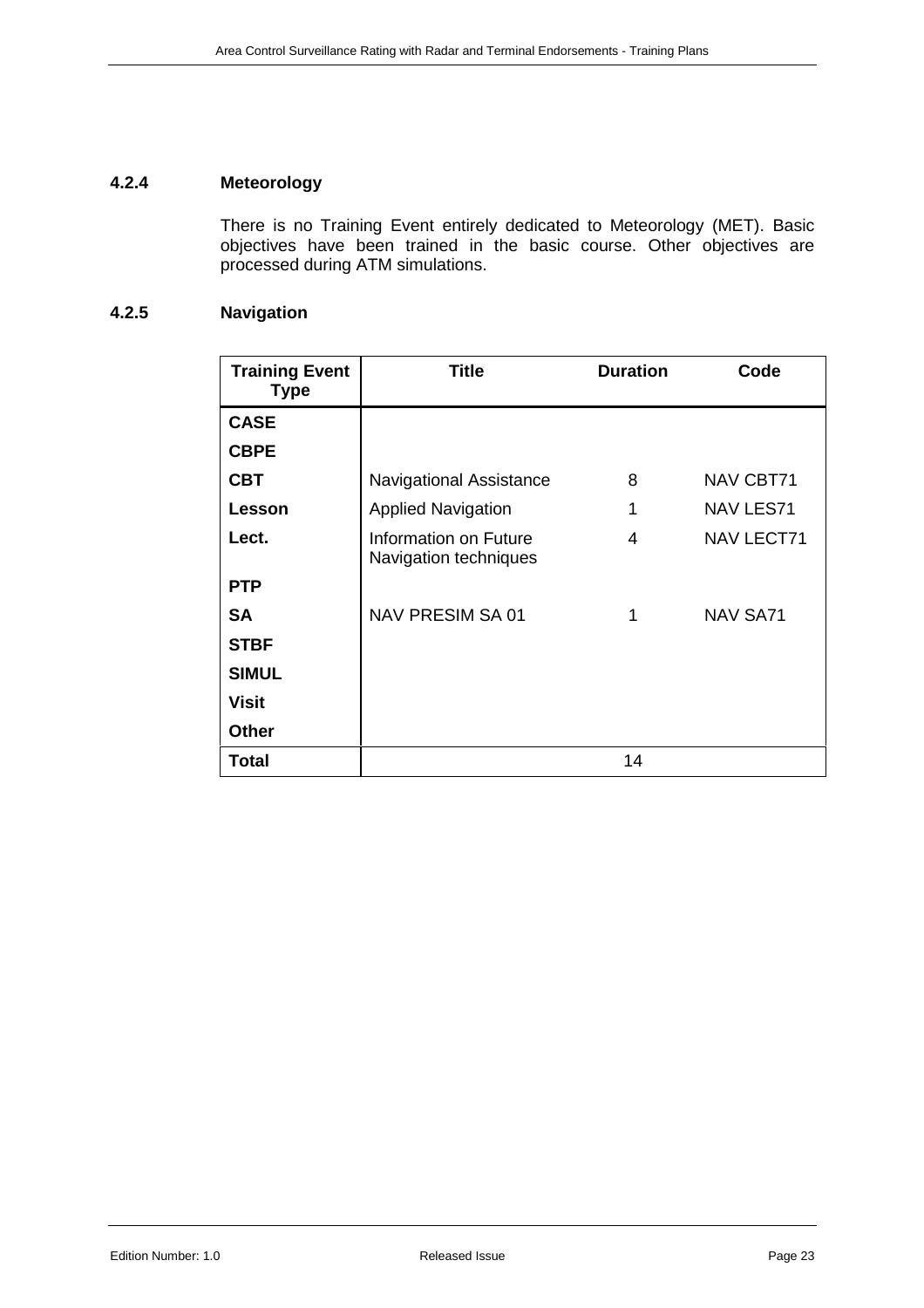# **4.2.6 Aircraft Performance**

| <b>Training</b><br><b>Event</b> | <b>Title</b>                      | <b>Duration</b> | Code               |
|---------------------------------|-----------------------------------|-----------------|--------------------|
| <b>Type</b>                     |                                   |                 |                    |
| <b>CASE</b>                     |                                   |                 |                    |
| <b>CBPE</b>                     | <b>Cockpit Instrument</b>         | 1               | <b>ACFT CBP71</b>  |
| <b>CBT</b>                      | <b>Aircraft Performances</b>      | 4               | <b>ACFT CBT71</b>  |
| Lesson                          | <b>Cockpit Instruments</b>        | 2               | <b>ACFT LES71</b>  |
|                                 | <b>Wake Turbulence Categories</b> | $\mathbf{1}$    | <b>ACFT LES72</b>  |
|                                 | <b>ICAO Aircraft Categories</b>   | $\overline{2}$  | <b>ACFT LES73</b>  |
|                                 | Climb                             | 1               | <b>ACFT LES74</b>  |
|                                 | Cruise                            | 1               | <b>ACFT LES75</b>  |
|                                 | <b>Descent</b>                    | 1               | <b>ACFT LES76</b>  |
|                                 | <b>Economic Factors</b>           | 1               | <b>ACFT LES77</b>  |
|                                 | <b>Climb Techniques</b>           | 1               | <b>ACFT LES78</b>  |
|                                 | <b>Direct Routing</b>             | 1               | <b>ACFT LES79</b>  |
|                                 | <b>Operational Requirements</b>   | 1               | <b>ACFT LES710</b> |
|                                 | Antenna Shadowing                 | 1               | <b>ACFT LES711</b> |
| <b>PTP</b>                      | Integration of Performances       | $\overline{2}$  | <b>ACFT PTP71</b>  |
|                                 | Integration of Pilot Information  | 2               | <b>ACFT PTP72</b>  |
|                                 | Planning                          | 1               | <b>ACFT PTP73</b>  |
|                                 | Climb                             | 2               | <b>ACFT PTP74</b>  |
|                                 | Cruise                            | $\overline{2}$  | <b>ACFT PTP75</b>  |
|                                 | <b>Descent</b>                    | $\overline{2}$  | <b>ACFT PTP76</b>  |
|                                 | <b>Economic Factors</b>           | $\overline{2}$  | <b>ACFT PTP77</b>  |
| SА                              |                                   |                 |                    |
| <b>STBF</b>                     |                                   |                 |                    |
| <b>SIMUL</b>                    |                                   |                 |                    |
| <b>Visit</b>                    |                                   |                 |                    |
| <b>Other</b>                    |                                   |                 |                    |
| <b>Total</b>                    |                                   | 31              |                    |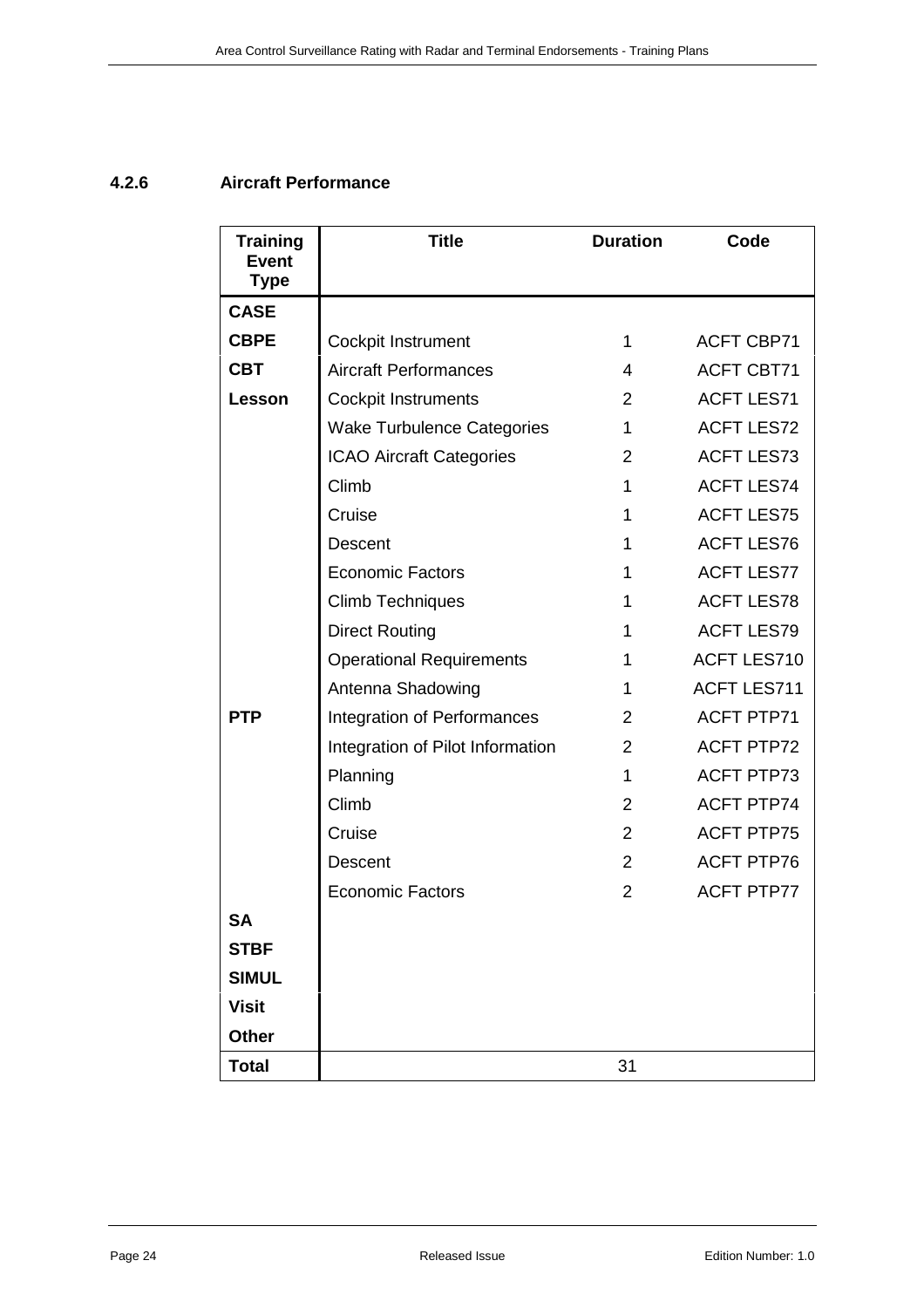# **4.2.7 Human Factors**

| <b>Training Event</b><br><b>Type</b> | <b>Title</b>                         | <b>Duration</b> | Code             |
|--------------------------------------|--------------------------------------|-----------------|------------------|
| <b>CASE</b>                          | <b>Safer Case</b>                    | $\overline{2}$  | <b>HUM CAS71</b> |
| <b>CBPE</b>                          |                                      |                 |                  |
| <b>CBT</b>                           | Safer                                | 3               | <b>HUM CBT71</b> |
| Lesson                               | <b>Minimising Stress</b>             | $\mathbf{1}$    | HUM LES710       |
|                                      | <b>Effects of Shocking Events</b>    | 1               | HUM LES711       |
|                                      | Procedures after                     | $\overline{2}$  | HUM LES712       |
|                                      | Incidents/Accidents                  | 1               | HUM LES713       |
|                                      | Efficiency                           | $\mathbf{1}$    | HUM LES71        |
|                                      | Decision-making                      | 1               | <b>HUM LES72</b> |
|                                      | Fatigue                              | 1               | <b>HUM LES73</b> |
|                                      | <b>Personal Fitness</b>              | 1               | <b>HUM LES74</b> |
|                                      | Social and Organisational<br>Factors | $\mathbf{1}$    | <b>HUM LES75</b> |
|                                      | <b>Team Relations</b>                | $\overline{2}$  | <b>HUM LES76</b> |
|                                      | Reports                              | $\overline{2}$  | <b>HUM LES77</b> |
|                                      | Verbal and non-verbal                | 1               | <b>HUM LES78</b> |
|                                      | communication                        | 1               | <b>HUM LES79</b> |
|                                      | <b>Stress</b>                        |                 |                  |
|                                      | Helplessness                         |                 |                  |
| <b>PTP</b>                           |                                      |                 |                  |
| <b>SA</b>                            |                                      |                 |                  |
| <b>STBF</b>                          |                                      |                 |                  |
| <b>SIMUL</b>                         |                                      |                 |                  |
| <b>Visit</b>                         |                                      |                 |                  |
| <b>Other</b>                         |                                      |                 |                  |
| <b>Total</b>                         |                                      | 21              |                  |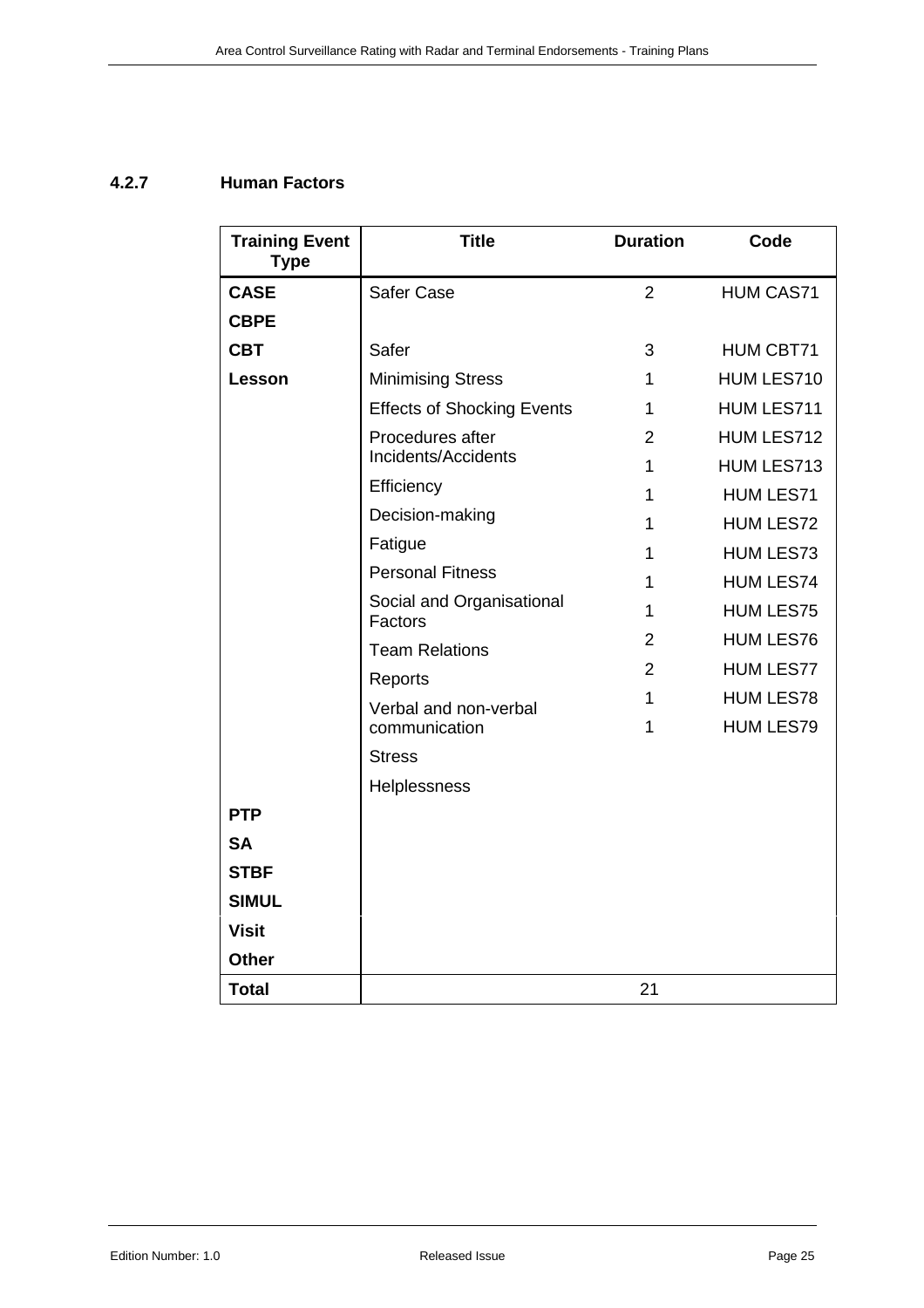# **4.2.8 Equipment and Systems**

| <b>Training Event</b><br><b>Type</b> | <b>Title</b>                      | <b>Duration</b> | Code              |
|--------------------------------------|-----------------------------------|-----------------|-------------------|
| <b>CASE</b>                          |                                   |                 |                   |
| <b>CBPE</b>                          |                                   |                 |                   |
| <b>CBT</b>                           |                                   |                 |                   |
| Lesson                               | <b>Operational Position</b>       | $\mathbf{1}$    | <b>EQPM LES71</b> |
|                                      | Professional Knowledge            | $\overline{2}$  | <b>EQPM LES72</b> |
|                                      | Radio Range                       | 1               | <b>EQPM LES73</b> |
|                                      | Two-way Communications            | 1               | <b>EQPM LES4</b>  |
|                                      | Code Management                   | 1               | <b>EQPM LES75</b> |
|                                      | <b>Future Developments</b>        | 1               | <b>EQPM LES76</b> |
|                                      | <b>AFTN</b>                       | $\overline{2}$  | <b>EQPM LES77</b> |
|                                      | <b>Systems Limits</b>             | 1               | <b>EQPM LES78</b> |
| Lect.                                |                                   |                 |                   |
| <b>PTP</b>                           | <b>Direction Finder</b>           | $\overline{2}$  | EQPM PTP71        |
|                                      | Data Transfer                     | 1               | <b>EQPM PTP72</b> |
|                                      | Radar Equipment                   | 1               | <b>EQPM PTP73</b> |
| <b>SA</b>                            |                                   |                 |                   |
| <b>STBF</b>                          |                                   |                 |                   |
| <b>SIMUL</b>                         |                                   |                 |                   |
| <b>Visit</b>                         | <b>EQPM Sup Practice Visit 01</b> | 2               | <b>EQPM VIS71</b> |
|                                      | <b>EQPM Sup Practice Visit 02</b> | 3               | EQPM VIS72        |
| <b>Other (hands</b>                  | Simulator                         | 3               | EQPM HA71         |
| on)                                  | Radio Equipment                   | $\overline{2}$  | EQPM HA72         |
|                                      | <b>Direction Finding</b>          | 1               | EQPM HA73         |
|                                      | <b>Coms and Radars</b>            | 1               | <b>EQPM HA74</b>  |
| <b>Total</b>                         |                                   | 26              |                   |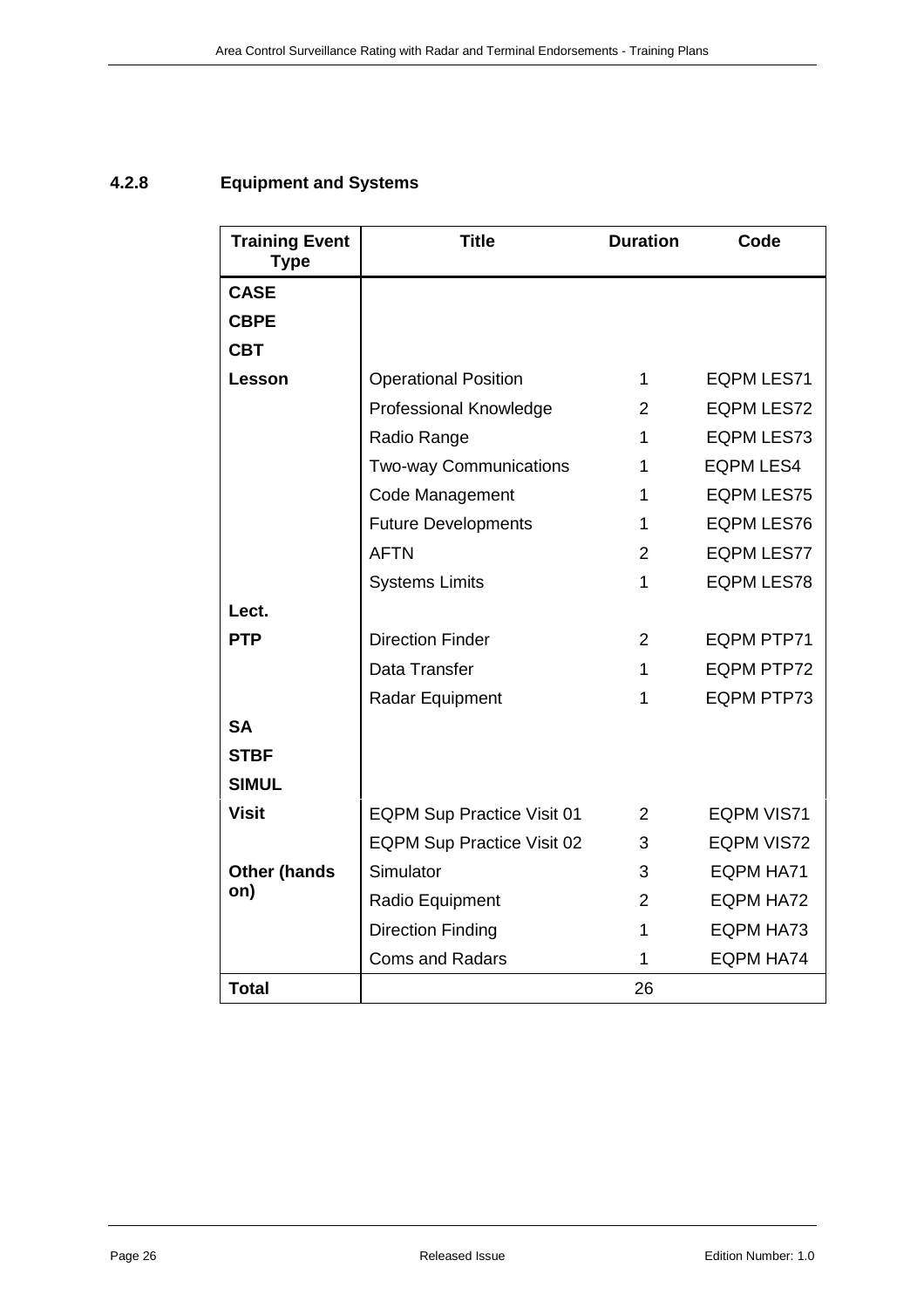# **4.2.9 Professional Environment**

| <b>Training</b><br><b>Event Type</b> | <b>Title</b>                   | <b>Duration</b> | Code              |
|--------------------------------------|--------------------------------|-----------------|-------------------|
| <b>CASE</b>                          |                                |                 |                   |
| <b>CBPE</b>                          |                                |                 |                   |
| CBT                                  | Introduction to ATM            | 3               | PENV CBT71        |
| Lesson                               | Knowledge Updating             | $\mathcal{P}$   | PENV LES71        |
| <b>PTP</b>                           |                                |                 |                   |
| <b>SA</b>                            |                                |                 |                   |
| <b>STBF</b>                          |                                |                 |                   |
| <b>SIMUL</b>                         |                                |                 |                   |
| <b>Visit</b>                         | Visit to an Upper Centre       | 4               | <b>PENV VISUC</b> |
|                                      | Visit to an Adjacent Approach  | 4               | <b>PENV VISAP</b> |
|                                      | Visit to an Air Defence Centre | 4               | <b>PENV VISDE</b> |
|                                      | Visit to an Airport Tower      | 4               | <b>PENV VISTW</b> |
| <b>Other</b>                         | <b>PENV Flight Simulations</b> | 5               | PENV FSIM71       |
| <b>Total</b>                         |                                | 26              |                   |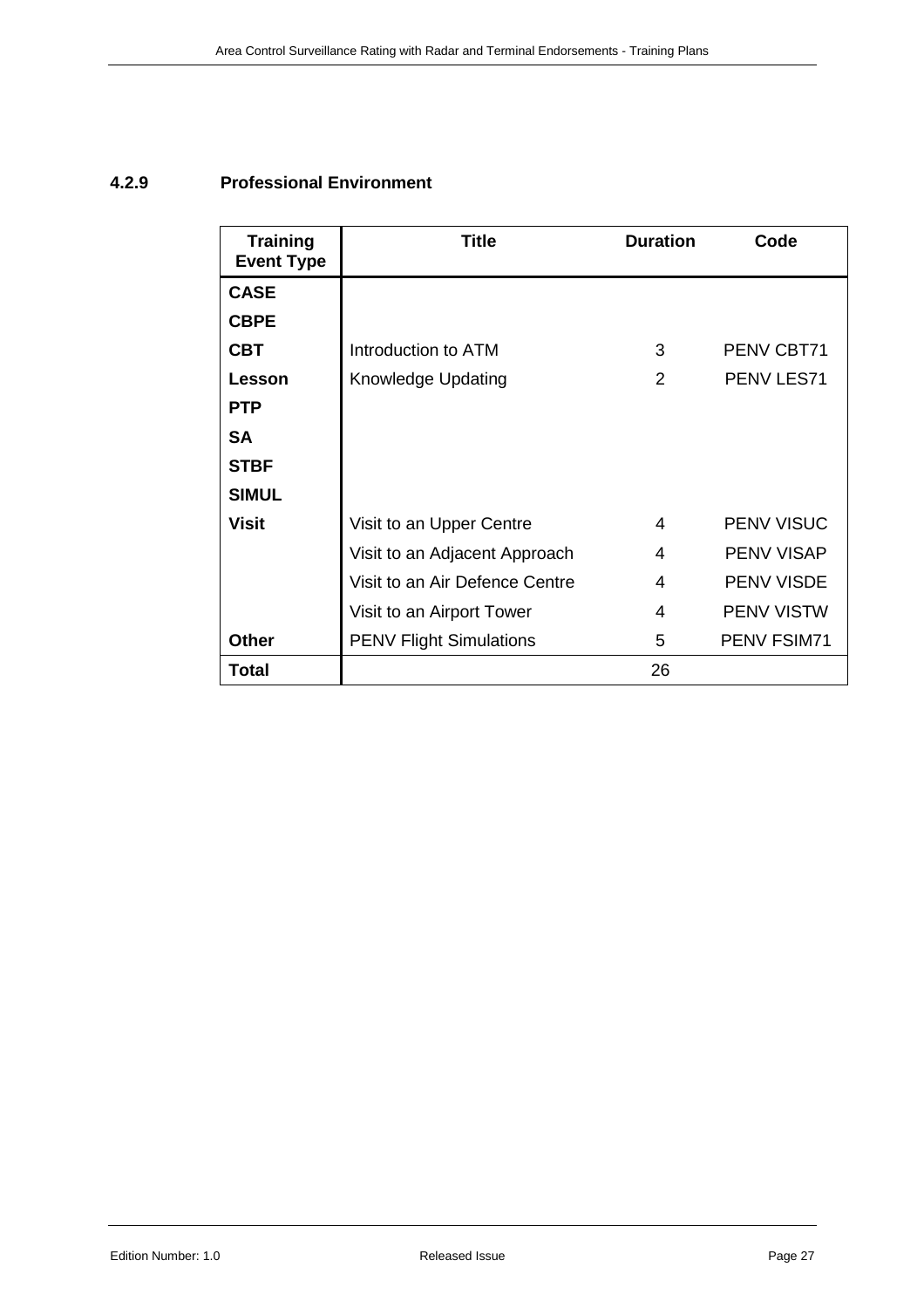# **4.2.10 Unusual/Emergency Situations**

| <b>Training Event</b><br><b>Type</b> | <b>Title</b>               | <b>Duration</b> | Code              |
|--------------------------------------|----------------------------|-----------------|-------------------|
| <b>CASE</b>                          | <b>Aircraft Problems</b>   | 4               | <b>UNIN CAS71</b> |
|                                      | Hijack                     | 3               | <b>UNIN CAS72</b> |
| <b>CBPE</b>                          |                            |                 |                   |
| <b>CBT</b>                           |                            |                 |                   |
| Lesson                               | <b>Traffic Information</b> | $\overline{2}$  | <b>UNIN LES71</b> |
|                                      | <b>Transponder Failure</b> | 1               | <b>UNIN LES72</b> |
|                                      | <b>Radio Failure</b>       | $\overline{2}$  | <b>UNIN LES73</b> |
|                                      | <b>Diversion</b>           | 1               | <b>UNIN LES74</b> |
| <b>PTP</b>                           |                            |                 |                   |
| <b>SA</b>                            |                            |                 |                   |
| <b>STBF</b>                          |                            |                 |                   |
| <b>SIMUL</b>                         |                            |                 |                   |
| <b>Visit</b>                         |                            |                 |                   |
| <b>Other</b>                         |                            |                 |                   |
| <b>Total</b>                         |                            | 13              |                   |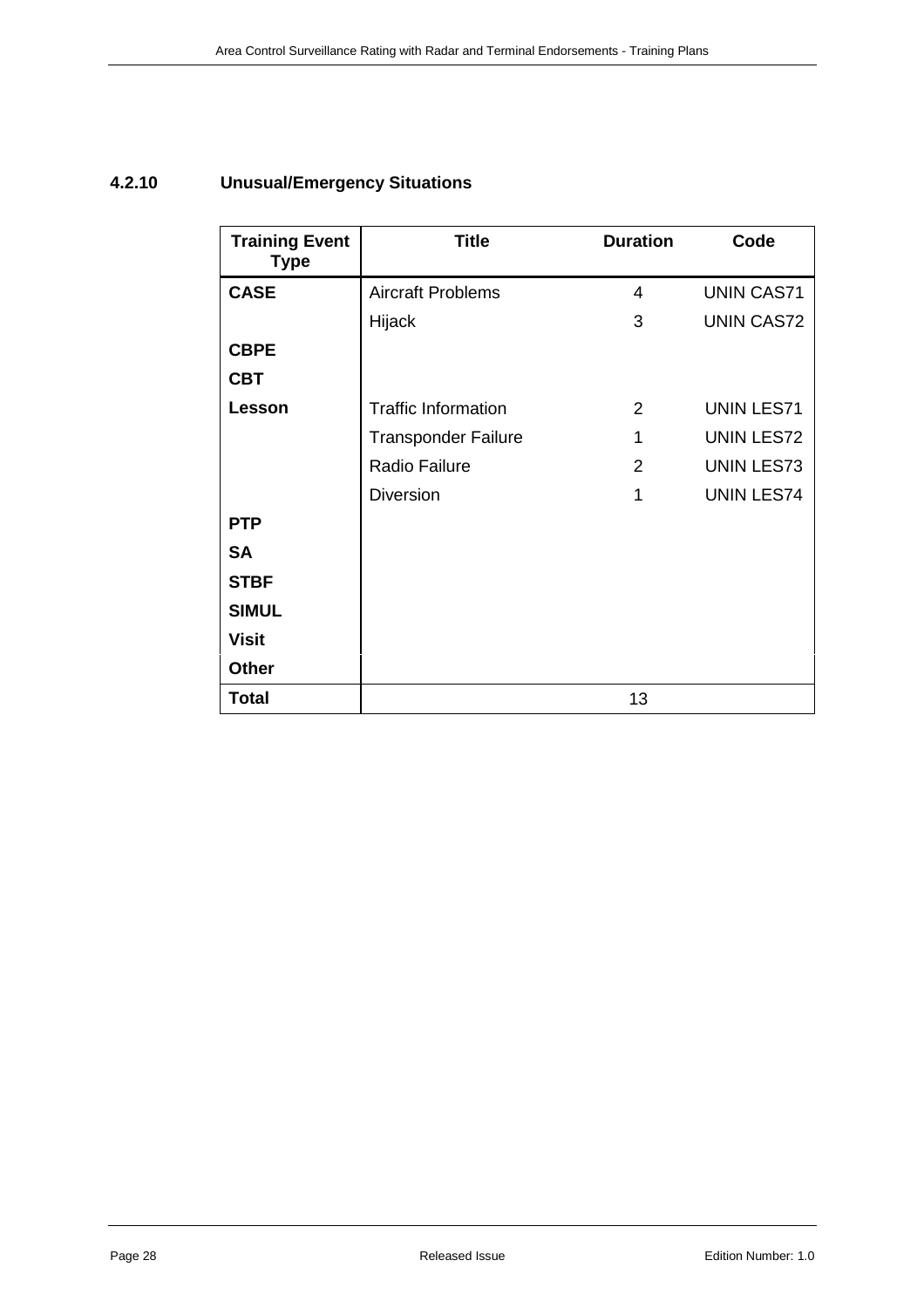# **4.2.11 Degraded Systems Capability**

| <b>Training Event</b><br><b>Type</b> | <b>Title</b>                             | <b>Duration</b> | Code             |
|--------------------------------------|------------------------------------------|-----------------|------------------|
| <b>CASE</b>                          |                                          |                 |                  |
| <b>CBPE</b>                          |                                          |                 |                  |
| <b>CBT</b>                           |                                          |                 |                  |
| Lesson                               | <b>Ground Equipment</b>                  | 1               | <b>DEG LES71</b> |
|                                      | <b>Equipment Degradation</b>             | 1               | DEG LES72        |
|                                      | Data Transmission                        | 1               | DEG LES73        |
|                                      | <b>Surveillance Equipment</b>            | 1               | DEG LES74        |
|                                      | <b>System Degradation</b>                | 1               | <b>DEG LES75</b> |
|                                      | <b>Navigational Equipment</b><br>Failure | 1               | DEG LES76        |
| <b>PTP</b>                           |                                          |                 |                  |
| <b>SA</b>                            |                                          |                 |                  |
| <b>STBF</b>                          |                                          |                 |                  |
| <b>SIMUL</b>                         | Degraded situation 1-5                   | 10              | DEG SIM 71       |
|                                      |                                          |                 | DEG SIM 72       |
|                                      |                                          |                 | DEG SIM 73       |
|                                      |                                          |                 | DEG SIM 74       |
|                                      |                                          |                 | DEG SIM 75       |
| <b>Visit</b>                         |                                          |                 |                  |
| <b>Other</b>                         |                                          |                 |                  |
| <b>Total</b>                         |                                          | 16              |                  |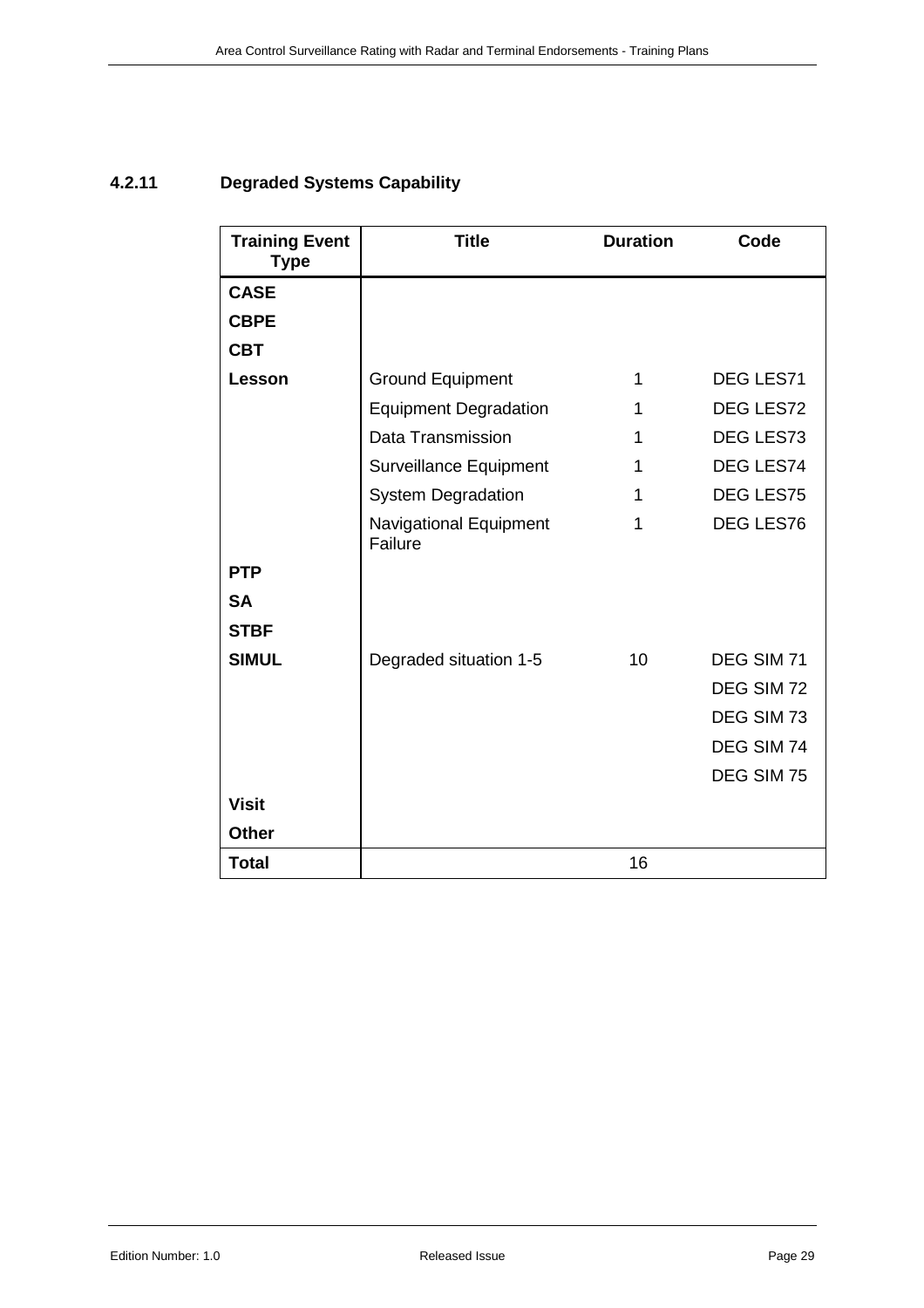## **4.3 Training Requirements: Training Plans**

In these Training Plans some objectives are not linked to a training event. This means that:

- either the 'parent' objective (general or main) is linked to a training event and this is considered sufficient to cover the 'child' objective,
- or the objective was addressed in basic training and is just there as a reminder (example: Law 1.3.1).

The tables figuring the training plans are divided in five columns which include the data related to the objectives:

| <b>Objectives</b> | Training<br><b>Content</b> | Level | Type of<br><b>Training Event</b> | <b>Educational</b><br><b>Material and</b> |
|-------------------|----------------------------|-------|----------------------------------|-------------------------------------------|
|                   |                            |       |                                  | <b>References</b>                         |

Table width rows are included to group the objectives by topics:

**Topics**

The objectives below the row are related to the topic of the row:

| Topic 1          |  |  |
|------------------|--|--|
| Objective 1.1    |  |  |
| Topic 2          |  |  |
| Objective 2.1    |  |  |
| Topic 2.1        |  |  |
| Objective 2.1.1. |  |  |
| Objective 2.1.2  |  |  |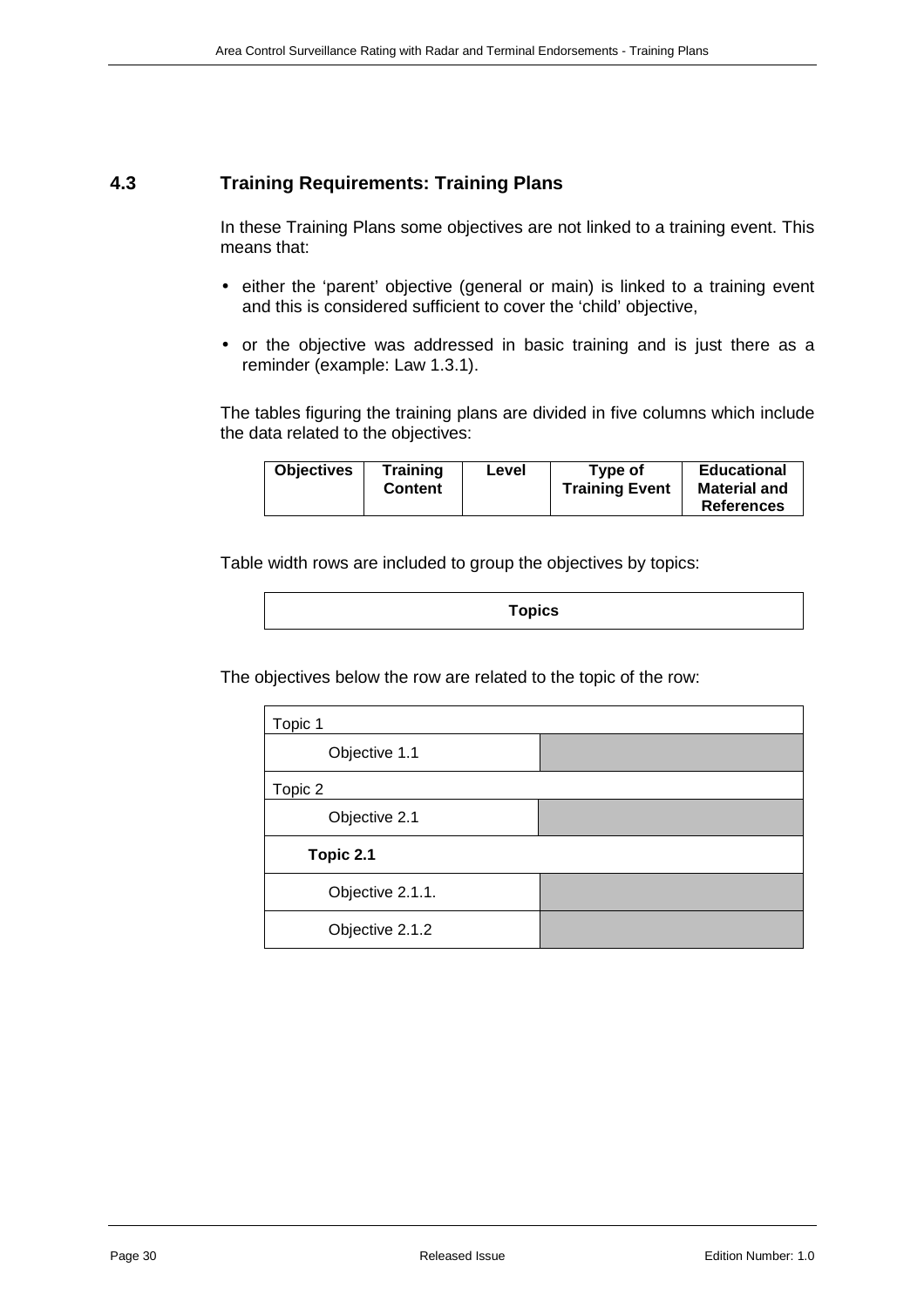| <b>INTR</b> |                                                                                                                                                    | <b>INTRODUCTION TO THE COURSE</b>                           |                |                                                      |                                               |
|-------------|----------------------------------------------------------------------------------------------------------------------------------------------------|-------------------------------------------------------------|----------------|------------------------------------------------------|-----------------------------------------------|
|             | <b>Objectives</b>                                                                                                                                  | <b>Training Content</b>                                     | L.             | <b>Type of</b><br><b>Training</b><br><b>Event</b>    | <b>Educational Material</b><br>and References |
|             |                                                                                                                                                    |                                                             |                |                                                      | L = Level                                     |
| 1           | Students shall know and<br>understand the training<br>programme that they will<br>follow during the<br>institutional rating<br>training            |                                                             |                |                                                      |                                               |
| 1           | <b>Course Management</b>                                                                                                                           |                                                             |                |                                                      |                                               |
|             | 1.-.1 Students shall explain<br>the aims and objectives<br>of the course, the<br>management structure<br>and recognise the<br>materials to be used |                                                             |                | Lesson<br>Lesson<br><b>RSTD</b><br>AV<br><b>GTMD</b> |                                               |
| 1.1         | <b>Course Introduction</b>                                                                                                                         |                                                             |                |                                                      |                                               |
|             | 1.1.1 Explain the aims and<br>main objectives of the<br>course                                                                                     | Course objectives for<br>the specific<br>rating/endorsement | $\overline{2}$ | Lect.<br>LECT.<br><b>RSTD</b><br>AV<br>GTMD          |                                               |
| 1.2         | <b>Course Administration</b>                                                                                                                       |                                                             |                |                                                      |                                               |
|             | 1.2.1 Name the course leader<br>and principal instructors                                                                                          |                                                             | 1              | Lect.<br>LECT.<br>RSTD<br>ΑV<br><b>GTMD</b>          |                                               |
| 1.3         | <b>Study Material and Training Documentation</b>                                                                                                   |                                                             |                |                                                      |                                               |
|             | 1.3.1 Choose appropriate<br>documentation for course<br>studies                                                                                    | Library, CBT library                                        | 3              | Lect.<br>LECT.<br><b>RSTD</b><br>ΑV<br>GTMD          |                                               |

## **ACC Surveillance Rating with Radar Endorsement**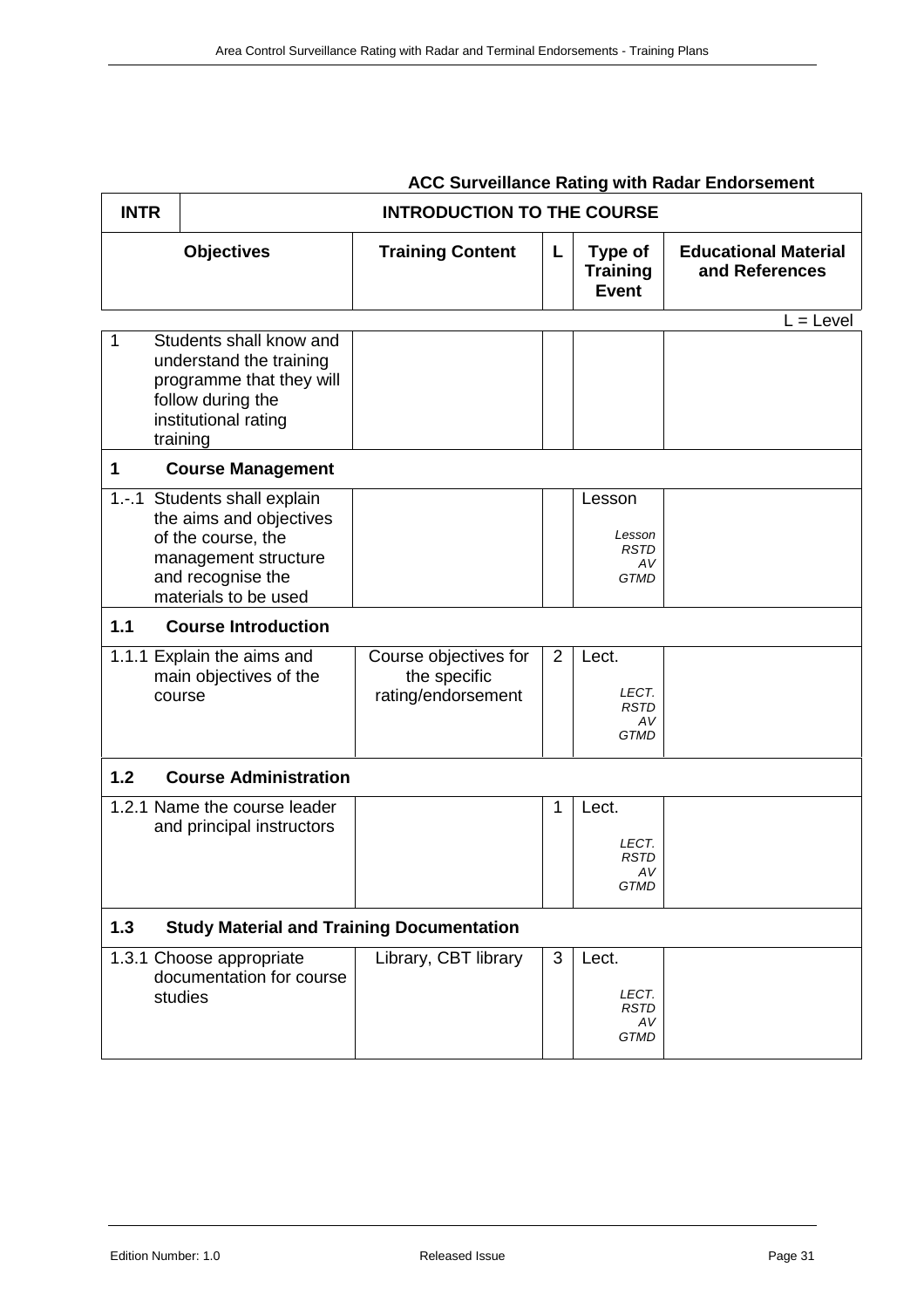| <b>INTR</b>  | <b>INTRODUCTION TO THE COURSE</b>                                                                                |                                                                                        |                |                                                    |                                               |
|--------------|------------------------------------------------------------------------------------------------------------------|----------------------------------------------------------------------------------------|----------------|----------------------------------------------------|-----------------------------------------------|
|              | <b>Objectives</b>                                                                                                | <b>Training Content</b>                                                                | L              | Type of<br><b>Training</b><br><b>Event</b>         | <b>Educational Material</b><br>and References |
|              |                                                                                                                  |                                                                                        |                |                                                    | $L = Level$                                   |
|              |                                                                                                                  |                                                                                        |                | Visit-Grp                                          |                                               |
|              |                                                                                                                  |                                                                                        |                | Sup. Pract.<br><b>RSTD</b><br>Real<br><b>GTMD</b>  |                                               |
|              | 1.3.2 Integrate appropriate                                                                                      | Library, CBT library                                                                   | 4              | Visit-Grp                                          |                                               |
|              | documentation into the<br>course                                                                                 |                                                                                        |                | Sup. Pract.<br><b>RSTD</b><br>Real<br>GTMD         |                                               |
| $\mathbf{2}$ | <b>Introduction to the ATC Training Course</b>                                                                   |                                                                                        |                |                                                    |                                               |
|              | 2.-.1 Students shall state the<br>methodology and<br>describe the assessment<br>procedures used in the<br>course |                                                                                        |                | Lect.<br>Lect<br><b>RSTD</b><br>AV<br><b>GTMD</b>  |                                               |
| 2.1          | <b>Course Content</b>                                                                                            |                                                                                        |                |                                                    |                                               |
|              | 2.1.1 State the different<br>methods of teaching the<br>subjects                                                 | Theoretical training,<br>practical training, self-<br>study, taxonomy,<br>action verbs | $\mathbf{1}$   | Lect.<br>LECT.<br><b>RSTD</b><br>AV<br><b>GTMD</b> |                                               |
|              | 2.1.2 Describe, in general                                                                                       |                                                                                        | $\overline{2}$ | Lect.                                              |                                               |
|              | terms, the content of the<br>subjects                                                                            |                                                                                        |                | LECT.<br><b>RSTD</b><br>AV<br><b>GTMD</b>          |                                               |
|              | 2.1.3 Describe the                                                                                               |                                                                                        | $\overline{2}$ | Lect.                                              |                                               |
|              | organisation of<br>theoretical training                                                                          |                                                                                        |                | LECT.<br><b>RSTD</b><br>AV<br>GTMD                 |                                               |
|              | 2.1.4 Describe the<br>organisation of<br>simulation training                                                     | Structure of<br>participation,<br>simulation exercises,<br>briefing, debriefing        | $\overline{2}$ | Lect.<br>LECT.<br><b>RSTD</b><br>AV<br>GTMD        |                                               |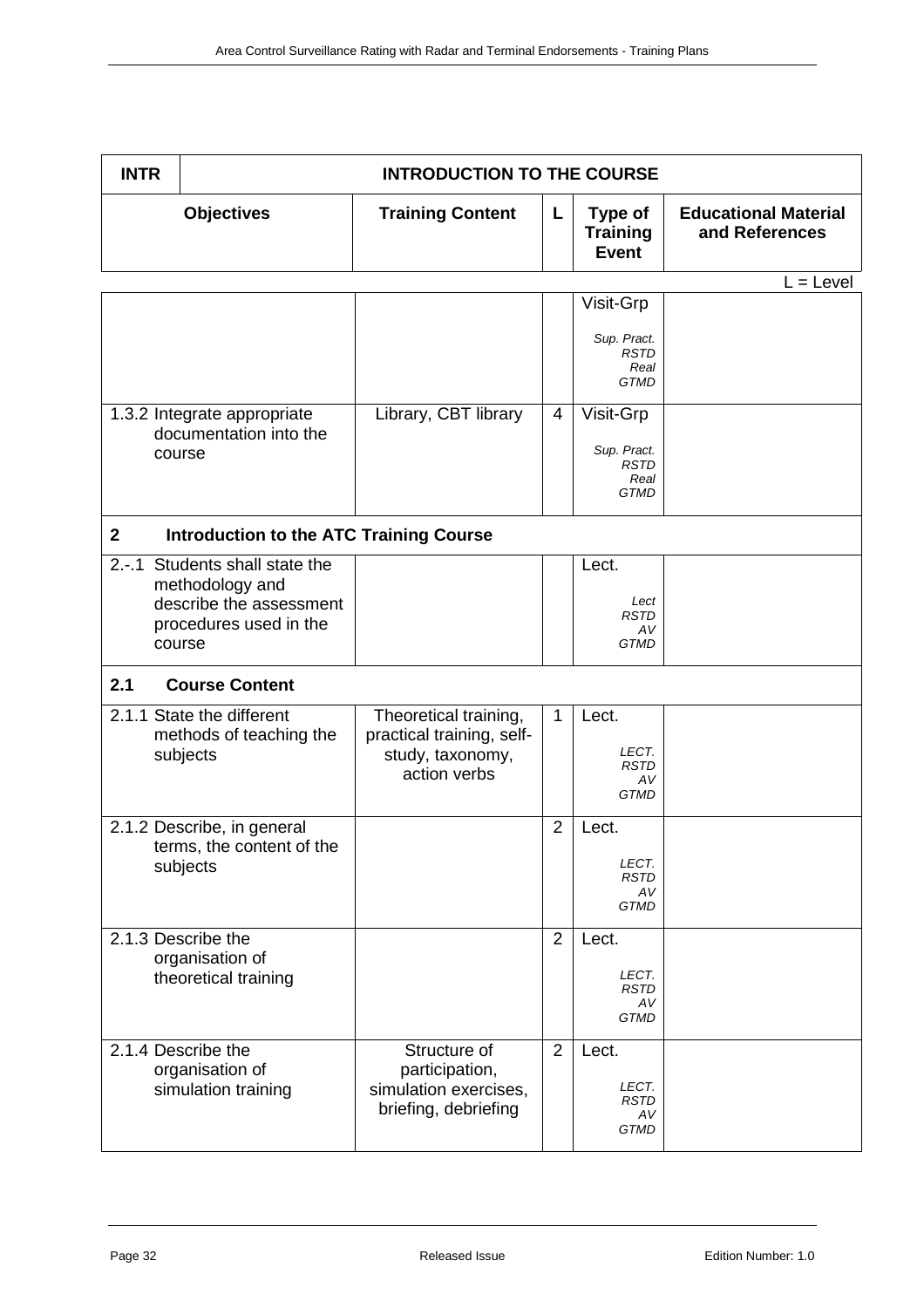| <b>INTR</b>                  |                                                                                                 | <b>INTRODUCTION TO THE COURSE</b>                                                             |             |                                                      |                                               |  |  |
|------------------------------|-------------------------------------------------------------------------------------------------|-----------------------------------------------------------------------------------------------|-------------|------------------------------------------------------|-----------------------------------------------|--|--|
|                              | <b>Objectives</b>                                                                               | <b>Training Content</b>                                                                       | L           | Type of<br><b>Training</b><br><b>Event</b>           | <b>Educational Material</b><br>and References |  |  |
|                              |                                                                                                 |                                                                                               |             |                                                      | $L = Level$                                   |  |  |
|                              |                                                                                                 |                                                                                               |             | Visit-Grp                                            |                                               |  |  |
|                              |                                                                                                 |                                                                                               |             | Sup. Pract.<br><b>RSTD</b><br>Real<br><b>GTMD</b>    |                                               |  |  |
| 2.2<br><b>Training Ethos</b> |                                                                                                 |                                                                                               |             |                                                      |                                               |  |  |
|                              | 2.2.1 Recognise the feedback<br>mechanisms available                                            | Instructor discussions,<br>training progress,<br>assessment, results,<br>briefing, debriefing | $\mathbf 1$ | Lesson<br>Lesson<br><b>RSTD</b><br>AV<br><b>GTMD</b> |                                               |  |  |
|                              | 2.2.2 Describe the positive<br>effect in working together<br>with fellow course<br>participants | How the influence of<br>interactive studies can<br>lead to success                            | 2           | Lesson<br>Lesson<br><b>RSTD</b><br>AV<br><b>GTMD</b> |                                               |  |  |
| 2.3                          | <b>The Assessment Process</b>                                                                   |                                                                                               |             |                                                      |                                               |  |  |
|                              | 2.3.1 Describe the assessment<br>procedure                                                      | The assessment<br>process applied<br>during the course and<br>associated re-sit<br>procedures | 2           | Lesson<br>Lesson<br><b>RSTD</b><br>AV<br>GTMD        |                                               |  |  |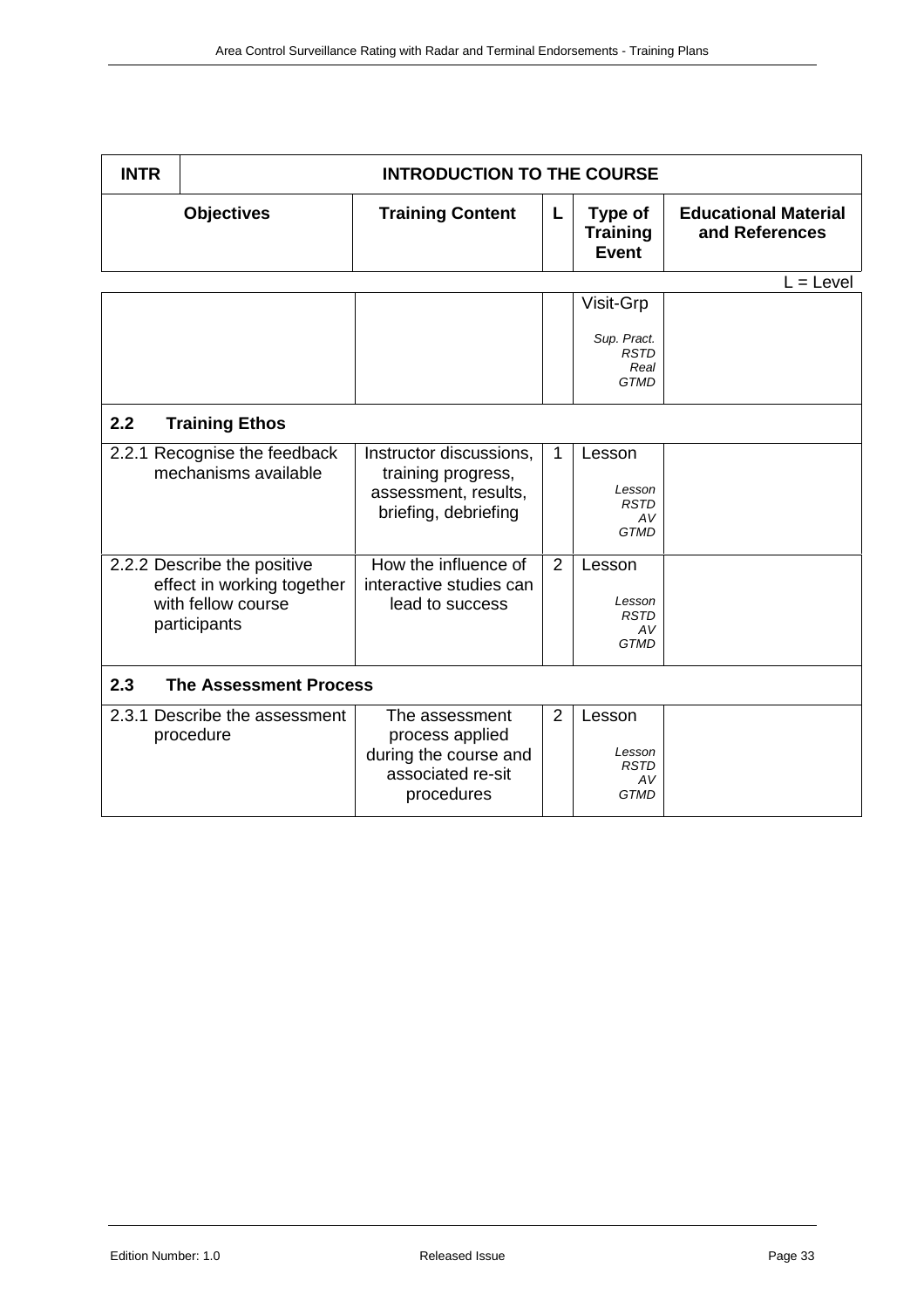|                            | <b>ACC Surveillance Rating with Radar Endorsement</b>                                                                                                                                                                                                                                                                 |                                                            |                |                                               |                                               |
|----------------------------|-----------------------------------------------------------------------------------------------------------------------------------------------------------------------------------------------------------------------------------------------------------------------------------------------------------------------|------------------------------------------------------------|----------------|-----------------------------------------------|-----------------------------------------------|
| <b>LAW</b>                 |                                                                                                                                                                                                                                                                                                                       | <b>AVIATION LAW</b>                                        |                |                                               |                                               |
|                            | <b>Objectives</b>                                                                                                                                                                                                                                                                                                     | <b>Training Content</b>                                    | L              | Type of<br><b>Training</b><br><b>Event</b>    | <b>Educational Material</b><br>and References |
|                            |                                                                                                                                                                                                                                                                                                                       |                                                            |                |                                               | $L = Level$                                   |
| $-1$<br>İ.                 | Students shall:<br>appreciate the principles<br>of aviation law;<br>ii. know, understand and<br>apply the Rules of the<br>Air and Regulations,<br>including airspace and<br>flight planning;<br>iii. appreciate the authority<br>vested in the controller<br>and the means by<br>which that authority is<br>exercised |                                                            |                |                                               |                                               |
| 1                          | <b>Rules and Regulations</b>                                                                                                                                                                                                                                                                                          |                                                            |                |                                               |                                               |
|                            | 1.-.1 Students shall explain<br>and apply the Rules<br>and Regulation which<br>affect ATC operations                                                                                                                                                                                                                  |                                                            |                |                                               |                                               |
| 1.1                        | <b>General</b>                                                                                                                                                                                                                                                                                                        |                                                            |                |                                               |                                               |
|                            | 1.1.1 Differentiate between<br>the Air Navigation<br><b>Services</b>                                                                                                                                                                                                                                                  | ICAO Doc 9161- ATM<br>(ATS, ATFM, ASM)                     | $\overline{2}$ | Lesson<br>Lesson<br><b>RSTD</b><br>AV<br>GTMD |                                               |
| 1.1.2 Explain the<br>(ATS) | considerations which<br>determine the need for<br>the Air Traffic Services                                                                                                                                                                                                                                            | <b>ICAO ANNEX 11</b><br>Chapter 2                          | $\overline{2}$ | Lesson<br>Lesson<br>RSTD<br>ΑV<br><b>GTMD</b> |                                               |
|                            | 1.1.3 Differentiate between<br>the ATS                                                                                                                                                                                                                                                                                | ATC Service, advisory<br>service, FIS, alerting<br>service | $\overline{2}$ | Lesson<br>Lesson<br>RSTD<br>AV<br>GTMD        |                                               |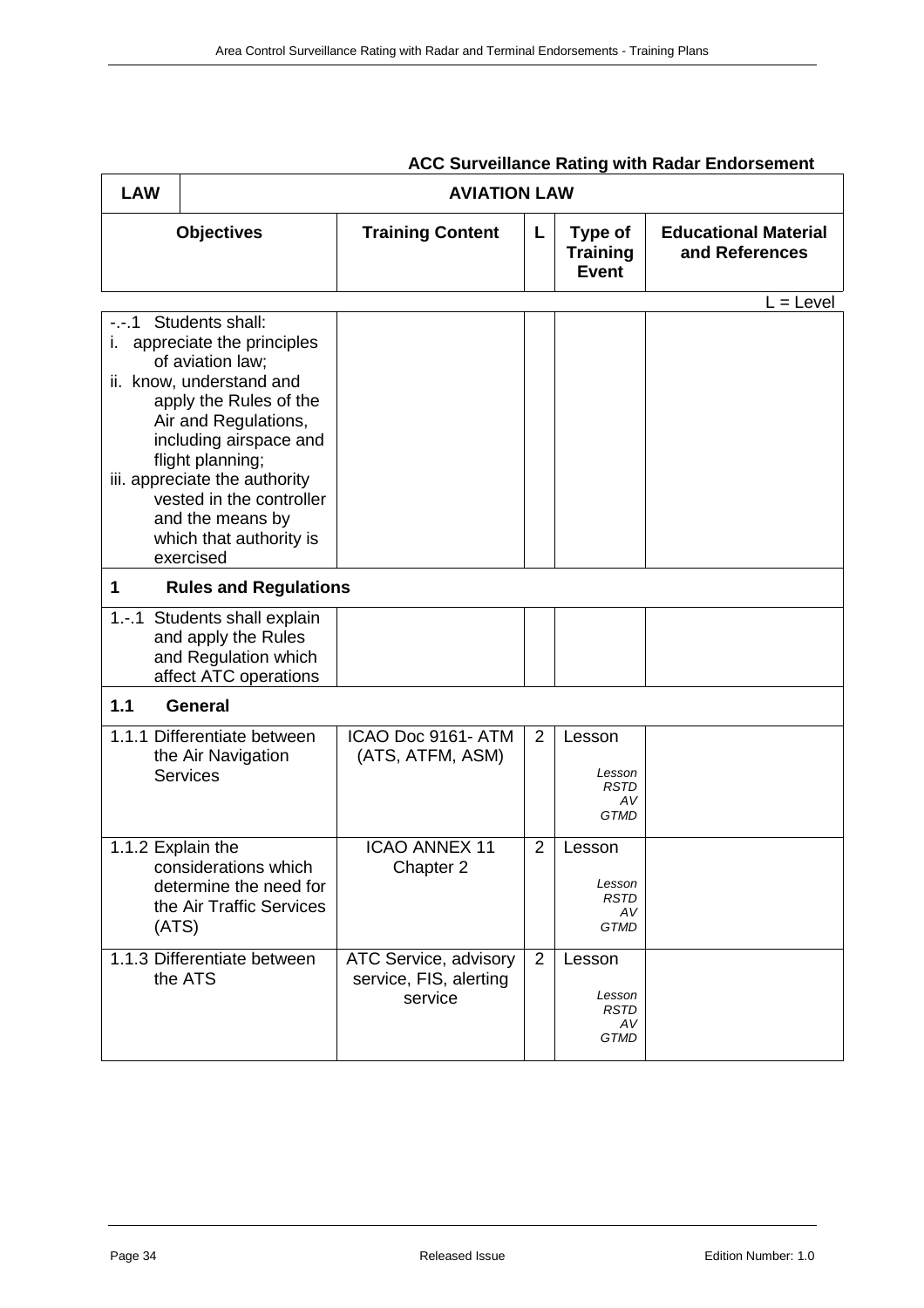| <b>LAW</b> | <b>AVIATION LAW</b> |                         |   |                                            |                                               |  |
|------------|---------------------|-------------------------|---|--------------------------------------------|-----------------------------------------------|--|
|            | <b>Objectives</b>   | <b>Training Content</b> | L | Type of<br><b>Training</b><br><b>Event</b> | <b>Educational Material</b><br>and References |  |
|            |                     |                         |   |                                            | evel                                          |  |

| 1.2<br><b>Reports</b>                                                    |                                                                                                      |                |                                                      |                   |
|--------------------------------------------------------------------------|------------------------------------------------------------------------------------------------------|----------------|------------------------------------------------------|-------------------|
| 1.2.1 State the standard<br>forms for reports                            | e. g. incident/accident,<br>airmiss/airprox,<br>breach of regulations,<br>watch/log book,<br>records | 1              | Lesson<br>Lesson<br><b>RSTD</b><br>AV<br><b>GTMD</b> | Sample form       |
| 1.2.2 Describe the functions<br>of, and processes for,<br>reporting      | e. g. incident/accident,<br>airmiss/airprox,<br>breach of regulations,<br>watch/log book,<br>records | $\overline{2}$ | Lesson<br>Lesson<br><b>RSTD</b><br>AV<br>GTMD        |                   |
| 1.2.3 Use the standard<br>forms for reporting                            | ICAO Doc 4444,<br>Appendix 4                                                                         | 3              | Lesson<br>Lesson<br><b>RSTD</b><br>AV<br><b>GTMD</b> | <b>Blank form</b> |
| 1.2.4 Explain the use of air<br>traffic incident/accident<br>report form | ICAO Doc 4444 Part<br>2, national regulations                                                        | $\overline{2}$ | Lesson<br>Lesson<br><b>RSTD</b><br>AV<br><b>GTMD</b> |                   |
| 1.2.5 Use the ICAO air<br>traffic incident/accident<br>report form       | ICAO Doc 4444                                                                                        | 3              | Lesson<br>Lesson<br><b>RSTD</b><br>AV<br><b>GTMD</b> | <b>Blank form</b> |
| 1.2.6 Use the national air<br>traffic incident/accident<br>report form   |                                                                                                      | 3              | Lesson<br>Lesson<br><b>RSTD</b><br>AV<br><b>GTMD</b> | <b>Blank form</b> |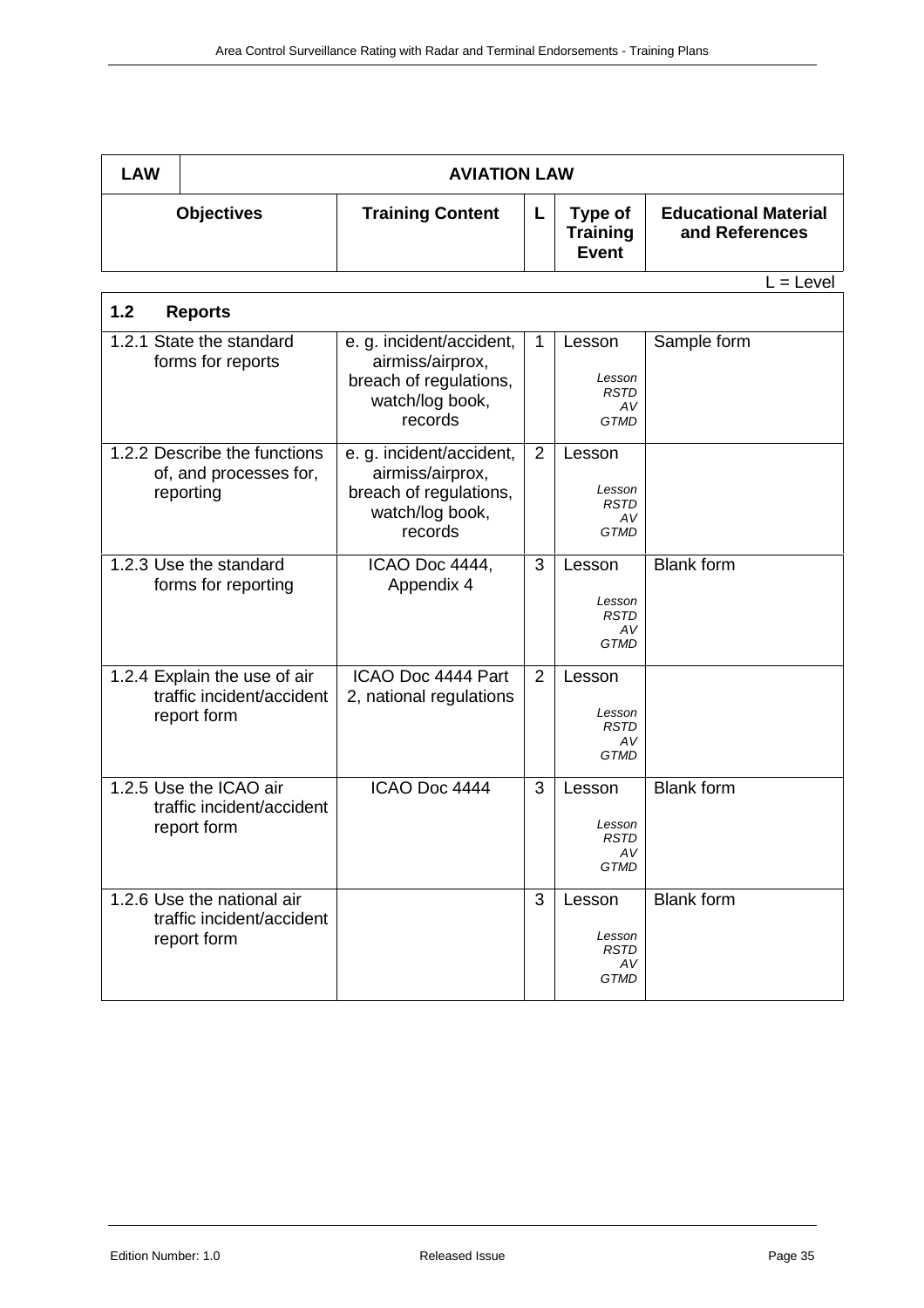| <b>LAW</b> |                                                                                                                   | <b>AVIATION LAW</b>                                                                                                                                                                                                                                                                                                                                                                   |                |                                                                                                               |                                               |  |  |
|------------|-------------------------------------------------------------------------------------------------------------------|---------------------------------------------------------------------------------------------------------------------------------------------------------------------------------------------------------------------------------------------------------------------------------------------------------------------------------------------------------------------------------------|----------------|---------------------------------------------------------------------------------------------------------------|-----------------------------------------------|--|--|
|            | <b>Objectives</b>                                                                                                 | <b>Training Content</b>                                                                                                                                                                                                                                                                                                                                                               | L              | Type of<br><b>Training</b><br><b>Event</b>                                                                    | <b>Educational Material</b><br>and References |  |  |
|            |                                                                                                                   |                                                                                                                                                                                                                                                                                                                                                                                       |                |                                                                                                               | $L = Level$                                   |  |  |
| 1.3        | <b>Airspace</b>                                                                                                   |                                                                                                                                                                                                                                                                                                                                                                                       |                |                                                                                                               |                                               |  |  |
|            | 1.3.1 Appreciate types of<br>airspace and their<br>relevance to ACS/RAD<br>control                                | Classes A- G as<br>appropriate, national<br>classifications                                                                                                                                                                                                                                                                                                                           | 3              |                                                                                                               |                                               |  |  |
|            | 1.3.2 Provide planning, co-<br>ordination and control<br>actions appropriate to<br>the airspace<br>classification | ICAO Annex 2, ICAO<br>Annex 11, national<br>requirements (AIP),<br>international<br>requirements, civil<br>requirements, military<br>requirements, areas<br>of responsibility,<br>sectorisation, airspace<br>structure<br>NOTE: the simulated<br>environment must be<br>related to the specific<br>rating and take<br>account of the local<br>airspace classification<br>requirements | $\overline{4}$ | Lesson<br>Lesson<br><b>RSTD</b><br>AV<br><b>GTMD</b><br><b>PTP</b><br>Pre Simul<br>RSTD<br>PTT<br><b>ITMD</b> |                                               |  |  |
|            | 1.3.3 Appreciate the<br>structure of airspace<br>and its relevance to<br>the ACS/RAD rating                       | ICAO Annex 2, ICAO<br>Annex 11, national<br>requirements (AIP),<br>international<br>requirements, civil<br>requirements, military<br>requirements, areas<br>of responsibility,<br>sectorisation, airspace<br>structure                                                                                                                                                                | 3              | Lesson<br>Lesson<br><b>RSTD</b><br>ΑV<br>GTMD                                                                 |                                               |  |  |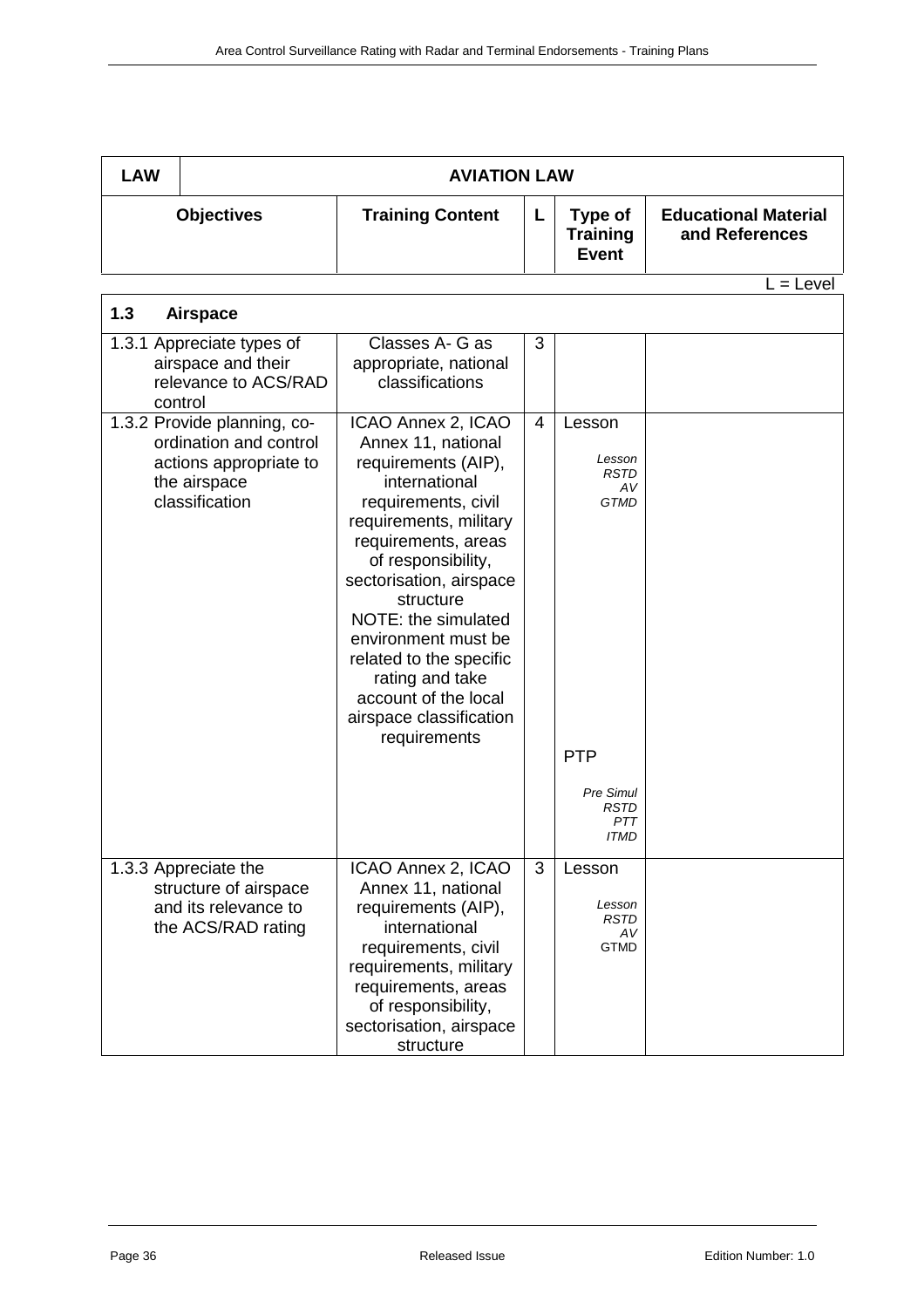| <b>Training Content</b>                                                                                                                                                                                                                                                                                                                                                          | L | <b>Type of</b><br><b>Training</b><br><b>Event</b>                                       | <b>Educational Material</b><br>and References           |
|----------------------------------------------------------------------------------------------------------------------------------------------------------------------------------------------------------------------------------------------------------------------------------------------------------------------------------------------------------------------------------|---|-----------------------------------------------------------------------------------------|---------------------------------------------------------|
|                                                                                                                                                                                                                                                                                                                                                                                  |   |                                                                                         | $L = Level$                                             |
| ICAO Annex 2, ICAO<br>Annex 11, national<br>requirements (AIP),<br>international<br>requirements, civil<br>requirements, military<br>requirements, areas<br>of responsibility,<br>sectorisation, airspace<br>structure<br>NOTE: the simulated<br>environment must be<br>related to the specific<br>rating and take<br>account of the local<br>airspace structure<br>requirements | 4 | Lesson<br>Lesson<br><b>RSTD</b><br>AV<br><b>GTMD</b><br><b>PTP</b><br>Pre Simul<br>RSTD |                                                         |
|                                                                                                                                                                                                                                                                                                                                                                                  |   | <b>ITMD</b>                                                                             |                                                         |
|                                                                                                                                                                                                                                                                                                                                                                                  |   |                                                                                         |                                                         |
| ICAO Annex 2, ICAO<br>Annex 11, Chapter 3<br><b>NOTE: The simulated</b><br>environment must be<br>related to the specific<br>rating and take<br>account of the<br>appropriate Rules                                                                                                                                                                                              | 4 | Lesson<br>Lesson<br>RSTD<br>AV<br><b>GTMD</b><br><b>PTP</b><br>Pre Simul<br><b>RSTD</b> |                                                         |
|                                                                                                                                                                                                                                                                                                                                                                                  |   |                                                                                         | <b>AVIATION LAW</b><br><b>PTT</b><br>PTT<br><b>ITMD</b> |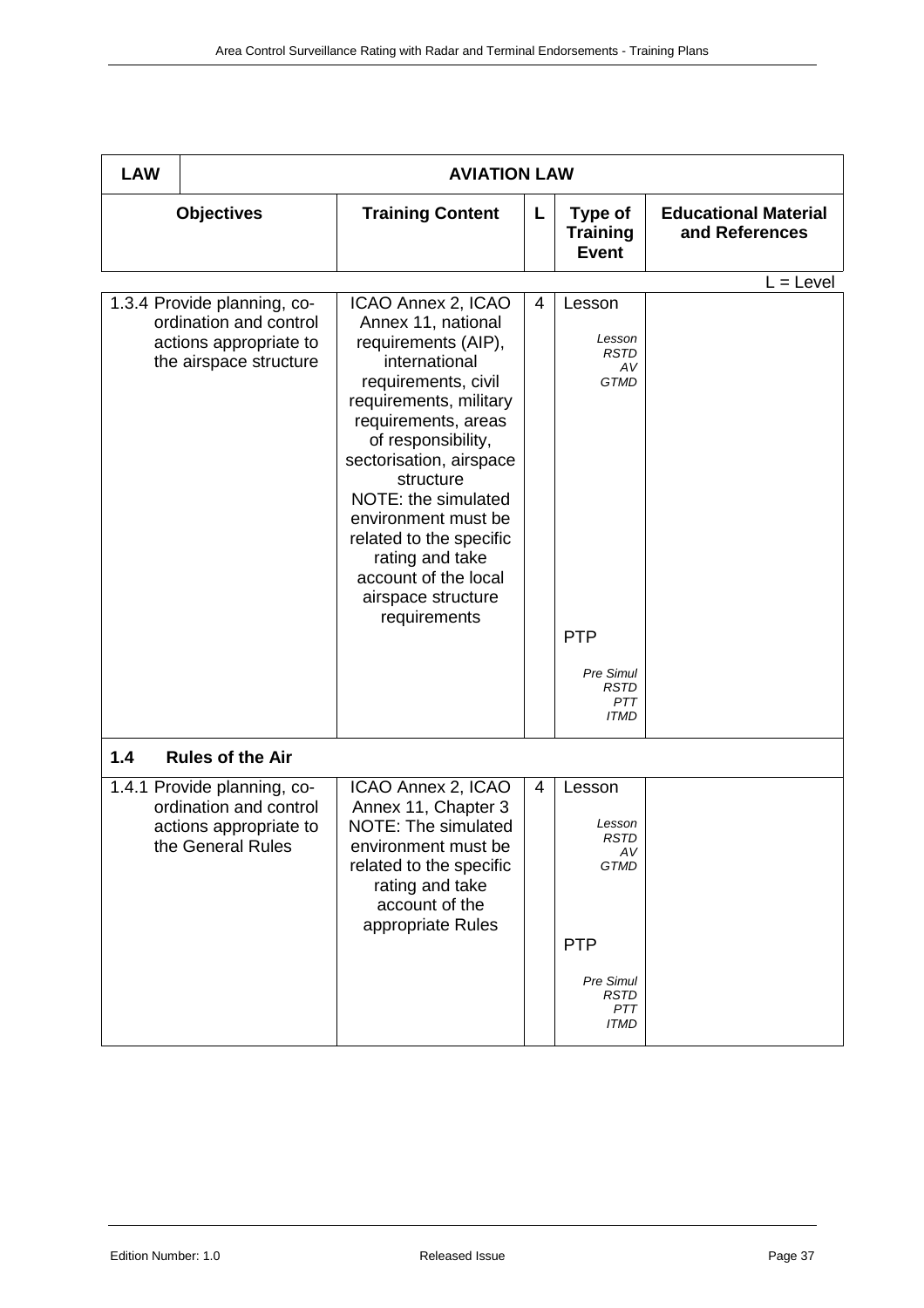| <b>LAW</b> |                                                                                                                                                  | <b>AVIATION LAW</b>                                                                                                                                                                    |                |                                                                                                      |                                               |
|------------|--------------------------------------------------------------------------------------------------------------------------------------------------|----------------------------------------------------------------------------------------------------------------------------------------------------------------------------------------|----------------|------------------------------------------------------------------------------------------------------|-----------------------------------------------|
|            | <b>Objectives</b>                                                                                                                                | <b>Training Content</b>                                                                                                                                                                | L              | <b>Type of</b><br><b>Training</b><br><b>Event</b>                                                    | <b>Educational Material</b><br>and References |
|            |                                                                                                                                                  |                                                                                                                                                                                        |                |                                                                                                      | $L = Level$                                   |
|            | 1.4.2 Provide planning, co-<br>ordination and control<br>actions appropriate to<br>the VFR, IFR, and<br>meteorological flying<br>conditions      | ICAO Annex 2, ICAO<br>Annex 11, Chapters 4<br>and 5<br>NOTE: The simulated<br>environment must be<br>related to the specific<br>rating and take<br>account of the<br>appropriate Rules | 4              | Lesson<br>Lesson<br><b>RSTD</b><br>AV<br><b>GTMD</b>                                                 |                                               |
|            |                                                                                                                                                  |                                                                                                                                                                                        |                | <b>PTP</b><br><b>Pre Simul</b><br><b>RSTD</b><br><b>PTT</b><br><b>ITMD</b>                           |                                               |
|            | 1.4.3 Provide planning, co-<br>ordination and control<br>actions appropriate to<br>the rules for minimum<br>safe height and terrain<br>clearance | Responsibility for<br>terrain clearance,<br>terrain clearance<br>dimensions, minimum<br>safe altitudes,<br>transition level,<br>minimum flight level                                   | $\overline{4}$ | Lesson<br>Lesson<br><b>RSTD</b><br>AV<br><b>GTMD</b>                                                 |                                               |
| 1.5        | <b>Flight Plans</b>                                                                                                                              |                                                                                                                                                                                        |                |                                                                                                      |                                               |
|            | 1.5.1 Obtain flight plan<br>information in order to<br>provide Air Traffic<br>Services (ATS)                                                     | Types of FPL (RPL,<br>AFIL, etc.),<br>supplementary<br>information                                                                                                                     | 3              | Team<br>Simul<br><b>SIMUL</b><br>REAL<br><b>SIM</b><br><b>ITMD</b><br><b>PTP</b><br><b>Pre Simul</b> | Sample FPL                                    |
|            |                                                                                                                                                  |                                                                                                                                                                                        |                | <b>RSTD</b><br><b>PTT</b><br><b>ITMD</b>                                                             |                                               |
|            | 1.5.2 Use flight plan<br>information in order to<br>provide ATS                                                                                  | Types of FPL (RPL,<br>AFIL, etc.),<br>supplementary<br>information                                                                                                                     | 3              | Team<br>Simul<br><b>SIMUL</b><br><b>REAL</b><br>SIM<br><b>ITMD</b>                                   | Film/Video                                    |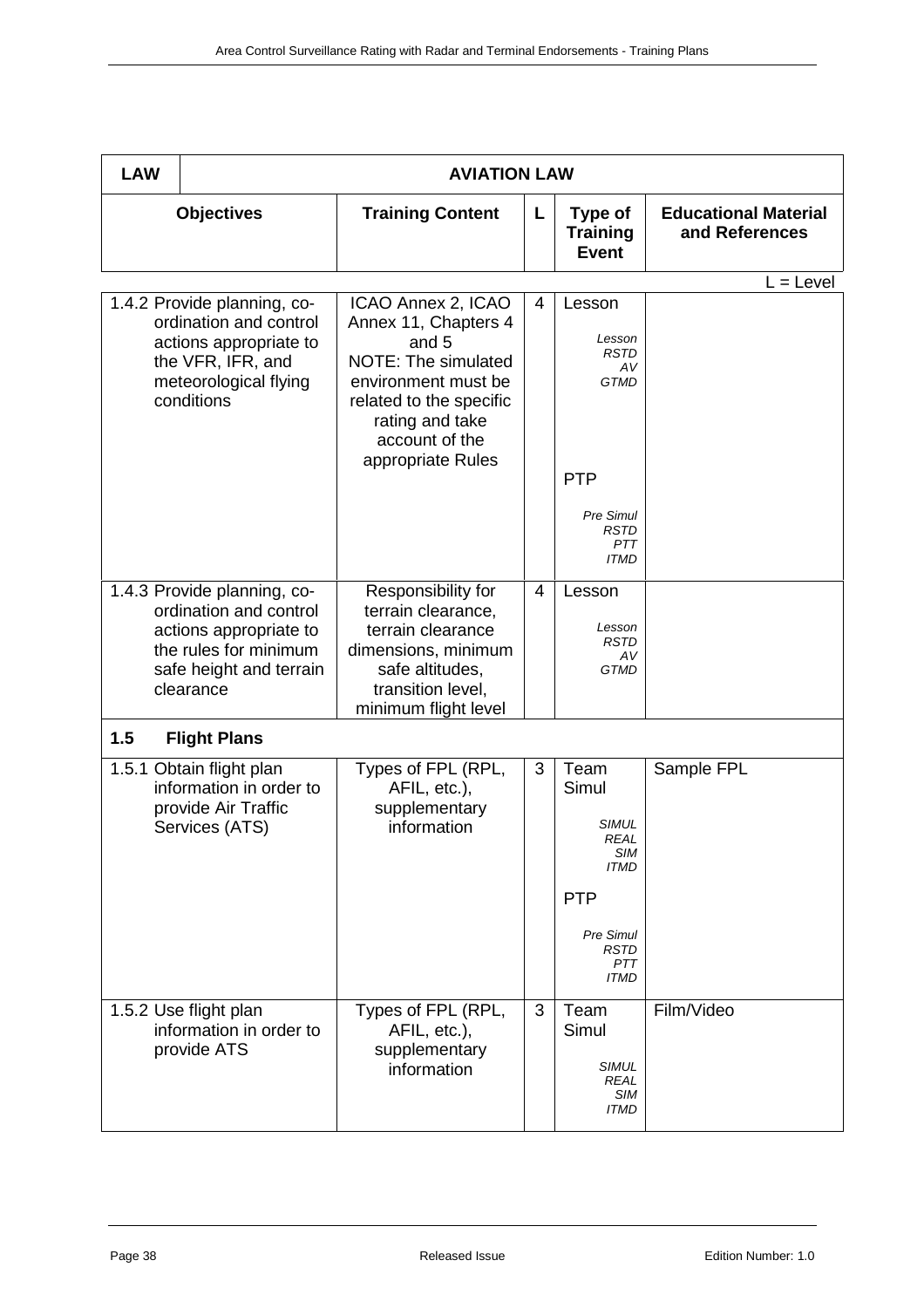| <b>LAW</b>                                        |                                                                                          | <b>AVIATION LAW</b>                                                                                                                                           |                |                                                       |                                               |  |  |
|---------------------------------------------------|------------------------------------------------------------------------------------------|---------------------------------------------------------------------------------------------------------------------------------------------------------------|----------------|-------------------------------------------------------|-----------------------------------------------|--|--|
|                                                   | <b>Objectives</b>                                                                        | <b>Training Content</b>                                                                                                                                       | L              | <b>Type of</b><br><b>Training</b><br><b>Event</b>     | <b>Educational Material</b><br>and References |  |  |
|                                                   |                                                                                          |                                                                                                                                                               |                |                                                       | $L = Level$                                   |  |  |
|                                                   |                                                                                          |                                                                                                                                                               |                | <b>PTP</b>                                            | <b>Blank form</b>                             |  |  |
|                                                   |                                                                                          |                                                                                                                                                               |                | <b>Pre Simul</b><br><b>RSTD</b><br>PTT<br><b>ITMD</b> |                                               |  |  |
|                                                   | 1.5.3 Appreciate the pilot's                                                             | Inadvertent changes,                                                                                                                                          | 3              | Lesson                                                |                                               |  |  |
|                                                   | responsibilities in<br>relation to adherence<br>to flight plan                           | intended changes,<br>position reporting                                                                                                                       |                | Lesson<br><b>RSTD</b><br>AV<br><b>GTMD</b>            |                                               |  |  |
| 1.6<br><b>National Legislation and Procedures</b> |                                                                                          |                                                                                                                                                               |                |                                                       |                                               |  |  |
|                                                   | 1.6.1 Describe the methods<br>by which national<br>regulations are<br>implemented in the |                                                                                                                                                               | $\overline{2}$ | Lesson<br>Lesson<br><b>RSTD</b><br>AV                 |                                               |  |  |
|                                                   | <b>ACS/RAD rating</b>                                                                    |                                                                                                                                                               |                | <b>GTMD</b>                                           |                                               |  |  |
| 1.7                                               |                                                                                          | <b>Special National Legislation and Procedures</b>                                                                                                            |                |                                                       |                                               |  |  |
|                                                   | 1.7.1 Provide planning, co-<br>ordination and control                                    | e.g. security,<br>environmental (noise                                                                                                                        | 4              | Lesson                                                |                                               |  |  |
|                                                   | actions in accordance<br>with special national<br>legislation and<br>procedures          | abatement,<br>conservation areas<br>fuel jettisoning),<br>sensitive areas<br>(hospitals, VIP<br>residences), priority<br>allocation, special<br>purpose codes |                | Lesson<br><b>RSTD</b><br>AV<br>GTMD                   |                                               |  |  |
| $\mathbf{2}$                                      | <b>Holding</b>                                                                           |                                                                                                                                                               |                |                                                       |                                               |  |  |
| $2 - 1$                                           | Students shall<br>describe holding<br>patterns and<br>procedures                         |                                                                                                                                                               |                |                                                       |                                               |  |  |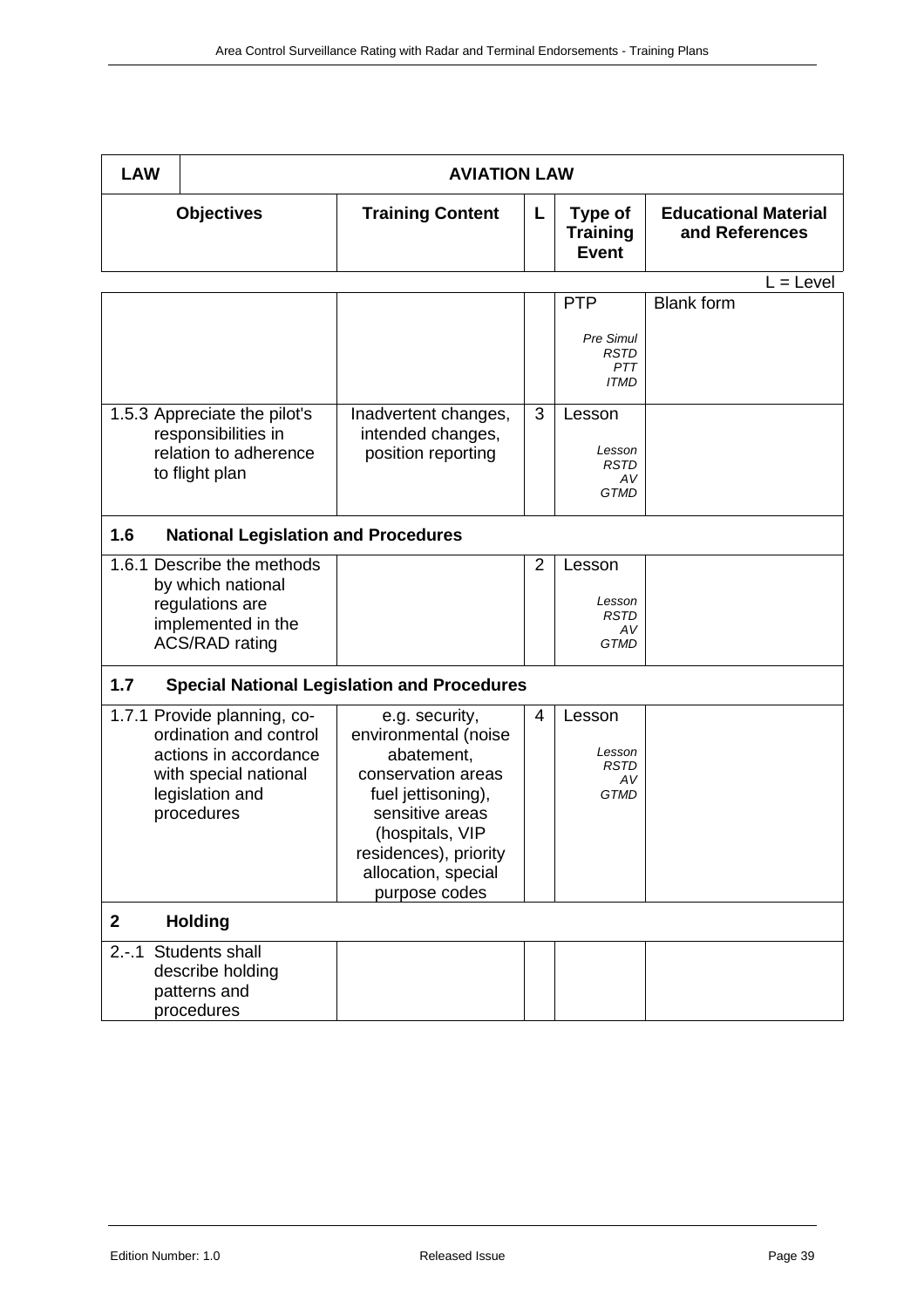| <b>LAW</b> | <b>AVIATION LAW</b> |                         |  |                                                   |                                               |  |
|------------|---------------------|-------------------------|--|---------------------------------------------------|-----------------------------------------------|--|
|            | <b>Objectives</b>   | <b>Training Content</b> |  | <b>Type of</b><br><b>Training</b><br><b>Event</b> | <b>Educational Material</b><br>and References |  |
|            |                     |                         |  |                                                   | I evel                                        |  |

| 2.1                                       | <b>Holding IFR</b>                                                                                                                                                 |                                                                                                                                                                                                                                                                                                   |                |                                                      |       |
|-------------------------------------------|--------------------------------------------------------------------------------------------------------------------------------------------------------------------|---------------------------------------------------------------------------------------------------------------------------------------------------------------------------------------------------------------------------------------------------------------------------------------------------|----------------|------------------------------------------------------|-------|
| 2.1.1 Describe types of                   | holding patterns                                                                                                                                                   | Published, non-<br>published, extended<br>Link to ATM 10                                                                                                                                                                                                                                          | $\overline{2}$ | Lesson<br>Lesson<br><b>RSTD</b><br>AV<br><b>GTMD</b> |       |
| 2.1.2 Describe an ICAO<br>holding pattern |                                                                                                                                                                    | ICAO Doc 8168- Parts<br>of an IFR holding<br>pattern, entry/exit<br>procedures,<br>dimensions of<br>patterns, protected<br>airspace, holding<br>areas, alignment,<br>rates of turns, holding<br>times, expect further<br>clearance, Expected<br><b>Approach Times</b><br>(EATs)<br>Link to ATM 10 | $\overline{2}$ | Lesson<br>Lesson<br><b>RSTD</b><br>AV<br><b>GTMD</b> | Video |
|                                           | 2.1.3 Describe the use and<br>purpose of holding                                                                                                                   | Effect of speed, effect<br>of level used, effect of<br>navigation aid in use                                                                                                                                                                                                                      | $\overline{2}$ | Lesson<br>Lesson<br><b>RSTD</b><br>AV<br><b>GTMD</b> | Video |
| 3                                         | <b>ATC Licensing</b>                                                                                                                                               |                                                                                                                                                                                                                                                                                                   |                |                                                      |       |
| 3.-.1 Students shall                      | appreciate the legal<br>aspects associated<br>with the ATC Licence<br>('European Manual of<br>Personnel Licensing -<br>Air Traffic Controllers'<br>[EATMP, 2000c]) |                                                                                                                                                                                                                                                                                                   |                | Lesson<br>Lesson<br><b>RSTD</b><br>AV<br><b>GTMD</b> |       |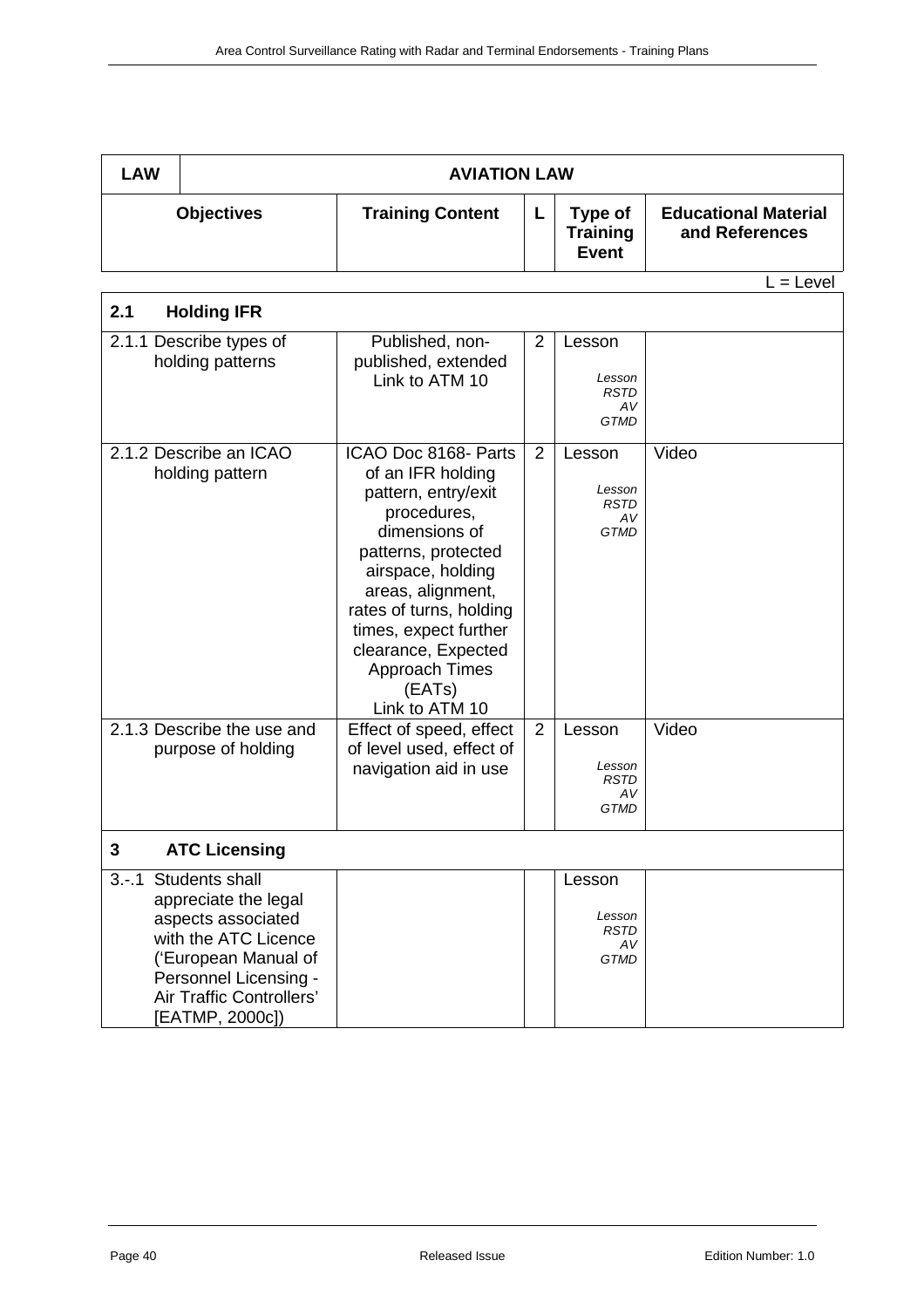| <b>LAW</b>        |                                                                                                                                                  | <b>AVIATION LAW</b>     |                                  |                                                                |                                               |
|-------------------|--------------------------------------------------------------------------------------------------------------------------------------------------|-------------------------|----------------------------------|----------------------------------------------------------------|-----------------------------------------------|
|                   | <b>Objectives</b>                                                                                                                                | <b>Training Content</b> | L                                | Type of<br><b>Training</b><br><b>Event</b>                     | <b>Educational Material</b><br>and References |
|                   |                                                                                                                                                  |                         |                                  |                                                                | $L = Level$                                   |
| 3.1               | <b>Privileges and Conditions</b>                                                                                                                 |                         |                                  |                                                                |                                               |
|                   | 3.1.1 Describe the<br>conditions which must<br>be met for the issue<br>and maintenance of<br>the ACS/RAD rating<br>3.1.2 Describe the privileges |                         | $\overline{2}$<br>$\overline{2}$ | Lesson<br>Lesson<br><b>RSTD</b><br>AV<br><b>GTMD</b><br>Lesson |                                               |
|                   | associated with the<br><b>ACS/RAD rating</b>                                                                                                     |                         |                                  | Lesson<br><b>RSTD</b><br>AV<br>GTMD                            |                                               |
| 3.2               | Incident/Accident                                                                                                                                |                         |                                  |                                                                |                                               |
| 3.2.1 Explain the | procedures used<br>following an<br>incident/accident                                                                                             | National regulations    | $\overline{2}$                   | Lesson<br>Lesson<br><b>RSTD</b><br>AV<br><b>GTMD</b>           | Additional                                    |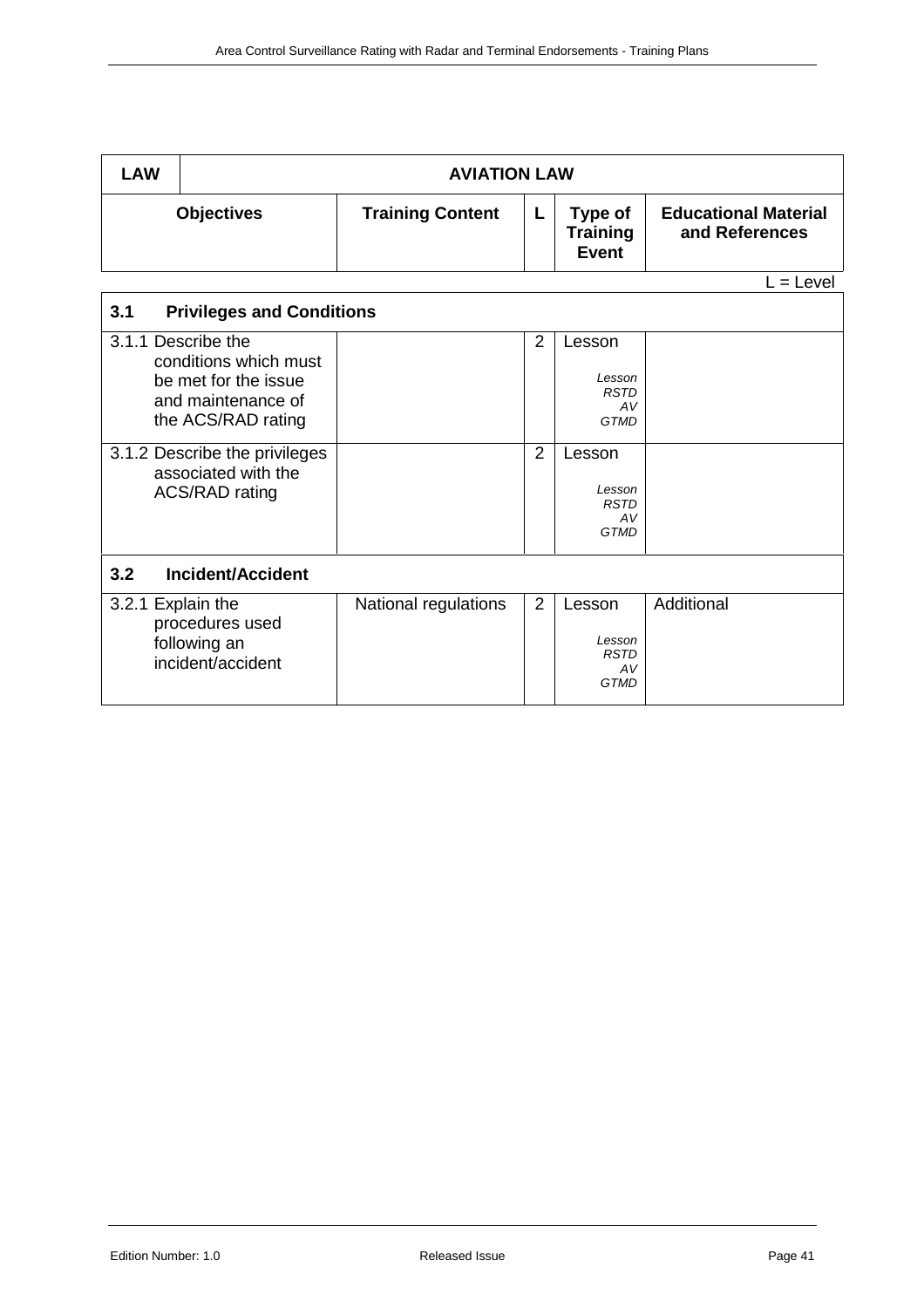| <b>ATM</b> | <b>AIR TRAFFIC MANAGEMENT</b>                                                                                   |                                                                                                |   |                                                                                                                                                                           |                                               |
|------------|-----------------------------------------------------------------------------------------------------------------|------------------------------------------------------------------------------------------------|---|---------------------------------------------------------------------------------------------------------------------------------------------------------------------------|-----------------------------------------------|
|            | <b>Objectives</b>                                                                                               | <b>Training Content</b>                                                                        | L | <b>Type of</b><br><b>Training</b><br><b>Event</b>                                                                                                                         | <b>Educational Material</b><br>and References |
|            |                                                                                                                 |                                                                                                |   |                                                                                                                                                                           | $L = Level$                                   |
|            | -.-.1 Students shall apply<br>operational<br>procedures to ensure<br>a safe, orderly and<br>expeditious service |                                                                                                |   |                                                                                                                                                                           |                                               |
| 1          |                                                                                                                 | Air Traffic Services and Airspace Management                                                   |   |                                                                                                                                                                           |                                               |
|            | 1.-.1 Student shall provide<br>the appropriate service                                                          |                                                                                                |   |                                                                                                                                                                           |                                               |
| 1.1        | <b>Air Traffic Control Services</b>                                                                             |                                                                                                |   |                                                                                                                                                                           |                                               |
|            | 1.1.1 Provide the<br>appropriate air traffic<br>control services                                                | ICAO ANNEX 11,<br>ICAO Doc 7030,<br>ANNEX 11, Doc 4444,<br>national docs,<br>operation manuals | 4 | Team<br>Simul<br><b>SIMUL</b><br><b>REAL</b><br><b>SIM</b><br><b>ITMD</b>                                                                                                 |                                               |
|            | 1.1.2 Appreciate own area<br>of responsibility                                                                  | <b>NOTE: The simulated</b><br>environment must be<br>related to the specific<br>rating         | 3 | Lesson<br>Lesson<br><b>RSTD</b><br>AV<br><b>GTMD</b><br><b>PTP</b><br>Pre Simul<br>RSTD<br>PTT<br>ITMD<br><b>CBT</b><br><b>Inter</b><br>Self<br><b>MMC</b><br><b>ITMD</b> | Video                                         |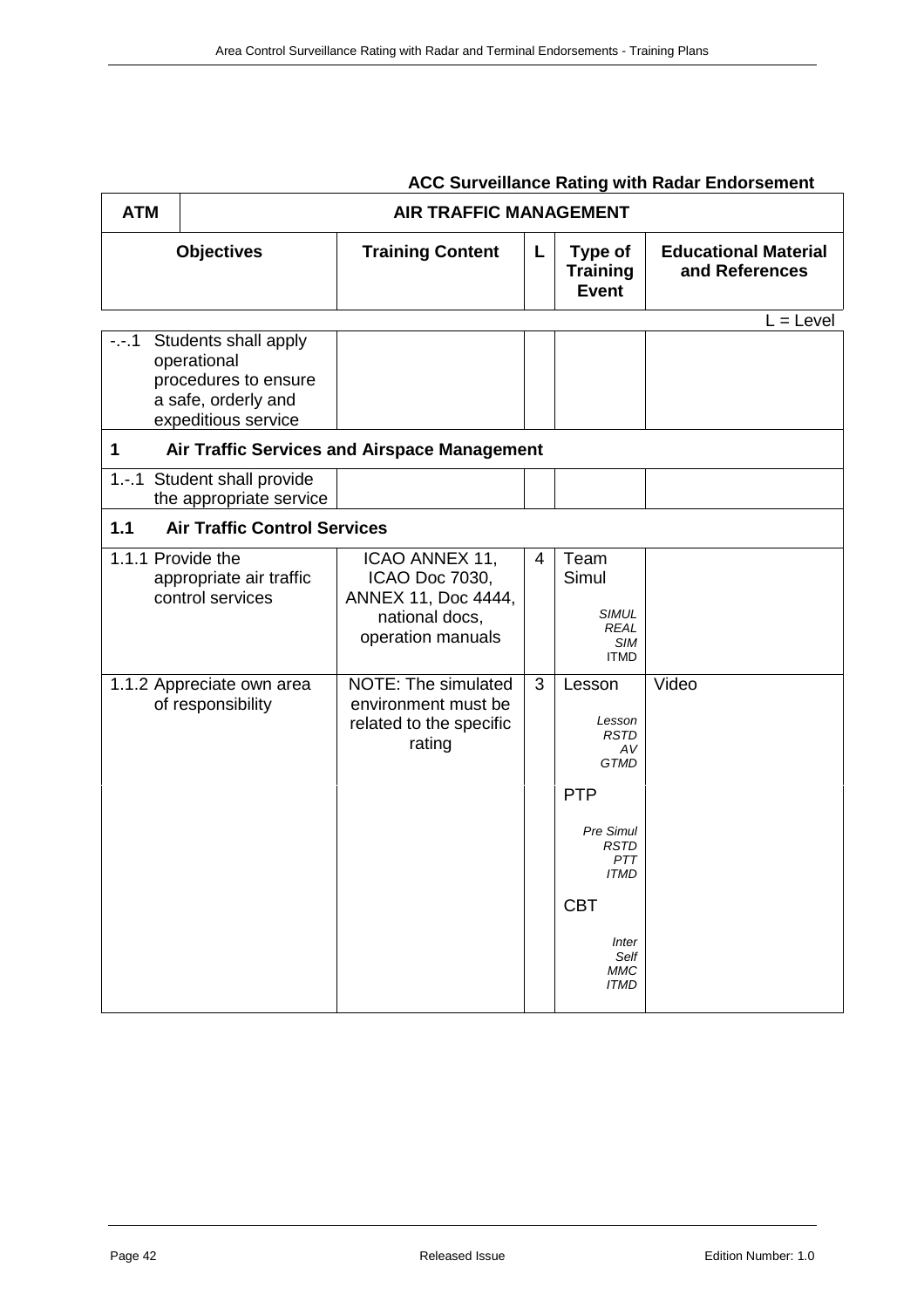| <b>ATM</b> | <b>AIR TRAFFIC MANAGEMENT</b> |                         |  |                                                   |                                               |
|------------|-------------------------------|-------------------------|--|---------------------------------------------------|-----------------------------------------------|
|            | <b>Objectives</b>             | <b>Training Content</b> |  | <b>Type of</b><br><b>Training</b><br><b>Event</b> | <b>Educational Material</b><br>and References |
|            |                               |                         |  |                                                   | l evel                                        |

| 1.2<br><b>Flight Information Service (FIS)</b>                                                    |                                                                                                        |                |                                                                                                                                                                                               |  |
|---------------------------------------------------------------------------------------------------|--------------------------------------------------------------------------------------------------------|----------------|-----------------------------------------------------------------------------------------------------------------------------------------------------------------------------------------------|--|
| 1.2.1 Explain the<br>responsibility for the<br>provision of a FIS                                 | ICAO Doc 4444, Part<br>2                                                                               | $\overline{2}$ | <b>CBPE</b><br>Lesson<br><b>RSTD</b><br>VIS<br>GTMD                                                                                                                                           |  |
| 1.2.2 Relay appropriate<br>information concerning<br>the location of other<br>conflicting traffic | Traffic information,<br>essential traffic<br>information                                               | 3              | <b>PTP</b><br>Pre Simul<br><b>RSTD</b><br><b>PTT</b><br><b>ITMD</b><br><b>CBT</b><br><i>Inter</i><br>Self<br><b>MMC</b><br><b>ITMD</b><br><b>CBPE</b><br>Lesson<br><b>RSTD</b><br>VIS<br>GTMD |  |
| 1.2.3 Provide FIS                                                                                 | ICAO Doc 4444                                                                                          | $\overline{4}$ | Team<br>Simul<br><b>SIMUL</b><br><b>REAL</b><br>SIM<br><b>ITMD</b>                                                                                                                            |  |
| 1.2.4 Use radar for the<br>provision of FIS                                                       | ICAO Doc 4444,<br>information to<br>identified aircraft<br>concerning: traffic,<br>weather, navigation | 3              | <b>CBT</b><br><i>Inter</i><br>Self<br><b>MMC</b><br><b>ITMD</b><br><b>PTP</b><br>Pre Simul<br><b>RSTD</b><br>PTT<br><b>ITMD</b>                                                               |  |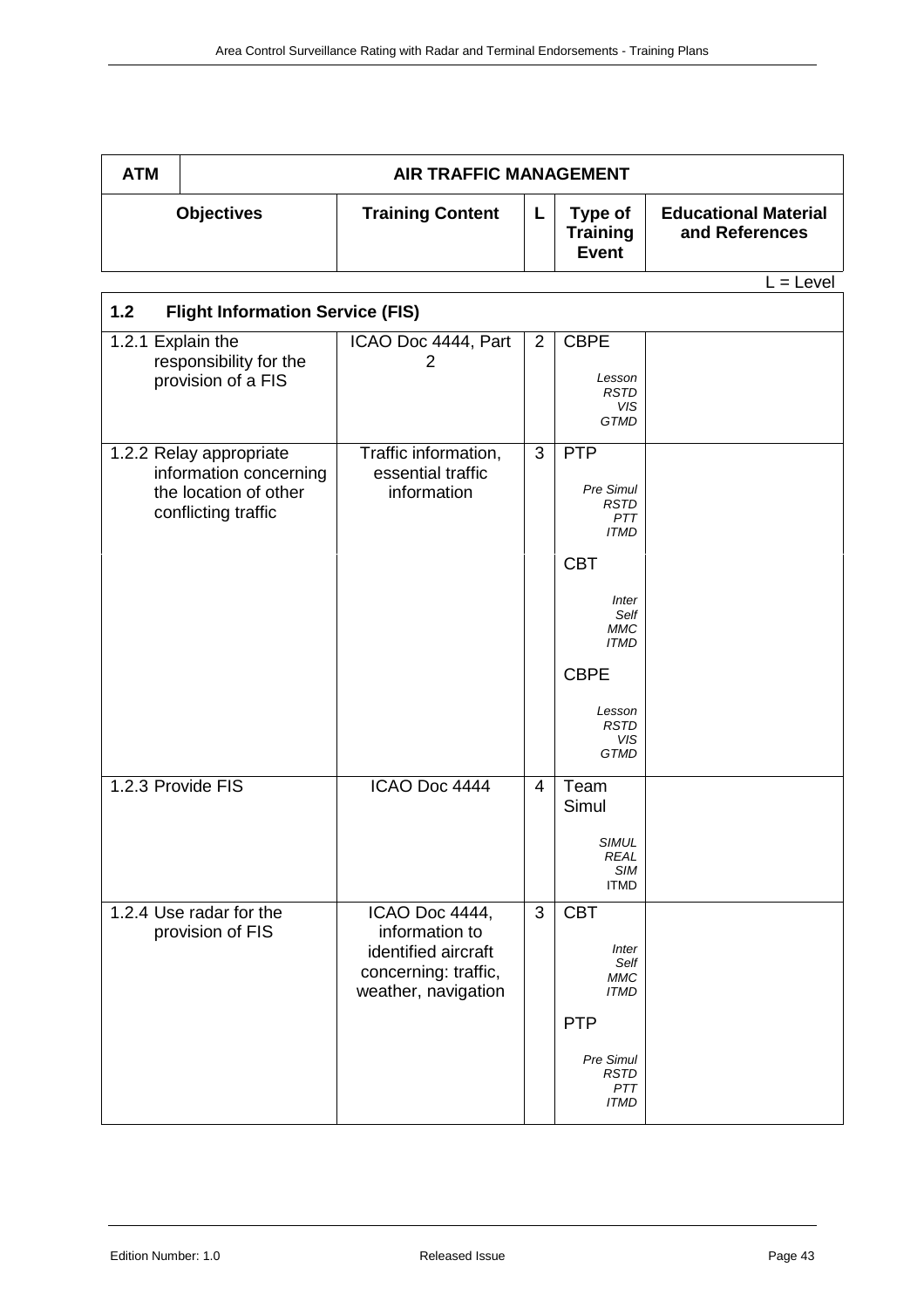| <b>ATM</b>        | <b>AIR TRAFFIC MANAGEMENT</b>                                                      |                                                                                                                      |   |                                                                   |                                               |  |
|-------------------|------------------------------------------------------------------------------------|----------------------------------------------------------------------------------------------------------------------|---|-------------------------------------------------------------------|-----------------------------------------------|--|
| <b>Objectives</b> |                                                                                    | <b>Training Content</b>                                                                                              | L | <b>Type of</b><br><b>Training</b><br><b>Event</b>                 | <b>Educational Material</b><br>and References |  |
|                   |                                                                                    |                                                                                                                      |   |                                                                   | $L = Level$                                   |  |
| 1.3               | <b>Alerting Service</b>                                                            |                                                                                                                      |   |                                                                   |                                               |  |
|                   | 1.3.1 Explain the<br>responsibility for the<br>provision of an alerting<br>service | <b>ICAO ANNEX 11</b>                                                                                                 | 2 | <b>CBPE</b><br>Lesson<br><b>RSTD</b><br><b>VIS</b><br><b>GTMD</b> |                                               |  |
|                   | 1.3.2 Provide appropriate<br>action in abnormal<br>situations                      | ICAO Doc 4444 -<br>Special codes, seek<br>assistance (TRM),<br>$\mathbf{r}$ , and the set of the set of $\mathbf{r}$ | 4 | Team<br>Simul<br>C1111                                            |                                               |  |

| 1.3.2 Provide appropriate<br>action in abnormal<br>situations    | ICAO Doc 4444 -<br>Special codes, seek<br>assistance (TRM),<br>checklist, national<br>legislation/requiremen<br>ts, overdue action,<br>emergency action,<br>uncertainty, alert,<br>distress | 4              | Team<br>Simul<br><b>SIMUL</b><br><b>REAL</b><br><b>SIM</b><br><b>ITMD</b><br><b>STBF</b><br><b>Brief</b><br><b>RSTD</b><br><b>VIS</b><br><b>GTMD</b> |  |
|------------------------------------------------------------------|---------------------------------------------------------------------------------------------------------------------------------------------------------------------------------------------|----------------|------------------------------------------------------------------------------------------------------------------------------------------------------|--|
| 1.3.3 Respond to distress<br>and urgency<br>messages and signals |                                                                                                                                                                                             | 3              | Lesson<br>Lesson<br><b>RSTD</b><br>AV<br><b>GTMD</b><br>Team<br>Simul<br><b>SIMUL</b><br><b>REAL</b><br><b>SIM</b><br><b>ITMD</b>                    |  |
| 1.3.4 Apply national<br>requirements in<br>abnormal situations   | Priority allocation,<br>special purpose codes                                                                                                                                               | 3              |                                                                                                                                                      |  |
| 1.3.5 Co-ordinate with RCC                                       |                                                                                                                                                                                             | $\overline{4}$ | <b>STBF</b><br><b>Brief</b><br><b>RSTD</b><br><b>VIS</b><br>GTMD                                                                                     |  |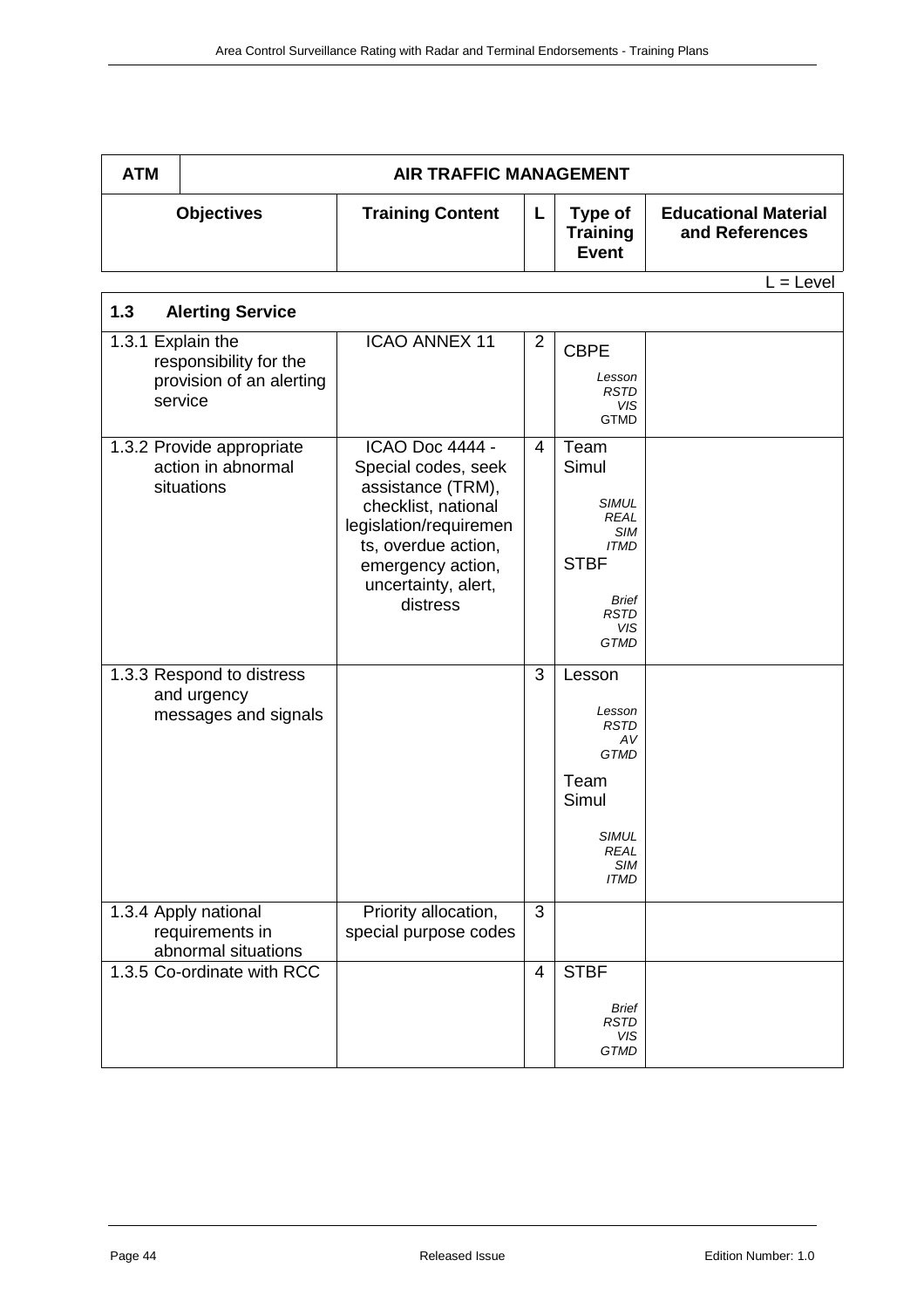| <b>ATM</b>                                                                                       |                                                                                           | <b>AIR TRAFFIC MANAGEMENT</b>                                                                                                                                                                                                                                                                                                |   |                                                              |                                               |
|--------------------------------------------------------------------------------------------------|-------------------------------------------------------------------------------------------|------------------------------------------------------------------------------------------------------------------------------------------------------------------------------------------------------------------------------------------------------------------------------------------------------------------------------|---|--------------------------------------------------------------|-----------------------------------------------|
|                                                                                                  | <b>Objectives</b>                                                                         | <b>Training Content</b>                                                                                                                                                                                                                                                                                                      | L | <b>Type of</b><br><b>Training</b><br><b>Event</b>            | <b>Educational Material</b><br>and References |
|                                                                                                  |                                                                                           |                                                                                                                                                                                                                                                                                                                              |   |                                                              | $L = Level$                                   |
| 1.3.6 Provide appropriate<br>action in abnormal<br>situations using radar<br>derived information |                                                                                           |                                                                                                                                                                                                                                                                                                                              | 4 | Team<br>Simul<br><b>SIMUL</b>                                |                                               |
|                                                                                                  |                                                                                           |                                                                                                                                                                                                                                                                                                                              |   | <b>REAL</b><br><b>SIM</b><br><b>ITMD</b>                     |                                               |
| 1.4                                                                                              | Air Traffic Flow Management (ATFM)                                                        |                                                                                                                                                                                                                                                                                                                              |   |                                                              |                                               |
|                                                                                                  | 1.4.1 Apply principles of<br><b>ATFM</b>                                                  | Working principles of<br>ATFM, flexible use of<br>airspace, free flight                                                                                                                                                                                                                                                      | 3 | Team<br>Simul                                                |                                               |
|                                                                                                  |                                                                                           |                                                                                                                                                                                                                                                                                                                              |   | <b>SIMUL</b><br><b>REAL</b><br><b>SIM</b><br><b>ITMD</b>     |                                               |
|                                                                                                  |                                                                                           |                                                                                                                                                                                                                                                                                                                              |   | <b>PTP</b>                                                   |                                               |
|                                                                                                  |                                                                                           |                                                                                                                                                                                                                                                                                                                              |   | <b>Pre Simul</b><br><b>RSTD</b><br><b>PTT</b><br><b>ITMD</b> |                                               |
|                                                                                                  | 1.4.2 Organise traffic flows<br>and patterns to take<br>account of airspace<br>boundaries | Civil and military,<br>controlled,<br>uncontrolled,<br>advisory, restricted,<br>danger, prohibited,<br>special rules, sector<br>boundaries, national<br>boundaries, FIR<br>boundaries, delegated<br>airspace, transfer of<br>control, transfer of<br>communications, en-<br>route, off route<br>Link to Aviation Law<br>1.3. | 4 | Lesson<br>Lesson<br><b>RSTD</b><br>AV<br>GTMD<br><b>PTP</b>  |                                               |
|                                                                                                  |                                                                                           |                                                                                                                                                                                                                                                                                                                              |   | Pre Simul<br><b>RSTD</b><br>PTT<br>ITMD                      |                                               |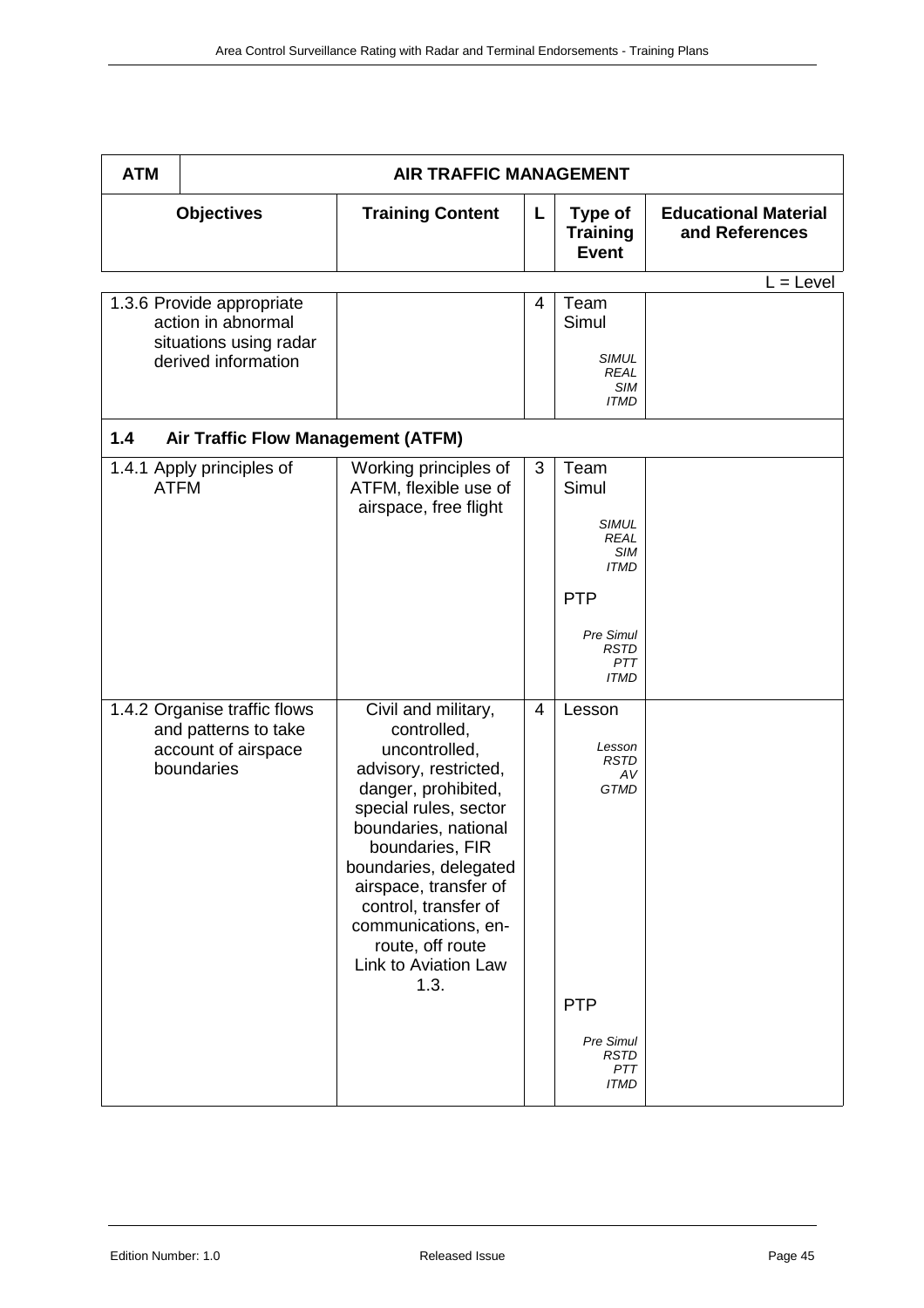| <b>ATM</b> |                                                      | <b>AIR TRAFFIC MANAGEMENT</b> |                         |                                                          |                                               |
|------------|------------------------------------------------------|-------------------------------|-------------------------|----------------------------------------------------------|-----------------------------------------------|
|            | <b>Objectives</b>                                    | <b>Training Content</b>       | L                       | Type of<br><b>Training</b><br><b>Event</b>               | <b>Educational Material</b><br>and References |
|            |                                                      |                               |                         |                                                          | $L = Level$                                   |
|            |                                                      |                               |                         | Team<br>Simul                                            |                                               |
|            |                                                      |                               |                         | <b>SIMUL</b><br><b>REAL</b><br><b>SIM</b><br><b>ITMD</b> |                                               |
|            |                                                      |                               |                         | <b>CBPE</b>                                              |                                               |
|            |                                                      |                               |                         | Lesson<br><b>RSTD</b><br><b>VIS</b><br><b>GTMD</b>       |                                               |
|            | 1.4.3 Organise traffic flows                         |                               | $\overline{\mathbf{4}}$ | Lesson                                                   |                                               |
|            | and patterns to take<br>account of radar<br>coverage |                               |                         | Lesson<br><b>RSTD</b><br>AV<br>GTMD                      |                                               |
|            |                                                      |                               |                         | Team<br>Simul                                            |                                               |
|            |                                                      |                               |                         | <b>SIMUL</b><br><b>REAL</b><br><b>SIM</b><br><b>ITMD</b> |                                               |
|            | 1.4.4 Organise traffic flows<br>and patterns to take | En-route ACC                  | $\overline{\mathbf{4}}$ | Lesson                                                   |                                               |
|            | account of areas of<br>responsibility                |                               |                         | Lesson<br><b>RSTD</b><br>$\mathsf{AV}$<br>GTMD           |                                               |
|            |                                                      |                               |                         | <b>PTP</b>                                               |                                               |
|            |                                                      |                               |                         | Pre Simul<br><b>RSTD</b><br>PTT<br><b>ITMD</b>           |                                               |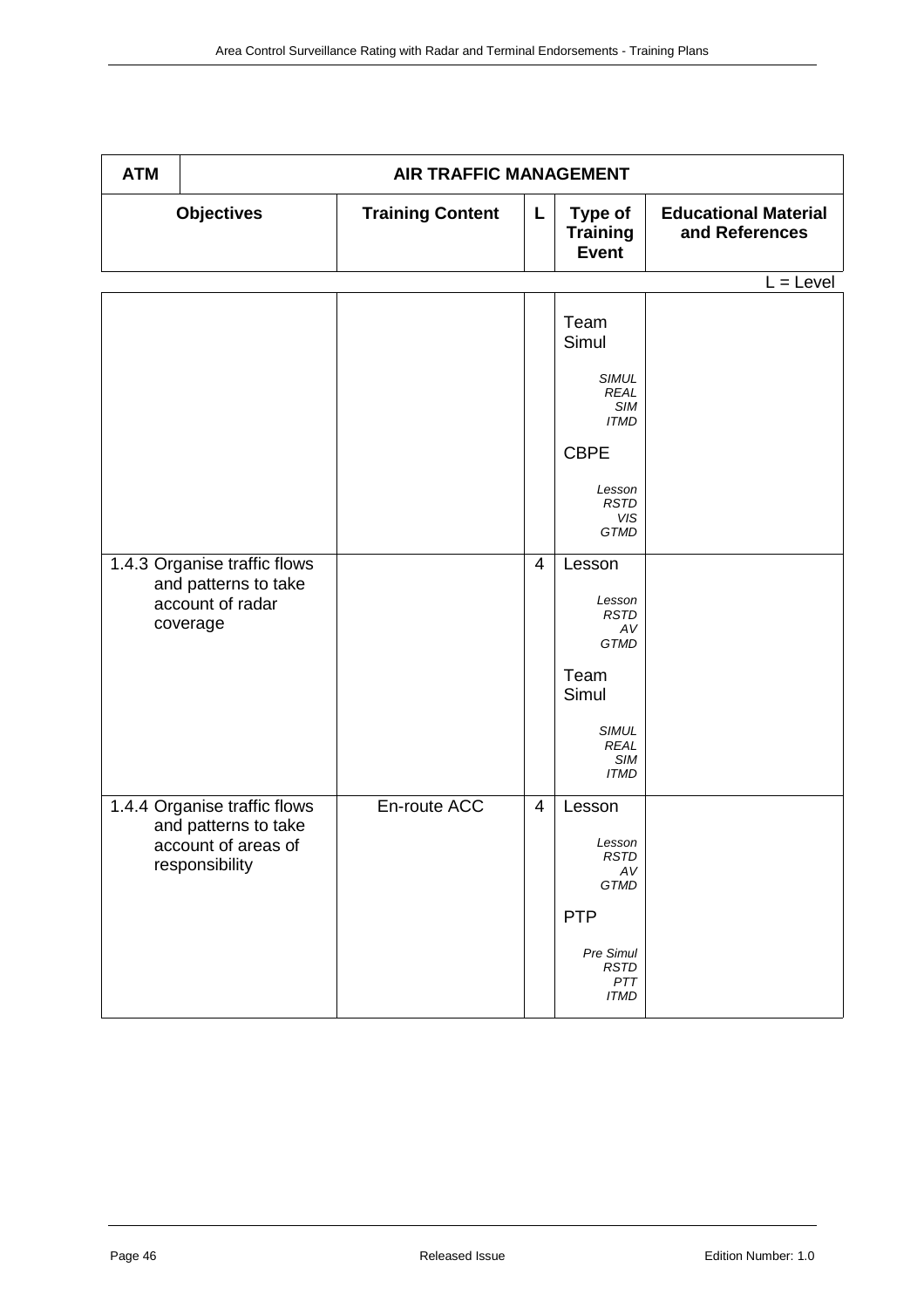| <b>ATM</b> |                                          | <b>AIR TRAFFIC MANAGEMENT</b>                                                                                                                                      |   |                                                          |                                               |
|------------|------------------------------------------|--------------------------------------------------------------------------------------------------------------------------------------------------------------------|---|----------------------------------------------------------|-----------------------------------------------|
|            | <b>Objectives</b>                        | <b>Training Content</b>                                                                                                                                            | Г | Type of<br><b>Training</b><br><b>Event</b>               | <b>Educational Material</b><br>and References |
|            |                                          |                                                                                                                                                                    |   |                                                          | $L = Level$                                   |
|            |                                          |                                                                                                                                                                    |   | Team<br>Simul                                            |                                               |
|            |                                          |                                                                                                                                                                    |   | <b>SIMUL</b><br><b>REAL</b><br><b>SIM</b><br><b>ITMD</b> |                                               |
|            |                                          |                                                                                                                                                                    |   | <b>CBPE</b>                                              |                                               |
|            |                                          |                                                                                                                                                                    |   | Lesson<br><b>RSTD</b><br><b>VIS</b><br>GTMD              |                                               |
|            | 1.4.5 Balance demand<br>against capacity | Capacity of adjacent<br>sectors, capacity of<br>own sector, evaluation<br>of personal traffic<br>load, evaluation of<br>other sources of<br>predicted traffic load | 5 | Lesson<br>Lesson<br><b>RSTD</b><br>AV<br>GTMD            |                                               |
|            |                                          |                                                                                                                                                                    |   | Team<br>Simul                                            |                                               |
|            |                                          |                                                                                                                                                                    |   | <b>SIMUL</b><br><b>REAL</b><br><b>SIM</b><br><b>ITMD</b> |                                               |
|            |                                          |                                                                                                                                                                    |   | <b>STBF</b>                                              |                                               |
|            |                                          |                                                                                                                                                                    |   | <b>Brief</b><br><b>RSTD</b><br><b>VIS</b><br>GTMD        |                                               |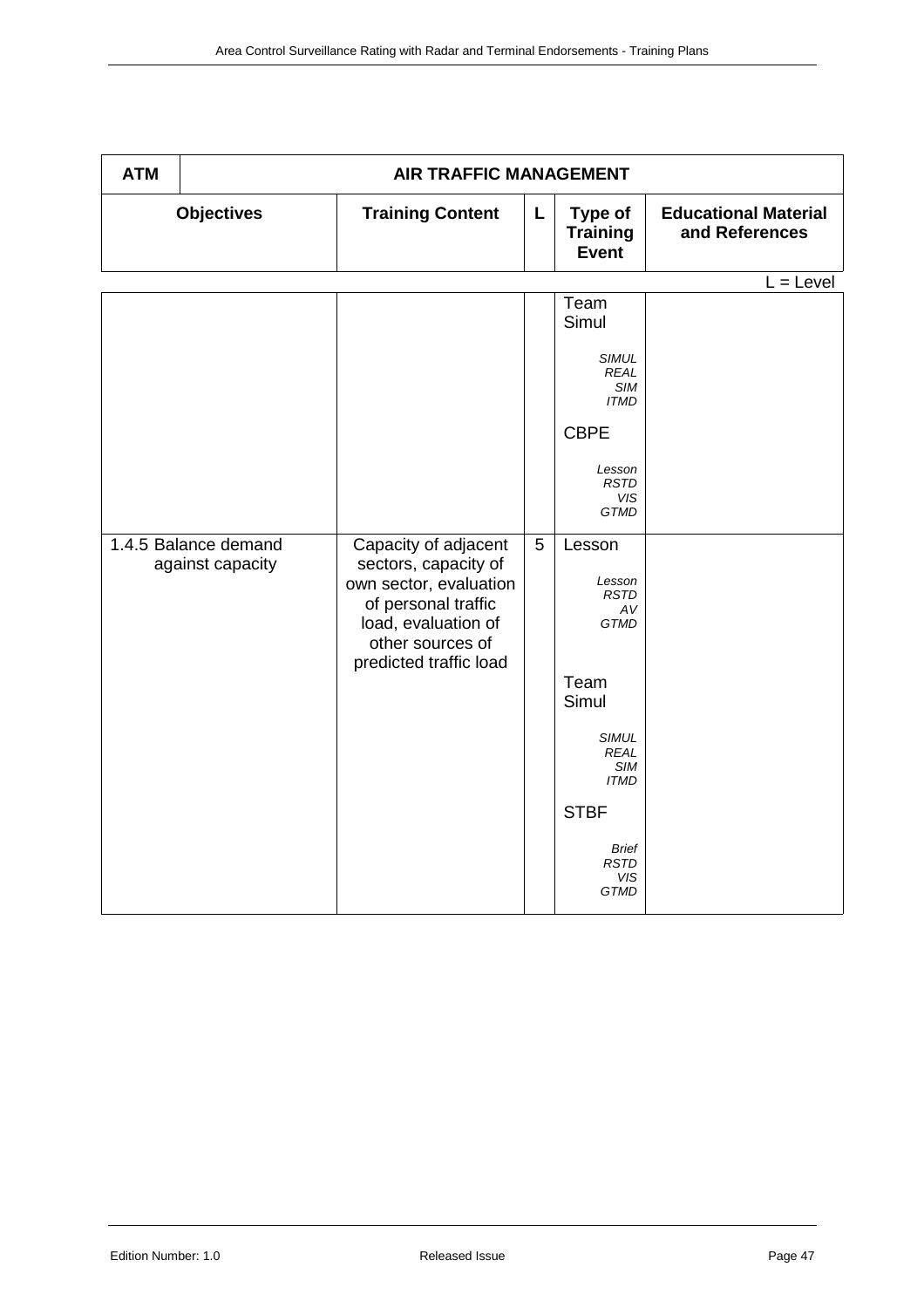| <b>ATM</b>       |                                                  | <b>AIR TRAFFIC MANAGEMENT</b>                                                                                                                                                                                                                                                                      |   |                                                          |                                               |
|------------------|--------------------------------------------------|----------------------------------------------------------------------------------------------------------------------------------------------------------------------------------------------------------------------------------------------------------------------------------------------------|---|----------------------------------------------------------|-----------------------------------------------|
|                  | <b>Objectives</b>                                | <b>Training Content</b>                                                                                                                                                                                                                                                                            | L | Type of<br><b>Training</b><br><b>Event</b>               | <b>Educational Material</b><br>and References |
|                  |                                                  |                                                                                                                                                                                                                                                                                                    |   |                                                          | $L = Level$                                   |
|                  | 1.4.6 Inform supervisor of<br>situation          | e.g. abnormal<br>situations, decrease in<br>sector capacity,<br>limitations on systems<br>and equipment,<br>changes in<br>workload/capacity,<br>relevant information<br>(e.g. reported ground-<br>based incidents forest<br>fire smoke, oil<br>pollution), unusual<br>meteorological<br>conditions | 3 | Lesson<br>Lesson<br><b>RSTD</b><br>AV<br><b>GTMD</b>     |                                               |
|                  |                                                  |                                                                                                                                                                                                                                                                                                    |   | Team<br>Simul                                            |                                               |
|                  |                                                  |                                                                                                                                                                                                                                                                                                    |   | <b>SIMUL</b><br><b>REAL</b><br><b>SIM</b><br><b>ITMD</b> |                                               |
| 1.4.7 Apply flow | management<br>procedures                         |                                                                                                                                                                                                                                                                                                    | 3 | Team<br>Simul                                            |                                               |
|                  |                                                  |                                                                                                                                                                                                                                                                                                    |   | <b>SIMUL</b><br><b>REAL</b><br>HI FI SIM<br><b>ITMD</b>  |                                               |
| 1.5              | <b>Airspace Management (ASM)</b>                 |                                                                                                                                                                                                                                                                                                    |   |                                                          |                                               |
|                  | 1.5.1 Appreciate the working<br>principle of ASM | <b>FUA</b>                                                                                                                                                                                                                                                                                         | 3 | Lesson<br>Lesson<br><b>RSTD</b><br><b>MMC</b><br>GTMD    |                                               |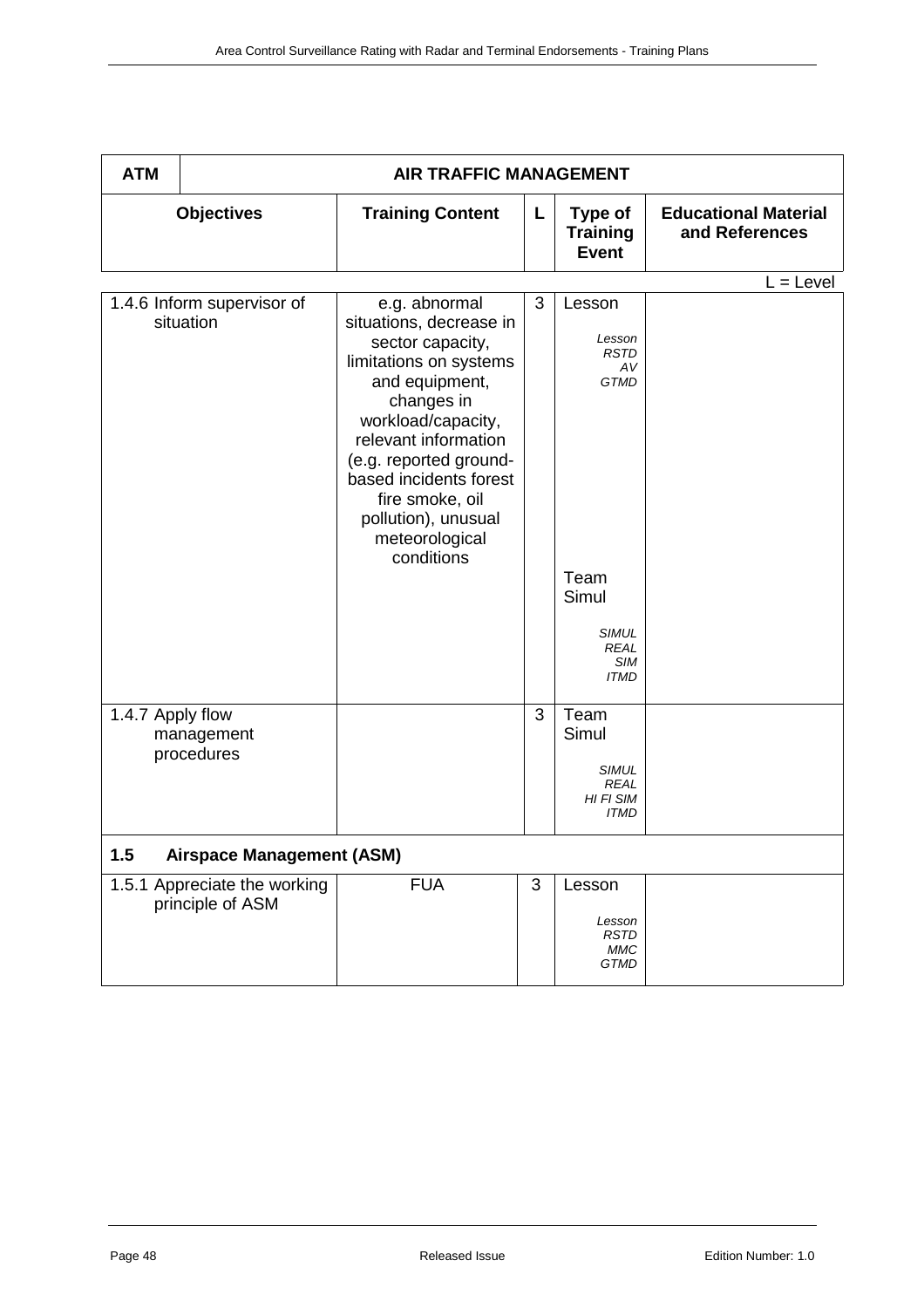| <b>ATM</b>        | <b>AIR TRAFFIC MANAGEMENT</b>                                                                                   |                           |   |                                                                                                                 |                                               |
|-------------------|-----------------------------------------------------------------------------------------------------------------|---------------------------|---|-----------------------------------------------------------------------------------------------------------------|-----------------------------------------------|
| <b>Objectives</b> |                                                                                                                 | <b>Training Content</b>   | L | <b>Type of</b><br><b>Training</b><br><b>Event</b>                                                               | <b>Educational Material</b><br>and References |
|                   |                                                                                                                 |                           |   |                                                                                                                 | $L = Level$                                   |
|                   |                                                                                                                 |                           |   | Team<br>Simul                                                                                                   |                                               |
|                   |                                                                                                                 |                           |   | <b>SIMUL</b><br><b>REAL</b><br><b>SIM</b><br><b>ITMD</b>                                                        |                                               |
|                   | 1.5.2 Organise traffic to take                                                                                  | <b>Conditional routes</b> | 4 | <b>PTP</b>                                                                                                      |                                               |
|                   | account of ASM                                                                                                  |                           |   | Pre Simul<br><b>RSTD</b><br><b>PTT</b><br><b>ITMD</b>                                                           |                                               |
|                   |                                                                                                                 |                           |   | Team<br>Simul                                                                                                   |                                               |
|                   |                                                                                                                 |                           |   | <b>SIMUL</b><br><b>REAL</b><br><b>SIM</b><br><b>ITMD</b>                                                        |                                               |
| $\mathbf{2}$      | <b>Communication</b>                                                                                            |                           |   |                                                                                                                 |                                               |
| $2.-1$            | Students shall<br>appreciate the<br>necessity for effective<br>communication and<br>use approved<br>phraseology |                           |   |                                                                                                                 |                                               |
| 2.1               | <b>Effective Communication</b>                                                                                  |                           |   |                                                                                                                 |                                               |
|                   | 2.1.1 Analyse examples of<br>pilot and controller<br>communication for<br>effectiveness                         |                           | 4 | Lesson<br>Lesson<br><b>RSTD</b><br>$\mathit{AV}$<br>GTMD<br>Cases<br>Cases<br><b>RSTD</b><br>MMC<br><b>ITMD</b> |                                               |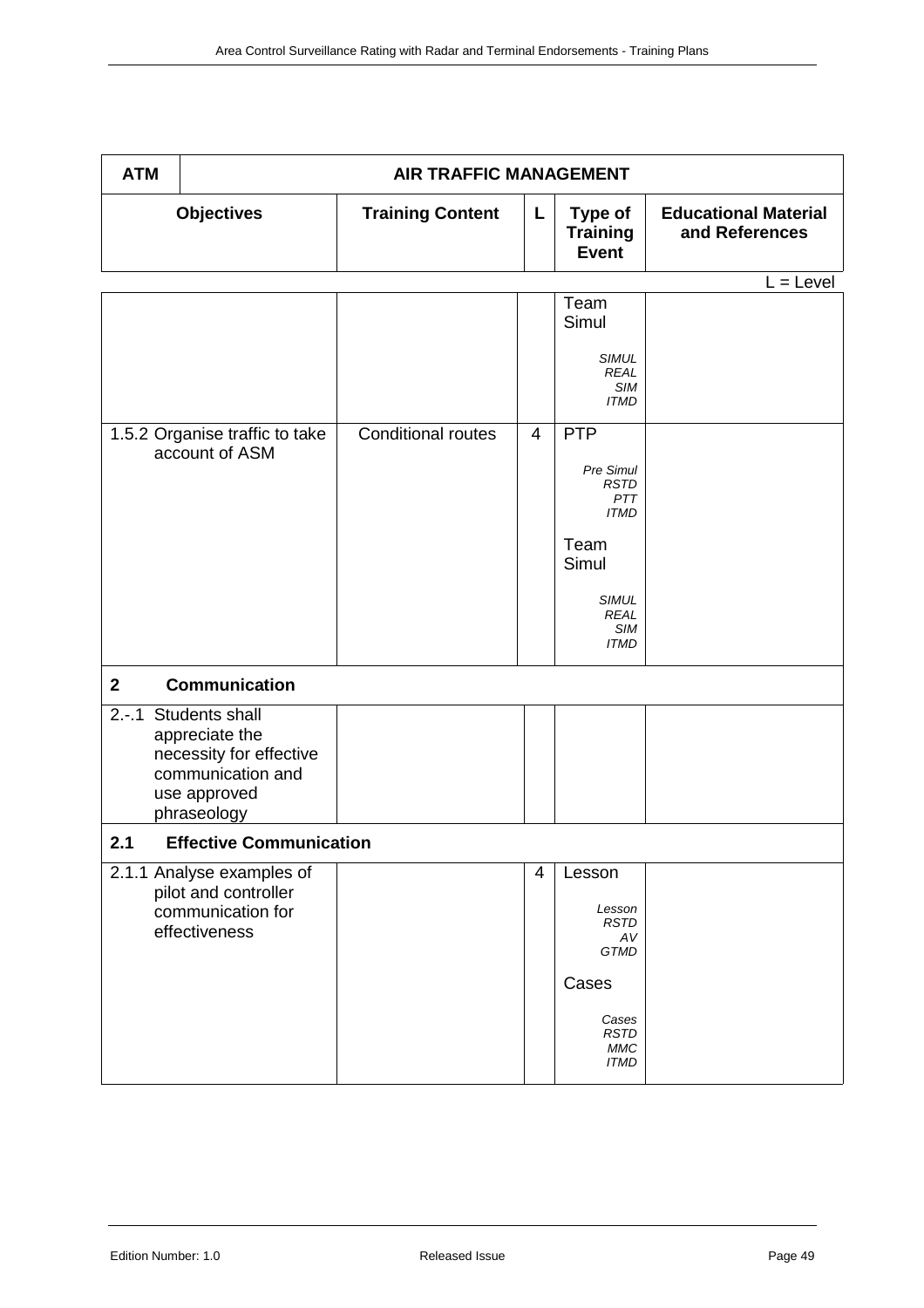| <b>ATM</b>    |                                                                                                                     | <b>AIR TRAFFIC MANAGEMENT</b>                                                                                    |                |                                                                                                      |                                               |  |
|---------------|---------------------------------------------------------------------------------------------------------------------|------------------------------------------------------------------------------------------------------------------|----------------|------------------------------------------------------------------------------------------------------|-----------------------------------------------|--|
|               | <b>Objectives</b>                                                                                                   | <b>Training Content</b>                                                                                          | L              | <b>Type of</b><br><b>Training</b><br><b>Event</b>                                                    | <b>Educational Material</b><br>and References |  |
|               |                                                                                                                     |                                                                                                                  |                |                                                                                                      | $L = Level$                                   |  |
|               | 2.1.2 Explain the need for<br>approved phraseology                                                                  | ICAO Doc 4444, Part<br>10, RTF Manual,<br>standard words and<br>phrases as contained<br>in ANNEX 10 Chapter<br>5 | $\overline{2}$ | Cases<br>Cases<br><b>RSTD</b><br><b>MMC</b><br><b>ITMD</b>                                           |                                               |  |
|               | 2.1.3 Use ICAO-approved<br>phraseology                                                                              | ICAO Doc 4444 Part<br>10 RTF Manual,<br>standard words and<br>phrases as contained<br>in ANNEX 10 Chapter<br>5   | 3              | Team<br>Simul<br><b>SIMUL</b><br><b>REAL</b><br><b>SIM</b><br><b>ITMD</b>                            |                                               |  |
|               | 2.1.4 Use national approved<br>phraseology when<br>applicable                                                       |                                                                                                                  | 3              |                                                                                                      |                                               |  |
| 2.1.5 Perform | communication<br>effectively                                                                                        | Transmission<br>techniques                                                                                       | 3              | Team<br>Simul<br><b>SIMUL</b><br><b>REAL</b><br><b>SIM</b><br><b>ITMD</b>                            |                                               |  |
| 2.2           | <b>Phraseology for Unusual Events</b>                                                                               |                                                                                                                  |                |                                                                                                      |                                               |  |
|               | 2.2.1 Analyse examples of<br>pilot and controller<br>communication for<br>effectiveness (case of<br>unusual events) |                                                                                                                  | 4              | Lesson<br>Lesson<br>RSTD<br>AV<br>GTMD<br>Cases<br>Cases<br><b>RSTD</b><br><b>MMC</b><br><b>ITMD</b> |                                               |  |
|               | 2.2.2 Interpret the rules to<br>provide an effective<br>service where<br>approved phraseology<br>is not available   | Receiver only,<br>transmitter only,<br>speechless aircraft,<br>incomplete messages                               | 5              | Cases<br>Cases<br><b>RSTD</b><br><b>MMC</b><br><b>ITMD</b>                                           |                                               |  |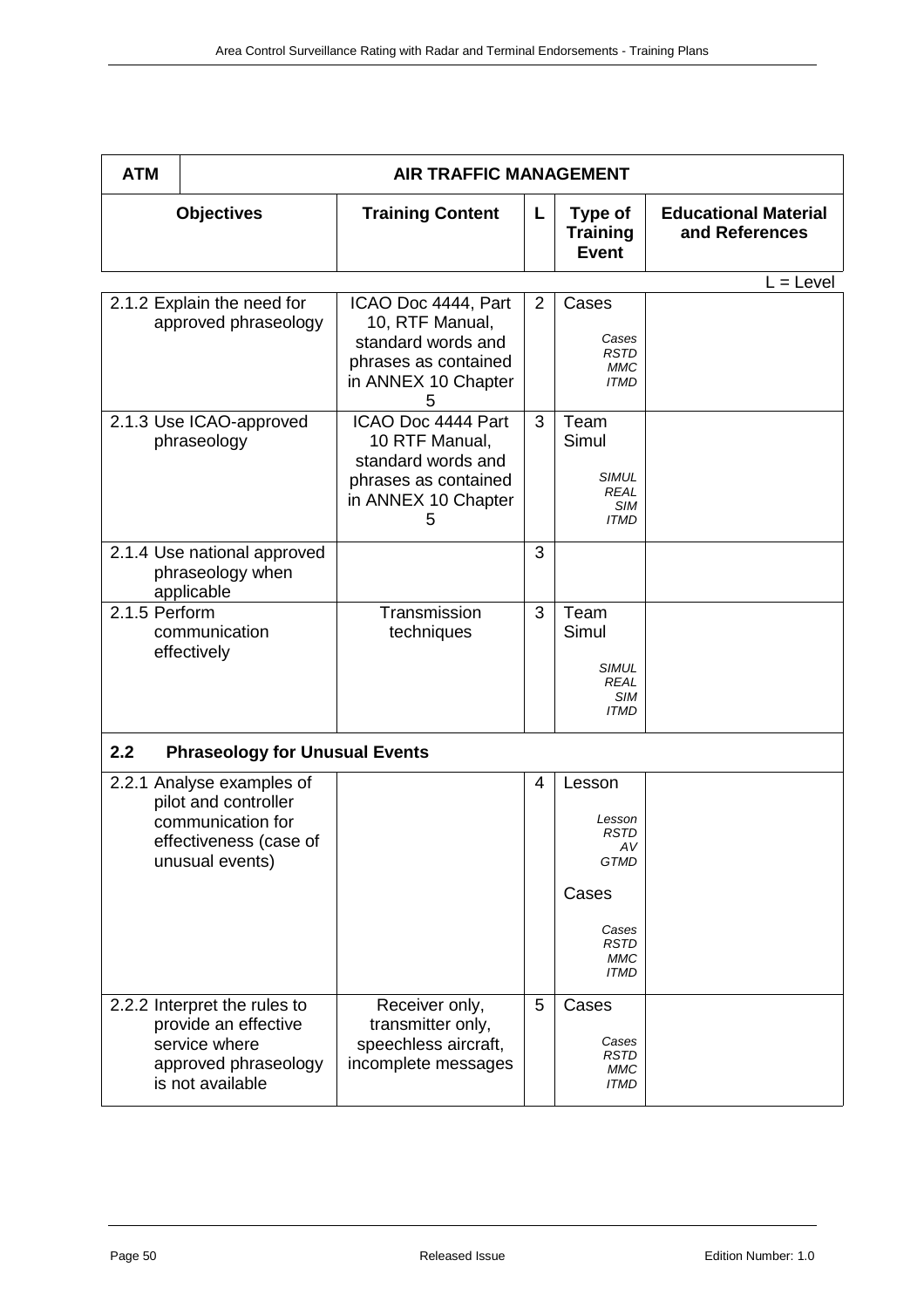| <b>ATM</b>   |                                                                          | <b>AIR TRAFFIC MANAGEMENT</b>                                                   |                |                                                              |                                               |  |  |  |  |
|--------------|--------------------------------------------------------------------------|---------------------------------------------------------------------------------|----------------|--------------------------------------------------------------|-----------------------------------------------|--|--|--|--|
|              | <b>Objectives</b>                                                        | <b>Training Content</b>                                                         | L              | <b>Type of</b><br><b>Training</b><br><b>Event</b>            | <b>Educational Material</b><br>and References |  |  |  |  |
|              | $L = Level$                                                              |                                                                                 |                |                                                              |                                               |  |  |  |  |
|              |                                                                          |                                                                                 |                | Team<br>Simul                                                |                                               |  |  |  |  |
|              |                                                                          |                                                                                 |                | <b>SIMUL</b><br><b>REAL</b><br>HI FI SIM<br><b>ITMD</b>      |                                               |  |  |  |  |
| 2.3          | <b>Mode S Data Transfer</b>                                              |                                                                                 |                |                                                              |                                               |  |  |  |  |
|              | 2.3.1 Appreciate the use of<br>Mode S                                    | Data which can be<br>exchanged,<br>limitations,<br>advantages,<br>disadvantages | 3              | Lesson<br>Lesson<br><b>RSTD</b><br>AV<br><b>GTMD</b>         |                                               |  |  |  |  |
| $\mathbf{3}$ | <b>ATC Clearances and Instructions</b>                                   |                                                                                 |                |                                                              |                                               |  |  |  |  |
|              | 3.-.1 Students shall issue<br>appropriate clearances<br>and instructions |                                                                                 |                | Team<br>Simul                                                |                                               |  |  |  |  |
|              |                                                                          |                                                                                 |                | <b>SIMUL</b><br><b>REAL</b><br>HI FI SIM                     |                                               |  |  |  |  |
|              |                                                                          |                                                                                 |                | <b>ITMD</b>                                                  |                                               |  |  |  |  |
| 3.1          | <b>ATC Clearances</b>                                                    |                                                                                 |                |                                                              |                                               |  |  |  |  |
|              | 3.1.1 Provide appropriate<br><b>ATC</b> clearances                       | e.g. climb, joining, en-<br>route                                               | 4              | <b>PTP</b><br>Pre Simul<br><b>RSTD</b><br>PTT<br><b>ITMD</b> |                                               |  |  |  |  |
| 3.2          | <b>ATC Instructions</b>                                                  |                                                                                 |                |                                                              |                                               |  |  |  |  |
|              | 3.2.1 Provide appropriate<br><b>ATC</b> instructions                     | e.g. SSR Code                                                                   | $\overline{4}$ | <b>PTP</b><br>Pre Simul<br><b>RSTD</b><br>PTT<br><b>ITMD</b> |                                               |  |  |  |  |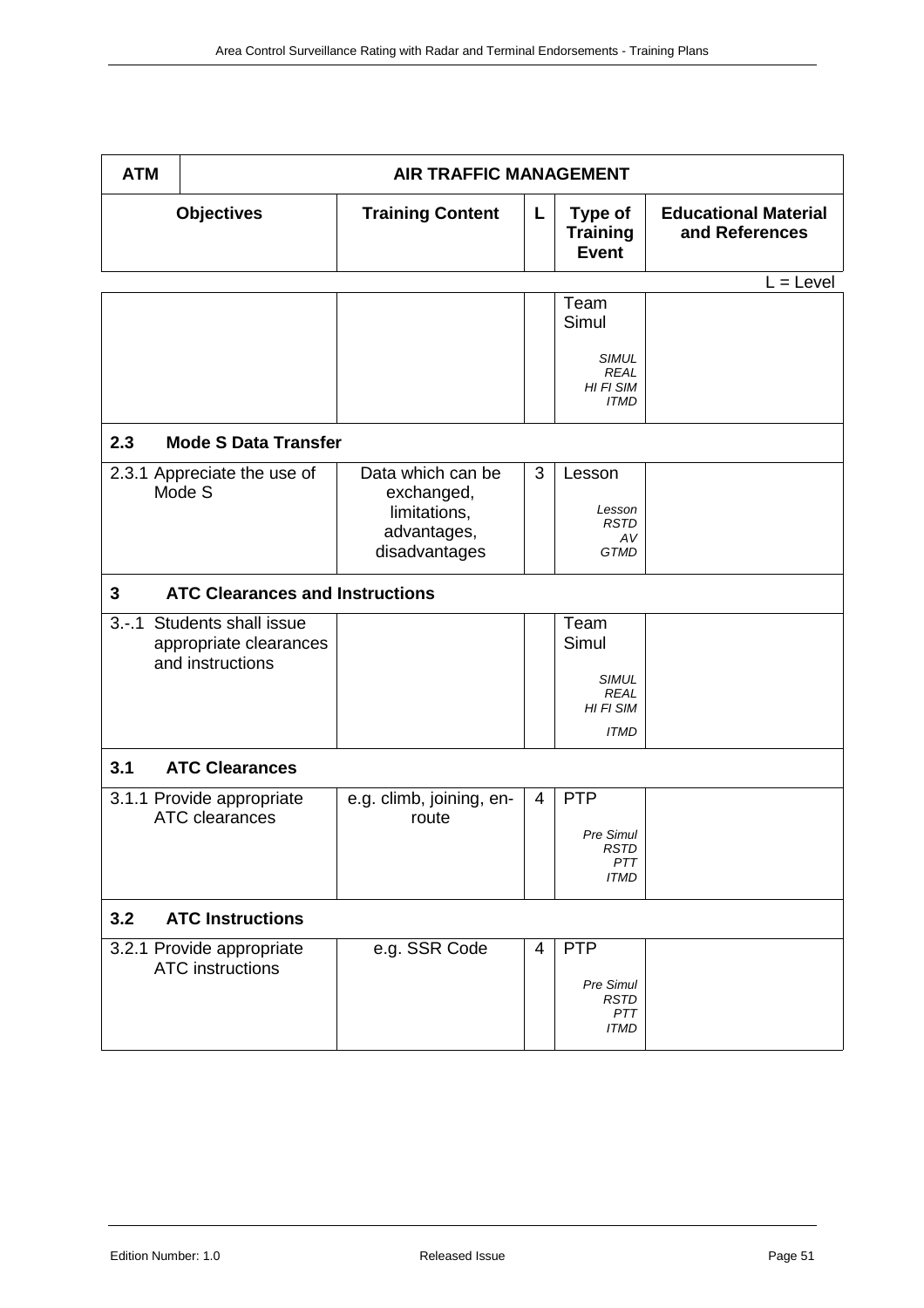| <b>ATM</b> |                                                                                   | <b>AIR TRAFFIC MANAGEMENT</b>                                                                                                                      |              |                                                                                                                                                         |                                               |
|------------|-----------------------------------------------------------------------------------|----------------------------------------------------------------------------------------------------------------------------------------------------|--------------|---------------------------------------------------------------------------------------------------------------------------------------------------------|-----------------------------------------------|
|            | <b>Objectives</b>                                                                 | <b>Training Content</b>                                                                                                                            | L            | <b>Type of</b><br><b>Training</b><br><b>Event</b>                                                                                                       | <b>Educational Material</b><br>and References |
|            |                                                                                   |                                                                                                                                                    |              |                                                                                                                                                         | $L = Level$                                   |
| 4          | Co- ordination                                                                    |                                                                                                                                                    |              |                                                                                                                                                         |                                               |
|            | 4.-.1 Students shall<br>understand the need<br>for, and conduct co-<br>ordination |                                                                                                                                                    |              |                                                                                                                                                         |                                               |
| 4.1        | <b>Necessity</b>                                                                  |                                                                                                                                                    |              |                                                                                                                                                         |                                               |
|            | 4.1.1 Identify the need for<br>co-ordination                                      |                                                                                                                                                    | 3            |                                                                                                                                                         |                                               |
| 4.2        | <b>Tools and Methods</b>                                                          |                                                                                                                                                    |              |                                                                                                                                                         |                                               |
|            | 4.2.1 Use the available tools<br>for co-ordination<br>methods                     | e.g. electronic transfer<br>of flight data,<br>telephone, interphone,<br>intercom, direct<br>speech, Radio<br>Telephone (RTF),<br>local agreements | 3            | <b>PTP</b><br><b>Pre Simul</b><br><b>RSTD</b><br><b>PTT</b><br><b>ITMD</b><br>Team<br>Simul<br><b>SIMUL</b><br><b>REAL</b><br><b>SIM</b><br><b>ITMD</b> |                                               |
| 4.3        | <b>Co-ordination Procedures</b>                                                   |                                                                                                                                                    |              |                                                                                                                                                         |                                               |
|            | 4.3.1 Initiate appropriate co-<br>ordination                                      | Delegation/transfer of<br>responsibility for<br>air/ground<br>communications and<br>separation, release<br>point, transfer of<br>control           | $\mathbf{3}$ | <b>PTP</b><br>Pre Simul<br><b>RSTD</b><br>PTT<br><b>ITMD</b>                                                                                            |                                               |
|            |                                                                                   |                                                                                                                                                    |              | Team<br>Simul                                                                                                                                           |                                               |
|            |                                                                                   |                                                                                                                                                    |              | <b>SIMUL</b><br><b>REAL</b><br><b>SIM</b><br><b>ITMD</b>                                                                                                |                                               |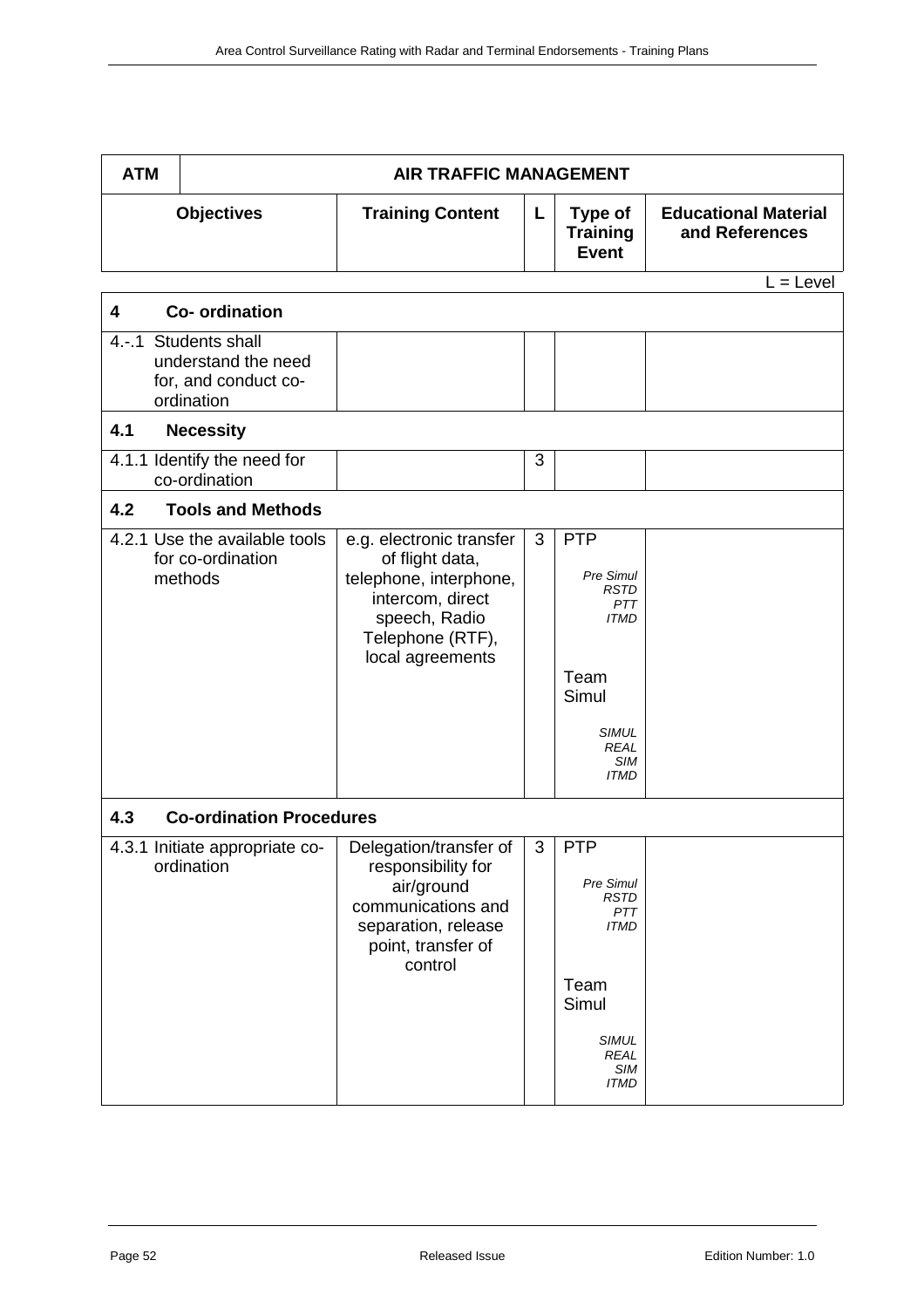| <b>ATM</b> | <b>AIR TRAFFIC MANAGEMENT</b>                                                                 |                                                                                                                                                                                          |                |                                                                                                                         |                                               |  |
|------------|-----------------------------------------------------------------------------------------------|------------------------------------------------------------------------------------------------------------------------------------------------------------------------------------------|----------------|-------------------------------------------------------------------------------------------------------------------------|-----------------------------------------------|--|
|            | <b>Objectives</b>                                                                             | <b>Training Content</b>                                                                                                                                                                  | L              | Type of<br><b>Training</b><br><b>Event</b>                                                                              | <b>Educational Material</b><br>and References |  |
|            |                                                                                               |                                                                                                                                                                                          |                |                                                                                                                         | $L = Level$                                   |  |
|            | 4.3.2 Analyse effect of co-<br>ordination requested<br>by an adjacent<br>operational position | Delegation/transfer of<br>responsibility for<br>air/ground<br>communications and<br>separation, release<br>point, transfer of<br>control                                                 | $\overline{4}$ | Team<br>Simul<br><b>SIMUL</b><br><b>REAL</b><br><b>SIM</b><br><b>ITMD</b><br><b>STBF</b><br><b>Brief</b><br><b>RSTD</b> |                                               |  |
|            |                                                                                               |                                                                                                                                                                                          |                | <b>VIS</b><br>GTMD                                                                                                      |                                               |  |
|            | 4.3.3 Select, after<br>negotiation, an<br>appropriate course of<br>action                     | Including the cases:<br>when additional traffic<br>cannot be accepted<br>by adjacent control<br>position, when<br>additional traffic<br>cannot be accepted<br>by own control<br>position | 5              | Team<br>Simul<br><b>SIMUL</b><br><b>REAL</b><br><b>SIM</b><br><b>ITMD</b>                                               |                                               |  |
|            |                                                                                               |                                                                                                                                                                                          |                | <b>STBF</b>                                                                                                             |                                               |  |
|            |                                                                                               |                                                                                                                                                                                          |                | <b>Brief</b><br><b>RSTD</b><br><b>VIS</b><br>GTMD                                                                       |                                               |  |
|            | 4.3.4 Ensure that the agreed<br>course of action is<br>carried out                            |                                                                                                                                                                                          | $\overline{4}$ | Team<br>Simul                                                                                                           |                                               |  |
|            |                                                                                               |                                                                                                                                                                                          |                | <b>SIMUL</b><br><b>REAL</b><br><b>SIM</b><br><b>ITMD</b>                                                                |                                               |  |
|            |                                                                                               |                                                                                                                                                                                          |                | <b>STBF</b>                                                                                                             |                                               |  |
|            |                                                                                               |                                                                                                                                                                                          |                | <b>Brief</b><br><b>RSTD</b><br>VIS<br>GTMD                                                                              |                                               |  |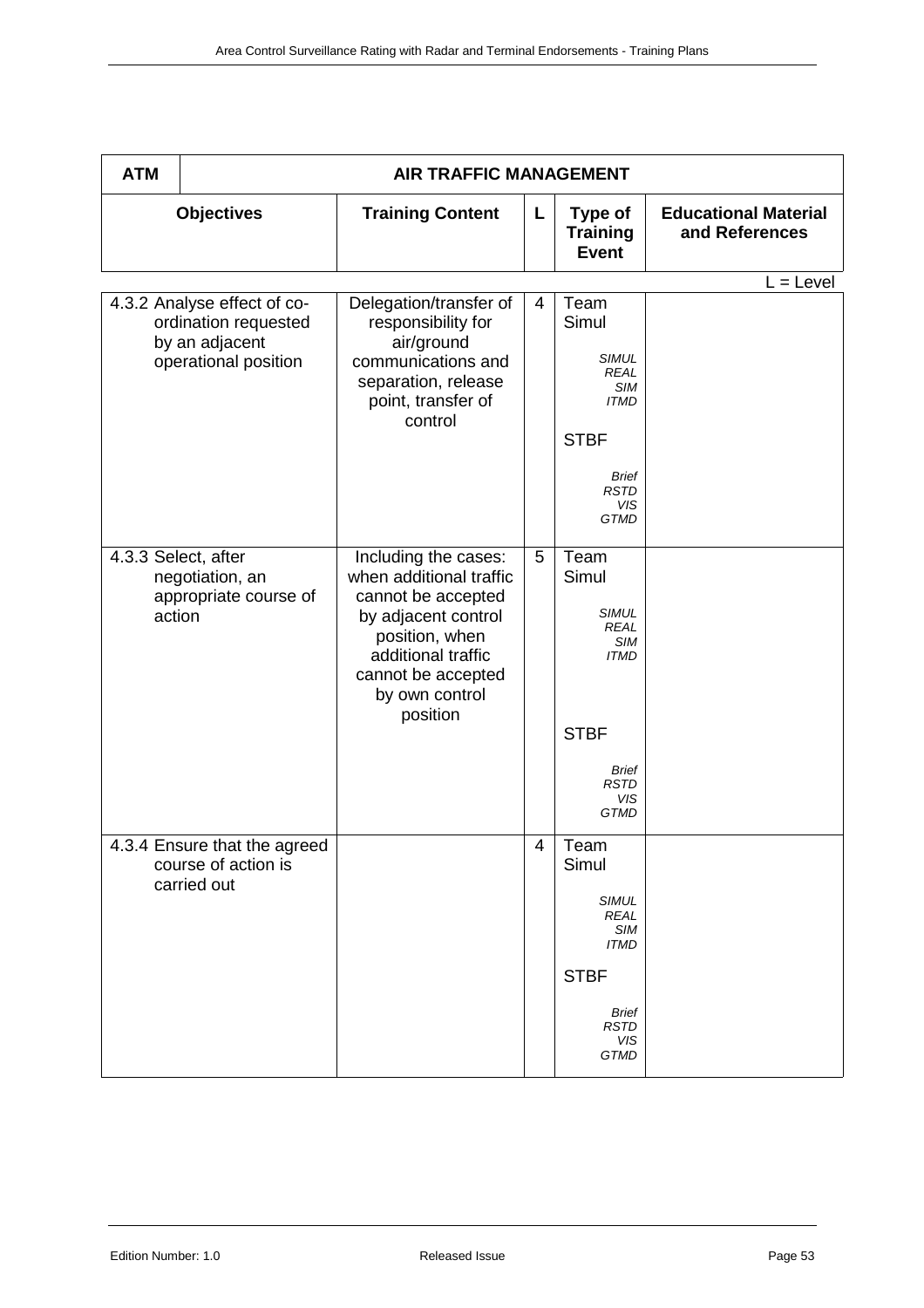| <b>ATM</b> |                                                                                             | <b>AIR TRAFFIC MANAGEMENT</b>                                                                                                          |   |                                                                          |                                               |  |  |  |  |
|------------|---------------------------------------------------------------------------------------------|----------------------------------------------------------------------------------------------------------------------------------------|---|--------------------------------------------------------------------------|-----------------------------------------------|--|--|--|--|
|            | <b>Objectives</b>                                                                           | <b>Training Content</b>                                                                                                                | L | <b>Type of</b><br><b>Training</b><br><b>Event</b>                        | <b>Educational Material</b><br>and References |  |  |  |  |
|            | $L = Level$                                                                                 |                                                                                                                                        |   |                                                                          |                                               |  |  |  |  |
| 5          | <b>Altimetry and level Allocation</b>                                                       |                                                                                                                                        |   |                                                                          |                                               |  |  |  |  |
|            | 5.-.1 Students shall allocate<br>appropriate levels to<br>aircraft                          |                                                                                                                                        |   | Team<br>Simul<br><b>SIMUL</b><br><b>REAL</b><br>HI FI SIM<br><b>ITMD</b> |                                               |  |  |  |  |
| 5.1        | <b>Altimetry</b>                                                                            |                                                                                                                                        |   |                                                                          |                                               |  |  |  |  |
|            | 5.1.1 Calculate appropriate<br>levels                                                       | e.g. Transition Level<br>(TRL), transition layer,<br>height, flight level,<br>altitude, vertical<br>distance to airspace<br>boundaries | 3 | <b>PTP</b><br>Pre Simul<br>RSTD<br>PTT<br><b>ITMD</b>                    |                                               |  |  |  |  |
|            | 5.1.2 Allocate levels (height,<br>altitude, flight level)<br>according to altimetry<br>data |                                                                                                                                        | 4 | <b>PTP</b><br>Pre Simul<br><b>RSTD</b><br><b>PTT</b><br><b>ITMD</b>      |                                               |  |  |  |  |
|            | 5.1.3 Ensure separations<br>according to altimetry<br>data                                  | e.g. Transition Level<br>(TRL), transition layer,<br>height, flight level,<br>altitude, vertical<br>distance to airspace<br>boundaries | 4 | <b>PTP</b><br>Pre Simul<br><b>RSTD</b><br><b>PTT</b><br><b>ITMD</b>      |                                               |  |  |  |  |
| 5.2        | <b>Terrain Clearance</b>                                                                    |                                                                                                                                        |   |                                                                          |                                               |  |  |  |  |
|            | 5.2.1 Integrate safe vertical<br>distance from terrain<br>into control actions              | e.g. lowest available<br>flight level, minimum<br>safe altitude,<br>Minimum Sector<br>Altitude (MSA)                                   | 4 | <b>PTP</b><br><b>Pre Simul</b><br><b>RSTD</b><br>PTT<br><b>ITMD</b>      |                                               |  |  |  |  |
|            | 5.2.2 Ensure safe vertical<br>distance from terrain                                         | e.g. radar vectoring<br>area, lowest available<br>flight level, minimum<br>safe altitude,<br>Minimum Sector<br>Altitude (MSA)          | 4 | <b>PTP</b><br><b>Pre Simul</b><br>RSTD<br>PTT<br><b>ITMD</b>             |                                               |  |  |  |  |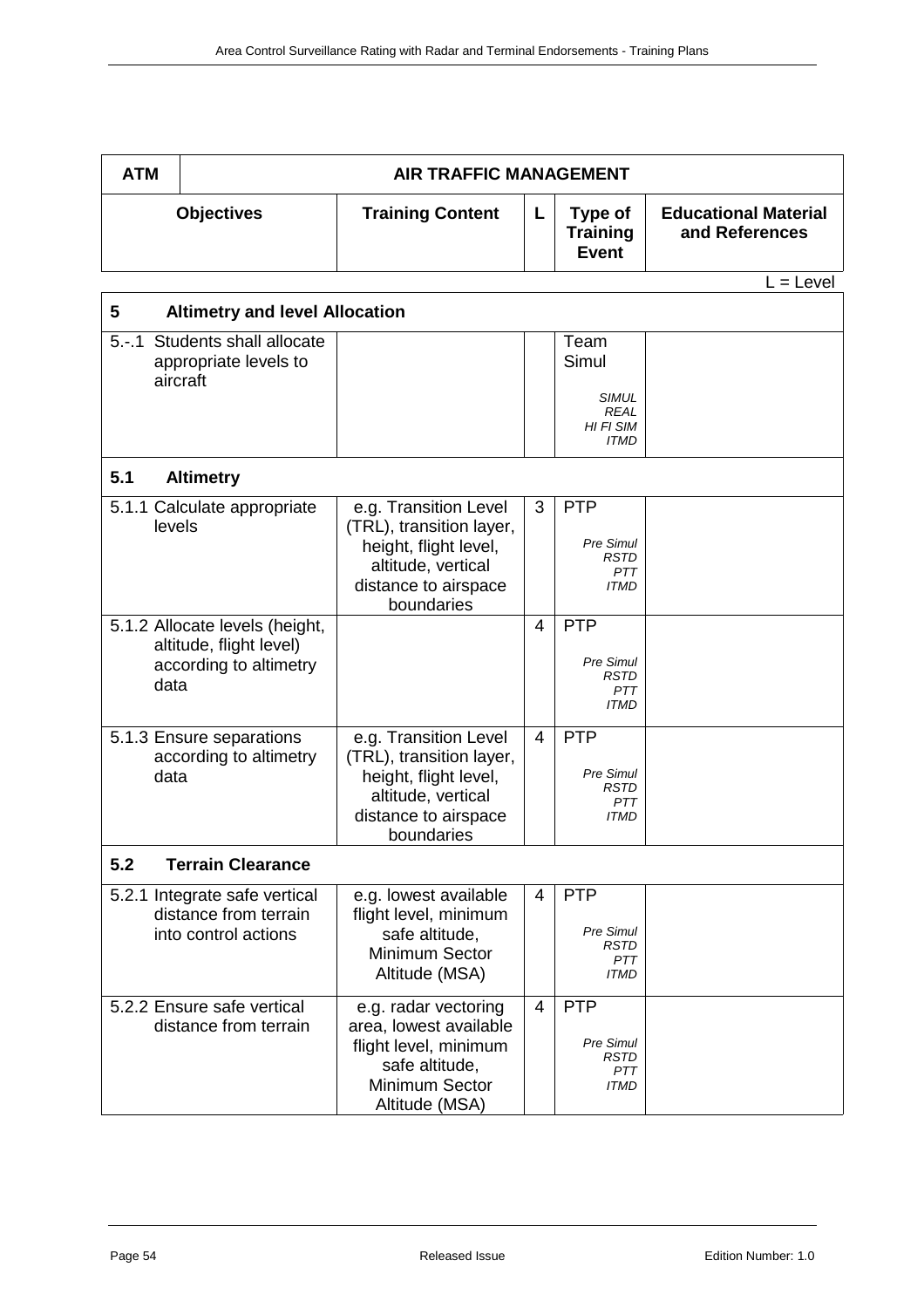| <b>ATM</b> |                                                                                                     | <b>AIR TRAFFIC MANAGEMENT</b>                                                                                                                                                                                  |                |                                                                                                                                                         |                                               |
|------------|-----------------------------------------------------------------------------------------------------|----------------------------------------------------------------------------------------------------------------------------------------------------------------------------------------------------------------|----------------|---------------------------------------------------------------------------------------------------------------------------------------------------------|-----------------------------------------------|
|            | <b>Objectives</b>                                                                                   | <b>Training Content</b>                                                                                                                                                                                        | L              | <b>Type of</b><br><b>Training</b><br><b>Event</b>                                                                                                       | <b>Educational Material</b><br>and References |
|            |                                                                                                     |                                                                                                                                                                                                                |                |                                                                                                                                                         | $L = Level$                                   |
| 6          | <b>Separation Standards</b>                                                                         |                                                                                                                                                                                                                |                |                                                                                                                                                         |                                               |
| $6 - 1$    | Students shall select<br>and maintain<br>appropriate separation<br>between aircraft                 |                                                                                                                                                                                                                |                |                                                                                                                                                         |                                               |
| 6.1        | <b>Radar Separation</b>                                                                             |                                                                                                                                                                                                                |                |                                                                                                                                                         |                                               |
|            | 6.1.1 Describe how radar<br>separation is applied                                                   | On a analogue radar<br>display, on a synthetic<br>radar display,<br>between primary<br>radar blips, between<br>secondary radar<br>responses, primary vs<br>secondary Radar<br><b>Position Symbols</b><br>(RPS) | 2              | <b>CBT</b><br><b>Inter</b><br>Self<br><b>MMC</b><br><b>ITMD</b>                                                                                         |                                               |
|            | 6.1.2 Provide radar<br>separation                                                                   | ICAO Doc 4444,<br>ICAO Doc 7030,<br>standard, increased,<br>reduced, emergency<br>separations, speed<br>control                                                                                                | $\overline{4}$ | <b>PTP</b><br><b>Pre Simul</b><br><b>RSTD</b><br><b>PTT</b><br><b>ITMD</b><br>Team<br>Simul<br><b>SIMUL</b><br><b>REAL</b><br><b>SIM</b><br><b>ITMD</b> |                                               |
|            | 6.1.3 Provide radar<br>separation by<br>practising radar<br>vectoring in a variety<br>of situations | Transit,<br>meteorological<br>phenomena, vectoring<br>for approach,<br>departure vs. transit<br>vs arrival                                                                                                     | $\overline{4}$ | <b>PTP</b><br>Pre Simul<br><b>RSTD</b><br><b>PTT</b><br><b>ITMD</b><br>Team<br>Simul<br><b>SIMUL</b><br><b>REAL</b><br><b>SIM</b><br><b>ITMD</b>        |                                               |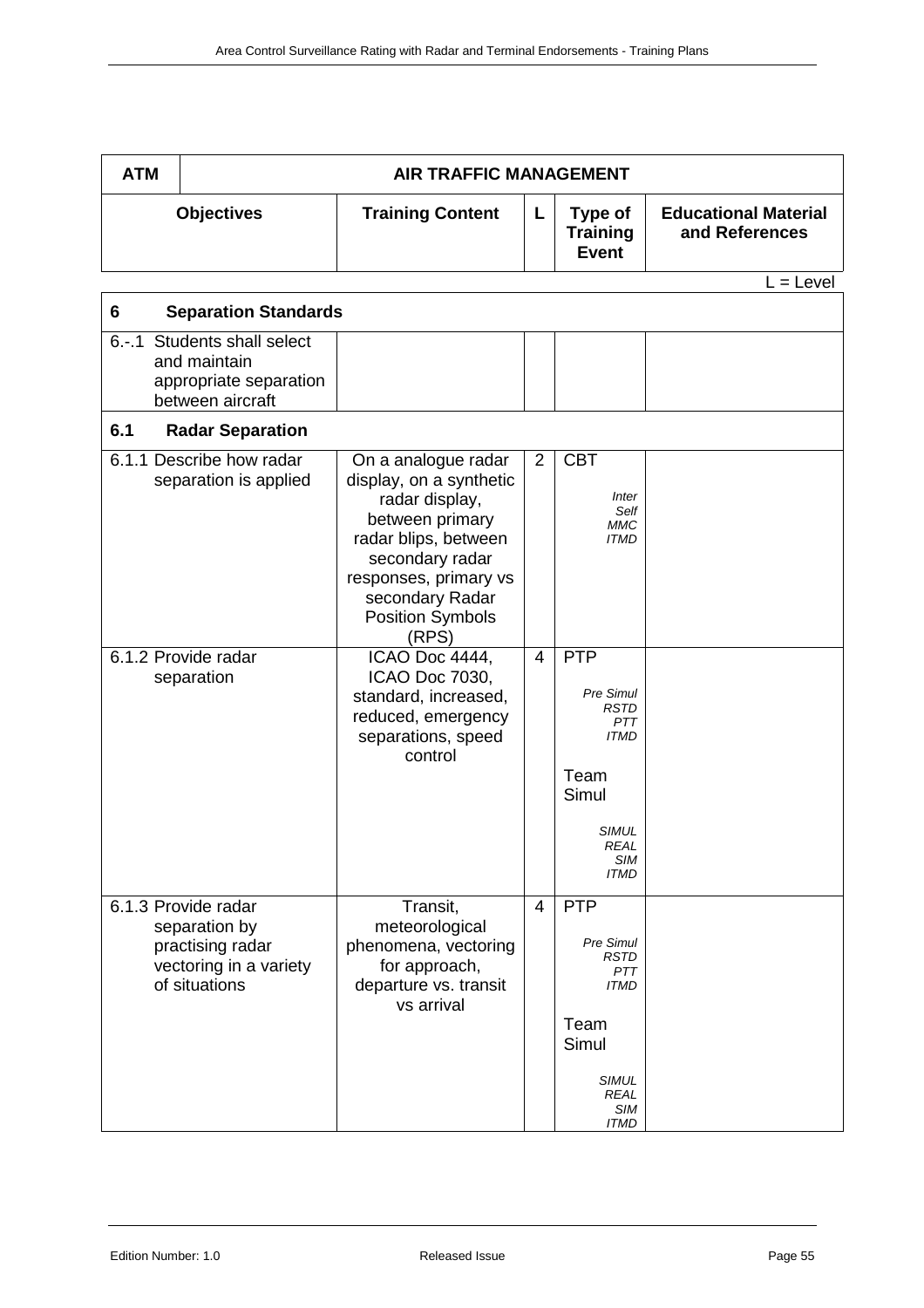| <b>ATM</b> |                                                | <b>AIR TRAFFIC MANAGEMENT</b>                                                                                 |                |                                                                                                                                                  |                                               |
|------------|------------------------------------------------|---------------------------------------------------------------------------------------------------------------|----------------|--------------------------------------------------------------------------------------------------------------------------------------------------|-----------------------------------------------|
|            | <b>Objectives</b>                              | <b>Training Content</b>                                                                                       | L.             | <b>Type of</b><br><b>Training</b><br><b>Event</b>                                                                                                | <b>Educational Material</b><br>and References |
|            |                                                |                                                                                                               |                |                                                                                                                                                  | $L = Level$                                   |
| 6.2        | <b>Vertical Separation</b>                     |                                                                                                               |                |                                                                                                                                                  |                                               |
|            | 6.2.1 Provide standard<br>vertical separation  | ICAO Doc 4444,<br>ICAO Doc 7030, level<br>allocation, during<br>climb/descent, rate of<br>climb/descent, RVSM | 4              | <b>PTP</b><br>Pre Simul<br><b>RSTD</b><br><b>PTT</b><br><b>ITMD</b>                                                                              |                                               |
|            | 6.2.2 Provide increased<br>vertical separation | ICAO Doc 4444,<br>ICAO Doc 7030, level<br>allocation, during<br>climb/descent, rate of<br>climb/descent       | $\overline{4}$ | <b>PTP</b><br>Pre Simul<br><b>RSTD</b><br><b>PTT</b><br><b>ITMD</b><br>Team<br>Simul<br><b>SIMUL</b><br><b>REAL</b><br><b>SIM</b><br><b>ITMD</b> |                                               |
|            | 6.2.3 Provide reduced<br>vertical separation   | ICAO Doc 4444,<br>ICAO Doc 7030, level<br>allocation, during<br>climb/descent, rate of<br>climb/descent       | 4              | <b>PTP</b><br>Pre Simul<br><b>RSTD</b><br><b>PTT</b><br><b>ITMD</b><br>Team<br>Simul<br><b>SIMUL</b><br><b>REAL</b><br><b>SIM</b><br><b>ITMD</b> |                                               |
|            | 6.2.4 Provide emergency<br>vertical separation | ICAO Doc 4444,<br>ICAO Doc 7030, level<br>allocation, during<br>climb/descent, rate of<br>climb/descent       | 4              | <b>PTP</b><br><b>Pre Simul</b><br><b>RSTD</b><br><b>PTT</b><br><b>ITMD</b>                                                                       |                                               |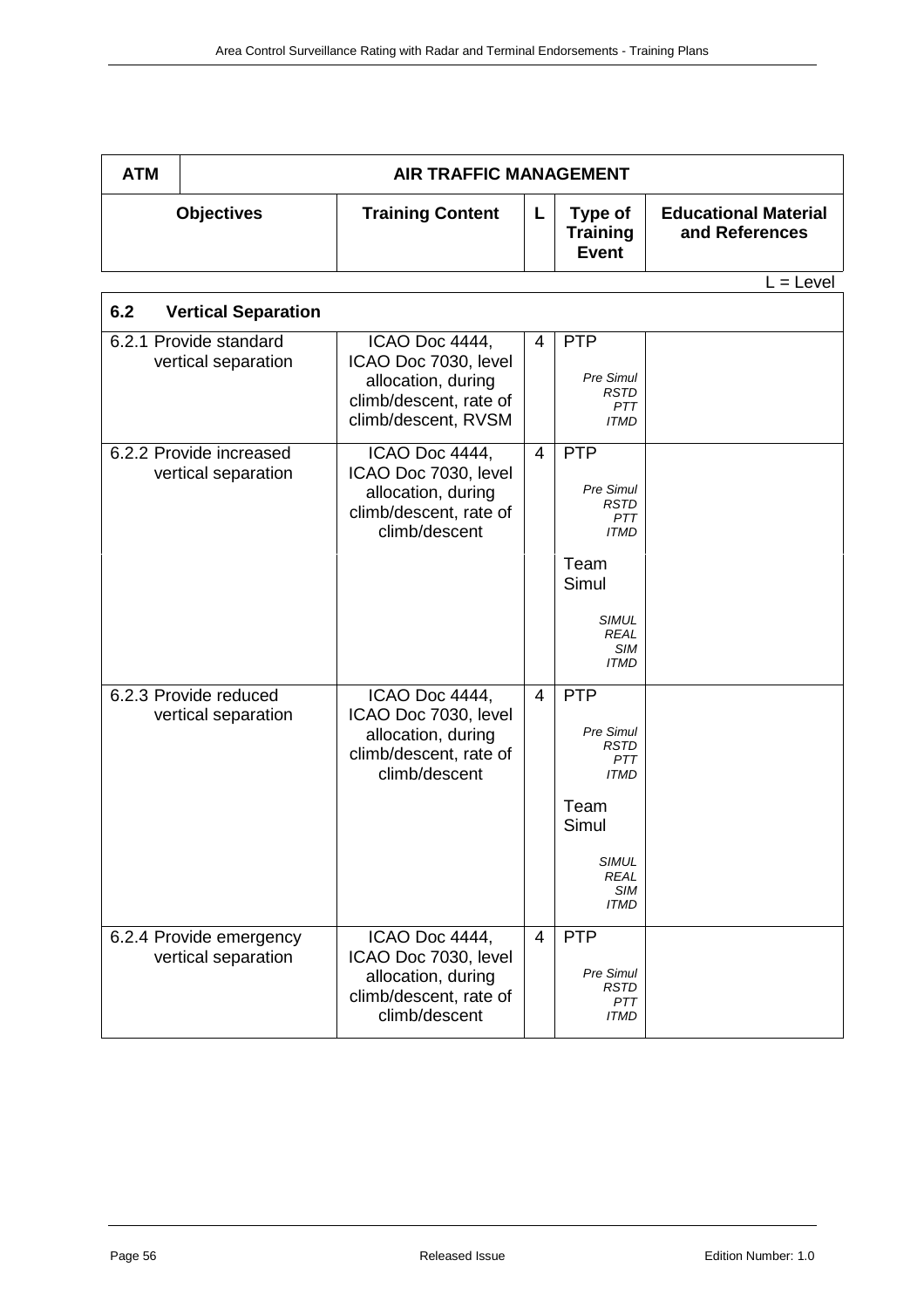| <b>ATM</b> | <b>AIR TRAFFIC MANAGEMENT</b>                                               |                                                                             |   |                                                                     |                                               |  |
|------------|-----------------------------------------------------------------------------|-----------------------------------------------------------------------------|---|---------------------------------------------------------------------|-----------------------------------------------|--|
|            | <b>Objectives</b>                                                           | <b>Training Content</b>                                                     | L | <b>Type of</b><br><b>Training</b><br><b>Event</b>                   | <b>Educational Material</b><br>and References |  |
|            |                                                                             |                                                                             |   |                                                                     | $L = Level$                                   |  |
|            | 6.2.5 Provide vertical<br>separation in a radar<br>environment              | Into/out of radar<br>cover, radar failure,<br>Mode C derived<br>information | 4 | <b>PTP</b><br>Pre Simul<br><b>RSTD</b><br><b>PTT</b><br><b>ITMD</b> |                                               |  |
|            |                                                                             |                                                                             |   | Team<br>Simul                                                       |                                               |  |
|            |                                                                             |                                                                             |   | <b>SIMUL</b><br><b>REAL</b><br><b>SIM</b><br><b>ITMD</b>            |                                               |  |
| 6.3        | <b>Horizontal Separation</b>                                                |                                                                             |   |                                                                     |                                               |  |
|            | 6.3.1 Provide longitudinal<br>separation in a radar<br>environment          | Within radar<br>coverage, speed<br>control, mach number<br>speed control    | 4 | <b>CBT</b><br><i>Inter</i><br>Self<br><b>MMC</b><br><b>ITMD</b>     |                                               |  |
|            |                                                                             |                                                                             |   | <b>PTP</b>                                                          |                                               |  |
|            |                                                                             |                                                                             |   | Pre Simul<br><b>RSTD</b><br>PTT<br><b>ITMD</b>                      |                                               |  |
| 6.4        | <b>Delegation of Separation</b>                                             |                                                                             |   |                                                                     |                                               |  |
|            | 6.4.1 Delegate separation in<br>the case of aircraft<br>continuing visually |                                                                             | 4 | Team<br>Simul                                                       |                                               |  |
|            |                                                                             |                                                                             |   | <b>SIMUL</b><br><b>REAL</b><br><b>SIM</b><br><b>ITMD</b>            |                                               |  |
|            |                                                                             |                                                                             |   | <b>PTP</b>                                                          |                                               |  |
|            |                                                                             |                                                                             |   | Pre Simul<br><b>RSTD</b><br>PTT<br><b>ITMD</b>                      |                                               |  |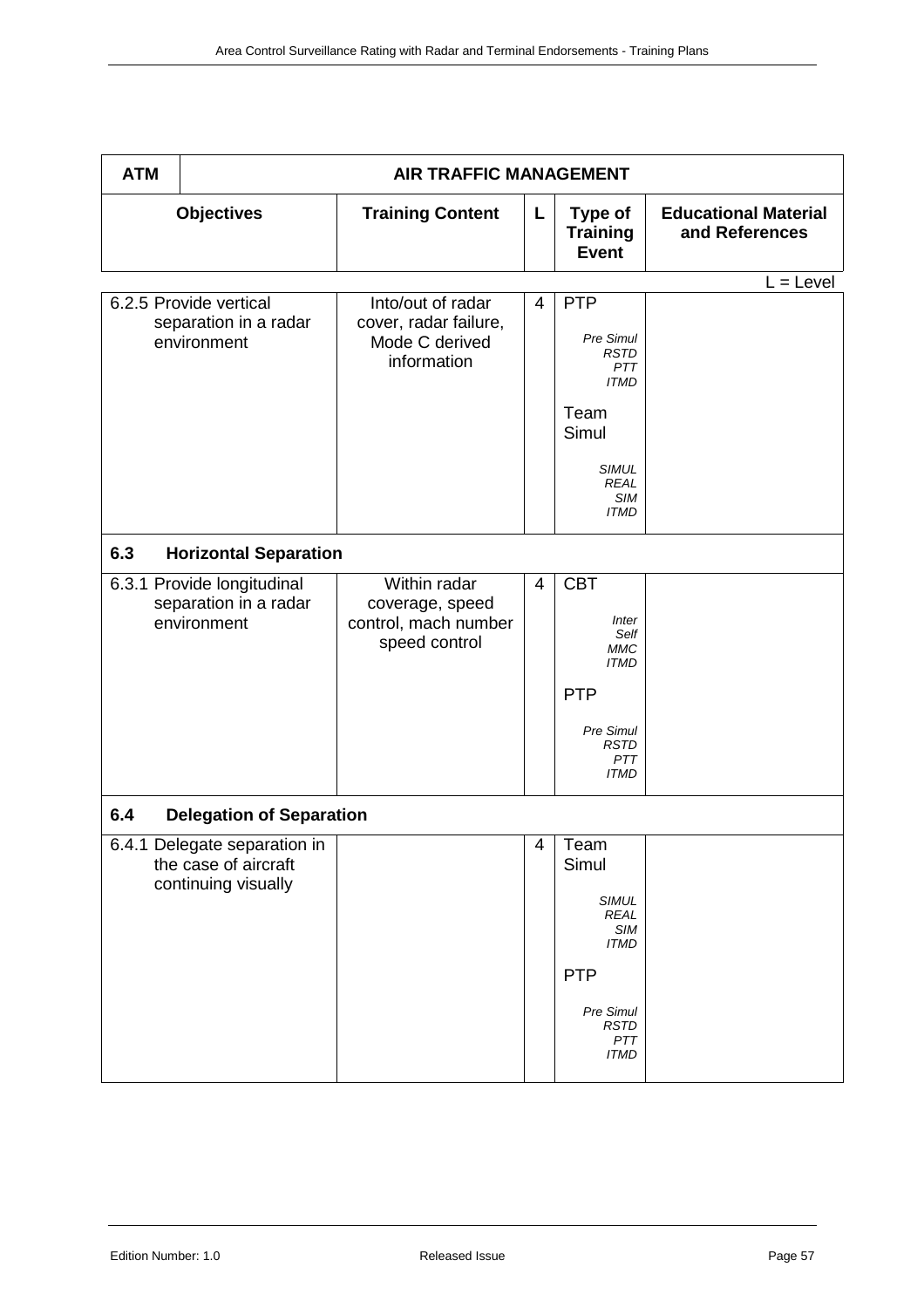| <b>ATM</b>              |                                                                                    | <b>AIR TRAFFIC MANAGEMENT</b>                                                                                                                          |   |                                                              |                                               |  |  |  |
|-------------------------|------------------------------------------------------------------------------------|--------------------------------------------------------------------------------------------------------------------------------------------------------|---|--------------------------------------------------------------|-----------------------------------------------|--|--|--|
|                         | <b>Objectives</b>                                                                  | <b>Training Content</b>                                                                                                                                | L | <b>Type of</b><br><b>Training</b><br><b>Event</b>            | <b>Educational Material</b><br>and References |  |  |  |
|                         |                                                                                    |                                                                                                                                                        |   |                                                              | $L = Level$                                   |  |  |  |
|                         | 6.4.2 Delegate separation to<br>pilots in the case of<br>VMC climb/descent         |                                                                                                                                                        | 4 | Team<br>Simul                                                |                                               |  |  |  |
|                         |                                                                                    |                                                                                                                                                        |   | <b>SIMUL</b><br><b>REAL</b><br><b>SIM</b><br><b>ITMD</b>     |                                               |  |  |  |
|                         |                                                                                    |                                                                                                                                                        |   | <b>PTP</b>                                                   |                                               |  |  |  |
|                         |                                                                                    |                                                                                                                                                        |   | Pre Simul<br><b>RSTD</b><br><b>PTT</b><br><b>ITMD</b>        |                                               |  |  |  |
| 6.5                     | <b>Wake Turbulence Separation</b>                                                  |                                                                                                                                                        |   |                                                              |                                               |  |  |  |
|                         | 6.5.1 Provide wake<br>turbulence separation                                        |                                                                                                                                                        | 4 | Team<br>Simul                                                |                                               |  |  |  |
|                         |                                                                                    |                                                                                                                                                        |   | <b>SIMUL</b><br><b>REAL</b><br><b>SIM</b><br><b>ITMD</b>     |                                               |  |  |  |
|                         |                                                                                    |                                                                                                                                                        |   | <b>STBF</b>                                                  |                                               |  |  |  |
|                         |                                                                                    |                                                                                                                                                        |   | <b>Brief</b><br><b>RSTD</b><br>VIS<br>GTMD                   |                                               |  |  |  |
| $\overline{\mathbf{7}}$ | <b>Data Display</b>                                                                |                                                                                                                                                        |   |                                                              |                                               |  |  |  |
| 7.1                     | <b>Data Management</b>                                                             |                                                                                                                                                        |   |                                                              |                                               |  |  |  |
|                         | 7.1.1 Update the data<br>display to accurately<br>reflect the traffic<br>situation | Information displayed,<br>strip marking<br>procedures, electronic<br>information data<br>displays, actions<br>based on traffic<br>display information, | 3 | <b>PTP</b><br>Pre Simul<br><b>RSTD</b><br>PTT<br><b>ITMD</b> |                                               |  |  |  |
|                         |                                                                                    | calculation of EETs                                                                                                                                    |   |                                                              |                                               |  |  |  |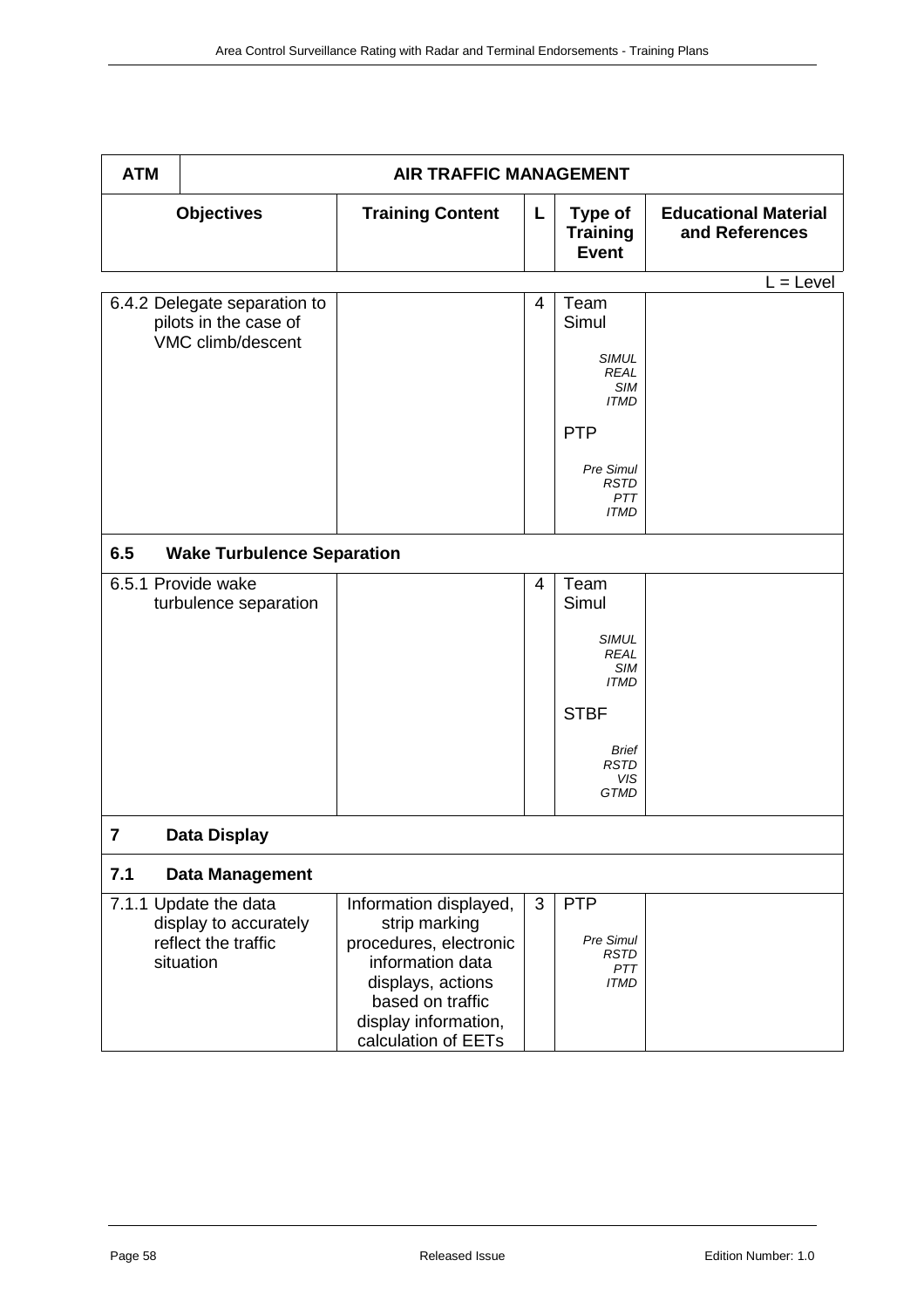| <b>ATM</b> |                                                                                                             | <b>AIR TRAFFIC MANAGEMENT</b>                                                 |                |                                                                                                                                   |                                               |
|------------|-------------------------------------------------------------------------------------------------------------|-------------------------------------------------------------------------------|----------------|-----------------------------------------------------------------------------------------------------------------------------------|-----------------------------------------------|
|            | <b>Objectives</b>                                                                                           | <b>Training Content</b>                                                       | L              | <b>Type of</b><br><b>Training</b><br><b>Event</b>                                                                                 | <b>Educational Material</b><br>and References |
|            |                                                                                                             |                                                                               |                |                                                                                                                                   | $L = Level$                                   |
|            | 7.1.2 Analyse pertinent data<br>on data displays                                                            |                                                                               | 4              | <b>PTP</b><br>Pre Simul<br><b>RSTD</b><br><b>PTT</b><br><b>ITMD</b>                                                               |                                               |
|            | 7.1.3 Organise pertinent<br>data on data displays                                                           |                                                                               | $\overline{4}$ | <b>PTP</b><br>Pre Simul<br><b>RSTD</b><br><b>PTT</b><br><b>ITMD</b>                                                               |                                               |
| 8          | <b>Operational Environment</b>                                                                              |                                                                               |                |                                                                                                                                   |                                               |
| $8.-1$     | Students shall<br>recognise and<br>maintain the integrity<br>of the simulated<br>operational<br>environment |                                                                               |                | Team<br>Simul<br><b>SIMUL</b><br><b>REAL</b><br><b>SIM</b><br><b>ITMD</b><br><b>CBPE</b><br>Lesson<br><b>RSTD</b><br>Proj<br>GTMD |                                               |
| 8.1        | <b>Integrity of the Operational Environment</b>                                                             |                                                                               |                |                                                                                                                                   |                                               |
|            | 8.1.1 Obtain information  <br>concerning the<br>operational<br>environment                                  | e.g. briefing, take-<br>over, notices, local<br>orders, verify<br>information |                | $3$   Lesson<br>Lesson<br><b>RSTD</b><br>AV<br>GTMD<br>Team<br>Simul<br><b>SIMUL</b><br><b>REAL</b><br><b>SIM</b><br><b>ITMD</b>  |                                               |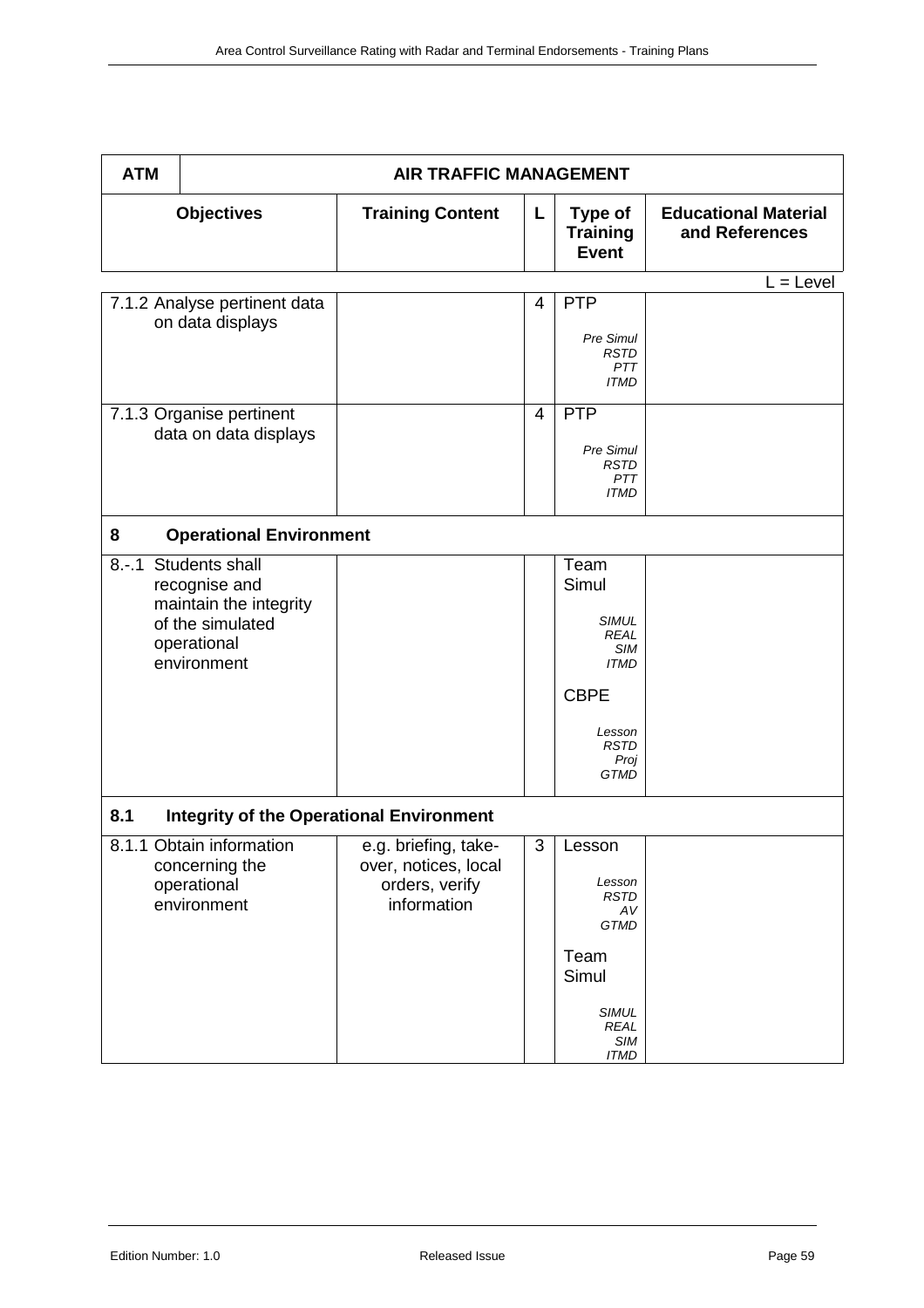| <b>ATM</b>                                         | <b>AIR TRAFFIC MANAGEMENT</b>                   |                                                             |   |                                                          |                                               |  |
|----------------------------------------------------|-------------------------------------------------|-------------------------------------------------------------|---|----------------------------------------------------------|-----------------------------------------------|--|
| <b>Objectives</b>                                  |                                                 | <b>Training Content</b>                                     | Г | <b>Type of</b><br><b>Training</b><br><b>Event</b>        | <b>Educational Material</b><br>and References |  |
|                                                    |                                                 |                                                             |   |                                                          | $L = Level$                                   |  |
|                                                    |                                                 |                                                             |   | <b>STBF</b>                                              |                                               |  |
|                                                    |                                                 |                                                             |   | <b>Brief</b><br><b>RSTD</b><br><b>VIS</b><br>GTMD        |                                               |  |
|                                                    | 8.1.2 Check and maintain                        | e.g. integrity of                                           | 3 | Lesson                                                   |                                               |  |
| the integrity of the<br>operational<br>environment |                                                 | displays, verify the<br>information provided<br>by displays |   | Lesson<br><b>RSTD</b><br>AV<br>GTMD                      |                                               |  |
|                                                    |                                                 |                                                             |   | Team<br>Simul                                            |                                               |  |
|                                                    |                                                 |                                                             |   | <b>SIMUL</b><br><b>REAL</b><br><b>SIM</b><br><b>ITMD</b> |                                               |  |
|                                                    |                                                 |                                                             |   | <b>STBF</b>                                              |                                               |  |
|                                                    |                                                 |                                                             |   | <b>Brief</b><br><b>RSTD</b><br><b>VIS</b><br>GTMD        |                                               |  |
|                                                    | 8.1.3 Inform the relieving                      | e.g. briefing, take-                                        | 3 | Lesson                                                   |                                               |  |
|                                                    | controller of the<br>operational<br>environment | over, notices, local<br>orders, verify<br>information       |   | Lesson<br><b>RSTD</b><br>AV<br>GTMD                      |                                               |  |
|                                                    |                                                 |                                                             |   | Team<br>Simul                                            |                                               |  |
|                                                    |                                                 |                                                             |   | <b>SIMUL</b><br><b>REAL</b><br><b>SIM</b><br><b>ITMD</b> |                                               |  |
|                                                    |                                                 |                                                             |   | <b>STBF</b>                                              |                                               |  |
|                                                    |                                                 |                                                             |   | <b>Brief</b><br><b>RSTD</b><br>VIS<br>GTMD               |                                               |  |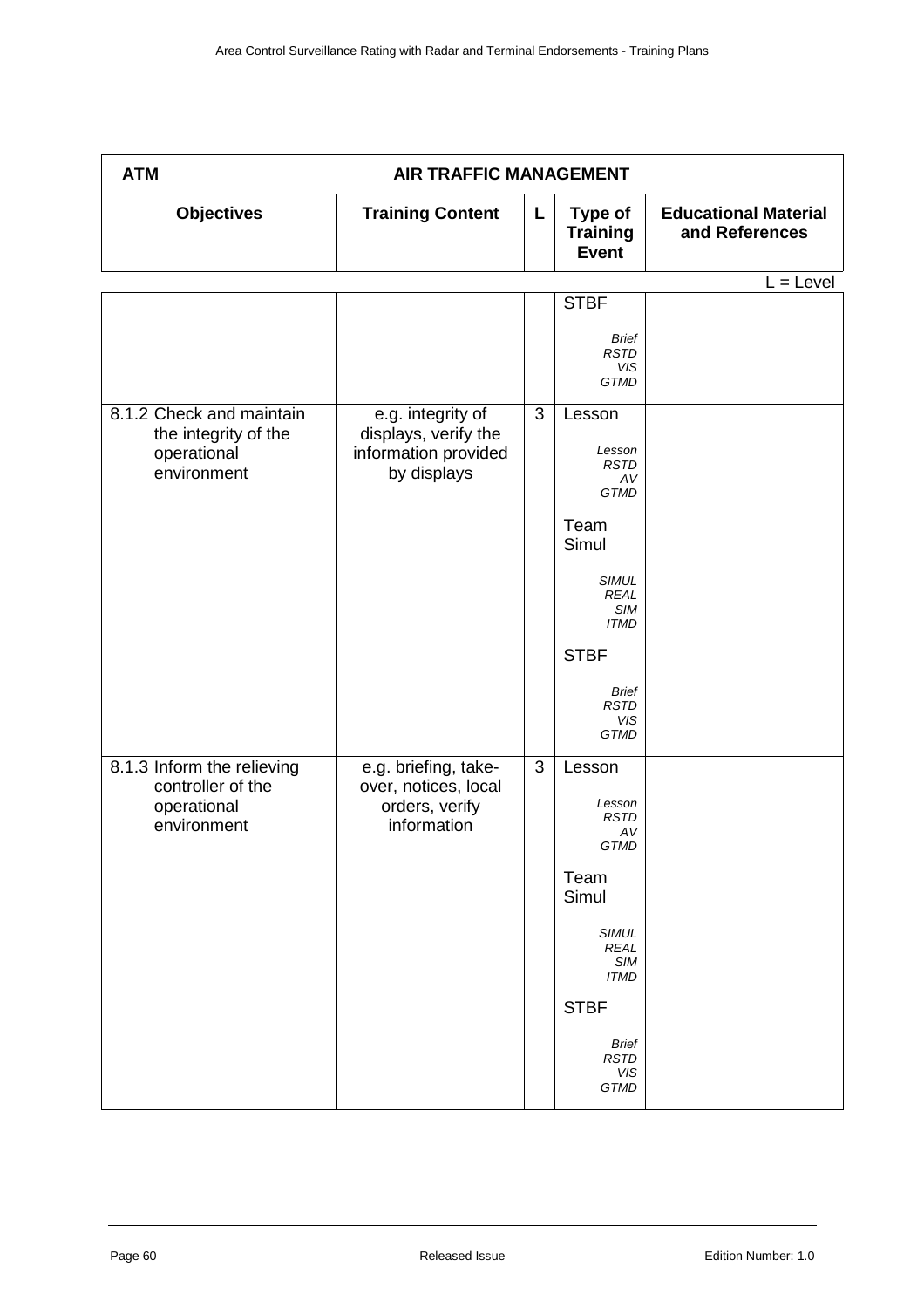| <b>ATM</b> | <b>AIR TRAFFIC MANAGEMENT</b> |                         |   |                                                   |                                               |
|------------|-------------------------------|-------------------------|---|---------------------------------------------------|-----------------------------------------------|
|            | <b>Objectives</b>             | <b>Training Content</b> | ► | <b>Type of</b><br><b>Training</b><br><b>Event</b> | <b>Educational Material</b><br>and References |
|            |                               |                         |   |                                                   | $L = Level$                                   |

| 8.2                                                                                                                                                                        | Verification of the Currency of Operational Procedures |   |                                                                                                                                                                                                       |  |  |  |  |
|----------------------------------------------------------------------------------------------------------------------------------------------------------------------------|--------------------------------------------------------|---|-------------------------------------------------------------------------------------------------------------------------------------------------------------------------------------------------------|--|--|--|--|
| 8.2.1 Check all relevant<br>documentation before<br>managing traffic                                                                                                       | e.g. briefing, LOA,<br>NOTAM, AIC                      | 3 | Lesson<br>Lesson<br><b>RSTD</b><br>AV<br><b>GTMD</b><br>Team<br>Simul<br><b>SIMUL</b><br><b>REAL</b><br><b>SIM</b><br><b>ITMD</b><br><b>STBF</b><br><b>Brief</b><br><b>RSTD</b><br><b>VIS</b><br>GTMD |  |  |  |  |
| 8.2.2 Apply procedural<br>changes while<br>managing traffic                                                                                                                |                                                        | 3 | <b>STBF</b><br><b>Brief</b><br><b>RSTD</b><br><b>VIS</b><br><b>GTMD</b>                                                                                                                               |  |  |  |  |
| <b>Provision of Control Service</b><br>9                                                                                                                                   |                                                        |   |                                                                                                                                                                                                       |  |  |  |  |
| 9.-.1 Students shall provide<br>an appropriate control<br>service, applicable to<br>the specific rating viz<br><b>ACC</b> surveillance<br>rating with radar<br>endorsement | ICAO Doc 4444,<br>national requirements                |   | Team<br>Simul<br><b>SIMUL</b><br><b>REAL</b><br><b>SIM</b><br><b>ITMD</b>                                                                                                                             |  |  |  |  |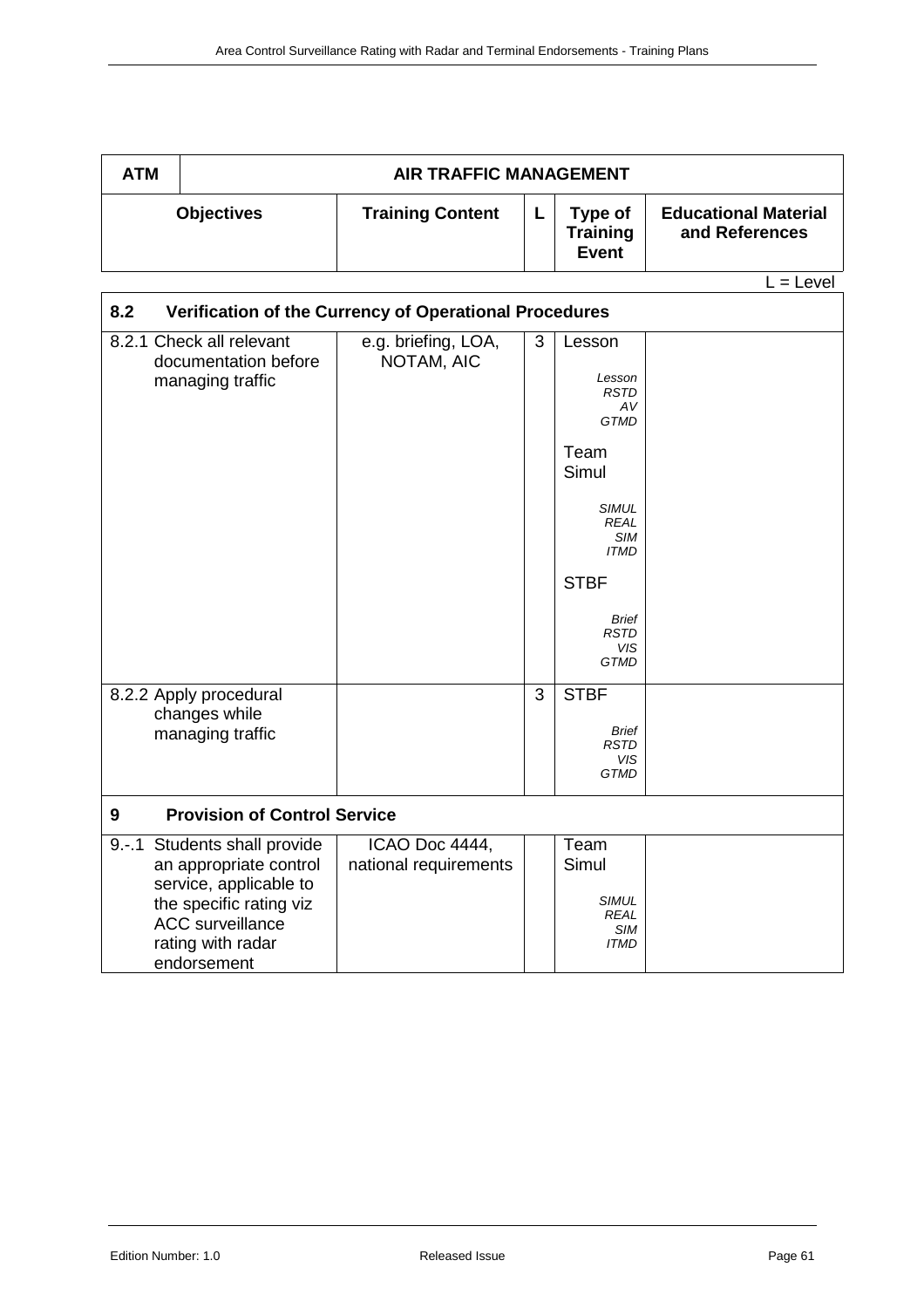| <b>ATM</b>        | <b>AIR TRAFFIC MANAGEMENT</b>                                                            |                                         |                |                                                                                                                                                                                                |                                               |
|-------------------|------------------------------------------------------------------------------------------|-----------------------------------------|----------------|------------------------------------------------------------------------------------------------------------------------------------------------------------------------------------------------|-----------------------------------------------|
| <b>Objectives</b> |                                                                                          | <b>Training Content</b>                 | L              | <b>Type of</b><br><b>Training</b><br><b>Event</b>                                                                                                                                              | <b>Educational Material</b><br>and References |
|                   |                                                                                          |                                         |                |                                                                                                                                                                                                | $L = Level$                                   |
| 9.1               | <b>General</b>                                                                           |                                         |                |                                                                                                                                                                                                |                                               |
|                   | 9.1.1 Describe the division<br>of responsibility<br>between air traffic<br>control units | ICAO Doc 4444,<br>national requirements | $\overline{2}$ | Lesson<br>Lesson<br><b>RSTD</b><br>ΑV<br><b>GTMD</b><br><b>PTP</b><br>Pre Simul<br><b>RSTD</b><br><b>PTT</b><br><b>ITMD</b><br><b>CBT</b><br><b>Inter</b><br>Self<br><b>MMC</b><br><b>ITMD</b> |                                               |
|                   | 9.1.2 Describe the<br>responsibility in regard<br>to military traffic                    | ICAO Doc 4444,<br>national requirements | $\overline{2}$ | Lesson<br>Lesson<br><b>RSTD</b><br>AV<br>GTMD<br><b>PTP</b><br>Pre Simul<br><b>RSTD</b><br>PTT<br><b>ITMD</b><br><b>CBT</b><br><b>Inter</b><br>Self<br><b>MMC</b><br><b>ITMD</b>               |                                               |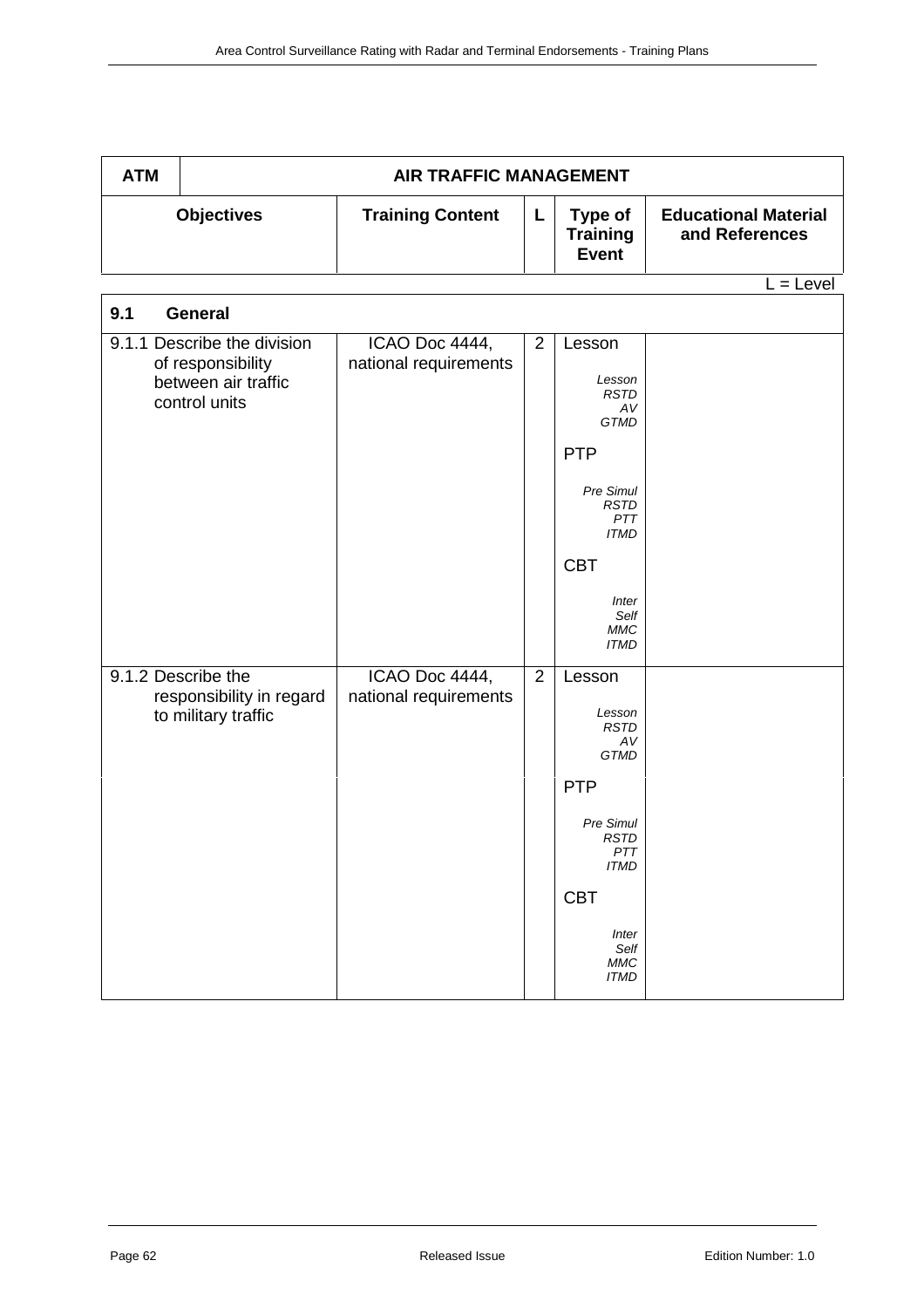| <b>ATM</b>                              | <b>AIR TRAFFIC MANAGEMENT</b>                                                                                                              |                                             |                |                                                          |                                               |  |
|-----------------------------------------|--------------------------------------------------------------------------------------------------------------------------------------------|---------------------------------------------|----------------|----------------------------------------------------------|-----------------------------------------------|--|
| <b>Objectives</b>                       |                                                                                                                                            | <b>Training Content</b>                     | L              | <b>Type of</b><br><b>Training</b><br><b>Event</b>        | <b>Educational Material</b><br>and References |  |
|                                         |                                                                                                                                            |                                             |                |                                                          | $L = Level$                                   |  |
| 9.1.3 Obtain operational<br>information |                                                                                                                                            | ICAO Doc 4444, local<br>operational manuals | 3              | Team<br>Simul                                            |                                               |  |
|                                         |                                                                                                                                            |                                             |                | <b>SIMUL</b><br><b>REAL</b><br><b>SIM</b><br><b>ITMD</b> |                                               |  |
|                                         |                                                                                                                                            |                                             |                | <b>STBF</b>                                              |                                               |  |
|                                         |                                                                                                                                            |                                             |                | Brief<br><b>RSTD</b><br>VIS<br>GTMD                      |                                               |  |
|                                         | 9.1.4 Interpret operational<br>information                                                                                                 |                                             | 5              | Team<br>Simul                                            |                                               |  |
|                                         |                                                                                                                                            |                                             |                | <b>SIMUL</b><br><b>REAL</b><br>SIM<br><b>ITMD</b>        |                                               |  |
|                                         | 9.1.5 Organise forwarding of<br>operational information<br>into control decisions                                                          |                                             | 4              |                                                          |                                               |  |
|                                         | 9.1.6 Integrate operational<br>information into control<br>decisions                                                                       |                                             | $\overline{4}$ |                                                          |                                               |  |
| 9.2<br><b>Area Control with Radar</b>   |                                                                                                                                            |                                             |                |                                                          |                                               |  |
| 9.2.1 Explain the                       | responsibility for the<br>provision of an ACC<br>radar control service                                                                     | ICAO Doc 4444, local<br>operational manuals | $\overline{2}$ | Lesson<br>Lesson<br><b>RSTD</b><br>ΑV<br>GTMD            |                                               |  |
|                                         | 9.2.2 Explain the functions<br>that can be performed<br>with the use of radar<br>derived information in<br>an ACC radar control<br>service | ICAO Doc 4444                               | $\overline{2}$ | Lesson<br>Lesson<br>RSTD<br>ΑV<br>GTMD                   |                                               |  |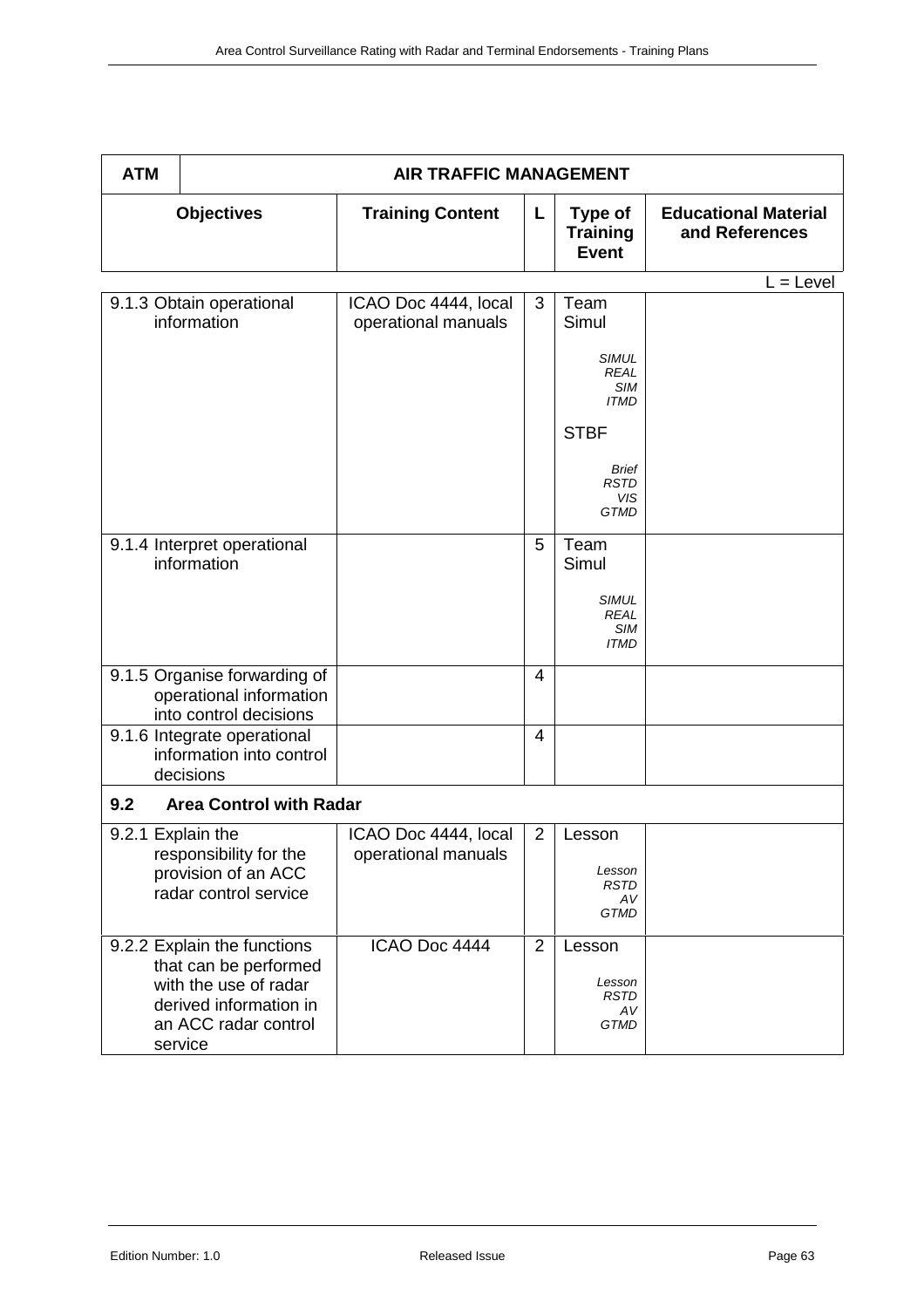| <b>ATM</b>        | <b>AIR TRAFFIC MANAGEMENT</b>                     |                                                                                                 |   |                                                              |                                               |
|-------------------|---------------------------------------------------|-------------------------------------------------------------------------------------------------|---|--------------------------------------------------------------|-----------------------------------------------|
| <b>Objectives</b> |                                                   | <b>Training Content</b>                                                                         | L | <b>Type of</b><br><b>Training</b><br><b>Event</b>            | <b>Educational Material</b><br>and References |
|                   |                                                   |                                                                                                 |   |                                                              | $L = Level$                                   |
| 10                | <b>Holding</b>                                    |                                                                                                 |   |                                                              |                                               |
|                   | 10.-.1 Student shall<br>manage holding<br>traffic |                                                                                                 |   | Team<br>Simul                                                |                                               |
|                   |                                                   |                                                                                                 |   | <b>SIMUL</b><br><b>REAL</b><br><b>SIM</b><br><b>ITMD</b>     |                                               |
| 10.1              | <b>Holding</b>                                    |                                                                                                 |   |                                                              |                                               |
|                   | 10.1.1 Use holding patterns                       | ICAO Doc 4444,<br>separation from<br>holding patterns<br>Link to Aviation Law<br>$\overline{2}$ | 3 | <b>PTP</b><br>Pre Simul<br><b>RSTD</b><br>PTT<br><b>ITMD</b> |                                               |
|                   |                                                   |                                                                                                 |   | Team<br>Simul                                                |                                               |
|                   |                                                   |                                                                                                 |   | <b>SIMUL</b><br><b>REAL</b><br><b>SIM</b><br><b>ITMD</b>     |                                               |
|                   |                                                   |                                                                                                 |   | <b>STBF</b>                                                  |                                               |
|                   |                                                   |                                                                                                 |   | Brief<br><b>RSTD</b><br>VIS<br>GTMD                          |                                               |
|                   | 10.1.2 Issue holding<br>instructions              |                                                                                                 | 3 | Team<br>Simul                                                |                                               |
|                   |                                                   |                                                                                                 |   | <b>SIMUL</b><br><b>REAL</b><br><b>SIM</b><br><b>ITMD</b>     |                                               |
| times             | 10.1.3 Calculate expected<br>onward clearance     |                                                                                                 | 3 | Team<br>Simul                                                |                                               |
|                   |                                                   |                                                                                                 |   | <b>SIMUL</b><br><b>REAL</b><br><b>SIM</b><br><b>ITMD</b>     |                                               |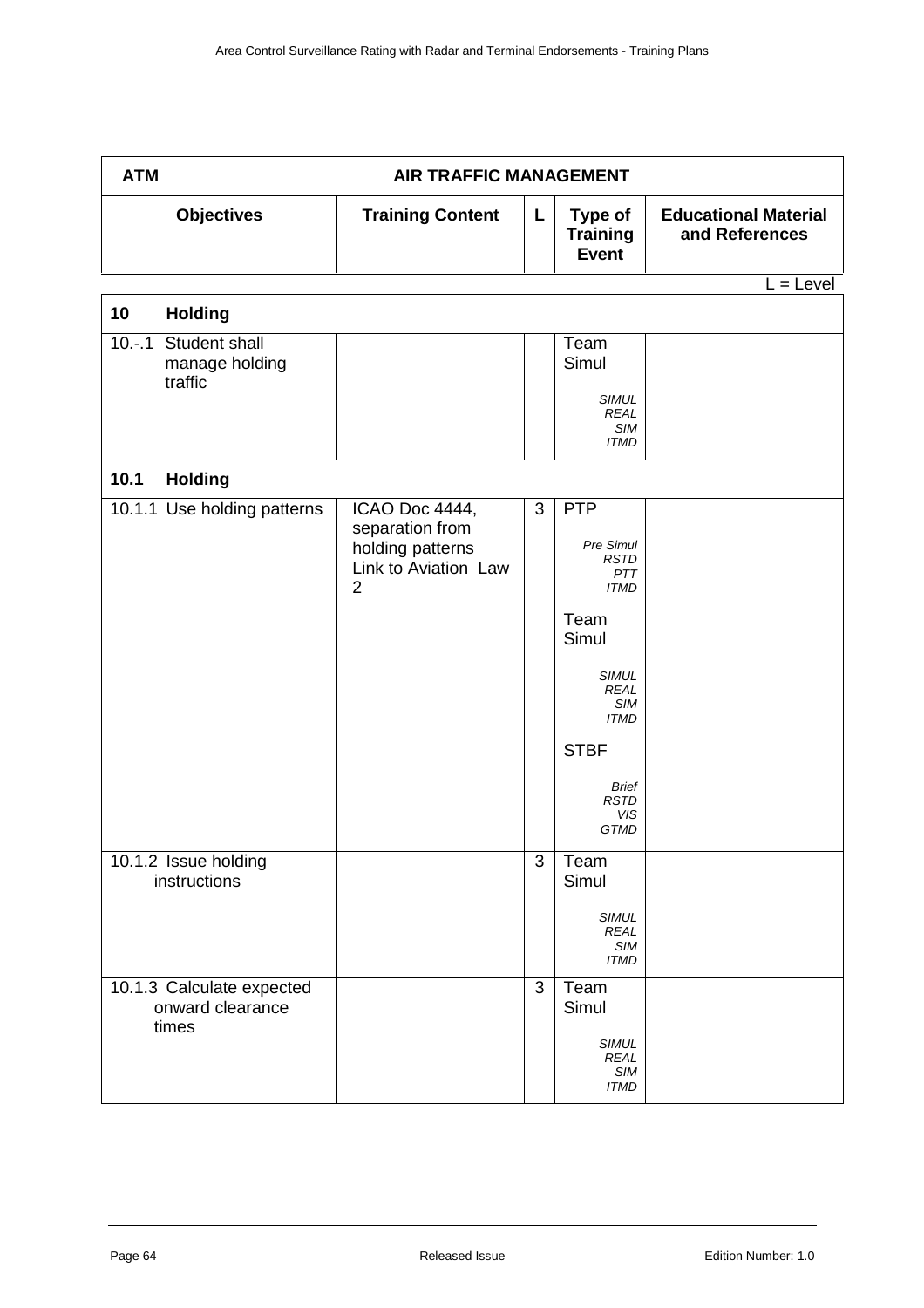| <b>ATM</b>                                                                | <b>AIR TRAFFIC MANAGEMENT</b>                                       |                         |                |                                                          |                                               |  |
|---------------------------------------------------------------------------|---------------------------------------------------------------------|-------------------------|----------------|----------------------------------------------------------|-----------------------------------------------|--|
| <b>Objectives</b>                                                         |                                                                     | <b>Training Content</b> | L              | <b>Type of</b><br><b>Training</b><br><b>Event</b>        | <b>Educational Material</b><br>and References |  |
|                                                                           |                                                                     |                         |                |                                                          | $L = Level$                                   |  |
| 10.1.4 Consider the effect<br>of: wind, aircraft,<br>speed, rate of turn, |                                                                     |                         | $\overline{2}$ | Team<br>Simul                                            |                                               |  |
| height, aircraft type,<br>aircraft performance                            |                                                                     |                         |                | <b>SIMUL</b><br><b>REAL</b><br><b>SIM</b><br><b>ITMD</b> |                                               |  |
| 10.1.5 Allocate holding<br>levels                                         |                                                                     |                         | $\overline{4}$ | Team<br>Simul                                            |                                               |  |
|                                                                           |                                                                     |                         |                | <b>SIMUL</b><br><b>REAL</b><br><b>SIM</b><br><b>ITMD</b> |                                               |  |
| 10.1.6 Provide vertical<br>separation between<br>aircraft in a holding    |                                                                     |                         | 4              | Team<br>Simul                                            |                                               |  |
|                                                                           | pattern                                                             |                         |                | <b>SIMUL</b><br><b>REAL</b><br><b>SIM</b><br><b>ITMD</b> |                                               |  |
| 10.1.7 Provide vertical<br>separation between<br>aircraft in a holding    |                                                                     |                         | $\overline{4}$ | Team<br>Simul                                            |                                               |  |
|                                                                           | pattern and transiting<br>aircraft                                  |                         |                | <b>SIMUL</b><br><b>REAL</b><br><b>SIM</b><br><b>ITMD</b> |                                               |  |
| 10.2<br><b>Holding in a Radar Environment</b>                             |                                                                     |                         |                |                                                          |                                               |  |
|                                                                           | 10.2.1 Provide vectors to<br>aircraft entering a<br>holding pattern |                         | $\overline{4}$ | Team<br>Simul                                            |                                               |  |
|                                                                           |                                                                     |                         |                | <b>SIMUL</b><br><b>REAL</b><br><b>SIM</b><br><b>ITMD</b> |                                               |  |
| 10.2.2 Ensure vertical<br>separation exists<br>before radar               |                                                                     |                         | 4              | Team<br>Simul                                            |                                               |  |
|                                                                           | separation is lost                                                  |                         |                | <b>SIMUL</b><br><b>REAL</b><br><b>SIM</b><br><b>ITMD</b> |                                               |  |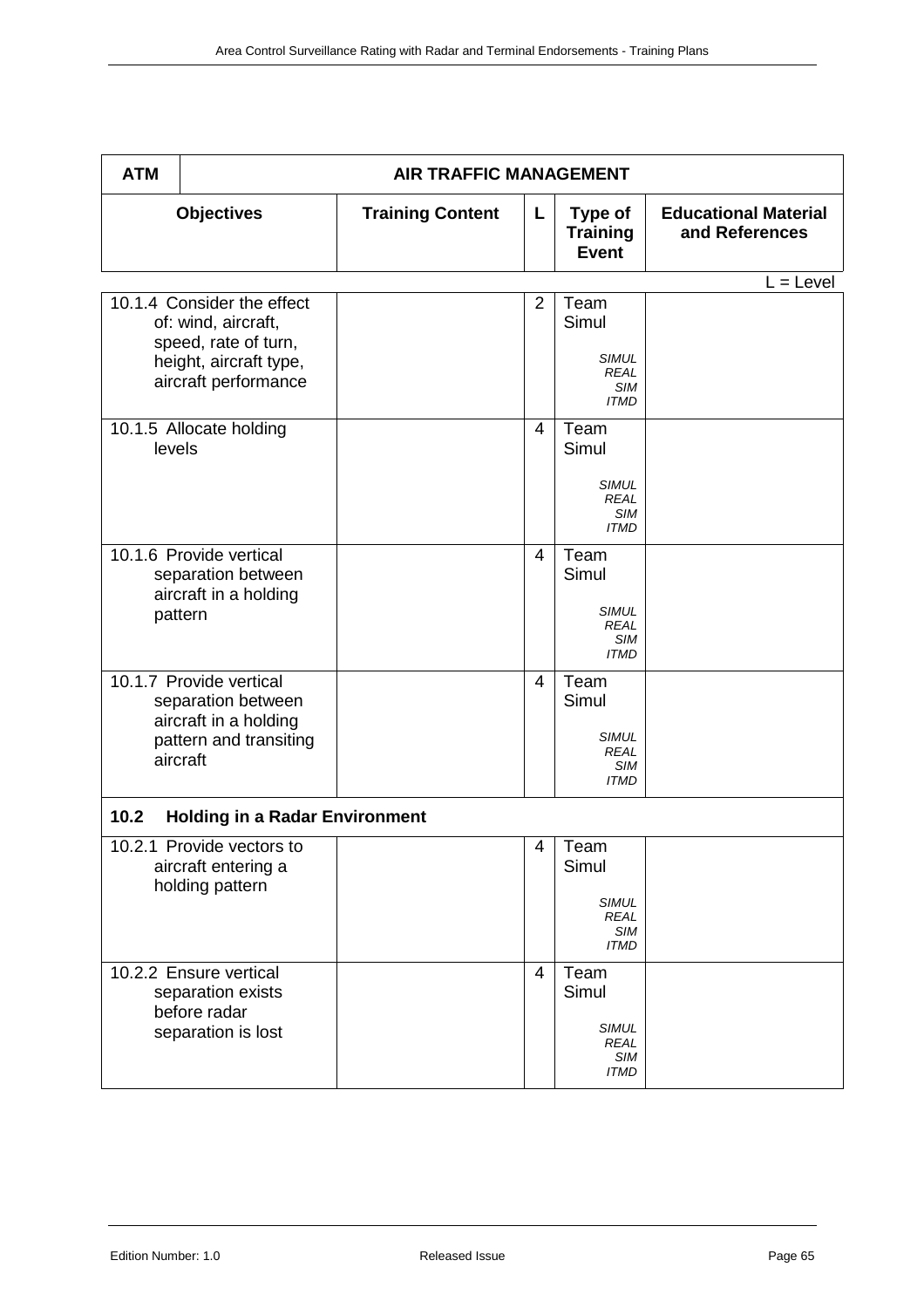| <b>ATM</b>                                                                                               | <b>AIR TRAFFIC MANAGEMENT</b>                                                                       |                         |   |                                                                           |                                               |  |
|----------------------------------------------------------------------------------------------------------|-----------------------------------------------------------------------------------------------------|-------------------------|---|---------------------------------------------------------------------------|-----------------------------------------------|--|
| <b>Objectives</b>                                                                                        |                                                                                                     | <b>Training Content</b> | L | <b>Type of</b><br><b>Training</b><br><b>Event</b>                         | <b>Educational Material</b><br>and References |  |
|                                                                                                          |                                                                                                     |                         |   |                                                                           | $L = Level$                                   |  |
| 10.2.3 Provide vectors to<br>transiting aircraft to<br>ensure radar<br>separation from a<br>holding area |                                                                                                     |                         | 4 | Team<br>Simul<br><b>SIMUL</b><br><b>RFAI</b><br><b>SIM</b><br><b>ITMD</b> |                                               |  |
|                                                                                                          | 10.2.4 Provide vectors to<br>aircraft leaving a<br>holding pattern                                  |                         | 4 | Team<br>Simul<br><b>SIMUL</b><br><b>REAL</b><br><b>SIM</b><br><b>ITMD</b> |                                               |  |
| 10.2.5 Ensure re-<br>pattern                                                                             | identification of aircraft<br>leaving a holding                                                     |                         | 4 | Team<br>Simul<br><b>SIMUL</b><br><b>REAL</b><br><b>SIM</b><br><b>ITMD</b> |                                               |  |
|                                                                                                          | 10.2.6 Maintain vertical<br>separation until radar<br>separation is<br>established                  |                         | 3 | Team<br>Simul<br><b>SIMUL</b><br><i>REAL</i><br><b>SIM</b><br><b>ITMD</b> |                                               |  |
| 11                                                                                                       | <b>Radar Identification</b>                                                                         |                         |   |                                                                           |                                               |  |
| 11.-.1 Students shall:                                                                                   | establish and maintain<br>radar identification;<br>ii. respond to a loss of radar<br>identification |                         |   | Team<br>Simul<br><b>SIMUL</b><br><b>REAL</b><br><b>SIM</b><br><b>ITMD</b> |                                               |  |
| 11.1<br><b>Establishment of Radar Identification</b>                                                     |                                                                                                     |                         |   |                                                                           |                                               |  |
|                                                                                                          | 11.1.1 Apply the methods of<br>establishing radar<br>identification using<br>primary radar          | ICAO Doc 4444           | 3 | Lesson<br>Lesson<br><b>RSTD</b><br>AV<br><b>GTMD</b>                      |                                               |  |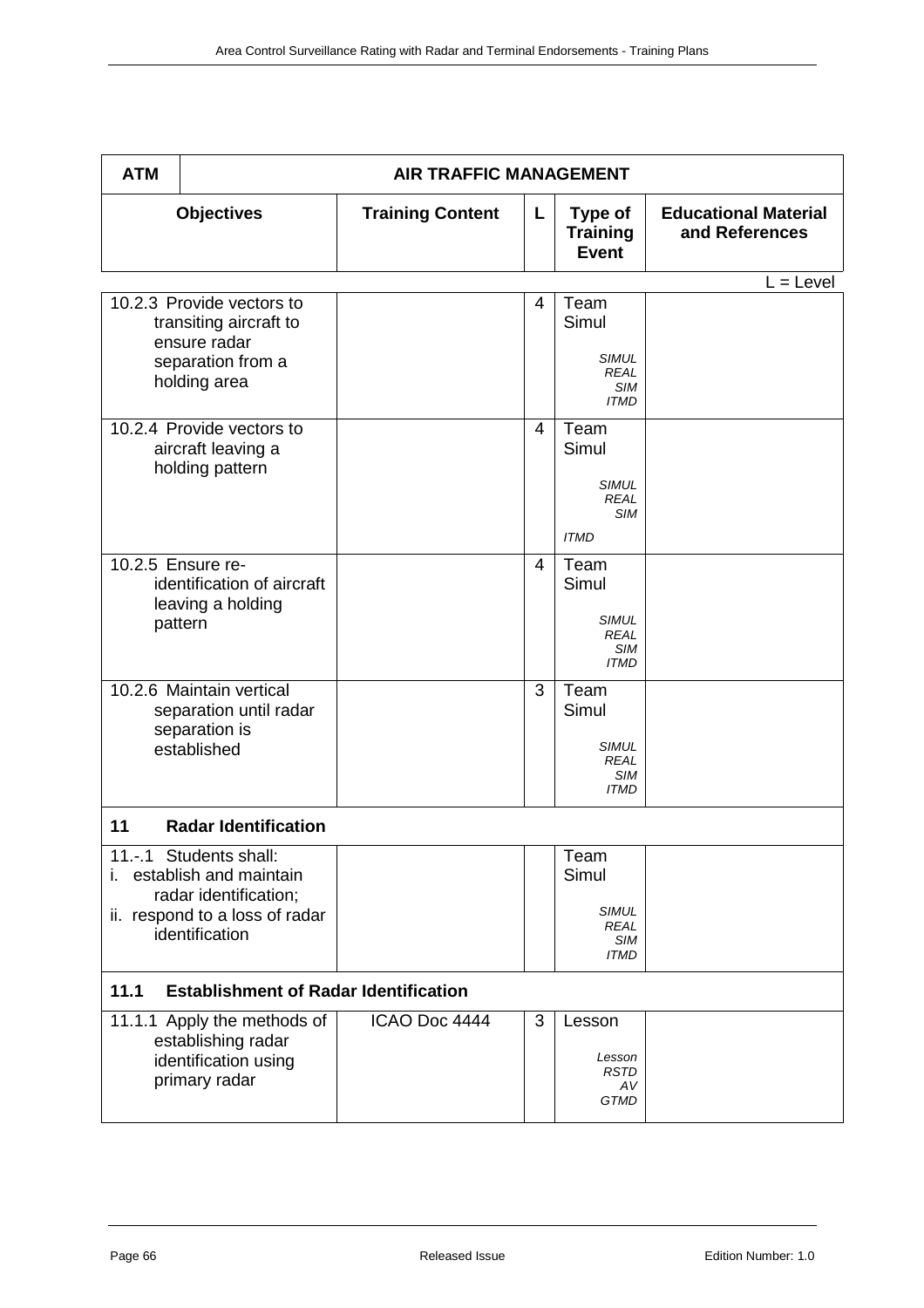| <b>ATM</b> | <b>AIR TRAFFIC MANAGEMENT</b>                                                     |                         |   |                                                          |                                               |
|------------|-----------------------------------------------------------------------------------|-------------------------|---|----------------------------------------------------------|-----------------------------------------------|
|            | <b>Objectives</b>                                                                 | <b>Training Content</b> | L | Type of<br><b>Training</b><br><b>Event</b>               | <b>Educational Material</b><br>and References |
|            |                                                                                   |                         |   |                                                          | $L = Level$                                   |
|            |                                                                                   |                         |   | <b>PTP</b>                                               |                                               |
|            |                                                                                   |                         |   | Pre Simul<br><b>RSTD</b><br>PTT<br><b>ITMD</b>           |                                               |
|            |                                                                                   |                         |   | <b>CBT</b>                                               |                                               |
|            |                                                                                   |                         |   | <b>Inter</b><br>Self<br><b>MMC</b><br><b>ITMD</b>        |                                               |
|            | 11.1.2 Appreciate the                                                             |                         | 3 | Lesson                                                   |                                               |
|            | precautions when<br>establishing radar<br>identification using<br>primary radar   |                         |   | Lesson<br><b>RSTD</b><br>AV<br>GTMD                      |                                               |
|            | 11.1.3 Apply methods of                                                           |                         | 3 | Lesson                                                   |                                               |
|            | establishing radar<br>identification using<br>secondary radar                     |                         |   | Lesson<br><b>RSTD</b><br>AV<br>GTMD                      |                                               |
|            |                                                                                   |                         |   | Team<br>Simul                                            |                                               |
|            |                                                                                   |                         |   | <b>SIMUL</b><br><b>REAL</b><br><b>SIM</b><br><b>ITMD</b> |                                               |
|            |                                                                                   |                         |   | <b>CBT</b>                                               |                                               |
|            |                                                                                   |                         |   | <b>Inter</b><br>Self<br><b>MMC</b><br><b>ITMD</b>        |                                               |
|            | 11.1.4 Appreciate the                                                             |                         | 3 | Lesson                                                   |                                               |
|            | precautions when<br>establishing radar<br>identification using<br>secondary radar |                         |   | Lesson<br><b>RSTD</b><br>AV<br>GTMD                      |                                               |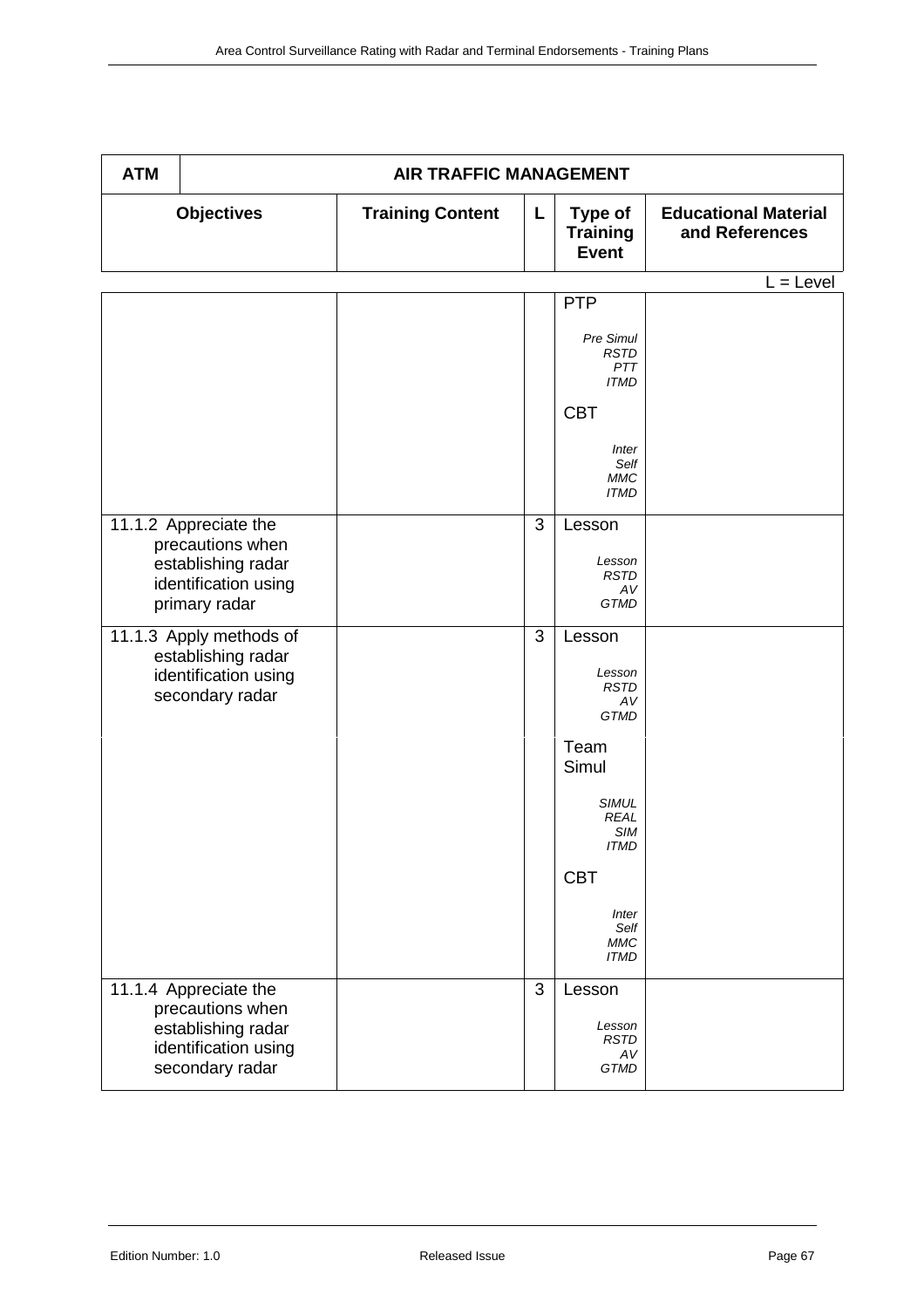| <b>ATM</b> |                                                                                        | <b>AIR TRAFFIC MANAGEMENT</b>                                                                           |   |                                                                                                                                           |                                               |  |
|------------|----------------------------------------------------------------------------------------|---------------------------------------------------------------------------------------------------------|---|-------------------------------------------------------------------------------------------------------------------------------------------|-----------------------------------------------|--|
|            | <b>Objectives</b>                                                                      | <b>Training Content</b>                                                                                 | L | Type of<br><b>Training</b><br><b>Event</b>                                                                                                | <b>Educational Material</b><br>and References |  |
|            |                                                                                        |                                                                                                         |   |                                                                                                                                           | $L = Level$                                   |  |
|            | 11.1.5 Apply procedures in<br>the case of<br>misidentifications                        |                                                                                                         | 3 | Lesson<br>Lesson<br><b>RSTD</b><br>AV<br><b>GTMD</b><br>Team<br>Simul<br><b>SIMUL</b><br><b>REAL</b><br><b>SIM</b><br><b>ITMD</b>         |                                               |  |
| 11.2       | <b>Maintenance of Radar Identification</b>                                             |                                                                                                         |   |                                                                                                                                           |                                               |  |
|            | 11.2.1 Appreciate the<br>necessity to maintain<br>radar identification at<br>all times |                                                                                                         | 3 | Lesson<br>Lesson<br>RSTD<br>AV<br>GTMD                                                                                                    |                                               |  |
| 11.3       | <b>Loss of Radar Identity</b>                                                          |                                                                                                         |   |                                                                                                                                           |                                               |  |
|            | 11.3.1 Appreciate when an<br>aircraft identification is<br>lost or in doubt            | e.g. out of radar<br>coverage, loss of<br>radar service, weather<br>clutter, other clutter,<br>garbling | 3 | <b>PTP</b><br>Pre Simul<br><b>RSTD</b><br>PTT<br>ITMD                                                                                     |                                               |  |
|            | 11.3.2 Apply methods to re-<br>establish radar<br>identification                       |                                                                                                         | 3 | Team<br>Simul<br><b>SIMUL</b><br><b>REAL</b><br><b>SIM</b><br><b>ITMD</b><br><b>PTP</b><br>Pre Simul<br><b>RSTD</b><br>PTT<br><b>ITMD</b> |                                               |  |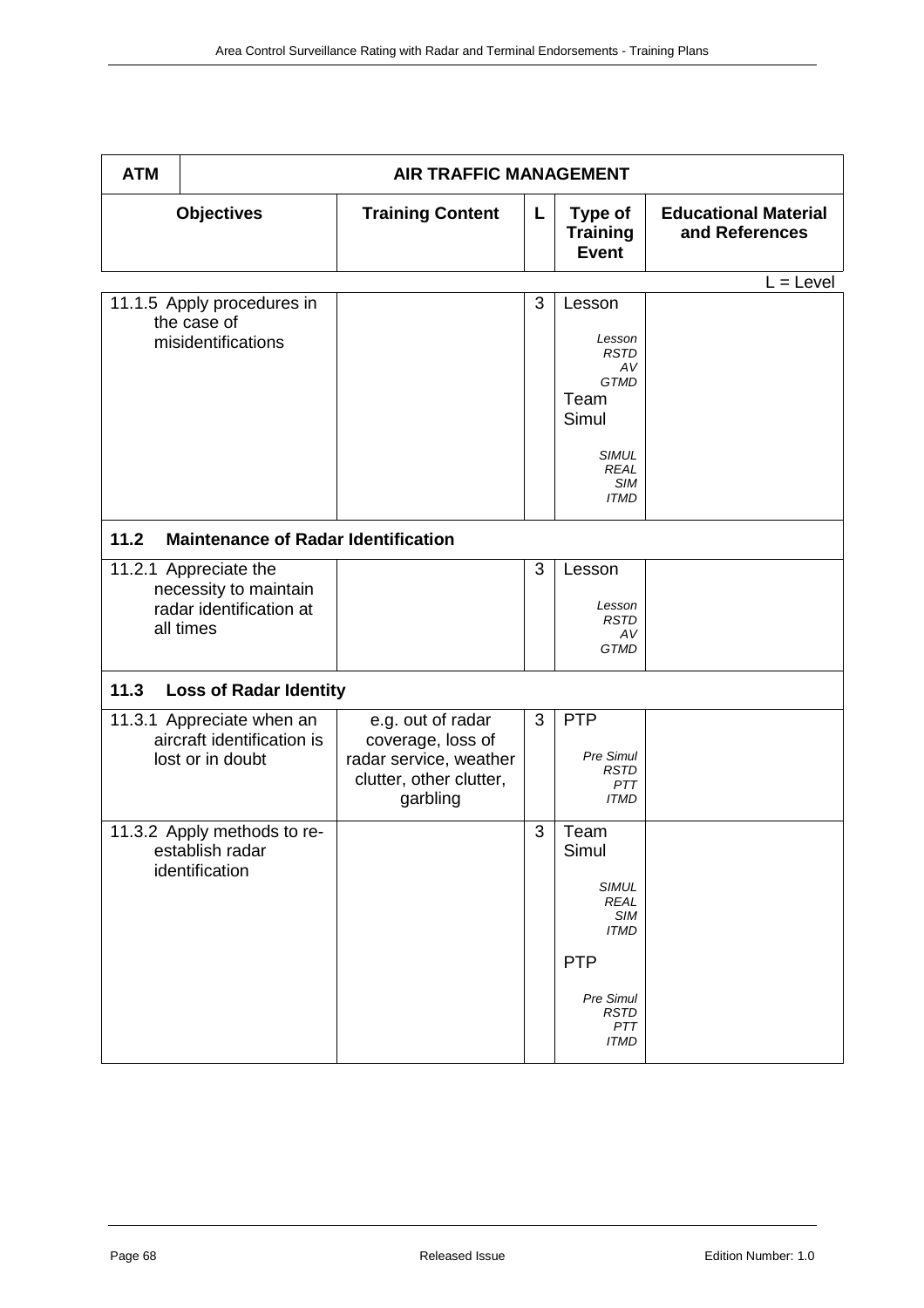| <b>ATM</b> | <b>AIR TRAFFIC MANAGEMENT</b>                                                                                    |                         |   |                                                              |                                               |  |  |
|------------|------------------------------------------------------------------------------------------------------------------|-------------------------|---|--------------------------------------------------------------|-----------------------------------------------|--|--|
|            | <b>Objectives</b>                                                                                                | <b>Training Content</b> | L | <b>Type of</b><br><b>Training</b><br><b>Event</b>            | <b>Educational Material</b><br>and References |  |  |
|            |                                                                                                                  |                         |   |                                                              | $L = Level$                                   |  |  |
|            | 11.3.3 Respond to<br>loss/doubt concerning                                                                       | Non-radar procedures    | 3 | <b>PTP</b>                                                   |                                               |  |  |
|            | radar identification                                                                                             |                         |   | Pre Simul<br><b>RSTD</b><br><b>PTT</b><br><b>ITMD</b>        |                                               |  |  |
|            |                                                                                                                  |                         |   | Team<br>Simul                                                |                                               |  |  |
|            |                                                                                                                  |                         |   | <b>SIMUL</b><br><b>REAL</b><br><b>SIM</b><br><b>ITMD</b>     |                                               |  |  |
| 11.4       | <b>Position Information</b>                                                                                      |                         |   |                                                              |                                               |  |  |
|            | 11.4.1 Appreciate the<br>circumstances when<br>radar position<br>information should be<br>passed to the aircraft |                         | 3 | <b>PTP</b><br>Pre Simul<br><b>RSTD</b><br>PTT<br><b>ITMD</b> |                                               |  |  |
| 11.5       | <b>Transfer of Identity</b>                                                                                      |                         |   |                                                              |                                               |  |  |
|            | 11.5.1 Apply the methods of<br>transfer of radar                                                                 |                         | 3 | Lesson                                                       |                                               |  |  |
|            | identification                                                                                                   |                         |   | Lesson<br><b>RSTD</b><br>AV<br>GTMD                          |                                               |  |  |
|            |                                                                                                                  |                         |   | <b>PTP</b>                                                   |                                               |  |  |
|            |                                                                                                                  |                         |   | Pre Simul<br><b>RSTD</b><br><b>PTT</b><br>ITMD               |                                               |  |  |
|            | 11.5.2 Appreciate the<br>precautions when<br>transferring radar<br>identification                                |                         | 3 | Lesson<br>Lesson<br><b>RSTD</b><br>AV<br>GTMD                |                                               |  |  |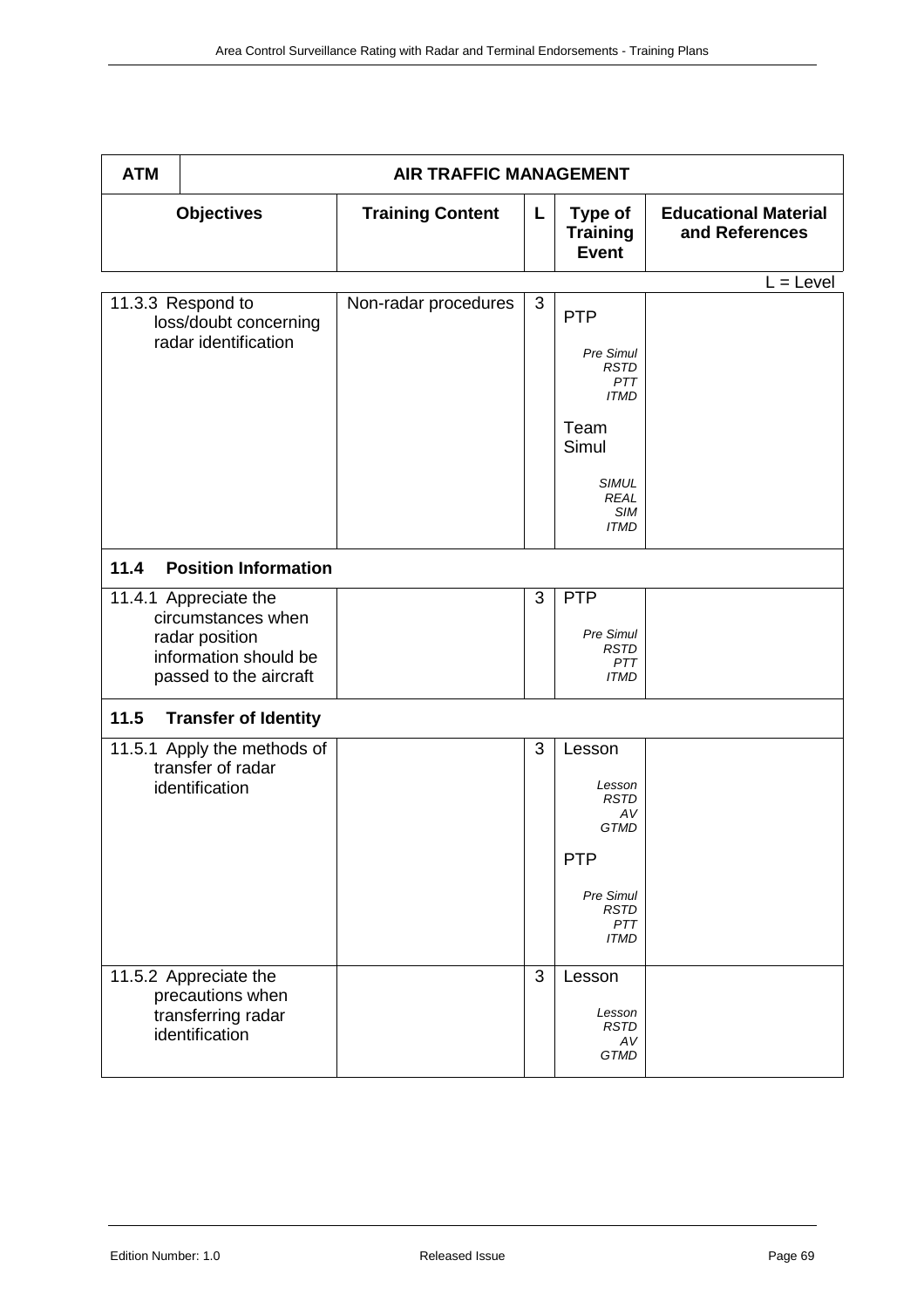| <b>ATM</b> | <b>AIR TRAFFIC MANAGEMENT</b> |                         |   |                                                       |                                               |  |
|------------|-------------------------------|-------------------------|---|-------------------------------------------------------|-----------------------------------------------|--|
|            | <b>Objectives</b>             | <b>Training Content</b> | L | <b>Type of</b><br><b>Training</b><br><b>Event</b>     | <b>Educational Material</b><br>and References |  |
|            |                               |                         |   |                                                       | $L = Level$                                   |  |
|            |                               |                         |   | <b>PTP</b>                                            |                                               |  |
|            |                               |                         |   | Pre Simul<br><b>RSTD</b><br><b>PTT</b><br><b>ITMD</b> |                                               |  |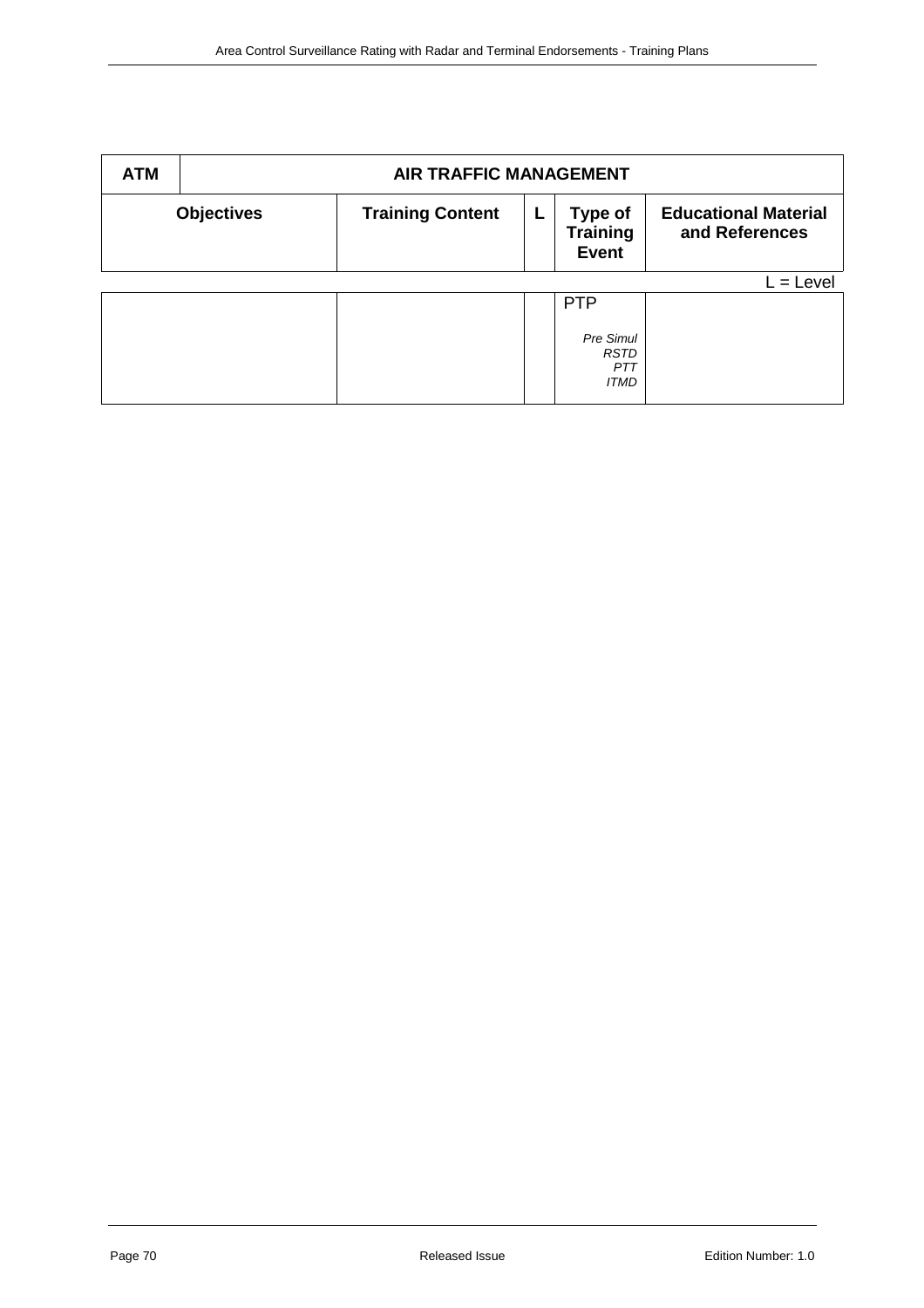| <b>MET</b>     |                                                                                                                                                             | <b>METEOROLOGY</b>                                                                                        |   |                                            |                                               |  |
|----------------|-------------------------------------------------------------------------------------------------------------------------------------------------------------|-----------------------------------------------------------------------------------------------------------|---|--------------------------------------------|-----------------------------------------------|--|
|                | <b>Objectives</b>                                                                                                                                           | <b>Training Content</b>                                                                                   | L | Type of<br><b>Training</b><br><b>Event</b> | <b>Educational Material</b><br>and References |  |
|                |                                                                                                                                                             |                                                                                                           |   |                                            | $L = Level$                                   |  |
| $-1 - 1$       | Students shall acquire,<br>decode and make<br>proper use of<br>meteorological<br>information relevant to<br>the provision of ATS to<br>ACC en-route traffic |                                                                                                           |   |                                            |                                               |  |
| 1              | <b>Atmospheric Processes</b>                                                                                                                                |                                                                                                           |   |                                            |                                               |  |
|                | 1.-.1 Student shall calculate<br>and integrate the<br>minimum flight levels<br>into their decision-<br>making process                                       |                                                                                                           |   |                                            |                                               |  |
| 1.1            | <b>Air Pressure</b>                                                                                                                                         |                                                                                                           |   |                                            |                                               |  |
|                | 1.1.1 Calculate the minimum<br>applicable<br>altitude/flight level<br>being given<br>appropriate<br>meteorological data                                     | Transition altitude,<br>transition level,<br>minimum flight level,<br>transition layer<br>Linked to ATM 5 | 3 |                                            |                                               |  |
| $\overline{2}$ | <b>Meteorological Phenomena</b>                                                                                                                             |                                                                                                           |   |                                            |                                               |  |
|                | 2.-.1 Students shall analyse<br>and take account of<br>meteorological<br>phenomena in his<br>control actions                                                |                                                                                                           |   |                                            |                                               |  |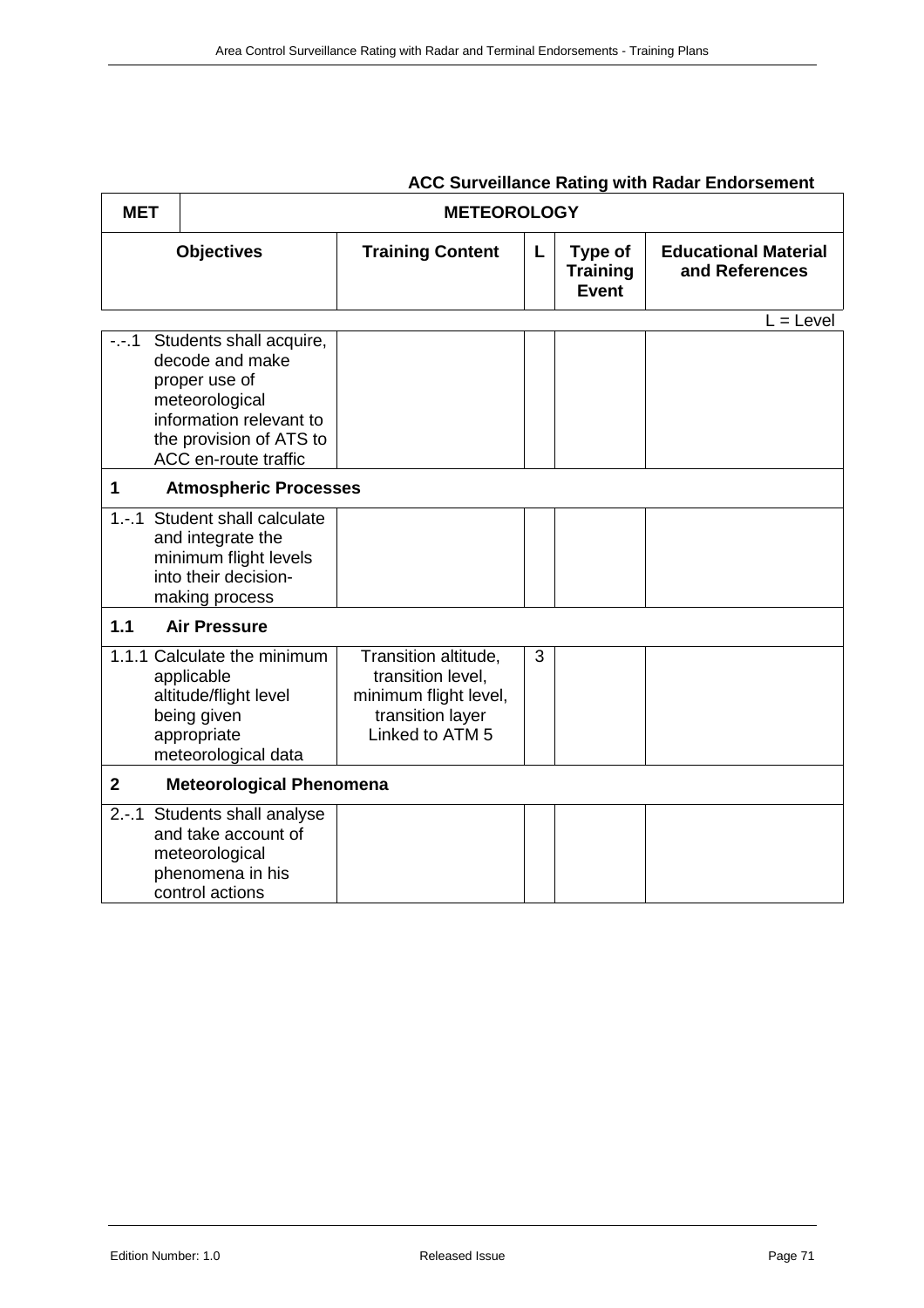| <b>MET</b> | <b>METEOROLOGY</b> |                         |   |                                            |                                               |
|------------|--------------------|-------------------------|---|--------------------------------------------|-----------------------------------------------|
|            | <b>Objectives</b>  | <b>Training Content</b> | ► | <b>Type of</b><br>Training<br><b>Event</b> | <b>Educational Material</b><br>and References |
|            |                    |                         |   |                                            |                                               |

| <b>Planning and Co-ordination</b><br>2.1                                                       |                                                                                                                                                                                                                       |   |                                                                           |  |
|------------------------------------------------------------------------------------------------|-----------------------------------------------------------------------------------------------------------------------------------------------------------------------------------------------------------------------|---|---------------------------------------------------------------------------|--|
| 2.1.1 Analyse data about<br>meteorological<br>phenomena                                        | Wind, cloud,<br>precipitation, pressure<br>settings,<br>thunderstorms, icing,<br>jetstreams, Clear Air<br>Turbulence (CAT),<br>turbulence,<br>microburst, marked<br>mountain waves, lines<br>squalls, solar radiation | 4 |                                                                           |  |
| 2.1.2 Integrate data into<br>planning and co-<br>ordination                                    |                                                                                                                                                                                                                       | 4 | Team<br>Simul<br><b>SIMUL</b><br><b>REAL</b><br><b>SIM</b><br><b>ITMD</b> |  |
| 2.2<br><b>Weather Avoidance</b>                                                                |                                                                                                                                                                                                                       |   |                                                                           |  |
| 2.2.1 Use radar vectoring<br>techniques to avoid<br>adverse weather when<br>necessary/possible |                                                                                                                                                                                                                       | 3 | <b>PTP</b><br>Pre Simul<br><b>RSTD</b><br><b>PTT</b><br><b>ITMD</b>       |  |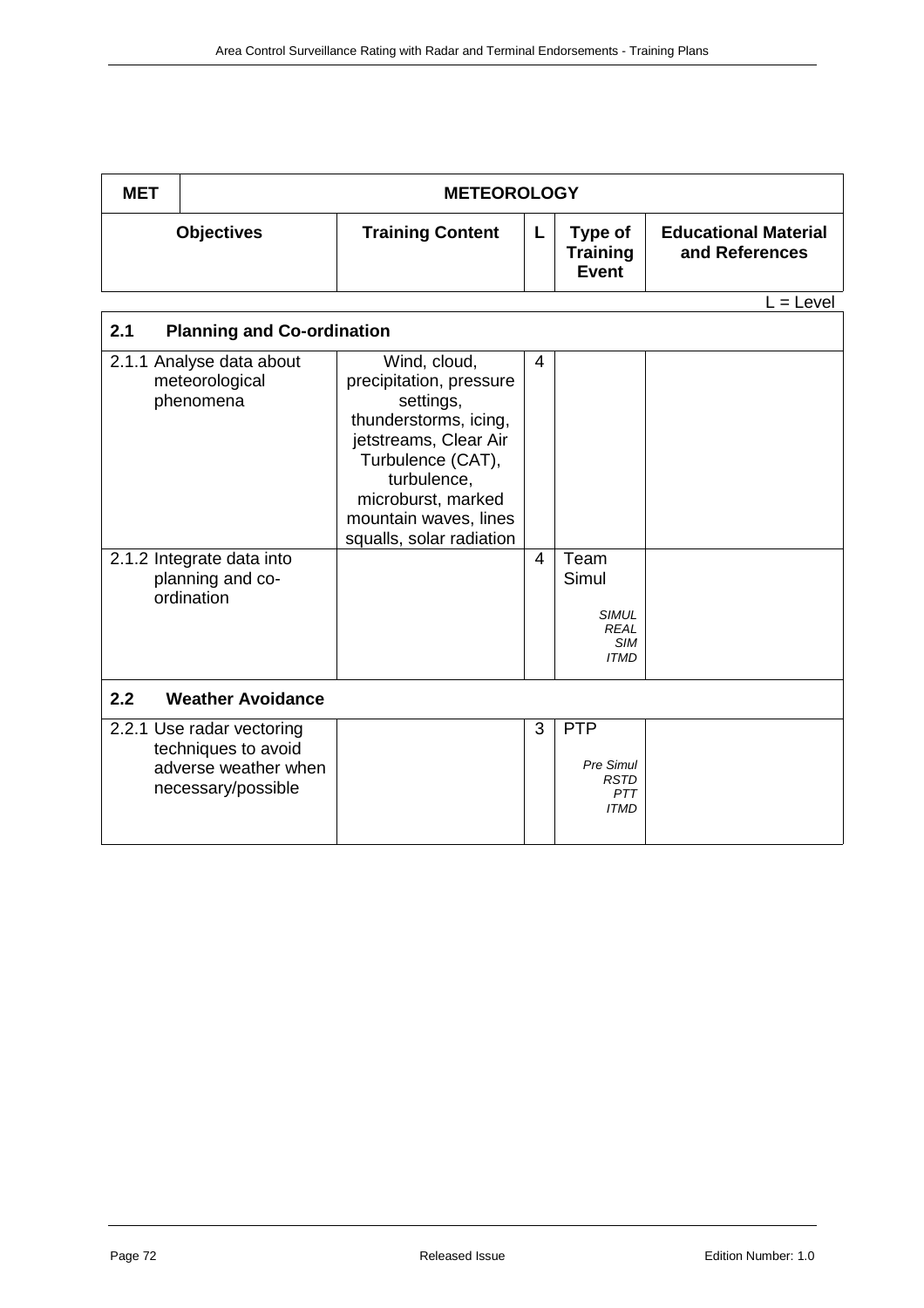| <b>MET</b> |                                                                            | <b>METEOROLOGY</b>                                                                                                                                                                                                   |                |                                                                           |                                               |
|------------|----------------------------------------------------------------------------|----------------------------------------------------------------------------------------------------------------------------------------------------------------------------------------------------------------------|----------------|---------------------------------------------------------------------------|-----------------------------------------------|
|            | <b>Objectives</b>                                                          | <b>Training Content</b>                                                                                                                                                                                              | Г              | Type of<br><b>Training</b><br><b>Event</b>                                | <b>Educational Material</b><br>and References |
|            |                                                                            |                                                                                                                                                                                                                      |                |                                                                           | $L = Level$                                   |
|            |                                                                            |                                                                                                                                                                                                                      |                | Team<br>Simul                                                             |                                               |
|            |                                                                            |                                                                                                                                                                                                                      |                | <b>SIMUL</b><br><b>REAL</b><br>HI FI SIM<br><b>ITMD</b>                   |                                               |
|            | 2.2.2 Use radar vectoring<br>techniques to avoid<br>areas of radar clutter |                                                                                                                                                                                                                      | 3              | Team<br>Simul                                                             |                                               |
|            |                                                                            |                                                                                                                                                                                                                      |                | <b>SIMUL</b><br><b>REAL</b><br>HI FI SIM<br><b>ITMD</b>                   |                                               |
| 2.3        | <b>Clearances and Instructions</b>                                         |                                                                                                                                                                                                                      |                |                                                                           |                                               |
|            | 2.3.1 Analyse data about<br>meteorological<br>phenomena                    | Wind, cloud,<br>precipitation, pressure<br>settings,<br>thunderstorms, icing,<br>jetstreams, Clear Air<br>Turbulence (CAT),<br>turbulence,<br>microburst, marked<br>mountain waves, line<br>squalls, solar radiation | 4              | Team<br>Simul<br><b>SIMUL</b><br><b>REAL</b><br><b>SIM</b><br><b>ITMD</b> |                                               |
|            | 2.3.2 Integrate data into<br>clearances and<br>instructions                |                                                                                                                                                                                                                      | $\overline{4}$ | Team<br>Simul<br><b>SIMUL</b><br><b>REAL</b><br><b>SIM</b><br><b>ITMD</b> |                                               |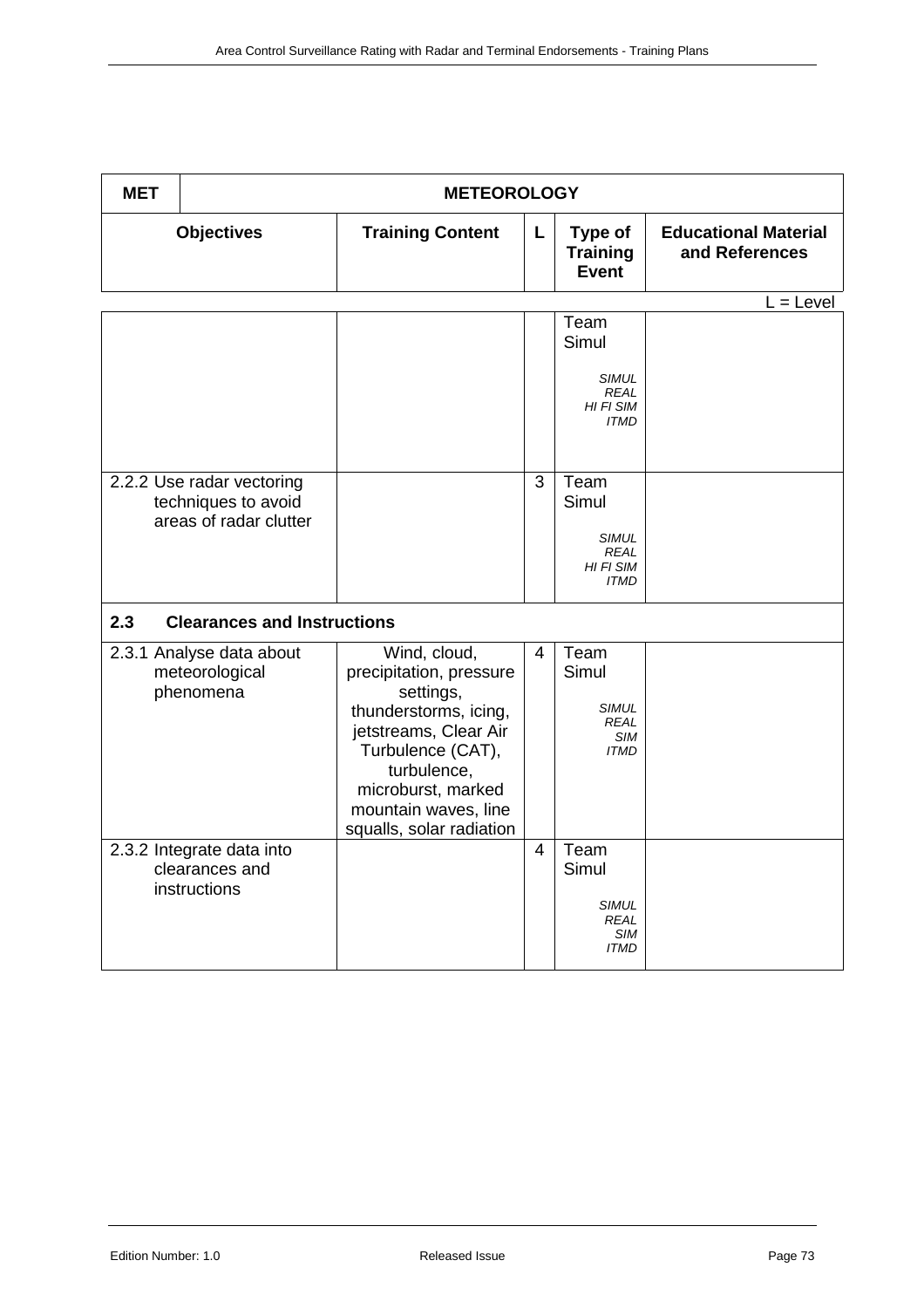| <b>MET</b> | <b>METEOROLOGY</b> |                         |  |                                     |                                               |
|------------|--------------------|-------------------------|--|-------------------------------------|-----------------------------------------------|
|            | <b>Objectives</b>  | <b>Training Content</b> |  | Type of<br>Training<br><b>Event</b> | <b>Educational Material</b><br>and References |
|            |                    |                         |  |                                     | $L = Level$                                   |

| <b>Information</b><br>2.4                               |                                                                                                                                                                                                                      |                          |                                                                           |  |
|---------------------------------------------------------|----------------------------------------------------------------------------------------------------------------------------------------------------------------------------------------------------------------------|--------------------------|---------------------------------------------------------------------------|--|
| 2.4.1 Obtain meteorological<br>information              | Wind, cloud,<br>precipitation, pressure<br>settings,<br>thunderstorms, icing,<br>jetstreams, Clear Air<br>Turbulence (CAT),<br>turbulence,<br>microburst, marked<br>mountain waves, line<br>squalls, solar radiation | 3                        | Team<br>Simul<br><b>SIMUL</b><br><b>REAL</b><br><b>SIM</b><br><b>ITMD</b> |  |
| 2.4.2 Relay meteorological<br>information               | To: aircraft,<br>meteorological office,<br><b>FIS</b>                                                                                                                                                                | 3                        | Team<br>Simul<br><b>SIMUL</b><br><b>REAL</b><br><b>SIM</b><br><b>ITMD</b> |  |
| 2.4.3 Decode<br>meteorological<br>information           |                                                                                                                                                                                                                      | 3                        | Team<br>Simul<br><b>SIMUL</b><br><b>REAL</b><br><b>SIM</b><br><b>ITMD</b> |  |
| 2.4.4 Analyse data about<br>meteorological<br>phenomena |                                                                                                                                                                                                                      | $\overline{\mathcal{L}}$ | Team<br>Simul<br><b>SIMUL</b><br><b>REAL</b><br><b>SIM</b><br><b>ITMD</b> |  |
| 2.4.5 Integrate data into<br>transmitted information    |                                                                                                                                                                                                                      | $\overline{4}$           | Team<br>Simul<br><b>SIMUL</b><br><b>REAL</b><br><b>SIM</b><br><b>ITMD</b> |  |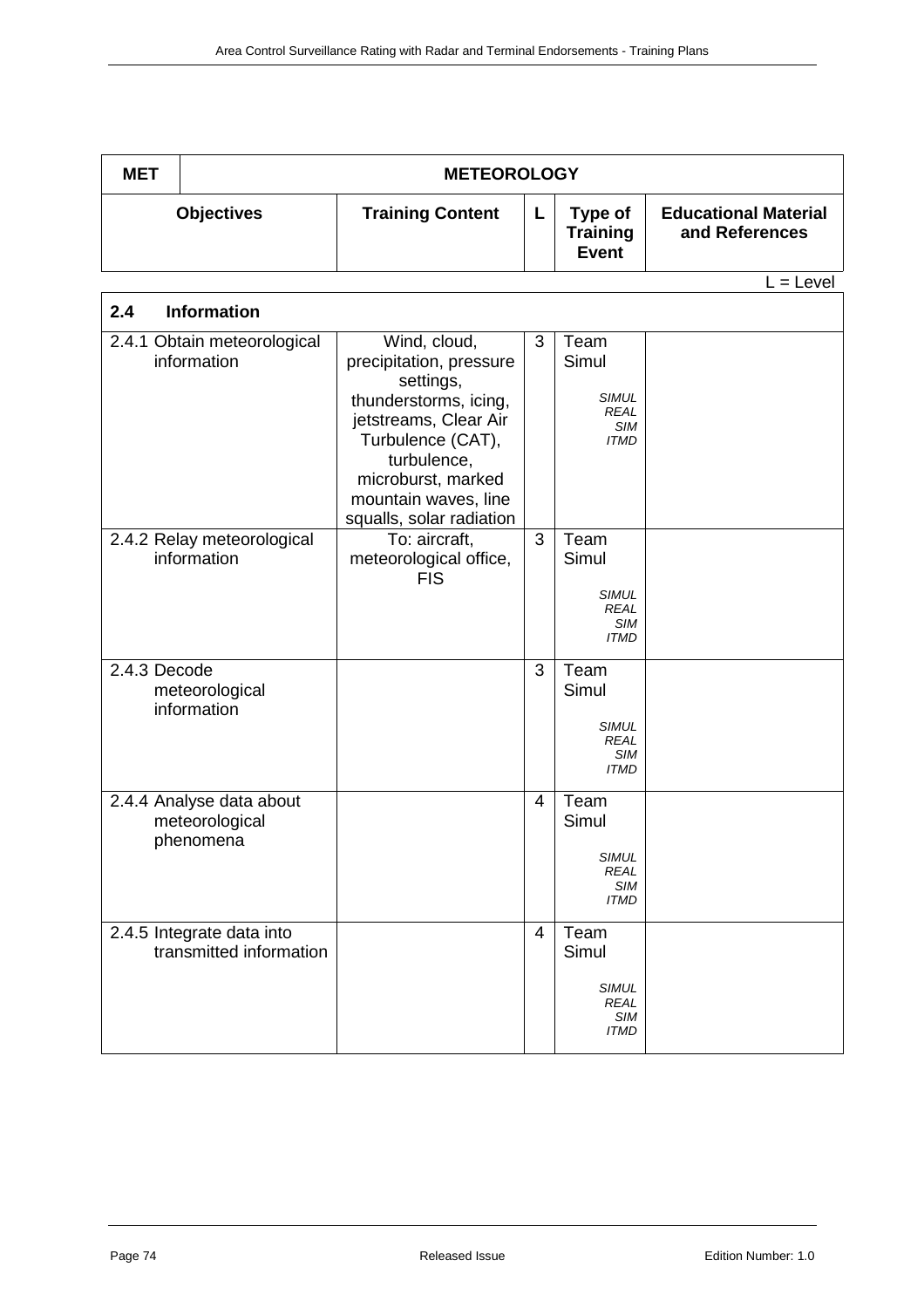| <b>NAV</b>   |                                                                                                                             | <b>NAVIGATION</b>       |   |                                                                                                                                                  |                                               |
|--------------|-----------------------------------------------------------------------------------------------------------------------------|-------------------------|---|--------------------------------------------------------------------------------------------------------------------------------------------------|-----------------------------------------------|
|              | <b>Objectives</b>                                                                                                           | <b>Training Content</b> | L | Type of<br><b>Training</b><br><b>Event</b>                                                                                                       | <b>Educational Material</b><br>and References |
|              |                                                                                                                             |                         |   |                                                                                                                                                  | $L = Level$                                   |
|              | -.-.1 Students shall analyse<br>all navigational<br>aspects in order to<br>organise the traffic                             |                         |   |                                                                                                                                                  |                                               |
| $\mathbf{1}$ | <b>Applied Navigation</b>                                                                                                   |                         |   |                                                                                                                                                  |                                               |
|              | 1.-.1 Students shall<br>appreciate the<br>information on maps<br>and charts and<br>integrate this into<br>control decisions |                         |   | Lesson<br>Lesson<br><b>RSTD</b><br>AV<br>GTMD<br><b>SA</b><br>Pre Simul<br>Self<br><b>OTD</b><br><b>ITMD</b>                                     |                                               |
| $1.1$        | <b>Maps and Charts</b>                                                                                                      |                         |   |                                                                                                                                                  |                                               |
|              | 1.1.1 Use maps and charts<br>for planning and co-<br>ordination purposes                                                    |                         | 3 | Team<br>Simul<br><b>SIMUL</b><br><b>REAL</b><br><b>SIM</b><br><b>ITMD</b><br><b>PTP</b><br>Pre Simul<br><b>RSTD</b><br><b>PTT</b><br><b>ITMD</b> |                                               |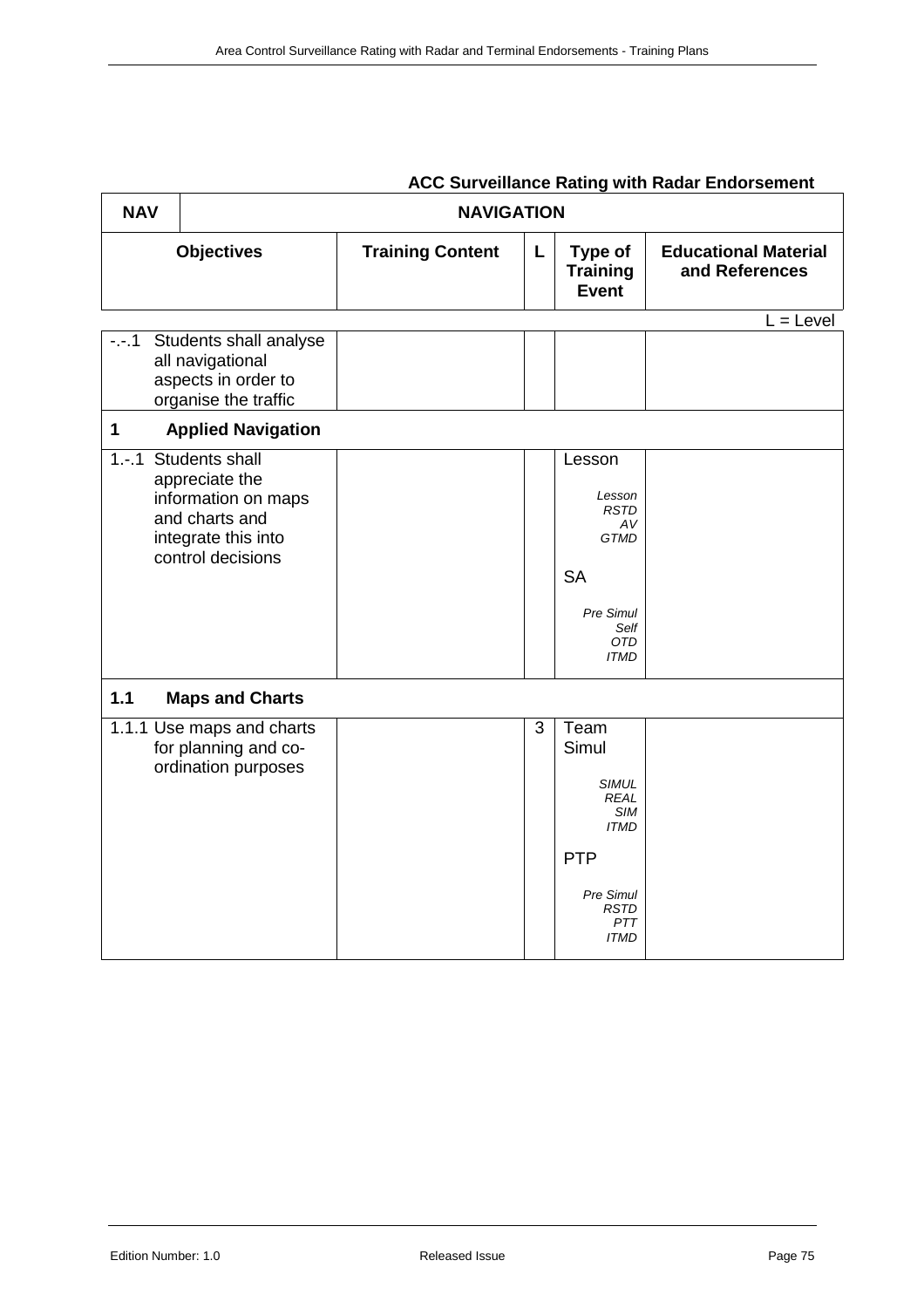| <b>NAV</b> |                                                                                                                                      | <b>NAVIGATION</b>                                                                              |   |                                                                             |                                               |  |
|------------|--------------------------------------------------------------------------------------------------------------------------------------|------------------------------------------------------------------------------------------------|---|-----------------------------------------------------------------------------|-----------------------------------------------|--|
|            | <b>Objectives</b>                                                                                                                    | <b>Training Content</b>                                                                        | Г | Type of<br><b>Training</b><br><b>Event</b>                                  | <b>Educational Material</b><br>and References |  |
|            |                                                                                                                                      |                                                                                                |   |                                                                             | $L = Level$                                   |  |
| 1.2        | <b>Pilot Interpreted Ground-based System</b>                                                                                         |                                                                                                |   |                                                                             |                                               |  |
|            | 1.2.1 Estimate the<br>behaviour of aircraft<br>according to the<br>operational status of<br>navigational ground-<br>based systems    | Limitations of<br>navigation aids, status<br>of NAVAIDs                                        | 3 | Flight<br>Simul<br><b>SIMUL</b><br><b>REAL</b><br>SIM<br><b>ITMD</b>        |                                               |  |
| 1.3        | <b>On-Board Systems</b>                                                                                                              |                                                                                                |   |                                                                             |                                               |  |
|            | 1.3.1 Estimate the<br>behaviour of aircraft<br>according to the<br>operational status of<br>navigational on-board<br>systems         | Limitations of on-<br>board navigation<br>systems                                              | 3 | Flight<br>Simul<br><b>SIMUL</b><br><b>REAL</b><br><b>SIM</b><br><b>ITMD</b> |                                               |  |
| 1.4        | <b>Satellite-based Systems</b>                                                                                                       |                                                                                                |   |                                                                             |                                               |  |
|            | 1.4.1 Estimate the<br>behaviour of aircraft<br>according to the<br>operational status of<br>navigational satellite-<br>based systems | GPS, GLONASS,<br><b>GNSS</b>                                                                   | 3 | Flight<br>Simul<br><b>SIMUL</b><br><b>REAL</b><br><b>SIM</b><br><b>ITMD</b> |                                               |  |
| 1.5        | <b>Future Developments</b>                                                                                                           |                                                                                                |   |                                                                             |                                               |  |
|            | 1.5.1 Be informed about<br>existing projects and<br>developments which<br>will impact on the work<br>in the future                   | e.g. briefing,<br>seminars, courses,<br>workshops, technical<br>journals, aviation<br>journals | 0 | Lect.<br>LECT.<br><b>RSTD</b><br>AV<br><b>GTMD</b>                          |                                               |  |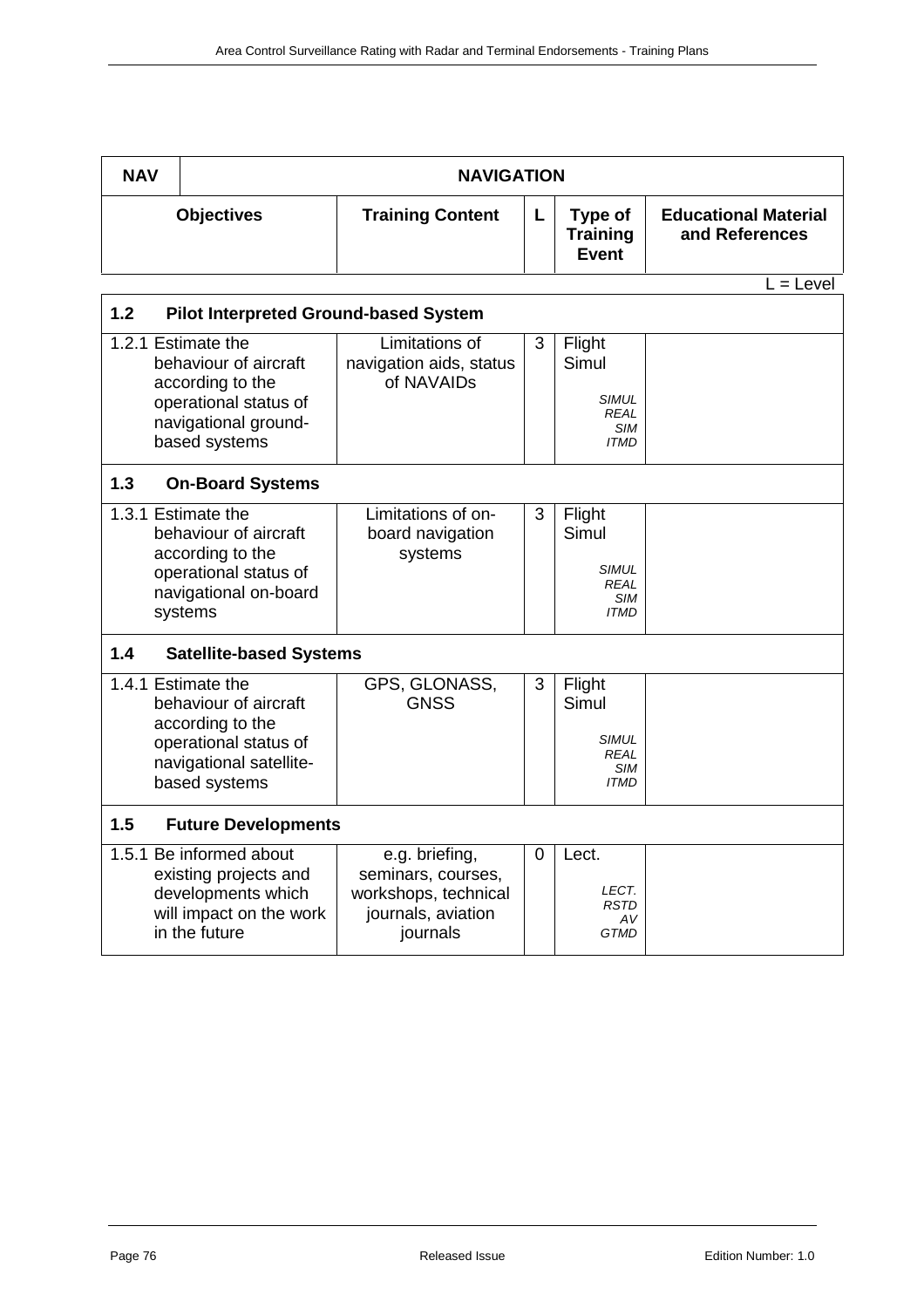| <b>NAV</b> |                                                                                                                  | <b>NAVIGATION</b>                                                                                                                                                  |    |                                                                                                                             |                                               |
|------------|------------------------------------------------------------------------------------------------------------------|--------------------------------------------------------------------------------------------------------------------------------------------------------------------|----|-----------------------------------------------------------------------------------------------------------------------------|-----------------------------------------------|
|            | <b>Objectives</b>                                                                                                | <b>Training Content</b>                                                                                                                                            | L. | Type of<br><b>Training</b><br><b>Event</b>                                                                                  | <b>Educational Material</b><br>and References |
|            |                                                                                                                  |                                                                                                                                                                    |    |                                                                                                                             | $L = Level$                                   |
| 1.6        | <b>Navigational Assistance</b>                                                                                   |                                                                                                                                                                    |    |                                                                                                                             |                                               |
|            | 1.6.1 Evaluate the<br>necessary information<br>to be provided to pilots<br>in need of navigational<br>assistance | e.g. nearest most<br>suitable aerodrome,<br>track, heading,<br>distance, aerodrome<br>information, any other<br>navigational<br>assistance relevant at<br>the time | 5  | Team<br>Simul<br><b>SIMUL</b><br><b>REAL</b><br><b>SIM</b><br><b>ITMD</b><br>Flight                                         |                                               |
|            |                                                                                                                  |                                                                                                                                                                    |    | Simul<br><b>SIMUL</b><br><b>REAL</b><br><b>SIM</b><br><b>ITMD</b>                                                           |                                               |
|            | 1.6.2 Assist aircraft<br>observed to be<br>deviating from its<br>known intended route                            |                                                                                                                                                                    | 3  | Team<br>Simul<br><b>SIMUL</b><br><b>REAL</b><br><b>SIM</b><br><b>ITMD</b><br>Flight<br>Simul<br><b>SIMUL</b><br><b>REAL</b> |                                               |

*SIM ITMD*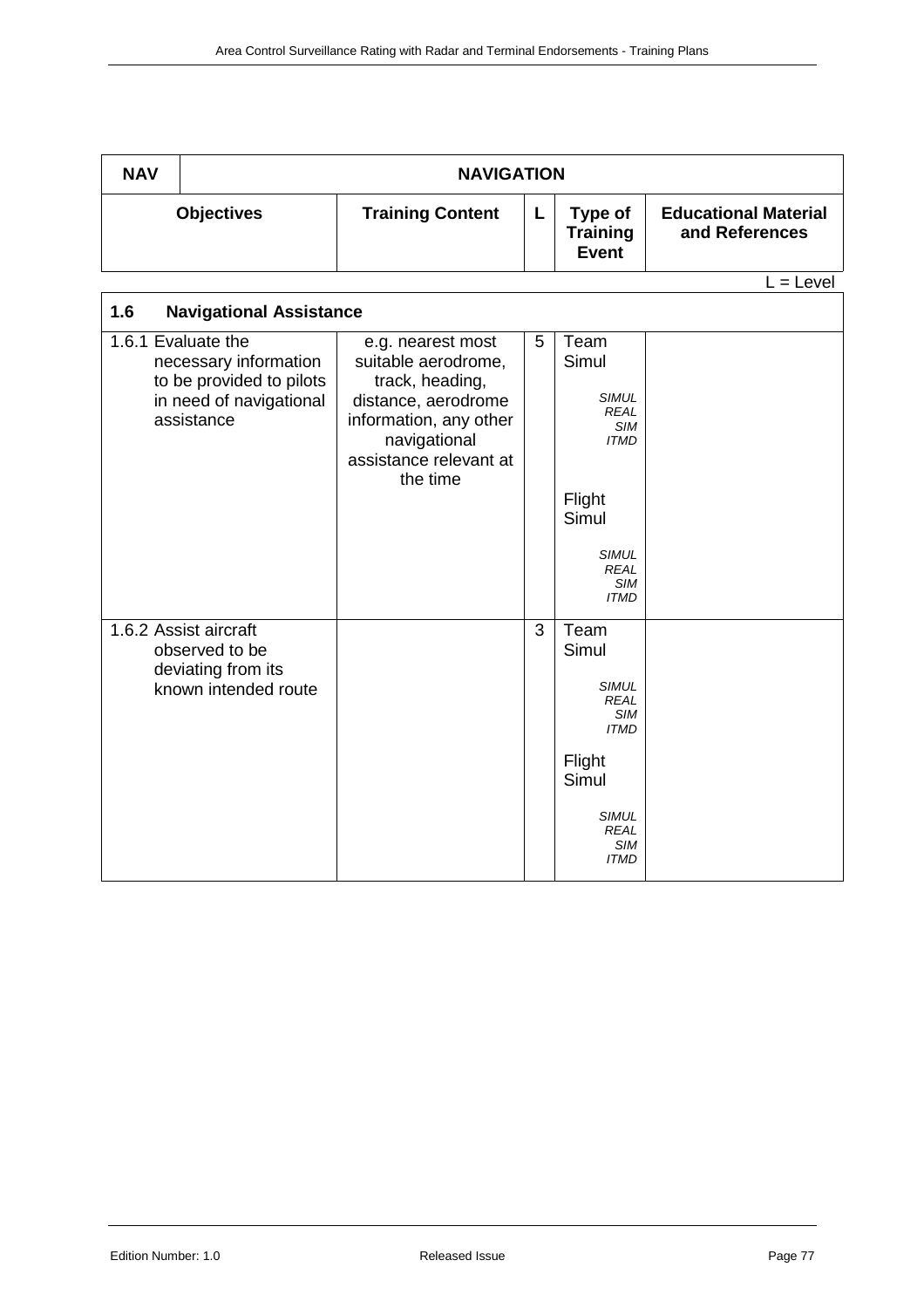| <b>ACFT</b>         | <b>AIRCRAFT</b>                                                                               |                                                                                                                                                                                                                                                                   |   |                                                                                                                                                                                            |                                               |
|---------------------|-----------------------------------------------------------------------------------------------|-------------------------------------------------------------------------------------------------------------------------------------------------------------------------------------------------------------------------------------------------------------------|---|--------------------------------------------------------------------------------------------------------------------------------------------------------------------------------------------|-----------------------------------------------|
|                     | <b>Objectives</b>                                                                             | <b>Training Content</b>                                                                                                                                                                                                                                           | L | <b>Type of</b><br><b>Training</b><br><b>Event</b>                                                                                                                                          | <b>Educational Material</b><br>and References |
|                     |                                                                                               |                                                                                                                                                                                                                                                                   |   |                                                                                                                                                                                            | $L = Level$                                   |
| $-,-.1$             | Students shall assess<br>aircraft performance to<br>integrate it into traffic<br>organisation |                                                                                                                                                                                                                                                                   |   |                                                                                                                                                                                            | <b>CBT</b>                                    |
| 1                   | <b>Aircraft Instruments</b>                                                                   |                                                                                                                                                                                                                                                                   |   |                                                                                                                                                                                            |                                               |
| 1.-.1 Student shall | understand the<br>relevance of the<br>cockpit information<br>presented to the pilot           |                                                                                                                                                                                                                                                                   |   |                                                                                                                                                                                            |                                               |
| 1.1                 | <b>Cockpit Instruments</b>                                                                    |                                                                                                                                                                                                                                                                   |   |                                                                                                                                                                                            |                                               |
| 1.1.1 Integrate the | information provided<br>by the pilot into the<br>traffic situation                            | Flight instruments,<br>engine instruments,<br>navigational<br>instruments, NDB<br>(ADF), VOR<br>(TACAN), DME, ILS,<br>MLS, additional<br>Instruments, TCAS,<br>SSR transponder,<br>head up display,<br>GPWS, wind shear<br>indicator, weather<br>radar, FMS, EFIS | 4 | Lesson<br>Lesson<br>RSTD<br>AV<br><b>GTMD</b><br><b>PTP</b><br>Pre Simul<br><b>RSTD</b><br>PTT<br><b>ITID</b><br>Team<br>Simul<br><b>SIMUL</b><br><b>REAL</b><br><b>SIM</b><br><b>ITMD</b> |                                               |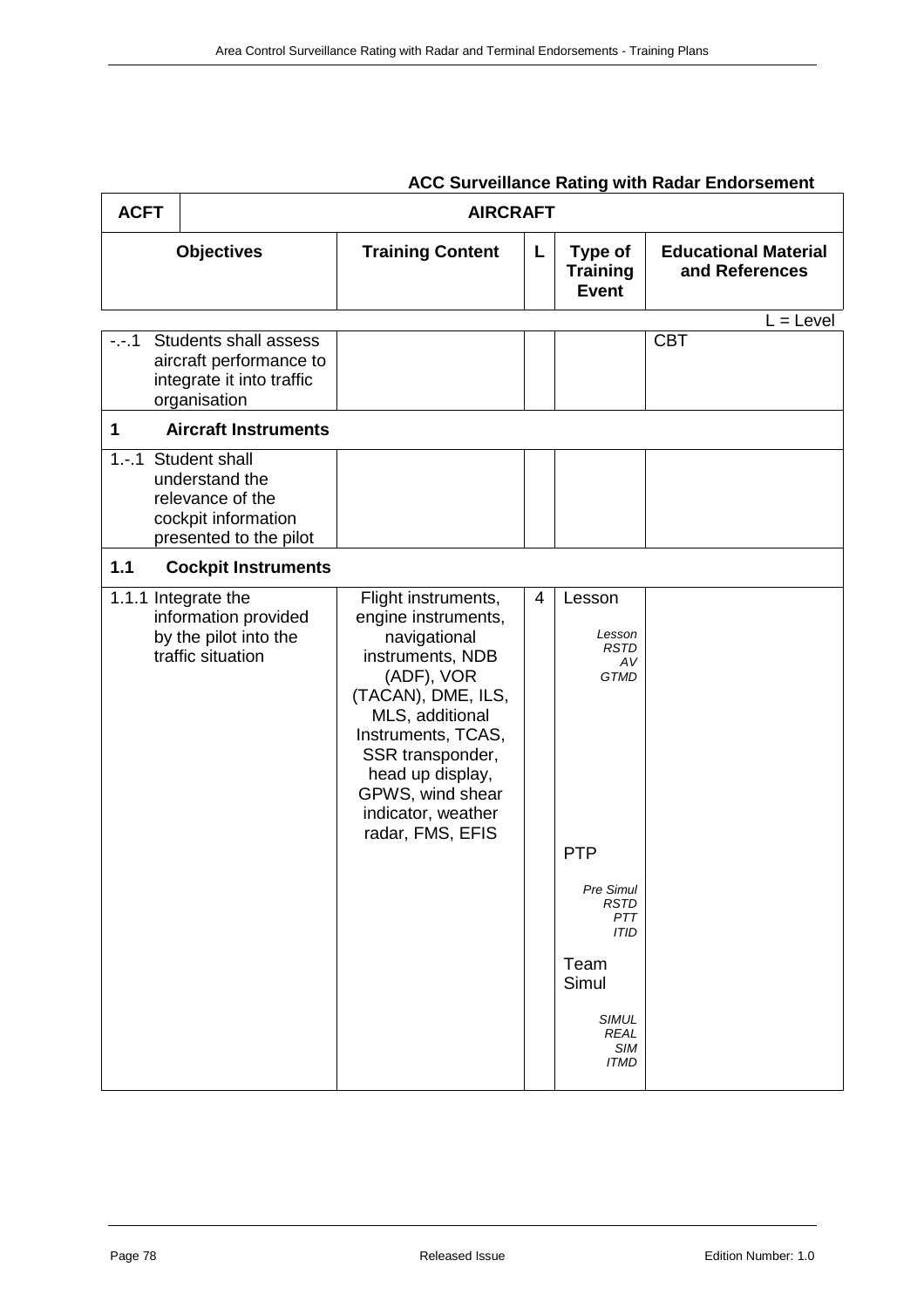| <b>ACFT</b>       |                                                                                                                        | <b>AIRCRAFT</b>              |                |                                                                                                                                                                                         |                                               |
|-------------------|------------------------------------------------------------------------------------------------------------------------|------------------------------|----------------|-----------------------------------------------------------------------------------------------------------------------------------------------------------------------------------------|-----------------------------------------------|
| <b>Objectives</b> |                                                                                                                        | <b>Training Content</b>      | L              | <b>Type of</b><br><b>Training</b><br><b>Event</b>                                                                                                                                       | <b>Educational Material</b><br>and References |
|                   |                                                                                                                        |                              |                |                                                                                                                                                                                         | $L = Level$                                   |
|                   |                                                                                                                        |                              |                | <b>CBPE</b>                                                                                                                                                                             |                                               |
|                   |                                                                                                                        |                              |                | Lesson<br><b>RSTD</b><br>Proj<br>GTMD                                                                                                                                                   |                                               |
| $\mathbf{2}$      | <b>Aircraft Types and Categories</b>                                                                                   |                              |                |                                                                                                                                                                                         |                                               |
|                   | 2.-.1 Students shall<br>characterise wake<br>turbulence and ICAO<br>approach categories                                |                              |                |                                                                                                                                                                                         |                                               |
| 2.1               | <b>Wake Turbulence Categories</b>                                                                                      |                              |                |                                                                                                                                                                                         |                                               |
|                   | 2.1.1 Characterise each<br>wake turbulence<br>category and explain<br>how to prevent their<br>effect on other aircraft |                              | $\overline{2}$ | Lesson<br>Lesson<br><b>RSTD</b><br>AV<br>GTMD<br>Team<br>Simul<br><b>SIMUL</b><br><b>REAL</b><br><b>SIM</b><br><b>ITMD</b><br><b>STBF</b><br><b>Brief</b><br><b>RSTD</b><br>VIS<br>GTMD |                                               |
| 2.2               | <b>Planning</b>                                                                                                        |                              |                |                                                                                                                                                                                         |                                               |
|                   | 2.2.1 Consider ICAO aircraft<br>categories for planning<br>purposes                                                    | Categories: A, B, C,<br>D, E | $\overline{2}$ | Lesson<br>Lesson<br><b>RSTD</b><br>AV<br>GTMD                                                                                                                                           | <b>CBT</b>                                    |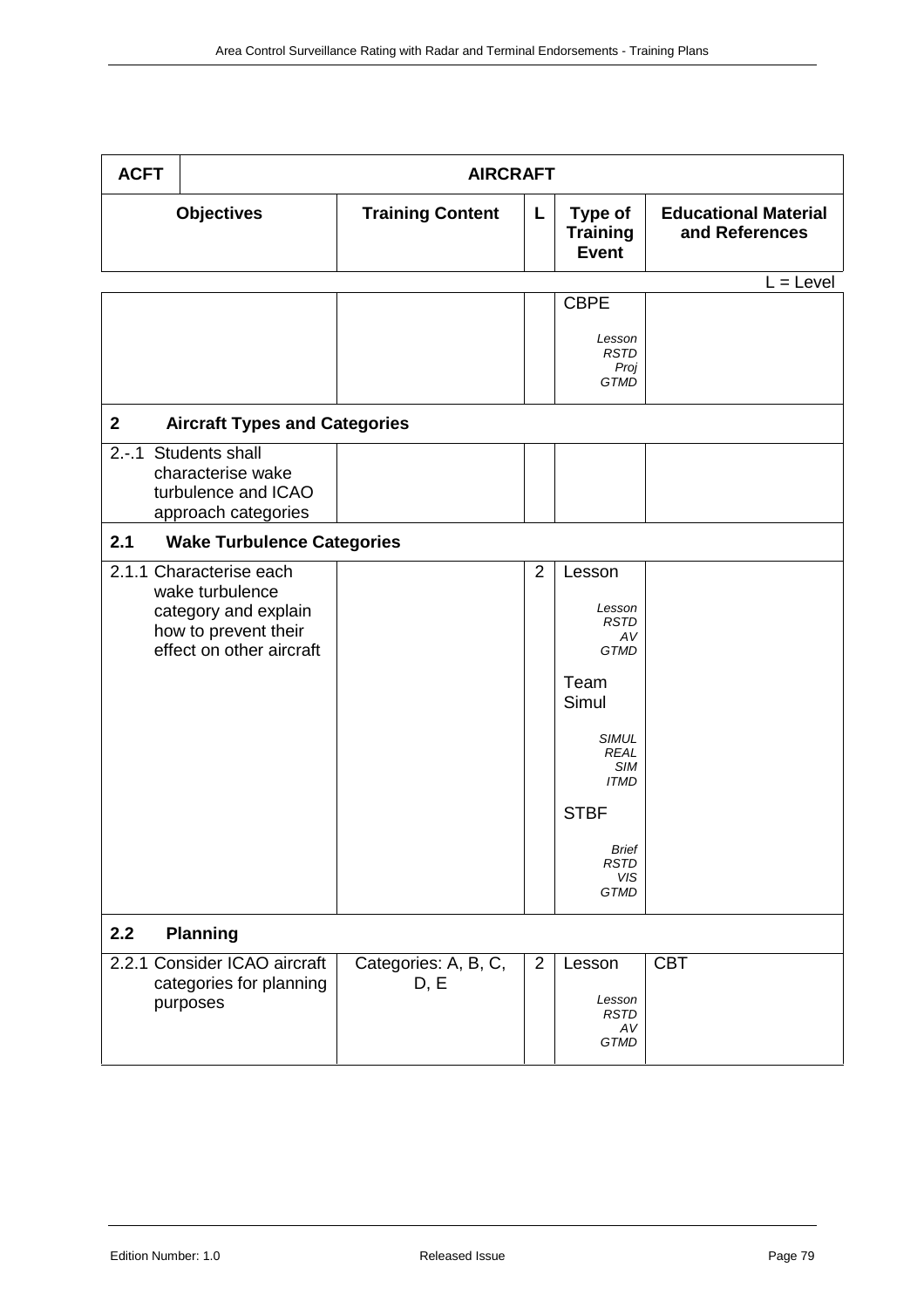| <b>ACFT</b>  |                                                                                                                            | <b>AIRCRAFT</b>         |   |                                                                                                                                                                                            |                                               |
|--------------|----------------------------------------------------------------------------------------------------------------------------|-------------------------|---|--------------------------------------------------------------------------------------------------------------------------------------------------------------------------------------------|-----------------------------------------------|
|              | <b>Objectives</b>                                                                                                          | <b>Training Content</b> | L | <b>Type of</b><br><b>Training</b><br><b>Event</b>                                                                                                                                          | <b>Educational Material</b><br>and References |
|              |                                                                                                                            |                         |   |                                                                                                                                                                                            | $L = Level$                                   |
| $\mathbf{3}$ | <b>Factors Affecting Aircraft Performance</b>                                                                              |                         |   |                                                                                                                                                                                            |                                               |
|              | 3.-.1 Students shall<br>integrate aircraft<br>performance factors in<br>the provision of ACC<br>control                    |                         |   |                                                                                                                                                                                            |                                               |
| 3.1          | <b>Climb</b>                                                                                                               |                         |   |                                                                                                                                                                                            |                                               |
|              | 3.1.1 Integrate the effect of<br>factors affecting<br>aircraft during climb<br>into the analysis of<br>traffic situations  |                         | 4 | Lesson<br>Lesson<br><b>RSTD</b><br>AV<br>GTMD<br><b>PTP</b><br>Pre Simul<br><b>RSTD</b><br><b>PTT</b><br><b>ITID</b><br>Team<br>Simul<br><b>SIMUL</b><br><b>REAL</b><br><b>SIM</b><br>ITMD |                                               |
| 3.2          | <b>Cruise</b>                                                                                                              |                         |   |                                                                                                                                                                                            |                                               |
|              | 3.2.1 Integrate the effect of<br>factors affecting<br>aircraft during cruise<br>into the analysis of<br>traffic situations |                         | 4 | Lesson<br>Lesson<br><b>RSTD</b><br>AV<br>GTMD<br><b>PTP</b><br>Pre Simul<br><b>RSTD</b><br>PTT<br><b>ITID</b>                                                                              |                                               |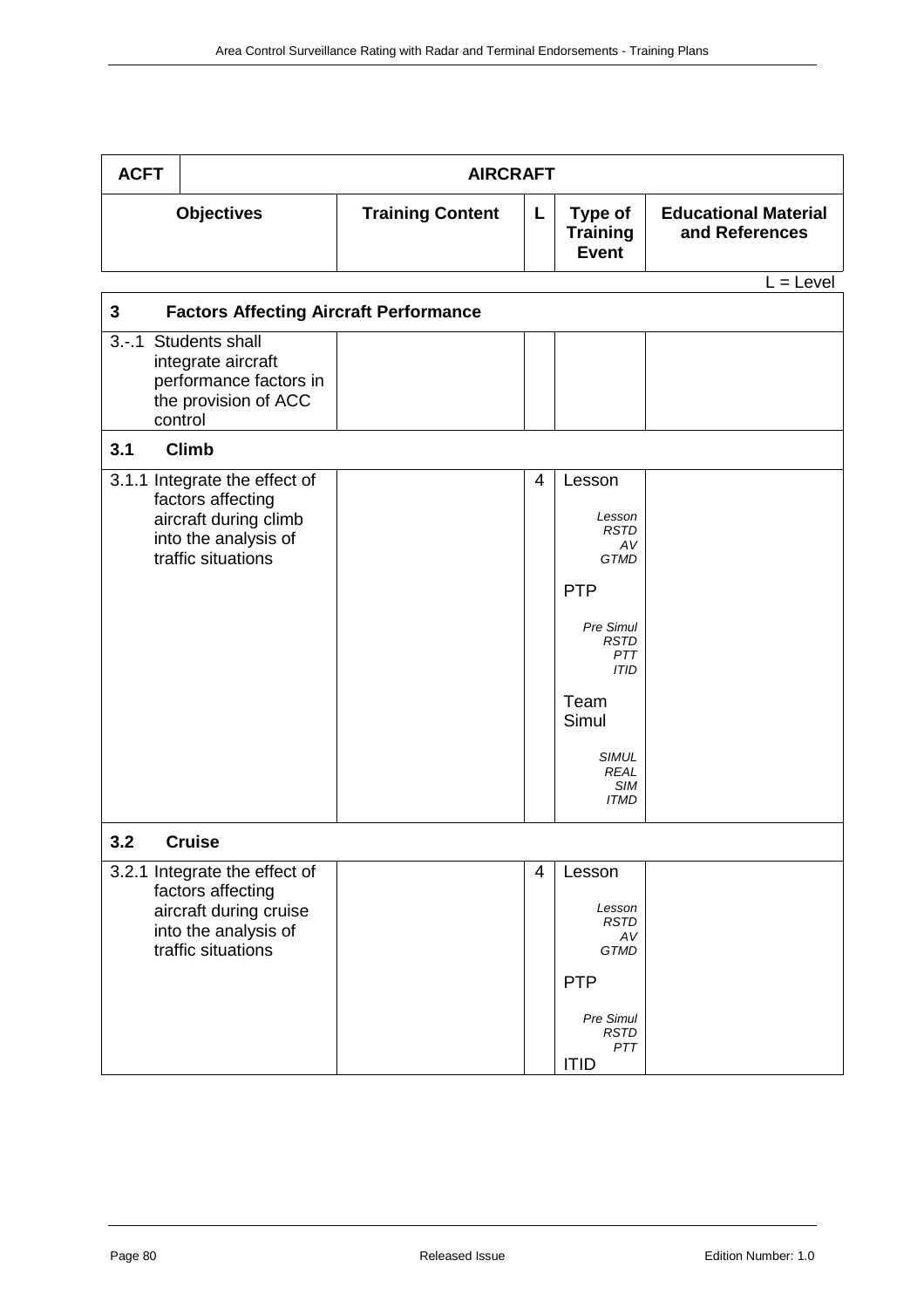| <b>ACFT</b> |                                                                                            | <b>AIRCRAFT</b>                                 |   |                                                          |                                               |
|-------------|--------------------------------------------------------------------------------------------|-------------------------------------------------|---|----------------------------------------------------------|-----------------------------------------------|
|             | <b>Objectives</b>                                                                          | <b>Training Content</b>                         | L | <b>Type of</b><br><b>Training</b><br><b>Event</b>        | <b>Educational Material</b><br>and References |
|             |                                                                                            |                                                 |   |                                                          | $L = Level$                                   |
|             |                                                                                            |                                                 |   | Team<br>Simul                                            |                                               |
|             |                                                                                            |                                                 |   | <b>SIMUL</b><br><b>REAL</b><br><b>SIM</b><br><b>ITMD</b> |                                               |
| 3.3         | <b>Descent</b>                                                                             |                                                 |   |                                                          |                                               |
|             | 3.3.1 Integrate the effect of                                                              |                                                 | 4 | Lesson                                                   |                                               |
|             | factors affecting<br>aircraft during descent<br>into the analysis of<br>traffic situations |                                                 |   | Lesson<br><b>RSTD</b><br>AV<br>GTMD                      |                                               |
|             |                                                                                            |                                                 |   | <b>PTP</b>                                               |                                               |
|             |                                                                                            |                                                 |   | Pre Simul<br><b>RSTD</b><br><b>PTT</b><br><b>ITID</b>    |                                               |
|             |                                                                                            |                                                 |   | Team<br>Simul                                            |                                               |
|             |                                                                                            |                                                 |   | <b>SIMUL</b><br><b>REAL</b><br><b>SIM</b><br><b>ITMD</b> |                                               |
| 3.4         | <b>Economic Factors</b>                                                                    |                                                 |   |                                                          |                                               |
|             | 3.4.1 Integrate consideration<br>of economic factors                                       | Routing, flight level,<br>speed, rates of climb | 4 | Lesson                                                   |                                               |
|             | into control actions                                                                       | or descent                                      |   | Lesson<br><b>RSTD</b><br>AV<br>GTMD                      |                                               |
|             |                                                                                            |                                                 |   | <b>PTP</b>                                               |                                               |
|             |                                                                                            |                                                 |   | Pre Simul<br><b>RSTD</b><br>PTT<br><b>ITID</b>           |                                               |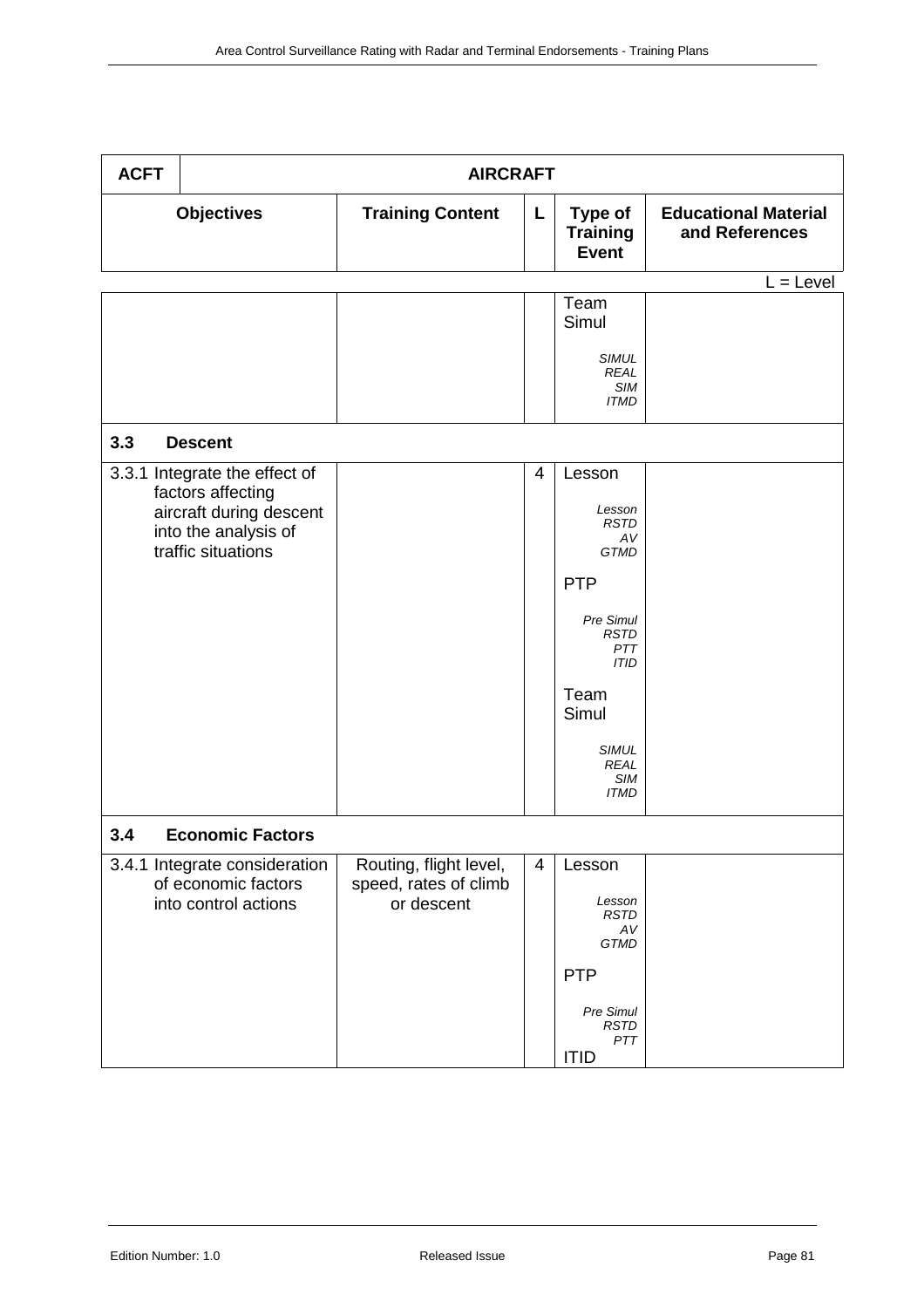| <b>ACFT</b> |                                                                           | <b>AIRCRAFT</b>                                                      |                |                                                                                                                            |                                               |
|-------------|---------------------------------------------------------------------------|----------------------------------------------------------------------|----------------|----------------------------------------------------------------------------------------------------------------------------|-----------------------------------------------|
|             | <b>Objectives</b>                                                         | <b>Training Content</b>                                              | L              | Type of<br><b>Training</b><br><b>Event</b>                                                                                 | <b>Educational Material</b><br>and References |
|             |                                                                           |                                                                      |                |                                                                                                                            | $L = Level$                                   |
|             |                                                                           |                                                                      |                | Team<br>Simul                                                                                                              |                                               |
|             |                                                                           |                                                                      |                | <b>SIMUL</b><br><b>REAL</b><br><b>SIM</b><br><b>ITMD</b>                                                                   |                                               |
|             | 3.4.2 Use continuous climb                                                |                                                                      | 3              | Lesson                                                                                                                     |                                               |
|             | techniques where<br>applicable                                            |                                                                      |                | Lesson<br><b>RSTD</b><br>AV<br><b>GTMD</b>                                                                                 |                                               |
|             | 3.4.3 Use direct routing                                                  |                                                                      | 3              | Lesson                                                                                                                     |                                               |
|             | where applicable                                                          |                                                                      |                | Lesson<br><b>RSTD</b><br>AV<br><b>GTMD</b>                                                                                 |                                               |
| 3.5         | <b>Miscellaneous Factors</b>                                              |                                                                      |                |                                                                                                                            |                                               |
|             | 3.5.1 Integrate operational<br>requirements into<br>planning              | e. g. military flying,<br>calibration flights,<br>aerial photography | 4              | Lesson<br>Lesson<br><b>RSTD</b><br>AV<br>GTMD<br>Team<br>Simul<br><b>SIMUL</b><br><b>REAL</b><br><b>SIM</b><br><b>ITMD</b> |                                               |
|             | 3.5.2 Explain the effect of<br>antenna shadowing on<br>RTF communications |                                                                      | $\overline{2}$ | Lesson<br>Lesson<br><b>RSTD</b><br>AV<br><b>GTMD</b>                                                                       |                                               |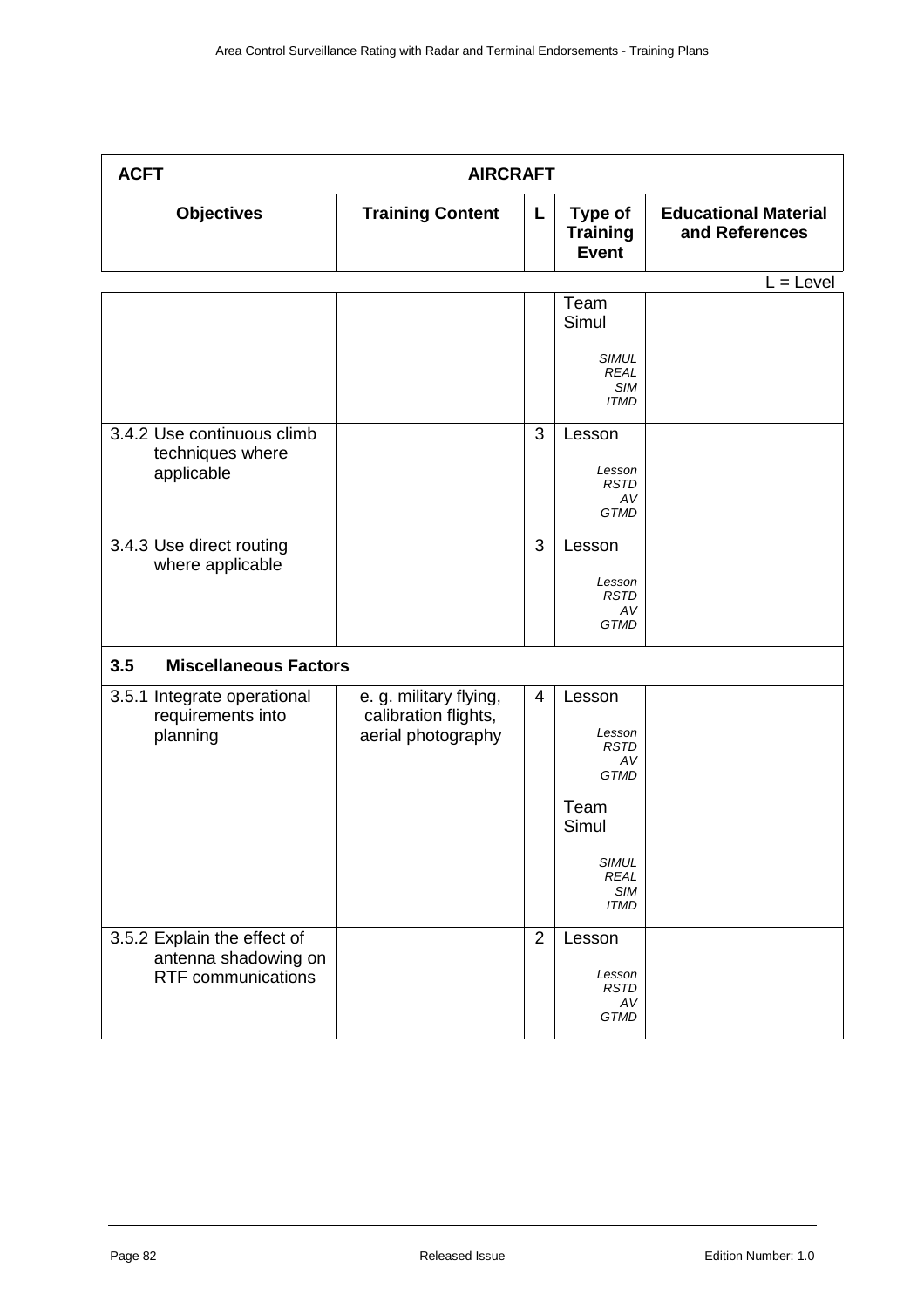| <b>ACFT</b> |                                                                             | <b>AIRCRAFT</b>                                           |                |                                                                                                                                   |                                               |
|-------------|-----------------------------------------------------------------------------|-----------------------------------------------------------|----------------|-----------------------------------------------------------------------------------------------------------------------------------|-----------------------------------------------|
|             | <b>Objectives</b>                                                           | <b>Training Content</b>                                   | L              | Type of<br><b>Training</b><br><b>Event</b>                                                                                        | <b>Educational Material</b><br>and References |
|             |                                                                             |                                                           |                |                                                                                                                                   | $L = Level$                                   |
|             | 3.5.3 Explain the effect of<br>antenna shadowing on<br><b>SSR</b> operation |                                                           | $\overline{2}$ | Lesson<br>Lesson<br><b>RSTD</b><br>AV<br><b>GTMD</b>                                                                              |                                               |
|             | 3.5.4 Integrate factors<br>affecting aircraft into<br>planning              | Message relays<br>regarding<br>performance                | 4              | <b>PTP</b><br>Pre Simul<br>RSTD<br>PTT<br><b>ITID</b>                                                                             |                                               |
|             | 3.5.5 Explain the operation<br>of aircraft additional<br>equipment          | Radios (number of),<br>emergency radios,<br><b>SELCAL</b> | $\overline{2}$ | Lesson<br>Lesson<br><b>RSTD</b><br>AV<br><b>GTMD</b><br>Team<br>Simul<br><b>SIMUL</b><br><b>REAL</b><br><b>SIM</b><br><b>ITMD</b> |                                               |
|             | 3.5.6 Explain the operation<br>of aircraft additional<br>equipment          | Oxygen masks,<br>pressurisation, noise,<br>interference   | $\overline{2}$ | Lesson<br>Lesson<br><b>RSTD</b><br>ΑV<br>GTMD                                                                                     |                                               |
|             | 3.5.7 Explain the operation<br>of aircraft additional<br>equipment          | Transponders: Mode<br>A, Mode C, Mode S                   | $\overline{2}$ | Lesson<br>Lesson<br><b>RSTD</b><br>ΑV<br>GTMD                                                                                     |                                               |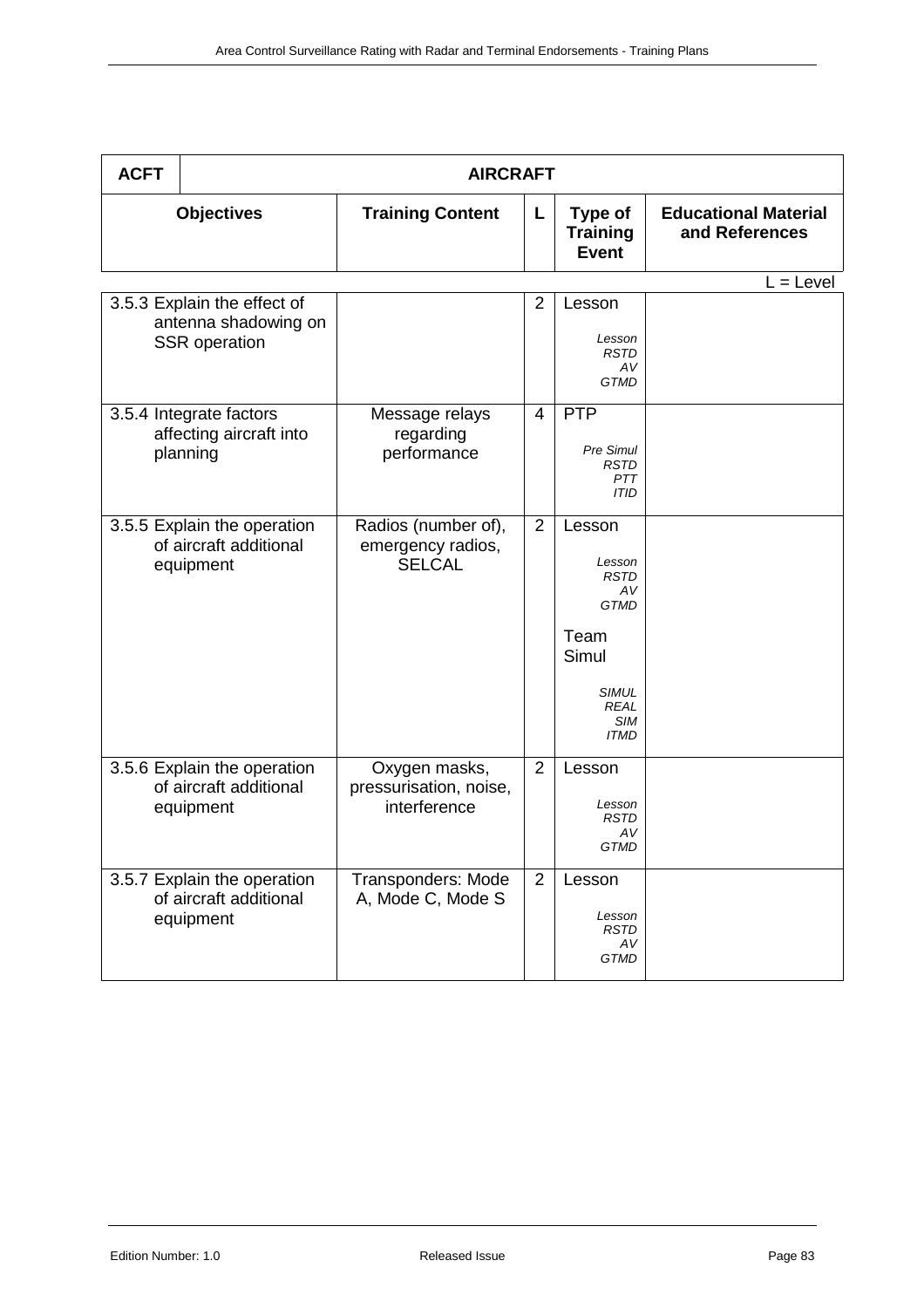| <b>ACFT</b> |                                                                                                                                                                                                                                                    | <b>AIRCRAFT</b>                                   |                |                                                                                      |                                               |
|-------------|----------------------------------------------------------------------------------------------------------------------------------------------------------------------------------------------------------------------------------------------------|---------------------------------------------------|----------------|--------------------------------------------------------------------------------------|-----------------------------------------------|
|             | <b>Objectives</b>                                                                                                                                                                                                                                  | <b>Training Content</b>                           | L              | Type of<br><b>Training</b><br><b>Event</b>                                           | <b>Educational Material</b><br>and References |
|             |                                                                                                                                                                                                                                                    |                                                   |                |                                                                                      | $L = Level$                                   |
| 4           | <b>Aircraft Data</b>                                                                                                                                                                                                                               |                                                   |                |                                                                                      |                                               |
| i.<br>ii.   | 4.-.1 Students shall:<br>use the standard<br>average performance<br>data for the provision<br>of ACC control;<br>recognise potential or<br>actual emergency<br>situations;<br>iii. apply standard solutions<br>in the case of simple<br>situations |                                                   |                |                                                                                      |                                               |
| 4.1         | <b>Performance Data</b>                                                                                                                                                                                                                            |                                                   |                |                                                                                      |                                               |
|             | 4.1.1 Integrate the known<br>aircraft performance<br>data into control action<br>decisions                                                                                                                                                         | Rate of climb/descent,<br>cruising speed, ceiling | $\overline{4}$ | <b>PTP</b><br>Pre Simul<br><b>RSTD</b><br><b>PTT</b><br><b>ITID</b><br>Team<br>Simul |                                               |
|             |                                                                                                                                                                                                                                                    |                                                   |                | <b>SIMUL</b><br><b>REAL</b><br><b>SIM</b><br><b>ITMD</b>                             |                                               |
|             |                                                                                                                                                                                                                                                    |                                                   |                | <b>CBT</b><br><b>Inter</b><br><b>RSTD</b><br><b>MMC</b><br>ITMD                      |                                               |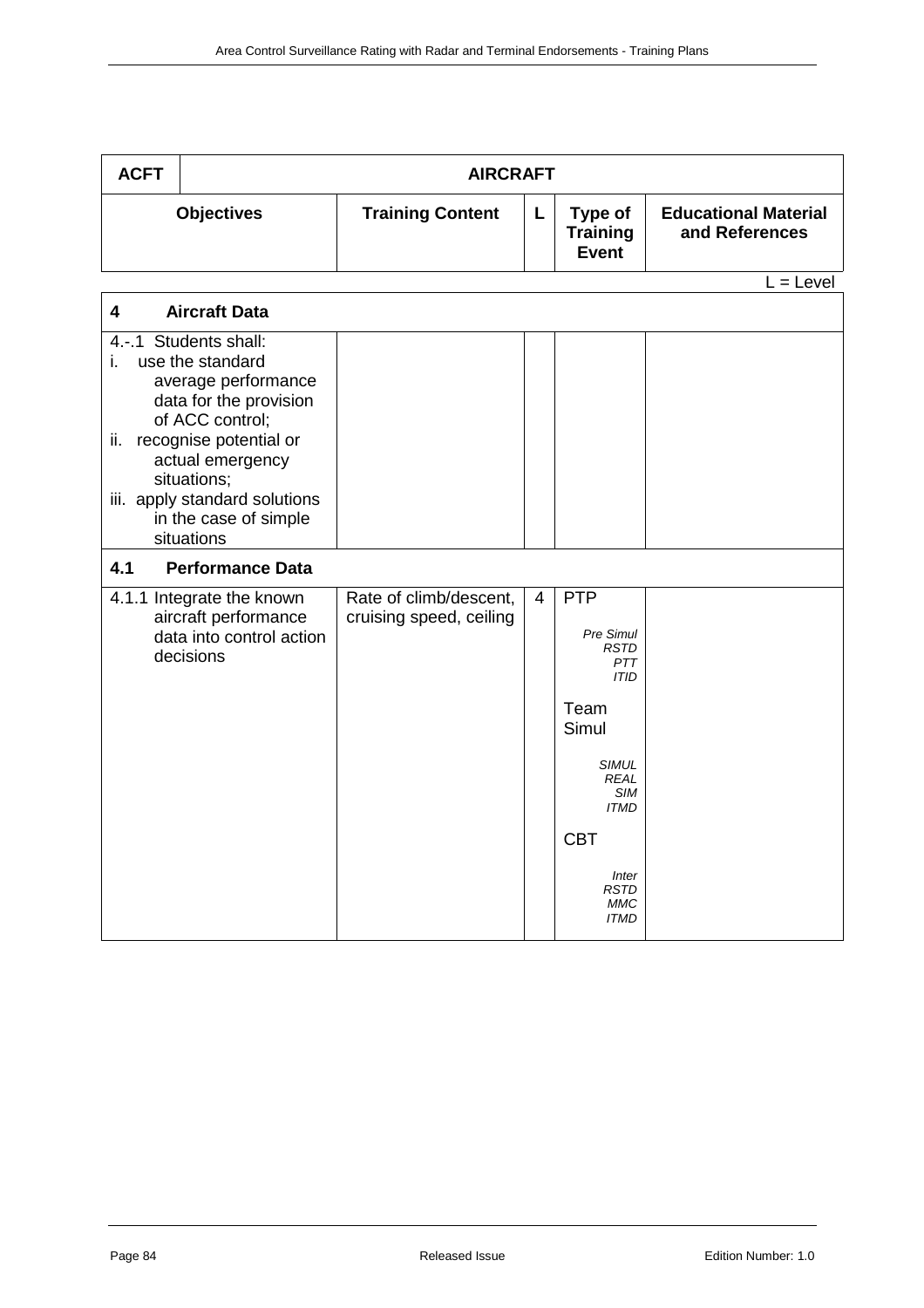| <b>HUM</b>     |                                                                                                                                                                | <b>HUMAN FACTORS</b>                                                                                               |                |                                                                          |                                               |
|----------------|----------------------------------------------------------------------------------------------------------------------------------------------------------------|--------------------------------------------------------------------------------------------------------------------|----------------|--------------------------------------------------------------------------|-----------------------------------------------|
|                | <b>Objectives</b>                                                                                                                                              | <b>Training Content</b>                                                                                            | L              | Type of<br><b>Training</b><br><b>Event</b>                               | <b>Educational Material</b><br>and References |
|                |                                                                                                                                                                |                                                                                                                    |                |                                                                          | $L = L$ evel                                  |
| $-1 - 1$<br>i. | Students shall:<br>recognise the necessity<br>to constantly extend<br>their knowledge;<br>ii. analyse factors which<br>affect personal and<br>team performance |                                                                                                                    |                |                                                                          |                                               |
| 1              | <b>Psychological Factors</b>                                                                                                                                   |                                                                                                                    |                |                                                                          |                                               |
|                | 1.-.1 Students shall relate<br>psychological factors<br>to the decision-making<br>process                                                                      |                                                                                                                    |                |                                                                          |                                               |
| 1.1            | Cognitive                                                                                                                                                      |                                                                                                                    |                |                                                                          |                                               |
|                | 1.1.1 Describe the factors<br>which influence<br>decision-making                                                                                               | e.g. stress, learning,<br>knowledge, fatigue,<br>alcohol/drugs,<br>distraction,<br>interpersonal<br>relations, TRM | $\overline{2}$ | Lesson<br>Lesson<br><b>RSTD</b><br>AV<br><b>GTMD</b>                     | Video                                         |
|                | 1.1.2 Relate human factors<br>to decision-making                                                                                                               |                                                                                                                    | 4              | Team<br>Simul<br><b>SIMUL</b><br><b>REAL</b><br>HI FI SIM<br><b>ITMD</b> | <b>HUM Role Play01</b>                        |
| $\mathbf{2}$   | <b>Medical and Physiological Factors</b>                                                                                                                       |                                                                                                                    |                |                                                                          |                                               |
|                | 2.-.1 Students shall respond<br>to fatigue and lack of<br>personal fitness in the<br>performance of their<br>duties                                            |                                                                                                                    |                |                                                                          |                                               |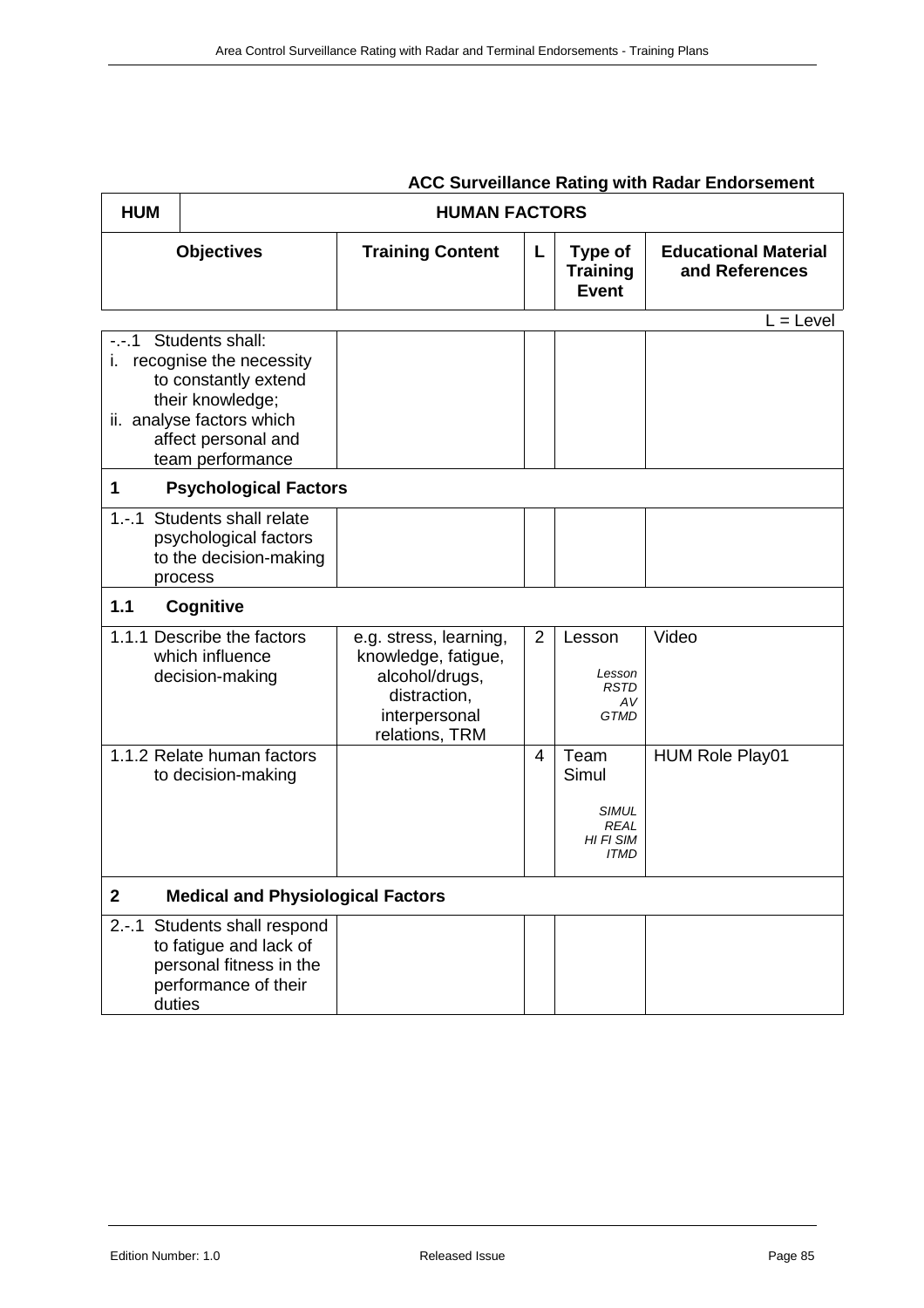| <b>HUM</b> | <b>HUMAN FACTORS</b> |                         |   |                                            |                                               |  |
|------------|----------------------|-------------------------|---|--------------------------------------------|-----------------------------------------------|--|
|            | <b>Objectives</b>    | <b>Training Content</b> | - | Type of<br><b>Training</b><br><b>Event</b> | <b>Educational Material</b><br>and References |  |
|            |                      |                         |   |                                            | evel                                          |  |

| 2.1<br><b>Fatigue</b>                                                  |                                                                              |                |                                                                          |                 |
|------------------------------------------------------------------------|------------------------------------------------------------------------------|----------------|--------------------------------------------------------------------------|-----------------|
| 2.1.1 Describe the onset of<br>fatigue                                 | e.g. lack of<br>concentration,<br>listlessness, irritability,<br>frustration | $\overline{2}$ | Lesson<br>Lesson<br>RSTD<br>AV<br><b>GTMD</b>                            |                 |
| 2.1.2 Recognise the onset<br>of fatigue in self                        |                                                                              | 3              | Team<br>Simul<br><b>SIMUL</b><br><b>REAL</b><br>HI FI SIM<br><b>ITMD</b> | HUM Role Play02 |
| 2.1.3 Recognise the onset<br>of fatigue in others                      |                                                                              | 3              | Team<br>Simul<br><b>SIMUL</b><br><b>REAL</b><br>HI FI SIM<br><b>ITMD</b> | HUM Role Play02 |
| 2.1.4 Respond to indications<br>of fatigue in an<br>appropriate manner |                                                                              | 3              | Team<br>Simul<br><b>SIMUL</b><br><b>REAL</b><br>HI FI SIM<br><b>ITMD</b> | HUM Role Play02 |
| 2.2<br><b>Fitness</b>                                                  |                                                                              |                |                                                                          |                 |
| 2.2.1 Recognise signs of<br>lack of personal fitness                   |                                                                              | $\overline{2}$ | Lesson<br>Lesson<br><b>RSTD</b><br>AV<br><b>GTMD</b>                     |                 |
| 2.2.2 Describe actions when<br>aware of lack of<br>personal fitness    |                                                                              | $\overline{2}$ | Lesson<br>Lesson<br><b>RSTD</b><br>AV<br><b>GTMD</b>                     |                 |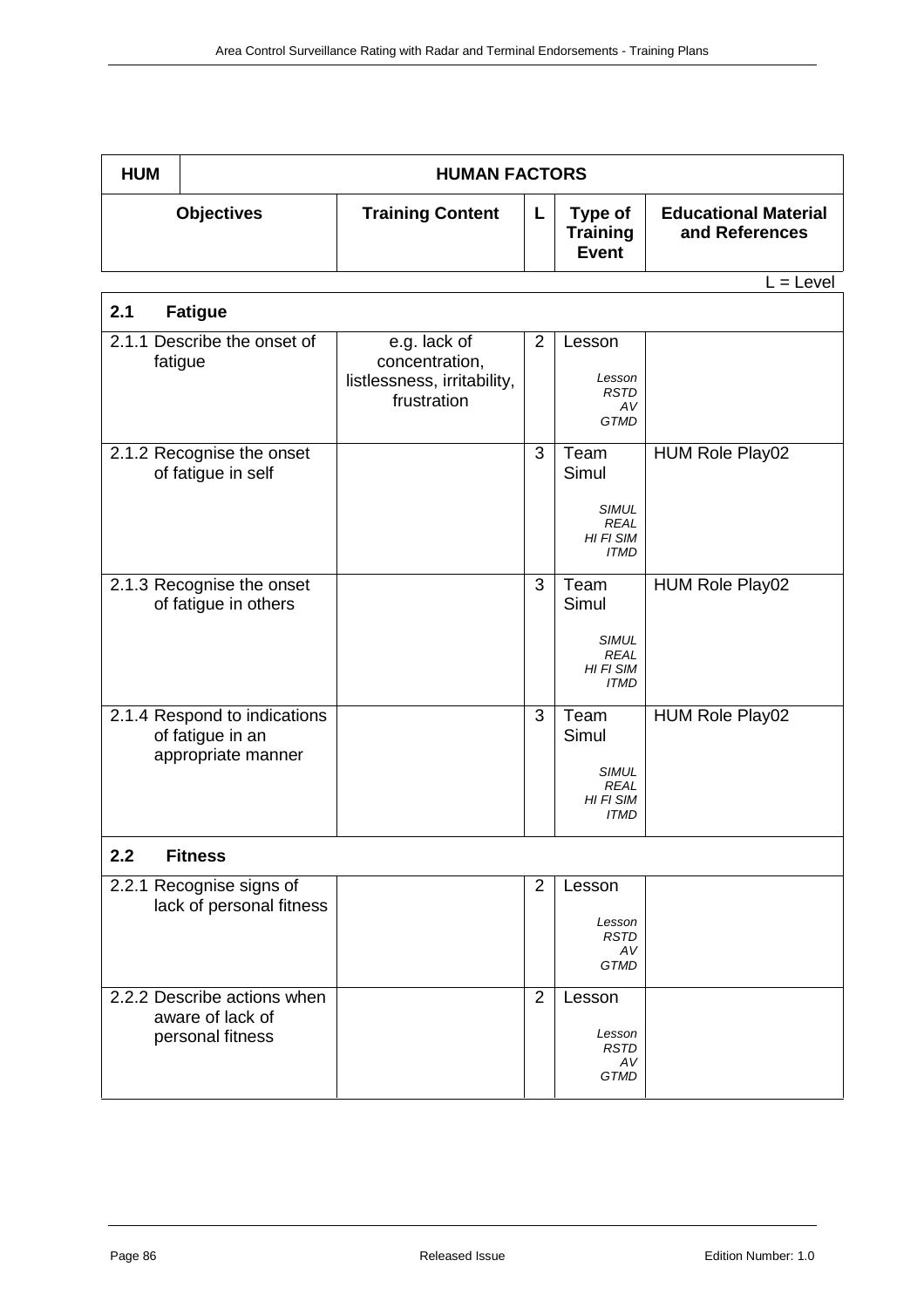| <b>HUM</b>         |                                                                                        | <b>HUMAN FACTORS</b>                                                                                  |   |                                                      |                                                                                                                                                                                                          |
|--------------------|----------------------------------------------------------------------------------------|-------------------------------------------------------------------------------------------------------|---|------------------------------------------------------|----------------------------------------------------------------------------------------------------------------------------------------------------------------------------------------------------------|
|                    | <b>Objectives</b>                                                                      | <b>Training Content</b>                                                                               | L | <b>Type of</b><br><b>Training</b><br><b>Event</b>    | <b>Educational Material</b><br>and References                                                                                                                                                            |
|                    |                                                                                        |                                                                                                       |   |                                                      | $L = Level$                                                                                                                                                                                              |
| 3                  | <b>Social and Organisational Factors</b>                                               |                                                                                                       |   |                                                      |                                                                                                                                                                                                          |
|                    | 3.-.1 Students shall develop<br>teamworking attitudes                                  |                                                                                                       |   |                                                      |                                                                                                                                                                                                          |
| 3.1                | <b>Human Relations</b>                                                                 |                                                                                                       |   |                                                      |                                                                                                                                                                                                          |
|                    | 3.1.1 Apply social and<br>organisational factors<br>to work with other<br>team members |                                                                                                       | 3 | Lesson<br>Lesson<br><b>RSTD</b><br>ΑV<br><b>GTMD</b> |                                                                                                                                                                                                          |
| 3.2                | <b>Team Resource Management (TRM)</b>                                                  |                                                                                                       |   |                                                      |                                                                                                                                                                                                          |
| <b>TRM</b>         | 3.2.1 State the objectives of                                                          | 'Guidelines for<br>Developing and<br>Implementing Team<br>Resource<br>Management'<br>(EATCHIP, 1996a) | 1 | Lesson<br>Lesson<br><b>RSTD</b><br>AV<br><b>GTMD</b> |                                                                                                                                                                                                          |
| 3.3                | <b>Group Dynamics</b>                                                                  |                                                                                                       |   |                                                      |                                                                                                                                                                                                          |
| 3.3.1 Identify the | professional<br>relationships between<br>members of the group                          |                                                                                                       | 3 | Lesson<br>Lesson<br><b>RSTD</b><br>AV<br><b>GTMD</b> | 'Guidelines for<br>Developing and<br><b>Implementing Team</b><br>Resource Management'<br>(EATCHIP, 1996a)<br>'Human Factors Module:<br><b>Critical Incident Stress</b><br>Management'<br>(EATCHIP, 1997) |
|                    | 3.3.2 Identify the reasons for<br>conflict                                             |                                                                                                       | 3 | Lesson<br>Lesson<br><b>RSTD</b><br>AV<br><b>GTMD</b> | 'Guidelines for<br>Developing and<br>Implementing Team<br>Resource Management'<br>(EATCHIP, 1996a)<br>'Human Factors Module:<br><b>Critical Incident Stress</b><br>Management'<br>(EATCHIP, 1997)        |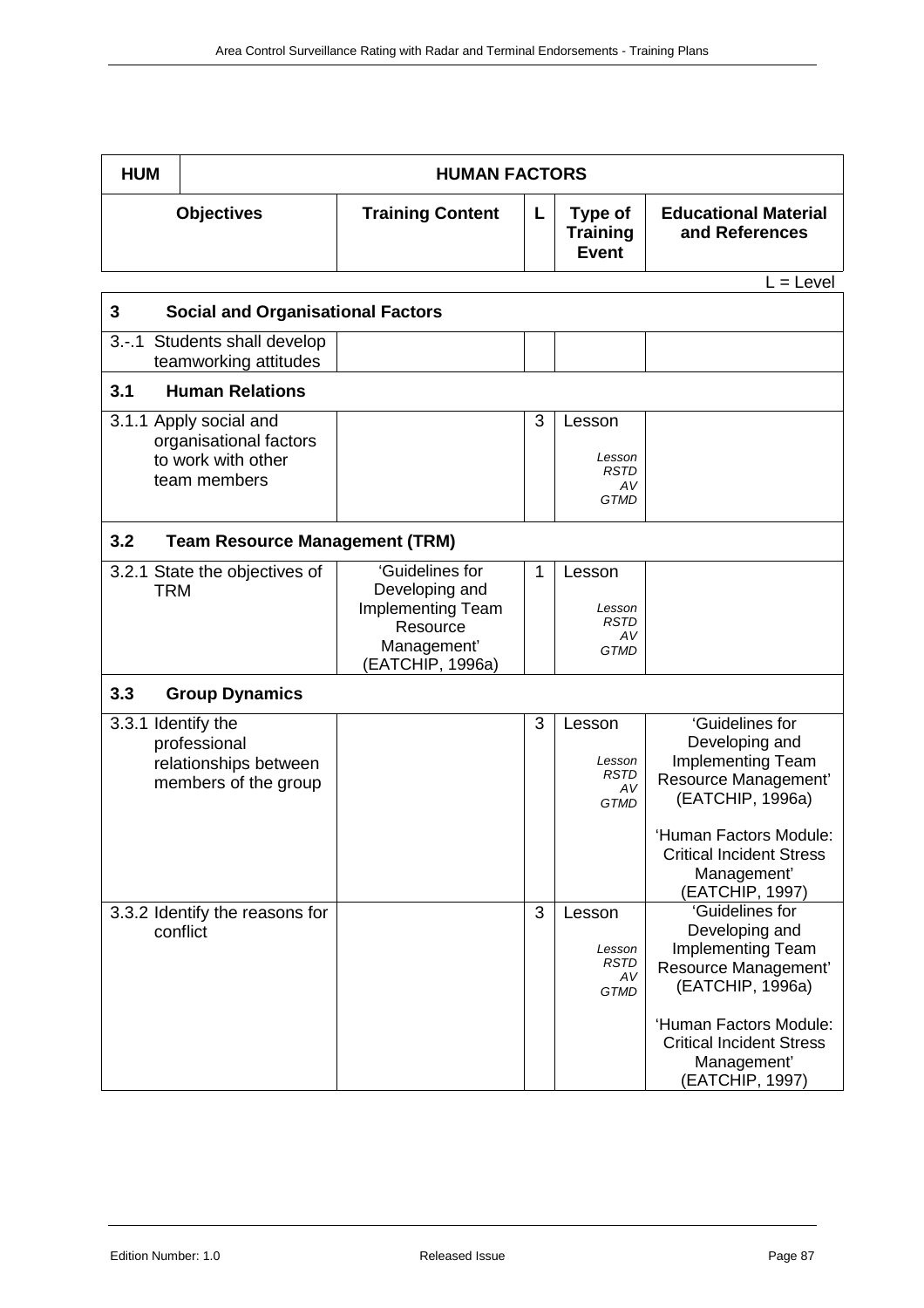| <b>HUM</b> |                                                                                                                                                                 | <b>HUMAN FACTORS</b>                                                                                                                                                                         |                |                                                                   |                                                                                                                                                                                                          |
|------------|-----------------------------------------------------------------------------------------------------------------------------------------------------------------|----------------------------------------------------------------------------------------------------------------------------------------------------------------------------------------------|----------------|-------------------------------------------------------------------|----------------------------------------------------------------------------------------------------------------------------------------------------------------------------------------------------------|
|            | <b>Objectives</b>                                                                                                                                               | <b>Training Content</b>                                                                                                                                                                      | L              | Type of<br><b>Training</b><br><b>Event</b>                        | <b>Educational Material</b><br>and References                                                                                                                                                            |
|            |                                                                                                                                                                 |                                                                                                                                                                                              |                |                                                                   | $L = Level$                                                                                                                                                                                              |
|            | 3.3.3 Describe actions to<br>prevent repetitions                                                                                                                |                                                                                                                                                                                              | 2              | Lesson<br>Lesson<br><b>RSTD</b><br>AV<br>GTMD                     | 'Guidelines for<br>Developing and<br><b>Implementing Team</b><br>Resource Management'<br>(EATCHIP, 1996a)<br>'Human Factors Module:<br><b>Critical Incident Stress</b><br>Management'<br>(EATCHIP, 1997) |
|            |                                                                                                                                                                 |                                                                                                                                                                                              |                |                                                                   |                                                                                                                                                                                                          |
|            | 3.3.4 Take account of TRM<br>Programmes                                                                                                                         | TRM, CISM                                                                                                                                                                                    | $\overline{2}$ | Lesson<br>Lesson<br><b>RSTD</b><br>AV<br><b>GTMD</b>              | 'Guidelines for<br>Developing and<br><b>Implementing Team</b><br>Resource Management'<br>(EATCHIP, 1996a)<br>'Human Factors Module:<br><b>Critical Incident Stress</b><br>Management'                    |
|            |                                                                                                                                                                 |                                                                                                                                                                                              |                |                                                                   | (EATCHIP, 1997)                                                                                                                                                                                          |
|            | 3.3.5 Respond to the<br>application of TRM<br>techniques                                                                                                        | Role of members,<br>allocation of<br>responsibilities within<br>the team, benefits of<br>having other team<br>members to rely on,<br>safety aspects,<br>assistance in<br>abnormal situations | 3              | Team<br>Simul<br>SIMUL<br><b>REAL</b><br>HI FI SIM<br><b>ITMD</b> |                                                                                                                                                                                                          |
| 4          | <b>Communication</b>                                                                                                                                            |                                                                                                                                                                                              |                |                                                                   |                                                                                                                                                                                                          |
| İ.         | 4.-.1 Students shall:<br>accurately complete<br>written reports;<br>ii. express themselves so as<br>to be understood by<br>other team members<br>and colleagues |                                                                                                                                                                                              |                |                                                                   |                                                                                                                                                                                                          |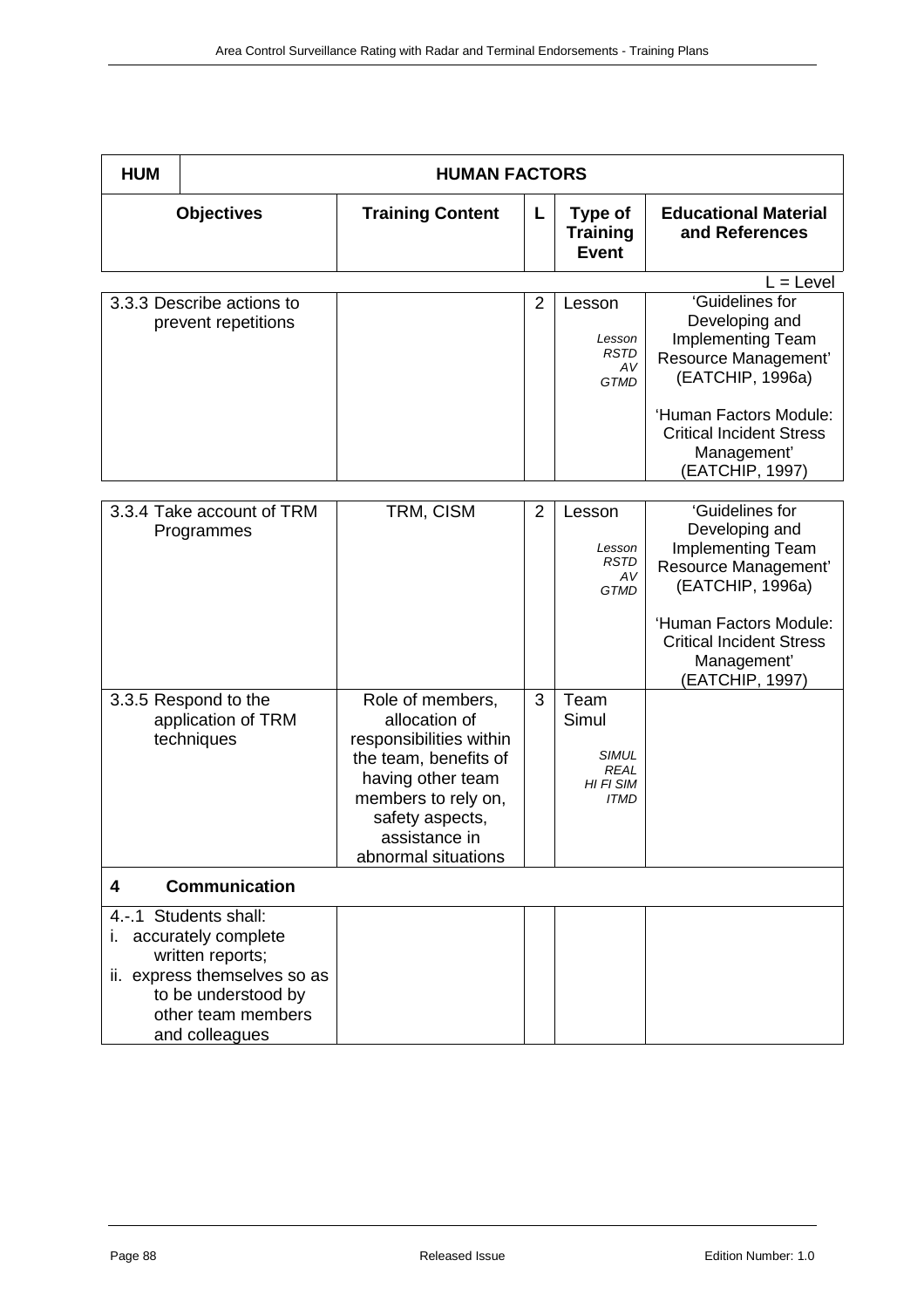| <b>HUM</b> | <b>HUMAN FACTORS</b> |                         |   |                                            |                                               |  |
|------------|----------------------|-------------------------|---|--------------------------------------------|-----------------------------------------------|--|
|            | <b>Objectives</b>    | <b>Training Content</b> | L | Type of<br><b>Training</b><br><b>Event</b> | <b>Educational Material</b><br>and References |  |

 $L =$  Level

| <b>Written Work</b><br>4.1                         |                                    |   |                                                                          |                 |
|----------------------------------------------------|------------------------------------|---|--------------------------------------------------------------------------|-----------------|
| 4.1.1 Record information by<br>writing effectively | e.g. strips, reports,<br>log-books | 3 | Lesson<br>Lesson<br><b>RSTD</b><br>AV<br><b>GTMD</b>                     | Strips Sample/b |
| 4.1.2 Pass information by<br>writing effectively   |                                    | 3 | Team<br>Simul<br><b>SIMUL</b><br><b>REAL</b><br>HI FI SIM<br><b>ITMD</b> | Strips Sample/b |

| 4.2<br><b>Verbal/Non-verbal Communication</b>                                  |                                                                 |   |                                                                           |  |
|--------------------------------------------------------------------------------|-----------------------------------------------------------------|---|---------------------------------------------------------------------------|--|
| 4.2.1 Recognise Human<br>Communication<br>Theory                               | e.g. different<br>languages, air traffic<br>language            | 1 | Lesson<br>Lesson<br><b>RSTD</b><br>AV<br><b>GTMD</b>                      |  |
| 4.2.2 Characterise the<br>factors which affect<br>verbal communication         | e.g. speed of speech,<br>frequency, volume,<br>background noise | 2 | Lesson<br>Lesson<br><b>RSTD</b><br>AV<br><b>GTMD</b>                      |  |
| 4.2.3 Characterise non-<br>verbal communication                                | e.g. body language,<br>facial expressions                       | 2 | Lesson<br>Lesson<br><b>RSTD</b><br>AV<br><b>GTMD</b>                      |  |
| 4.2.4 Use language<br>effectively in the<br>practice of air traffic<br>control |                                                                 | 3 | Team<br>Simul<br><b>SIMUL</b><br><b>REAL</b><br><b>SIM</b><br><b>ITMD</b> |  |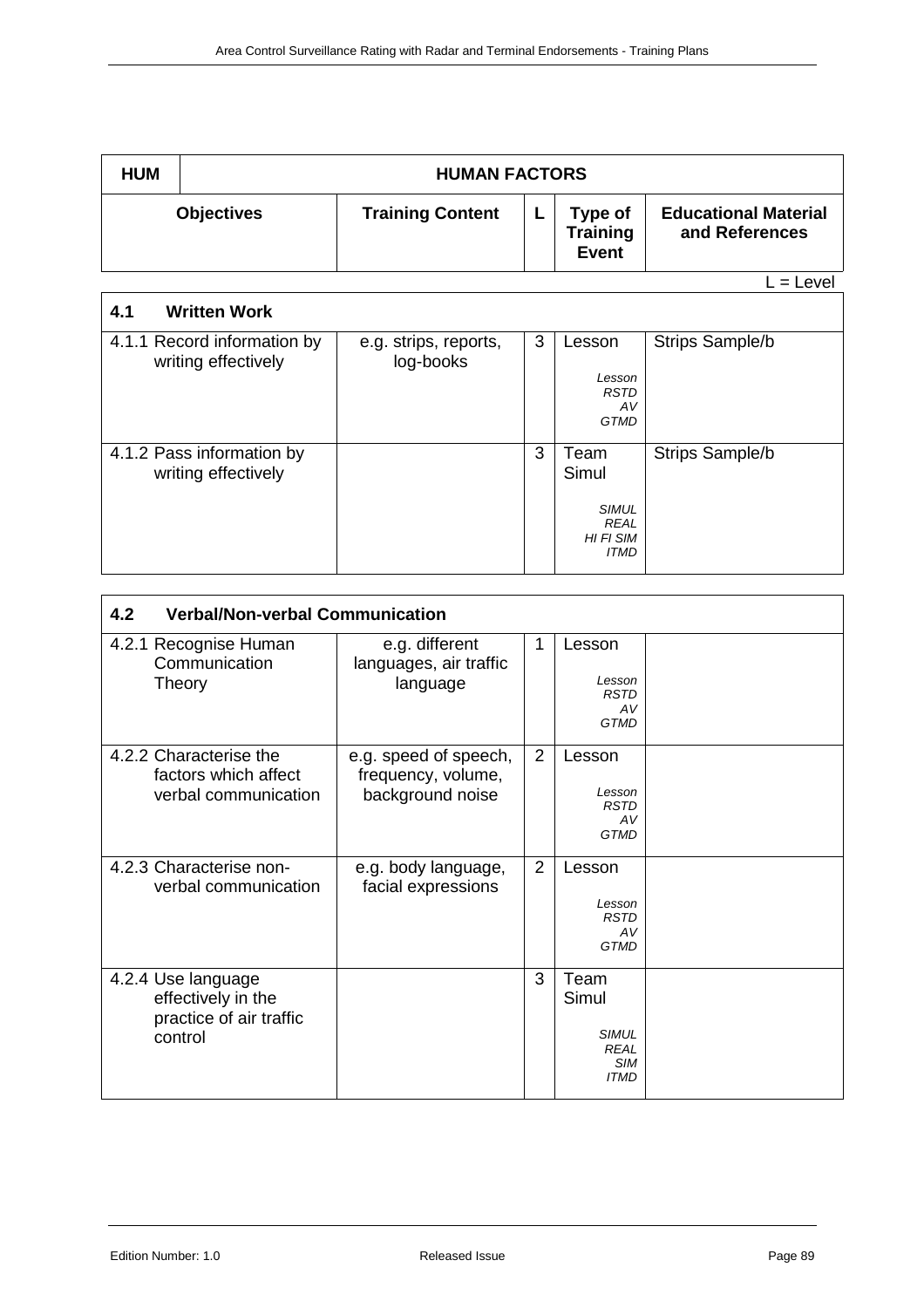| <b>HUM</b> |                                                                                                     | <b>HUMAN FACTORS</b>                                                                                  |   |                                                                          |                                                       |
|------------|-----------------------------------------------------------------------------------------------------|-------------------------------------------------------------------------------------------------------|---|--------------------------------------------------------------------------|-------------------------------------------------------|
|            | <b>Objectives</b>                                                                                   | <b>Training Content</b>                                                                               | L | Type of<br><b>Training</b><br><b>Event</b>                               | <b>Educational Material</b><br>and References         |
|            |                                                                                                     |                                                                                                       |   |                                                                          | $L = Level$                                           |
| 5          | <b>Stress</b>                                                                                       |                                                                                                       |   |                                                                          |                                                       |
| duties     | 5.-.1 Students shall<br>integrate stress<br>management<br>procedures in the<br>performance of their |                                                                                                       |   |                                                                          |                                                       |
| 5.1        | <b>Stress</b>                                                                                       |                                                                                                       |   |                                                                          |                                                       |
|            | 5.1.1 Recognise the effects<br>of stress                                                            | Stress and its<br>symptoms in self and<br>in others                                                   | 1 | Lesson<br>Lesson<br><b>RSTD</b><br>ΑV<br><b>GTMD</b>                     |                                                       |
| 5.2        | <b>Helplessness</b>                                                                                 |                                                                                                       |   |                                                                          |                                                       |
|            | 5.2.1 Respond to feelings of<br>helplessness                                                        | Normal/abnormal<br>situations                                                                         | 3 | Lesson<br>Lesson<br><b>RSTD</b><br>AV<br>GTMD                            |                                                       |
| 5.3        | <b>Stress Management</b>                                                                            |                                                                                                       |   |                                                                          |                                                       |
|            | 5.3.1 Act to relieve or<br>minimise stress in self<br>and/or others                                 | The effect of<br>personality in coping<br>with stress, the<br>benefits of active<br>stress management | 3 | Lesson<br>Lesson<br>RSTD<br>AV<br><b>GTMD</b>                            | 'Human Factors<br>Module: Stress'<br>(EATCHIP, 1996b) |
|            | 5.3.2 Obtain assistance in<br>stressful situations                                                  | TRM, CISM, the<br>benefits of offering<br>and accepting help in<br>stress situations                  | 3 | Team<br>Simul<br><b>SIMUL</b><br><b>REAL</b><br>HI FI SIM<br><b>ITMD</b> |                                                       |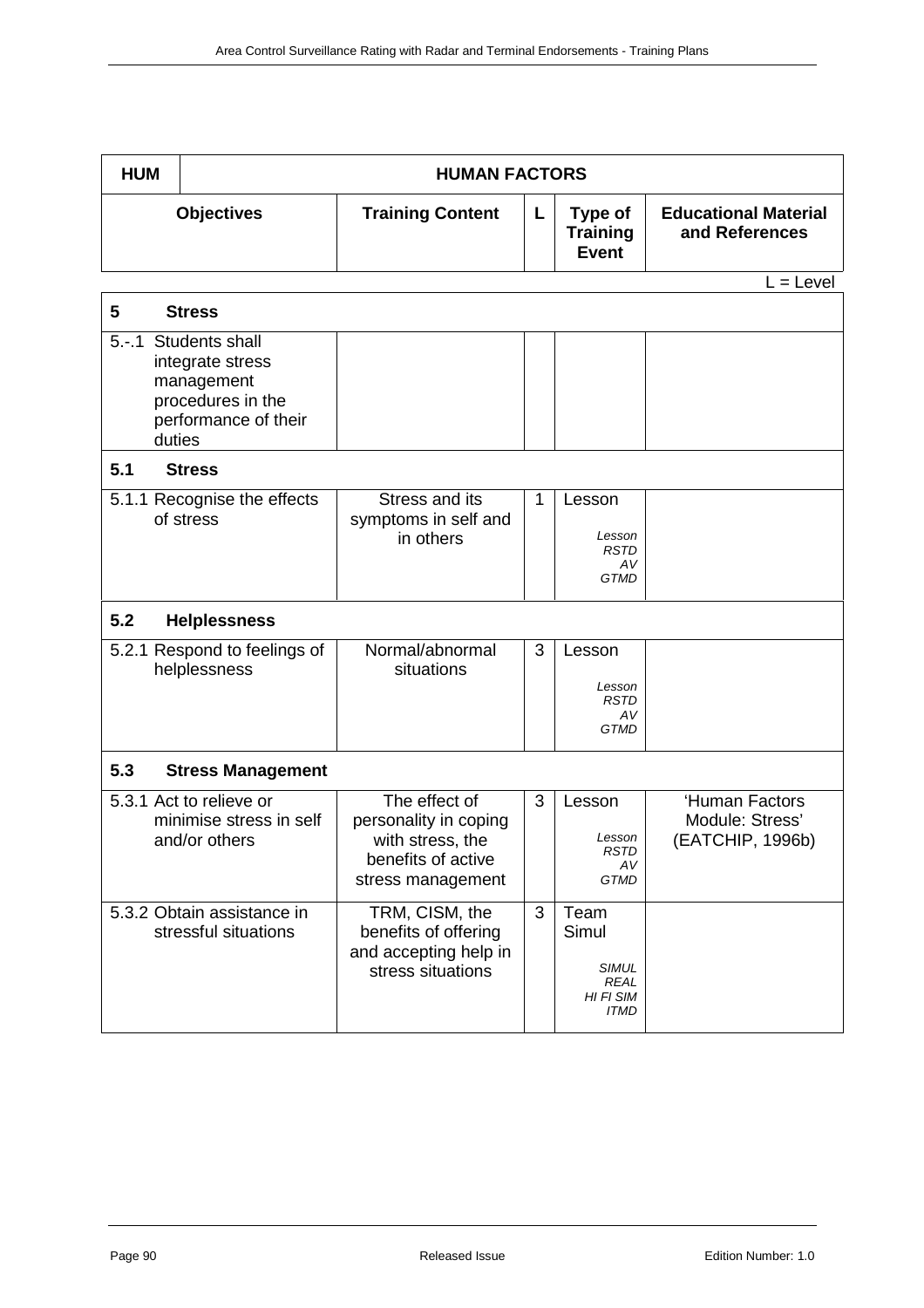| <b>HUM</b>        | <b>HUMAN FACTORS</b>                                                                      |                                                                                            |                |                                                      |                                                                                                                                                                                |
|-------------------|-------------------------------------------------------------------------------------------|--------------------------------------------------------------------------------------------|----------------|------------------------------------------------------|--------------------------------------------------------------------------------------------------------------------------------------------------------------------------------|
| <b>Objectives</b> |                                                                                           | <b>Training Content</b>                                                                    | L              | Type of<br><b>Training</b><br><b>Event</b>           | <b>Educational Material</b><br>and References                                                                                                                                  |
|                   |                                                                                           |                                                                                            |                |                                                      | $L = Level$                                                                                                                                                                    |
|                   | 5.3.3 Recognise the effect<br>of shocking and<br>stressful events                         | Self and others,<br>abnormal situations,<br>CISM, TRM                                      | 1              | Lesson<br>Lesson<br><b>RSTD</b><br>AV<br><b>GTMD</b> | 'Guidelines for<br>Developing and<br>Implementing Team<br>Resource Management'<br>(EATCHIP, 1996a)<br>'Human Factors Module:<br><b>Critical Incident Stress</b><br>Management' |
|                   | 5.3.4 Consider the benefits<br>of Critical Incident<br><b>Stress Management</b><br>(CISM) |                                                                                            | $\overline{2}$ | Lesson<br>Lesson<br><b>RSTD</b><br>AV<br>GTMD        | (EATCHIP, 1997)                                                                                                                                                                |
| 5.3.5 Explain the | procedures used<br>following an<br>incident/accident                                      | CISM, national/local<br>procedures and/or<br>regulations,<br>counselling, human<br>element | $\overline{2}$ | Lesson<br>Lesson<br><b>RSTD</b><br>AV<br>GTMD        |                                                                                                                                                                                |

| 6                 | <b>Human Error</b>                                                       |                                                                                                         |   |                                                                 |            |
|-------------------|--------------------------------------------------------------------------|---------------------------------------------------------------------------------------------------------|---|-----------------------------------------------------------------|------------|
|                   | 6.-.1 Students shall be able<br>to discuss the concept<br>of human error |                                                                                                         |   | Cases<br>Cases<br><b>RSTD</b><br>VIS<br><b>GTMD</b>             |            |
| 6.1               | <b>Human Error</b>                                                       |                                                                                                         |   |                                                                 |            |
| 6.1.1 Explain the | relationship between<br>error and safety                                 | Number and<br>combination of errors,<br>pro-active versus<br>reactive approach to<br>discovery of error | 2 | <b>CBT</b><br>Inter<br><b>RSTD</b><br><b>MMC</b><br><b>ITMD</b> |            |
|                   | 6.1.2 State the different<br>types of error                              | Slips, lapses,<br>mistakes, violations                                                                  | 1 | <b>CBT</b><br>Inter<br><b>RSTD</b><br><b>MMC</b><br><b>ITMD</b> | <b>CBT</b> |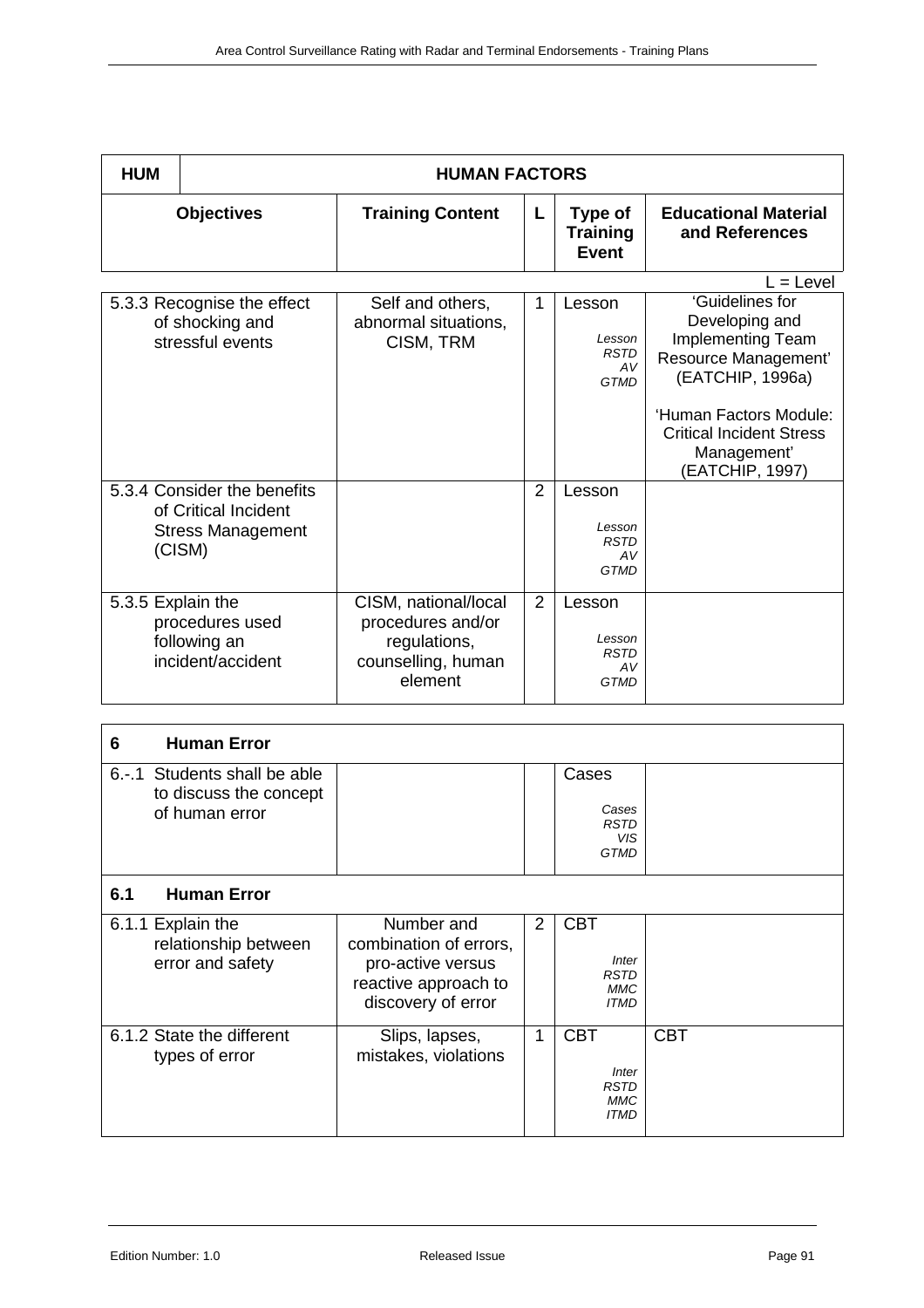| <b>HUM</b> |                                                                                                                                             | <b>HUMAN FACTORS</b>                                                                                           |                |                                                                          |                                               |
|------------|---------------------------------------------------------------------------------------------------------------------------------------------|----------------------------------------------------------------------------------------------------------------|----------------|--------------------------------------------------------------------------|-----------------------------------------------|
|            | <b>Objectives</b>                                                                                                                           | <b>Training Content</b>                                                                                        | L              | <b>Type of</b><br><b>Training</b><br><b>Event</b>                        | <b>Educational Material</b><br>and References |
|            |                                                                                                                                             |                                                                                                                |                |                                                                          | $L = Level$                                   |
|            | 6.1.3 Differentiate between<br>errors and violations                                                                                        |                                                                                                                | $\overline{2}$ | <b>CBT</b><br><b>Inter</b><br><b>RSTD</b><br><b>MMC</b><br><b>ITMD</b>   |                                               |
|            | 6.1.4 Describe error-prone<br>conditions                                                                                                    |                                                                                                                | 2              | <b>CBT</b><br><i>Inter</i><br><b>RSTD</b><br><b>MMC</b><br><b>ITMD</b>   |                                               |
| 7          | <b>Working Methods</b>                                                                                                                      |                                                                                                                |                |                                                                          |                                               |
|            | 7.-.1 Students shall discuss<br>the effect of human<br>factor's considerations<br>on efficiency                                             |                                                                                                                |                |                                                                          |                                               |
| 7.1        | <b>Efficiency</b>                                                                                                                           |                                                                                                                |                |                                                                          |                                               |
|            | 7.1.1 Consider, from a<br>human factors point of<br>view, the factors<br>effecting efficiency in<br>the provision of air<br>traffic control | Own workload,<br>adjacent sector<br>workload, OJT,<br>customer<br>requirements,<br>economy, ecology,<br>safety | 2              | Lesson<br>Lesson<br><b>RSTD</b><br>ΑV<br><b>GTMD</b>                     |                                               |
| 8          | <b>Working Knowledge</b>                                                                                                                    |                                                                                                                |                |                                                                          |                                               |
|            | 8.-.1 Students shall<br>maintain and update<br>professional<br>knowledge                                                                    |                                                                                                                |                |                                                                          |                                               |
| 8.1        | <b>Controller Knowledge</b>                                                                                                                 |                                                                                                                |                |                                                                          |                                               |
|            | 8.1.1 Maintain and update<br>professional<br>knowledge to retain<br>competence in the<br>operational<br>environment                         | e.g. briefing, LOAs,<br>NOTAM, AICs,<br>reports of<br>accident/incident,<br>VOLMET, ATIS,<br><b>SIGMET</b>     | 3              | Team<br>Simul<br><b>SIMUL</b><br><b>REAL</b><br>HI FI SIM<br><b>ITMD</b> | <b>SIGMET Reports</b>                         |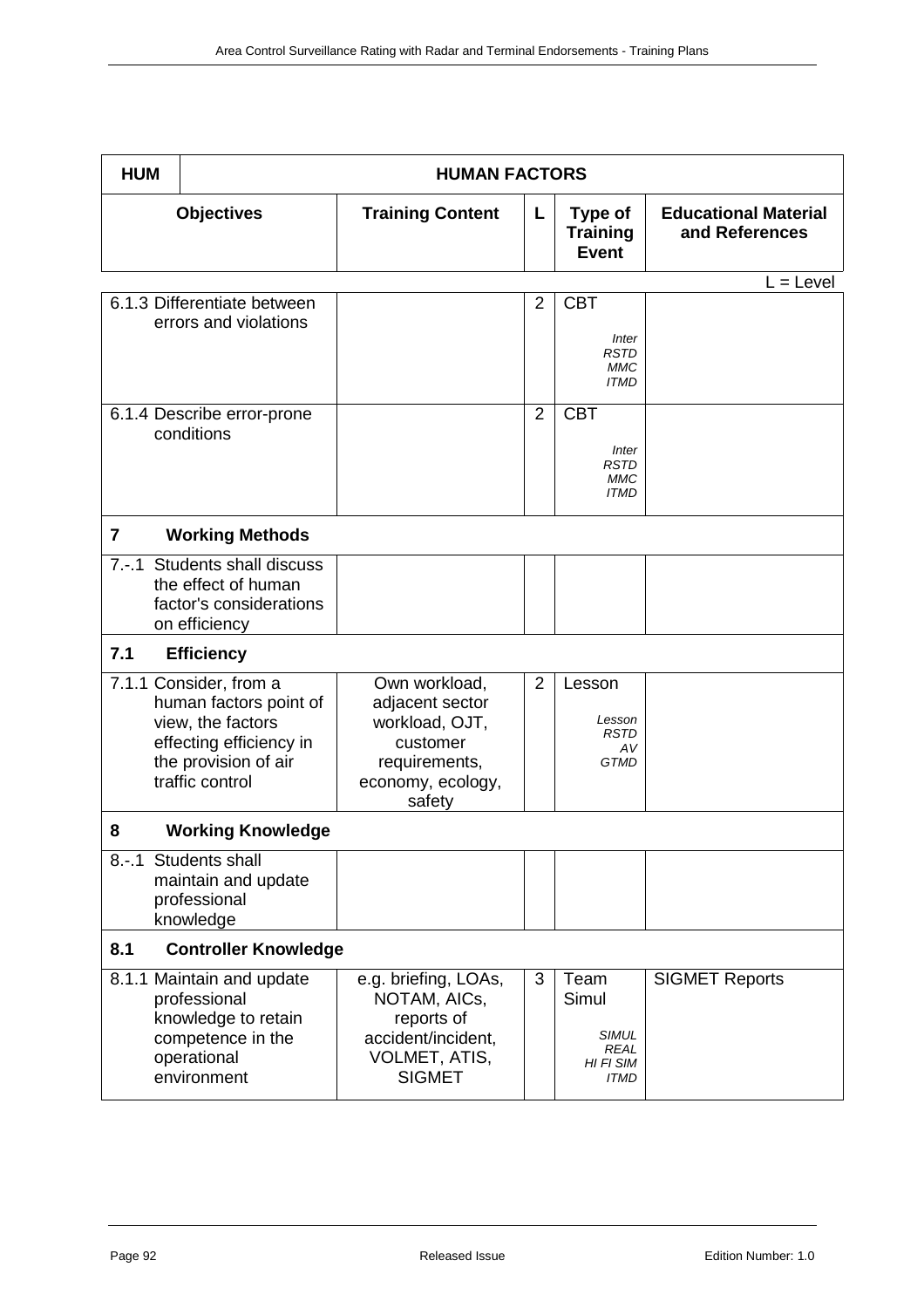| <b>EQPM</b> |                                                                                                                                                                                                                                                                                                                   | <b>EQUIPMENT AND SYSTEMS</b>                                                            |   |                                                 | ACC Surveniance Rating With Raudi Endorsement |
|-------------|-------------------------------------------------------------------------------------------------------------------------------------------------------------------------------------------------------------------------------------------------------------------------------------------------------------------|-----------------------------------------------------------------------------------------|---|-------------------------------------------------|-----------------------------------------------|
|             | <b>Objectives</b>                                                                                                                                                                                                                                                                                                 | <b>Training Content</b>                                                                 | L | Type of<br><b>Training</b><br><b>Event</b>      | <b>Educational Material</b><br>and References |
|             |                                                                                                                                                                                                                                                                                                                   |                                                                                         |   |                                                 | $L = Level$                                   |
|             | -.-.1 Students shall:<br>i. demonstrate knowledge<br>and understanding of<br>the basic working<br>principles of<br>equipment that is in<br>general use in ATC;<br>ii. select and operate the<br>appropriate equipment<br>in order to provide a<br>safe and efficient ATC<br>service in a simulated<br>environment |                                                                                         |   |                                                 |                                               |
| 1           | <b>General</b>                                                                                                                                                                                                                                                                                                    |                                                                                         |   |                                                 |                                               |
|             | 1.-.1 Students shall be<br>familiar with typical<br>equipment to be found<br>in a control<br>environment                                                                                                                                                                                                          |                                                                                         |   |                                                 |                                               |
| 1.1         | <b>ATC Equipment</b>                                                                                                                                                                                                                                                                                              |                                                                                         |   |                                                 |                                               |
|             | 1.1.1 Maintain the technical<br>integrity of the<br>operational position                                                                                                                                                                                                                                          | Notification<br>procedures,<br>responsibilities                                         | 3 | Lesson<br>Lesson<br>RSTD<br>ΑV<br><b>GTMD</b>   |                                               |
|             | 1.1.2 Operate the various<br>items of equipment in<br>the simulator                                                                                                                                                                                                                                               | Electronic displays,<br>flight progress board<br>(strip display),<br>meaning of colours | 3 | Hands on<br>Sup. Pract.<br>RSTD<br>Real<br>GTMD |                                               |
|             | 1.1.3 Operate all available<br>equipment in abnormal<br>situations                                                                                                                                                                                                                                                |                                                                                         | 3 | Hands on<br>Sup. Pract.<br>RSTD<br>Real<br>GTMD |                                               |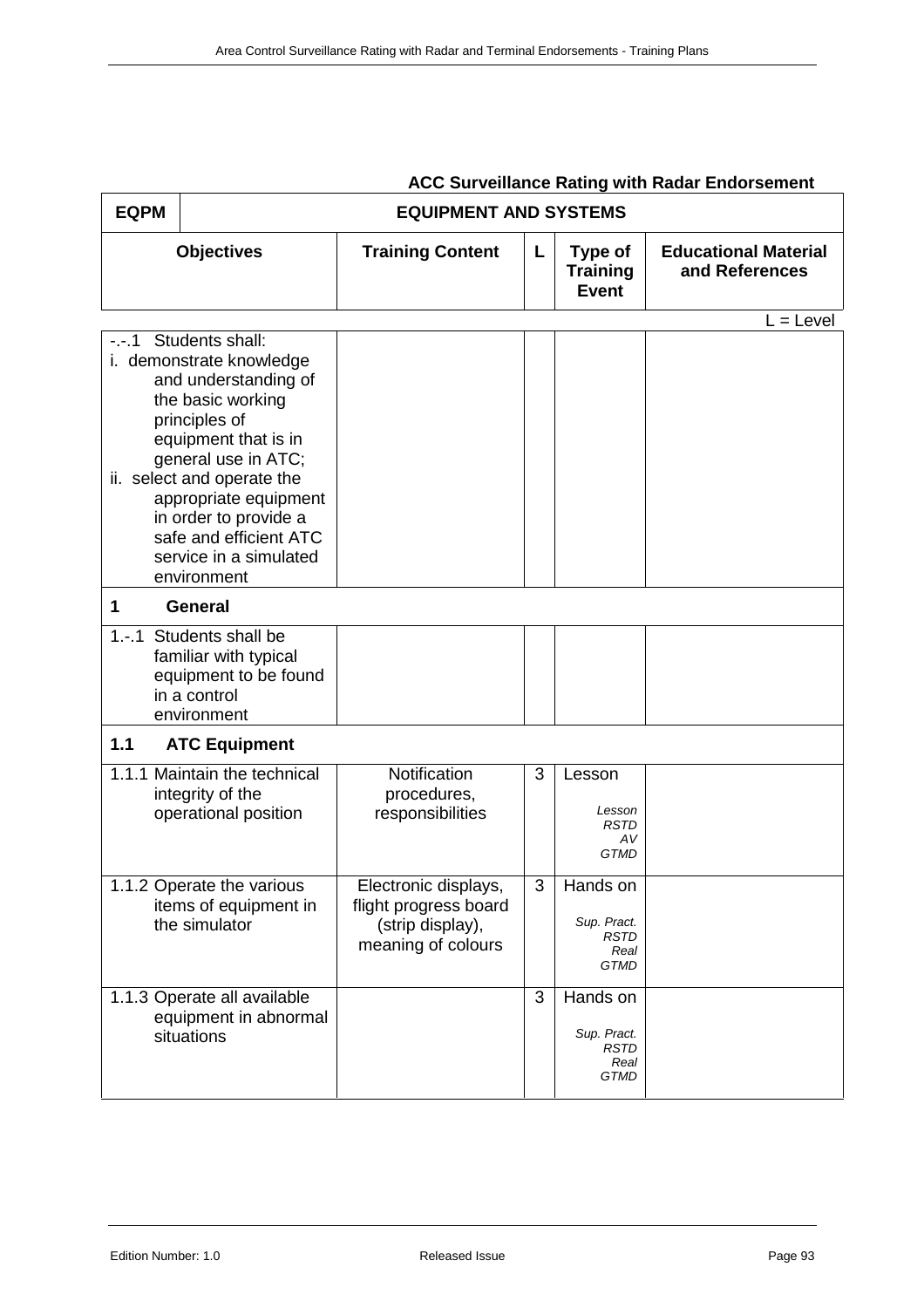| <b>EQPM</b>  |                                        | <b>EQUIPMENT AND SYSTEMS</b>                   |                |                                            |                                               |  |
|--------------|----------------------------------------|------------------------------------------------|----------------|--------------------------------------------|-----------------------------------------------|--|
|              | <b>Objectives</b>                      | <b>Training Content</b>                        | L              | Type of<br><b>Training</b><br><b>Event</b> | <b>Educational Material</b><br>and References |  |
|              |                                        |                                                |                |                                            | $L = Level$                                   |  |
| 1.2          | <b>Controller Knowledge</b>            |                                                |                |                                            |                                               |  |
|              | 1.2.1 Explain the importance           |                                                | $\overline{2}$ | Lect.                                      |                                               |  |
|              | of maintaining                         |                                                |                | LECT.                                      |                                               |  |
|              | professional<br>knowledge concerning   |                                                |                | <b>RSTD</b>                                |                                               |  |
|              | new equipment                          |                                                |                | AV<br>GTMD                                 |                                               |  |
|              | 1.2.2 List the available               | e.g. briefing,                                 | 1              | Lect.                                      |                                               |  |
|              | means to maintain                      | seminars, courses,                             |                |                                            |                                               |  |
|              | professional                           | workshops, technical                           |                | LECT.<br><b>RSTD</b>                       |                                               |  |
|              | knowledge                              | journals, aviation                             |                | AV                                         |                                               |  |
|              |                                        | journals,<br>familiarisation flights           |                | <b>GTMD</b>                                |                                               |  |
| $\mathbf{2}$ | Radio                                  |                                                |                |                                            |                                               |  |
|              | 2.-.1 Students shall                   |                                                |                |                                            |                                               |  |
|              | correctly operate the                  |                                                |                |                                            |                                               |  |
|              | radio and Direction                    |                                                |                |                                            |                                               |  |
|              | <b>Finding Equipment</b>               |                                                |                |                                            |                                               |  |
| 2.1          | <b>Radio Theory</b>                    |                                                |                |                                            |                                               |  |
|              | 2.1.1 Consider radio range             | Transfer to another                            | $\overline{2}$ | Lesson                                     |                                               |  |
|              |                                        | frequency, apparent                            |                | Lesson                                     |                                               |  |
|              |                                        | radio failure, failure to<br>get radio contact |                | <b>RSTD</b>                                |                                               |  |
|              |                                        |                                                |                | AV<br>GTMD                                 |                                               |  |
| 2.2          | <b>Radio Communications</b>            |                                                |                |                                            |                                               |  |
|              |                                        |                                                | 3              |                                            |                                               |  |
|              | 2.2.1 Operate two-way<br>communication | Equipment,<br>procedures, frequency            |                | Lesson                                     |                                               |  |
|              |                                        | selection, all available                       |                | Lesson                                     |                                               |  |
|              |                                        | equipment in                                   |                | <b>RSTD</b><br>AV                          |                                               |  |
|              |                                        | abnormal situations                            |                | GTMD                                       |                                               |  |
|              |                                        |                                                |                | Hands on                                   |                                               |  |
|              |                                        |                                                |                | Sup. Pract.                                |                                               |  |
|              |                                        |                                                |                | RSTD<br>Real                               |                                               |  |
|              |                                        |                                                |                | GTMD                                       |                                               |  |
|              |                                        |                                                |                |                                            |                                               |  |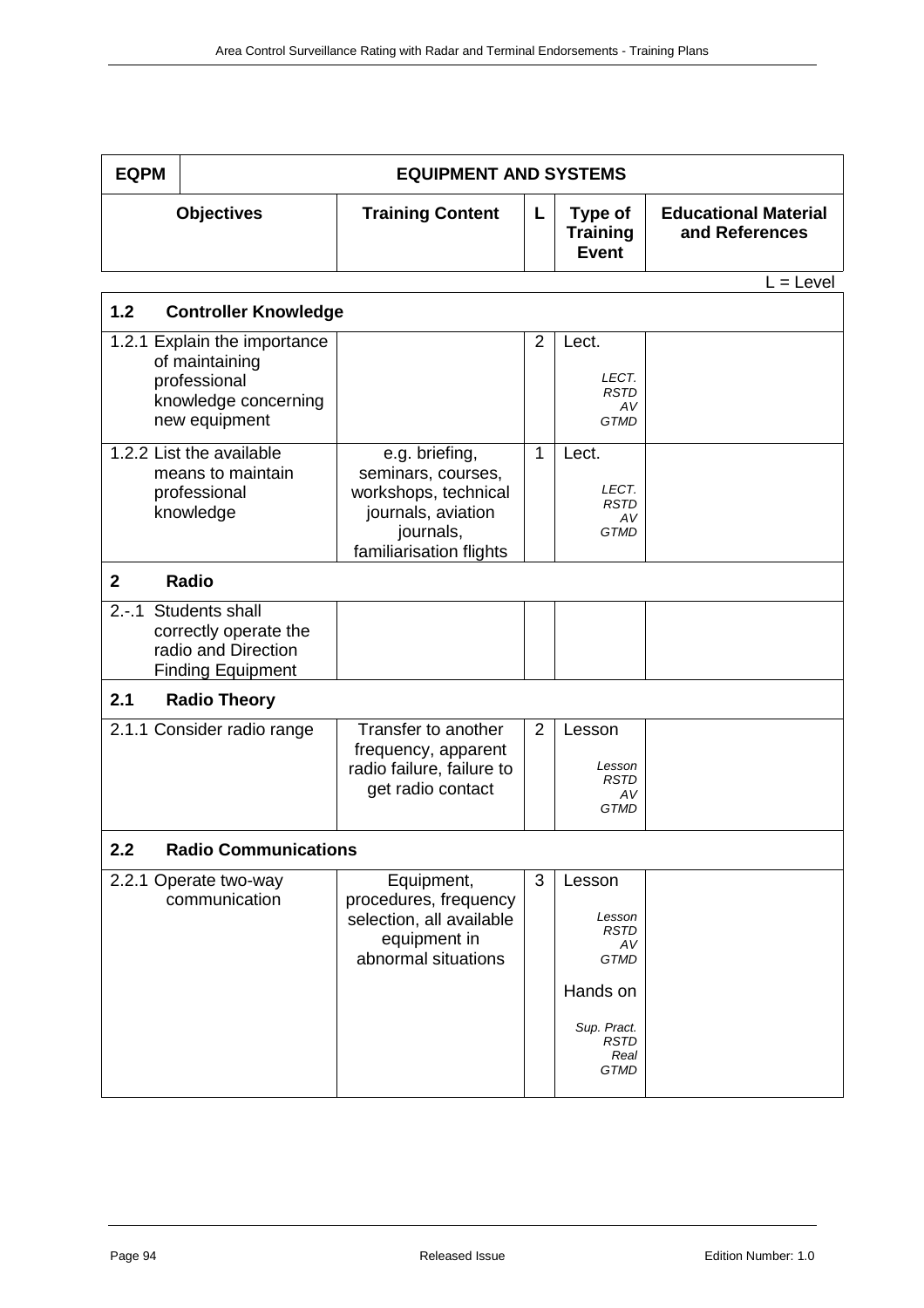| <b>EQPM</b> |                                                                                                                             | <b>EQUIPMENT AND SYSTEMS</b>                                                    |   |                                                               |                                               |  |
|-------------|-----------------------------------------------------------------------------------------------------------------------------|---------------------------------------------------------------------------------|---|---------------------------------------------------------------|-----------------------------------------------|--|
|             | <b>Objectives</b>                                                                                                           | <b>Training Content</b>                                                         | L | <b>Type of</b><br><b>Training</b><br><b>Event</b>             | <b>Educational Material</b><br>and References |  |
|             |                                                                                                                             |                                                                                 |   |                                                               | $L = Level$                                   |  |
|             | 2.2.2 Check for indications<br>of correct operation of<br>radio equipment                                                   | Indicator lights,<br>serviceability displays,<br>selector/frequency<br>displays | 3 | Hands on<br>Sup. Pract.<br><b>RSTD</b><br>Real<br><b>GTMD</b> |                                               |  |
|             | 2.2.3 Check for faulty<br>operation of radio<br>equipment                                                                   | Indicator lights,<br>serviceability displays,<br>selector/frequency<br>displays | 3 | Hands on<br>Sup. Pract.<br><b>RSTD</b><br>Real<br>GTMD        |                                               |  |
|             | 2.2.4 Initiate corrective<br>action when faulty<br>operation is detected                                                    | In accordance with<br>local instructions and<br>procedures                      | 3 | Hands on<br>Sup. Pract.<br><b>RSTD</b><br>Real<br>GTMD        |                                               |  |
| 2.3         | <b>Direction Finding</b>                                                                                                    |                                                                                 |   |                                                               |                                               |  |
|             | 2.3.1 Measure and decode<br><b>Direction Finding</b><br>information                                                         | e.g. VDF/UDF, QDM,<br>QDR, QTE                                                  | 3 | Hands on<br>Sup. Pract.<br><b>RSTD</b><br>Real<br>GTMD        |                                               |  |
|             | 2.3.2 Use Direction Finding<br>information to assist in<br>managing a safe<br>orderly and<br>expeditious flow of<br>traffic | ADF, UDF, VDF                                                                   | 3 | <b>PTP</b><br><b>Pre Simul</b><br>RSTD<br>PTT<br><b>ITMD</b>  |                                               |  |
| 3           | <b>Other Voice Communications</b>                                                                                           |                                                                                 |   |                                                               |                                               |  |
|             | 3.-.1 Students shall operate<br>the communication<br>equipment                                                              |                                                                                 |   |                                                               |                                               |  |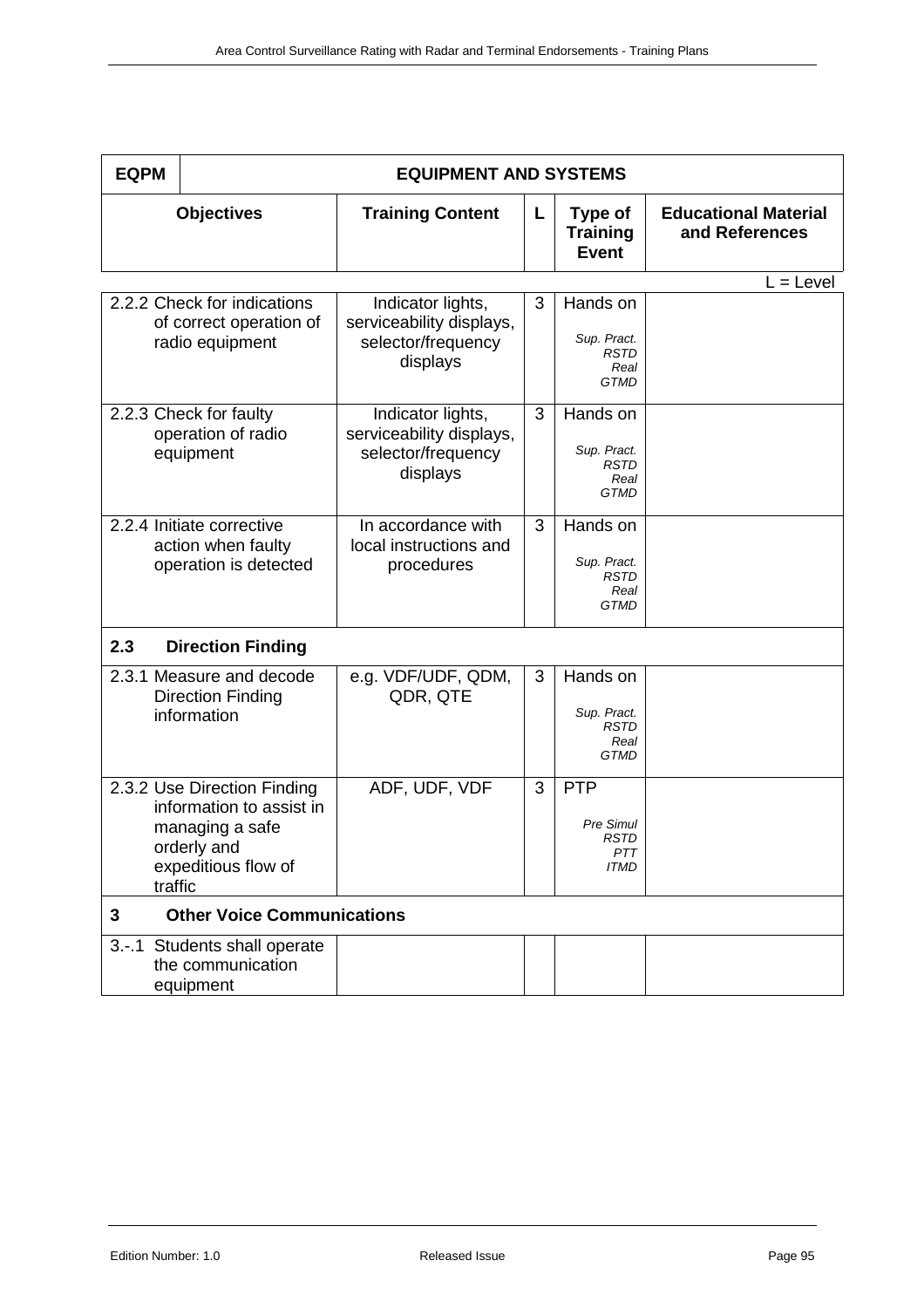| <b>EQPM</b> |                                                                        | <b>EQUIPMENT AND SYSTEMS</b>                                                                           |                |                                                                |                                               |
|-------------|------------------------------------------------------------------------|--------------------------------------------------------------------------------------------------------|----------------|----------------------------------------------------------------|-----------------------------------------------|
|             | <b>Objectives</b>                                                      | <b>Training Content</b>                                                                                | L              | Type of<br><b>Training</b><br><b>Event</b>                     | <b>Educational Material</b><br>and References |
|             |                                                                        |                                                                                                        |                |                                                                | $L = Level$                                   |
| 3.1         | <b>ATC Communications</b>                                              |                                                                                                        |                |                                                                |                                               |
|             | 3.1.1 Use telephone,<br>interphone and<br>intercom                     | In accordance with<br>local instructions and<br>procedures                                             | 3              | Visit-Grp<br>Sup. Pract.<br><b>RSTD</b><br>Real<br><b>GTMD</b> |                                               |
| 4           | Radar                                                                  |                                                                                                        |                |                                                                |                                               |
| $4 - 1$     | Students shall use the<br>radar equipment                              |                                                                                                        |                |                                                                |                                               |
| 4.1         | <b>Use of Radars</b>                                                   |                                                                                                        |                |                                                                |                                               |
|             | 4.1.1 Operate radar<br>equipment                                       | Switch on and adjust<br>settings in accordance<br>with local instructions                              | 4              | Visit-Grp<br>Sup. Pract.<br>RSTD<br>Real<br><b>GTMD</b>        |                                               |
|             | 4.1.2 Operate appropriate<br>anti-clutter devices                      | In accordance with<br>local instructions,<br>weather clutter,<br>permanent echoes,<br>unwanted targets | 3              | Visit-Grp<br>Sup. Pract.<br><b>RSTD</b><br>Real<br>GTMD        |                                               |
|             | 4.1.3 Analyse the<br>information provided<br>by the radar<br>equipment | Including: use,<br>advantages,<br>limitations                                                          | 4              | <b>PTP</b><br><b>Pre Simul</b><br><b>RSTD</b><br>PTT<br>ITMD   |                                               |
| 4.2         | <b>Secondary Radar</b>                                                 |                                                                                                        |                |                                                                |                                               |
|             | 4.2.1 Explain code<br>management                                       | Normal codes, special<br>codes, international,<br>national, local                                      | $\overline{2}$ | Lesson<br>Lesson<br><b>RSTD</b><br>ΑV<br>GTMD                  |                                               |
|             | 4.2.2 Allocate codes                                                   |                                                                                                        | 4              |                                                                |                                               |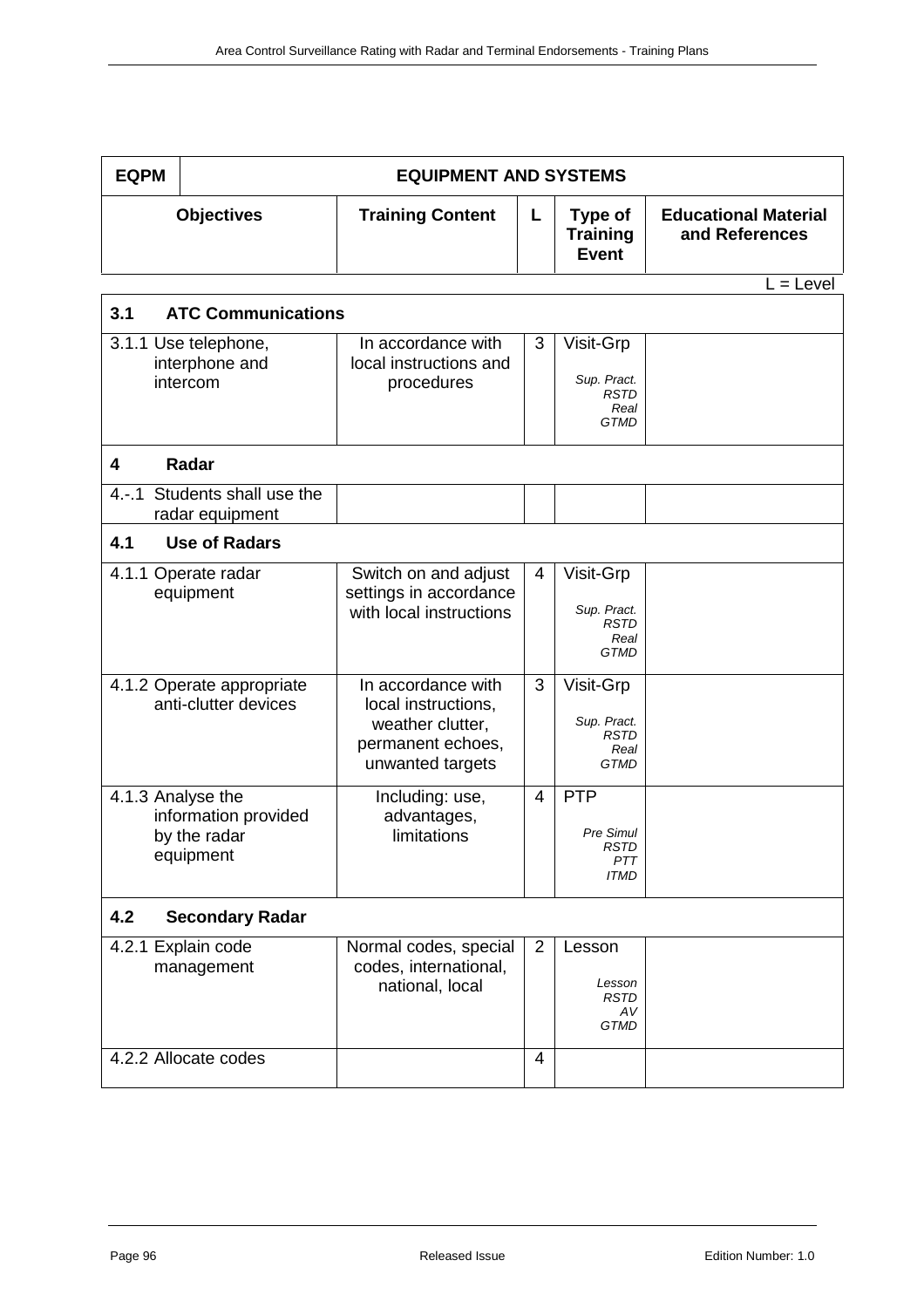| <b>EQPM</b>                                   | <b>EQUIPMENT AND SYSTEMS</b>                                                      |                                                                     |             |                                                              |                                               |  |
|-----------------------------------------------|-----------------------------------------------------------------------------------|---------------------------------------------------------------------|-------------|--------------------------------------------------------------|-----------------------------------------------|--|
| <b>Objectives</b>                             |                                                                                   | <b>Training Content</b>                                             | Г           | <b>Type of</b><br><b>Training</b><br><b>Event</b>            | <b>Educational Material</b><br>and References |  |
|                                               |                                                                                   |                                                                     |             |                                                              | $L = L$ evel                                  |  |
| 5                                             | <b>Future Equipment</b>                                                           |                                                                     |             |                                                              |                                               |  |
|                                               | 5.-.1 Students shall be<br>aware of know future<br>developments                   |                                                                     |             |                                                              |                                               |  |
| 5.1                                           | <b>New Developments</b>                                                           |                                                                     |             |                                                              |                                               |  |
|                                               | 5.1.1 Be aware of future<br>developments                                          | Voice recognition,<br>Mode S                                        | $\mathbf 0$ | Lesson<br>Lesson<br>RSTD<br>ΑV<br>GTMD                       |                                               |  |
|                                               |                                                                                   |                                                                     |             |                                                              |                                               |  |
| 6                                             | <b>Automation in ATS</b>                                                          |                                                                     |             |                                                              |                                               |  |
|                                               | 6.-.1 Students shall extract<br>appropriate<br>information from<br>automated data |                                                                     |             |                                                              |                                               |  |
| 6.1                                           |                                                                                   | <b>Aeronautical Fixed Telecommunications Network (AFTN)</b>         |             |                                                              |                                               |  |
| <b>AFTN</b>                                   | 6.1.1 Identify and decode<br>the information<br>disseminated through              | Aircraft movement<br>messages, NOTAM,<br>SNOWTAM,<br><b>BIRDTAM</b> | 3           | Lesson<br>Lesson<br><b>RSTD</b><br>ΑV<br>GTMD                |                                               |  |
| 6.2<br><b>On-Line Data Interchange (OLDI)</b> |                                                                                   |                                                                     |             |                                                              |                                               |  |
|                                               | 6.2.1 Operate electronic<br>data transfer<br>equipment                            |                                                                     | 3           | <b>PTP</b><br><b>Pre Simul</b><br><b>RSTD</b><br>PTT<br>ITMD | Comment                                       |  |
| $\overline{\mathbf{7}}$                       | <b>Operational Positions</b>                                                      |                                                                     |             |                                                              |                                               |  |
|                                               | 7.-.1 Students shall identify,<br>interpret and operate<br>the equipment          |                                                                     |             |                                                              |                                               |  |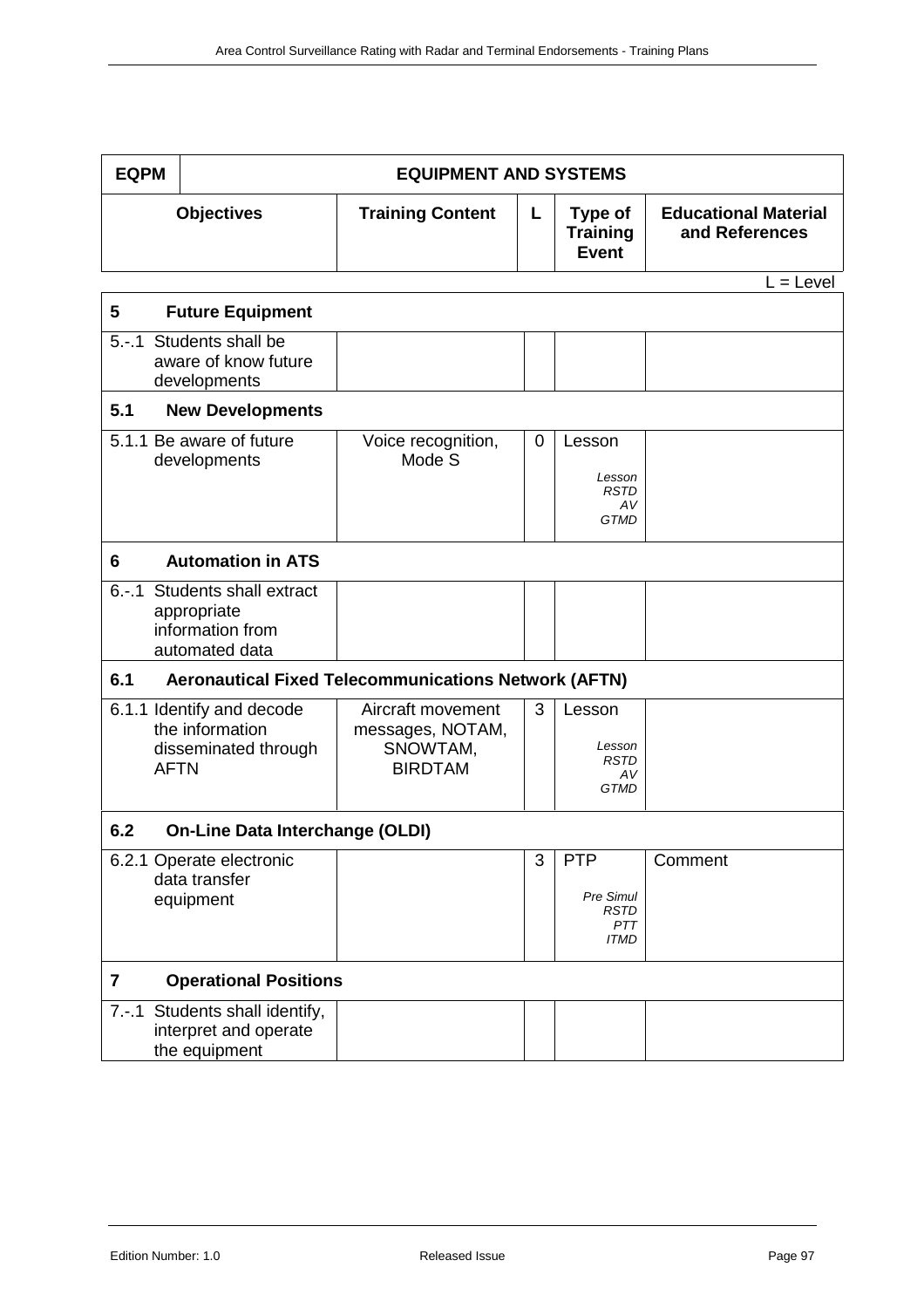| <b>EQPM</b>                                    | <b>EQUIPMENT AND SYSTEMS</b>                                                    |                                                    |                |                                                         |                                               |  |  |
|------------------------------------------------|---------------------------------------------------------------------------------|----------------------------------------------------|----------------|---------------------------------------------------------|-----------------------------------------------|--|--|
| <b>Objectives</b>                              |                                                                                 | <b>Training Content</b>                            | L              | Type of<br><b>Training</b><br><b>Event</b>              | <b>Educational Material</b><br>and References |  |  |
|                                                |                                                                                 |                                                    |                |                                                         | $L = Level$                                   |  |  |
| 7.1                                            | <b>General</b>                                                                  |                                                    |                |                                                         |                                               |  |  |
|                                                | 7.1.1 Use equipment in an<br><b>ACC</b> operational<br>position                 |                                                    | 3              | Visit-Grp<br>Sup. Pract.<br>RSTD<br>Real<br>GTMD        |                                               |  |  |
| 7.2                                            | <b>Information Systems</b>                                                      |                                                    |                |                                                         |                                               |  |  |
|                                                | 7.2.1 Check availability of<br>information material                             |                                                    | 3              |                                                         |                                               |  |  |
| 7.3                                            | <b>Flight Data Systems</b>                                                      |                                                    |                |                                                         |                                               |  |  |
|                                                | 7.3.1 Integrate the flight<br>data displays at<br>operational positions         | Working principles,<br>duties, equipment in<br>use | $\overline{4}$ | Visit-Grp<br>Sup. Pract.<br>RSTD<br>Real<br><b>GTMD</b> | Comment                                       |  |  |
| <b>Systems Limitations</b><br>8                |                                                                                 |                                                    |                |                                                         |                                               |  |  |
|                                                | 8.-.1 Students shall<br>understand the<br>significance of system<br>limitations |                                                    |                |                                                         |                                               |  |  |
| <b>System and Equipment Limitations</b><br>8.1 |                                                                                 |                                                    |                |                                                         |                                               |  |  |
|                                                | 8.1.1 Take account of the<br>limitations of systems<br>and equipment            |                                                    | $\overline{2}$ | Lesson<br>Lesson<br><b>RSTD</b><br>ΑV<br>GTMD           |                                               |  |  |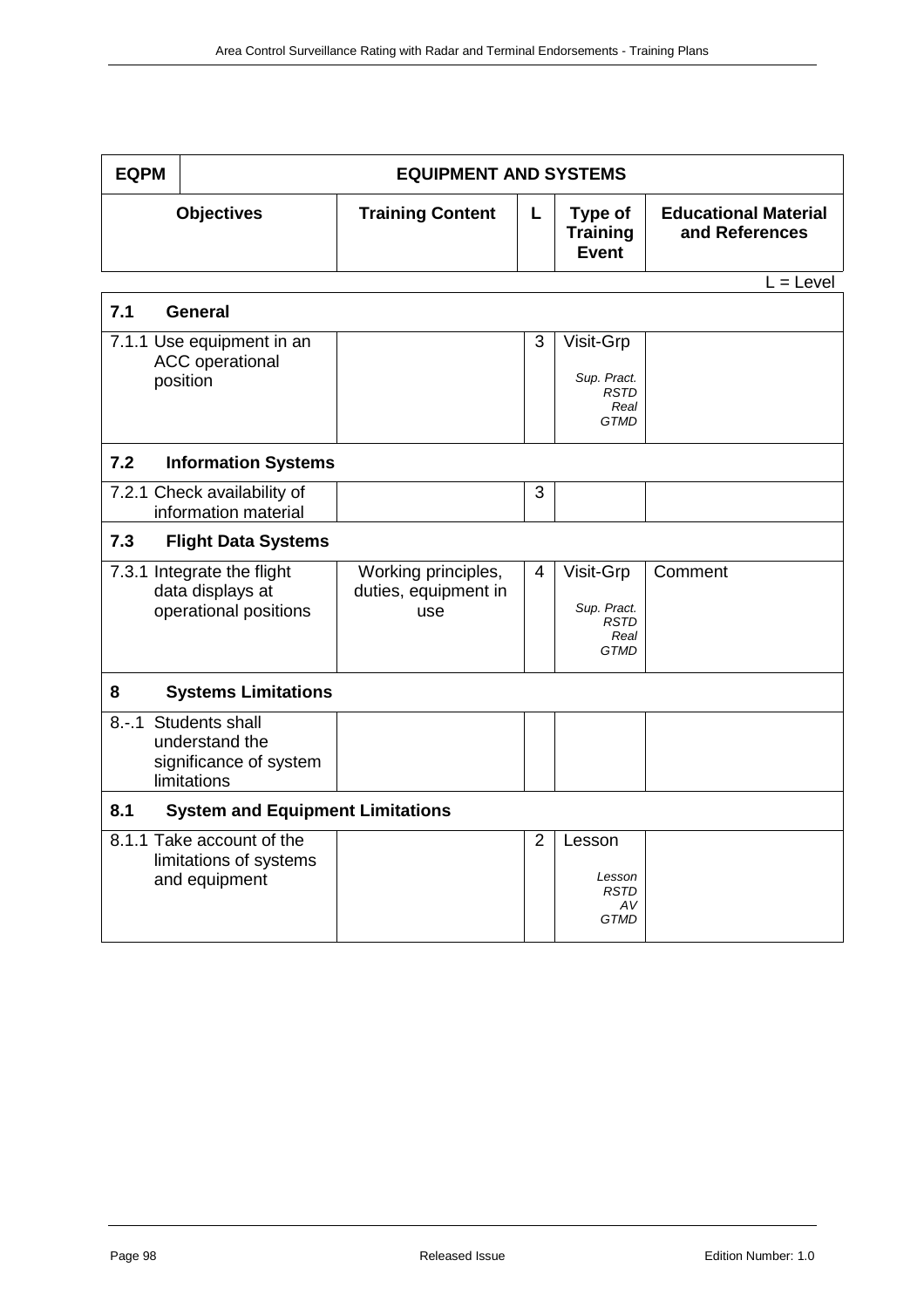| <b>PENV</b>               | ACC Surveniance Rating with Radar Endorsement<br>PROFESSIONAL ENVIRONMENT                                                                       |                                                                           |   |                                                                                                                           |                                               |  |
|---------------------------|-------------------------------------------------------------------------------------------------------------------------------------------------|---------------------------------------------------------------------------|---|---------------------------------------------------------------------------------------------------------------------------|-----------------------------------------------|--|
|                           | <b>Objectives</b>                                                                                                                               | <b>Training Content</b>                                                   | L | Type of<br><b>Training</b><br><b>Event</b>                                                                                | <b>Educational Material</b><br>and References |  |
|                           |                                                                                                                                                 |                                                                           |   |                                                                                                                           | $L = Level$                                   |  |
| $-,-.1$                   | Students shall<br>appreciate the need<br>for close co-operation<br>with other agencies                                                          |                                                                           |   |                                                                                                                           |                                               |  |
| 1                         | <b>Study Visits and Customer Relations</b>                                                                                                      |                                                                           |   |                                                                                                                           |                                               |  |
|                           | 1.-.1 When available,<br>students shall<br>participate in<br>programmes to<br>enhance their<br>knowledge and<br>understanding of ATC            |                                                                           |   | Lesson<br>Lesson<br><b>RSTD</b><br>AV<br><b>GTMD</b>                                                                      |                                               |  |
| 1.1                       |                                                                                                                                                 | <b>Flight Familiarisation and/or Flight Simulator</b>                     |   |                                                                                                                           |                                               |  |
|                           | 1.1.1 Enhance knowledge of<br>the ATC users<br>operation by<br>participating in<br>familiarisation flight<br>and flight simulator<br>programmes |                                                                           | 3 | Flight<br>Simul<br><b>SIMUL</b><br><b>REAL</b><br>SIM<br><b>ITMD</b>                                                      |                                               |  |
| 1.2<br><b>Other Units</b> |                                                                                                                                                 |                                                                           |   |                                                                                                                           |                                               |  |
|                           | 1.2.1 Characterise other civil<br>and military facilities                                                                                       | Study visits to: e.g.<br>TWR, APP, ACC, AIS,<br>RCC, air defence<br>units | 2 | Visit-Grp<br>Sup. Pract.<br><b>RSTD</b><br>Real<br>GTMD<br>Visit-Grp<br>Sup. Pract.<br><b>RSTD</b><br>Real<br><b>GTMD</b> |                                               |  |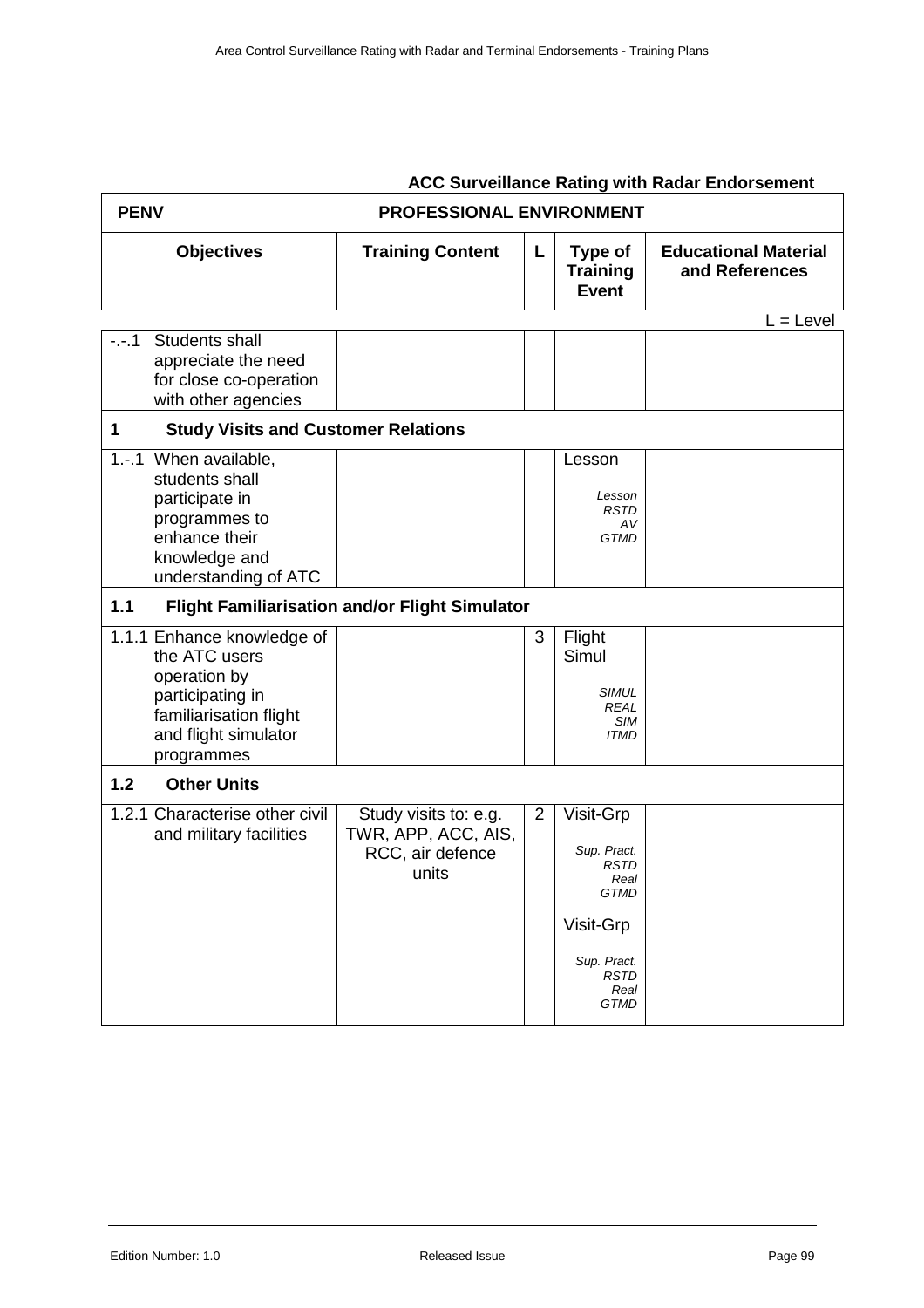| <b>PENV</b>       | <b>PROFESSIONAL ENVIRONMENT</b>                              |                                                                                                                      |   |                                                                 |                                               |  |
|-------------------|--------------------------------------------------------------|----------------------------------------------------------------------------------------------------------------------|---|-----------------------------------------------------------------|-----------------------------------------------|--|
| <b>Objectives</b> |                                                              | <b>Training Content</b>                                                                                              | L | Type of<br><b>Training</b><br><b>Event</b>                      | <b>Educational Material</b><br>and References |  |
|                   |                                                              |                                                                                                                      |   |                                                                 | $L = Level$                                   |  |
|                   |                                                              |                                                                                                                      |   | Visit-Grp                                                       |                                               |  |
|                   |                                                              |                                                                                                                      |   | Sup. Pract.<br><b>RSTD</b><br>Real<br><b>GTMD</b>               |                                               |  |
| 1.3               | <b>Customer Relations</b>                                    |                                                                                                                      |   |                                                                 |                                               |  |
|                   | 1.3.1 Appreciate the role of<br>ATC as a service<br>provider |                                                                                                                      | 3 | <b>CBT</b><br><b>Inter</b><br>Self<br><b>MMC</b><br><b>ITMD</b> | <b>CBT</b>                                    |  |
|                   | 1.3.2 Appreciate the<br>requirements of the<br>users         | e.g. civil and military<br>operators, business<br>users, private/sport<br>aviation operators,<br>airport authorities | 3 | <b>CBT</b><br><b>Inter</b><br>Self<br><b>MMC</b><br><b>ITMD</b> | <b>CBT</b>                                    |  |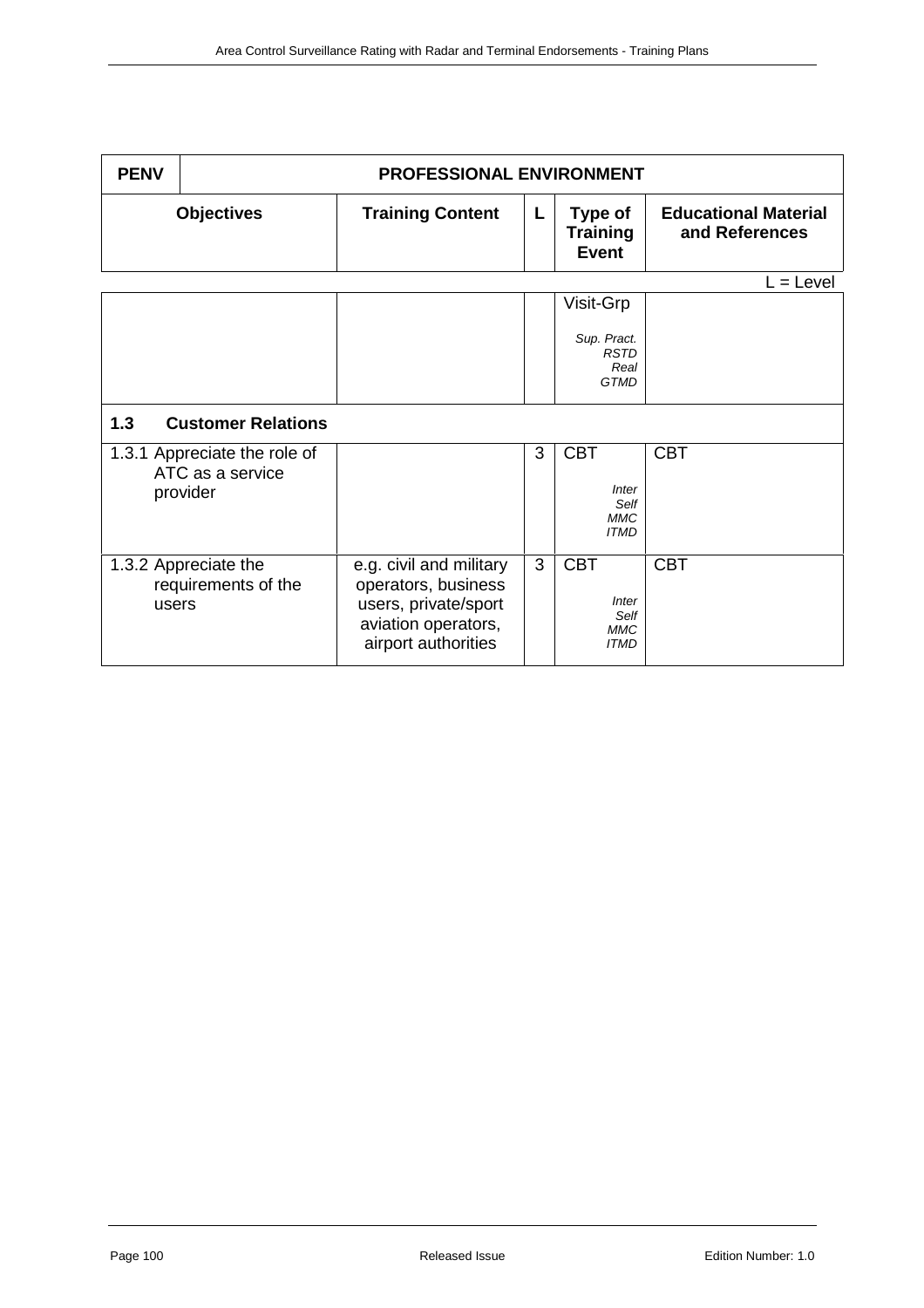| <b>UNIN</b> | 00 Odi veniance Rating with Radar Endorsement<br>UNUSUAL/EMERGENCY SITUATIONS                 |                                                                                                                                                                     |        |                                                                                                                                                                                 |                                                                                                                                                                                                            |
|-------------|-----------------------------------------------------------------------------------------------|---------------------------------------------------------------------------------------------------------------------------------------------------------------------|--------|---------------------------------------------------------------------------------------------------------------------------------------------------------------------------------|------------------------------------------------------------------------------------------------------------------------------------------------------------------------------------------------------------|
|             | <b>Objectives</b>                                                                             | <b>Training Content</b>                                                                                                                                             | L      | <b>Type of</b><br><b>Training</b><br><b>Event</b>                                                                                                                               | <b>Educational Material</b><br>and References                                                                                                                                                              |
|             |                                                                                               |                                                                                                                                                                     |        |                                                                                                                                                                                 | $L = Level$                                                                                                                                                                                                |
| -.-.1       | Students shall manage<br>air traffic in unusual<br>situations                                 |                                                                                                                                                                     |        |                                                                                                                                                                                 |                                                                                                                                                                                                            |
| 1           | <b>Unusual/Emergency Situations</b>                                                           |                                                                                                                                                                     |        |                                                                                                                                                                                 |                                                                                                                                                                                                            |
| 1.1         | <b>Aircraft Problems</b>                                                                      |                                                                                                                                                                     |        |                                                                                                                                                                                 |                                                                                                                                                                                                            |
|             | 1.1.1 List aircraft failures<br>1.1.2 Apply the procedures<br>for given unusual<br>situations | e.g. engine failure,<br>hydraulic failure, fire<br>on board, lack of fuel,<br>bird strike,<br>transponder failure,<br>decompression, a/c<br>lost/unsure of position | 1<br>3 | Cases<br>Cases<br><b>RSTD</b><br><b>TXT</b><br>GTMD<br>Cases<br>Cases<br>RSTD<br>TXT<br><b>GTMD</b><br>Team<br>Simul<br><b>SIMUL</b><br><b>REAL</b><br>HI FI SIM<br><b>ITMD</b> | 'Controller Training in<br>the Handling of<br>Unusual Incidents'<br>(EATMP, 1999)<br>ICAO, Annex 13<br>'Controller Training in<br>the Handling of<br>Unusual Incidents'<br>(EATMP, 1999)<br>ICAO, Annex 13 |
| 1.2         | <b>Unknown Traffic</b>                                                                        |                                                                                                                                                                     |        |                                                                                                                                                                                 |                                                                                                                                                                                                            |
|             | 1.2.1 Apply the procedures<br>in the case of<br>unknown traffic                               | Inside controlled<br>airspace, outside<br>controlled airspace,<br>IFR vs. VFR                                                                                       | 3      | Lesson<br>Lesson<br><b>RSTD</b><br><b>MMC</b><br>GTMD                                                                                                                           | 'Controller Training in<br>the Handling of<br>Unusual Incidents'<br>(EATMP, 1999)<br>ICAO, Annex 13                                                                                                        |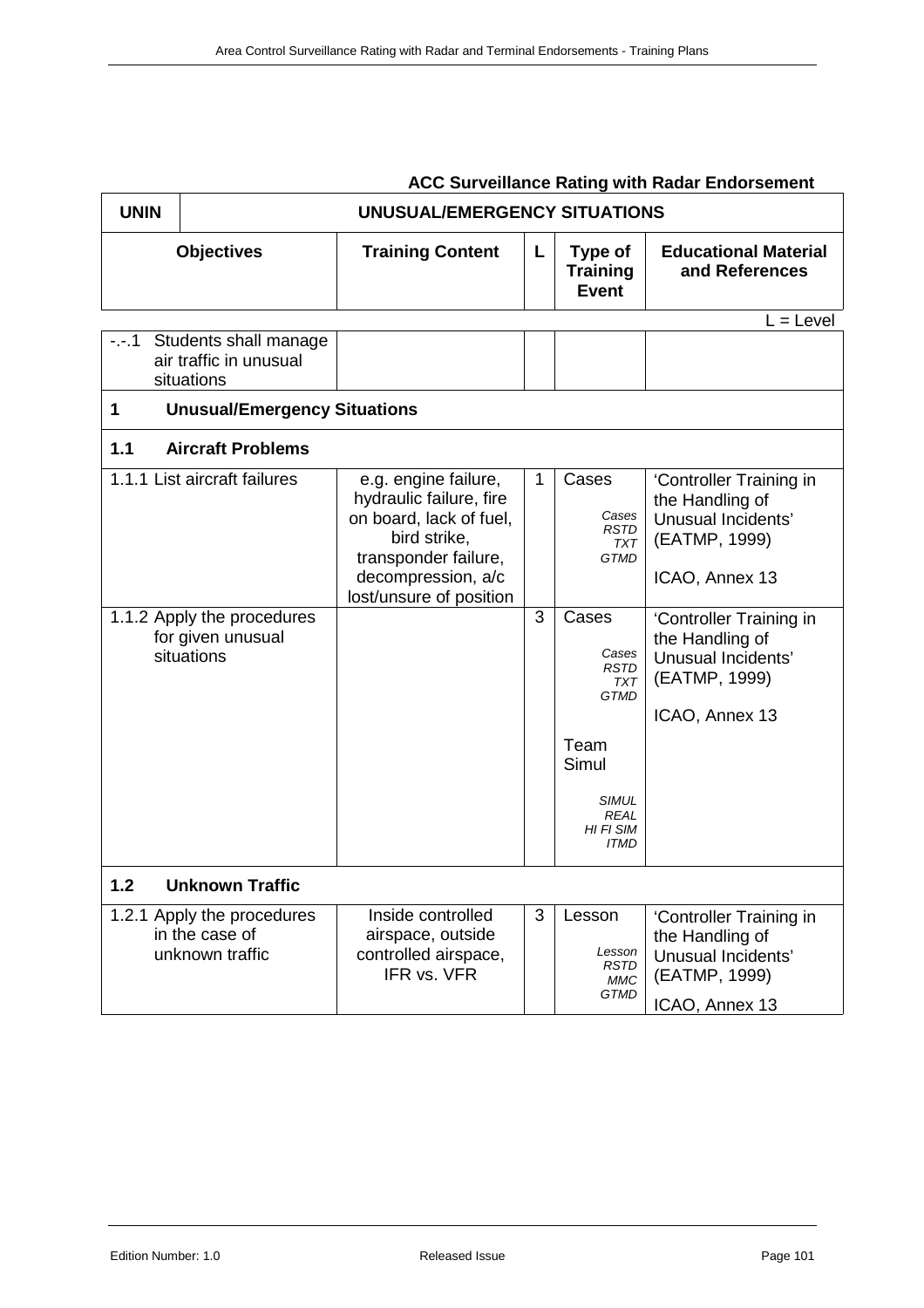| <b>UNIN</b>                                               | UNUSUAL/EMERGENCY SITUATIONS                                                                |                                                                                  |                |                                                                           |                                               |  |
|-----------------------------------------------------------|---------------------------------------------------------------------------------------------|----------------------------------------------------------------------------------|----------------|---------------------------------------------------------------------------|-----------------------------------------------|--|
| <b>Objectives</b>                                         |                                                                                             | <b>Training Content</b>                                                          | L              | Type of<br><b>Training</b><br><b>Event</b>                                | <b>Educational Material</b><br>and References |  |
|                                                           |                                                                                             |                                                                                  |                |                                                                           | $L = Level$                                   |  |
|                                                           |                                                                                             |                                                                                  |                | Team<br>Simul                                                             |                                               |  |
|                                                           |                                                                                             |                                                                                  |                | <b>SIMUL</b><br><b>REAL</b><br><b>SIM</b><br><b>ITMD</b>                  |                                               |  |
| 1.3<br><b>Radar Vectoring Outside Controlled Airspace</b> |                                                                                             |                                                                                  |                |                                                                           |                                               |  |
| 1.3.1 Explain the                                         | circumstances which<br>may require aircraft to<br>be vectored out of<br>controlled airspace | Weather avoidance,<br>emergency, traffic<br>avoidance                            | $\overline{2}$ |                                                                           |                                               |  |
|                                                           | 1.3.2 Apply procedures<br>regarding vectoring<br>out of controlled<br>airspace              | e.g. co-ordination,<br>information to aircraft                                   | 3              | Team<br>Simul<br><b>SIMUL</b><br><b>REAL</b><br><b>SIM</b><br><b>ITMD</b> |                                               |  |
| 1.4<br><b>Transponder Failure</b>                         |                                                                                             |                                                                                  |                |                                                                           |                                               |  |
|                                                           | 1.4.1 Apply procedures in<br>the event of a SSR<br>transponder failure                      | e.g. total, partial,<br>national regulations,<br>ICAO Doc 4444,<br>ICAO Doc 7030 | 3              | <b>CBPE</b><br>Lesson<br>RSTD<br>Proj<br><b>GTMD</b><br>Team<br>Simul     |                                               |  |
|                                                           |                                                                                             |                                                                                  |                | <b>SIMUL</b><br><b>REAL</b><br>HI FI SIM<br><b>ITMD</b>                   |                                               |  |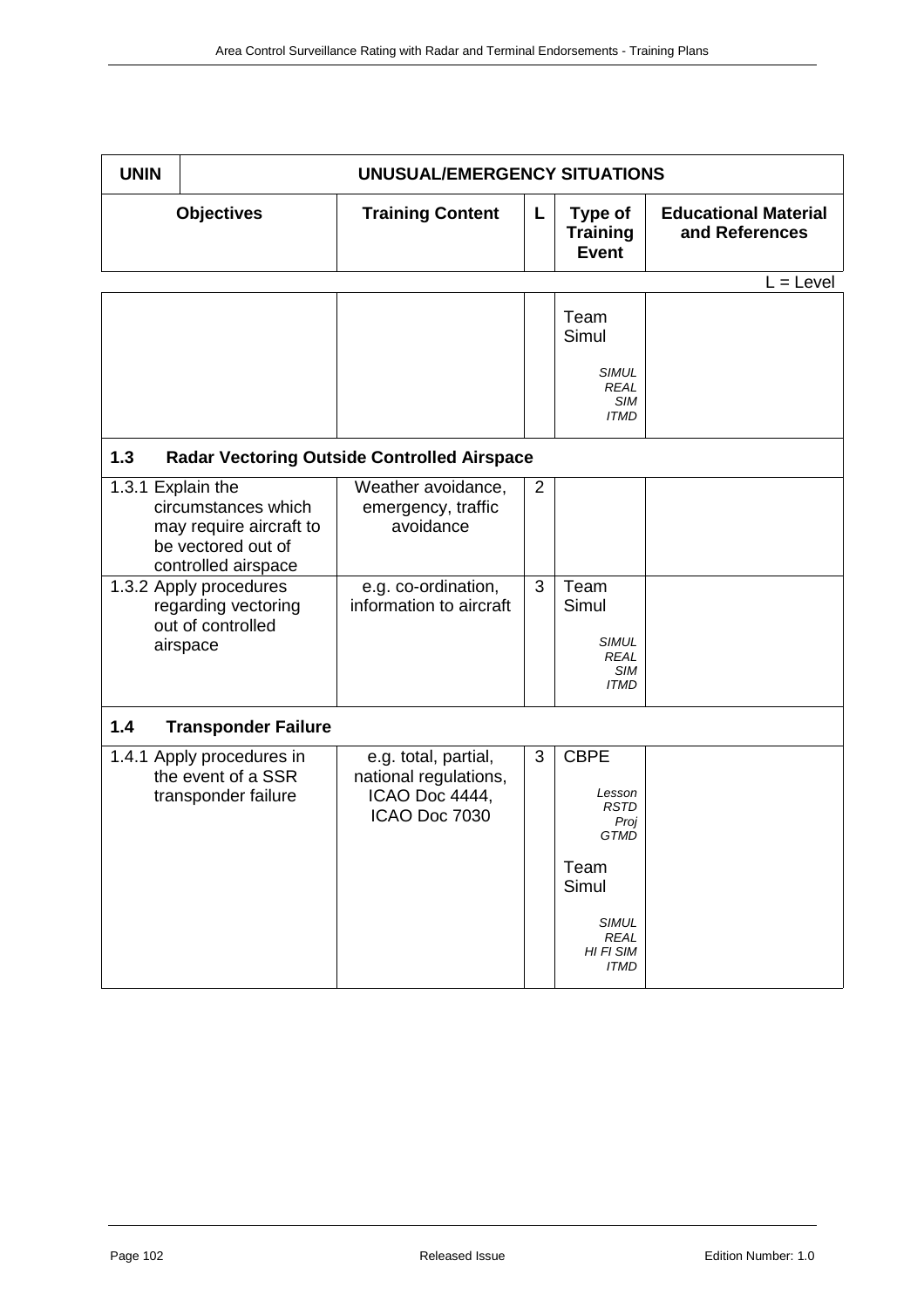| <b>UNIN</b>       | UNUSUAL/EMERGENCY SITUATIONS                                                                                       |                                                                      |                |                                                                              |                                               |  |  |  |  |  |  |  |
|-------------------|--------------------------------------------------------------------------------------------------------------------|----------------------------------------------------------------------|----------------|------------------------------------------------------------------------------|-----------------------------------------------|--|--|--|--|--|--|--|
|                   | <b>Objectives</b>                                                                                                  | <b>Training Content</b>                                              | L              | Type of<br><b>Training</b><br><b>Event</b>                                   | <b>Educational Material</b><br>and References |  |  |  |  |  |  |  |
|                   | $L = Level$                                                                                                        |                                                                      |                |                                                                              |                                               |  |  |  |  |  |  |  |
| 1.5               | <b>Radio Failure</b>                                                                                               |                                                                      |                |                                                                              |                                               |  |  |  |  |  |  |  |
|                   | 1.5.1 Apply procedures<br>when a radar<br>controller experiences<br>complete or partial<br>failure of ground radio |                                                                      | 3              | <b>CBPE</b><br>Lesson<br><b>RSTD</b><br>Proj<br>GTMD                         |                                               |  |  |  |  |  |  |  |
|                   | communication<br>equipment                                                                                         |                                                                      |                | Team<br>Simul<br><b>SIMUL</b>                                                |                                               |  |  |  |  |  |  |  |
|                   |                                                                                                                    |                                                                      |                | <b>REAL</b><br><b>SIM</b><br><b>ITMD</b>                                     |                                               |  |  |  |  |  |  |  |
| 1.5.2 Explain the | procedures followed<br>by a pilot when he<br>experiences complete<br>or partial radio failure                      | e.g. civil, military,<br>special national<br>procedures              | $\overline{2}$ | <b>CBPE</b><br>Lesson<br><b>RSTD</b><br>Proi<br><b>GTMD</b>                  |                                               |  |  |  |  |  |  |  |
|                   | 1.5.3 Apply ATC procedures<br>associated with a pilot<br>experiencing complete<br>or partial radio failure         | e.g. civil, military,<br>special national<br>procedures              | 3              | <b>CBPE</b><br>Lesson<br><b>RSTD</b><br>Proj<br><b>GTMD</b><br>Team<br>Simul |                                               |  |  |  |  |  |  |  |
|                   |                                                                                                                    |                                                                      |                | <b>SIMUL</b><br><b>REAL</b><br><b>SIM</b><br><b>ITMD</b>                     |                                               |  |  |  |  |  |  |  |
| 1.6               | <b>Diversions</b>                                                                                                  |                                                                      |                |                                                                              |                                               |  |  |  |  |  |  |  |
|                   | 1.6.1 Provide flight<br>information to diverting<br>aircraft                                                       | e.g. nearest most<br>suitable aerodrome,<br>aerodrome<br>information | 4              | <b>CBPE</b><br>Lesson<br><b>RSTD</b><br>Proj<br>GTMD                         |                                               |  |  |  |  |  |  |  |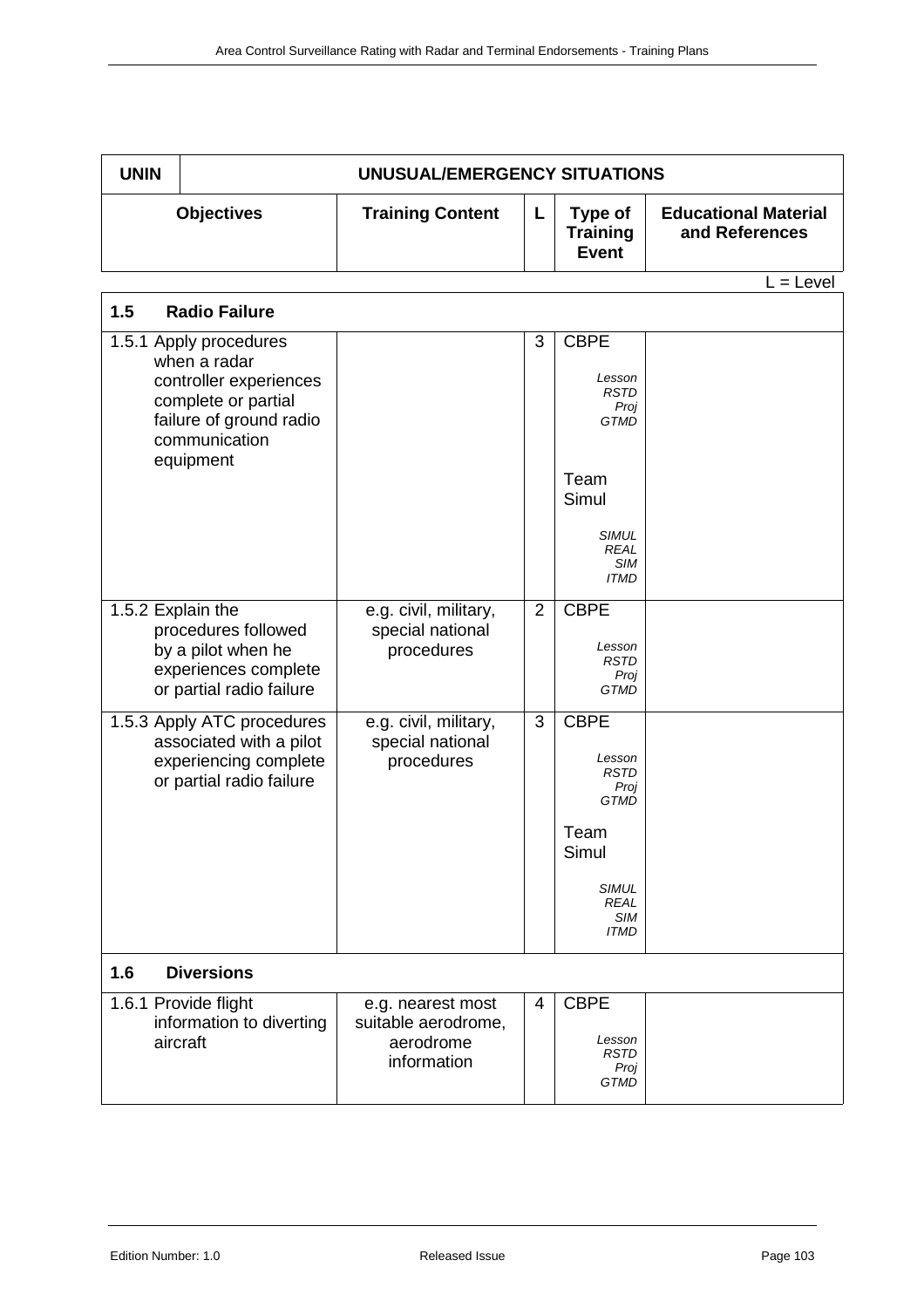| <b>UNIN</b> |                                                       | UNUSUAL/EMERGENCY SITUATIONS            |   |                                                          |                                               |  |  |  |  |  |  |
|-------------|-------------------------------------------------------|-----------------------------------------|---|----------------------------------------------------------|-----------------------------------------------|--|--|--|--|--|--|
|             | <b>Objectives</b>                                     | <b>Training Content</b>                 | L | Type of<br><b>Training</b><br><b>Event</b>               | <b>Educational Material</b><br>and References |  |  |  |  |  |  |
|             |                                                       |                                         |   |                                                          | $L = Level$                                   |  |  |  |  |  |  |
|             |                                                       |                                         |   | Team<br>Simul                                            |                                               |  |  |  |  |  |  |
|             |                                                       |                                         |   | <b>SIMUL</b><br><b>REAL</b><br><b>SIM</b><br><b>ITMD</b> |                                               |  |  |  |  |  |  |
|             | 1.6.2 Provide flight<br>information to other          | e.g. concerning an<br>emergency descent | 4 | <b>CBPE</b>                                              |                                               |  |  |  |  |  |  |
|             | aircraft                                              |                                         |   | Lesson<br><b>RSTD</b><br>Proj<br>GTMD                    |                                               |  |  |  |  |  |  |
|             | 1.6.3 Perform appropriate<br>co-ordination            | e.g. other sectors and<br>units         | 3 | <b>CBPE</b>                                              |                                               |  |  |  |  |  |  |
|             |                                                       |                                         |   | Lesson<br><b>RSTD</b><br>Proj<br>GTMD                    |                                               |  |  |  |  |  |  |
|             | 1.6.4 Provide navigational<br>assistance to diverting | Track/heading,<br>distance, other       | 4 | <b>CBPE</b>                                              |                                               |  |  |  |  |  |  |
|             | aircraft                                              | navigational<br>assistance              |   | Lesson<br><b>RSTD</b><br>Proj<br>GTMD                    |                                               |  |  |  |  |  |  |
|             |                                                       |                                         |   | Team<br>Simul                                            |                                               |  |  |  |  |  |  |
|             |                                                       |                                         |   | <b>SIMUL</b><br><b>REAL</b><br><b>SIM</b><br><b>ITMD</b> |                                               |  |  |  |  |  |  |
|             | 1.6.5 Provide radar<br>vectoring to diverting         | Track/heading,<br>distance, other       | 4 | <b>CBPE</b>                                              |                                               |  |  |  |  |  |  |
|             | aircraft                                              | navigational<br>assistance              |   | Lesson<br><b>RSTD</b><br>Proj<br>GTMD                    |                                               |  |  |  |  |  |  |
|             |                                                       |                                         |   | Team<br>Simul                                            |                                               |  |  |  |  |  |  |
|             |                                                       |                                         |   | <b>SIMUL</b><br><b>REAL</b><br><b>SIM</b><br><b>ITMD</b> |                                               |  |  |  |  |  |  |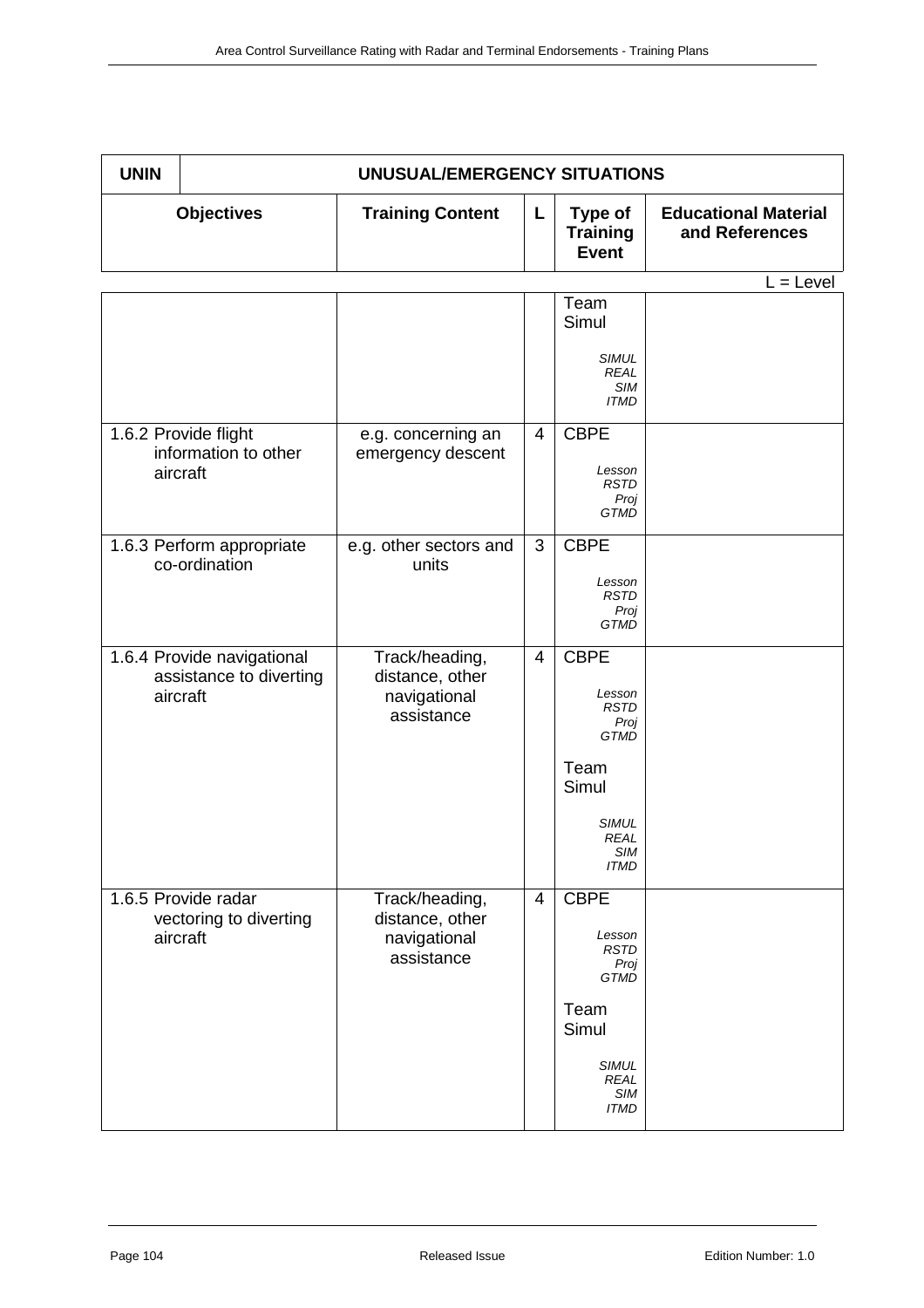| UNIN              | UNUSUAL/EMERGENCY SITUATIONS |                         |   |                                            |                                               |  |  |  |  |
|-------------------|------------------------------|-------------------------|---|--------------------------------------------|-----------------------------------------------|--|--|--|--|
| <b>Objectives</b> |                              | <b>Training Content</b> | ┕ | Type of<br><b>Training</b><br><b>Event</b> | <b>Educational Material</b><br>and References |  |  |  |  |
|                   |                              |                         |   |                                            | _ = Level                                     |  |  |  |  |

| <b>Hijack</b><br>1.7                                 |                         |   |                                                          |  |
|------------------------------------------------------|-------------------------|---|----------------------------------------------------------|--|
| 1.7.1 Apply ATC procedures<br>associated with hijack | National, international | 3 | Cases<br>Cases<br><b>RSTD</b><br><b>TXT</b><br>GTMD      |  |
|                                                      |                         |   | Team<br>Simul                                            |  |
|                                                      |                         |   | <b>SIMUL</b><br><b>REAL</b><br><b>SIM</b><br><b>ITMD</b> |  |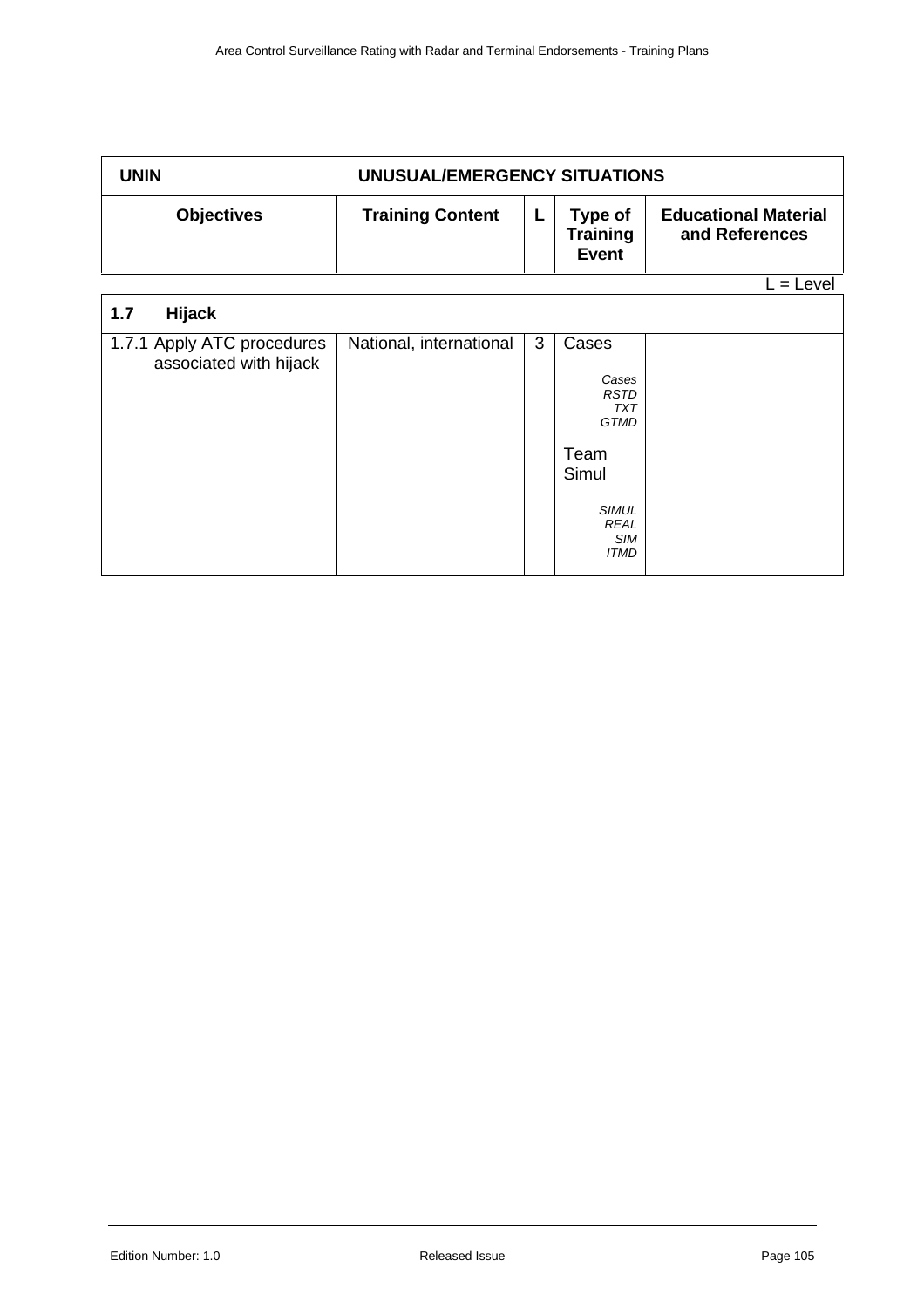| <b>DEGS</b>     |                                                                                             | <b>DEGRADED SYSTEMS CAPABILITY</b> |   |                                                          |                                               |  |  |  |  |  |
|-----------------|---------------------------------------------------------------------------------------------|------------------------------------|---|----------------------------------------------------------|-----------------------------------------------|--|--|--|--|--|
|                 | <b>Objectives</b>                                                                           | <b>Training Content</b>            | L | <b>Type of</b><br><b>Training</b><br><b>Event</b>        | <b>Educational Material</b><br>and References |  |  |  |  |  |
|                 |                                                                                             |                                    |   |                                                          | $L = Level$                                   |  |  |  |  |  |
| $-1$<br>traffic | Students shall<br>integrate system<br>degradation<br>procedures in the<br>management of air |                                    |   |                                                          |                                               |  |  |  |  |  |
| 1               | <b>Communication Equipment</b>                                                              |                                    |   |                                                          |                                               |  |  |  |  |  |
|                 | 1.-.1 Students shall ensure<br>the transfer of data by<br>alternative methods               |                                    |   | Team<br>Simul                                            |                                               |  |  |  |  |  |
|                 |                                                                                             |                                    |   | <b>SIMUL</b><br><b>REAL</b><br><b>SIM</b><br><b>ITMD</b> |                                               |  |  |  |  |  |
| 1.1             | <b>Ground/Air Radio Equipment</b>                                                           |                                    |   |                                                          |                                               |  |  |  |  |  |
|                 | 1.1.1 Recognise that ground<br>radio equipment has                                          | e.g. VHF, UHF, HF                  | 1 | Lesson                                                   |                                               |  |  |  |  |  |
|                 | degraded                                                                                    |                                    |   | Lesson<br><b>RSTD</b><br><b>MMC</b><br><b>GTMD</b>       |                                               |  |  |  |  |  |
|                 | 1.1.2 Provide information to<br>aircraft using                                              |                                    | 4 | Lesson                                                   |                                               |  |  |  |  |  |
|                 | standby/backup<br>equipment                                                                 |                                    |   | Lesson<br><b>RSTD</b><br><b>MMC</b><br>GTMD              |                                               |  |  |  |  |  |
|                 |                                                                                             |                                    |   | Team<br>Simul                                            |                                               |  |  |  |  |  |
|                 |                                                                                             |                                    |   | <b>SIMUL</b><br><b>REAL</b><br><b>SIM</b><br><b>ITMD</b> |                                               |  |  |  |  |  |

## **ACC Surveillance Rating with Radar Endorsement**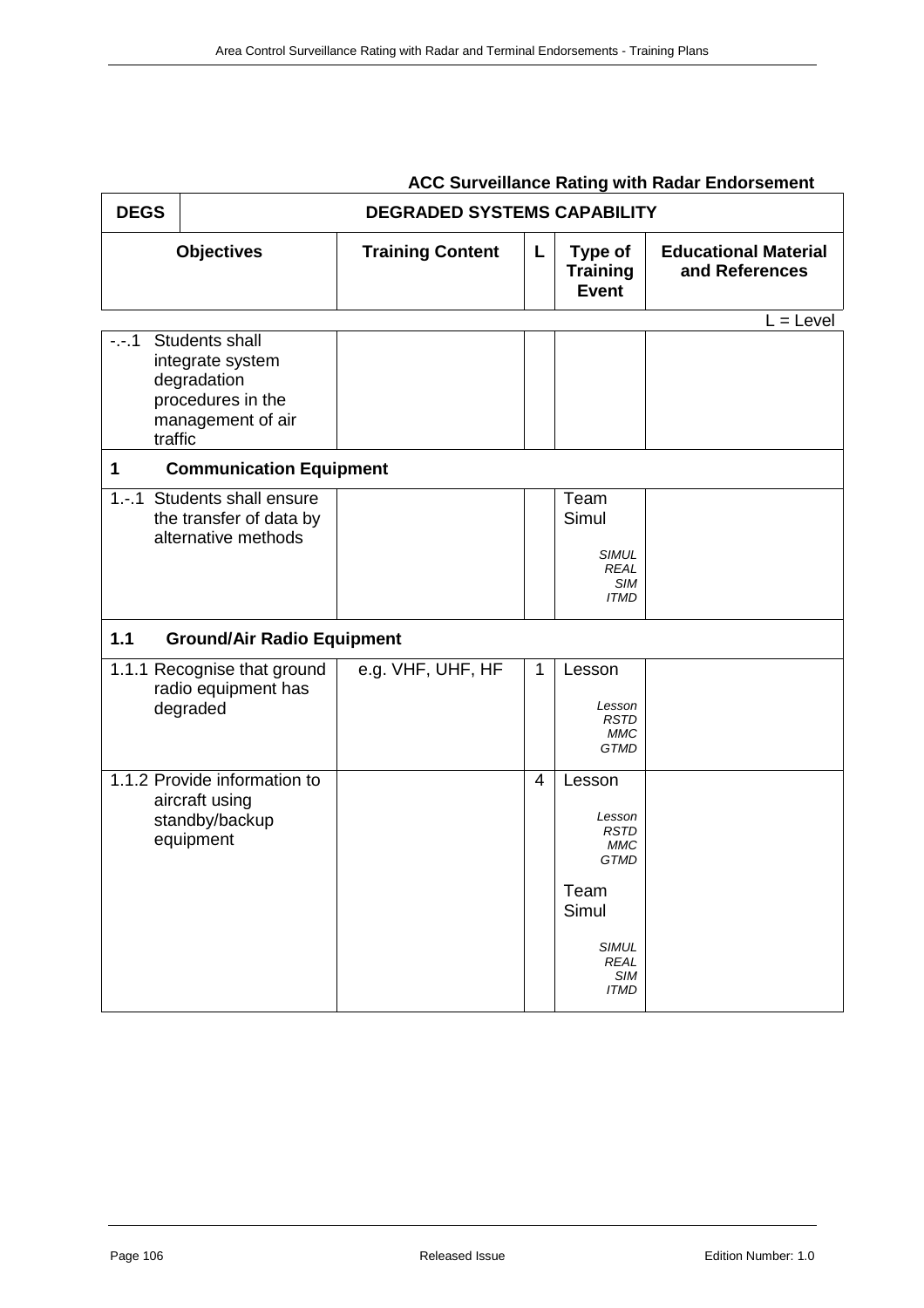| <b>DEGS</b>                                                                              | <b>DEGRADED SYSTEMS CAPABILITY</b>                                                         |                                                                                       |    |                                                                                                       |                                               |  |  |  |  |  |  |
|------------------------------------------------------------------------------------------|--------------------------------------------------------------------------------------------|---------------------------------------------------------------------------------------|----|-------------------------------------------------------------------------------------------------------|-----------------------------------------------|--|--|--|--|--|--|
| <b>Objectives</b>                                                                        |                                                                                            | <b>Training Content</b>                                                               | L. | Type of<br><b>Training</b><br><b>Event</b>                                                            | <b>Educational Material</b><br>and References |  |  |  |  |  |  |
|                                                                                          |                                                                                            |                                                                                       |    |                                                                                                       |                                               |  |  |  |  |  |  |
| 1.2                                                                                      | <b>Ground/Ground Equipment</b>                                                             |                                                                                       |    |                                                                                                       |                                               |  |  |  |  |  |  |
|                                                                                          | 1.2.1 Recognise that<br>equipment has<br>degraded                                          | e.g. telephone,<br>interphone, intercom                                               | 1  | Lesson<br>Lesson<br><b>RSTD</b><br><b>MMC</b><br><b>GTMD</b>                                          |                                               |  |  |  |  |  |  |
| 1.2.2 Provide information to<br>adjacent sectors by<br>using standby/backup<br>equipment |                                                                                            |                                                                                       | 4  | Team<br>Simul<br><b>SIMUL</b><br><b>REAL</b><br><b>SIM</b><br><b>ITMD</b>                             |                                               |  |  |  |  |  |  |
| 1.3                                                                                      | <b>Data Link Equipment</b>                                                                 |                                                                                       |    |                                                                                                       |                                               |  |  |  |  |  |  |
|                                                                                          | 1.3.1 Recognise data link<br>equipment has<br>degraded                                     | e.g. Mode $\overline{S}$ ,<br>automatic data<br>transfer, automatic co-<br>ordination | 1  | Lesson<br>Lesson<br><b>RSTD</b><br><b>MMC</b><br><b>GTMD</b>                                          |                                               |  |  |  |  |  |  |
|                                                                                          | 1.3.2 Use alternative<br>methods of<br>transferring data<br>between ground and<br>aircraft | e.g. ground/air radio                                                                 | 3  | Lesson<br>Lesson<br><b>RSTD</b><br><b>MMC</b><br><b>GTMD</b><br>Team<br>Simul<br><b>SIMUL</b><br>DTAI |                                               |  |  |  |  |  |  |

|                                                                                            |                                              |   | <b>SIMUL</b><br><b>REAL</b><br>HI FI SIM<br>ITMD      |  |
|--------------------------------------------------------------------------------------------|----------------------------------------------|---|-------------------------------------------------------|--|
| 1.3.3 Use alternative<br>methods of<br>transferring data<br>between units/work<br>stations | e.g. telephone, direct<br>pointing, intercom | 3 | Lesson<br>Lesson<br><b>RSTD</b><br><b>MMC</b><br>GTMD |  |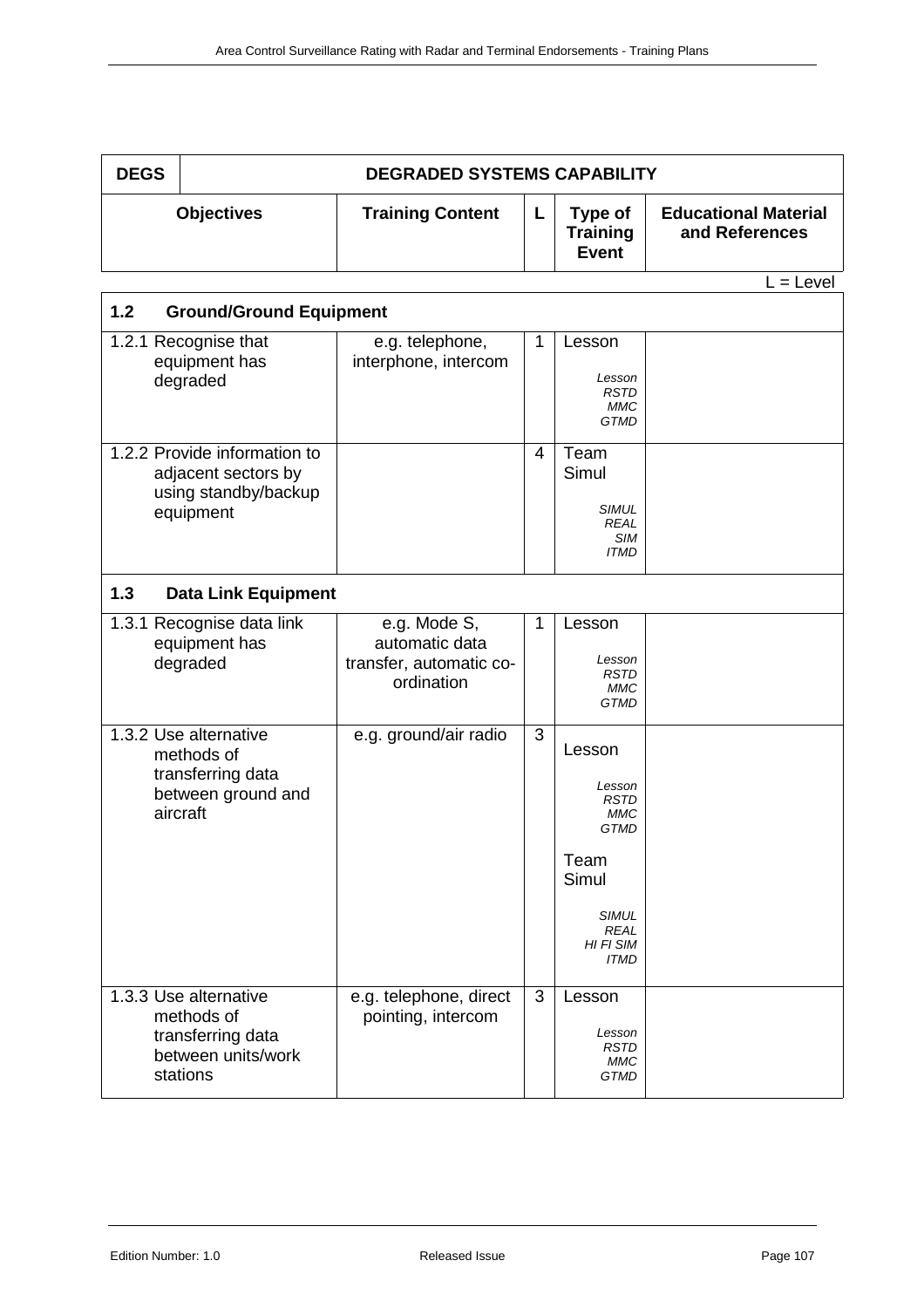| <b>DEGS</b>    |                                                                   | <b>DEGRADED SYSTEMS CAPABILITY</b>                                     |              |                                                          |                                               |  |  |  |  |  |  |
|----------------|-------------------------------------------------------------------|------------------------------------------------------------------------|--------------|----------------------------------------------------------|-----------------------------------------------|--|--|--|--|--|--|
|                | <b>Objectives</b>                                                 | <b>Training Content</b>                                                |              | Type of<br><b>Training</b><br><b>Event</b>               | <b>Educational Material</b><br>and References |  |  |  |  |  |  |
| $L = Level$    |                                                                   |                                                                        |              |                                                          |                                               |  |  |  |  |  |  |
|                |                                                                   |                                                                        |              | Team<br>Simul                                            |                                               |  |  |  |  |  |  |
|                |                                                                   |                                                                        |              | <b>SIMUL</b><br><b>REAL</b><br><b>SIM</b><br><b>ITMD</b> |                                               |  |  |  |  |  |  |
| $\overline{2}$ | <b>Surveillance Equipment</b>                                     |                                                                        |              |                                                          |                                               |  |  |  |  |  |  |
|                | 2.-.1 Students shall respond<br>to degradation of<br>surveillance |                                                                        |              | Team<br>Simul                                            |                                               |  |  |  |  |  |  |
|                | equipment                                                         |                                                                        |              | <b>SIMUL</b><br><b>REAL</b><br>HI FI SIM<br><b>ITMD</b>  |                                               |  |  |  |  |  |  |
| 2.1            | <b>Partial or Total Display Degradation</b>                       |                                                                        |              |                                                          |                                               |  |  |  |  |  |  |
|                | 2.1.1 Recognise that<br>surveillance<br>equipment has<br>degraded | Partial power failure,<br>loss of certain<br>facilities, total failure | $\mathbf{1}$ | Lesson<br>Lesson<br><b>RSTD</b><br><b>MMC</b><br>GTMD    |                                               |  |  |  |  |  |  |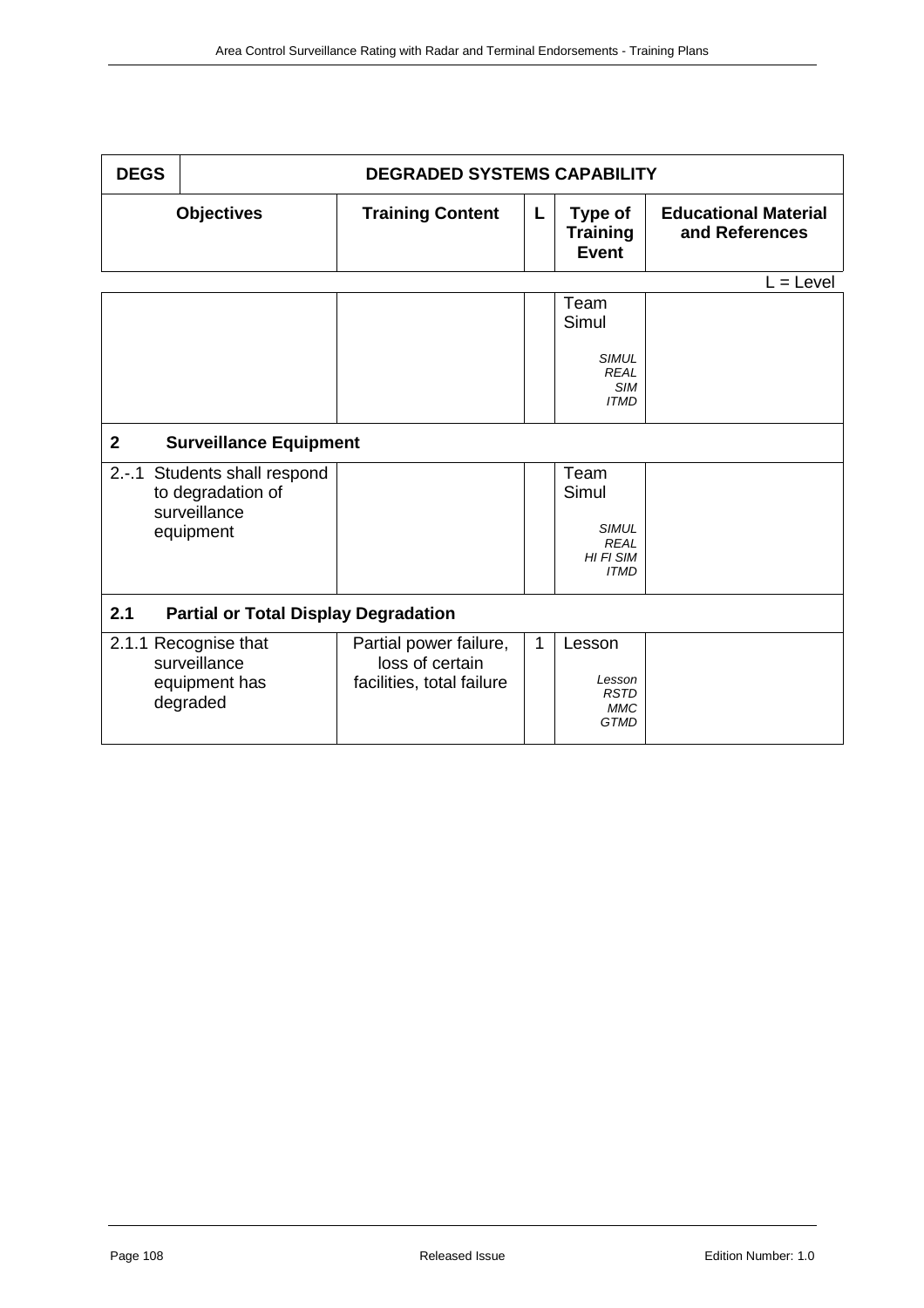| <b>DEGS</b>                                                 |                                                                                                                                 | <b>DEGRADED SYSTEMS CAPABILITY</b>                                                                                                                                                                                                                             |                                                 |                                                              |             |  |  |  |  |  |  |  |
|-------------------------------------------------------------|---------------------------------------------------------------------------------------------------------------------------------|----------------------------------------------------------------------------------------------------------------------------------------------------------------------------------------------------------------------------------------------------------------|-------------------------------------------------|--------------------------------------------------------------|-------------|--|--|--|--|--|--|--|
|                                                             | <b>Objectives</b>                                                                                                               | <b>Training Content</b>                                                                                                                                                                                                                                        | Type of<br>L<br><b>Training</b><br><b>Event</b> |                                                              |             |  |  |  |  |  |  |  |
|                                                             |                                                                                                                                 |                                                                                                                                                                                                                                                                |                                                 |                                                              | $L = Level$ |  |  |  |  |  |  |  |
| 2.1.2 Integrate remedial<br>procedures and/or<br>techniques |                                                                                                                                 | e.g. inform adjacent<br>sectors, inform<br>aircraft, apply vertical<br>separation<br>(emergency,<br>increased), increased<br>radar separation,<br>reduce the number of<br>aircraft entering area<br>of responsibility,<br>transfer aircraft to<br>another unit | 4                                               | Lesson<br>Lesson<br><b>RSTD</b><br><b>MMC</b><br><b>GTMD</b> |             |  |  |  |  |  |  |  |
|                                                             |                                                                                                                                 |                                                                                                                                                                                                                                                                |                                                 | Team<br>Simul                                                |             |  |  |  |  |  |  |  |
|                                                             |                                                                                                                                 |                                                                                                                                                                                                                                                                |                                                 | <b>SIMUL</b><br>REAL<br><b>SIM</b><br><b>ITMD</b>            |             |  |  |  |  |  |  |  |
| 3                                                           | <b>Processing Systems</b>                                                                                                       |                                                                                                                                                                                                                                                                |                                                 |                                                              |             |  |  |  |  |  |  |  |
|                                                             | 3.-.1 Students shall respond<br>to degradation in the<br>processing systems<br>associated with the<br>surveillance<br>equipment |                                                                                                                                                                                                                                                                |                                                 |                                                              |             |  |  |  |  |  |  |  |
| 3.1                                                         | <b>ATC Processing System Degradation</b>                                                                                        |                                                                                                                                                                                                                                                                |                                                 |                                                              |             |  |  |  |  |  |  |  |
|                                                             | 3.1.1 Recognise a system<br>degradation                                                                                         | e.g. FDPS, RDPS,<br>software processing<br>of surveillance display                                                                                                                                                                                             | 1                                               | Lesson<br>Lesson<br><b>RSTD</b><br><b>MMC</b><br>GTMD        |             |  |  |  |  |  |  |  |
|                                                             | 3.1.2 Integrate appropriate<br>procedure following a<br>processing system<br>degradation                                        | e.g. national<br>procedures, local unit<br>procedures                                                                                                                                                                                                          | 4                                               | Lesson<br>Lesson<br>RSTD<br><b>MMC</b><br>GTMD               |             |  |  |  |  |  |  |  |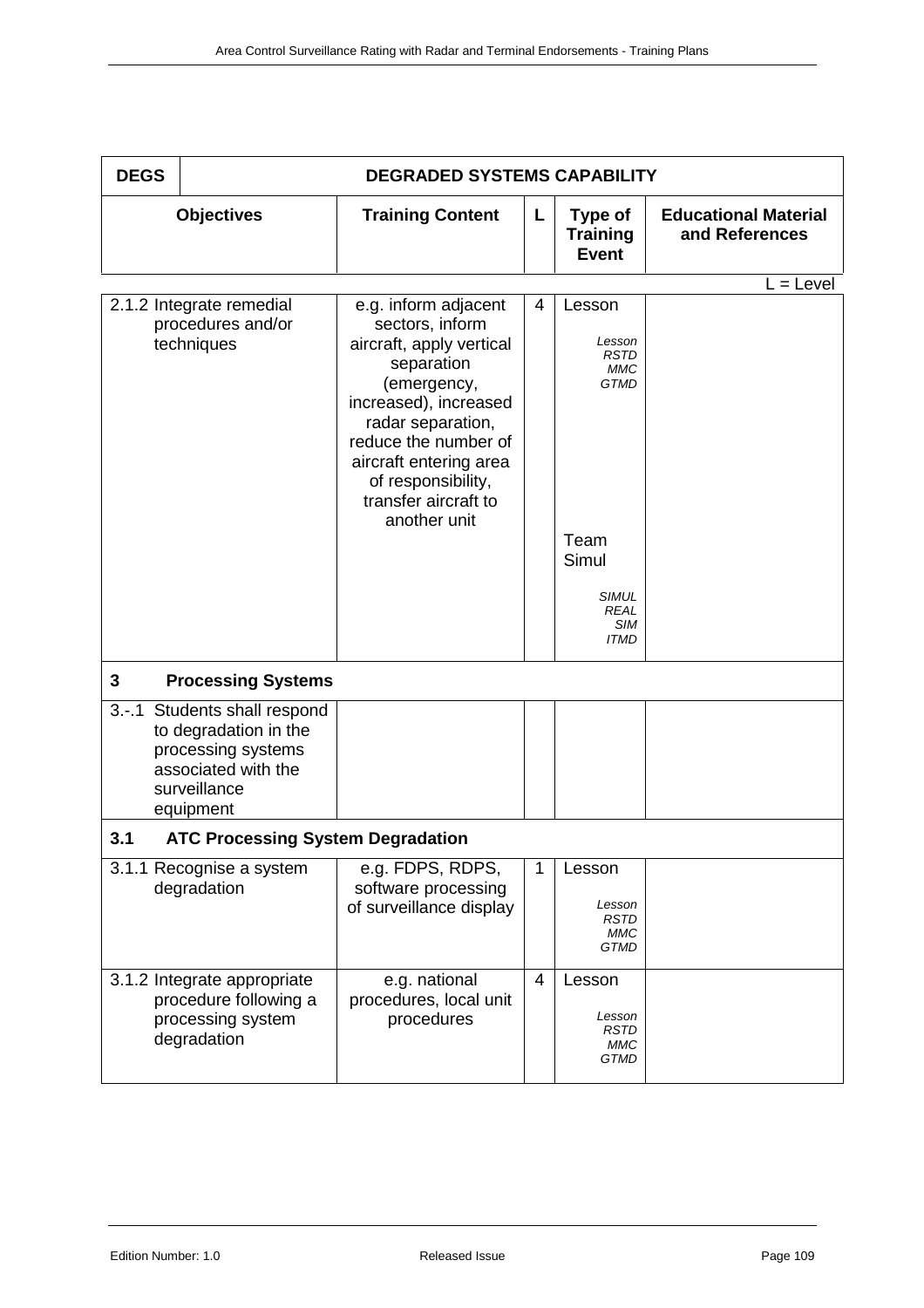| <b>DEGS</b>             | <b>DEGRADED SYSTEMS CAPABILITY</b>                                                                |                                                                                                                                                                              |                |                                                                                                                                    |                                               |  |  |  |  |  |  |
|-------------------------|---------------------------------------------------------------------------------------------------|------------------------------------------------------------------------------------------------------------------------------------------------------------------------------|----------------|------------------------------------------------------------------------------------------------------------------------------------|-----------------------------------------------|--|--|--|--|--|--|
|                         | <b>Objectives</b>                                                                                 | <b>Training Content</b>                                                                                                                                                      | L              | Type of<br><b>Training</b><br><b>Event</b>                                                                                         | <b>Educational Material</b><br>and References |  |  |  |  |  |  |
|                         |                                                                                                   |                                                                                                                                                                              |                |                                                                                                                                    | $L = Level$                                   |  |  |  |  |  |  |
|                         |                                                                                                   |                                                                                                                                                                              |                | Team<br>Simul                                                                                                                      |                                               |  |  |  |  |  |  |
|                         |                                                                                                   |                                                                                                                                                                              |                | <b>SIMUL</b><br><b>REAL</b><br>SIM<br><b>ITMD</b>                                                                                  |                                               |  |  |  |  |  |  |
| $\overline{\mathbf{4}}$ | <b>Navigation Equipment</b>                                                                       |                                                                                                                                                                              |                |                                                                                                                                    |                                               |  |  |  |  |  |  |
|                         | 4.-.1 Students shall respond<br>to the degradation of<br>non-surveillance                         |                                                                                                                                                                              |                | Team<br>Simul                                                                                                                      |                                               |  |  |  |  |  |  |
|                         | navigation equipment                                                                              |                                                                                                                                                                              |                | <b>SIMUL</b><br><b>REAL</b><br>HI FI SIM<br><b>ITMD</b>                                                                            |                                               |  |  |  |  |  |  |
| 4.1                     | <b>Navigational Aid Degradation</b>                                                               |                                                                                                                                                                              |                |                                                                                                                                    |                                               |  |  |  |  |  |  |
|                         | 4.1.1 Recognise when a<br>navigational<br>equipment failure will<br>affect operational<br>ability | e.g. VOR; approach<br>aid                                                                                                                                                    | 1              | Lesson<br>Lesson<br><b>RSTD</b><br><b>MMC</b><br><b>GTMD</b>                                                                       |                                               |  |  |  |  |  |  |
|                         | 4.1.2 Integrate appropriate<br>procedures in the<br>event of a navigational<br>equipment failure  | e.g. vertical<br>separation (standard,<br>emergency), other<br>non-radar separation<br>(geographical, visual),<br>inform aircraft, seek<br>assistance from<br>adjacent units | $\overline{4}$ | Lesson<br>Lesson<br><b>RSTD</b><br><b>MMC</b><br>GTMD<br>Team<br>Simul<br><b>SIMUL</b><br><b>REAL</b><br><b>SIM</b><br><b>ITMD</b> |                                               |  |  |  |  |  |  |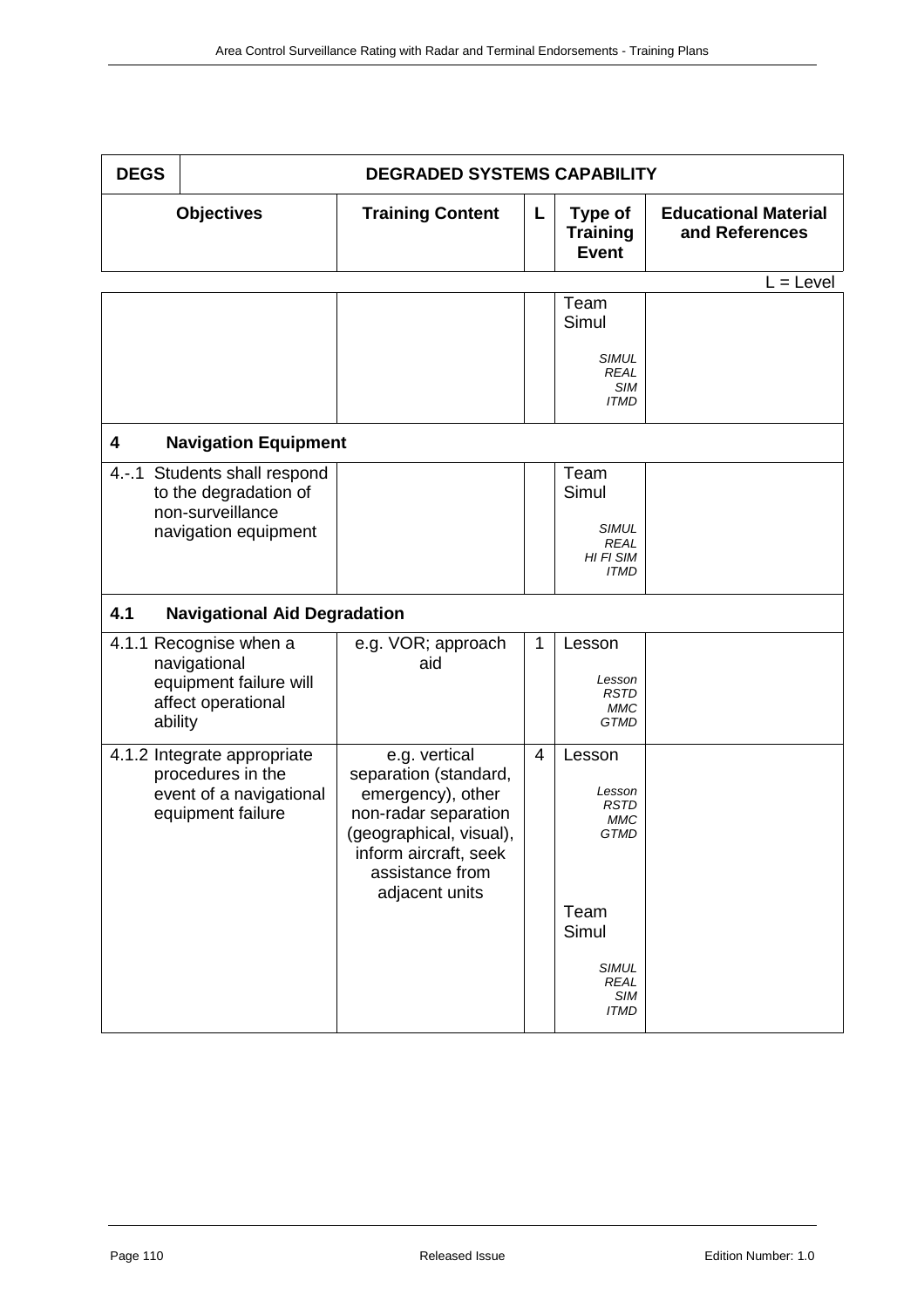## **5. TRAINING PLANS FOR MODULE 8**

## **5.1 Timescale**

Table 4 is the Module 8 timetable.

This timetable is only to be understood as an **addition** to Module 7. Module 8 is not a stand-alone module. In fact, only Module 7 + Module 8 is meaningful.

|              | <b>TOTAL</b>   | <b>INTR</b> | LAW |    | ATM   MET      | <b>NAV</b>     | <b>ACFT</b>    |   | HUM EQPM PENV UNIN DEGS AGA |             |   |    |   |
|--------------|----------------|-------------|-----|----|----------------|----------------|----------------|---|-----------------------------|-------------|---|----|---|
| <b>CASE</b>  | 4              |             |     | 2  |                |                |                |   |                             |             | 2 |    |   |
| <b>CBPE</b>  | 0              |             |     |    |                |                |                |   |                             |             |   |    |   |
| <b>CBT</b>   | 12             |             |     | 9  | $\overline{2}$ |                | 1              |   |                             |             |   |    |   |
| Lesson       | 31             | 1           | 4   | 10 |                | $\overline{2}$ | $\overline{7}$ |   |                             |             | 3 | 1  | 3 |
| PTP          | 15             |             |     | 15 |                |                |                |   |                             |             |   |    |   |
| <b>SA</b>    | 2              |             |     |    |                | $\overline{2}$ |                |   |                             |             |   |    |   |
| <b>STBF</b>  | $\overline{7}$ |             | 1   | 6  |                |                |                |   |                             |             |   |    |   |
| <b>SIMUL</b> | 50             |             |     | 40 |                |                |                |   |                             |             |   | 10 |   |
| Visit        | $\Omega$       |             |     |    |                |                |                |   |                             |             |   |    |   |
| Other        | $\Omega$       |             |     |    |                |                |                |   |                             |             |   |    |   |
| <b>TOTAL</b> | 121            | $\mathbf 1$ | 5   | 82 | 2              | 4              | 8              | 0 | 0                           | $\mathbf 0$ | 5 | 11 | 3 |

Table 4: Module 8 - Terminal area control endorsement

Table 5 is the global Module 7 + Module 8 timetable.

|              | <b>TOTAL</b> | <b>INTR</b> |    | LAW   ATM   MET |   | <b>NAV</b> | <b>ACFT</b> |                | HUM EQPM PENY UNIN |                |    | <b>DEG</b> | AGA |
|--------------|--------------|-------------|----|-----------------|---|------------|-------------|----------------|--------------------|----------------|----|------------|-----|
| <b>CASE</b>  | 16           |             |    | 5               |   |            |             | $\overline{2}$ |                    |                | 9  |            |     |
| <b>CBPE</b>  | 3            |             |    | 2               |   |            | 1           |                |                    |                |    |            |     |
| <b>CBT</b>   | 45           |             |    | 24              | 2 | 8          | 5           | 3              |                    | 3              |    |            |     |
| Lesson       | 115          | 6           | 13 | 22              |   | 7          | 20          | 16             | 10                 | $\overline{2}$ | 9  | 7          | 3   |
| <b>PTP</b>   | 75           |             |    | 58              |   |            | 13          |                | 4                  |                |    |            |     |
| <b>SA</b>    | 3            |             |    |                 |   | 3          |             |                |                    |                |    |            |     |
| <b>STBF</b>  | 14           |             | 2  | 12              |   |            |             |                |                    |                |    |            |     |
| <b>SIMUL</b> | 150          |             |    | 130             |   |            |             |                |                    |                |    | 20         |     |
| <b>Visit</b> | 23           | 2           |    |                 |   |            |             |                | 5                  | 16             |    |            |     |
| Other        | 12           |             |    |                 |   |            |             |                | 7                  | 5              |    |            |     |
| <b>TOTAL</b> | 456          | 8           | 15 | 253             | 2 | 18         | 39          | 21             | 26                 | 26             | 18 | 27         | 3   |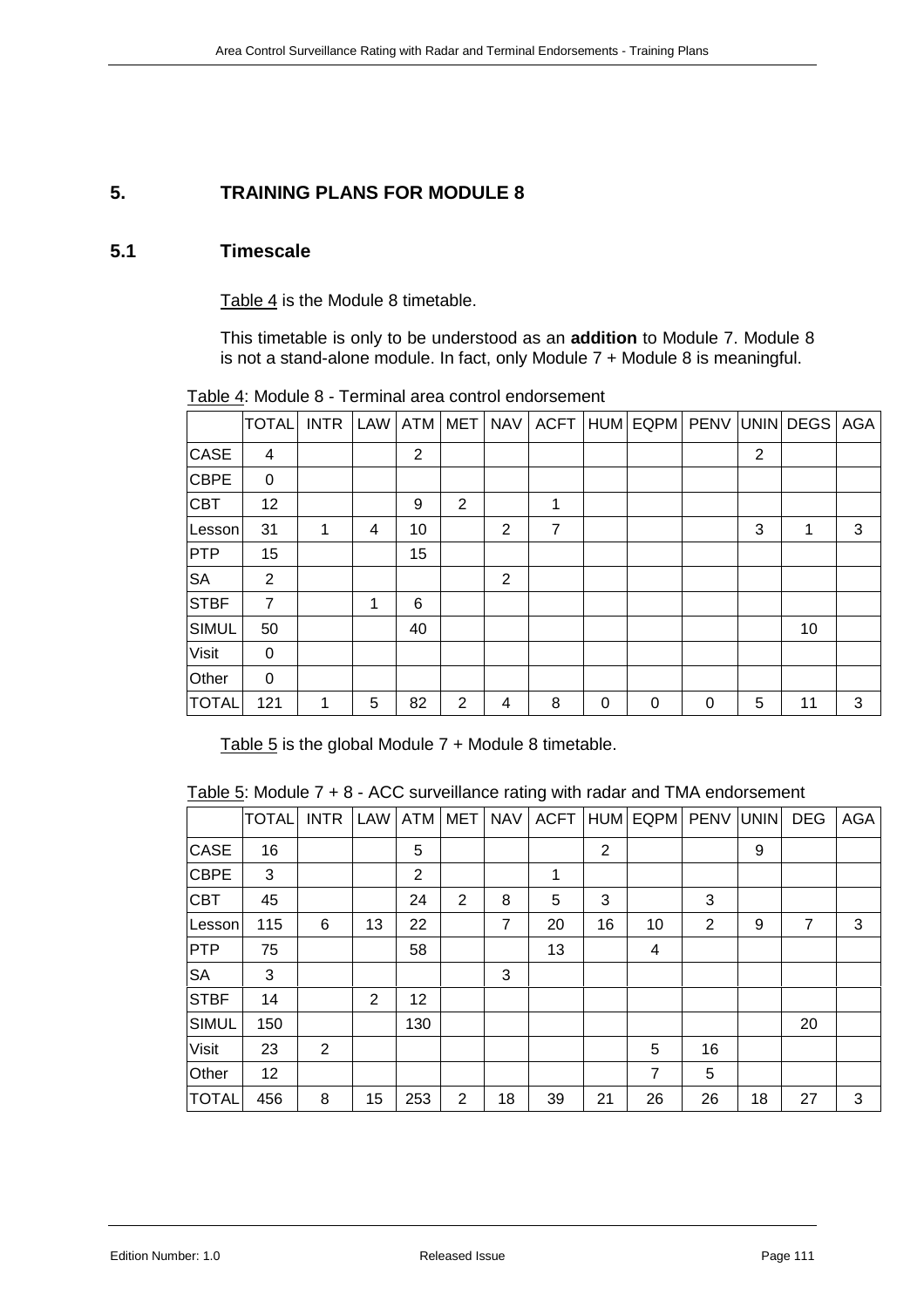# **5.2 Training Requirements: Training Event Coverage**

## **5.2.1 Introduction**

| <b>Training Event</b><br><b>Type</b> | <b>Title</b>               | <b>Duration</b> | Code              |
|--------------------------------------|----------------------------|-----------------|-------------------|
| <b>CASE</b>                          |                            |                 |                   |
| <b>CBPE</b>                          |                            |                 |                   |
| <b>CBT</b>                           |                            |                 |                   |
| Lesson                               | <b>Course Introduction</b> | 1               | <b>INTR LEC81</b> |
| <b>PTP</b>                           |                            |                 |                   |
| <b>SA</b>                            |                            |                 |                   |
| <b>STBF</b>                          |                            |                 |                   |
| <b>SIMUL</b>                         |                            |                 |                   |
| <b>Visit</b>                         |                            |                 |                   |
| Other                                |                            |                 |                   |
| <b>Total</b>                         |                            | 1               |                   |

# **5.2.2 Aviation Law**

| <b>Training Event</b><br><b>Type</b> | <b>Title</b>                            | <b>Duration</b> | Code              |
|--------------------------------------|-----------------------------------------|-----------------|-------------------|
| <b>CASE</b>                          |                                         |                 |                   |
| <b>CBPE</b>                          |                                         |                 |                   |
| <b>CBT</b>                           |                                         |                 |                   |
| Lesson                               | Airspace Classification                 | 1               | <b>LAW LES81</b>  |
|                                      | <b>VFR, IFR and General Rules</b>       | 1               | LAW LES82         |
|                                      | <b>Holding Procedures</b>               | 1               | LAW LES83         |
|                                      | Licence and Rating                      | 1               | <b>LAW LES84</b>  |
| <b>PTP</b>                           |                                         |                 |                   |
| <b>SA</b>                            |                                         |                 |                   |
| <b>STBF</b>                          | Airspace Types and<br><b>Structures</b> | 1               | <b>LAW STBF81</b> |
| <b>SIMUL</b>                         |                                         |                 |                   |
| <b>Visit</b>                         |                                         |                 |                   |
| <b>Other</b>                         |                                         |                 |                   |
| <b>Total</b>                         |                                         | 5               |                   |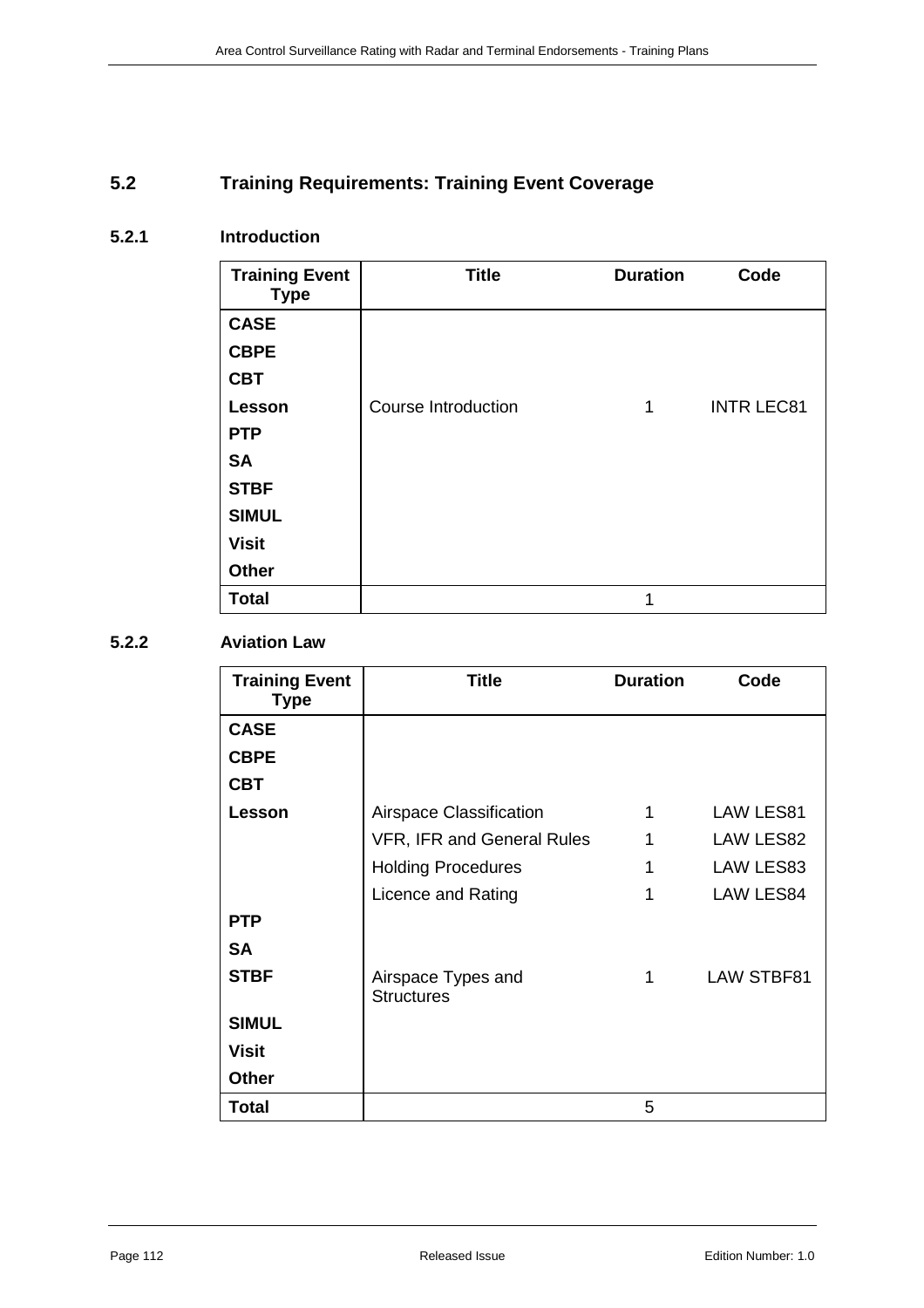# **5.2.3 Air Traffic Management**

| <b>Training Event</b><br><b>Type</b> | <b>Title</b>                                     | <b>Duration</b> | Code              |
|--------------------------------------|--------------------------------------------------|-----------------|-------------------|
| <b>CASE</b>                          | <b>ATM</b> communications                        | 2               | <b>ATM CAS81</b>  |
| <b>CBPE</b>                          |                                                  |                 |                   |
| <b>CBT</b>                           | Limits of responsibility                         | 5               | ATM CBT81         |
|                                      | Radar Information                                | 3               | <b>ATM CBT82</b>  |
|                                      | Altimetry                                        | 1               | ATM CBT83         |
| Lesson                               | <b>Limits of Responsibility</b>                  | 1               | <b>ATM LES81</b>  |
|                                      | Communications                                   | 1               | <b>ATM LES82</b>  |
|                                      | Analysis of Co-ordination                        | 2               | <b>ATM LES83</b>  |
|                                      | <b>Operational Environment</b>                   | 1               | <b>ATM LES84</b>  |
|                                      | <b>Terminal Control</b>                          | 4               | <b>ATM LES85</b>  |
|                                      | <b>Terminal Control (holding)</b>                | 1               | <b>ATM LES86</b>  |
| <b>PTP</b>                           | Area of Responsibility                           | 5               | <b>ATM PTP81</b>  |
|                                      | Radar Information                                | 3               | <b>ATM PTP82</b>  |
|                                      | <b>Terrain Clearance</b>                         | $\overline{2}$  | ATM PTP83         |
|                                      | Delegation of Separation                         | 1               | <b>ATM PTP84</b>  |
|                                      | Use of Data Display                              | 4               | <b>ATM PTP85</b>  |
| <b>SA</b>                            |                                                  |                 |                   |
| <b>STBF</b>                          | <b>Alerting Service</b>                          | $\overline{2}$  | <b>ATM STBF81</b> |
|                                      | <b>Flow Management</b>                           | 1               | <b>ATM STBF82</b> |
|                                      | <b>Operational Environment</b>                   | 1               | ATM STBF83        |
|                                      | Interpretation of the<br>Operational Information | 1               | <b>ATM STBF84</b> |
|                                      | <b>Landing Sequence</b>                          | 1               | ATM STBF85        |
| <b>SIMUL</b>                         |                                                  | 40              |                   |
| <b>Visit</b>                         |                                                  |                 |                   |
| <b>Other</b>                         |                                                  |                 |                   |
| <b>Total</b>                         |                                                  | 82              |                   |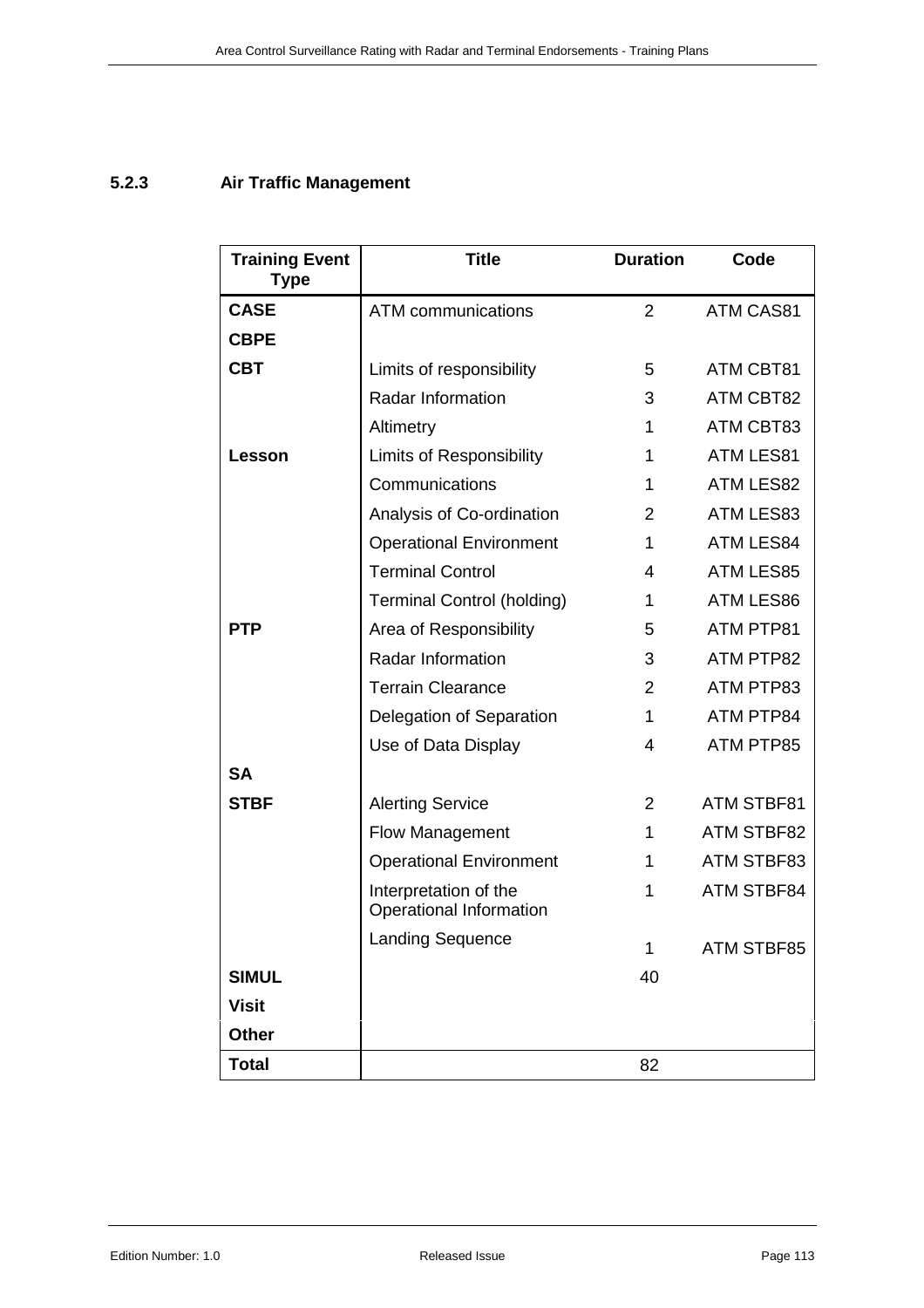# **5.2.4 Meteorology**

| <b>Training</b><br><b>Event Type</b> | <b>Title</b> | <b>Duration</b> | Code      |
|--------------------------------------|--------------|-----------------|-----------|
| <b>CASE</b>                          |              |                 |           |
| <b>CBPE</b>                          |              |                 |           |
| <b>CBT</b>                           | Air pressure | $\overline{2}$  | MET CBT81 |
| Lesson                               |              |                 |           |
| <b>PTP</b>                           |              |                 |           |
| <b>SA</b>                            |              |                 |           |
| <b>STBF</b>                          |              |                 |           |
| <b>SIMUL</b>                         |              |                 |           |
| <b>Visit</b>                         |              |                 |           |
| Other                                |              |                 |           |
| <b>Total</b>                         |              | $\overline{2}$  |           |

# **5.2.5 Navigation**

| <b>Training</b><br><b>Event Type</b> | <b>Title</b>              | <b>Duration</b> | Code             |
|--------------------------------------|---------------------------|-----------------|------------------|
| <b>CASE</b>                          |                           |                 |                  |
| <b>CBPE</b>                          |                           |                 |                  |
| <b>CBT</b>                           |                           |                 |                  |
| Lesson                               | <b>Applied Navigation</b> | $\overline{2}$  | <b>NAV LES81</b> |
| <b>PTP</b>                           |                           |                 |                  |
| <b>SA</b>                            | Use of Maps and Charts    | 2               | <b>NAV SA81</b>  |
| <b>STBF</b>                          |                           |                 |                  |
| <b>SIMUL</b>                         |                           |                 |                  |
| <b>Visit</b>                         |                           |                 |                  |
| <b>Other</b>                         |                           |                 |                  |
| <b>Total</b>                         |                           | 4               |                  |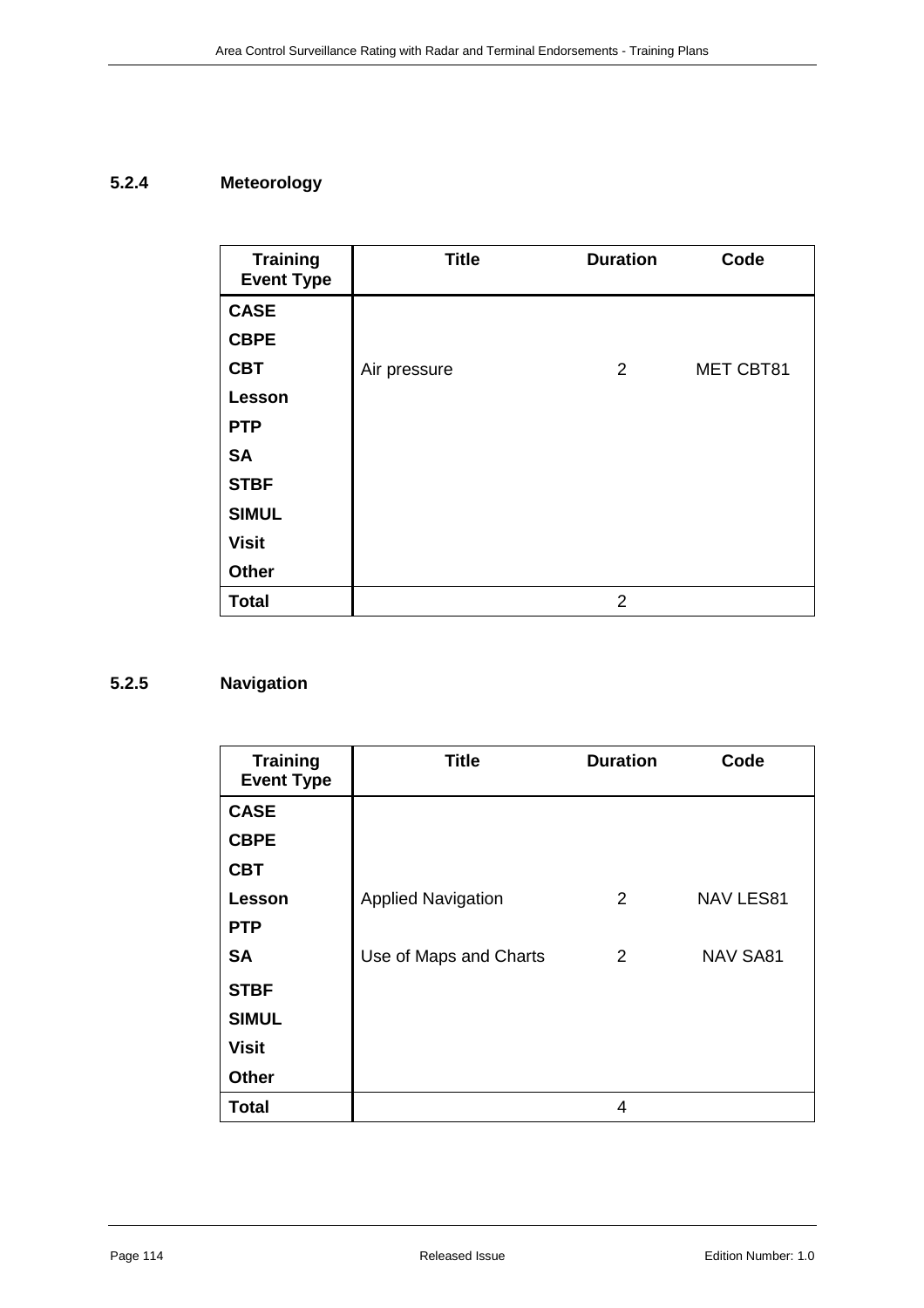## **5.2.6 Aircraft**

| <b>Training</b><br><b>Event Type</b> | <b>Title</b>                | <b>Duration</b> | Code              |
|--------------------------------------|-----------------------------|-----------------|-------------------|
| <b>CASE</b>                          |                             |                 |                   |
| <b>CBPE</b>                          |                             |                 |                   |
| <b>CBT</b>                           | Performance Data            | 1               | <b>ACFT CBT81</b> |
| Lesson                               | Ecological factors          | $\overline{2}$  | <b>ACFT LEC81</b> |
|                                      | Holding and Wake turbulence | 1               | <b>ACFT LES81</b> |
|                                      | Climb                       | 1               | <b>ACFT LES82</b> |
|                                      | Descent                     | 1               | <b>ACFT LES83</b> |
|                                      | Final Approach and Landing  | $\overline{2}$  | <b>ACFT LES84</b> |
| <b>PTP</b>                           |                             |                 |                   |
| <b>SA</b>                            |                             |                 |                   |
| <b>STBF</b>                          |                             |                 |                   |
| <b>SIMUL</b>                         |                             |                 |                   |
| <b>Visit</b>                         |                             |                 |                   |
| Other                                |                             |                 |                   |
| <b>Total</b>                         |                             | 8               |                   |

## **5.2.7 Human Factors**

No additional dedicated training event planned after Module 7.

## **5.2.8 Equipment and Systems**

No additional dedicated training event planned after Module 7.

### **5.2.9 Professional Environment**

No additional dedicated training event planned after Module 7.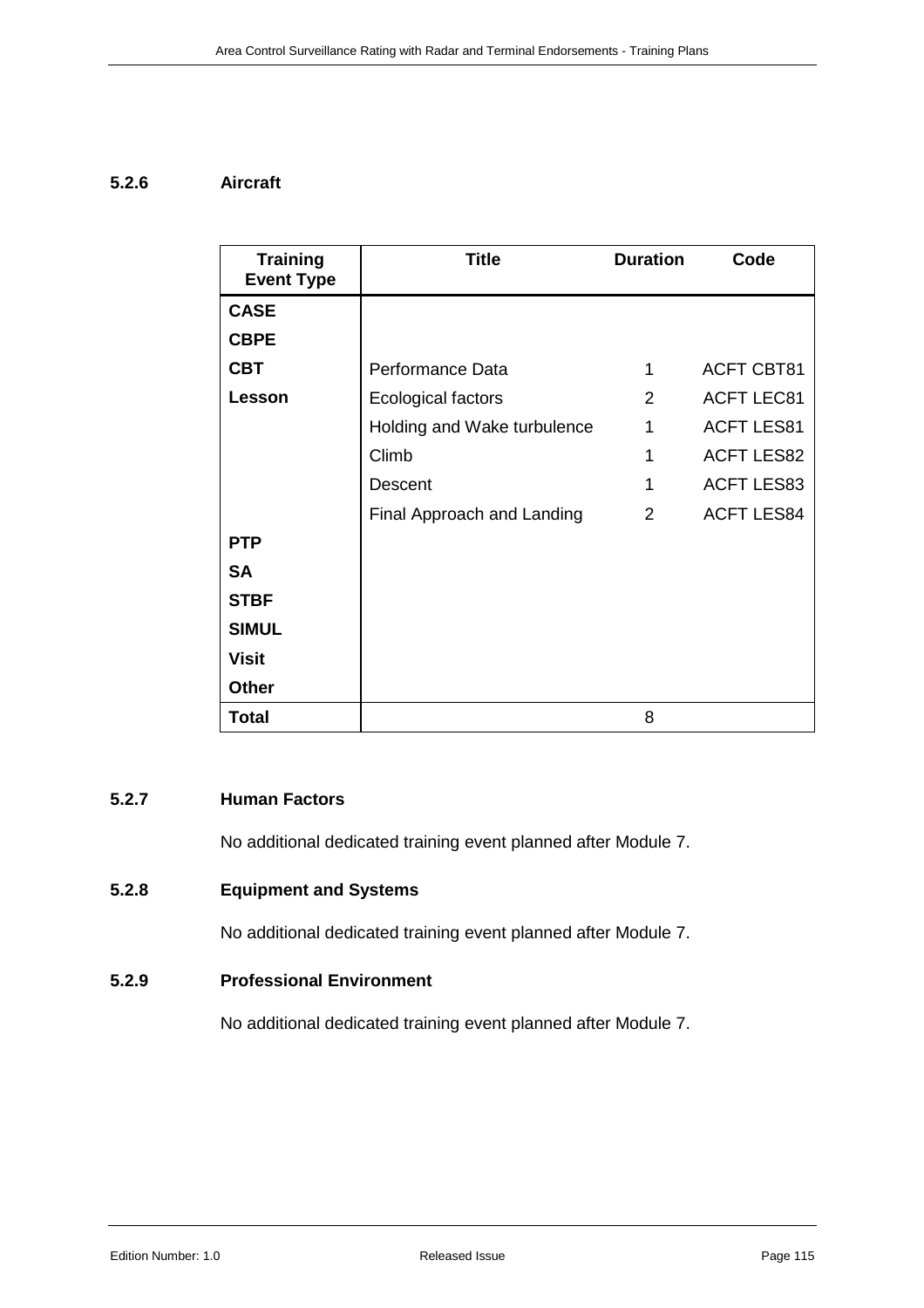# **5.2.10 Unusual/Emergency Situations**

| <b>Training</b><br><b>Event Type</b> | <b>Title</b>                          | <b>Duration</b> | Code               |
|--------------------------------------|---------------------------------------|-----------------|--------------------|
| <b>CASE</b>                          | List of Unusual situations            | 2               | <b>UNIN CAS81</b>  |
| <b>CBPE</b>                          |                                       |                 |                    |
| <b>CBT</b>                           |                                       |                 |                    |
| Lesson                               | <b>Procedures for Unknown Traffic</b> | 2               | <b>UNIN LES 81</b> |
|                                      | Vectoring Out of Controlled Airspace  | 1               | UNIN LES 82        |
| <b>PTP</b>                           |                                       |                 |                    |
| <b>SA</b>                            |                                       |                 |                    |
| <b>STBF</b>                          |                                       |                 |                    |
| <b>SIMUL</b>                         |                                       |                 |                    |
| <b>Visit</b>                         |                                       |                 |                    |
| <b>Other</b>                         |                                       |                 |                    |
| Total                                |                                       | 5               |                    |

## **5.2.11 Degraded Systems Capability**

| <b>Training</b><br><b>Event Type</b> | <b>Title</b>        | <b>Duration</b> | Code       |
|--------------------------------------|---------------------|-----------------|------------|
| <b>CASE</b>                          |                     |                 |            |
| <b>CBPE</b>                          |                     |                 |            |
| <b>CBT</b>                           |                     |                 |            |
| Lesson                               | Degraded situations | $\mathbf{1}$    | DEG LES 81 |
| <b>PTP</b>                           |                     |                 |            |
| <b>SA</b>                            |                     |                 |            |
| <b>STBF</b>                          |                     |                 |            |
| <b>SIMUL</b>                         |                     | 10              | DEG SIM 81 |
| <b>Visit</b>                         |                     |                 |            |
| Other                                |                     |                 | DEG SIM 85 |
| <b>Total</b>                         |                     | 11              |            |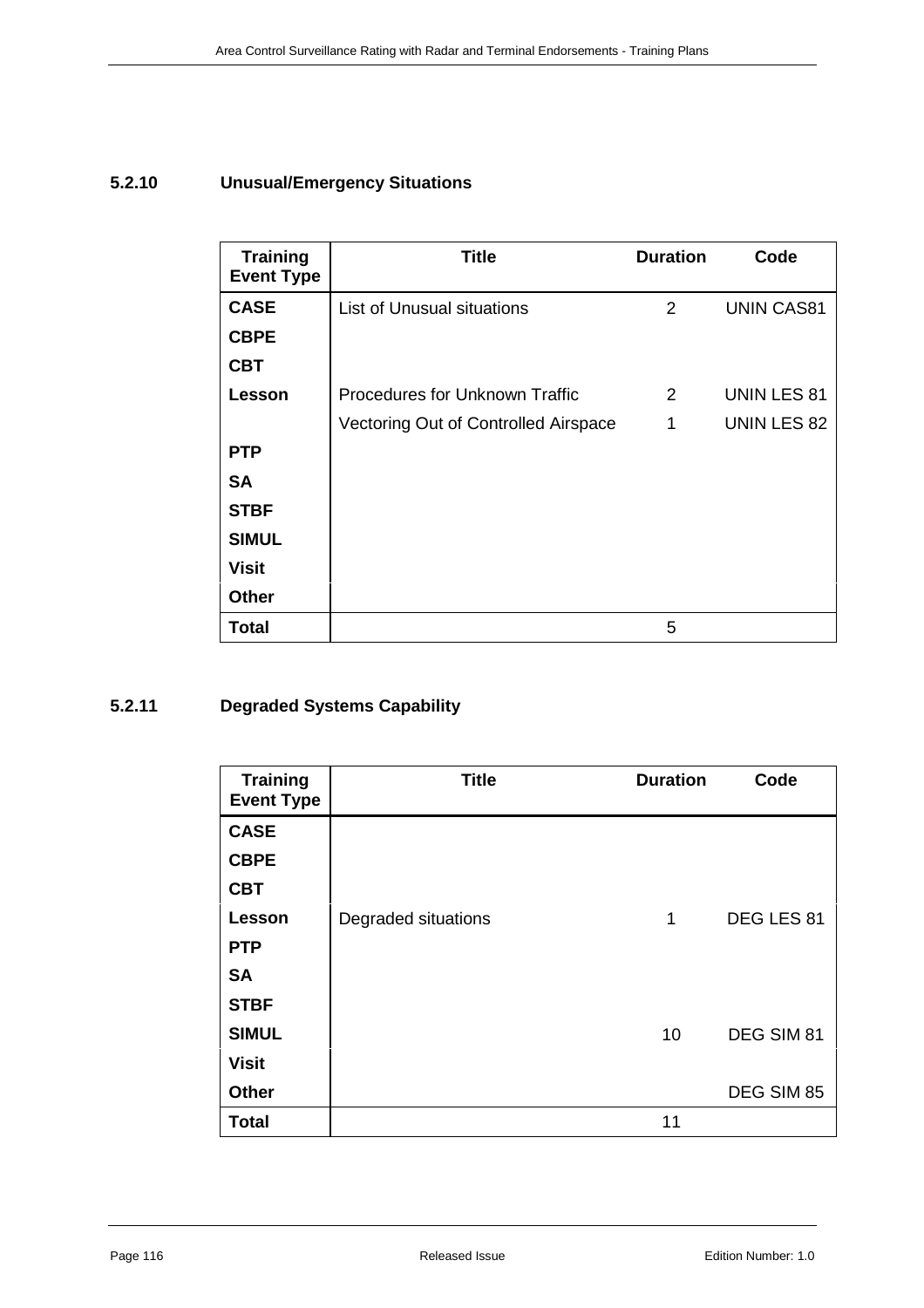## **5.2.12 Aerodromes**

| <b>Training</b><br><b>Event Type</b> | <b>Title</b>                    | <b>Duration</b> | Code       |
|--------------------------------------|---------------------------------|-----------------|------------|
| <b>CASE</b>                          |                                 |                 |            |
| <b>CBPE</b>                          |                                 |                 |            |
| <b>CBT</b>                           |                                 |                 |            |
| Lesson                               | Design and Layout of Aerodromes | 3               | AGA LEC 81 |
| <b>PTP</b>                           |                                 |                 |            |
| <b>SA</b>                            |                                 |                 |            |
| <b>STBF</b>                          |                                 |                 |            |
| <b>SIMUL</b>                         |                                 |                 |            |
| <b>Visit</b>                         |                                 |                 |            |
| <b>Other</b>                         |                                 |                 |            |
| <b>Total</b>                         |                                 | 3               |            |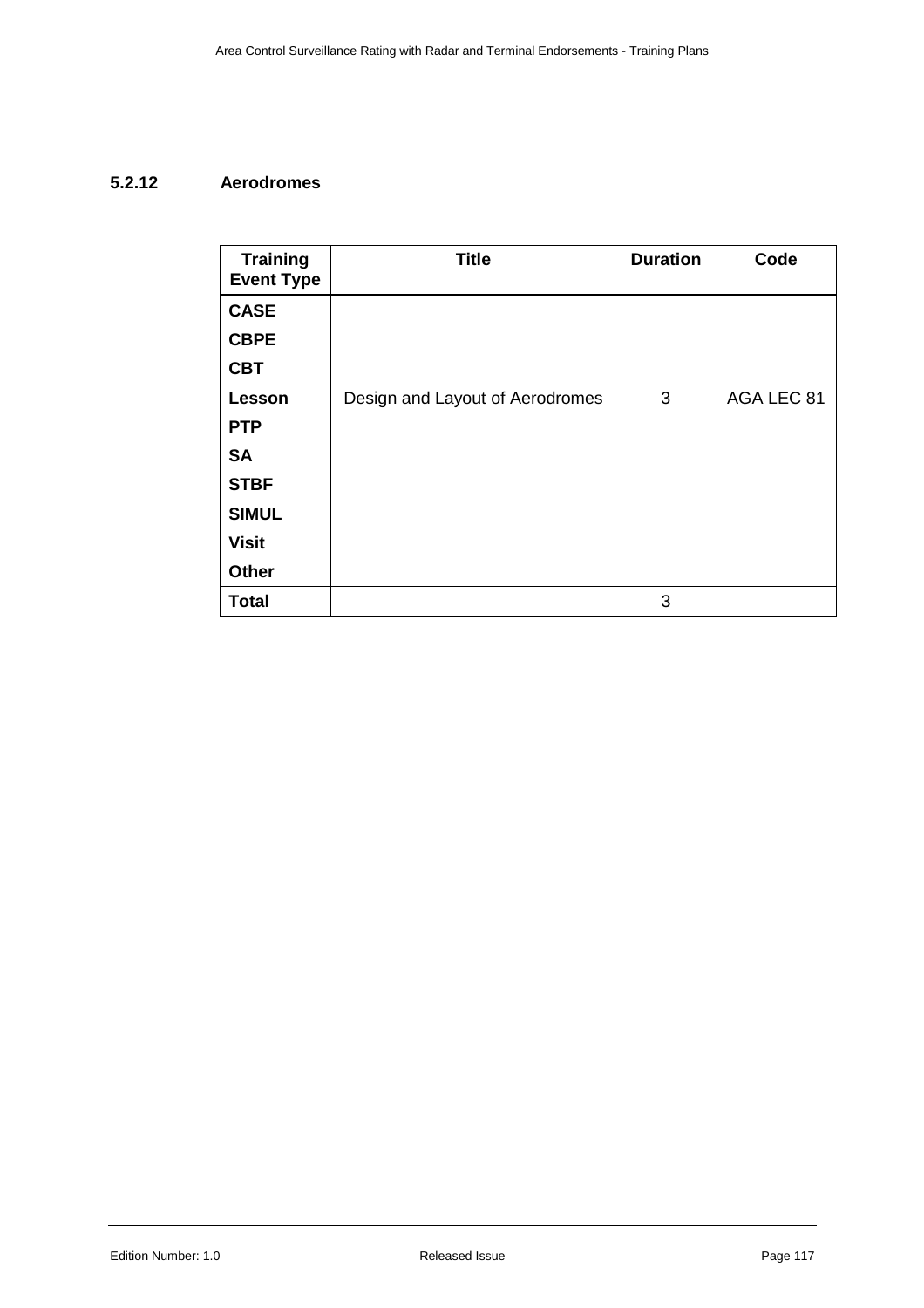## **5.3 Training Requirements: Training Plans**

In these Training Plans some objectives are not linked to a training event. This means that:

- either the 'parent' objective (general or main) is linked to a training event and this is considered sufficient to cover the 'child' objective (example: all the AGA objectives but the general),
- or the objective was addressed in basic training or in Module 7.

The tables figuring the training plans are divided in five columns, which include the data related to the objectives:

| <b>Objectives</b> | <b>Training</b><br><b>Content</b> | Level | Type of<br><b>Training Event</b> | <b>Educational</b><br><b>Material and</b> |
|-------------------|-----------------------------------|-------|----------------------------------|-------------------------------------------|
|                   |                                   |       |                                  | <b>References</b>                         |

Table width rows are included to group the objectives by topics:

| <b>Topics</b> |
|---------------|
|---------------|

The objectives below the row are related to the topic of the row:

| <b>Topic 1</b>  |  |
|-----------------|--|
| Objective 1.1   |  |
| <b>Topic 2</b>  |  |
| Objective 2.1   |  |
| Topic 2.1       |  |
| Objective 2.1.1 |  |
| Objective 2.1.2 |  |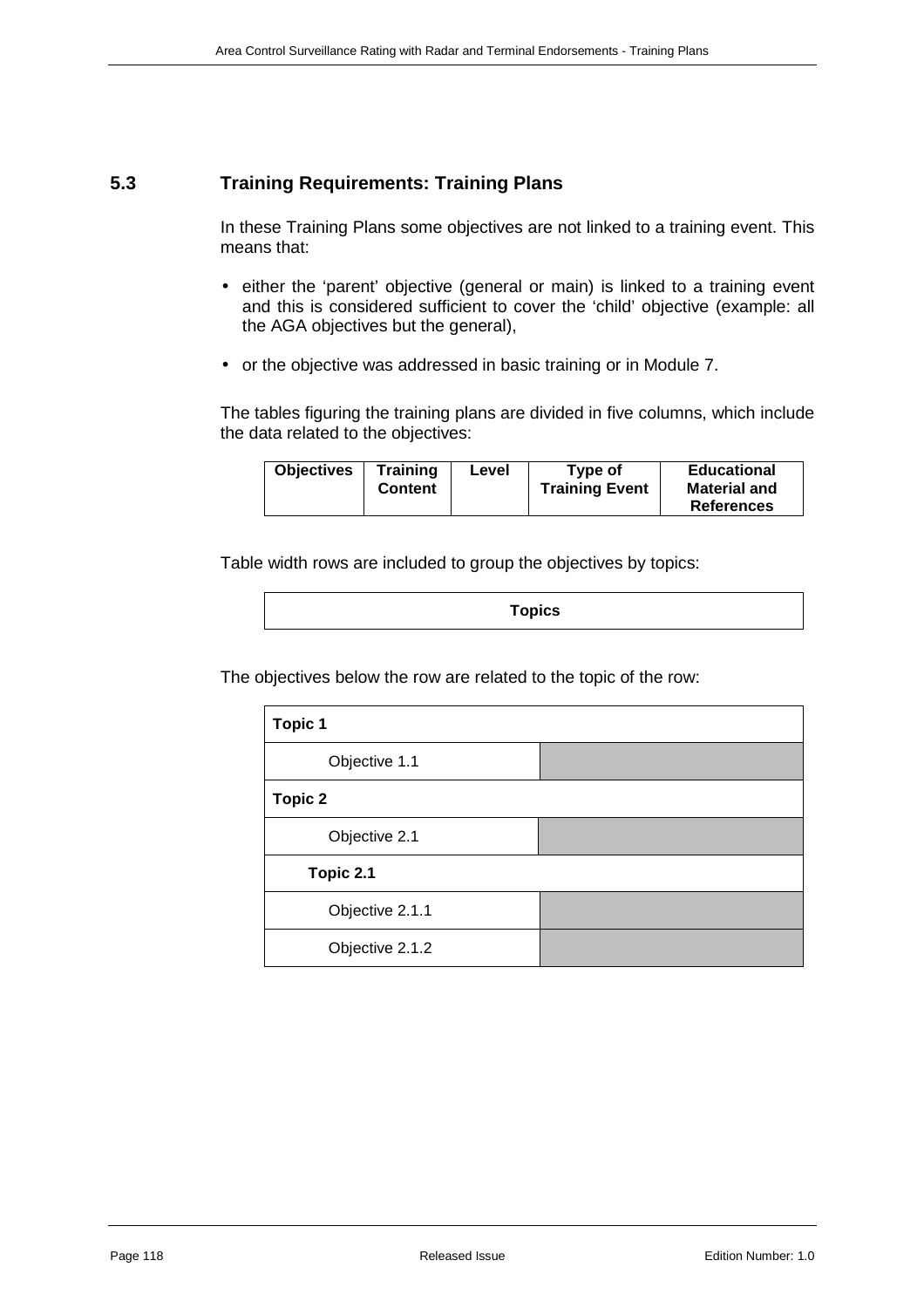|  | <b>Terminal Area Control Endorsement</b> |
|--|------------------------------------------|
|--|------------------------------------------|

| <b>INTR</b> | <b>INTRODUCTION TO THE COURSE</b>                                                                                                                     |                                                             |                |                                                    |                                               |  |
|-------------|-------------------------------------------------------------------------------------------------------------------------------------------------------|-------------------------------------------------------------|----------------|----------------------------------------------------|-----------------------------------------------|--|
|             | <b>Objectives</b>                                                                                                                                     | <b>Training Content</b>                                     | L              | Type of<br><b>Training</b><br><b>Event</b>         | <b>Educational Material</b><br>and References |  |
|             |                                                                                                                                                       |                                                             |                |                                                    | $L = Level$                                   |  |
| $- - 1$     | Students shall know<br>and understand the<br>training programme<br>that they will follow<br>during the institutional<br>rating training               |                                                             |                | Lect.<br>LECT.<br><b>RSTD</b><br>ΑV<br><b>GTMD</b> |                                               |  |
| $\mathbf 1$ | <b>Course Management</b>                                                                                                                              |                                                             |                |                                                    |                                               |  |
|             | 1.-.1 Students shall explain<br>the aims and<br>objectives of the<br>course, the<br>management structure<br>and recognise the<br>materials to be used |                                                             |                | Lect.<br>LECT.<br><b>RSTD</b><br>AV<br><b>GTMD</b> |                                               |  |
| 1.1         | <b>Course Introduction</b>                                                                                                                            |                                                             |                |                                                    |                                               |  |
|             | 1.1.1 Explain the aims and<br>main objectives of the<br>course                                                                                        | Course objectives for<br>the specific<br>rating/endorsement | $\overline{2}$ |                                                    |                                               |  |
| 1.2         | <b>Course Administration</b>                                                                                                                          |                                                             |                |                                                    |                                               |  |
|             | 1.2.1 Name the course<br>leader and principal<br>instructors                                                                                          |                                                             | 1              |                                                    |                                               |  |
| 1.3         | <b>Study Material and Training Documentation</b>                                                                                                      |                                                             |                |                                                    |                                               |  |
|             | 1.3.1 Choose appropriate<br>documentation for<br>course studies                                                                                       | Library, CBT library                                        | 3              |                                                    |                                               |  |
|             | 1.3.2 Integrate appropriate<br>documentation into the<br>course                                                                                       | Library, CBT library                                        | 4              |                                                    |                                               |  |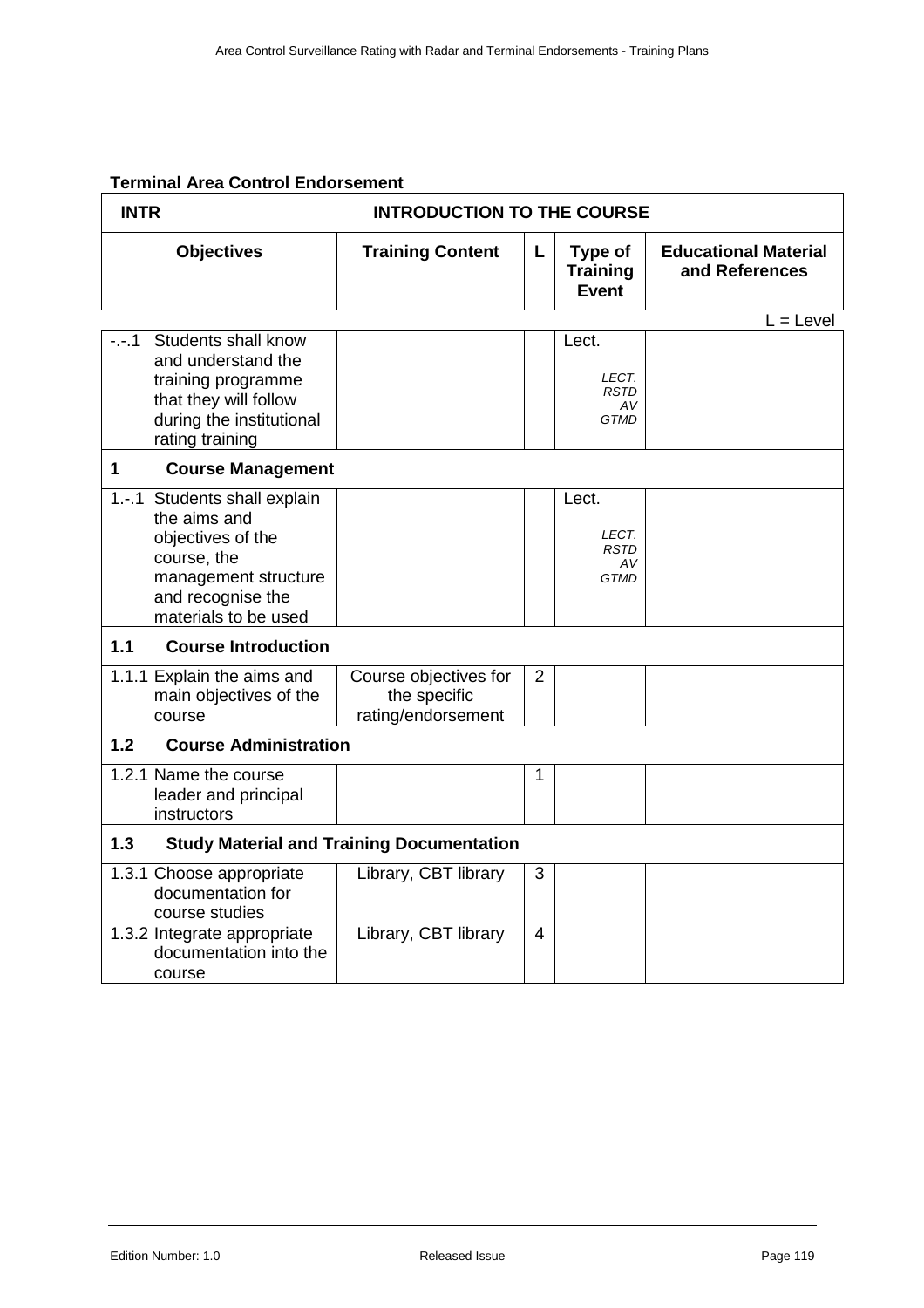| <b>INTR</b>  |                                                | <b>INTRODUCTION TO THE COURSE</b>            |                |                                                   |                                               |  |
|--------------|------------------------------------------------|----------------------------------------------|----------------|---------------------------------------------------|-----------------------------------------------|--|
|              | <b>Objectives</b>                              | <b>Training Content</b>                      | L              | <b>Type of</b><br><b>Training</b><br><b>Event</b> | <b>Educational Material</b><br>and References |  |
|              |                                                |                                              |                |                                                   | $L = Level$                                   |  |
| $\mathbf{2}$ | <b>Introduction to the ATC Training Course</b> |                                              |                |                                                   |                                               |  |
|              | 2.-.1 Students shall state                     |                                              |                | Lect.                                             |                                               |  |
|              | the methodology and<br>describe the            |                                              |                | LECT.                                             |                                               |  |
|              | assessment                                     |                                              |                | <b>RSTD</b><br>AV                                 |                                               |  |
|              | procedures used in the                         |                                              |                | <b>GTMD</b>                                       |                                               |  |
|              | course                                         |                                              |                |                                                   |                                               |  |
| 2.1          | <b>Course Content</b>                          |                                              |                |                                                   |                                               |  |
|              | 2.1.1 State the different                      | Theoretical training,                        | $\mathbf{1}$   |                                                   |                                               |  |
|              | methods of teaching                            | practical training, self-                    |                |                                                   |                                               |  |
|              | the subjects                                   | study, taxonomy,<br>action verbs             |                |                                                   |                                               |  |
|              | 2.1.2 Describe, in general                     |                                              | $\overline{2}$ |                                                   |                                               |  |
|              | terms, the content of                          |                                              |                |                                                   |                                               |  |
|              | the subjects<br>2.1.3 Describe the             |                                              | $\overline{2}$ |                                                   |                                               |  |
|              | organisation of                                |                                              |                |                                                   |                                               |  |
|              | theoretical training                           |                                              |                |                                                   |                                               |  |
|              | 2.1.4 Describe the                             | Structure of                                 | $\overline{2}$ |                                                   |                                               |  |
|              | organisation of<br>simulation training         | participation,<br>simulation exercises,      |                |                                                   |                                               |  |
|              |                                                | briefing, debriefing                         |                |                                                   |                                               |  |
| 2.2          | <b>Training Ethos</b>                          |                                              |                |                                                   |                                               |  |
|              | 2.2.1 Recognise the                            | Instructor discussions,                      | 1              |                                                   |                                               |  |
|              | feedback mechanisms<br>available               | training progress,                           |                |                                                   |                                               |  |
|              |                                                | assessment, results,<br>briefing, debriefing |                |                                                   |                                               |  |
|              | 2.2.2 Describe the positive                    | How the influence of                         | $\overline{2}$ |                                                   |                                               |  |
|              | effect in working                              | interactive studies can                      |                |                                                   |                                               |  |
|              | together with fellow<br>course participants    | lead to success                              |                |                                                   |                                               |  |
| 2.3          | <b>The Assessment Process</b>                  |                                              |                |                                                   |                                               |  |
|              | 2.3.1 Describe the                             | The assessment                               | $\overline{2}$ |                                                   |                                               |  |
|              | assessment procedure                           | process applied                              |                |                                                   |                                               |  |
|              |                                                | during the course and                        |                |                                                   |                                               |  |
|              |                                                | associated re-sit<br>procedures              |                |                                                   |                                               |  |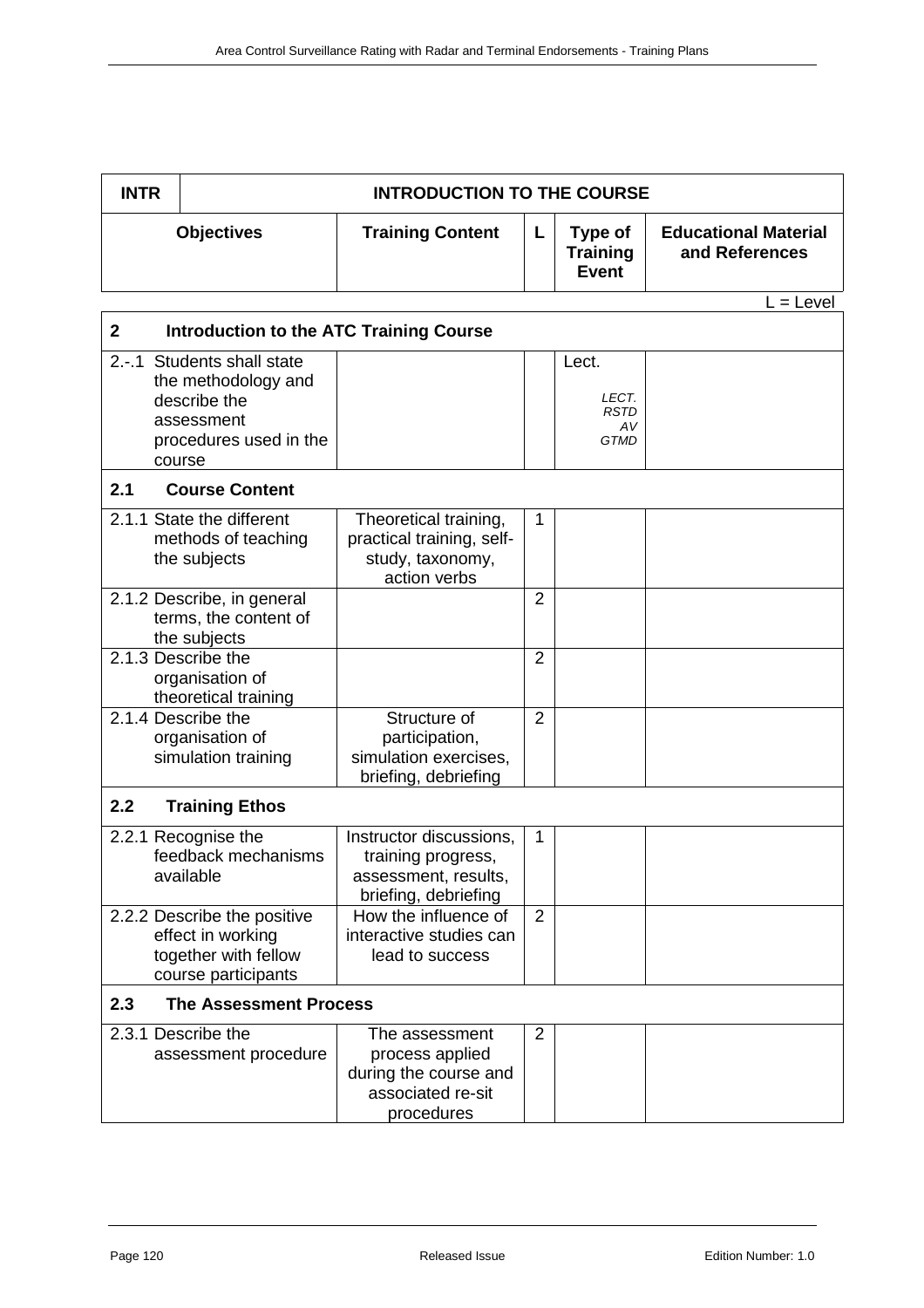| <b>LAW</b>                 |                                                                                                                                                                                                                                                                                                                                       | <b>AVIATION LAW</b>                                        |                |                                            | Terminal Area Control Engolsement             |
|----------------------------|---------------------------------------------------------------------------------------------------------------------------------------------------------------------------------------------------------------------------------------------------------------------------------------------------------------------------------------|------------------------------------------------------------|----------------|--------------------------------------------|-----------------------------------------------|
|                            |                                                                                                                                                                                                                                                                                                                                       |                                                            |                |                                            |                                               |
|                            | <b>Objectives</b>                                                                                                                                                                                                                                                                                                                     | <b>Training Content</b>                                    | L              | Type of<br><b>Training</b><br><b>Event</b> | <b>Educational Material</b><br>and References |
|                            |                                                                                                                                                                                                                                                                                                                                       |                                                            |                |                                            | $L = Level$                                   |
|                            | -.-.1 Students shall:<br>i. appreciate the principles<br>of aviation law;<br>ii. know, understand and<br>apply the Rules of the<br>Air and the<br>Regulations, including<br>airspace and flight<br>planning;<br>iii. appreciate the authority<br>vested in the controller<br>and the means by<br>which that authority is<br>exercised |                                                            |                |                                            |                                               |
| 1                          | <b>Rules and Regulations</b>                                                                                                                                                                                                                                                                                                          |                                                            |                |                                            |                                               |
|                            | 1.-.1 Students shall explain<br>and apply the rules<br>and regulation which<br>affect ATC operations                                                                                                                                                                                                                                  |                                                            |                |                                            |                                               |
| 1.1                        | <b>General</b>                                                                                                                                                                                                                                                                                                                        |                                                            |                |                                            |                                               |
|                            | 1.1.1 Differentiate between<br>the Air Navigation<br><b>Services</b>                                                                                                                                                                                                                                                                  | ICAO Doc 9161- ATM<br>(ATS, ATFM, ASM)                     | $\overline{2}$ |                                            |                                               |
| 1.1.2 Explain the<br>(ATS) | considerations which<br>determine the need for<br>the Air Traffic Services                                                                                                                                                                                                                                                            | <b>ICAO Annex 11</b><br>Chapter 2                          | $\overline{2}$ |                                            |                                               |
|                            | 1.1.3 Differentiate between<br>the ATS                                                                                                                                                                                                                                                                                                | ATC service, advisory<br>service, FIS, alerting<br>service | $\overline{2}$ |                                            |                                               |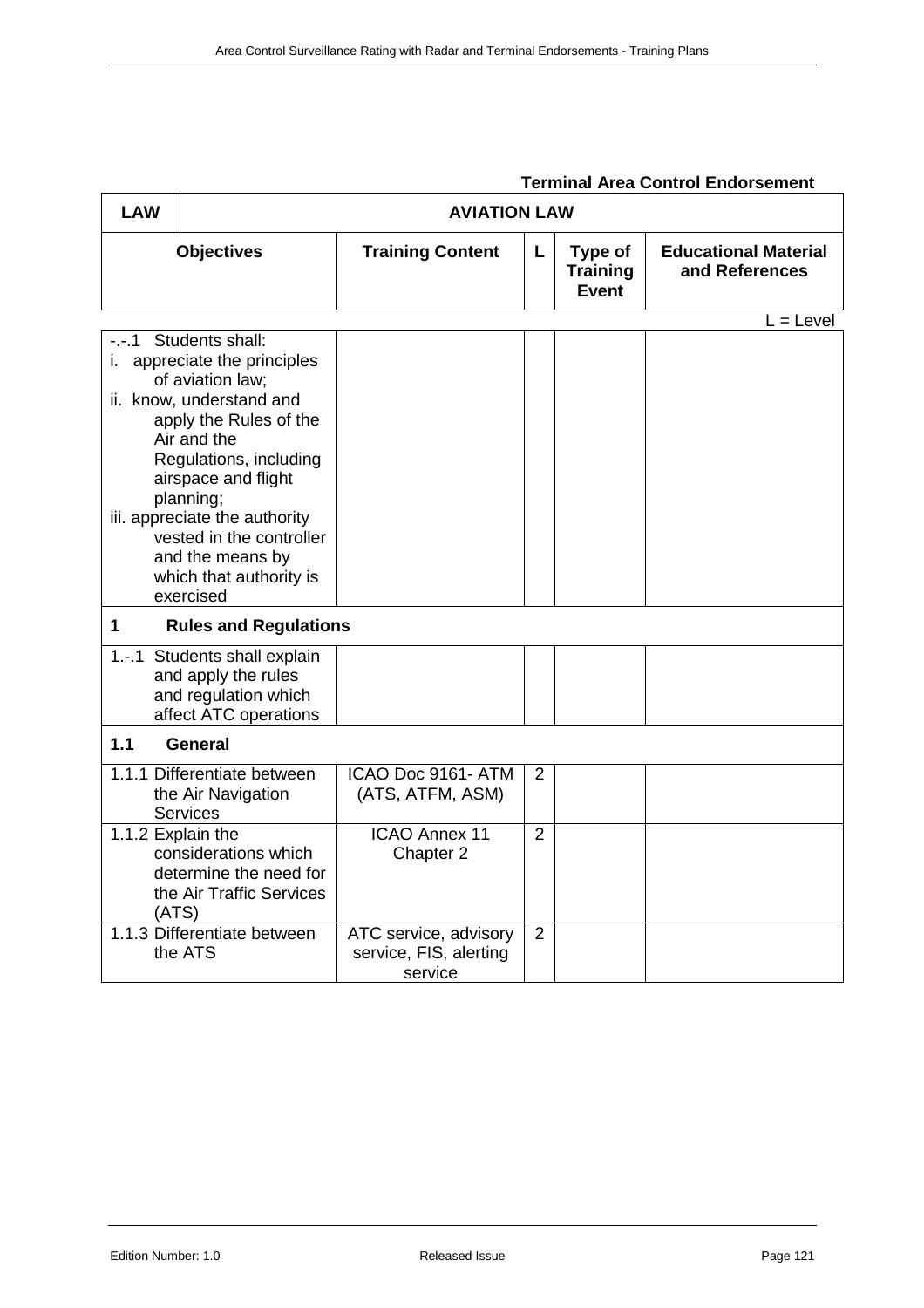| <b>LAW</b> | <b>AVIATION LAW</b> |                         |  |                                     |                                               |
|------------|---------------------|-------------------------|--|-------------------------------------|-----------------------------------------------|
|            | <b>Objectives</b>   | <b>Training Content</b> |  | Type of<br>Training<br><b>Event</b> | <b>Educational Material</b><br>and References |
| evel       |                     |                         |  |                                     |                                               |

| 1.2<br><b>Reports</b>                                                                                         |                                                                                                     |                |                                               |  |
|---------------------------------------------------------------------------------------------------------------|-----------------------------------------------------------------------------------------------------|----------------|-----------------------------------------------|--|
| 1.2.1 State the standard<br>forms for reports                                                                 | e.g. incident/accident,<br>airmiss/airprox,<br>breach of regulations,<br>watch/log book,<br>records | 1              |                                               |  |
| 1.2.2 Describe the functions<br>of, and processes for,<br>reporting                                           | e.g. incident/accident,<br>airmiss/airprox,<br>breach of regulations,<br>watch/log book,<br>records | $\overline{2}$ |                                               |  |
| 1.2.3 Use the standard<br>forms for reporting                                                                 | ICAO Doc 4444<br>Appendix 4                                                                         | 3              |                                               |  |
| 1.2.4 Explain the use of air<br>traffic incident/accident<br>report form                                      | ICAO Doc 4444 Part<br>2, national regulations                                                       | $\overline{2}$ |                                               |  |
| 1.2.5 Use the ICAO air<br>traffic incident/accident<br>report form                                            | ICAO Doc 4444                                                                                       | 3              |                                               |  |
| 1.2.6 Use the national air<br>traffic incident/accident<br>report form                                        |                                                                                                     | 3              |                                               |  |
| 1.3<br><b>Airspace</b>                                                                                        |                                                                                                     |                |                                               |  |
| 1.3.1 Appreciate types of<br>airspace and their<br>relevance to<br>APS/RAD/TC or<br><b>ACS/RAD/TC control</b> | Classes A-G as<br>appropriate, national<br>classifications                                          | 3              | Lesson<br>Lesson<br><b>RSTD</b><br>AV<br>GTMD |  |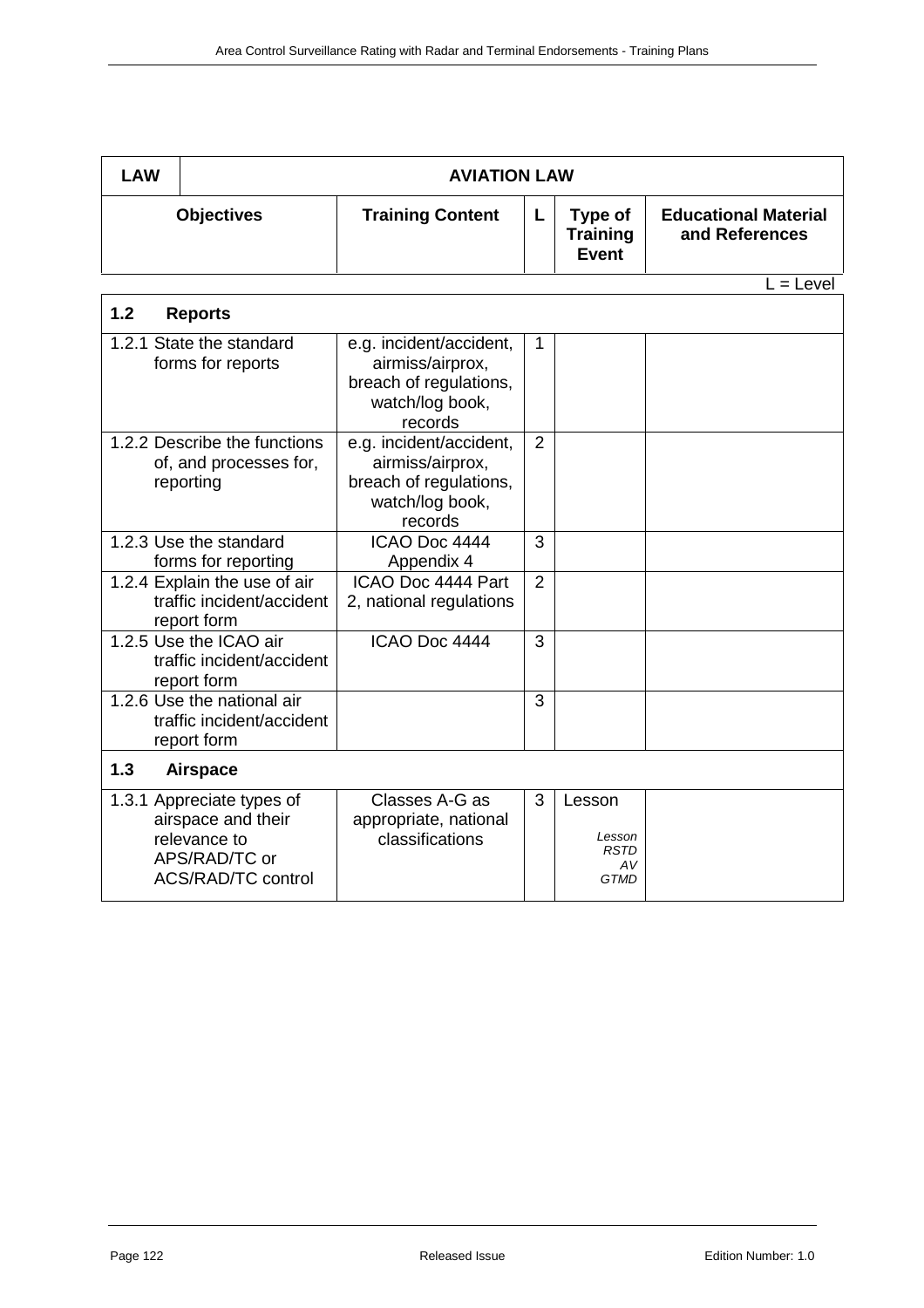| <b>LAW</b> | <b>AVIATION LAW</b>                                                                                                            |                                                                                                                                                                                                                                                                                                                                                                                            |                |                                                                                                                             |                                               |
|------------|--------------------------------------------------------------------------------------------------------------------------------|--------------------------------------------------------------------------------------------------------------------------------------------------------------------------------------------------------------------------------------------------------------------------------------------------------------------------------------------------------------------------------------------|----------------|-----------------------------------------------------------------------------------------------------------------------------|-----------------------------------------------|
|            | <b>Objectives</b>                                                                                                              | <b>Training Content</b>                                                                                                                                                                                                                                                                                                                                                                    | L              | Type of<br><b>Training</b><br><b>Event</b>                                                                                  | <b>Educational Material</b><br>and References |
|            |                                                                                                                                |                                                                                                                                                                                                                                                                                                                                                                                            |                |                                                                                                                             | $L = Level$                                   |
|            | 1.3.2 Provide planning, co-<br>ordination and control<br>actions appropriate to<br>the airspace<br>classification              | ICAO Annex 11,<br>national requirements<br>(AIP), international<br>requirements, civil<br>requirements, military<br>requirements, areas<br>of responsibility,<br>sectorisation, airspace<br>structure<br>Link to ATM 1.4.2.<br>NOTE: the simulated<br>environment must be<br>related to the specific<br>rating and take<br>account of the local<br>airspace classification<br>requirements | $\overline{4}$ | Lesson<br>Lesson<br><b>RSTD</b><br>AV<br><b>GTMD</b><br><b>PTP</b><br>Pre Simul<br><b>RSTD</b><br><b>PTT</b><br><b>ITMD</b> |                                               |
|            | 1.3.3 Appreciate the<br>structure of airspace<br>and its relevance to<br>the APS/RAD/TC or<br><b>ACS/RAD/TC</b><br>endorsement | ICAO Annex 11,<br>national requirements<br>(AIP), international<br>requirements, civil<br>requirements, military<br>requirements, areas<br>of responsibility,<br>sectorisation, airspace<br>structure                                                                                                                                                                                      | 3              | Lesson<br>Lesson<br><b>RSTD</b><br>AV<br><b>GTMD</b>                                                                        |                                               |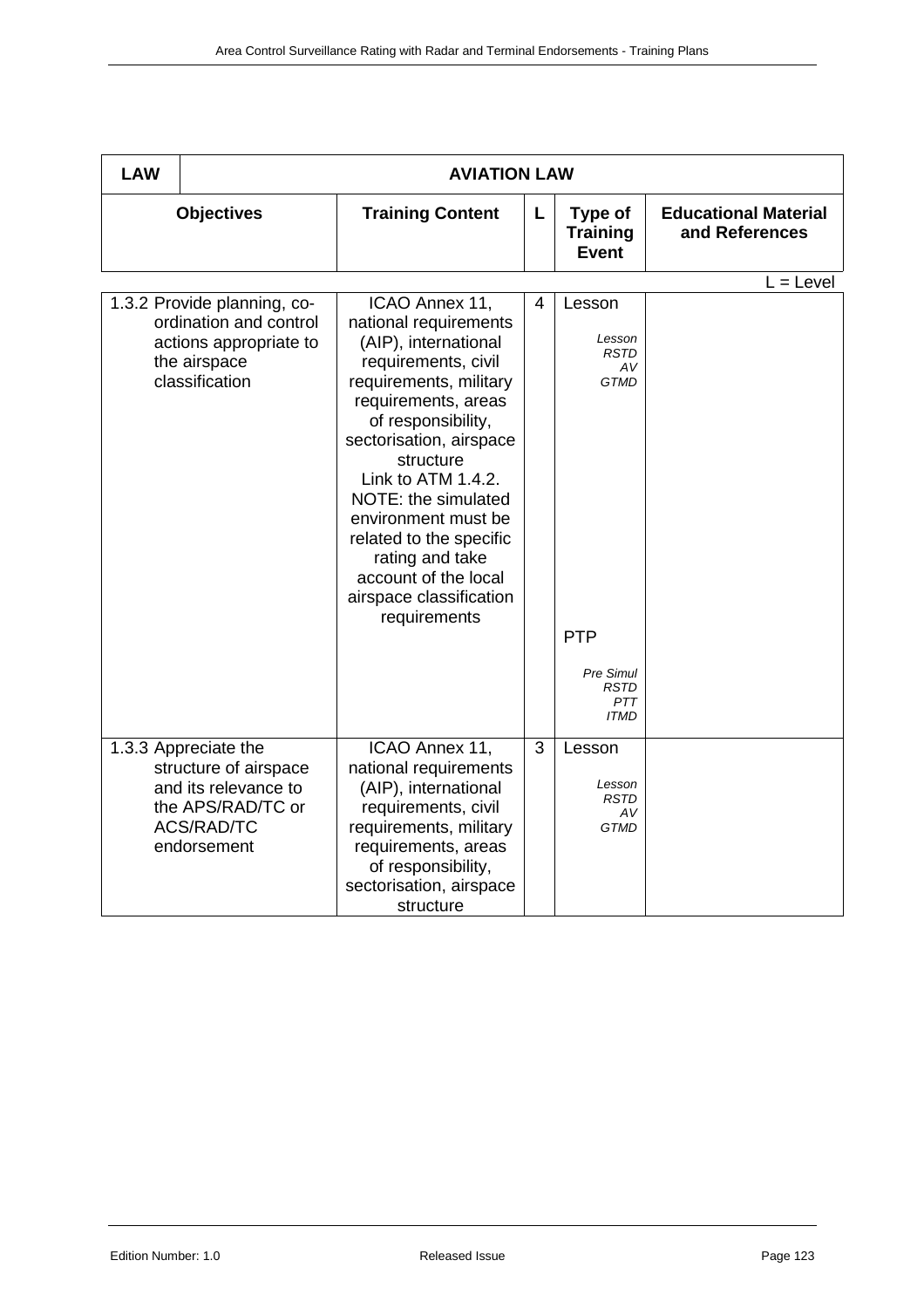| <b>LAW</b> |                                                                                                           | <b>AVIATION LAW</b>                                                                                                                                                                                                                                                                                                                                                  |                |                                                                                 |                                               |
|------------|-----------------------------------------------------------------------------------------------------------|----------------------------------------------------------------------------------------------------------------------------------------------------------------------------------------------------------------------------------------------------------------------------------------------------------------------------------------------------------------------|----------------|---------------------------------------------------------------------------------|-----------------------------------------------|
|            | <b>Objectives</b>                                                                                         | <b>Training Content</b>                                                                                                                                                                                                                                                                                                                                              | L              | <b>Type of</b><br><b>Training</b><br><b>Event</b>                               | <b>Educational Material</b><br>and References |
|            |                                                                                                           |                                                                                                                                                                                                                                                                                                                                                                      |                |                                                                                 | $L = Level$                                   |
|            | 1.3.4 Provide planning, co-<br>ordination and control<br>actions appropriate to<br>the airspace structure | ICAO Annex 11,<br>national requirements<br>(AIP), international<br>requirements, civil<br>requirements, military<br>requirements, areas<br>of responsibility,<br>sectorisation, airspace<br>structure<br>NOTE: the simulated<br>environment must be<br>related to the specific<br>rating and take<br>account of the local<br>airspace classification<br>requirements | 4              | Lesson<br>Lesson<br><b>RSTD</b><br>AV<br><b>GTMD</b><br><b>PTP</b><br>Pre Simul |                                               |
|            |                                                                                                           |                                                                                                                                                                                                                                                                                                                                                                      |                | <b>RSTD</b><br><b>PTT</b><br><b>ITMD</b>                                        |                                               |
| 1.4        | <b>Rules of the Air</b>                                                                                   |                                                                                                                                                                                                                                                                                                                                                                      |                |                                                                                 |                                               |
|            | 1.4.1 Provide planning, co-<br>ordination and control<br>actions appropriate to<br>the General Rules      | ICAO Annex 2, ICAO<br>Annex 11, Chapter 3<br>NOTE: the simulated<br>environment must be<br>related to the specific<br>rating and take<br>account of the<br>appropriate rules                                                                                                                                                                                         | $\overline{4}$ | Lesson<br>Lesson<br><b>RSTD</b><br>ΑV<br>GTMD<br><b>PTP</b><br>Pre Simul        |                                               |
|            |                                                                                                           |                                                                                                                                                                                                                                                                                                                                                                      |                | <b>RSTD</b><br>PTT<br><b>ITMD</b>                                               |                                               |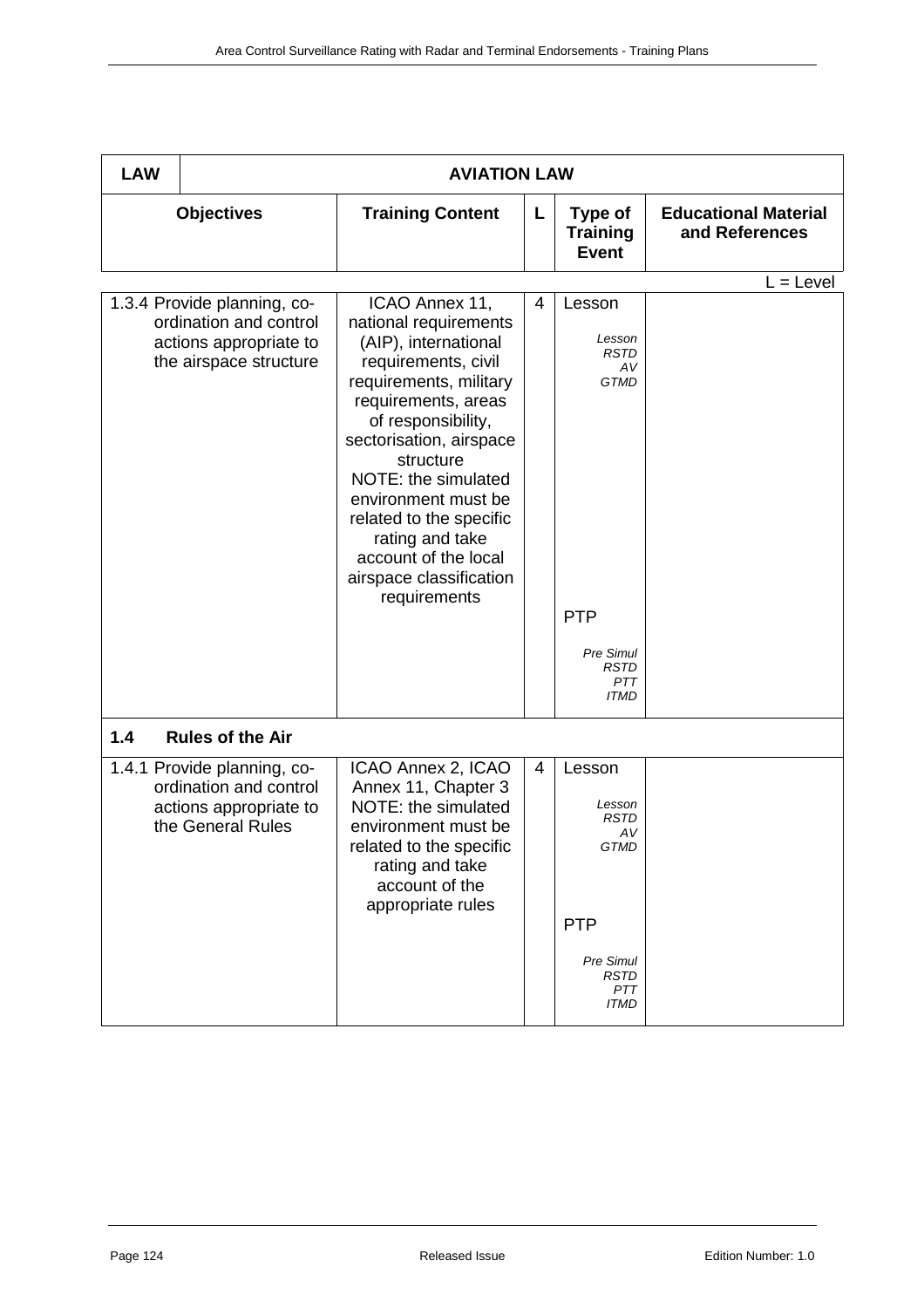| <b>LAW</b> |                                                                                                                                                  | <b>AVIATION LAW</b>                                                                                                                                                                    |   |                                                                                                                                           |                                               |  |
|------------|--------------------------------------------------------------------------------------------------------------------------------------------------|----------------------------------------------------------------------------------------------------------------------------------------------------------------------------------------|---|-------------------------------------------------------------------------------------------------------------------------------------------|-----------------------------------------------|--|
|            | <b>Objectives</b>                                                                                                                                | <b>Training Content</b>                                                                                                                                                                | L | Type of<br><b>Training</b><br><b>Event</b>                                                                                                | <b>Educational Material</b><br>and References |  |
|            |                                                                                                                                                  |                                                                                                                                                                                        |   |                                                                                                                                           | $L = Level$                                   |  |
|            | 1.4.2 Provide planning, co-<br>ordination and control<br>actions appropriate to<br>the VFR, IFR, and<br>meteorological flying<br>conditions      | ICAO Annex 2, ICAO<br>Annex 11. Chapters 4<br>and 5<br>NOTE: the simulated<br>environment must be<br>related to the specific<br>rating and take<br>account of the<br>appropriate rules | 4 | Lesson<br>Lesson<br><b>RSTD</b><br>AV<br>GTMD                                                                                             |                                               |  |
|            |                                                                                                                                                  |                                                                                                                                                                                        |   | <b>PTP</b>                                                                                                                                |                                               |  |
|            |                                                                                                                                                  |                                                                                                                                                                                        |   | <b>Pre Simul</b><br>RSTD<br><b>PTT</b><br><b>ITMD</b>                                                                                     |                                               |  |
|            | 1.4.3 Provide planning, co-<br>ordination and control<br>actions appropriate to<br>the rules for minimum<br>safe height and terrain<br>clearance | Responsibility for<br>terrain clearance,<br>terrain clearance<br>dimensions, minimum<br>safe altitudes, safe<br>sectors, transition<br>level, minimum flight<br>level                  | 4 | Lesson<br>Lesson<br>RSTD<br>AV<br>GTMD                                                                                                    |                                               |  |
| 1.5        | <b>Flight Plans</b>                                                                                                                              |                                                                                                                                                                                        |   |                                                                                                                                           |                                               |  |
|            | 1.5.1 Obtain flight plan<br>information in order to<br>provide Air Traffic<br>Services (ATS)                                                     | Types of FPL (RPL,<br>AFIL, etc.),<br>supplementary<br>information                                                                                                                     | 3 | Team<br>Simul<br><b>SIMUL</b><br><b>REAL</b><br><b>SIM</b><br><b>ITMD</b><br><b>PTP</b><br>Pre Simul<br><b>RSTD</b><br>PTT<br><b>ITMD</b> |                                               |  |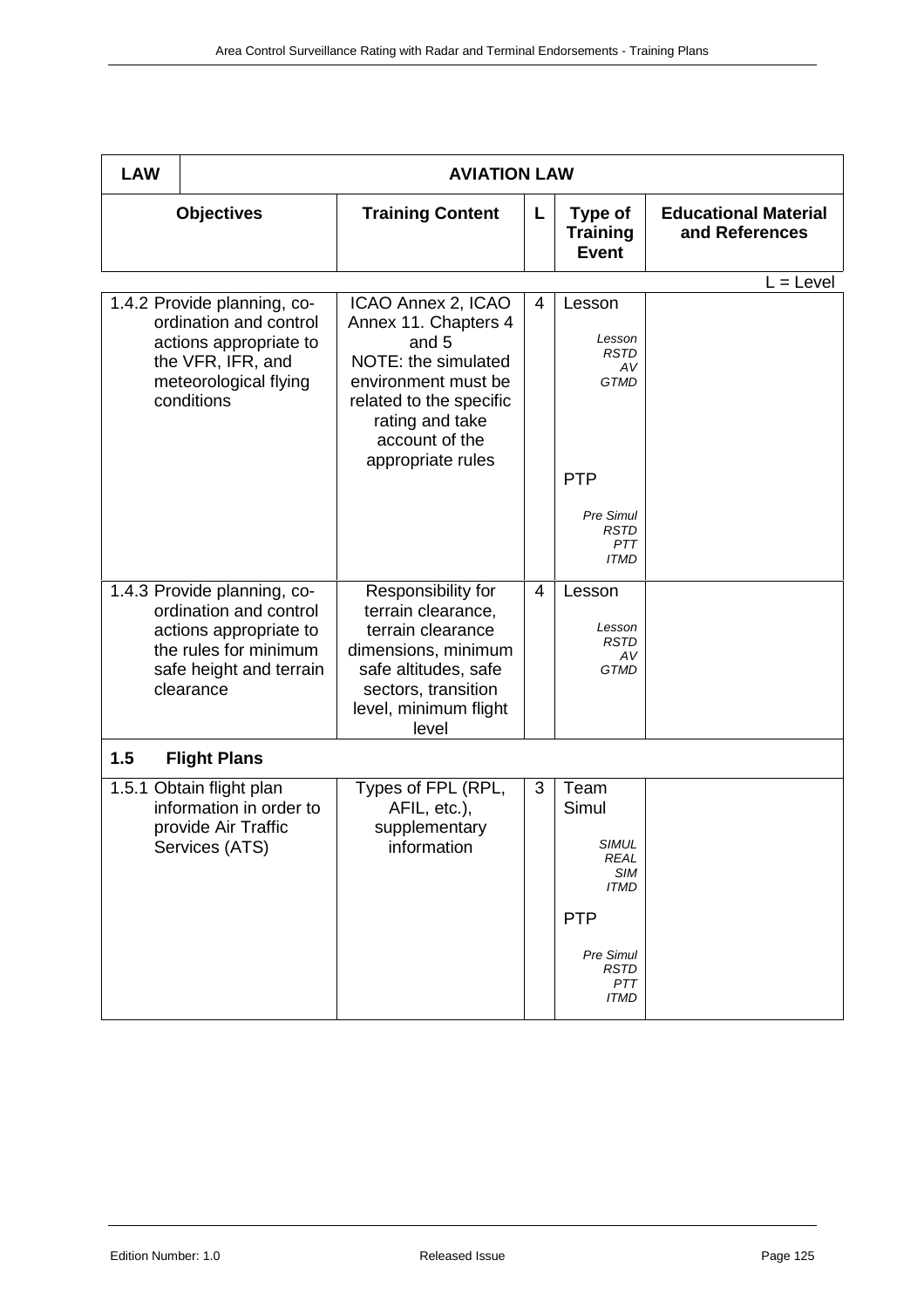| <b>LAW</b>   |                                                                                                                                               | <b>AVIATION LAW</b>                                                                                                                                                                                      |                |                                                                    |                                               |  |
|--------------|-----------------------------------------------------------------------------------------------------------------------------------------------|----------------------------------------------------------------------------------------------------------------------------------------------------------------------------------------------------------|----------------|--------------------------------------------------------------------|-----------------------------------------------|--|
|              | <b>Objectives</b>                                                                                                                             | <b>Training Content</b>                                                                                                                                                                                  | L              | Type of<br><b>Training</b><br><b>Event</b>                         | <b>Educational Material</b><br>and References |  |
|              |                                                                                                                                               |                                                                                                                                                                                                          |                |                                                                    | $L = Level$                                   |  |
|              | 1.5.2 Use flight plan<br>information in order to<br>provide ATS                                                                               | Types of FPL (RPL,<br>AFIL, etc.),<br>supplementary<br>information                                                                                                                                       | 3              | Team<br>Simul<br><b>SIMUL</b><br><i>REAL</i><br>SIM<br><b>ITMD</b> |                                               |  |
|              | 1.5.3 Appreciate the pilot's<br>responsibilities in<br>relation to adherence<br>to flight plan                                                | Inadvertent changes,<br>intended changes,<br>position reporting                                                                                                                                          | 3              |                                                                    |                                               |  |
| 1.6          | <b>National Legislation and Procedures</b>                                                                                                    |                                                                                                                                                                                                          |                |                                                                    |                                               |  |
|              | 1.6.1 Describe the methods<br>by which national<br>regulations are<br>implemented in the<br>APS/RAD/TC or<br><b>ACS/RAD/TC</b><br>endorsement |                                                                                                                                                                                                          | $\overline{2}$ |                                                                    |                                               |  |
| 1.7          |                                                                                                                                               | <b>Special National Legislation and Procedures</b>                                                                                                                                                       |                |                                                                    |                                               |  |
|              | 1.7.1 Provide planning, co-<br>ordination and control<br>actions in accordance<br>with special national<br>legislation and<br>procedures      | e.g. security,<br>environmental (noise<br>abatement,<br>conservation areas,<br>fuel jettisoning),<br>sensitive areas<br>(hospitals, VIP<br>residences), priority<br>allocation, special<br>purpose codes |                |                                                                    |                                               |  |
| $\mathbf{2}$ | <b>Holding</b>                                                                                                                                |                                                                                                                                                                                                          |                |                                                                    |                                               |  |
|              | 2.-.1 Students shall<br>describe holding<br>patterns and<br>procedures                                                                        |                                                                                                                                                                                                          |                |                                                                    |                                               |  |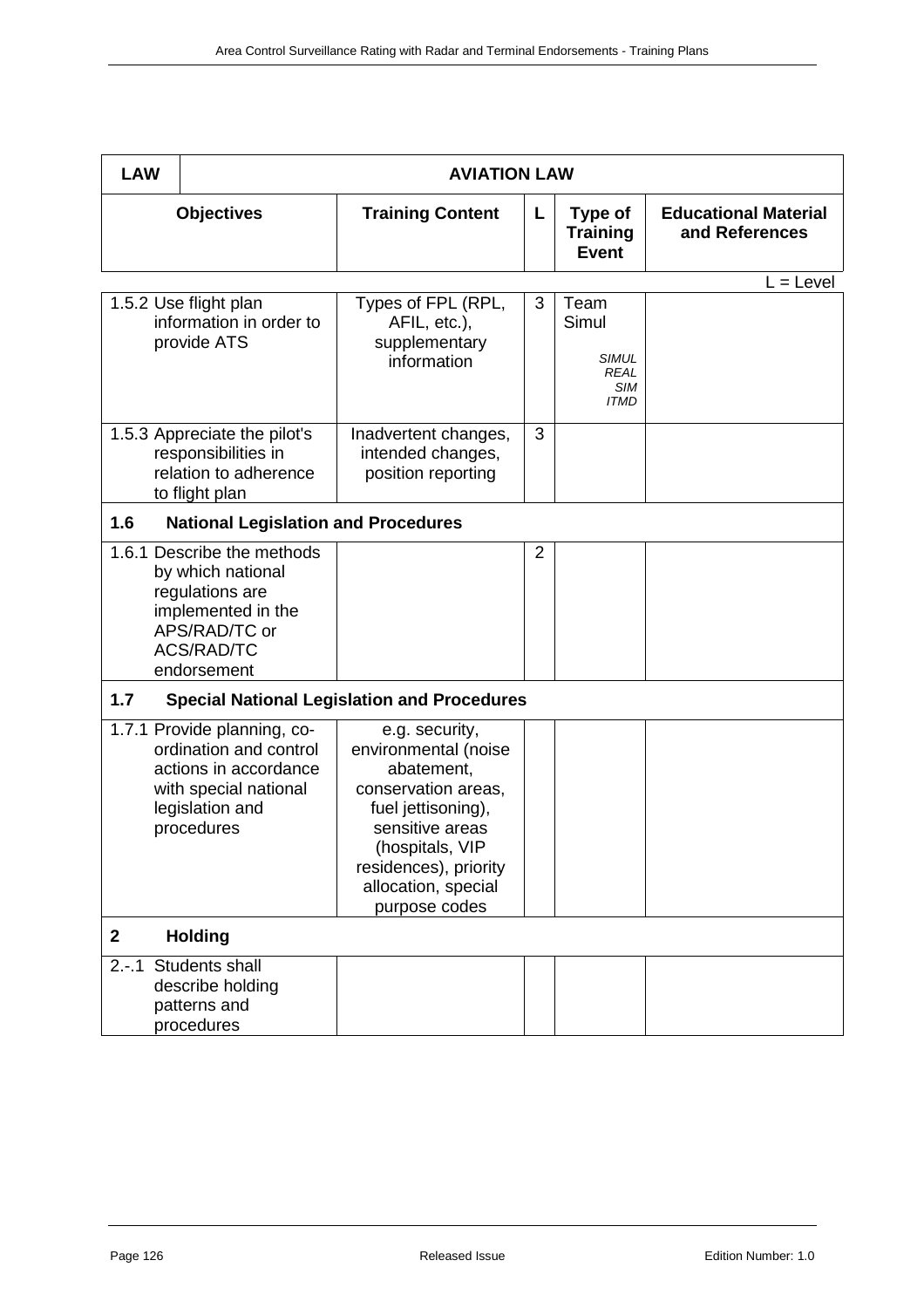| <b>LAW</b> | <b>AVIATION LAW</b> |                         |  |                                                   |                                               |
|------------|---------------------|-------------------------|--|---------------------------------------------------|-----------------------------------------------|
|            | <b>Objectives</b>   | <b>Training Content</b> |  | <b>Type of</b><br><b>Training</b><br><b>Event</b> | <b>Educational Material</b><br>and References |

| 2.1<br><b>Holding IFR</b>                                      |                                                                                                                                                                                                                                                                                               |                |                                                      |  |
|----------------------------------------------------------------|-----------------------------------------------------------------------------------------------------------------------------------------------------------------------------------------------------------------------------------------------------------------------------------------------|----------------|------------------------------------------------------|--|
| 2.1.1 Describe types of<br>holding patterns                    | Published, non-<br>published, extended<br>Link to ATM 10                                                                                                                                                                                                                                      | $\overline{2}$ | Lesson<br>Lesson<br><b>RSTD</b><br>AV<br><b>GTMD</b> |  |
| 2.1.2 Describe an ICAO<br>holding pattern                      | ICAO Doc 8168 -<br>parts of an IFR<br>holding pattern,<br>entry/exit procedures,<br>dimensions of<br>patterns, protected<br>airspace, holding<br>areas, alignment,<br>rates of turns, holding<br>times, expect further<br>clearance, Expected<br>Approach Times<br>(EATs)<br>Link to ATM 7.10 | $\overline{2}$ | Lesson<br>Lesson<br><b>RSTD</b><br>AV<br><b>GTMD</b> |  |
| 2.1.3 Describe the use and<br>purpose of holding               | Effect of speed, effect<br>of level used, effect of<br>navigation aid in use<br>Link to ATM 7.10                                                                                                                                                                                              | $\overline{2}$ | Lesson<br>Lesson<br><b>RSTD</b><br>AV<br><b>GTMD</b> |  |
| 2.2<br><b>Holding VFR</b>                                      |                                                                                                                                                                                                                                                                                               |                |                                                      |  |
| 2.2.1 Describe the purpose<br>and principles of VFR<br>holding |                                                                                                                                                                                                                                                                                               | $\overline{2}$ | Lesson<br>Lesson<br><b>RSTD</b><br>AV<br><b>GTMD</b> |  |

 $L =$  Level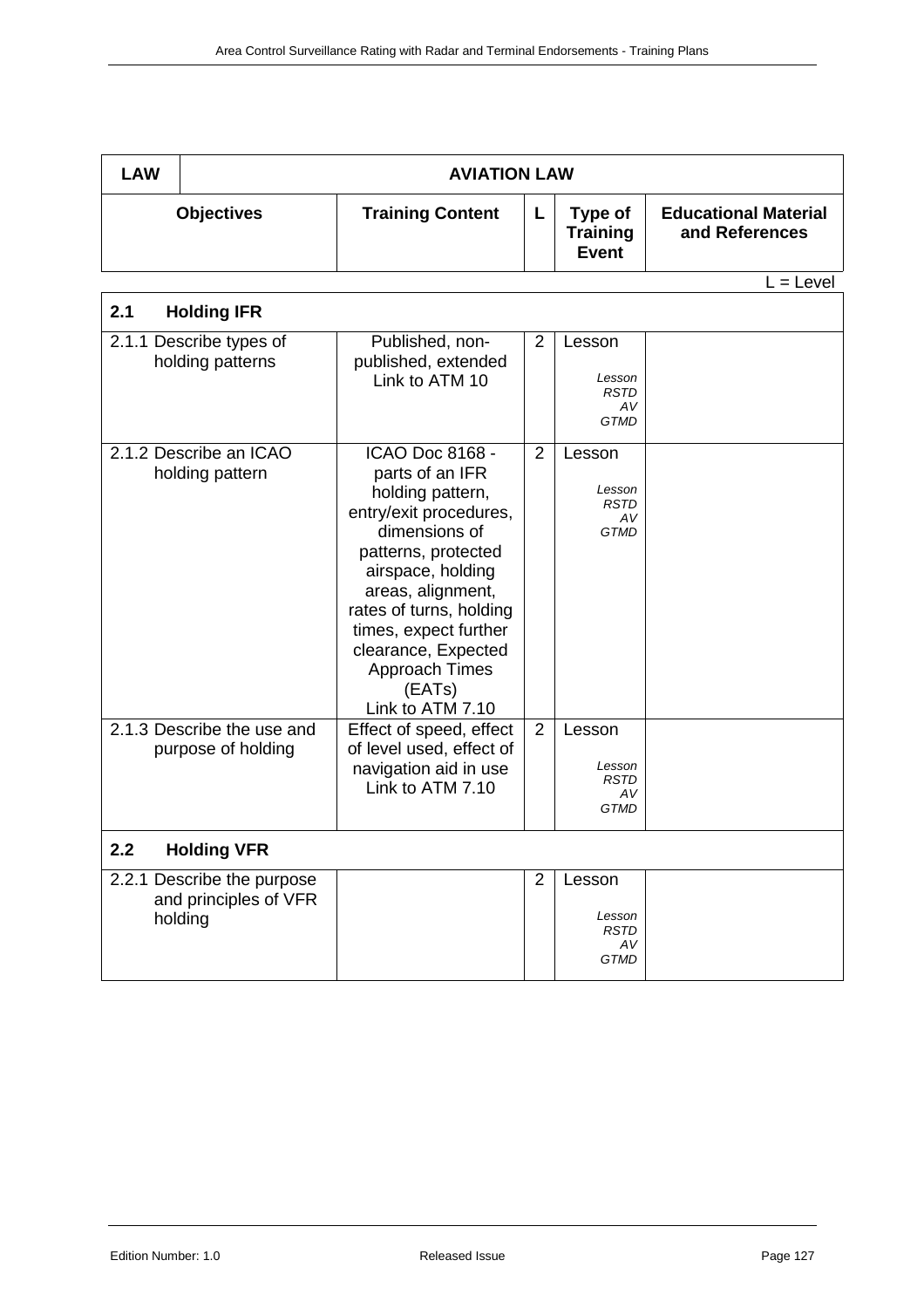| <b>LAW</b>        |                                                                                                                                                                                             | <b>AVIATION LAW</b>     |                |                                                      |                                                                                             |
|-------------------|---------------------------------------------------------------------------------------------------------------------------------------------------------------------------------------------|-------------------------|----------------|------------------------------------------------------|---------------------------------------------------------------------------------------------|
|                   | <b>Objectives</b>                                                                                                                                                                           | <b>Training Content</b> | L              | <b>Type of</b><br><b>Training</b><br><b>Event</b>    | <b>Educational Material</b><br>and References                                               |
|                   |                                                                                                                                                                                             |                         |                |                                                      | $L = Level$                                                                                 |
| 3                 | <b>ATC Licensing</b>                                                                                                                                                                        |                         |                |                                                      |                                                                                             |
|                   | 3.-.1 Students shall<br>appreciate the legal<br>aspects associated<br>with the ATC Licence<br>('European Manual of<br>Personnel Licensing -<br>Air Traffic Controllers')<br>[EATMP, 2000c]) |                         |                | Lesson<br>Lesson<br><b>RSTD</b><br>AV<br><b>GTMD</b> |                                                                                             |
| 3.1               | <b>Privileges and conditions</b>                                                                                                                                                            |                         |                |                                                      |                                                                                             |
|                   | 3.1.1 Describe the<br>conditions which must<br>be met for the issue<br>and maintenance of<br>the APS/RAD/TC or<br><b>ACS/RAD/TC rating</b>                                                  |                         | $\overline{2}$ | Lesson<br>Lesson<br><b>RSTD</b><br>AV<br><b>GTMD</b> | 'European Manual of<br>Personnel Licensing -<br>Air Traffic Controllers'<br>[EATMP, 2000c]) |
|                   | 3.1.2 Describe the privileges<br>associated with the<br>APS/RAD/TC or<br><b>ACS/RAD/TC rating</b>                                                                                           |                         | $\overline{2}$ | Lesson<br>Lesson<br><b>RSTD</b><br>AV<br><b>GTMD</b> |                                                                                             |
| 3.2               | Incident/Accident                                                                                                                                                                           |                         |                |                                                      |                                                                                             |
| 3.2.1 Explain the | procedures used<br>following an<br>incident/accident                                                                                                                                        | National regulations    | $\overline{2}$ |                                                      |                                                                                             |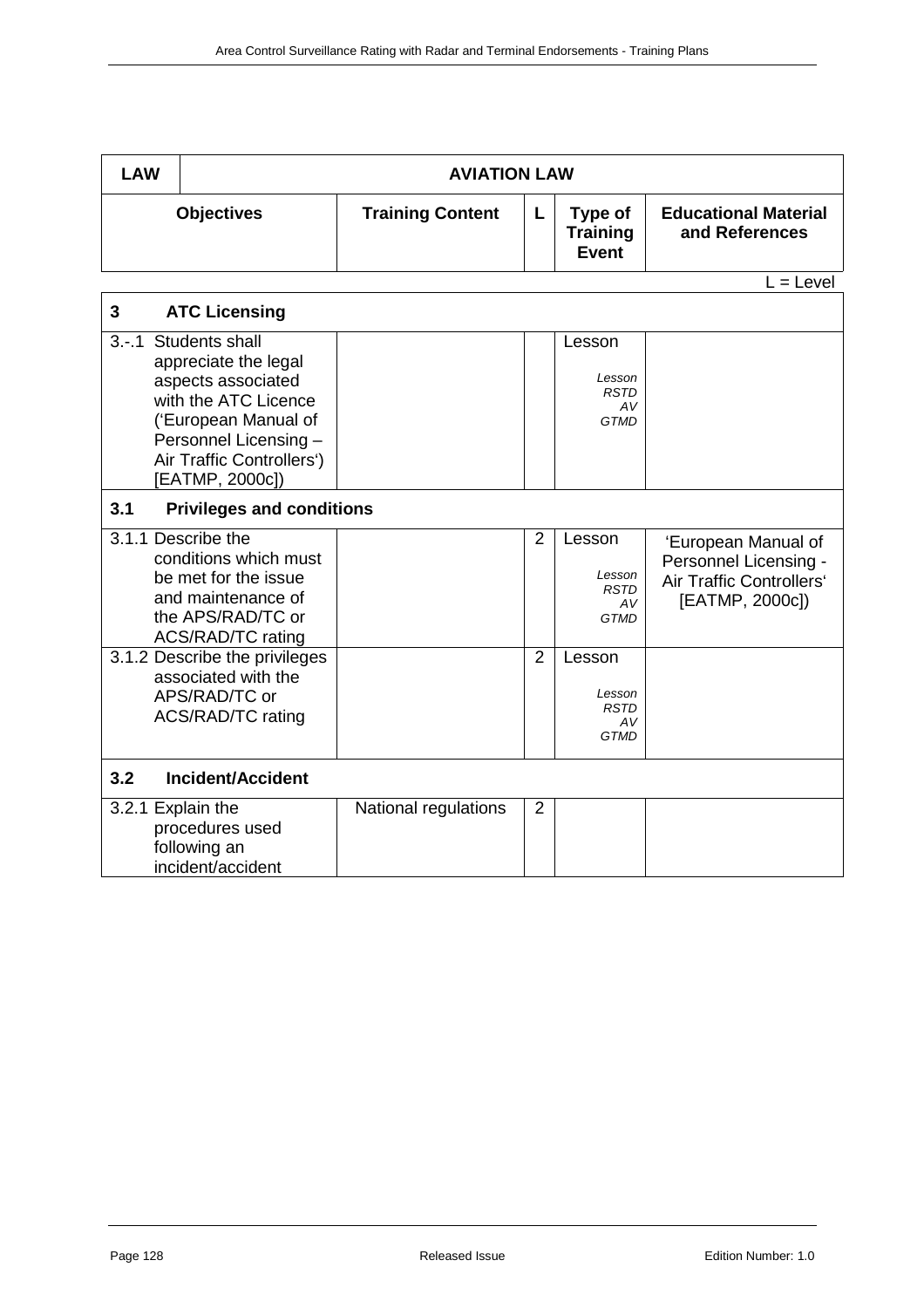|                   | <b>Terminal Area Control Endorsement</b>                                                                  |                                                                                                          |                |                                                                                                               |                                               |  |
|-------------------|-----------------------------------------------------------------------------------------------------------|----------------------------------------------------------------------------------------------------------|----------------|---------------------------------------------------------------------------------------------------------------|-----------------------------------------------|--|
| <b>ATM</b>        |                                                                                                           | <b>AIR TRAFFIC MANAGEMENT</b>                                                                            |                |                                                                                                               |                                               |  |
|                   | <b>Objectives</b>                                                                                         | <b>Training Content</b>                                                                                  | L              | <b>Type of</b><br><b>Training</b><br><b>Event</b>                                                             | <b>Educational Material</b><br>and References |  |
|                   |                                                                                                           |                                                                                                          |                |                                                                                                               | $L = Level$                                   |  |
| $- - 1$           | Students shall apply<br>operational<br>procedures to ensure<br>a safe, orderly and<br>expeditious service |                                                                                                          |                |                                                                                                               |                                               |  |
| 1                 |                                                                                                           | Air Traffic Services and Airspace Management                                                             |                |                                                                                                               |                                               |  |
|                   | 1.-.1 Students shall provide<br>the appropriate service                                                   |                                                                                                          |                | Team<br>Simul                                                                                                 |                                               |  |
|                   |                                                                                                           |                                                                                                          |                | <b>SIMUL</b><br><b>REAL</b><br><b>SIM</b><br><b>ITMD</b>                                                      |                                               |  |
| 1.1               | <b>Air Traffic Control Services</b>                                                                       |                                                                                                          |                |                                                                                                               |                                               |  |
| 1.1.1 Provide the | appropriate air traffic<br>control services                                                               | ICAO Annex 11, ICAO<br>Doc 7030, ICAO<br>Annex 11, ICAO Doc<br>4444, national docs,<br>operation manuals | $\overline{4}$ | Lesson<br>Lesson<br><b>RSTD</b><br>AV<br><b>GTMD</b><br><b>CBT</b>                                            |                                               |  |
|                   |                                                                                                           |                                                                                                          |                | <b>Inter</b><br>Self<br><b>MMC</b><br><b>ITMD</b>                                                             |                                               |  |
|                   | 1.1.2 Appreciate own area<br>of responsibility                                                            | NOTE: the simulated<br>environment must be<br>related to the specific<br>rating                          | 3              | Lesson<br>Lesson<br><b>RSTD</b><br>AV<br>GTMD<br><b>PTP</b><br>Pre Simul<br><b>RSTD</b><br>PTT<br><b>ITMD</b> |                                               |  |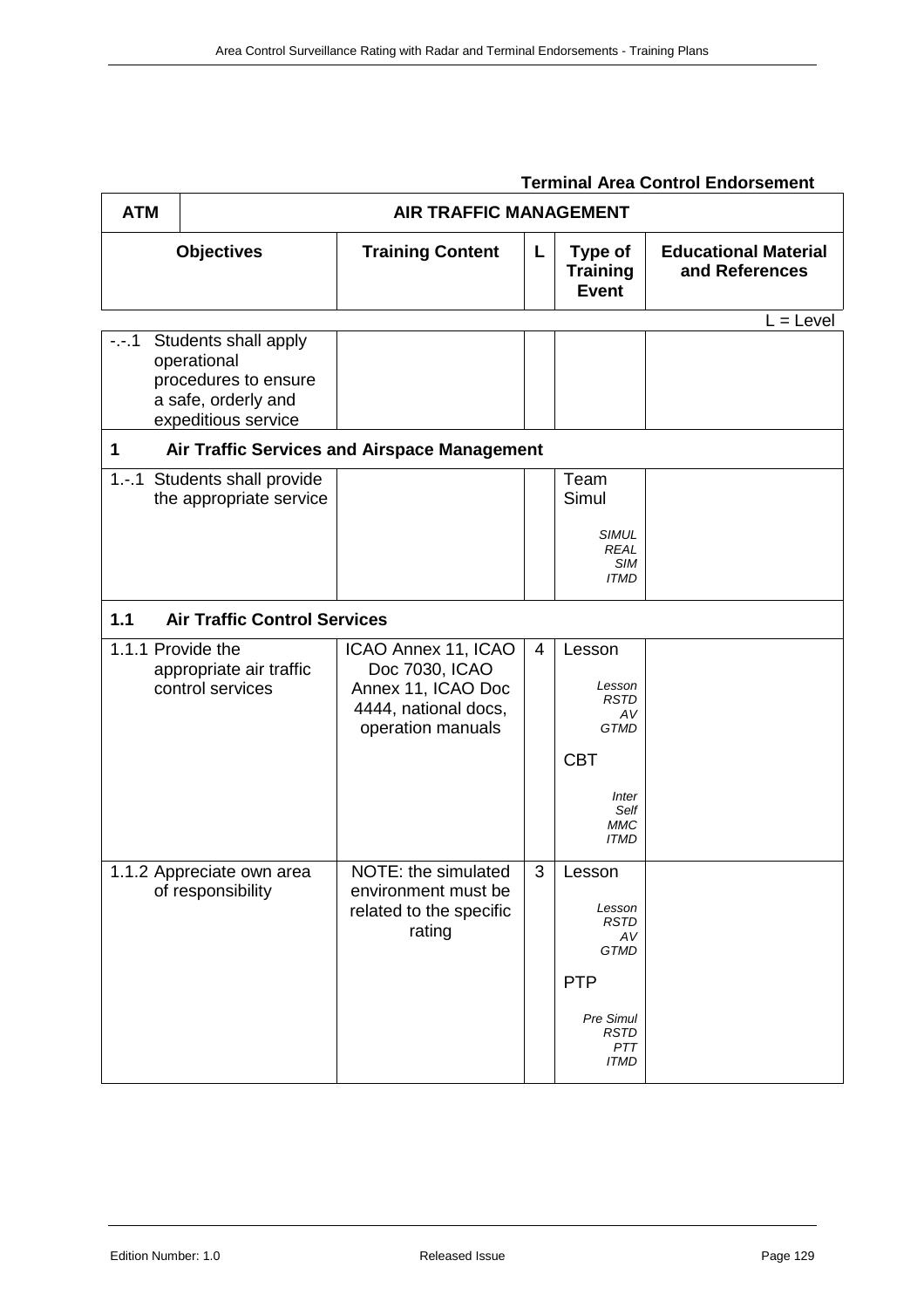| <b>ATM</b>        |                                                                                                   | <b>AIR TRAFFIC MANAGEMENT</b>                                                                          |                |                                                                 |                                               |
|-------------------|---------------------------------------------------------------------------------------------------|--------------------------------------------------------------------------------------------------------|----------------|-----------------------------------------------------------------|-----------------------------------------------|
|                   | <b>Objectives</b>                                                                                 | <b>Training Content</b>                                                                                | L              | Type of<br><b>Training</b><br><b>Event</b>                      | <b>Educational Material</b><br>and References |
|                   |                                                                                                   |                                                                                                        |                |                                                                 | $L = Level$                                   |
|                   |                                                                                                   |                                                                                                        |                | <b>CBT</b>                                                      |                                               |
|                   |                                                                                                   |                                                                                                        |                | <b>Inter</b><br>Self<br><b>MMC</b><br><b>ITMD</b>               |                                               |
| 1.2               | <b>Flight Information Service (FIS)</b>                                                           |                                                                                                        |                |                                                                 |                                               |
| 1.2.1 Explain the | responsibility for the<br>provision of a FIS                                                      | ICAO Doc 4444, Part<br>2                                                                               | $\overline{2}$ |                                                                 |                                               |
|                   | 1.2.2 Relay appropriate<br>information concerning<br>the location of other<br>conflicting traffic | Traffic information,<br>essential traffic<br>information                                               | 3              |                                                                 |                                               |
|                   | 1.2.3 Provide FIS                                                                                 | ICAO Doc 4444                                                                                          | $\overline{4}$ |                                                                 |                                               |
|                   | 1.2.4 Use radar for the<br>provision of FIS                                                       | ICAO Doc 4444,<br>information to<br>identified aircraft<br>concerning: traffic,<br>weather, navigation | 3              | <b>CBT</b><br><b>Inter</b><br>Self<br><b>MMC</b><br><b>ITMD</b> |                                               |
|                   |                                                                                                   |                                                                                                        |                | <b>PTP</b>                                                      |                                               |
|                   |                                                                                                   |                                                                                                        |                | Pre Simul<br><b>RSTD</b><br>PTT<br>ITMD                         |                                               |
| $1.3$             | <b>Alerting Service</b>                                                                           |                                                                                                        |                |                                                                 |                                               |
| 1.3.1 Explain the | responsibility for the<br>provision of an alerting<br>service                                     | ICAO Annex 11                                                                                          | $\overline{2}$ | <b>STBF</b><br>Brief<br><b>RSTD</b><br><b>VIS</b><br>GTMD       |                                               |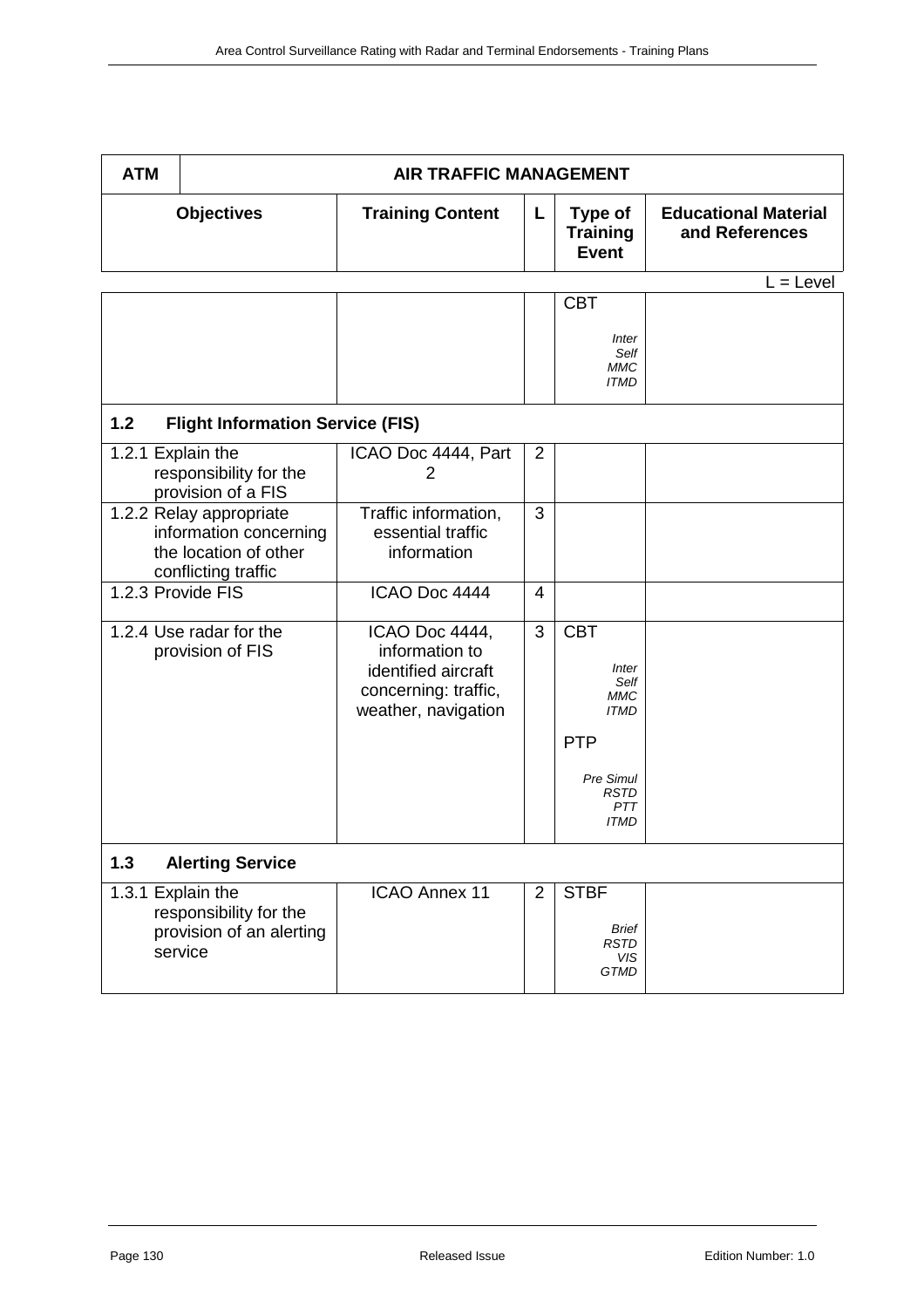| <b>ATM</b>  | <b>AIR TRAFFIC MANAGEMENT</b>                                                                    |                                                                                                                                                                                           |                |                                                                         |                                               |  |
|-------------|--------------------------------------------------------------------------------------------------|-------------------------------------------------------------------------------------------------------------------------------------------------------------------------------------------|----------------|-------------------------------------------------------------------------|-----------------------------------------------|--|
|             | <b>Objectives</b>                                                                                | <b>Training Content</b>                                                                                                                                                                   | L              | Type of<br><b>Training</b><br><b>Event</b>                              | <b>Educational Material</b><br>and References |  |
|             |                                                                                                  |                                                                                                                                                                                           |                |                                                                         | $L = Level$                                   |  |
|             | 1.3.2 Provide appropriate<br>action in abnormal<br>situations                                    | ICAO Doc 4444<br>special codes, seek<br>assistance (TRM),<br>checklist, national<br>legislation/requiremen<br>ts, overdue action,<br>emergency action,<br>uncertainty, alert,<br>distress | 4              | <b>STBF</b><br><b>Brief</b><br><b>RSTD</b><br><b>VIS</b><br>GTMD        |                                               |  |
|             | 1.3.3 Respond to distress<br>and urgency<br>messages and signals                                 |                                                                                                                                                                                           | 3              | <b>STBF</b><br><b>Brief</b><br><b>RSTD</b><br><b>VIS</b><br><b>GTMD</b> |                                               |  |
|             | 1.3.4 Apply national<br>requirements in<br>abnormal situations                                   | Priority allocation,<br>special purpose codes                                                                                                                                             | 3              |                                                                         |                                               |  |
|             | 1.3.5 Co-ordinate with RCC                                                                       |                                                                                                                                                                                           | $\overline{4}$ |                                                                         |                                               |  |
|             | 1.3.6 Provide appropriate<br>action in abnormal<br>situations using radar<br>derived information |                                                                                                                                                                                           | 4              |                                                                         |                                               |  |
| 1.4         | Air Traffic Flow Management (ATFM)                                                               |                                                                                                                                                                                           |                |                                                                         |                                               |  |
| <b>ATFM</b> | 1.4.1 Apply principles of                                                                        | Working principles of<br>ATFM, flexible use of<br>airspace, free flight                                                                                                                   | 3              | Team<br>Simul<br><b>SIMUL</b><br><b>REAL</b><br>SIM<br><b>ITMD</b>      |                                               |  |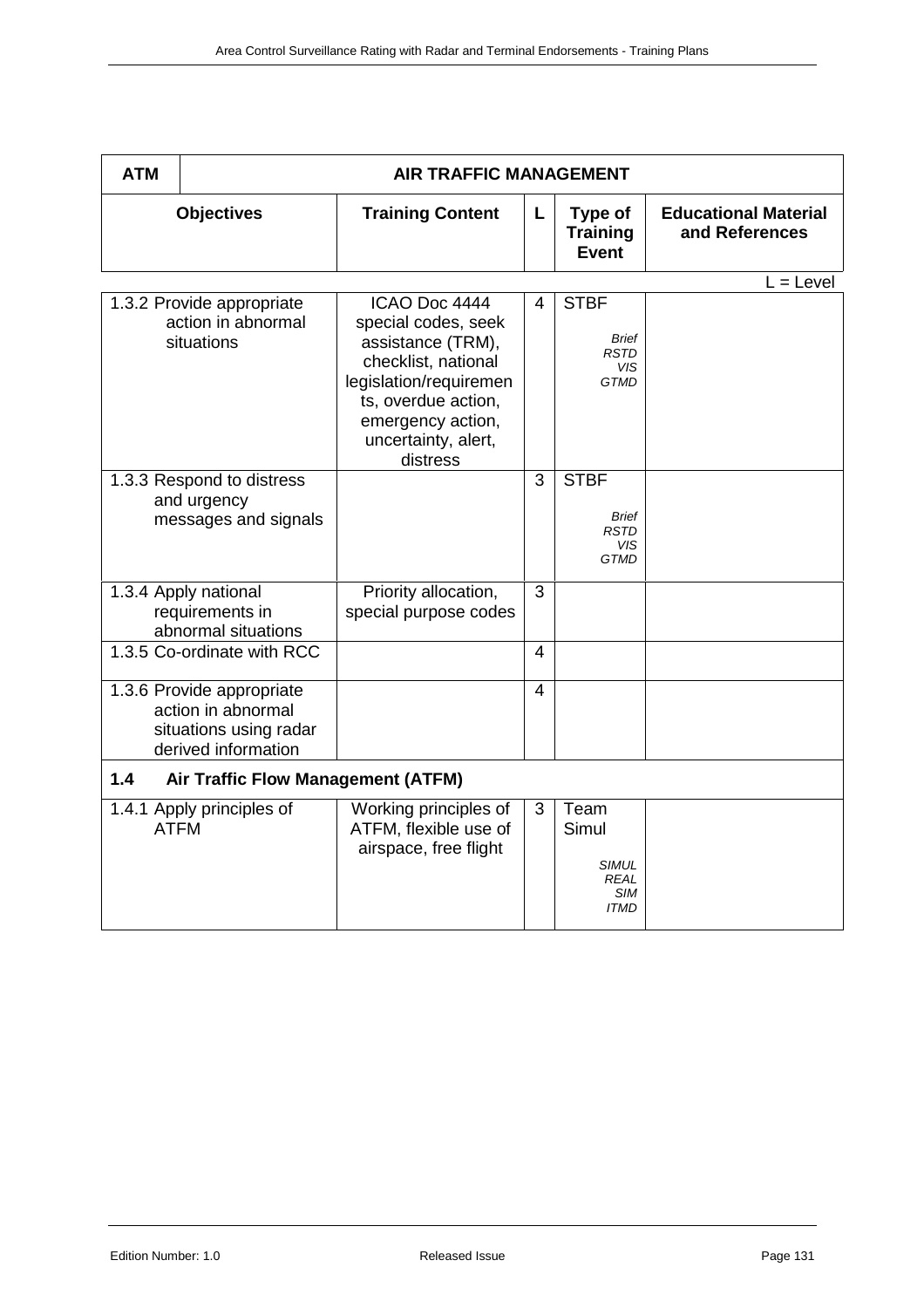| <b>ATM</b> | <b>AIR TRAFFIC MANAGEMENT</b>                                                                 |                                                                                                                                                                                                                                                                                                                           |   |                                                                                                                                 |                                               |  |
|------------|-----------------------------------------------------------------------------------------------|---------------------------------------------------------------------------------------------------------------------------------------------------------------------------------------------------------------------------------------------------------------------------------------------------------------------------|---|---------------------------------------------------------------------------------------------------------------------------------|-----------------------------------------------|--|
|            | <b>Objectives</b>                                                                             | <b>Training Content</b>                                                                                                                                                                                                                                                                                                   | L | Type of<br><b>Training</b><br><b>Event</b>                                                                                      | <b>Educational Material</b><br>and References |  |
|            |                                                                                               |                                                                                                                                                                                                                                                                                                                           |   |                                                                                                                                 | $L = Level$                                   |  |
|            | 1.4.2 Organise traffic flows<br>and patterns to take<br>account of airspace<br>boundaries     | Civil & military,<br>controlled,<br>uncontrolled,<br>advisory, restricted,<br>danger, prohibited,<br>special rules, sector<br>boundaries, national<br>boundaries, FIR<br>boundaries, delegated<br>airspace, transfer of<br>control, transfer of<br>communications, en-<br>route, off route<br>Link to Aviation Law<br>1.3 | 4 | Team<br>Simul<br><b>SIMUL</b><br><b>REAL</b><br><b>SIM</b><br><b>ITMD</b>                                                       |                                               |  |
|            | 1.4.3 Organise traffic flows<br>and patterns to take<br>account of radar<br>coverage          |                                                                                                                                                                                                                                                                                                                           | 4 | Team<br>Simul<br><b>SIMUL</b><br><b>REAL</b><br>SIM<br><b>ITMD</b>                                                              |                                               |  |
|            | 1.4.4 Organise traffic flows<br>and patterns to take<br>account of areas of<br>responsibility | <b>TMA</b>                                                                                                                                                                                                                                                                                                                | 4 | Team<br>Simul<br><b>SIMUL</b><br><b>REAL</b><br><b>SIM</b><br><b>ITMD</b>                                                       |                                               |  |
|            | 1.4.5 Balance demand<br>against capacity                                                      | Capacity of adjacent<br>sectors, capacity of<br>own sector, evaluation<br>of personal traffic<br>load, evaluation of<br>other sources of<br>predicted traffic load                                                                                                                                                        | 5 | Team<br>Simul<br><b>SIMUL</b><br><b>REAL</b><br><b>SIM</b><br><b>ITMD</b><br><b>STBF</b><br>Brief<br><b>RSTD</b><br>VIS<br>GTMD |                                               |  |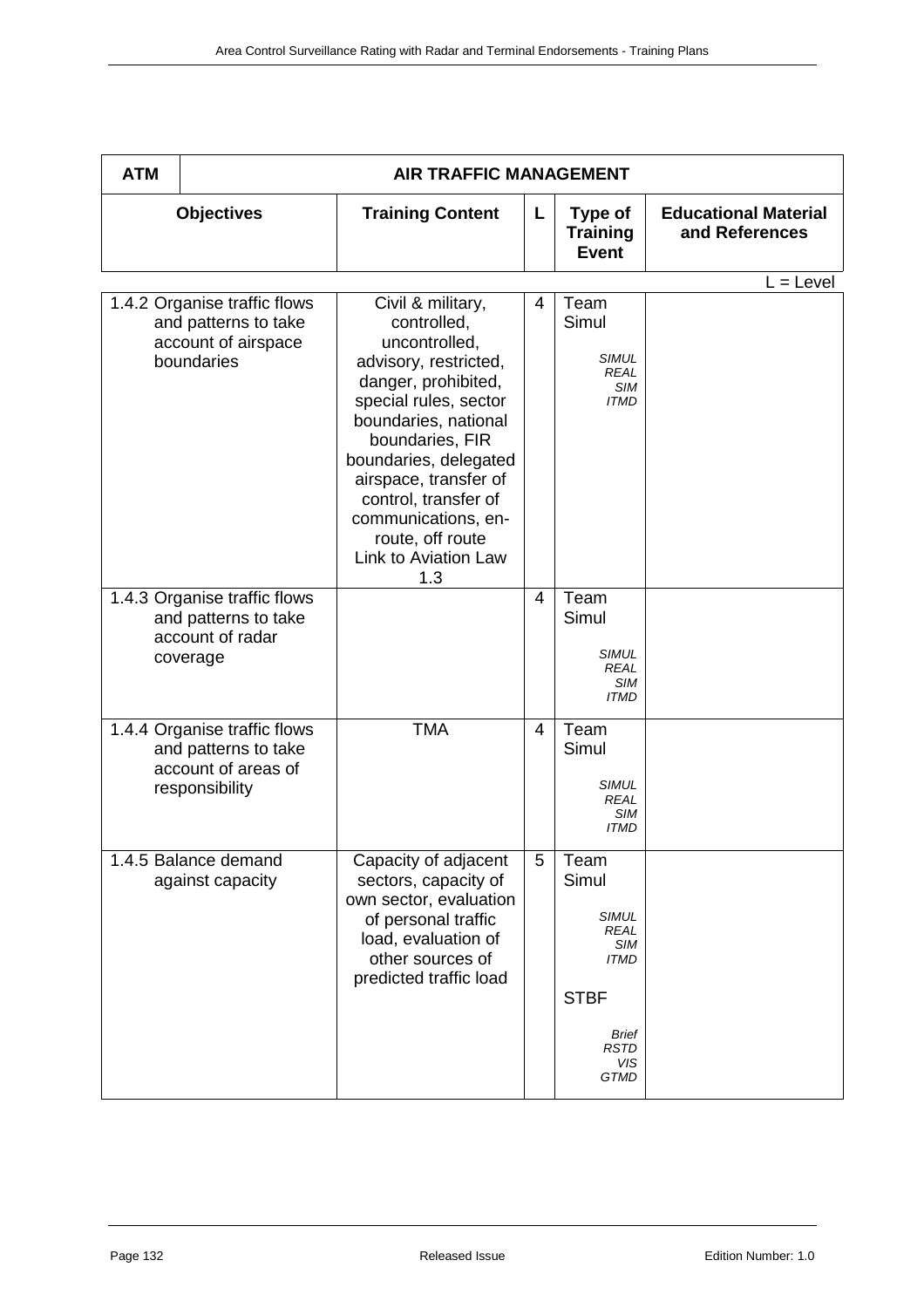| <b>ATM</b>       |                                                  | <b>AIR TRAFFIC MANAGEMENT</b>                                                                                                                                                                                                                                                          |   |                                                                           |                                               |
|------------------|--------------------------------------------------|----------------------------------------------------------------------------------------------------------------------------------------------------------------------------------------------------------------------------------------------------------------------------------------|---|---------------------------------------------------------------------------|-----------------------------------------------|
|                  | <b>Objectives</b>                                | <b>Training Content</b>                                                                                                                                                                                                                                                                | L | Type of<br><b>Training</b><br><b>Event</b>                                | <b>Educational Material</b><br>and References |
|                  |                                                  |                                                                                                                                                                                                                                                                                        |   |                                                                           | $L = Level$                                   |
|                  | 1.4.6 Inform supervisor of<br>situation          | e.g. abnormal<br>situations, decrease in<br>sector capacity,<br>limitations on systems<br>and equipment,<br>changes in<br>workload/capacity,<br>relevant information<br>(e.g. reported ground-<br>based incidents,<br>forest fire, smoke, oil<br>pollution), unusual<br>meteorological | 3 | Team<br>Simul<br><b>SIMUL</b><br><b>REAL</b><br><b>SIM</b><br><b>ITMD</b> |                                               |
|                  |                                                  | conditions                                                                                                                                                                                                                                                                             |   |                                                                           |                                               |
| 1.4.7 Apply flow | management<br>procedures                         |                                                                                                                                                                                                                                                                                        | 3 | Team<br>Simul<br><b>SIMUL</b><br><b>REAL</b><br><b>SIM</b><br><b>ITMD</b> |                                               |
| 1.5              | <b>Airspace Management (ASM)</b>                 |                                                                                                                                                                                                                                                                                        |   |                                                                           |                                               |
|                  | 1.5.1 Appreciate the working<br>principle of ASM | <b>FUA</b>                                                                                                                                                                                                                                                                             | 3 | Team<br>Simul<br><b>SIMUL</b><br>REAL<br><b>SIM</b><br><b>ITMD</b>        |                                               |
|                  | 1.5.2 Organise traffic to take<br>account of ASM | <b>Conditional routes</b>                                                                                                                                                                                                                                                              | 4 | Team<br>Simul<br><b>SIMUL</b><br><b>REAL</b><br><b>SIM</b><br><b>ITMD</b> |                                               |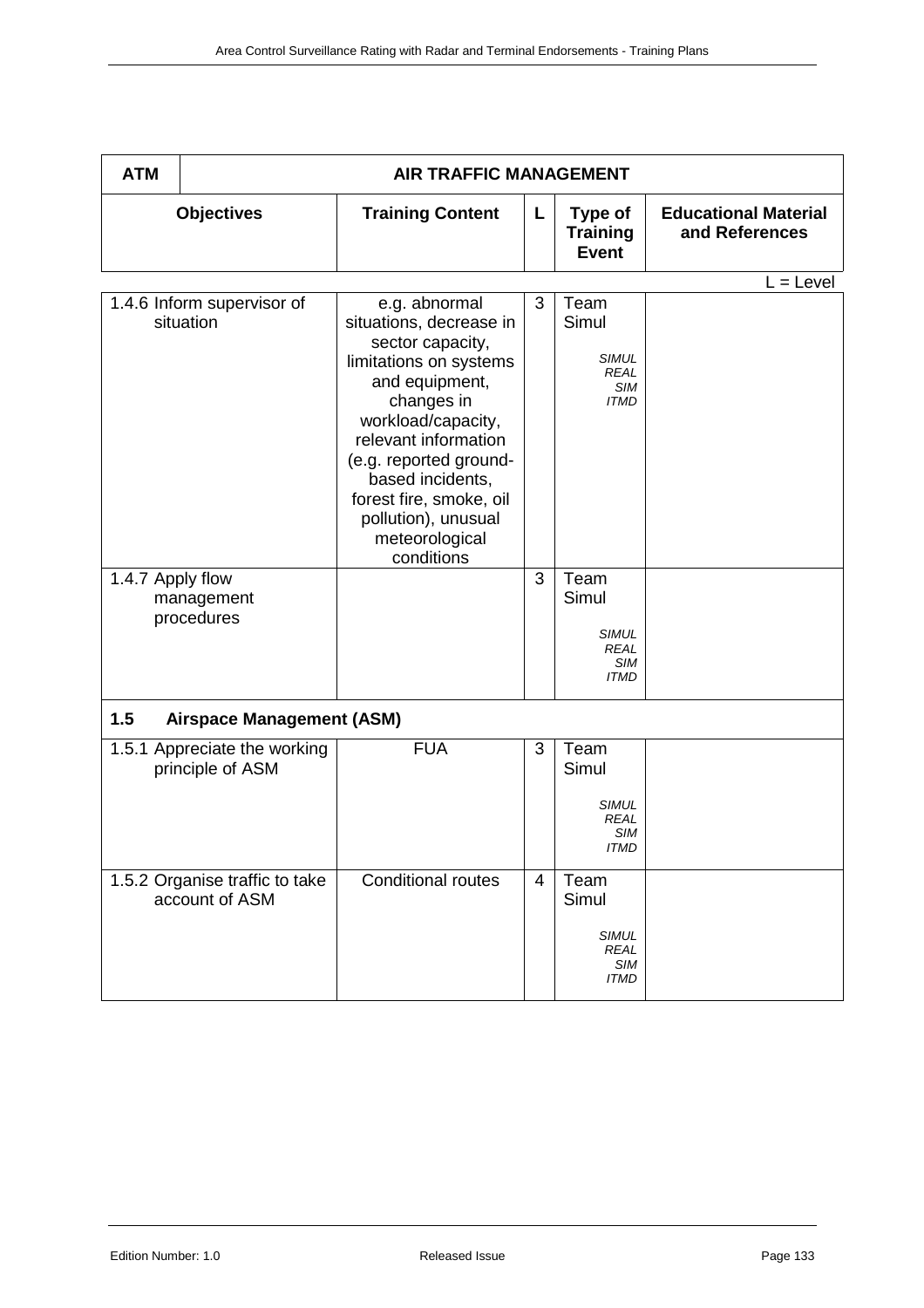| <b>ATM</b>    |                                                                                                                       | <b>AIR TRAFFIC MANAGEMENT</b>                                                                                             |    |                                                                    |                                               |
|---------------|-----------------------------------------------------------------------------------------------------------------------|---------------------------------------------------------------------------------------------------------------------------|----|--------------------------------------------------------------------|-----------------------------------------------|
|               | <b>Objectives</b>                                                                                                     | <b>Training Content</b>                                                                                                   | L. | <b>Type of</b><br><b>Training</b><br><b>Event</b>                  | <b>Educational Material</b><br>and References |
|               |                                                                                                                       |                                                                                                                           |    |                                                                    | $L = Level$                                   |
| $\mathbf{2}$  | <b>Communication</b>                                                                                                  |                                                                                                                           |    |                                                                    |                                               |
|               | 2.-.1 Students shall<br>appreciate the<br>necessity for effective<br>communication and<br>use approved<br>phraseology |                                                                                                                           |    |                                                                    |                                               |
| 2.1           | <b>Effective Communication</b>                                                                                        |                                                                                                                           |    |                                                                    |                                               |
|               | 2.1.1 Analyse examples of<br>pilot and controller<br>communication for<br>effectiveness                               |                                                                                                                           | 4  |                                                                    |                                               |
|               | 2.1.2 Explain the need for<br>approved phraseology                                                                    | ICAO Doc 4444, Part<br>10, ICAO Doc 9432,<br>standards words and<br>phrases as contained<br>in ICAO Annex 10<br>chapter 5 | 2  |                                                                    |                                               |
|               | 2.1.3 Use ICAO-approved<br>phraseology                                                                                | ICAO Doc 4444, Part<br>10, ICAO Doc 9432,<br>standards words and<br>phrases as contained<br>in ICAO Annex 10<br>chapter 5 | 3  | Team<br>Simul<br><b>SIMUL</b><br><i>REAL</i><br>SIM<br><b>ITMD</b> |                                               |
|               | 2.1.4 Use national approved<br>phraseology when<br>applicable                                                         |                                                                                                                           | 3  |                                                                    |                                               |
| 2.1.5 Perform | communication<br>effectively                                                                                          | Transmission<br>techniques                                                                                                | 3  | Team<br>Simul<br><b>SIMUL</b><br><b>REAL</b><br>SIM<br>ITMD        |                                               |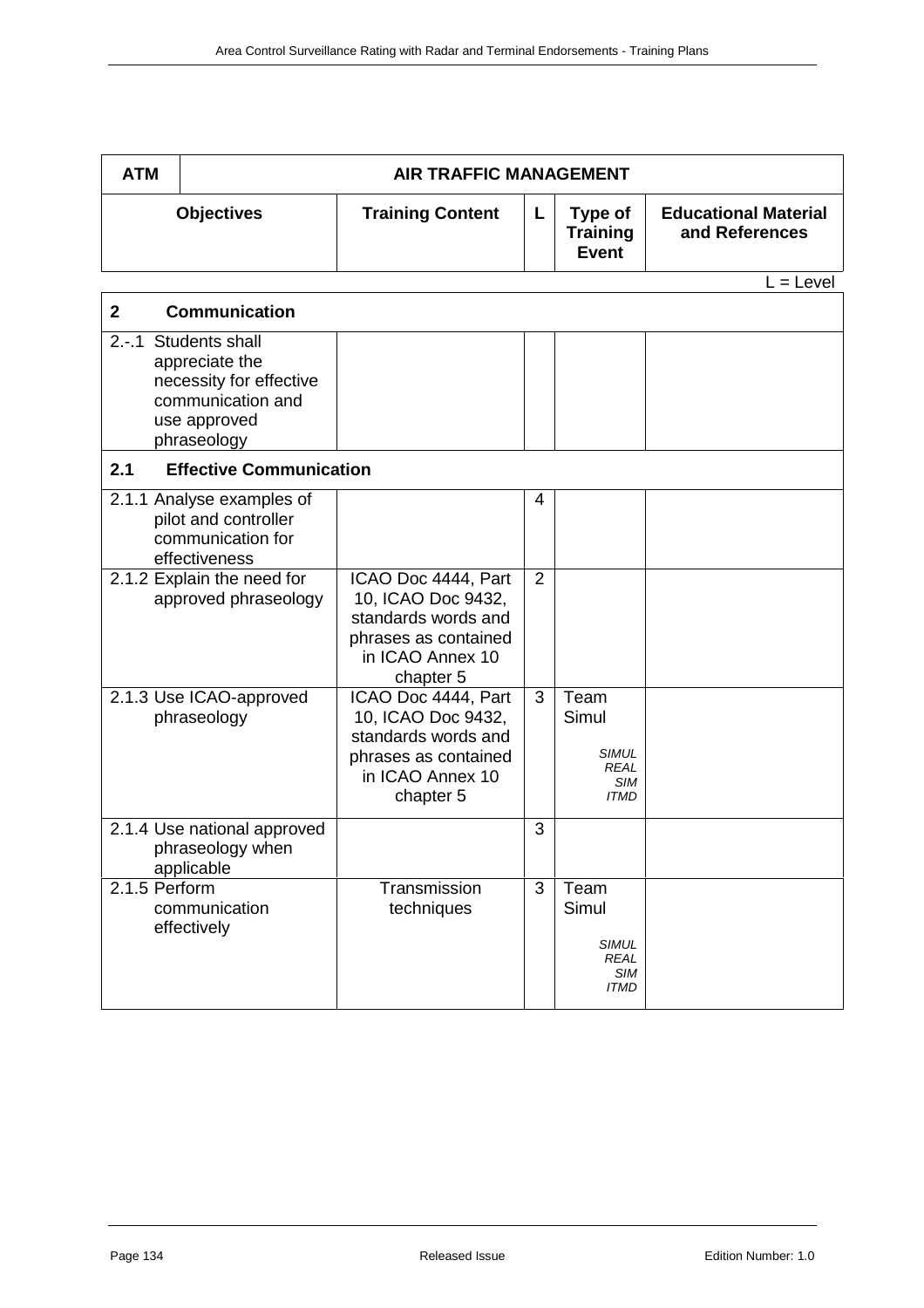| <b>ATM</b> |                                                                                                                   | <b>AIR TRAFFIC MANAGEMENT</b>                                                                |   |                                                            |                                               |
|------------|-------------------------------------------------------------------------------------------------------------------|----------------------------------------------------------------------------------------------|---|------------------------------------------------------------|-----------------------------------------------|
|            | <b>Objectives</b>                                                                                                 | <b>Training Content</b>                                                                      | L | <b>Type of</b><br><b>Training</b><br><b>Event</b>          | <b>Educational Material</b><br>and References |
|            |                                                                                                                   |                                                                                              |   |                                                            | $L = Level$                                   |
| 2.2        | <b>Phraseology for Unusual Events</b>                                                                             |                                                                                              |   |                                                            |                                               |
|            | 2.2.1 Analyse examples of<br>pilot and controller<br>communication for<br>effectiveness                           |                                                                                              | 4 | Lesson<br>Lesson<br><b>RSTD</b><br>ΑV<br><b>GTMD</b>       |                                               |
|            |                                                                                                                   |                                                                                              |   | Cases                                                      |                                               |
|            |                                                                                                                   |                                                                                              |   | Cases<br><b>RSTD</b><br><b>MMC</b><br><b>ITMD</b>          |                                               |
|            | 2.2.2 Interpret the rules to<br>provide an effective<br>service where<br>approved phraseology<br>is not available | Receiver (RX) only,<br>transmitter (TX) only,<br>speechless aircraft,<br>incomplete messages | 5 | Cases<br>Cases<br><b>RSTD</b><br><b>MMC</b><br><b>ITMD</b> |                                               |
| 2.3        | <b>Mode S Data Transfer</b>                                                                                       |                                                                                              |   |                                                            |                                               |
|            | 2.3.1 Appreciate the use of<br>Mode S                                                                             | Data which can be<br>exchanged,<br>limitations,<br>advantages,<br>disadvantages              | 3 |                                                            |                                               |
| 3          | <b>ATC Clearances and Instructions</b>                                                                            |                                                                                              |   |                                                            |                                               |
|            | 3.-.1 Students shall issue<br>appropriate ATC<br>clearances and<br>instructions                                   |                                                                                              |   |                                                            |                                               |
| 3.1        | <b>ATC Clearances</b>                                                                                             |                                                                                              |   |                                                            |                                               |
|            | 3.1.1 Provide appropriate<br><b>ATC</b> clearances                                                                | e.g. climb, joining, en-<br>route                                                            | 4 |                                                            |                                               |
| 3.2        | <b>ATC Instructions</b>                                                                                           |                                                                                              |   |                                                            |                                               |
|            | 3.2.1 Provide appropriate<br><b>ATC</b> instructions                                                              | e.g. SSR Code                                                                                | 4 |                                                            |                                               |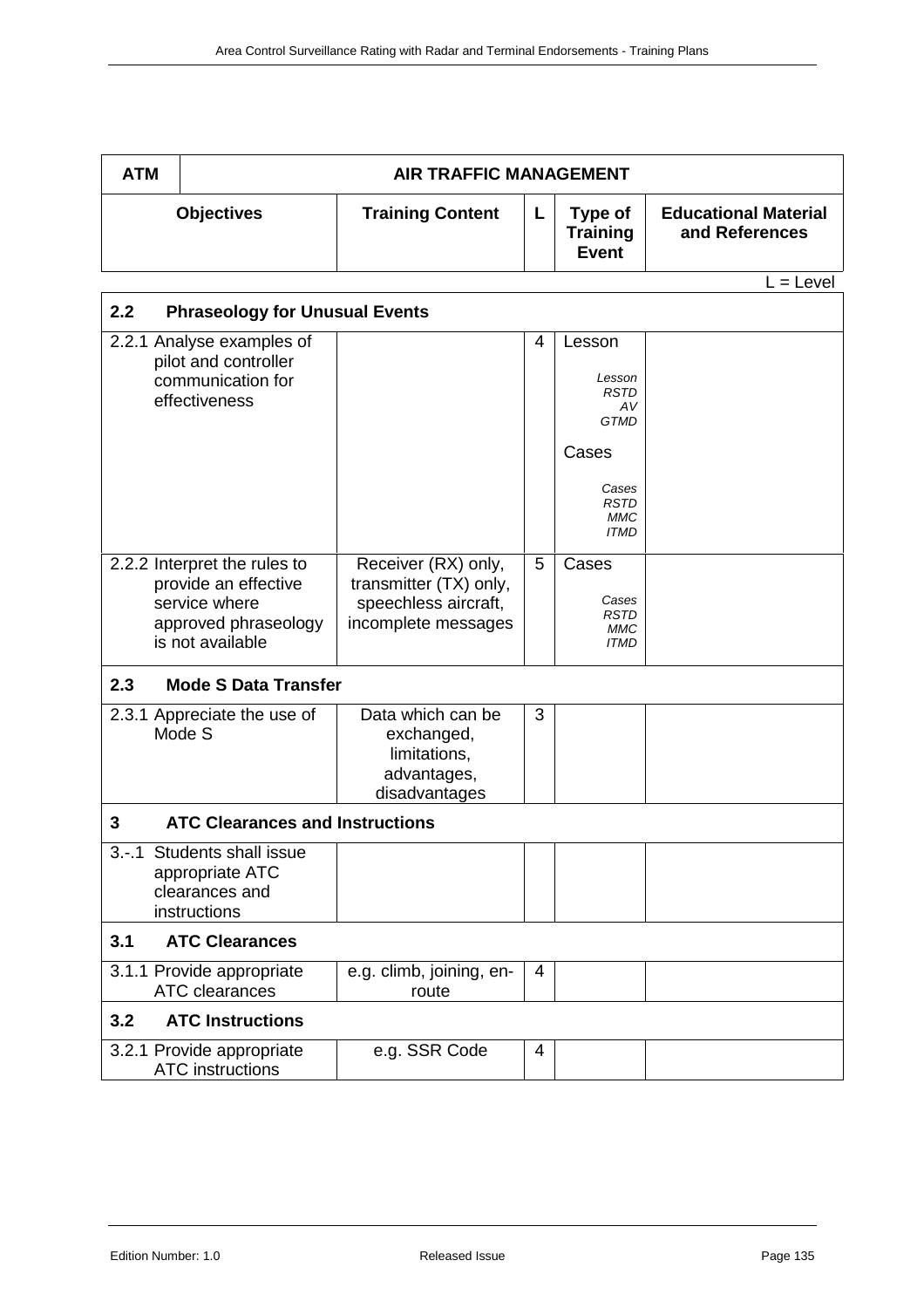| <b>ATM</b> |                                                                                               | <b>AIR TRAFFIC MANAGEMENT</b>                                                                                                               |                |                                                                                                                     |                                               |
|------------|-----------------------------------------------------------------------------------------------|---------------------------------------------------------------------------------------------------------------------------------------------|----------------|---------------------------------------------------------------------------------------------------------------------|-----------------------------------------------|
|            | <b>Objectives</b>                                                                             | <b>Training Content</b>                                                                                                                     | L              | <b>Type of</b><br><b>Training</b><br><b>Event</b>                                                                   | <b>Educational Material</b><br>and References |
|            |                                                                                               |                                                                                                                                             |                |                                                                                                                     | $L = L$ evel                                  |
| 4          | <b>Co-ordination</b>                                                                          |                                                                                                                                             |                |                                                                                                                     |                                               |
|            | 4.-.1 Students shall<br>understand the need<br>for, and conduct co-<br>ordination             |                                                                                                                                             |                |                                                                                                                     |                                               |
| 4.1        | <b>Necessity</b>                                                                              |                                                                                                                                             |                |                                                                                                                     |                                               |
|            | 4.1.1 Identify the need for<br>co-ordination                                                  |                                                                                                                                             | 3              |                                                                                                                     |                                               |
| 4.2        | <b>Tools &amp; Methods</b>                                                                    |                                                                                                                                             |                |                                                                                                                     |                                               |
|            | 4.2.1 Use the available tools<br>for co-ordination<br>methods                                 | e.g. electronic transfer<br>of light data,<br>telephone, interphone,<br>intercom, direct<br>speech, radio<br>telephone, local<br>agreements | 3              | Team<br>Simul<br><b>SIMUL</b><br><b>REAL</b><br><b>SIM</b><br><b>ITMD</b>                                           |                                               |
| 4.3        | <b>Co-ordination Procedures</b>                                                               |                                                                                                                                             |                |                                                                                                                     |                                               |
|            | 4.3.1 Initiate appropriate co-<br>ordination                                                  | Delegation/transfer of<br>responsibility for<br>air/ground<br>communications and<br>separation, transfer of<br>control                      | 3              | Team<br>Simul<br><b>SIMUL</b><br><b>REAL</b><br><b>SIM</b><br><b>ITMD</b>                                           |                                               |
|            | 4.3.2 Analyse effect of co-<br>ordination requested<br>by an adjacent<br>operational position | Delegation/transfer of<br>responsibility for<br>air/ground<br>communications and<br>separation, transfer of<br>control                      | $\overline{4}$ | Lesson<br>Lesson<br><b>RSTD</b><br>AV<br>GTMD<br>Team<br>Simul<br><b>SIMUL</b><br><b>REAL</b><br>SIM<br><b>ITMD</b> |                                               |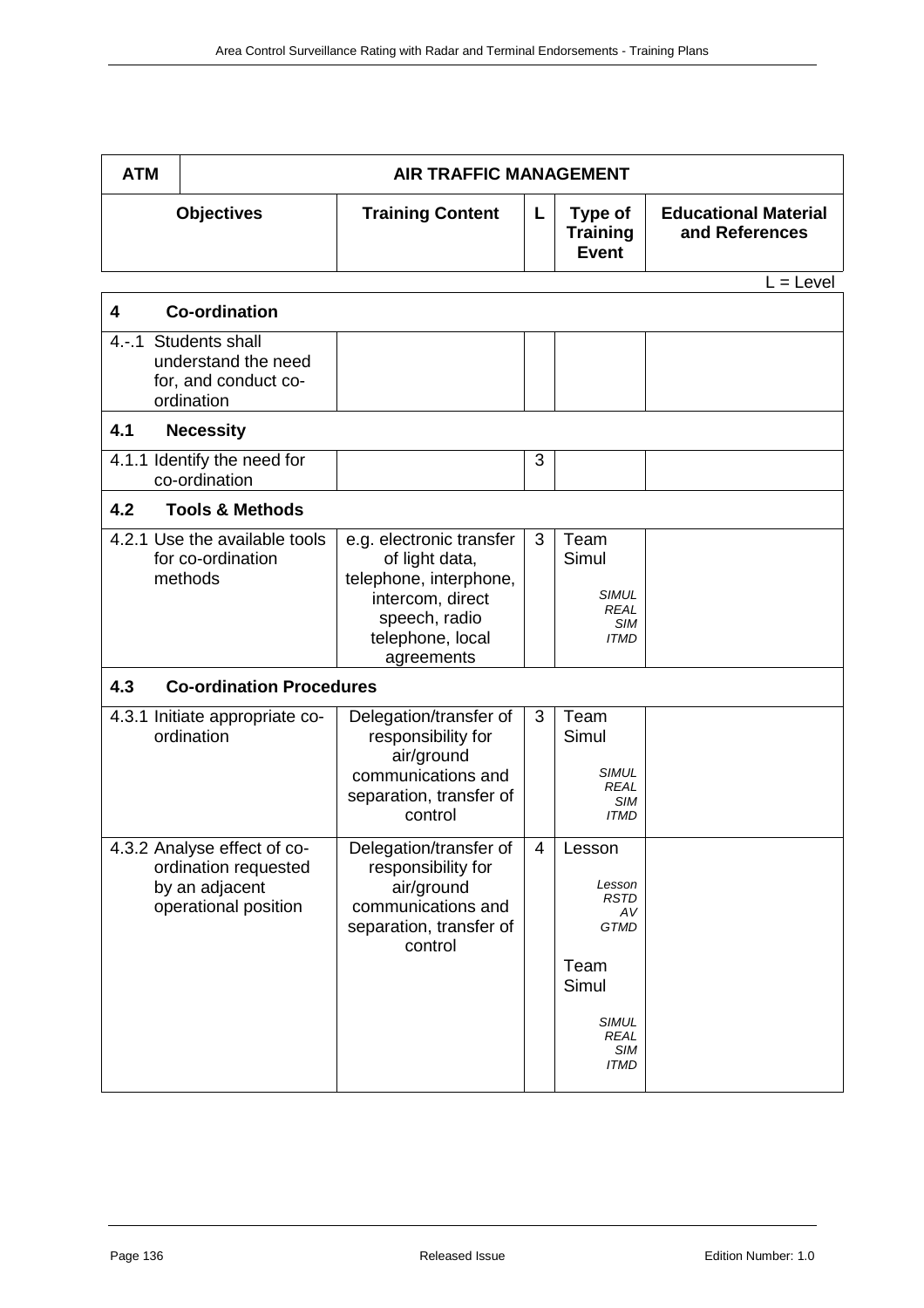| <b>ATM</b> |                                                                                     | <b>AIR TRAFFIC MANAGEMENT</b>                                                                                                                                                            |                |                                                                    |                                               |  |  |  |
|------------|-------------------------------------------------------------------------------------|------------------------------------------------------------------------------------------------------------------------------------------------------------------------------------------|----------------|--------------------------------------------------------------------|-----------------------------------------------|--|--|--|
|            | <b>Objectives</b>                                                                   | <b>Training Content</b>                                                                                                                                                                  | L              | <b>Type of</b><br><b>Training</b><br><b>Event</b>                  | <b>Educational Material</b><br>and References |  |  |  |
|            |                                                                                     |                                                                                                                                                                                          |                |                                                                    | $L = Level$                                   |  |  |  |
|            | 4.3.3 Select, after<br>negotiation, an<br>appropriate course of<br>action           | Including the cases:<br>when additional traffic<br>cannot be accepted<br>by adjacent control<br>position, when<br>additional traffic<br>cannot be accepted<br>by own control<br>position | 5              | Team<br>Simul<br><b>SIMUL</b><br>REAL<br><b>SIM</b><br><b>ITMD</b> |                                               |  |  |  |
|            | 4.3.4 Ensure that the agreed<br>course of action is                                 |                                                                                                                                                                                          | $\overline{4}$ | Team<br>Simul                                                      |                                               |  |  |  |
|            | carried out                                                                         |                                                                                                                                                                                          |                | <b>SIMUL</b><br><b>REAL</b><br><b>SIM</b><br><b>ITMD</b>           |                                               |  |  |  |
| 5          | <b>Altimetry and Level Allocation</b>                                               |                                                                                                                                                                                          |                |                                                                    |                                               |  |  |  |
|            | 5.-.1 Students shall allocate<br>appropriate levels to<br>aircraft                  |                                                                                                                                                                                          |                |                                                                    |                                               |  |  |  |
| 5.1        | <b>Altimetry</b>                                                                    |                                                                                                                                                                                          |                |                                                                    |                                               |  |  |  |
|            | 5.1.1 Calculate appropriate<br>levels                                               | e.g. TRL, TA,<br>transition layer,<br>height, flight level,<br>altitude, vertical<br>distance to airspace<br>boundaries                                                                  | 3              | <b>CBT</b><br><b>Inter</b><br>Self<br>MMC<br>ITMD                  |                                               |  |  |  |
| data       | 5.1.2 Allocate levels (height,<br>altitude, flight level)<br>according to altimetry |                                                                                                                                                                                          | 4              | <b>CBT</b><br><i>Inter</i><br>Self<br>MMC<br><b>ITMD</b>           |                                               |  |  |  |
| data       | 5.1.3 Ensure separations<br>according to altimetry                                  | e.g. TRL, TA,<br>transition layer,<br>height, flight level,<br>altitude, vertical<br>distance to airspace<br>boundaries                                                                  | 4              | <b>CBT</b><br><i>Inter</i><br>Self<br>MMC<br>ITMD                  |                                               |  |  |  |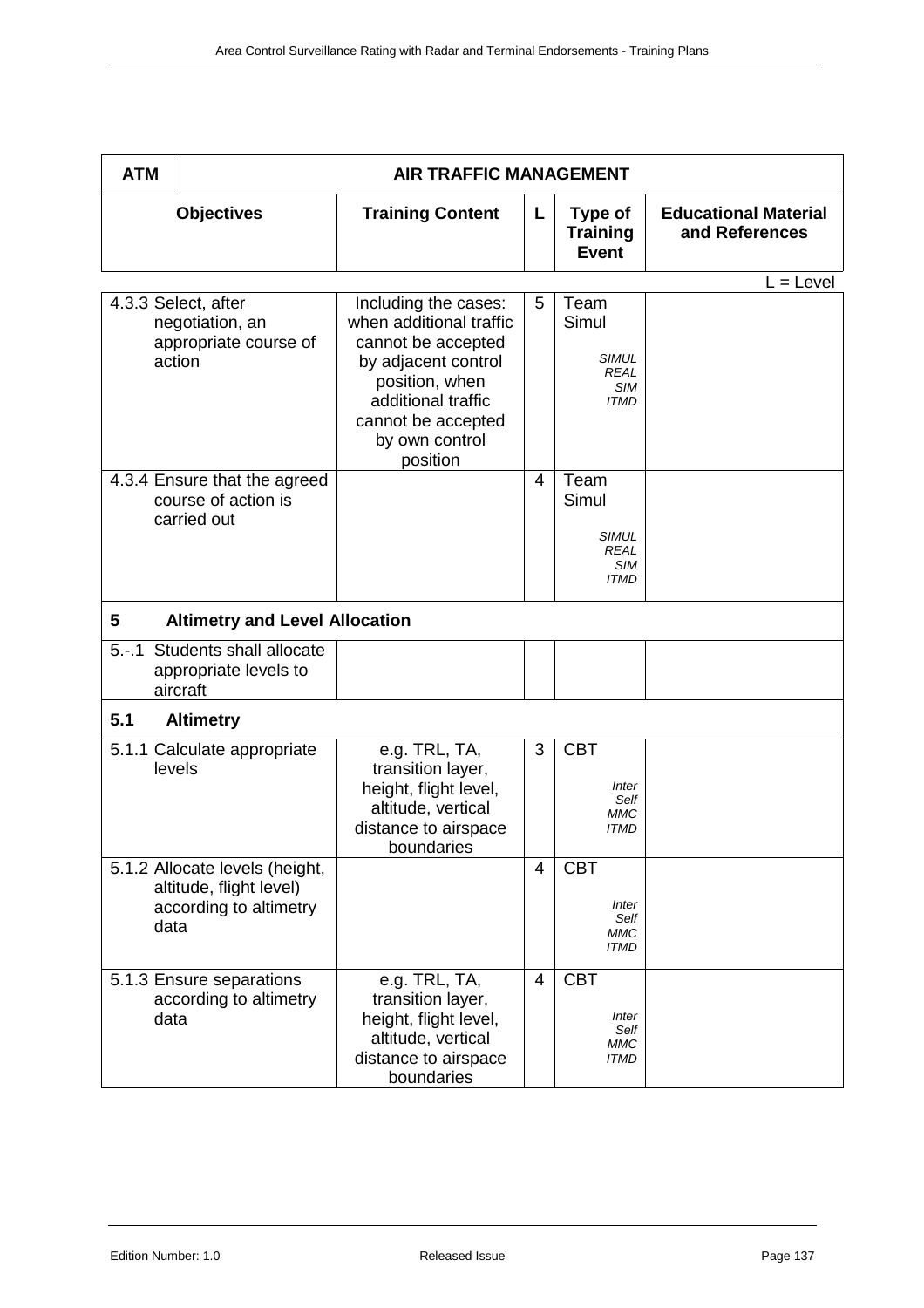| <b>ATM</b> |                                                                                            | <b>AIR TRAFFIC MANAGEMENT</b>                                                                                                                                                                                     |                |                                                                     |                                               |
|------------|--------------------------------------------------------------------------------------------|-------------------------------------------------------------------------------------------------------------------------------------------------------------------------------------------------------------------|----------------|---------------------------------------------------------------------|-----------------------------------------------|
|            | <b>Objectives</b>                                                                          | <b>Training Content</b>                                                                                                                                                                                           | L              | <b>Type of</b><br><b>Training</b><br><b>Event</b>                   | <b>Educational Material</b><br>and References |
|            |                                                                                            |                                                                                                                                                                                                                   |                |                                                                     | $L = Level$                                   |
| 5.2        | <b>Terrain Clearance</b>                                                                   |                                                                                                                                                                                                                   |                |                                                                     |                                               |
|            | 5.2.1 Integrate safe vertical<br>distance from terrain<br>into control actions             | e.g. lowest available<br>flight level, minimum<br>safe altitude,<br>Minimum Sector<br>Altitude (MSA)                                                                                                              | 4              | <b>PTP</b><br>Pre Simul<br><b>RSTD</b><br><b>PTT</b><br><b>ITMD</b> |                                               |
|            | 5.2.2 Ensure safe vertical<br>distance from terrain                                        | e.g. radar vectoring<br>area, lowest available<br>flight level, minimum<br>safe altitude,<br>Minimum Sector<br>Altitude (MSA)                                                                                     | $\overline{4}$ | <b>PTP</b><br>Pre Simul<br><b>RSTD</b><br><b>PTT</b><br><b>ITMD</b> |                                               |
| 6          | <b>Separation Standards</b>                                                                |                                                                                                                                                                                                                   |                |                                                                     |                                               |
| $6.-1$     | <b>Students shall select</b><br>and maintain<br>appropriate separation<br>between aircraft |                                                                                                                                                                                                                   |                |                                                                     |                                               |
| 6.1        | <b>Radar Separation</b>                                                                    |                                                                                                                                                                                                                   |                |                                                                     |                                               |
|            | 6.1.1 Describe how radar<br>separation is applied                                          | On an analogue radar<br>display, on a synthetic<br>radar display,<br>between primary<br>radar blips, between<br>secondary radar<br>responses, primary<br>vs., secondary Radar<br><b>Position Symbols</b><br>(RPS) | 2              |                                                                     |                                               |
|            | 6.1.2 Provide radar<br>separation                                                          | ICAO Doc 4444,<br>ICAO Doc 7030,<br>standard, increased,<br>reduced, emergency<br>separations, speed<br>control                                                                                                   | 4              | Team<br>Simul<br><b>SIMUL</b><br>REAL<br>SIM<br><b>ITMD</b>         |                                               |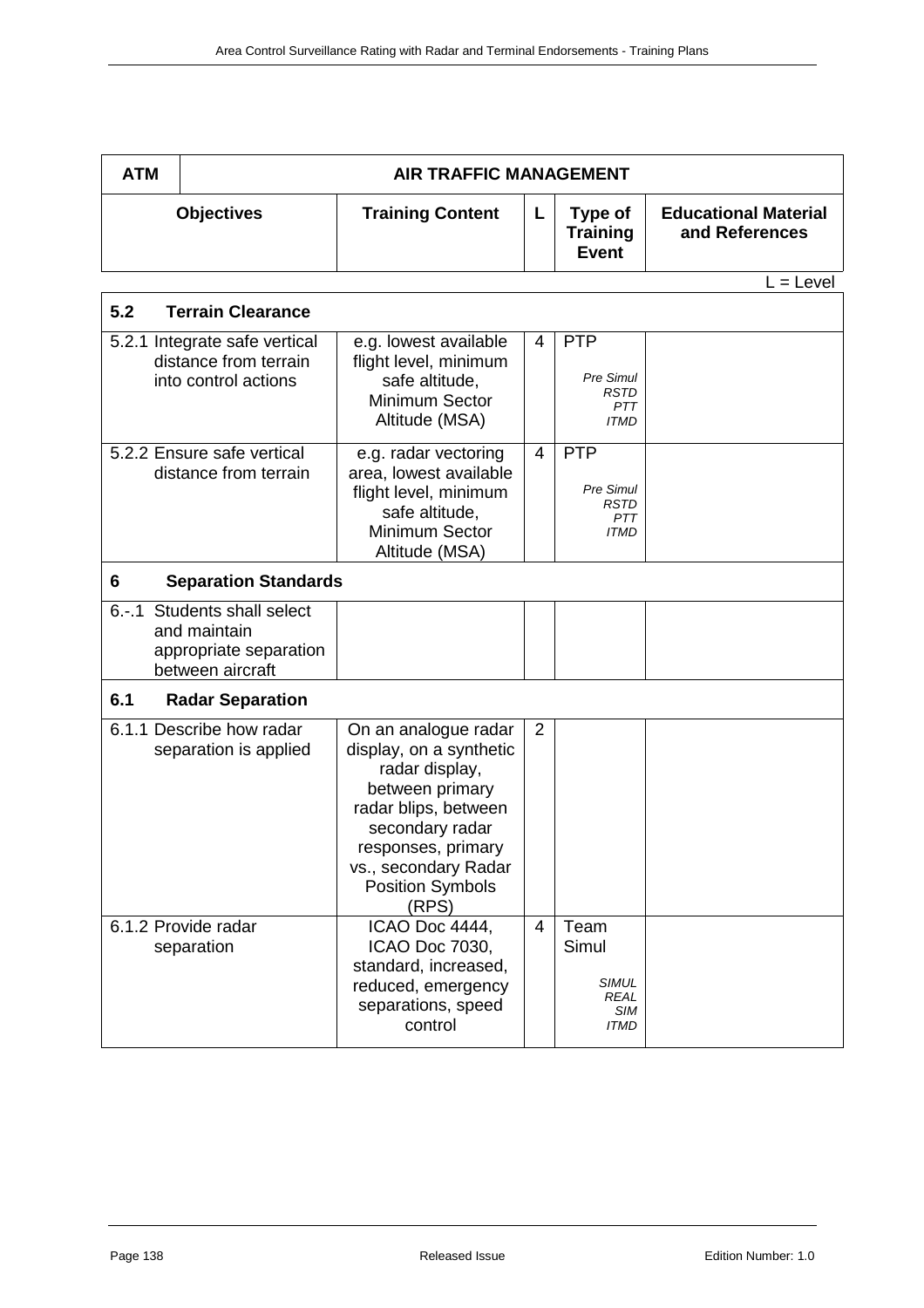| <b>ATM</b> |                                                                                                     | <b>AIR TRAFFIC MANAGEMENT</b>                                                                               |                |                                                                           |                                               |  |  |
|------------|-----------------------------------------------------------------------------------------------------|-------------------------------------------------------------------------------------------------------------|----------------|---------------------------------------------------------------------------|-----------------------------------------------|--|--|
|            | <b>Objectives</b>                                                                                   | <b>Training Content</b>                                                                                     | L              | <b>Type of</b><br><b>Training</b><br><b>Event</b>                         | <b>Educational Material</b><br>and References |  |  |
|            |                                                                                                     |                                                                                                             |                |                                                                           | $L = Level$                                   |  |  |
|            | 6.1.3 Provide radar<br>separation by<br>practising radar<br>vectoring in a variety<br>of situations | Transit,<br>meteorological<br>phenomena, vectoring<br>for approach,<br>departure vs. transit<br>vs. arrival | 4              | Team<br>Simul<br><b>SIMUL</b><br><b>REAL</b><br><b>SIM</b><br><b>ITMD</b> |                                               |  |  |
| 6.2        | <b>Vertical Separation</b>                                                                          |                                                                                                             |                |                                                                           |                                               |  |  |
|            | 6.2.1 Provide standard<br>vertical separation                                                       | ICAO Doc 4444,<br>ICAO Doc 7030, level<br>allocation, during<br>climb/descent, rate of<br>climb/descent     | 4              | Team<br>Simul<br><b>SIMUL</b><br><b>REAL</b><br><b>SIM</b><br><b>ITMD</b> |                                               |  |  |
|            | 6.2.2 Provide increased<br>vertical separation                                                      | ICAO Doc 4444,<br>ICAO Doc 7030, level<br>allocation, during<br>climb/descent, rate of<br>climb/descent     | $\overline{4}$ | Team<br>Simul<br><b>SIMUL</b><br><b>REAL</b><br><b>SIM</b><br><b>ITMD</b> |                                               |  |  |
|            | 6.2.3 Provide reduced<br>vertical separation                                                        | ICAO Doc 4444,<br>ICAO Doc 7030, level<br>allocation, during<br>climb/descent, rate of<br>climb/descent     | $\overline{4}$ | Team<br>Simul<br><b>SIMUL</b><br><b>REAL</b><br><b>SIM</b><br><b>ITMD</b> |                                               |  |  |
|            | 6.2.4 Provide emergency<br>vertical separation                                                      | ICAO Doc 4444,<br>ICAO Doc 7030, level<br>allocation, during<br>climb/descent, rate of<br>climb/descent     | 4              | Team<br>Simul<br><b>SIMUL</b><br>REAL<br><b>SIM</b><br>ITMD               |                                               |  |  |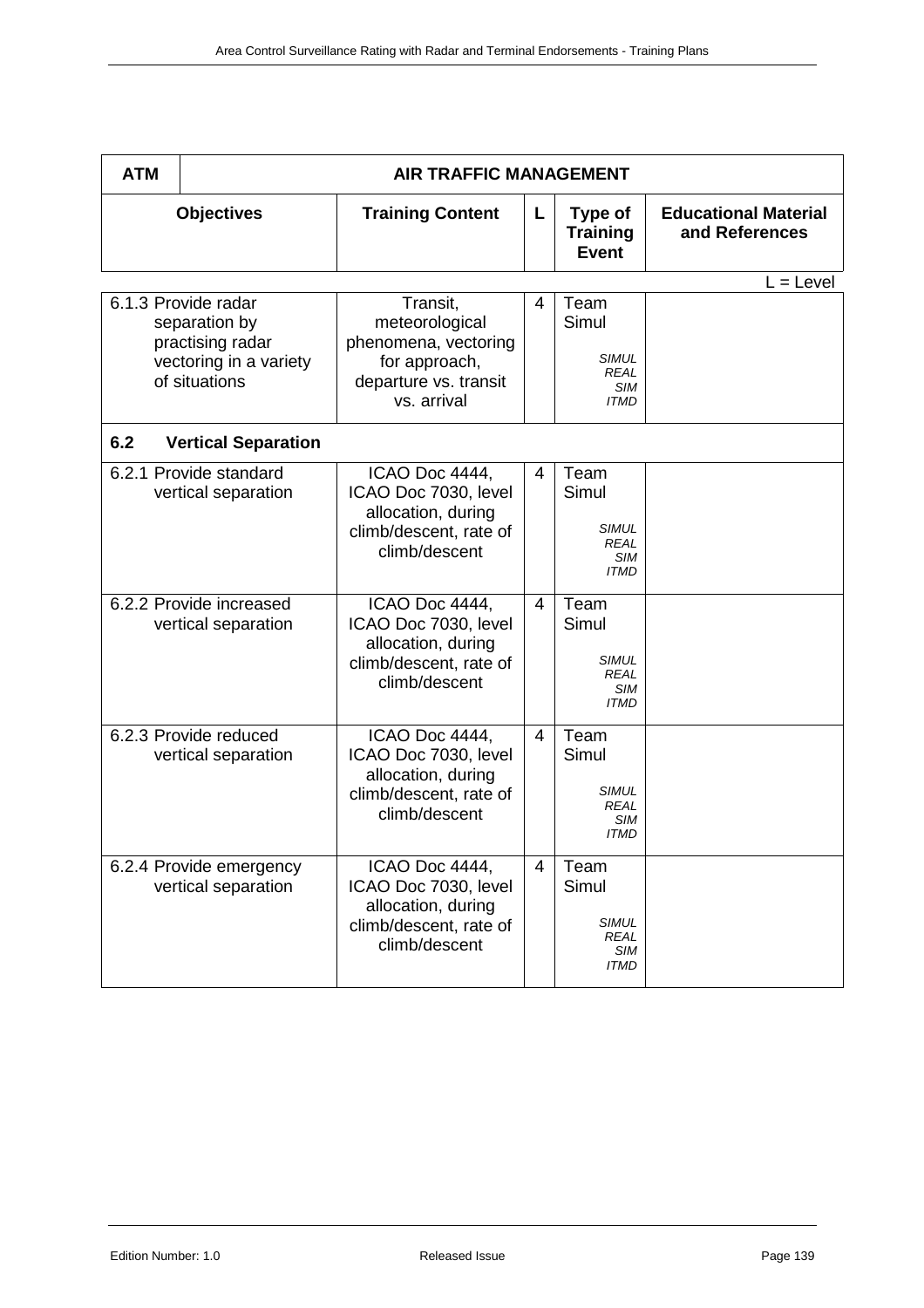| <b>ATM</b>        |                                                                             | <b>AIR TRAFFIC MANAGEMENT</b>                                               |                |                                                                                                                                           |                                               |
|-------------------|-----------------------------------------------------------------------------|-----------------------------------------------------------------------------|----------------|-------------------------------------------------------------------------------------------------------------------------------------------|-----------------------------------------------|
| <b>Objectives</b> |                                                                             | <b>Training Content</b>                                                     | L              | Type of<br><b>Training</b><br><b>Event</b>                                                                                                | <b>Educational Material</b><br>and References |
|                   |                                                                             |                                                                             |                |                                                                                                                                           | $L = Level$                                   |
|                   | 6.2.5 Provide vertical<br>separation in a radar<br>environment              | Into/out of radar<br>cover, radar failure,<br>Mode C derived<br>information | $\overline{4}$ | Team<br>Simul<br><b>SIMUL</b><br><b>REAL</b><br><b>SIM</b><br><b>ITMD</b>                                                                 |                                               |
| 6.3               | <b>Horizontal Separation</b>                                                |                                                                             |                |                                                                                                                                           |                                               |
|                   | 6.3.1 Provide longitudinal<br>separation in a radar<br>environment          | Within radar<br>coverage: speed<br>control, mach number<br>speed control    | 4              | Team<br>Simul<br><b>SIMUL</b><br><b>REAL</b><br><b>SIM</b><br><b>ITMD</b>                                                                 |                                               |
| 6.4               | <b>Delegation of Separation</b>                                             |                                                                             |                |                                                                                                                                           |                                               |
|                   | 6.4.1 Delegate separation in<br>the case of aircraft<br>continuing visually |                                                                             | 4              | Team<br>Simul<br><b>SIMUL</b><br><b>REAL</b><br><b>SIM</b><br><b>ITMD</b><br><b>PTP</b><br>Pre Simul<br>RSTD<br><b>PTT</b><br><b>ITMD</b> |                                               |
|                   | 6.4.2 Delegate separation to<br>pilots in the case of<br>VMC climb/descent  |                                                                             | $\overline{4}$ | Team<br>Simul<br><b>SIMUL</b><br><b>REAL</b><br>SIM<br><b>ITMD</b>                                                                        |                                               |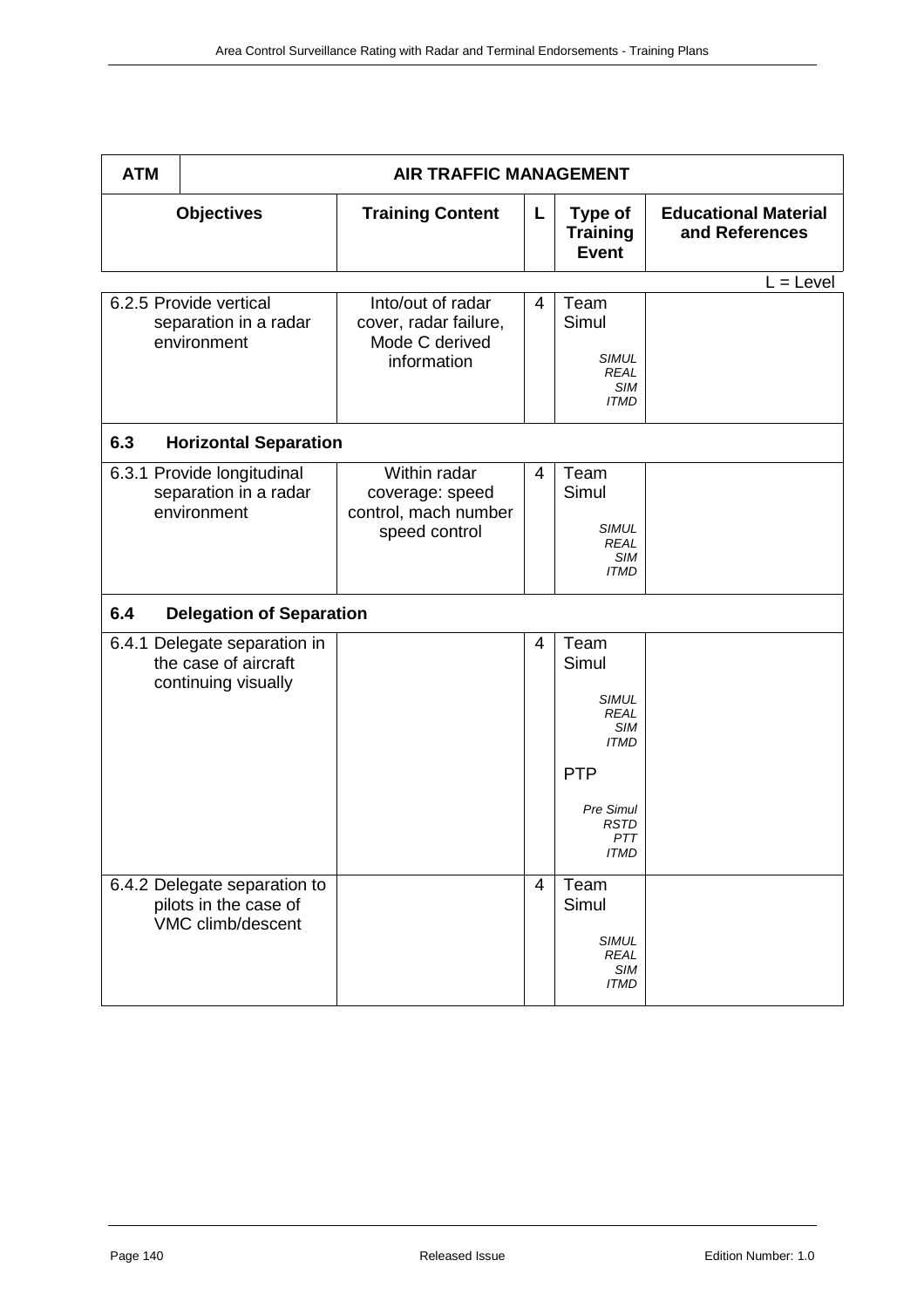| <b>ATM</b>              |                                                                                    | <b>AIR TRAFFIC MANAGEMENT</b>                                                                                                                                                 |   |                                                                     |                                               |
|-------------------------|------------------------------------------------------------------------------------|-------------------------------------------------------------------------------------------------------------------------------------------------------------------------------|---|---------------------------------------------------------------------|-----------------------------------------------|
| <b>Objectives</b>       |                                                                                    | <b>Training Content</b>                                                                                                                                                       | L | <b>Type of</b><br><b>Training</b><br><b>Event</b>                   | <b>Educational Material</b><br>and References |
|                         |                                                                                    |                                                                                                                                                                               |   |                                                                     | $L = Level$                                   |
|                         |                                                                                    |                                                                                                                                                                               |   | <b>PTP</b>                                                          |                                               |
|                         |                                                                                    |                                                                                                                                                                               |   | Pre Simul<br><b>RSTD</b><br><b>PTT</b><br><b>ITMD</b>               |                                               |
| 6.5                     | <b>Wake Turbulence Separation</b>                                                  |                                                                                                                                                                               |   |                                                                     |                                               |
|                         | 6.5.1 Provide wake                                                                 |                                                                                                                                                                               | 4 | Team                                                                |                                               |
|                         | turbulence separation                                                              |                                                                                                                                                                               |   | Simul                                                               |                                               |
|                         |                                                                                    |                                                                                                                                                                               |   | <b>SIMUL</b><br><b>REAL</b><br><b>SIM</b><br><b>ITMD</b>            |                                               |
| $\overline{\mathbf{7}}$ | <b>Data Display</b>                                                                |                                                                                                                                                                               |   |                                                                     |                                               |
|                         | 7.-.1 Students shall analyse<br>data in order to<br>manage air traffic             |                                                                                                                                                                               |   |                                                                     |                                               |
| 7.1                     | <b>Data Management</b>                                                             |                                                                                                                                                                               |   |                                                                     |                                               |
|                         | 7.1.1 Update the data<br>display to accurately<br>reflect the traffic<br>situation | Information displayed,<br>strip marking<br>procedures, electronic<br>information data<br>displays, actions<br>based on traffic<br>display information,<br>calculation of EETs | 3 | <b>PTP</b><br>Pre Simul<br><b>RSTD</b><br><b>PTT</b><br><b>ITMD</b> |                                               |
|                         | 7.1.2 Analyse pertinent data                                                       |                                                                                                                                                                               | 4 | <b>PTP</b>                                                          |                                               |
|                         | on data displays                                                                   |                                                                                                                                                                               |   | Pre Simul<br>RSTD<br><b>PTT</b><br><b>ITMD</b>                      |                                               |
|                         | 7.1.3 Organise pertinent                                                           |                                                                                                                                                                               | 4 | <b>PTP</b>                                                          |                                               |
|                         | data on data displays                                                              |                                                                                                                                                                               |   | Pre Simul<br>RSTD<br><b>PTT</b><br><b>ITMD</b>                      |                                               |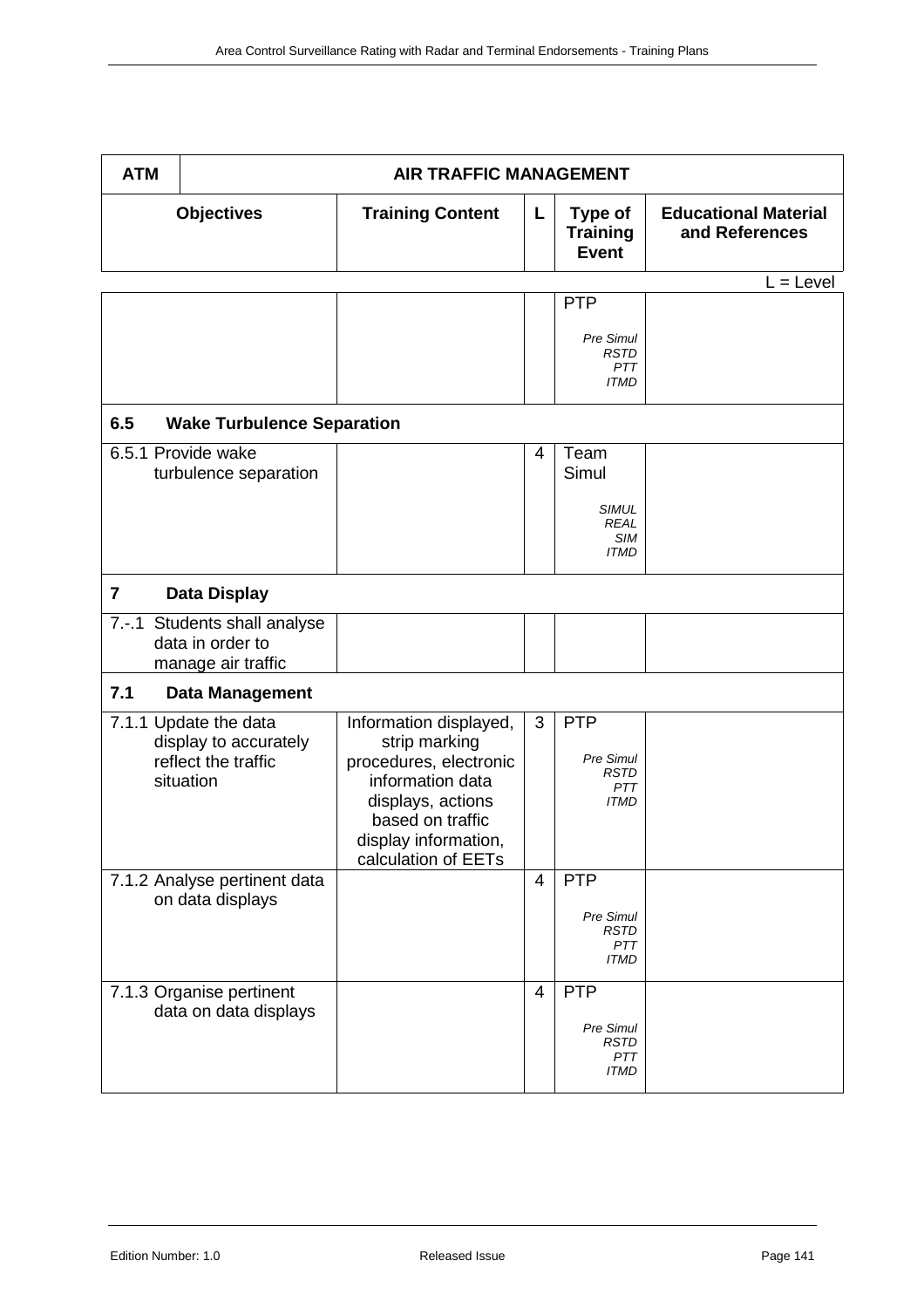| <b>ATM</b> |                                                                                | <b>AIR TRAFFIC MANAGEMENT</b>                                                    |   |                                                                     |                                               |
|------------|--------------------------------------------------------------------------------|----------------------------------------------------------------------------------|---|---------------------------------------------------------------------|-----------------------------------------------|
|            | <b>Objectives</b>                                                              | <b>Training Content</b>                                                          | L | Type of<br><b>Training</b><br><b>Event</b>                          | <b>Educational Material</b><br>and References |
|            |                                                                                |                                                                                  |   |                                                                     | $L = Level$                                   |
| 8          | <b>Operational Environment</b>                                                 |                                                                                  |   |                                                                     |                                               |
| $8 - 1$    | Students shall<br>recognise and<br>maintain the integrity                      |                                                                                  |   | Team<br>Simul                                                       |                                               |
|            | of the simulated<br>operational<br>environment                                 |                                                                                  |   | <b>SIMUL</b><br><b>REAL</b><br>SIM<br><b>ITMD</b>                   |                                               |
| 8.1        | <b>Integrity of the Operational Environment</b>                                |                                                                                  |   |                                                                     |                                               |
|            | 8.1.1 Obtain information<br>concerning the<br>operational<br>environment       | e.g. briefing, take-<br>over, notices, local<br>orders, verify<br>information    | 3 | Lesson<br>Lesson<br><b>RSTD</b><br>AV                               |                                               |
|            |                                                                                |                                                                                  |   | <b>GTMD</b><br><b>STBF</b>                                          |                                               |
|            |                                                                                |                                                                                  |   | <b>Brief</b><br><b>RSTD</b><br><b>VIS</b><br><b>GTMD</b>            |                                               |
|            | 8.1.2 Check and maintain<br>the integrity of the<br>operational<br>environment | e.g. integrity of<br>displays, verify the<br>information provided<br>by displays | 3 | Lesson<br>Lesson<br><b>RSTD</b><br>AV<br><b>GTMD</b><br><b>STBF</b> |                                               |
|            |                                                                                |                                                                                  |   | Brief<br><b>RSTD</b><br><b>VIS</b><br>GTMD                          |                                               |
|            | 8.1.3 Inform the relieving<br>controller of the<br>operational<br>environment  | e.g. briefing, take-<br>over, notices, local<br>orders, verify<br>information    | 3 | Lesson<br>Lesson<br><b>RSTD</b><br>AV<br>GTMD                       |                                               |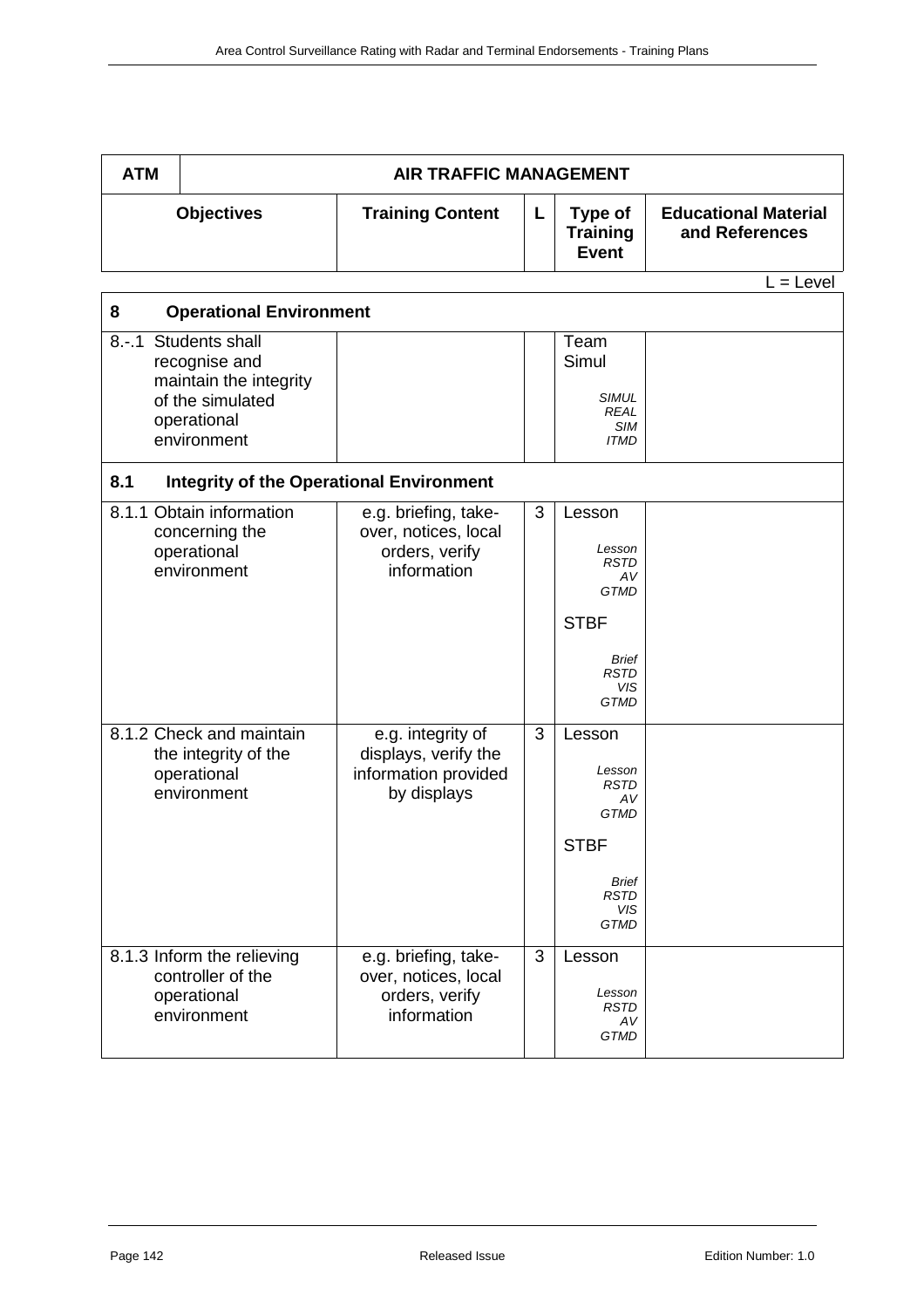| <b>ATM</b>                                                    |                                                                                  | <b>AIR TRAFFIC MANAGEMENT</b>           |                |                                                          |                                               |  |  |  |
|---------------------------------------------------------------|----------------------------------------------------------------------------------|-----------------------------------------|----------------|----------------------------------------------------------|-----------------------------------------------|--|--|--|
|                                                               | <b>Objectives</b>                                                                | <b>Training Content</b>                 | L              | <b>Type of</b><br><b>Training</b><br><b>Event</b>        | <b>Educational Material</b><br>and References |  |  |  |
|                                                               |                                                                                  |                                         |                |                                                          | $L = Level$                                   |  |  |  |
|                                                               |                                                                                  |                                         |                | <b>STBF</b>                                              |                                               |  |  |  |
|                                                               |                                                                                  |                                         |                | <b>Brief</b><br><b>RSTD</b><br>VIS<br>GTMD               |                                               |  |  |  |
| 8.2<br>Verification of the Currency of Operational Procedures |                                                                                  |                                         |                |                                                          |                                               |  |  |  |
|                                                               | 8.2.1 Check all relevant<br>documentation before<br>managing traffic             | e.g. briefing, LOAs,<br>NOTAM, AIC      | 3              | Team<br>Simul                                            |                                               |  |  |  |
|                                                               |                                                                                  |                                         |                | <b>SIMUL</b><br><b>REAL</b><br><b>SIM</b><br><b>ITMD</b> |                                               |  |  |  |
|                                                               | 8.2.2 Apply procedural<br>changes while<br>managing traffic                      |                                         | 3              | Team<br>Simul                                            |                                               |  |  |  |
|                                                               |                                                                                  |                                         |                | <b>SIMUL</b><br><b>REAL</b><br><b>SIM</b><br><b>ITMD</b> |                                               |  |  |  |
| 9                                                             | <b>Provision of Control Service</b>                                              |                                         |                |                                                          |                                               |  |  |  |
|                                                               | 9.-.1 Students shall provide<br>an appropriate control<br>service, applicable to |                                         |                | Team<br>Simul                                            |                                               |  |  |  |
|                                                               | the specific rating - viz<br><b>Terminal Area Control</b><br>Endorsement         |                                         |                | <b>SIMUL</b><br><b>REAL</b><br>SIM<br>ITMD               |                                               |  |  |  |
| 9.1                                                           | <b>General</b>                                                                   |                                         |                |                                                          |                                               |  |  |  |
|                                                               | 9.1.1 Describe the division<br>of responsibility                                 | ICAO Doc 4444,<br>national requirements | $\overline{2}$ | Lesson                                                   |                                               |  |  |  |
|                                                               | between air traffic<br>control units                                             |                                         |                | Lesson<br><b>RSTD</b><br>ΑV<br>GTMD                      |                                               |  |  |  |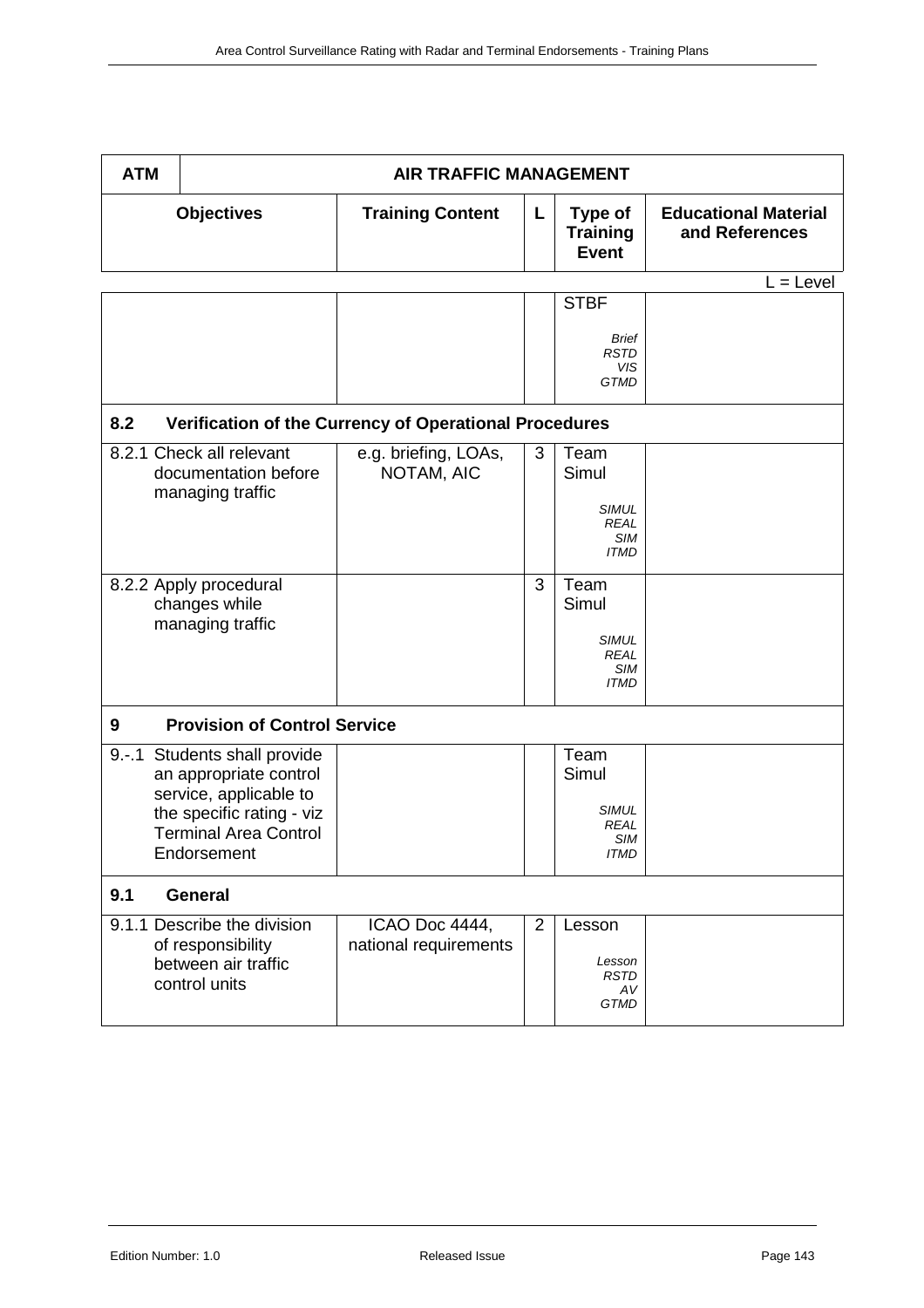| <b>ATM</b>        |                                                 | <b>AIR TRAFFIC MANAGEMENT</b>               |                |                                                          |                                               |  |  |  |
|-------------------|-------------------------------------------------|---------------------------------------------|----------------|----------------------------------------------------------|-----------------------------------------------|--|--|--|
| <b>Objectives</b> |                                                 | <b>Training Content</b>                     | L              | Type of<br><b>Training</b><br><b>Event</b>               | <b>Educational Material</b><br>and References |  |  |  |
|                   |                                                 |                                             |                |                                                          | $L = Level$                                   |  |  |  |
|                   |                                                 |                                             |                | <b>PTP</b>                                               |                                               |  |  |  |
|                   |                                                 |                                             |                | Pre Simul<br><b>RSTD</b><br>PTT<br><b>ITMD</b>           |                                               |  |  |  |
|                   |                                                 |                                             |                | <b>CBT</b>                                               |                                               |  |  |  |
|                   |                                                 |                                             |                | <b>Inter</b><br>Self<br><b>MMC</b><br><b>ITMD</b>        |                                               |  |  |  |
|                   | 9.1.2 Describe the                              | ICAO Doc 4444,                              | $\overline{2}$ | Lesson                                                   |                                               |  |  |  |
|                   | responsibility in regard<br>to military traffic | national requirements                       |                | Lesson<br><b>RSTD</b><br>AV<br>GTMD                      |                                               |  |  |  |
|                   |                                                 |                                             |                | <b>PTP</b>                                               |                                               |  |  |  |
|                   |                                                 |                                             |                | Pre Simul<br><b>RSTD</b><br>PTT<br><b>ITMD</b>           |                                               |  |  |  |
|                   |                                                 |                                             |                | <b>CBT</b>                                               |                                               |  |  |  |
|                   |                                                 |                                             |                | <b>Inter</b><br>Self<br><b>MMC</b><br><b>ITMD</b>        |                                               |  |  |  |
|                   | 9.1.3 Obtain operational<br>information         | ICAO Doc 4444, local<br>operational manuals | $\mathfrak{S}$ | Team<br>Simul                                            |                                               |  |  |  |
|                   |                                                 |                                             |                | <b>SIMUL</b><br><b>REAL</b><br><b>SIM</b><br><b>ITMD</b> |                                               |  |  |  |
|                   | 9.1.4 Interpret operational<br>information      |                                             | 5              | Team<br>Simul                                            |                                               |  |  |  |
|                   |                                                 |                                             |                | <b>SIMUL</b><br><b>REAL</b><br><b>SIM</b><br><b>ITMD</b> |                                               |  |  |  |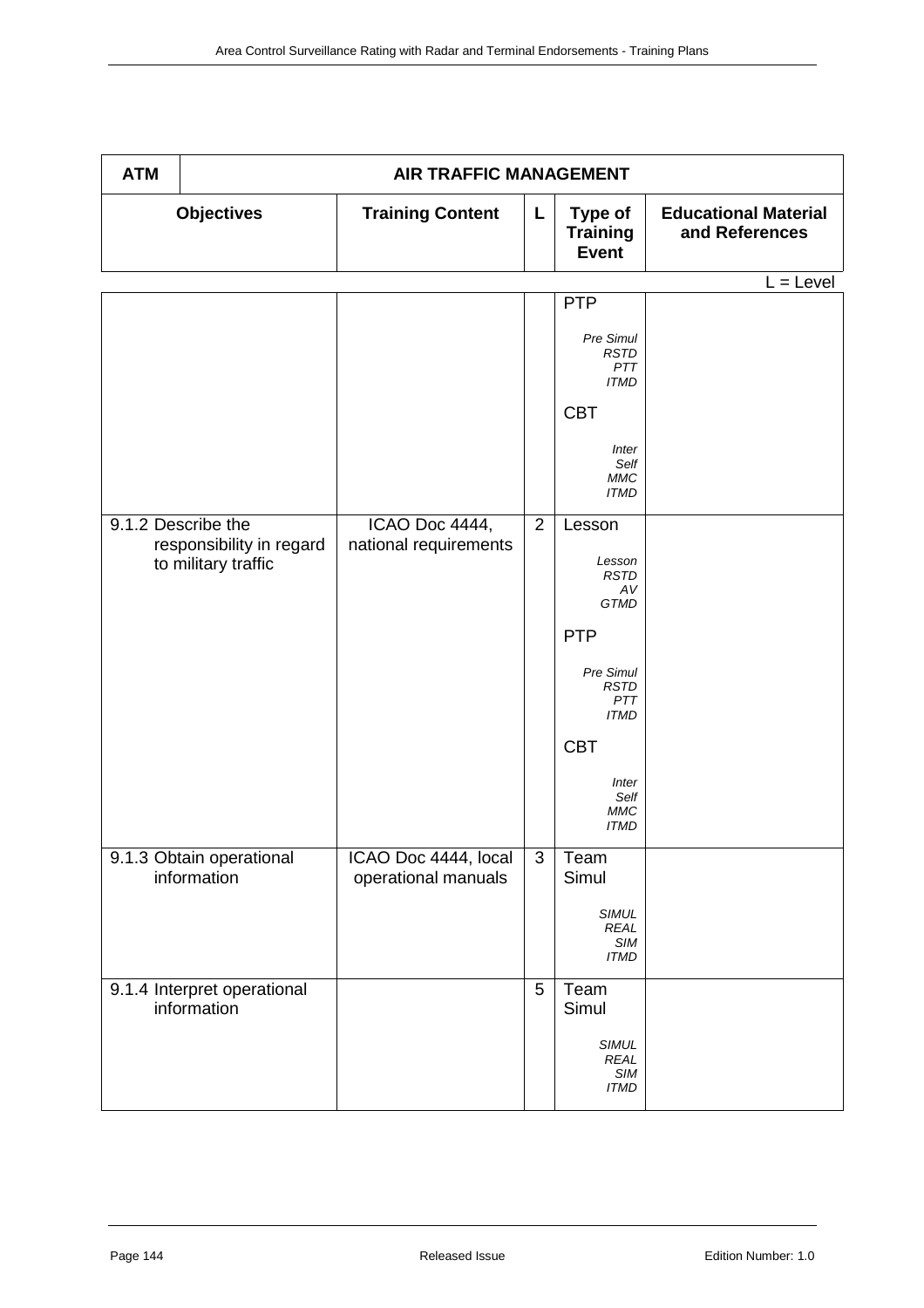| <b>ATM</b>        |                                                                                                                                                | <b>AIR TRAFFIC MANAGEMENT</b>                                                                                                                         |                |                                                          |                                               |
|-------------------|------------------------------------------------------------------------------------------------------------------------------------------------|-------------------------------------------------------------------------------------------------------------------------------------------------------|----------------|----------------------------------------------------------|-----------------------------------------------|
| <b>Objectives</b> |                                                                                                                                                | <b>Training Content</b>                                                                                                                               | L              | <b>Type of</b><br><b>Training</b><br><b>Event</b>        | <b>Educational Material</b><br>and References |
|                   |                                                                                                                                                |                                                                                                                                                       |                |                                                          | $L = Level$                                   |
|                   |                                                                                                                                                |                                                                                                                                                       |                | <b>STBF</b>                                              |                                               |
|                   |                                                                                                                                                |                                                                                                                                                       |                | <b>Brief</b><br><b>RSTD</b><br>VIS<br><b>GTMD</b>        |                                               |
|                   | 9.1.5 Organise forwarding of                                                                                                                   |                                                                                                                                                       | 4              | <b>STBF</b>                                              |                                               |
|                   | operational information                                                                                                                        |                                                                                                                                                       |                | <b>Brief</b><br><b>RSTD</b><br><b>VIS</b><br>GTMD        |                                               |
|                   | 9.1.6 Integrate operational<br>information into control<br>decisions                                                                           |                                                                                                                                                       | 4              | Team<br>Simul                                            |                                               |
|                   |                                                                                                                                                |                                                                                                                                                       |                | <b>SIMUL</b><br><b>REAL</b><br><b>SIM</b><br><b>ITMD</b> |                                               |
|                   |                                                                                                                                                |                                                                                                                                                       |                | <b>STBF</b>                                              |                                               |
|                   |                                                                                                                                                |                                                                                                                                                       |                | <b>Brief</b><br><b>RSTD</b><br><b>VIS</b><br><b>GTMD</b> |                                               |
| 9.2               | <b>Terminal Control</b>                                                                                                                        |                                                                                                                                                       |                |                                                          |                                               |
| 9.2.1 Explain the | responsibility for the                                                                                                                         | ICAO Doc 4444, local<br>operational manuals                                                                                                           | $\overline{2}$ | Lesson                                                   |                                               |
|                   | provision of a terminal<br>radar control service                                                                                               |                                                                                                                                                       |                | Lesson<br>RSTD<br>ΑV<br>GTMD                             |                                               |
|                   | 9.2.2 Explain the functions<br>that can be performed<br>with the use of radar<br>derived information in<br>a terminal radar<br>control service | Holding, approach<br>procedures,<br>sequencing,<br>calculation of EATs,<br>missed approach<br>procedures, departing<br>traffic, overflying<br>traffic | $\overline{2}$ | Lesson<br>Lesson<br><b>RSTD</b><br>AV<br>GTMD            |                                               |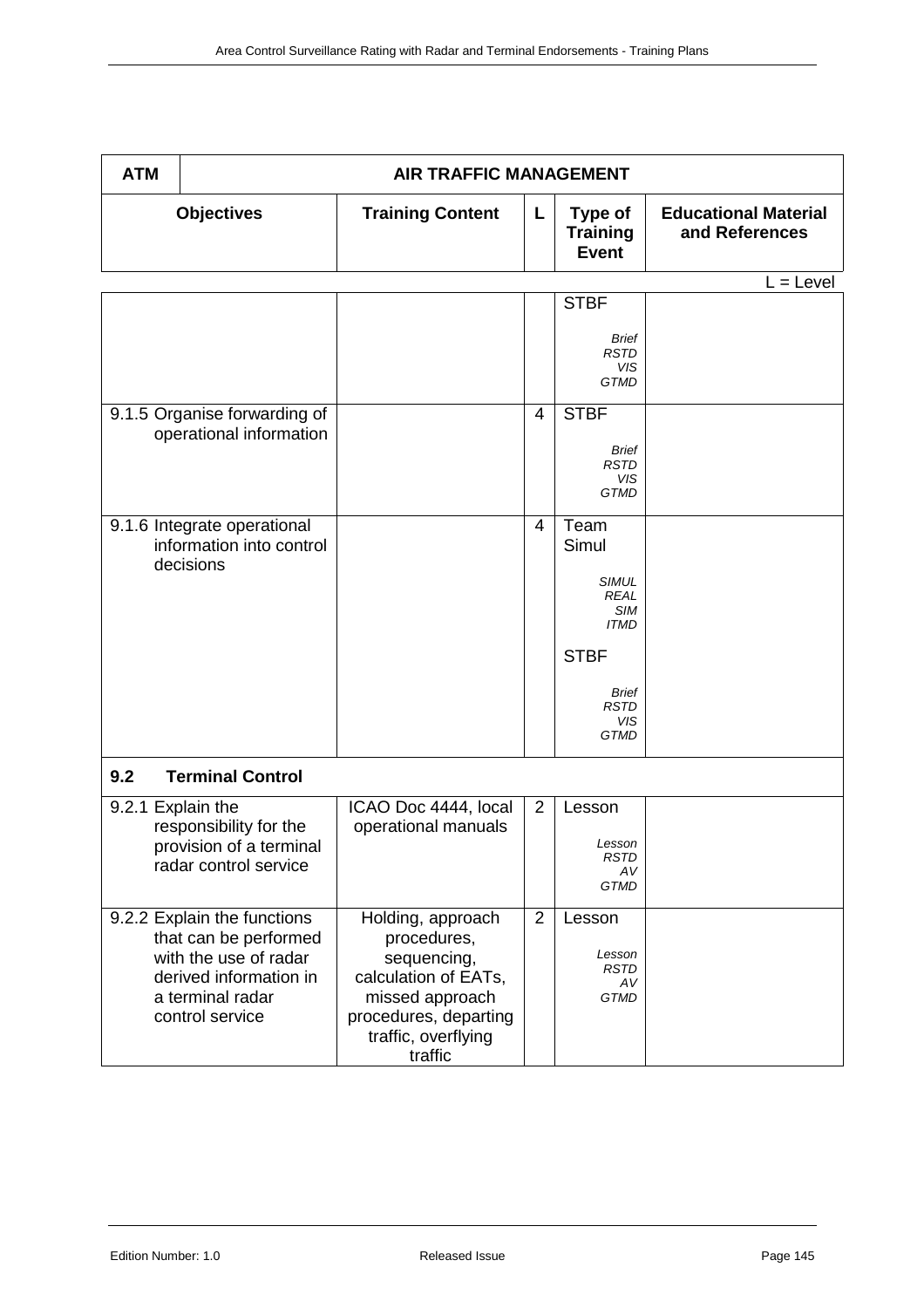| <b>ATM</b>             |                                                  | <b>AIR TRAFFIC MANAGEMENT</b>                                                   |                |                                                                           |                                               |  |  |  |
|------------------------|--------------------------------------------------|---------------------------------------------------------------------------------|----------------|---------------------------------------------------------------------------|-----------------------------------------------|--|--|--|
| <b>Objectives</b>      |                                                  | <b>Training Content</b>                                                         | L              | Type of<br><b>Training</b><br><b>Event</b>                                | <b>Educational Material</b><br>and References |  |  |  |
|                        |                                                  |                                                                                 |                |                                                                           | $L = Level$                                   |  |  |  |
| 10                     | <b>Holding</b>                                   |                                                                                 |                |                                                                           |                                               |  |  |  |
|                        | 10.-.1 Students shall manage<br>holding traffic  |                                                                                 |                | Team<br>Simul                                                             |                                               |  |  |  |
|                        |                                                  |                                                                                 |                | <b>SIMUL</b><br><b>REAL</b><br><b>SIM</b><br>ITMD                         |                                               |  |  |  |
| 10.1<br><b>Holding</b> |                                                  |                                                                                 |                |                                                                           |                                               |  |  |  |
|                        | 10.1.1 Use holding patterns                      | ICAO Doc 4444,<br>separation from<br>holding patterns<br>Link to Aviation Law 2 | 3              | Team<br>Simul<br><b>SIMUL</b><br><b>REAL</b><br><b>SIM</b><br><b>ITMD</b> |                                               |  |  |  |
|                        | 10.1.2 Issue holding<br>instructions             |                                                                                 | 3              | Team<br>Simul<br><b>SIMUL</b><br><b>REAL</b><br><b>SIM</b><br><b>ITMD</b> |                                               |  |  |  |
| times                  | 10.1.3 Calculate expected<br>onward clearance    |                                                                                 | $\overline{3}$ | Team<br>Simul<br><b>SIMUL</b><br><b>REAL</b><br><b>SIM</b><br><b>ITMD</b> |                                               |  |  |  |
|                        | 10.1.4 Consider the effect<br>of: wind, aircraft |                                                                                 | $\overline{2}$ | Team<br>Simul                                                             |                                               |  |  |  |

speed, rate of turn, height, aircraft type, aircraft performance

*SIMUL REAL SIM ITMD*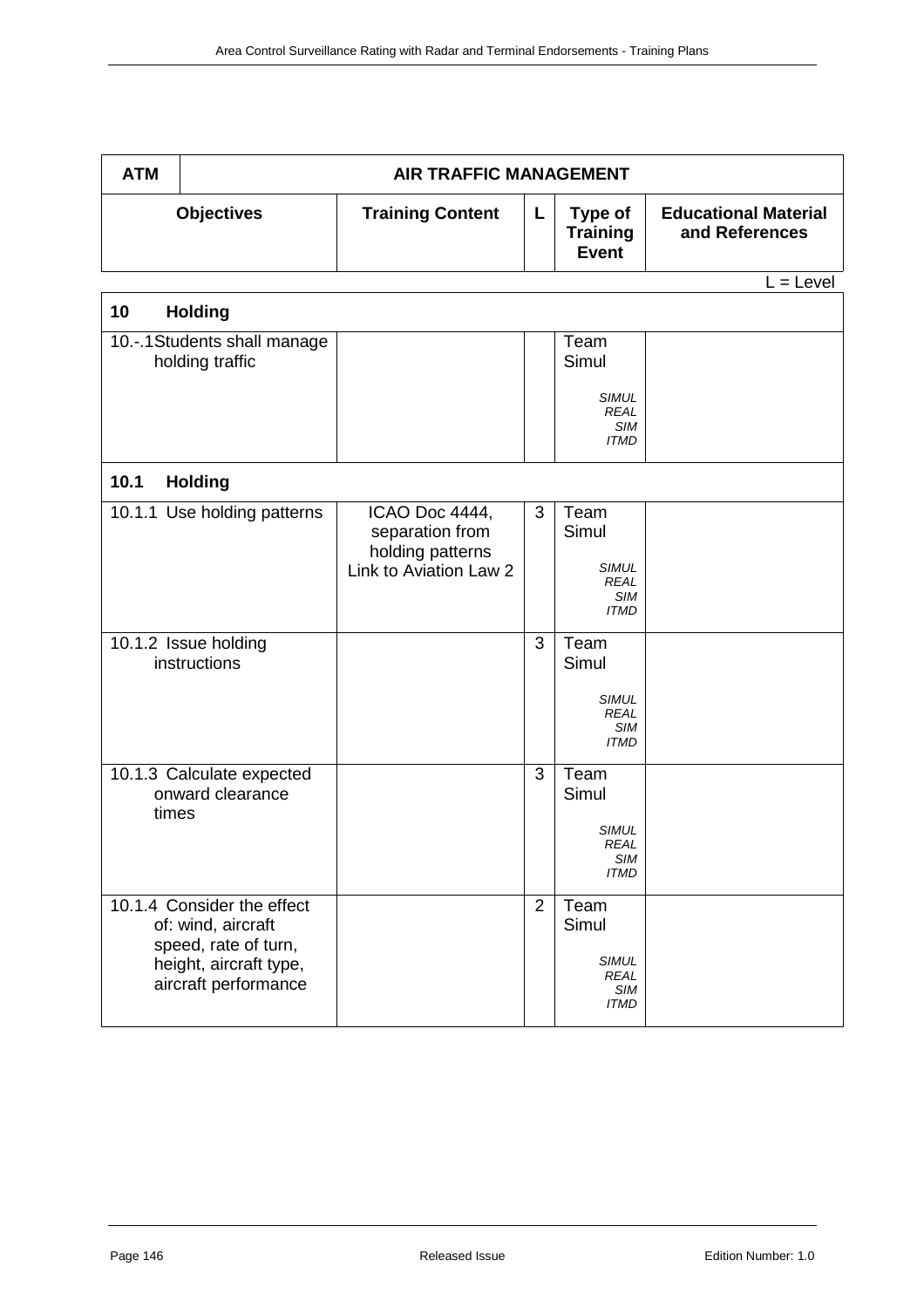| <b>ATM</b> | <b>AIR TRAFFIC MANAGEMENT</b>                                          |                         |    |                                                          |                                               |  |
|------------|------------------------------------------------------------------------|-------------------------|----|----------------------------------------------------------|-----------------------------------------------|--|
|            | <b>Objectives</b>                                                      | <b>Training Content</b> | L. | <b>Type of</b><br><b>Training</b><br><b>Event</b>        | <b>Educational Material</b><br>and References |  |
|            |                                                                        |                         |    |                                                          | $L = Level$                                   |  |
| levels     | 10.1.5 Allocate holding                                                |                         | 4  | Team<br>Simul                                            |                                               |  |
|            |                                                                        |                         |    | <b>SIMUL</b><br><b>REAL</b><br><b>SIM</b><br><b>ITMD</b> |                                               |  |
|            | 10.1.6 Provide vertical<br>separation between<br>aircraft in a holding |                         | 4  | Team<br>Simul                                            |                                               |  |
|            | pattern                                                                |                         |    | <b>SIMUL</b><br><b>REAL</b><br><b>SIM</b><br><b>ITMD</b> |                                               |  |
|            | 10.1.7 Provide vertical<br>separation between<br>aircraft in a holding |                         | 4  | Team<br>Simul                                            |                                               |  |
|            | pattern and transiting<br>aircraft                                     |                         |    | <b>SIMUL</b><br><b>REAL</b><br><b>SIM</b><br><b>ITMD</b> |                                               |  |
|            | 10.1.8 Provide separation<br>between aircraft in a                     |                         | 4  | Lesson                                                   |                                               |  |
|            | holding pattern and<br>departing traffic                               |                         |    | Lesson<br><b>RSTD</b><br>AV<br>GTMD                      |                                               |  |
|            | 10.1.9 Update Expected<br>Approach Times                               |                         | 3  | Lesson                                                   |                                               |  |
|            | (EATs)                                                                 |                         |    | Lesson<br><b>RSTD</b><br>AV<br>GTMD                      |                                               |  |
|            |                                                                        |                         |    | Team<br>Simul                                            |                                               |  |
|            |                                                                        |                         |    | <b>SIMUL</b><br><b>REAL</b><br><b>SIM</b><br><b>ITMD</b> |                                               |  |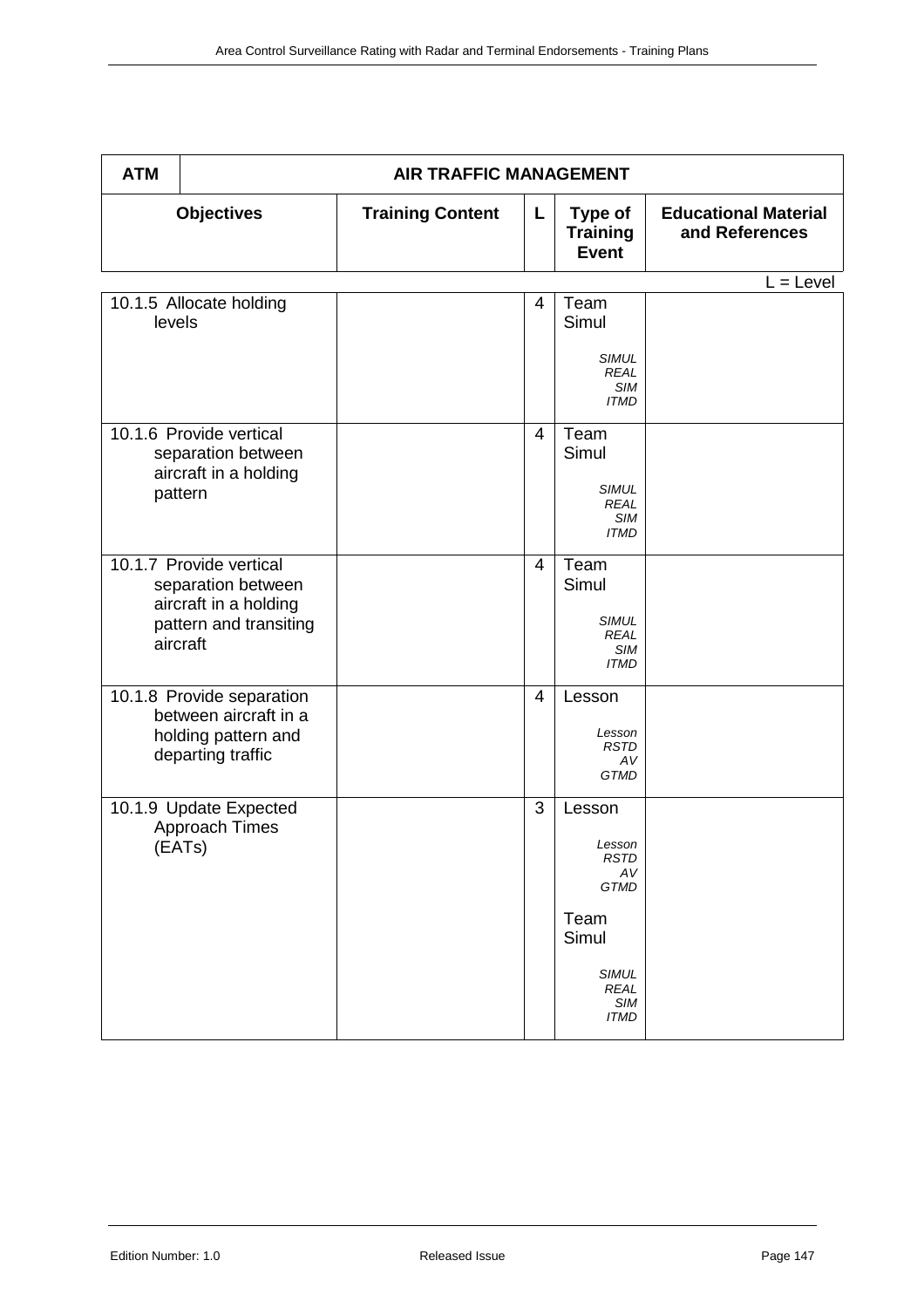| <b>ATM</b> |                                                                                                          | <b>AIR TRAFFIC MANAGEMENT</b>                                                                            |                |                                                                                                                                               |                                               |
|------------|----------------------------------------------------------------------------------------------------------|----------------------------------------------------------------------------------------------------------|----------------|-----------------------------------------------------------------------------------------------------------------------------------------------|-----------------------------------------------|
|            | <b>Objectives</b>                                                                                        | <b>Training Content</b>                                                                                  | L              | <b>Type of</b><br><b>Training</b><br><b>Event</b>                                                                                             | <b>Educational Material</b><br>and References |
|            |                                                                                                          |                                                                                                          |                |                                                                                                                                               | $L = L$ evel                                  |
| 10.1.10    | Manage holding<br>traffic on<br>intermediate<br>approach procedures                                      |                                                                                                          | 4              | Team<br>Simul<br><b>SIMUL</b><br><b>REAL</b><br><b>SIM</b><br><b>ITMD</b>                                                                     |                                               |
|            | 10.1.11 Organise the traffic<br>landing sequence in a<br>holding pattern                                 | Change of sequence<br>due to: company<br>preference, aircraft<br>approach capability<br>(ILS categories) | $\overline{4}$ | Team<br>Simul<br><b>SIMUL</b><br><b>REAL</b><br><b>SIM</b><br><b>ITMD</b><br><b>STBF</b><br><b>Brief</b><br><b>RSTD</b><br><b>VIS</b><br>GTMD |                                               |
| 10.2       | <b>Holding in a Radar Environment</b>                                                                    |                                                                                                          |                |                                                                                                                                               |                                               |
|            | 10.2.1 Provide vectors to<br>aircraft entering a<br>holding pattern                                      |                                                                                                          | 4              | Team<br>Simul<br><b>SIMUL</b><br><b>REAL</b><br><b>SIM</b><br><b>ITMD</b>                                                                     |                                               |
|            | 10.2.2 Ensure vertical<br>separation exists<br>before radar<br>separation is lost                        |                                                                                                          | 4              | Team<br>Simul<br><b>SIMUL</b><br><b>REAL</b><br><b>SIM</b><br><b>ITMD</b>                                                                     |                                               |
|            | 10.2.3 Provide vectors to<br>transiting aircraft to<br>ensure radar<br>separation from a<br>holding area |                                                                                                          | $\overline{4}$ | Team<br>Simul<br><b>SIMUL</b><br><b>REAL</b><br><b>SIM</b><br><b>ITMD</b>                                                                     |                                               |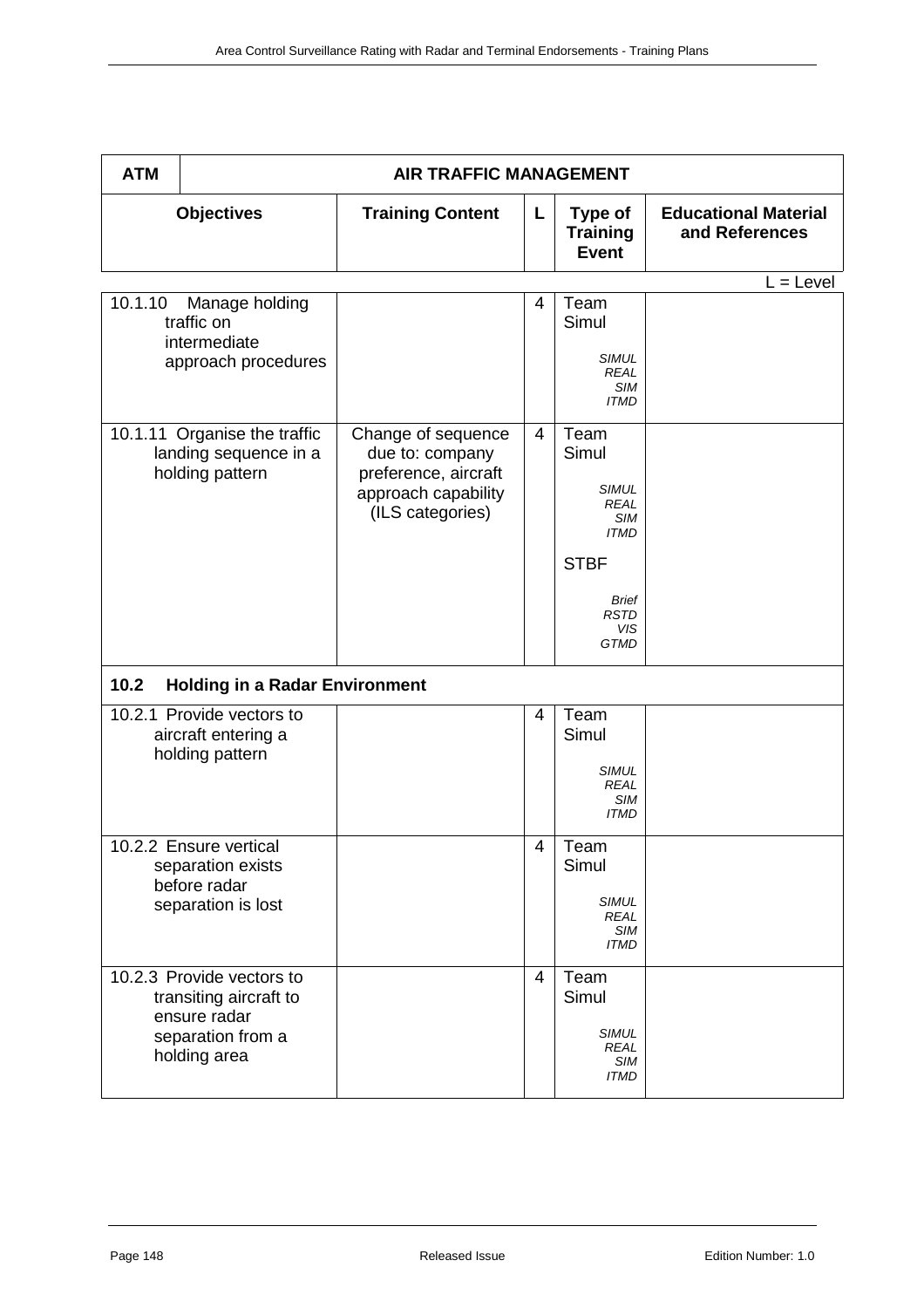| <b>ATM</b> |                                                                                                          | <b>AIR TRAFFIC MANAGEMENT</b> |   |                                                          |                                               |
|------------|----------------------------------------------------------------------------------------------------------|-------------------------------|---|----------------------------------------------------------|-----------------------------------------------|
|            | <b>Objectives</b>                                                                                        | <b>Training Content</b>       | L | Type of<br><b>Training</b><br><b>Event</b>               | <b>Educational Material</b><br>and References |
|            |                                                                                                          |                               |   |                                                          | $L = Level$                                   |
|            | 10.2.4 Provide vectors to<br>aircraft leaving a<br>holding pattern                                       |                               | 4 | Team<br>Simul<br><b>SIMUL</b>                            |                                               |
|            |                                                                                                          |                               |   | <b>REAL</b><br><b>SIM</b><br><b>ITMD</b>                 |                                               |
|            | 10.2.5 Ensure re-<br>identification of aircraft<br>leaving a holding                                     |                               | 4 | Team<br>Simul                                            |                                               |
|            | pattern                                                                                                  |                               |   | <b>SIMUL</b><br><b>REAL</b><br><b>SIM</b><br><b>ITMD</b> |                                               |
|            | 10.2.6 Maintain vertical<br>separation until radar<br>separation is                                      |                               | 3 | Team<br>Simul                                            |                                               |
|            | established                                                                                              |                               |   | <b>SIMUL</b><br><b>REAL</b><br><b>SIM</b><br><b>ITMD</b> |                                               |
| 11         | <b>Radar Identification</b>                                                                              |                               |   |                                                          |                                               |
| $11.-1$    | Students shall:<br>i. establish and maintain<br>radar identification;                                    |                               |   | Team<br>Simul                                            |                                               |
|            | ii. respond to a loss of radar<br>identification                                                         |                               |   | <b>SIMUL</b><br><b>REAL</b><br><b>SIM</b><br><b>ITMD</b> |                                               |
| 11.1       | <b>Establishment of Radar Identification</b>                                                             |                               |   |                                                          |                                               |
|            | 11.1.1 Apply the methods of<br>establishing radar<br>identification using<br>primary radar               | ICAO Doc 4444                 | 3 |                                                          |                                               |
|            | 11.1.2 Appreciate the<br>precautions when<br>establishing radar<br>identification using<br>primary radar |                               | 3 |                                                          |                                               |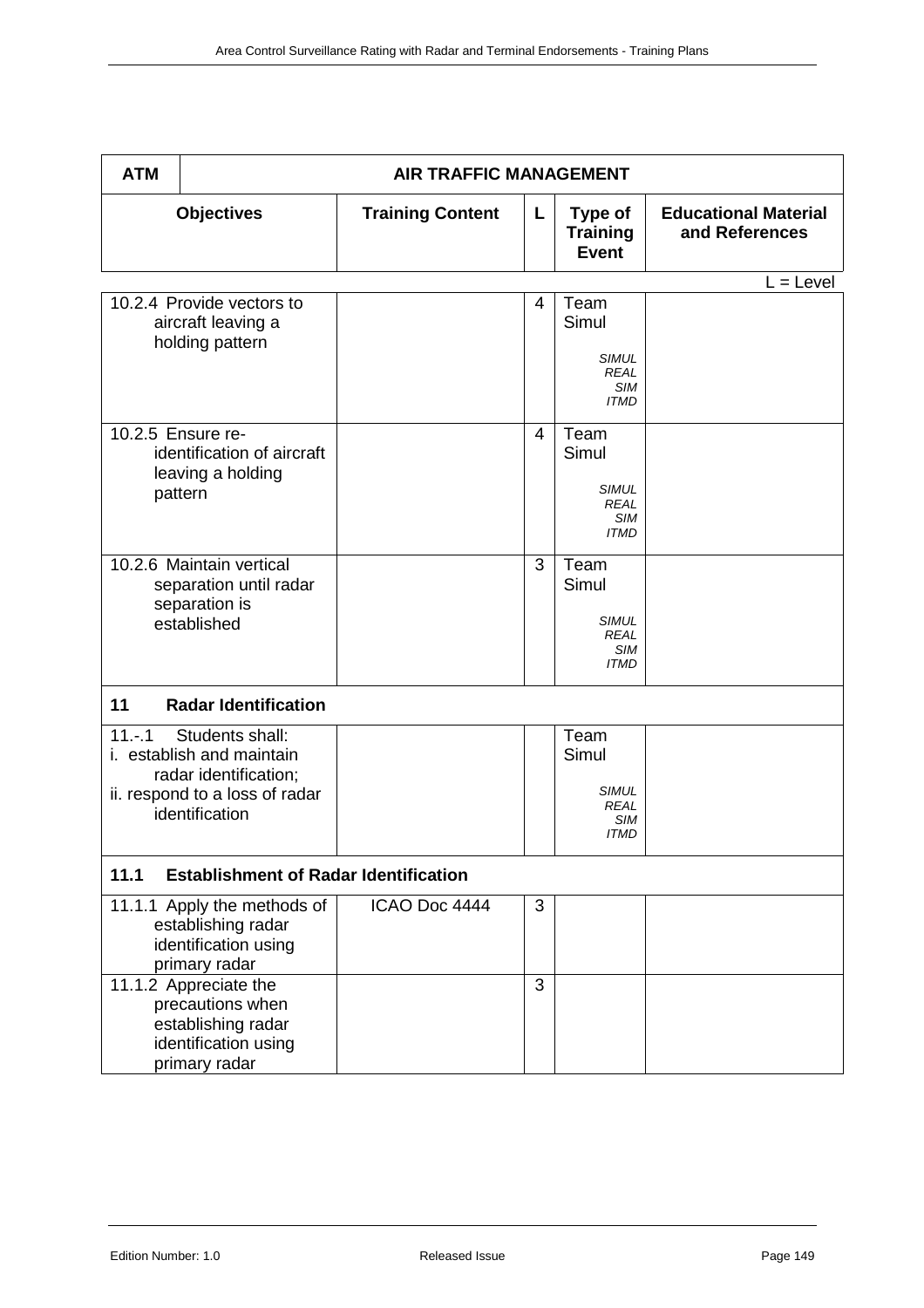| <b>ATM</b> | <b>AIR TRAFFIC MANAGEMENT</b>                                                                              |                                                                                                         |   |                                                                           |                                               |  |
|------------|------------------------------------------------------------------------------------------------------------|---------------------------------------------------------------------------------------------------------|---|---------------------------------------------------------------------------|-----------------------------------------------|--|
|            | <b>Objectives</b>                                                                                          | <b>Training Content</b>                                                                                 | L | <b>Type of</b><br><b>Training</b><br><b>Event</b>                         | <b>Educational Material</b><br>and References |  |
|            |                                                                                                            |                                                                                                         |   |                                                                           | $L = Level$                                   |  |
|            | 11.1.3 Apply methods of<br>establishing radar<br>identification using<br>secondary radar                   |                                                                                                         | 3 | Team<br>Simul<br><b>SIMUL</b><br><i>REAL</i><br><b>SIM</b><br><b>ITMD</b> |                                               |  |
|            | 11.1.4 Appreciate the<br>precautions when<br>establishing radar<br>identification using<br>secondary radar |                                                                                                         | 3 |                                                                           |                                               |  |
|            | 11.1.5 Apply procedures in<br>the case of<br>misidentification                                             |                                                                                                         | 3 |                                                                           |                                               |  |
| 11.2       | <b>Maintenance of Radar Identification</b>                                                                 |                                                                                                         |   |                                                                           |                                               |  |
|            | 11.2.1 Appreciate the<br>necessity to maintain<br>radar identification at<br>all times                     |                                                                                                         | 3 |                                                                           |                                               |  |
| 11.3       | <b>Loss of Radar Identity</b>                                                                              |                                                                                                         |   |                                                                           |                                               |  |
|            | 11.3.1 Recognise when an<br>aircraft identification is<br>lost or in doubt                                 | e.g. out of radar<br>coverage, loss of<br>radar service, weather<br>clutter, other clutter,<br>garbling | 1 |                                                                           |                                               |  |
|            | 11.3.2 Apply methods to re-<br>establish radar<br>identification                                           |                                                                                                         | 3 | Team<br>Simul<br><b>SIMUL</b><br><b>REAL</b><br><b>SIM</b><br><b>ITMD</b> |                                               |  |
|            | 11.3.3 Respond to<br>loss/doubt concerning<br>radar identification                                         | Non-radar procedures                                                                                    | 3 |                                                                           |                                               |  |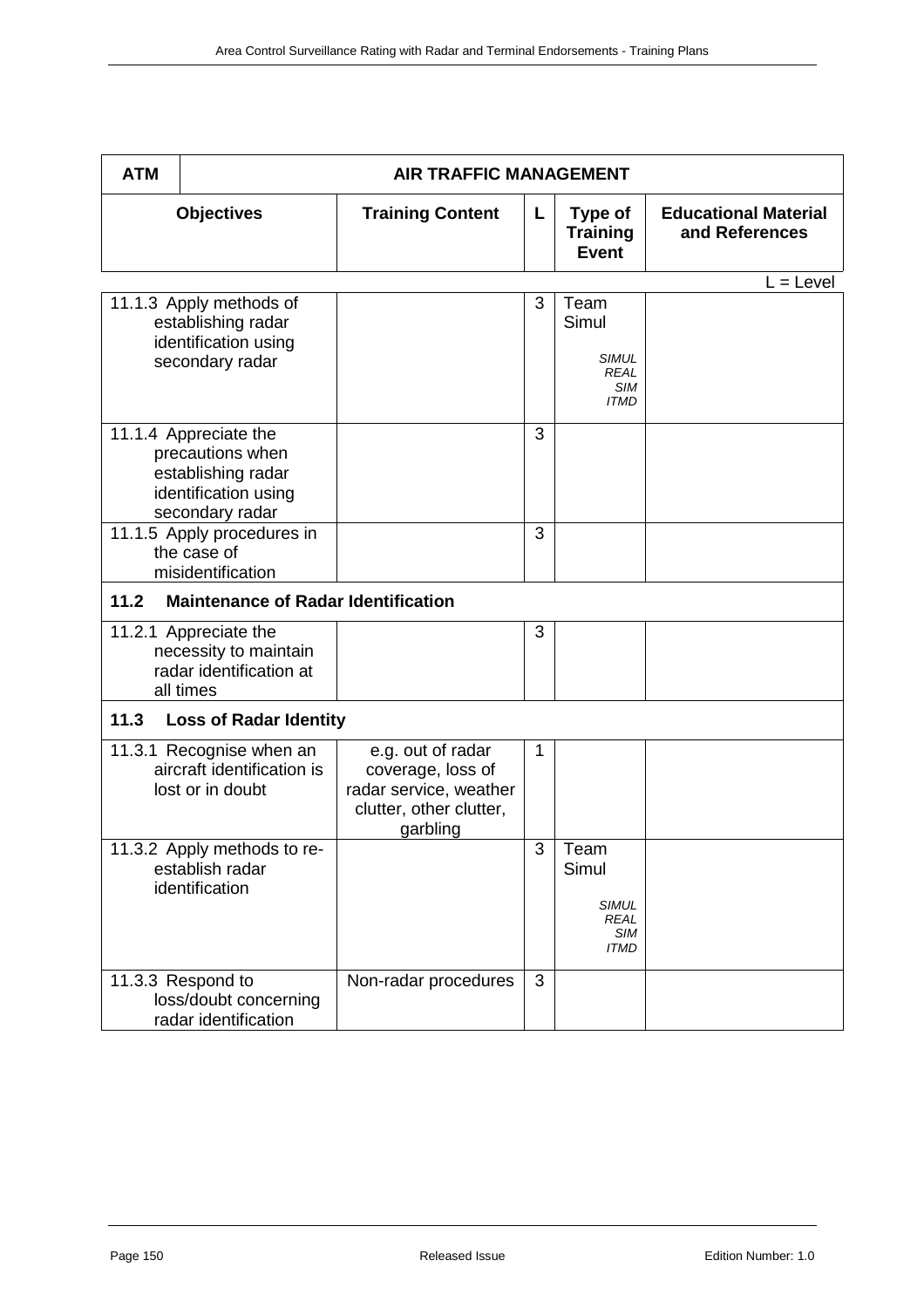| <b>ATM</b>                                                                                                       |                                                                                   | <b>AIR TRAFFIC MANAGEMENT</b> |    |                                            |                                               |  |  |
|------------------------------------------------------------------------------------------------------------------|-----------------------------------------------------------------------------------|-------------------------------|----|--------------------------------------------|-----------------------------------------------|--|--|
| <b>Objectives</b>                                                                                                |                                                                                   | <b>Training Content</b>       | L. | Type of<br><b>Training</b><br><b>Event</b> | <b>Educational Material</b><br>and References |  |  |
|                                                                                                                  |                                                                                   |                               |    |                                            | $L = Level$                                   |  |  |
| 11.4                                                                                                             | <b>Position Information</b>                                                       |                               |    |                                            |                                               |  |  |
| 11.4.1 Appreciate the<br>circumstances when<br>radar position<br>information should be<br>passed to the aircraft |                                                                                   |                               | 3  |                                            |                                               |  |  |
| 11.5                                                                                                             | <b>Transfer of Identity</b>                                                       |                               |    |                                            |                                               |  |  |
|                                                                                                                  | 11.5.1 Apply the methods of<br>transfer of radar<br>identification                |                               | 3  |                                            |                                               |  |  |
|                                                                                                                  | 11.5.2 Appreciate the<br>precautions when<br>transferring radar<br>identification |                               | 3  |                                            |                                               |  |  |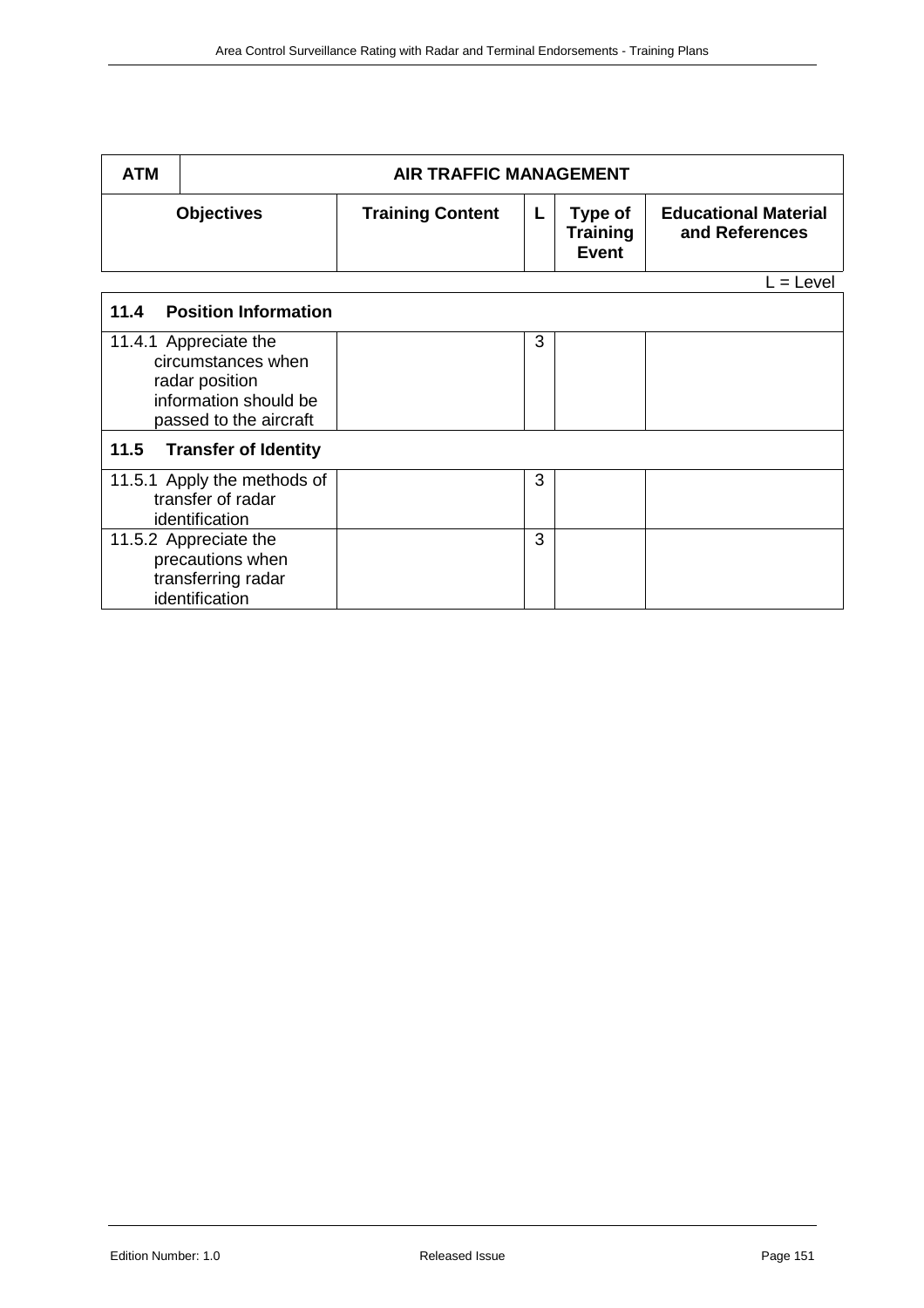| <b>MET</b>        |  |                                                                                                                                                         | <b>METEOROLOGY</b>                                                                                        |   |                                                                 |                                               |
|-------------------|--|---------------------------------------------------------------------------------------------------------------------------------------------------------|-----------------------------------------------------------------------------------------------------------|---|-----------------------------------------------------------------|-----------------------------------------------|
| <b>Objectives</b> |  |                                                                                                                                                         | <b>Training Content</b>                                                                                   | L | Type of<br><b>Training</b><br><b>Event</b>                      | <b>Educational Material</b><br>and References |
|                   |  |                                                                                                                                                         |                                                                                                           |   |                                                                 | $L = Level$                                   |
| $-,-.1$           |  | Students shall acquire,<br>decode and make<br>proper use of<br>meteorological<br>information relevant to<br>the provision of ATS to<br>terminal traffic |                                                                                                           |   |                                                                 |                                               |
| 1                 |  | <b>Atmospheric Processes</b>                                                                                                                            |                                                                                                           |   |                                                                 |                                               |
|                   |  | 1.-.1 Students shall<br>calculate and integrate<br>the minimum flight<br>levels into their<br>decision-making<br>process                                |                                                                                                           |   |                                                                 |                                               |
| 1.1               |  | <b>Air Pressure</b>                                                                                                                                     |                                                                                                           |   |                                                                 |                                               |
|                   |  | 1.1.1 Calculate the minimum<br>applicable<br>altitude/flight level<br>being given<br>appropriate<br>meteorological data                                 | Transition altitude,<br>transition level,<br>minimum flight level,<br>transition layer<br>Linked to ATM 5 | 3 | <b>CBT</b><br><b>Inter</b><br>Self<br><b>MMC</b><br><b>ITMD</b> |                                               |
| $\mathbf{2}$      |  | <b>Meteorological Phenomena</b>                                                                                                                         |                                                                                                           |   |                                                                 |                                               |
|                   |  | 2.-.1 Students shall analyse<br>and take account of<br>meteorological<br>phenomena in their<br>control actions                                          |                                                                                                           |   |                                                                 |                                               |

## **Terminal Area Control Endorsement**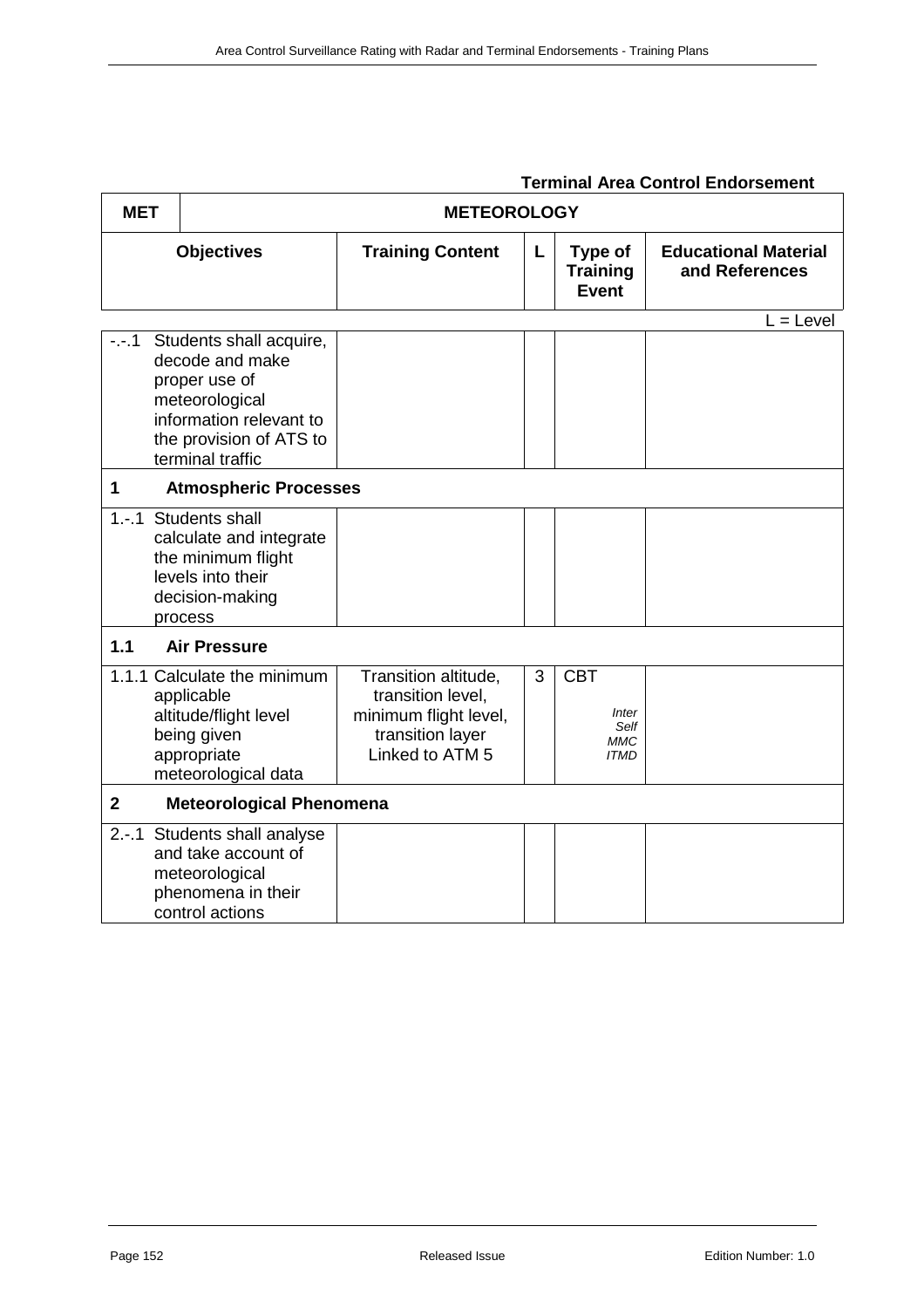| <b>MET</b> |                                                                                                | <b>METEOROLOGY</b>                                                                                                                                                                                                   |                |                                                                           |                                               |
|------------|------------------------------------------------------------------------------------------------|----------------------------------------------------------------------------------------------------------------------------------------------------------------------------------------------------------------------|----------------|---------------------------------------------------------------------------|-----------------------------------------------|
|            | <b>Objectives</b>                                                                              | <b>Training Content</b>                                                                                                                                                                                              | L              | Type of<br><b>Training</b><br><b>Event</b>                                | <b>Educational Material</b><br>and References |
|            |                                                                                                |                                                                                                                                                                                                                      |                |                                                                           | L = Level                                     |
| 2.1        | <b>Planning and Co-ordination</b>                                                              |                                                                                                                                                                                                                      |                |                                                                           |                                               |
|            | 2.1.1 Analyse data about<br>meteorological<br>phenomena                                        | Wind, cloud,<br>precipitation, pressure<br>settings,<br>thunderstorms, icing,<br>jetstreams, Clear Air<br>Turbulence (CAT),<br>turbulence,<br>microburst, marked<br>mountain waves, line<br>squalls, solar radiation | $\overline{4}$ |                                                                           |                                               |
|            | 2.1.2 Integrate data into<br>planning and co-<br>ordination                                    |                                                                                                                                                                                                                      | $\overline{4}$ |                                                                           |                                               |
| 2.2        | <b>Weather Avoidance</b>                                                                       |                                                                                                                                                                                                                      |                |                                                                           |                                               |
|            | 2.2.1 Use radar vectoring<br>techniques to avoid<br>adverse weather when<br>necessary/possible |                                                                                                                                                                                                                      | 3              | Team<br>Simul<br><b>SIMUL</b><br><b>REAL</b><br><b>SIM</b><br><b>ITMD</b> |                                               |
|            | 2.2.2 Use radar vectoring<br>techniques to avoid<br>areas of radar clutter                     |                                                                                                                                                                                                                      | 3              | Team<br>Simul<br><b>SIMUL</b><br><b>REAL</b>                              |                                               |

*SIM ITMD*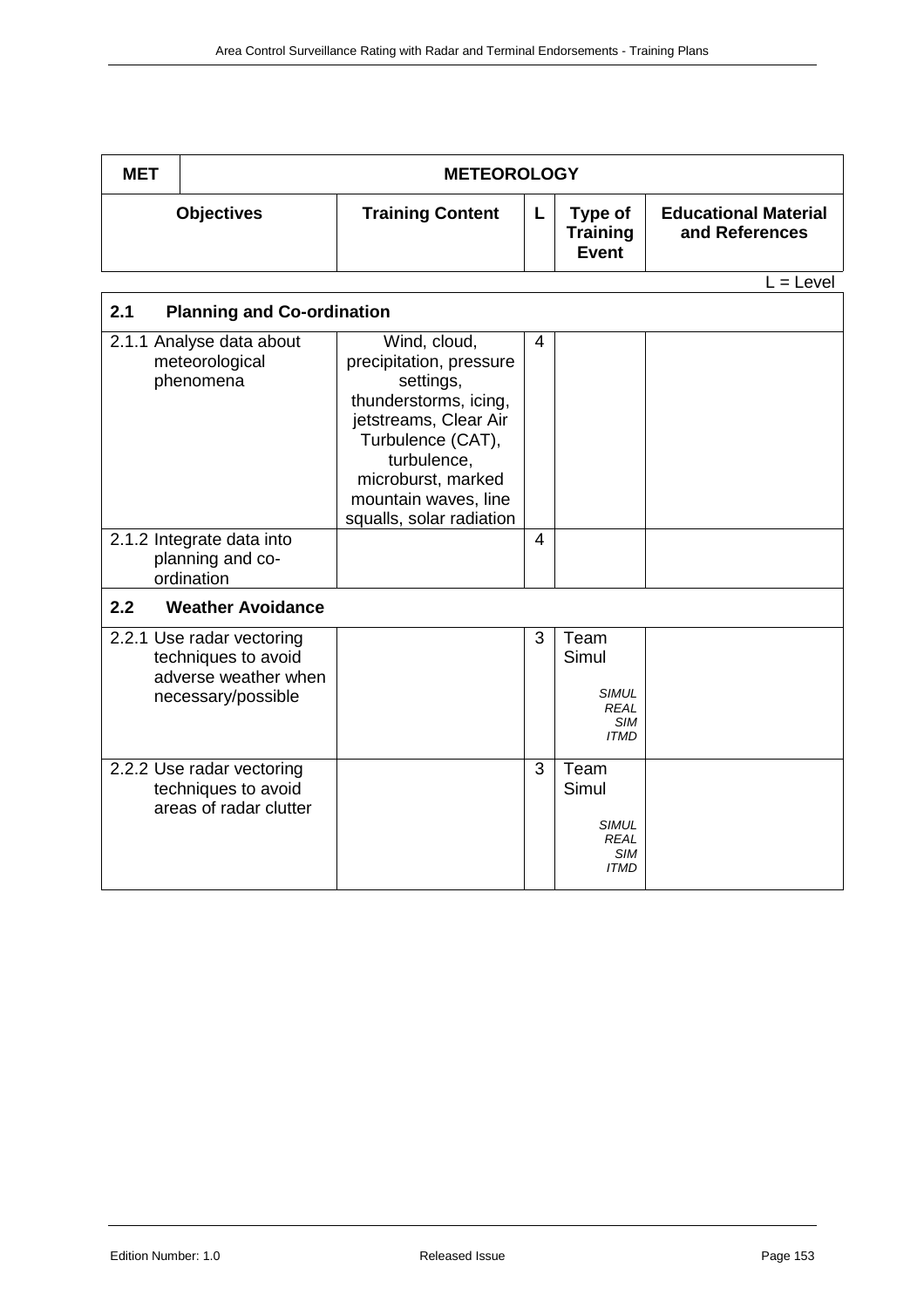| <b>MET</b> |                                                             | <b>METEOROLOGY</b>                                                                                                                                                                                                   |                |                                                                           |                                               |
|------------|-------------------------------------------------------------|----------------------------------------------------------------------------------------------------------------------------------------------------------------------------------------------------------------------|----------------|---------------------------------------------------------------------------|-----------------------------------------------|
|            | <b>Objectives</b>                                           | <b>Training Content</b>                                                                                                                                                                                              | L              | Type of<br><b>Training</b><br><b>Event</b>                                | <b>Educational Material</b><br>and References |
|            |                                                             |                                                                                                                                                                                                                      |                |                                                                           | $L = L$ evel                                  |
| 2.3        | <b>Clearances and instructions</b>                          |                                                                                                                                                                                                                      |                |                                                                           |                                               |
|            | 2.3.1 Analyse data about<br>meteorological<br>phenomena     | Wind, cloud,<br>precipitation, pressure<br>settings,<br>thunderstorms, icing,<br>jetstreams, Clear Air<br>Turbulence (CAT),<br>turbulence,<br>microburst, marked<br>mountain waves, line<br>squalls, solar radiation | 4              | Team<br>Simul<br><b>SIMUL</b><br><b>REAL</b><br><b>SIM</b><br><b>ITMD</b> |                                               |
|            | 2.3.2 Integrate data into<br>clearances and<br>instructions |                                                                                                                                                                                                                      | $\overline{4}$ | Team<br>Simul<br><b>SIMUL</b><br><b>REAL</b><br><b>SIM</b><br><b>ITMD</b> |                                               |
| 2.4        | <b>Information</b>                                          |                                                                                                                                                                                                                      |                |                                                                           |                                               |
|            | 2.4.1 Obtain meteorological<br>information                  | Wind, cloud,<br>precipitation, pressure<br>settings,<br>thunderstorms, icing,<br>jetstreams, Clear Air<br>Turbulence (CAT),<br>turbulence,<br>microburst, marked<br>mountain waves, line<br>squalls, solar radiation | 3              | Team<br>Simul<br><b>SIMUL</b><br><b>REAL</b><br><b>SIM</b><br><b>ITMD</b> |                                               |
|            | 2.4.2 Relay meteorological<br>information                   | To: aircraft,<br>meteorological office,<br><b>FIS</b>                                                                                                                                                                | 3              | Team<br>Simul<br><b>SIMUL</b><br><b>REAL</b><br>SIM<br><b>ITMD</b>        |                                               |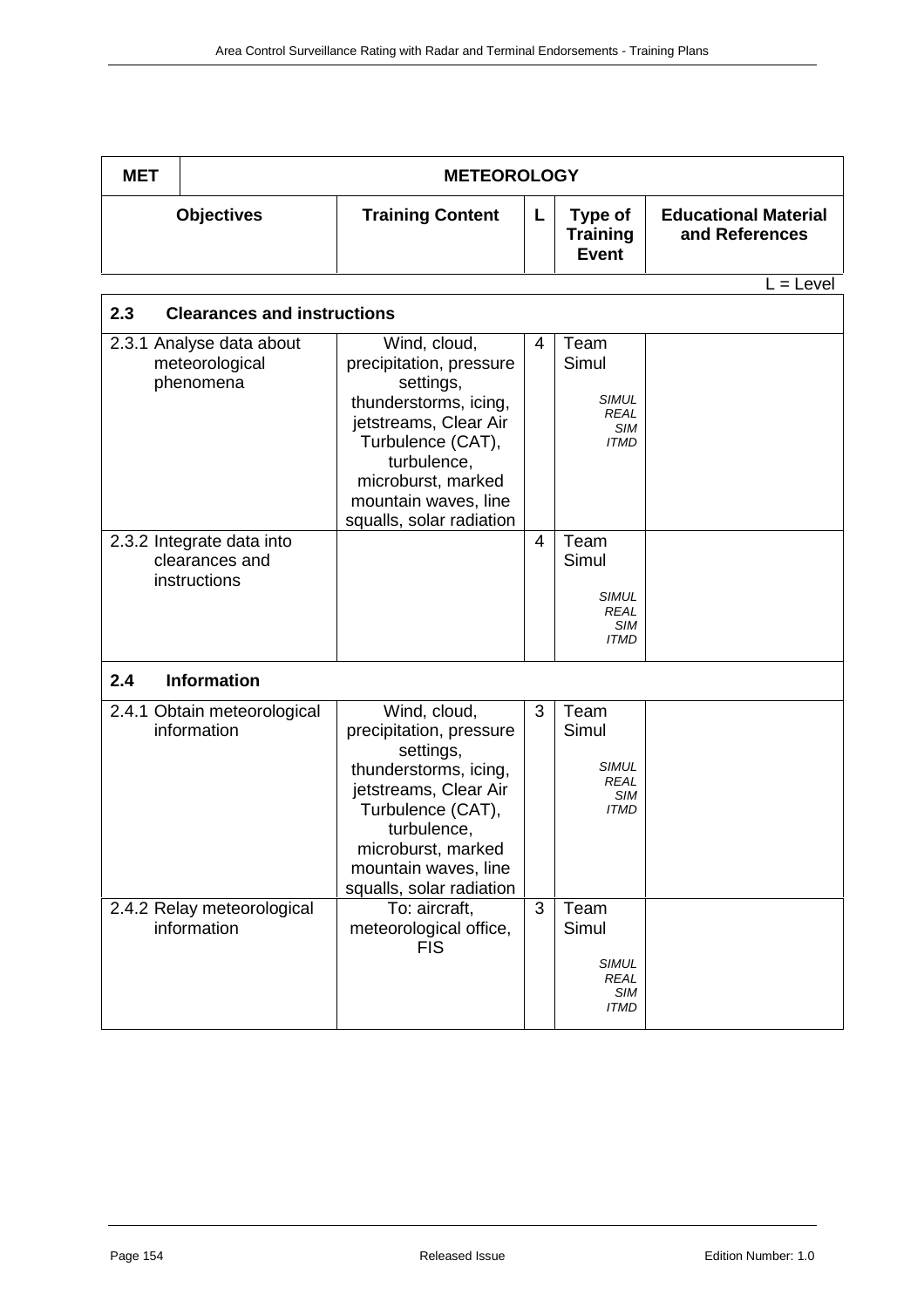| <b>MET</b>        |                                                         | <b>METEOROLOGY</b>      |                |                                                                           |                                               |
|-------------------|---------------------------------------------------------|-------------------------|----------------|---------------------------------------------------------------------------|-----------------------------------------------|
| <b>Objectives</b> |                                                         | <b>Training Content</b> | L              | Type of<br><b>Training</b><br><b>Event</b>                                | <b>Educational Material</b><br>and References |
|                   |                                                         |                         |                |                                                                           | $L = Level$                                   |
| 2.4.3 Decode      | meteorological<br>information                           |                         | 3              | Team<br>Simul<br><b>SIMUL</b><br><b>REAL</b><br><b>SIM</b><br><b>ITMD</b> |                                               |
|                   | 2.4.4 Analyse data about<br>meteorological<br>phenomena |                         | $\overline{4}$ | Team<br>Simul<br><b>SIMUL</b><br><b>REAL</b><br><b>SIM</b><br><b>ITMD</b> |                                               |
|                   | 2.4.5 Integrate data into<br>transmitted information    |                         | $\overline{4}$ | Team<br>Simul<br><b>SIMUL</b><br><b>REAL</b><br><b>SIM</b><br><b>ITMD</b> |                                               |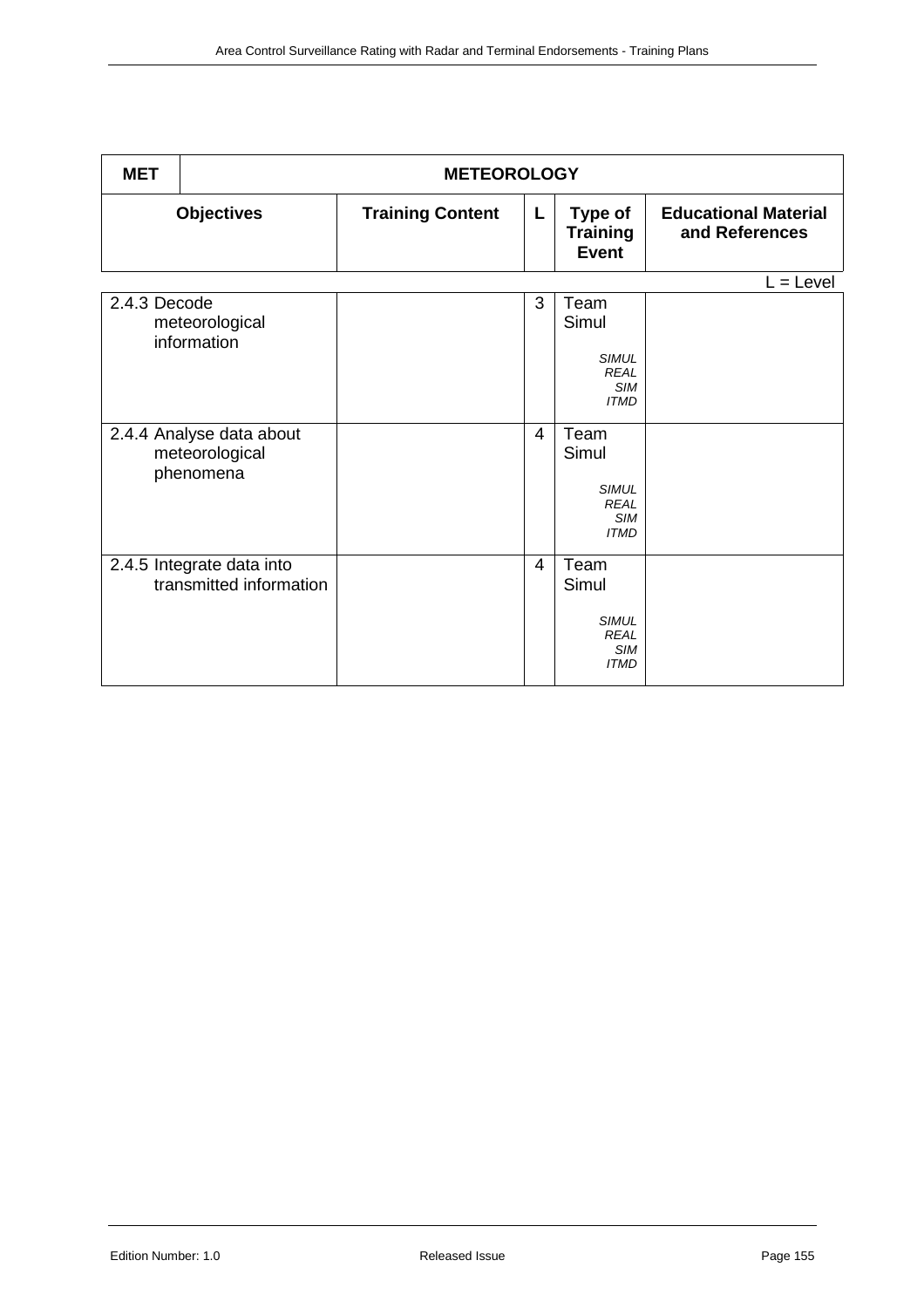|            |                                                                                                                                    | Terminal Area Control Endorsement                       |   |                                                                                                                                           |                                               |  |
|------------|------------------------------------------------------------------------------------------------------------------------------------|---------------------------------------------------------|---|-------------------------------------------------------------------------------------------------------------------------------------------|-----------------------------------------------|--|
| <b>NAV</b> |                                                                                                                                    | <b>NAVIGATION</b>                                       |   |                                                                                                                                           |                                               |  |
|            | <b>Objectives</b>                                                                                                                  | <b>Training Content</b>                                 | L | Type of<br><b>Training</b><br><b>Event</b>                                                                                                | <b>Educational Material</b><br>and References |  |
|            |                                                                                                                                    |                                                         |   |                                                                                                                                           | $L = Level$                                   |  |
| $-,-.1$    | Students shall analyse<br>all navigational<br>aspects in order to<br>organise the traffic                                          |                                                         |   |                                                                                                                                           |                                               |  |
| 1          | <b>Applied Navigation</b>                                                                                                          |                                                         |   |                                                                                                                                           |                                               |  |
|            | 1.-.1 Students shall<br>appreciate the<br>information on maps<br>and charts and<br>integrate this into<br>control decisions        |                                                         |   | Lesson<br>Lesson<br><b>RSTD</b><br>AV<br>GTMD<br><b>SA</b><br>Pre Simul<br>Self<br><b>OTD</b><br><b>ITMD</b>                              |                                               |  |
| 1.1        | <b>Maps and Charts</b>                                                                                                             |                                                         |   |                                                                                                                                           |                                               |  |
|            | 1.1.1 Use maps and charts<br>for planning and co-<br>operation purposes                                                            |                                                         | 3 | Team<br>Simul<br><b>SIMUL</b><br><b>REAL</b><br><b>SIM</b><br><b>ITMD</b><br><b>PTP</b><br>Pre Simul<br>RSTD<br><b>PTT</b><br><b>ITMD</b> |                                               |  |
| $1.2$      | <b>Pilot Interpreted Ground-based System</b>                                                                                       |                                                         |   |                                                                                                                                           |                                               |  |
|            | 1.2.1 Estimate the<br>behaviour for aircraft<br>according to the<br>operational status of<br>navigational ground-<br>based systems | Limitations of<br>navigation aids, status<br>of NAVAIDs | 3 |                                                                                                                                           |                                               |  |

## **Terminal Area Control Endorsement**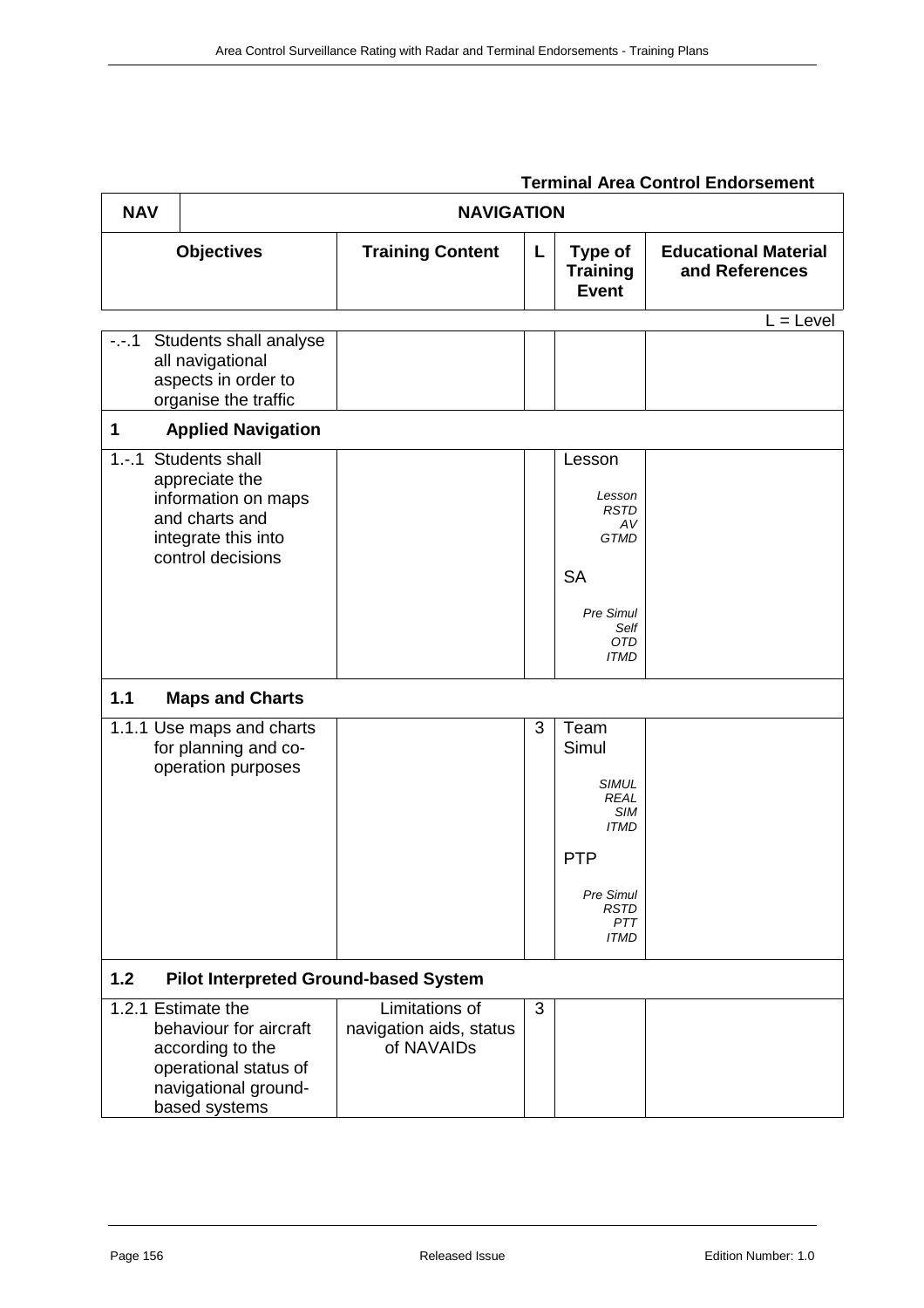| <b>NAV</b> |                                                                                                                                      | <b>NAVIGATION</b>                                                                                                                                             |             |                                                                           |                                               |  |  |  |  |
|------------|--------------------------------------------------------------------------------------------------------------------------------------|---------------------------------------------------------------------------------------------------------------------------------------------------------------|-------------|---------------------------------------------------------------------------|-----------------------------------------------|--|--|--|--|
|            | <b>Objectives</b>                                                                                                                    | <b>Training Content</b>                                                                                                                                       | L           | <b>Type of</b><br><b>Training</b><br><b>Event</b>                         | <b>Educational Material</b><br>and References |  |  |  |  |
|            | L = Level                                                                                                                            |                                                                                                                                                               |             |                                                                           |                                               |  |  |  |  |
| 1.3        | <b>On-board Systems</b>                                                                                                              |                                                                                                                                                               |             |                                                                           |                                               |  |  |  |  |
|            | 1.3.1 Estimate the<br>behaviour of aircraft<br>according to the<br>operational status of<br>navigational on-board<br>systems         | Limitations of on-<br>board navigation<br>systems                                                                                                             | 3           |                                                                           |                                               |  |  |  |  |
| 1.4        | <b>Satellite-based Systems</b>                                                                                                       |                                                                                                                                                               |             |                                                                           |                                               |  |  |  |  |
|            | 1.4.1 Estimate the<br>behaviour of aircraft<br>according to the<br>operational status of<br>navigational satellite-<br>based systems | GPS, GLONASS,<br><b>GNSS</b>                                                                                                                                  | 3           |                                                                           |                                               |  |  |  |  |
| 1.5        | <b>Future Developments</b>                                                                                                           |                                                                                                                                                               |             |                                                                           |                                               |  |  |  |  |
|            | 1.5.1 Be informed about<br>existing projects and<br>developments which<br>will impact on the work<br>in the future                   | e.g. briefing,<br>seminars, courses,<br>workshops, technical<br>journals, aviation<br>iournals                                                                | $\mathbf 0$ |                                                                           |                                               |  |  |  |  |
| 1.6        | <b>Navigational Assistance</b>                                                                                                       |                                                                                                                                                               |             |                                                                           |                                               |  |  |  |  |
|            | 1.6.1 Evaluate the<br>necessary information<br>to be provided to pilots<br>in need of navigational<br>assistance                     | Nearest most suitable<br>aerodrome, track,<br>heading, distance,<br>aerodrome<br>information, any other<br>navigational<br>assistance relevant at<br>the time | 5           | Team<br>Simul<br><b>SIMUL</b><br><b>REAL</b><br><b>SIM</b><br><b>ITMD</b> |                                               |  |  |  |  |
|            | 1.6.2 Assist aircraft<br>observed to be<br>deviating from its<br>known intended route                                                |                                                                                                                                                               | 3           | Team<br>Simul<br><b>SIMUL</b><br><b>REAL</b><br><b>SIM</b><br><b>ITMD</b> |                                               |  |  |  |  |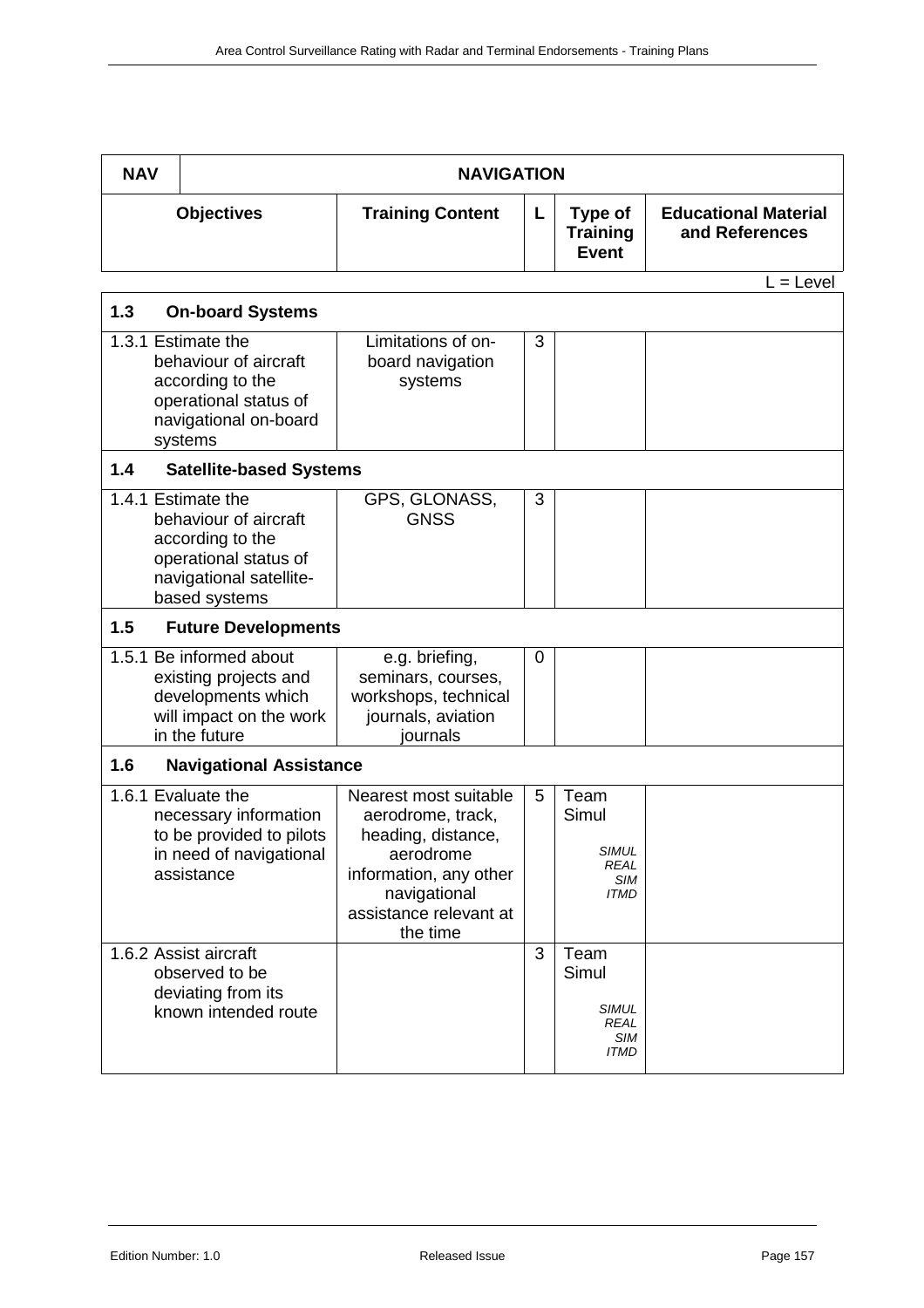| <b>ACFT</b>  |                                                                                                                        | <b>AIRCRAFT</b>                                                                                                                                                                                                                                                   |   |                                                                           | Terminal Area Control Endorsement             |
|--------------|------------------------------------------------------------------------------------------------------------------------|-------------------------------------------------------------------------------------------------------------------------------------------------------------------------------------------------------------------------------------------------------------------|---|---------------------------------------------------------------------------|-----------------------------------------------|
|              | <b>Objectives</b>                                                                                                      | <b>Training Content</b>                                                                                                                                                                                                                                           | L | Type of<br><b>Training</b><br><b>Event</b>                                | <b>Educational Material</b><br>and References |
|              |                                                                                                                        |                                                                                                                                                                                                                                                                   |   |                                                                           | $L = Level$                                   |
| $- - 1$      | Students shall assess<br>aircraft performance to<br>integrate it into traffic<br>organisation                          |                                                                                                                                                                                                                                                                   |   |                                                                           |                                               |
| 1            | <b>Aircraft Instruments</b>                                                                                            |                                                                                                                                                                                                                                                                   |   |                                                                           |                                               |
|              | 1.-.1 Students shall<br>understand the<br>relevance of the<br>cockpit information<br>presented to the pilot            |                                                                                                                                                                                                                                                                   |   |                                                                           |                                               |
| 1.1          | <b>Cockpit Instruments</b>                                                                                             |                                                                                                                                                                                                                                                                   |   |                                                                           |                                               |
|              | 1.1.1 Integrate the<br>information provided<br>by the pilot into the<br>traffic situation                              | Flight instruments;<br>Engine instruments;<br>Navigational<br>instruments; NDB<br>(ADF); VOR<br>(TACAN); DME; ILS;<br>MLS; Additional<br>instruments; TCAS;<br>SSR transponder;<br>Head up display;<br>GPWS; Wind shear<br>indicator; Weather<br>radar; FMS; EFIS | 4 | Team<br>Simul<br><b>SIMUL</b><br><b>REAL</b><br><b>SIM</b><br><b>ITMD</b> |                                               |
| $\mathbf{2}$ | <b>Aircraft Types and Categories</b>                                                                                   |                                                                                                                                                                                                                                                                   |   |                                                                           |                                               |
|              | 2.-.1 Students shall<br>characterise wake<br>turbulence and ICAO<br>approach categories                                |                                                                                                                                                                                                                                                                   |   |                                                                           |                                               |
| 2.1          | <b>Wake Turbulence Categories</b>                                                                                      |                                                                                                                                                                                                                                                                   |   |                                                                           |                                               |
|              | 2.1.1 Characterise each<br>wake turbulence<br>category and explain<br>how to prevent their<br>effect on other aircraft |                                                                                                                                                                                                                                                                   | 2 | Lesson<br>Lesson<br><b>RSTD</b><br>AV<br>GTMD                             |                                               |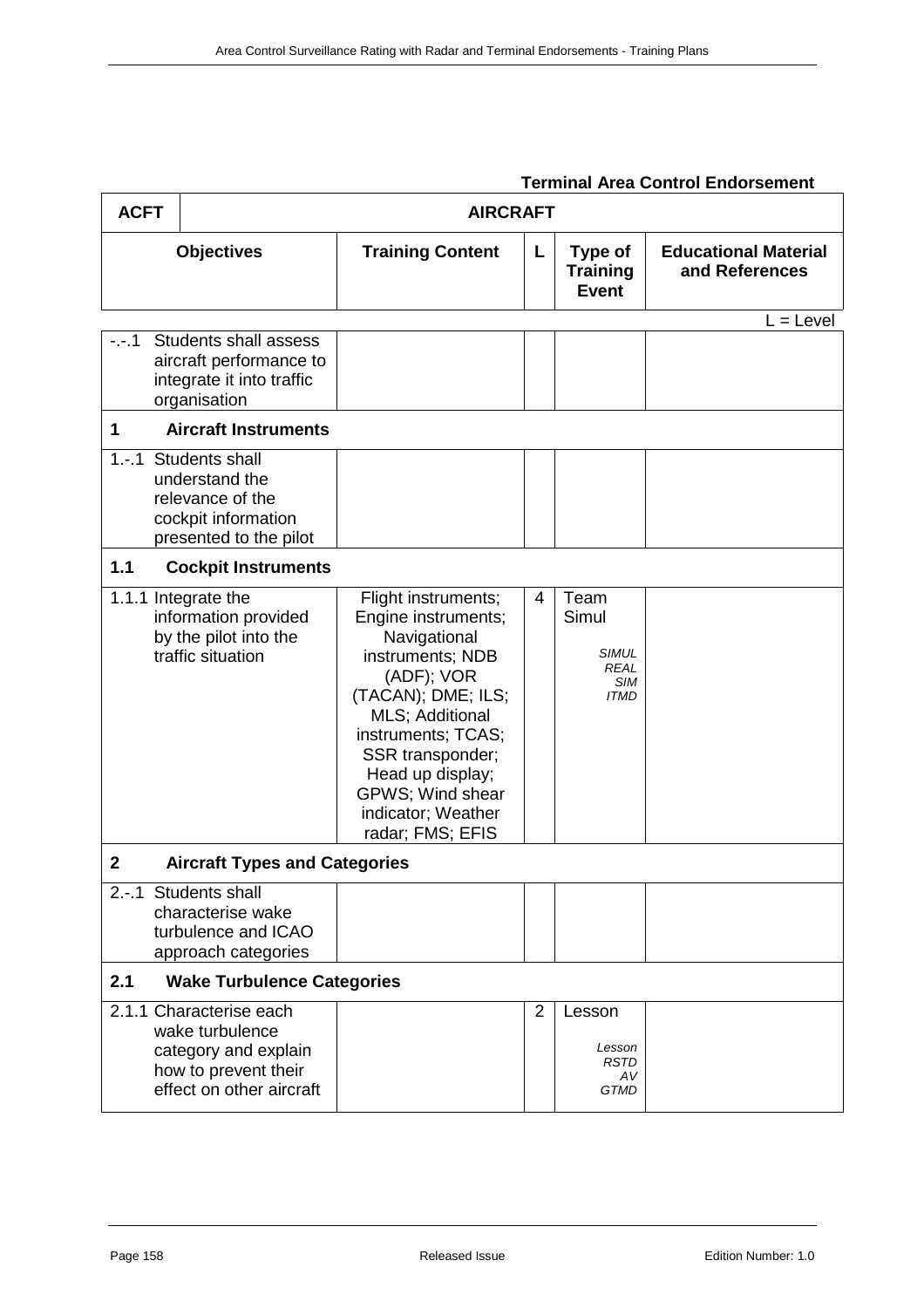| <b>ACFT</b> |                                                                                                                                                     | <b>AIRCRAFT</b>             |                |                                                          |                                               |
|-------------|-----------------------------------------------------------------------------------------------------------------------------------------------------|-----------------------------|----------------|----------------------------------------------------------|-----------------------------------------------|
|             | <b>Objectives</b>                                                                                                                                   | <b>Training Content</b>     | L              | <b>Type of</b><br><b>Training</b><br><b>Event</b>        | <b>Educational Material</b><br>and References |
|             |                                                                                                                                                     |                             |                |                                                          | $L = Level$                                   |
| 2.2         | <b>ICAO Approach Categories</b>                                                                                                                     |                             |                |                                                          |                                               |
|             | 2.2.1 Characterise each<br>ICAO approach<br>category and explain<br>why procedures are<br>established<br>accordingly                                |                             | $\overline{2}$ |                                                          |                                               |
| 2.3         | <b>Planning</b>                                                                                                                                     |                             |                |                                                          |                                               |
|             | 2.3.1 Consider aircraft<br>categories for planning<br>purposes                                                                                      | Categories A, B, C, D,<br>Ε | $\overline{2}$ |                                                          |                                               |
| 3           | <b>Factors Affecting Aircraft Performance</b>                                                                                                       |                             |                |                                                          |                                               |
|             | 3.-.1 Students shall<br>integrate aircraft<br>performance factors in<br>the provision of<br>terminal control                                        |                             |                | <b>CBT</b><br><b>Inter</b><br>Self<br>MMC<br><b>ITMD</b> |                                               |
| 3.1         | <b>Climb</b>                                                                                                                                        |                             |                |                                                          |                                               |
|             | 3.1.1 Integrate the effect of<br>factors affecting<br>aircraft during climb<br>into the analysis of<br>traffic situations                           |                             | 4              | Lesson<br>Lesson<br><b>RSTD</b><br>ΑV<br>GTMD            |                                               |
| 3.2         | <b>Descent and Initial Approach</b>                                                                                                                 |                             |                |                                                          |                                               |
|             | 3.2.1 Integrate the effect of<br>factors affecting<br>aircraft during descent<br>and initial approach<br>into the analysis of<br>traffic situations |                             | 4              | Lesson<br>Lesson<br><b>RSTD</b><br>ΑV<br>GTMD            |                                               |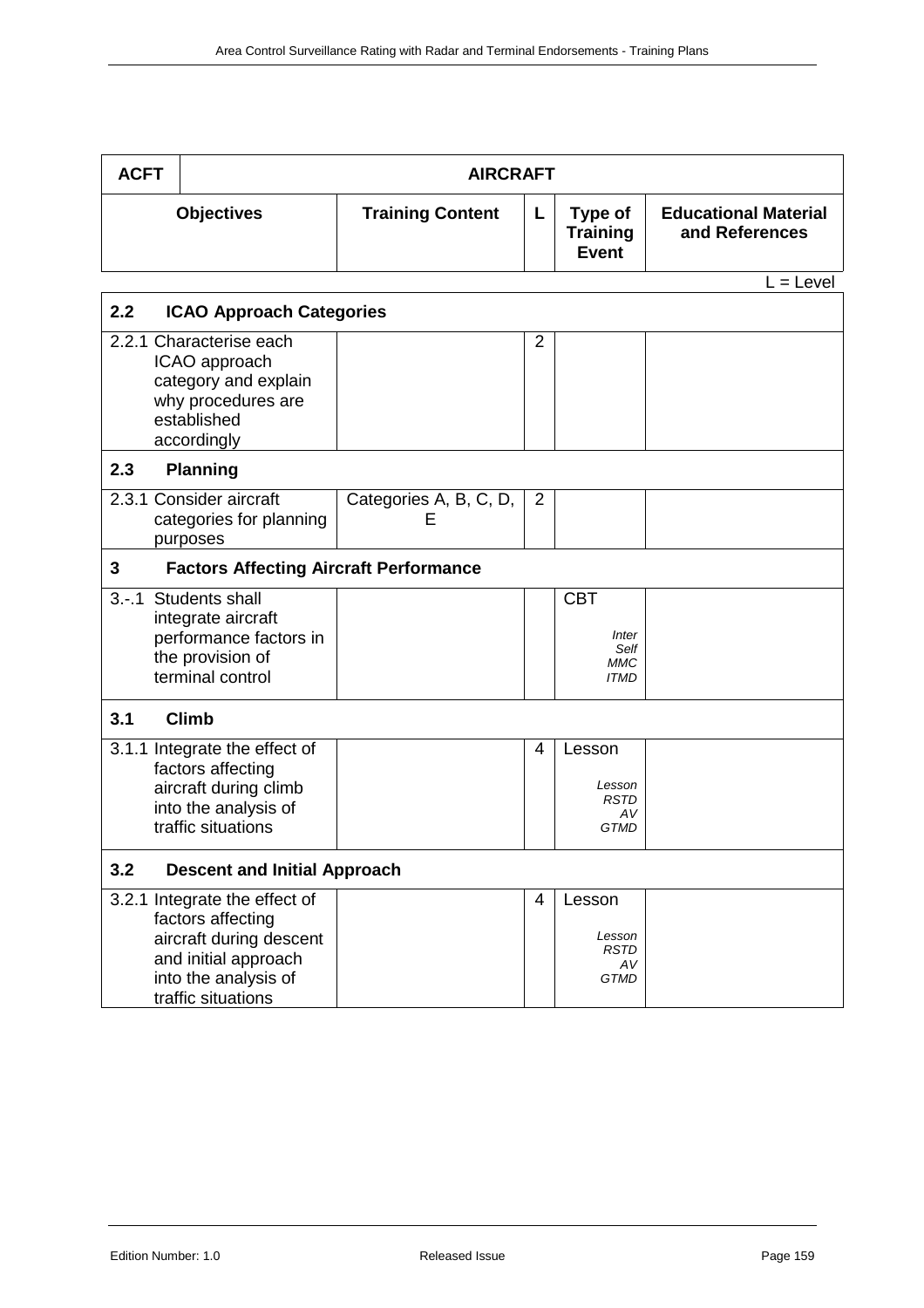| <b>ACFT</b> |                                                                                                                                               | <b>AIRCRAFT</b>                                                                       |   |                                                                           |                                               |
|-------------|-----------------------------------------------------------------------------------------------------------------------------------------------|---------------------------------------------------------------------------------------|---|---------------------------------------------------------------------------|-----------------------------------------------|
|             | <b>Objectives</b>                                                                                                                             | <b>Training Content</b>                                                               | L | <b>Type of</b><br><b>Training</b><br><b>Event</b>                         | <b>Educational Material</b><br>and References |
|             |                                                                                                                                               |                                                                                       |   |                                                                           | $L = L$ evel                                  |
| 3.3         | <b>Final Approach and Landing</b>                                                                                                             |                                                                                       |   |                                                                           |                                               |
|             | 3.3.1 Estimate the influence<br>of factors affecting<br>aircraft during final<br>approach and descent                                         | Aircraft configuration,<br>weight, meteorological<br>conditions, runway<br>conditions | 3 | Lesson<br>Lesson<br><b>RSTD</b><br>AV<br><b>GTMD</b>                      |                                               |
|             | 3.3.2 Integrate the influence<br>of factors affecting<br>aircraft during final<br>approach and descent<br>in the management of<br>the traffic |                                                                                       | 4 | Team<br>Simul<br><b>SIMUL</b><br><b>REAL</b><br><b>SIM</b><br><b>ITMD</b> |                                               |
| 3.4         | <b>Economic Factors</b>                                                                                                                       |                                                                                       |   |                                                                           |                                               |
|             | 3.4.1 Integrate consideration<br>of economic factors<br>into control actions                                                                  | Routing, flight level,<br>speed, rates of climb<br>or descent                         | 4 | Team<br>Simul<br><b>SIMUL</b><br><b>REAL</b><br><b>SIM</b><br><b>ITMD</b> |                                               |
|             | 3.4.2 Use continuous climb<br>techniques where<br>applicable                                                                                  |                                                                                       | 3 | Team<br>Simul<br><b>SIMUL</b><br><b>REAL</b><br>SIM<br><b>ITMD</b>        |                                               |
|             | 3.4.3 Use direct routing<br>where applicable                                                                                                  |                                                                                       | 3 | Team<br>Simul<br><b>SIMUL</b><br><i>REAL</i><br>SIM<br><b>ITMD</b>        |                                               |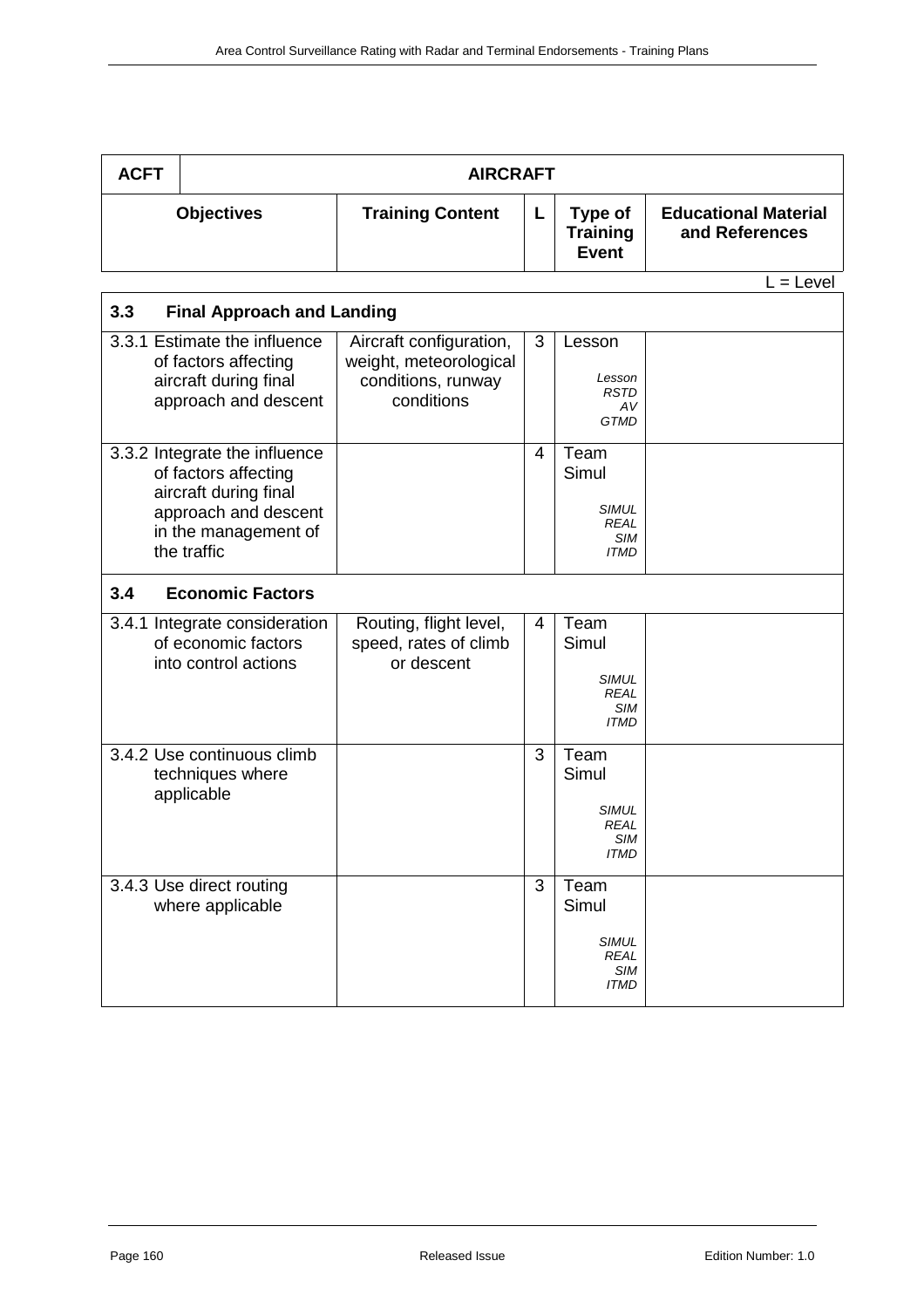| <b>ACFT</b> |                                                                                  | <b>AIRCRAFT</b>                                                          |                |                                                                                                                          |                                               |
|-------------|----------------------------------------------------------------------------------|--------------------------------------------------------------------------|----------------|--------------------------------------------------------------------------------------------------------------------------|-----------------------------------------------|
|             | <b>Objectives</b>                                                                | <b>Training Content</b>                                                  | L              | Type of<br><b>Training</b><br><b>Event</b>                                                                               | <b>Educational Material</b><br>and References |
|             |                                                                                  |                                                                          |                |                                                                                                                          | $L = Level$                                   |
| 3.5         | <b>Ecological Factors</b>                                                        |                                                                          |                |                                                                                                                          |                                               |
| action      | 3.5.1 Integrate ecological<br>restrictions into traffic<br>planning and control  | Fuel dumping, noise<br>abatement<br>procedures, minimum<br>flight levels | 3              | Lect.<br>LECT.<br><b>RSTD</b><br>AV<br><b>GTMD</b><br>Team<br>Simul<br><b>SIMUL</b><br><b>REAL</b><br>SIM<br><b>ITMD</b> |                                               |
| 3.6         | <b>Miscellaneous Factors</b>                                                     |                                                                          |                |                                                                                                                          |                                               |
|             | 3.6.1 Integrate operational<br>requirements into<br>planning                     | e.g. military flying,<br>calibration flights,<br>aerial photography      | 4              | Team<br>Simul<br><b>SIMUL</b><br><b>REAL</b><br><b>SIM</b><br><b>ITMD</b>                                                |                                               |
|             | 3.6.2 Explain the affect of<br>antenna shadowing on<br><b>RTF</b> communications |                                                                          | $\overline{2}$ |                                                                                                                          |                                               |
|             | 3.6.3 Explain the affect of<br>antenna shadowing on<br><b>SSR</b> operation      |                                                                          | $\overline{2}$ |                                                                                                                          |                                               |
|             | 3.6.4 Integrate factors<br>effecting aircraft into<br>planning                   | Message relays<br>regarding<br>performance                               | $\overline{4}$ | Team<br>Simul<br><b>SIMUL</b><br><b>REAL</b><br><b>SIM</b><br><b>ITMD</b>                                                |                                               |
|             | 3.6.5 Explain the operation<br>of aircraft additional<br>equipment               | Radios (number of),<br>emergency radios,<br><b>SELCAL</b>                | $\overline{2}$ |                                                                                                                          |                                               |
|             | 3.6.6 Explain the operation<br>of aircraft additional<br>equipment               | Oxygen masks,<br>pressurisation, noise<br>interference                   | $\overline{2}$ |                                                                                                                          |                                               |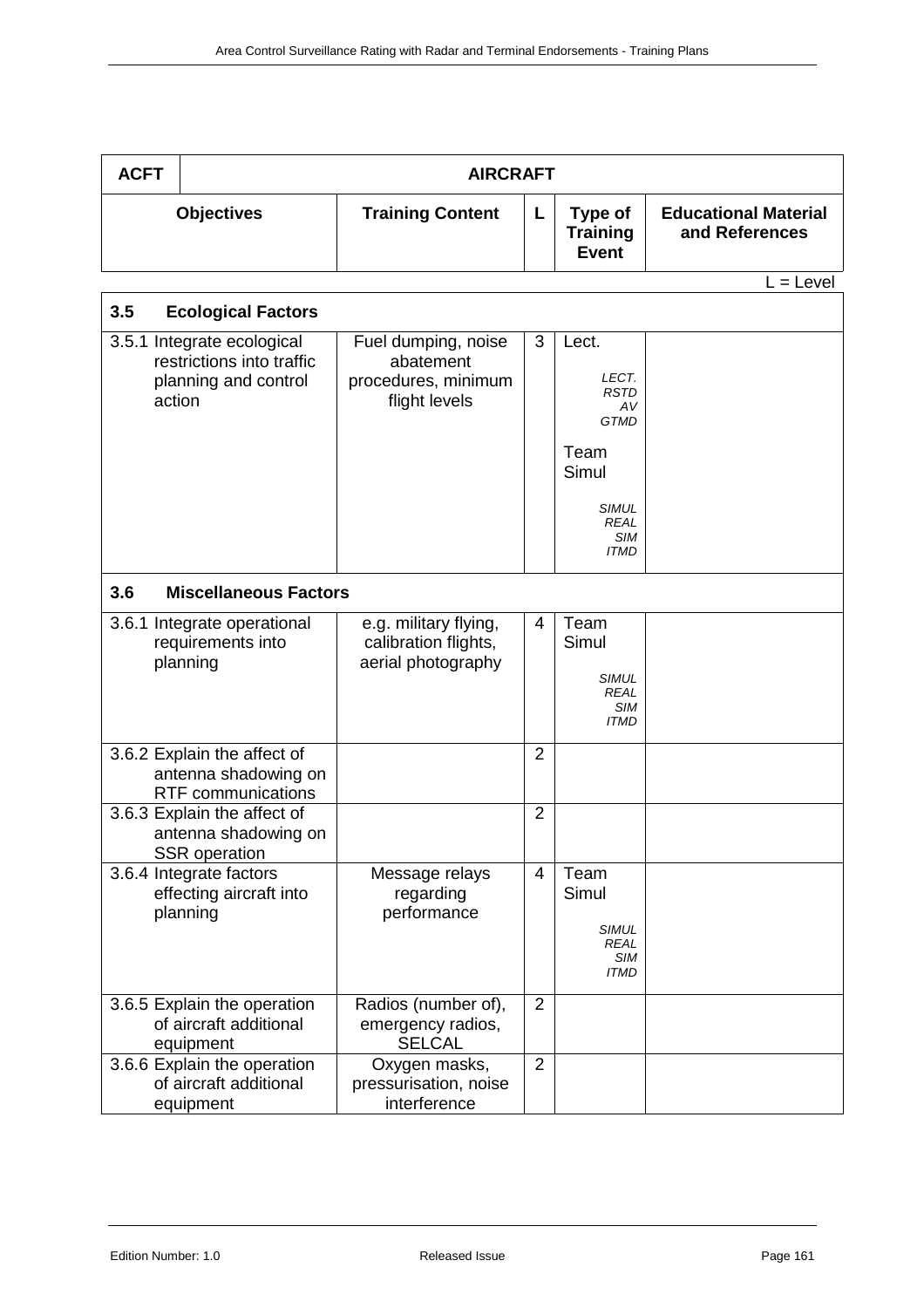| <b>ACFT</b>       |                                                                                                                                                                                                                                                        | <b>AIRCRAFT</b>                                   |                |                                                                           |                                               |
|-------------------|--------------------------------------------------------------------------------------------------------------------------------------------------------------------------------------------------------------------------------------------------------|---------------------------------------------------|----------------|---------------------------------------------------------------------------|-----------------------------------------------|
| <b>Objectives</b> |                                                                                                                                                                                                                                                        | <b>Training Content</b>                           | L              | Type of<br><b>Training</b><br><b>Event</b>                                | <b>Educational Material</b><br>and References |
|                   |                                                                                                                                                                                                                                                        |                                                   |                |                                                                           | $L = Level$                                   |
|                   | 3.6.7 Explain the operation<br>of aircraft additional<br>equipment                                                                                                                                                                                     | Transponders, Mode<br>A, Mode C, Mode S           | $\overline{2}$ |                                                                           |                                               |
| 4                 | <b>Aircraft Data</b>                                                                                                                                                                                                                                   |                                                   |                |                                                                           |                                               |
|                   | 4.-.1 Students shall:<br>use the standard average<br>performance data for<br>the provision of TMA<br>control;<br>ii. recognise potential or<br>actual emergency<br>situations;<br>iii. apply standard solutions<br>in the case of simple<br>situations |                                                   |                |                                                                           |                                               |
| 4.1               | <b>Performance Data</b>                                                                                                                                                                                                                                |                                                   |                |                                                                           |                                               |
|                   | 4.1.1 Integrate the know<br>aircraft performance<br>data into control action<br>decisions                                                                                                                                                              | Rate of climb/descent,<br>cruising speed, ceiling | $\overline{4}$ | Team<br>Simul<br><b>SIMUL</b><br><b>REAL</b><br><b>SIM</b><br><b>ITMD</b> |                                               |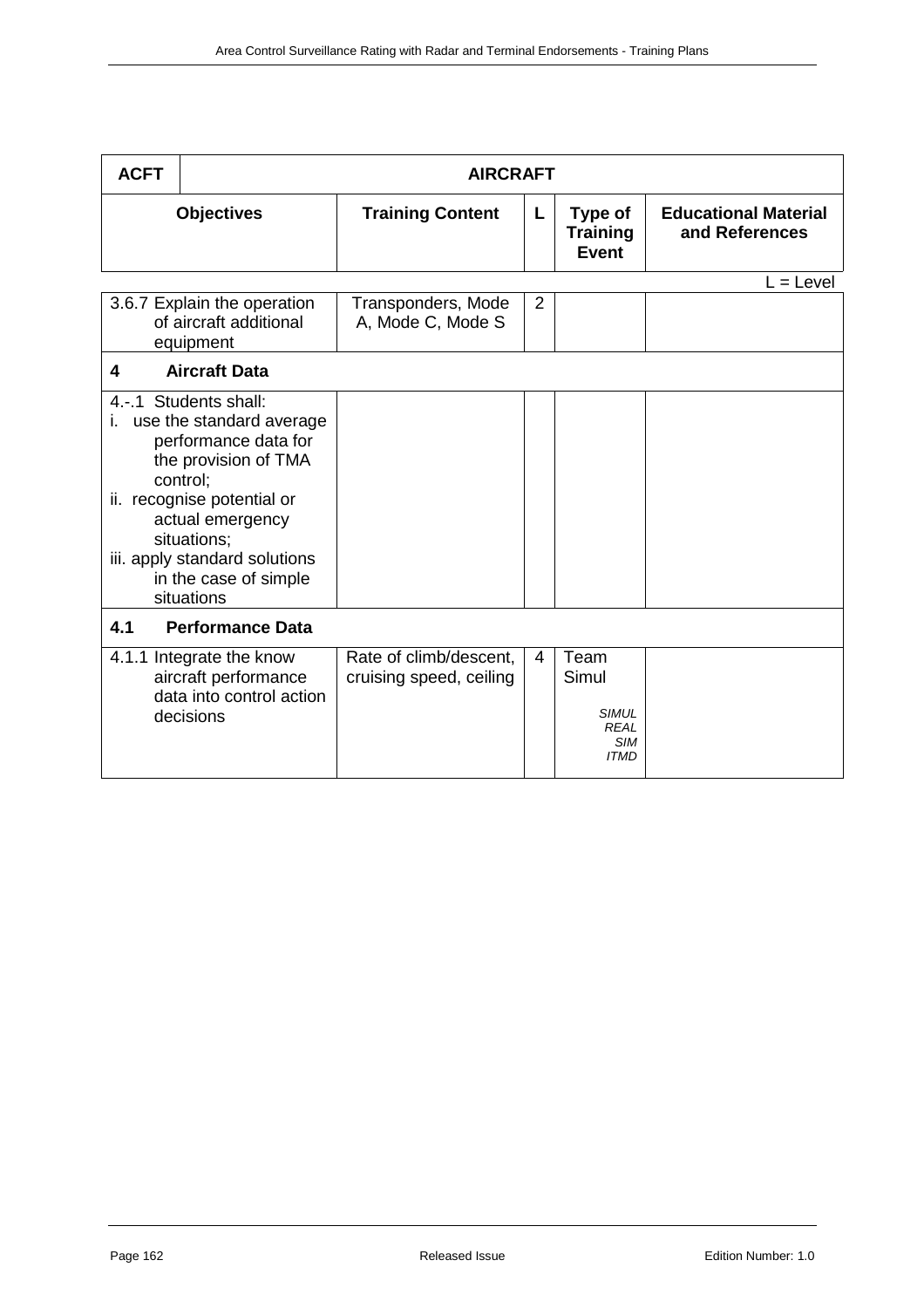|                   | Terminal Area Control Endorsement                                                                                                                                       |                                                                                                                    |                |                                            |                                               |  |
|-------------------|-------------------------------------------------------------------------------------------------------------------------------------------------------------------------|--------------------------------------------------------------------------------------------------------------------|----------------|--------------------------------------------|-----------------------------------------------|--|
| <b>HUM</b>        |                                                                                                                                                                         | <b>HUMAN FACTORS</b>                                                                                               |                |                                            |                                               |  |
| <b>Objectives</b> |                                                                                                                                                                         | <b>Training Content</b>                                                                                            | L              | Type of<br><b>Training</b><br><b>Event</b> | <b>Educational Material</b><br>and References |  |
|                   |                                                                                                                                                                         |                                                                                                                    |                |                                            | $L = Level$                                   |  |
|                   | -.-.1 Students shall:<br>i. recognise the necessity to<br>constantly extend their<br>knowledge;<br>ii. analyse factors which<br>affect personal and<br>team performance |                                                                                                                    |                |                                            |                                               |  |
| 1                 | <b>Psychological Factors</b>                                                                                                                                            |                                                                                                                    |                |                                            |                                               |  |
|                   | 1.-.1 Students shall relate<br>psychological factors<br>to the decision-making<br>process                                                                               |                                                                                                                    |                |                                            |                                               |  |
| 1.1               | <b>Cognitive</b>                                                                                                                                                        |                                                                                                                    |                |                                            |                                               |  |
|                   | 1.1.1 Describe the factors<br>which influence<br>decision-making                                                                                                        | e.g. stress, learning,<br>knowledge, fatigue,<br>alcohol/drugs,<br>distraction,<br>interpersonal<br>relations, TRM | $\overline{2}$ |                                            |                                               |  |
|                   | 1.1.2 Relate human factors<br>to decision-making                                                                                                                        |                                                                                                                    | 4              |                                            |                                               |  |
| $\mathbf{2}$      | <b>Medical and Physiological Factors</b>                                                                                                                                |                                                                                                                    |                |                                            |                                               |  |
|                   | 2.-.1 Students shall respond<br>to fatigue and lack of<br>personal fitness in the<br>performance of their<br>duties                                                     |                                                                                                                    |                |                                            |                                               |  |
| 2.1               | <b>Fatigue</b>                                                                                                                                                          |                                                                                                                    |                |                                            |                                               |  |
|                   | 2.1.1 Describe the onset of<br>fatigue                                                                                                                                  | e.g. lack of<br>concentration,<br>listlessness, irritability,<br>frustration                                       | $\overline{2}$ |                                            |                                               |  |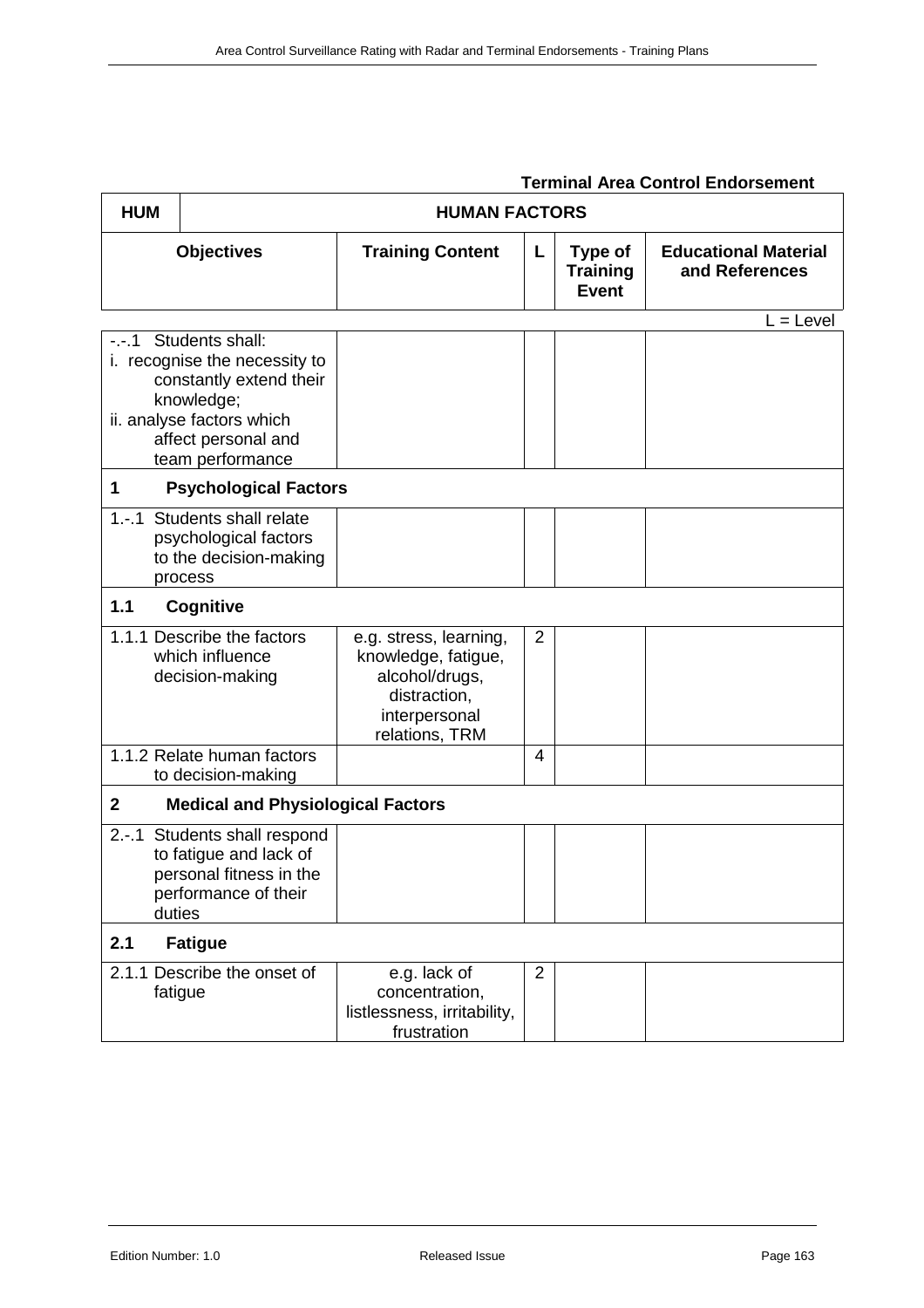| <b>HUM</b>         |                                                                                        | <b>HUMAN FACTORS</b>                                                                                  |                |                                            |                                               |
|--------------------|----------------------------------------------------------------------------------------|-------------------------------------------------------------------------------------------------------|----------------|--------------------------------------------|-----------------------------------------------|
|                    | <b>Objectives</b>                                                                      | <b>Training Content</b>                                                                               | L.             | Type of<br><b>Training</b><br><b>Event</b> | <b>Educational Material</b><br>and References |
|                    |                                                                                        |                                                                                                       |                |                                            | $L = Level$                                   |
|                    | 2.1.2 Recognise the onset<br>of fatigue in self                                        |                                                                                                       | 3              |                                            |                                               |
|                    | 2.1.3 Recognise the onset<br>of fatigue in others                                      |                                                                                                       | 3              |                                            |                                               |
|                    | 2.1.4 Respond to indications<br>of fatigue in an<br>appropriate manner                 |                                                                                                       | 3              |                                            |                                               |
| 2.2                | <b>Fitness</b>                                                                         |                                                                                                       |                |                                            |                                               |
|                    | 2.2.1 Recognise signs of<br>lack of personal fitness                                   |                                                                                                       | $\overline{2}$ |                                            |                                               |
|                    | 2.2.2 Describe actions when<br>aware of a lack of<br>personal fitness                  |                                                                                                       | $\overline{2}$ |                                            |                                               |
| 3                  | <b>Social and Organisational Factors</b>                                               |                                                                                                       |                |                                            |                                               |
|                    | 3.-.1 Students shall develop<br>teamworking attitudes                                  |                                                                                                       |                |                                            |                                               |
| 3.1                | <b>Human Relations</b>                                                                 |                                                                                                       |                |                                            |                                               |
|                    | 3.1.1 Apply social and<br>organisational factors<br>to work with other<br>team members |                                                                                                       | 3              |                                            |                                               |
| 3.2                | <b>Team Resource Management (TRM)</b>                                                  |                                                                                                       |                |                                            |                                               |
| TRM                | 3.2.1 State the objectives of                                                          | 'Guidelines for<br>Developing and<br>Implementing Team<br>Resource<br>Management'<br>(EATCHIP, 1996a) | 1              |                                            |                                               |
| 3.3                | <b>Group Dynamics</b>                                                                  |                                                                                                       |                |                                            |                                               |
| 3.3.1 Identify the | professional<br>relationships between<br>members of the group                          |                                                                                                       | 3              |                                            |                                               |
|                    | 3.3.2 Identify the reasons for<br>conflict                                             |                                                                                                       | 3              |                                            |                                               |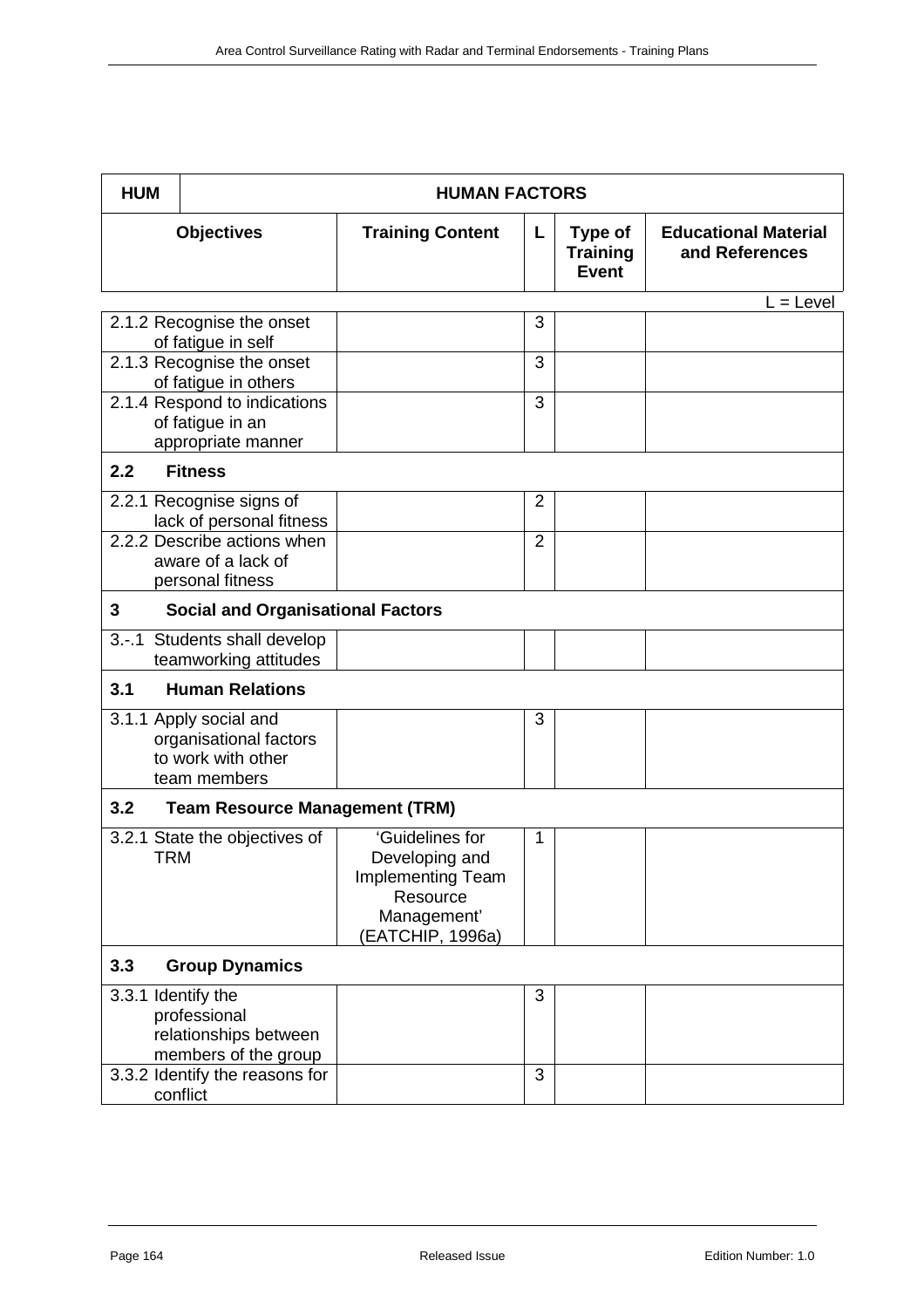| <b>HUM</b> | <b>HUMAN FACTORS</b>                                                                                                                                                          |                                                                                                                                                                                              |                |                                            |                                               |  |
|------------|-------------------------------------------------------------------------------------------------------------------------------------------------------------------------------|----------------------------------------------------------------------------------------------------------------------------------------------------------------------------------------------|----------------|--------------------------------------------|-----------------------------------------------|--|
|            | <b>Objectives</b>                                                                                                                                                             | <b>Training Content</b>                                                                                                                                                                      | L              | Type of<br><b>Training</b><br><b>Event</b> | <b>Educational Material</b><br>and References |  |
|            |                                                                                                                                                                               |                                                                                                                                                                                              |                |                                            | $L = Level$                                   |  |
|            | 3.3.3 Describe actions to<br>prevent repetitions                                                                                                                              |                                                                                                                                                                                              | 2              |                                            |                                               |  |
|            | 3.3.4 Take account of TRM<br>programmes                                                                                                                                       | TRM, CISM                                                                                                                                                                                    | $\overline{2}$ |                                            |                                               |  |
|            | 3.3.5 Respond to the<br>application of TRM<br>techniques                                                                                                                      | Role of members,<br>allocation of<br>responsibilities within<br>the team, benefits of<br>having other team<br>members to rely on,<br>safety aspects,<br>assistance in<br>abnormal situations | 3              |                                            |                                               |  |
| 4          | <b>Communication</b>                                                                                                                                                          |                                                                                                                                                                                              |                |                                            |                                               |  |
|            | 4.-.1 Students shall:<br>i. accurately complete<br>written reports;<br>ii. express themselves<br>clearly so as to be<br>understood by other<br>team members and<br>colleagues |                                                                                                                                                                                              |                |                                            |                                               |  |
| 4.1        | <b>Written Work</b>                                                                                                                                                           |                                                                                                                                                                                              |                |                                            |                                               |  |
|            | 4.1.1 Record information by<br>writing effectively                                                                                                                            | e.g. strips, reports,<br>log-books                                                                                                                                                           | 3              |                                            |                                               |  |
|            | 4.1.2 Pass information by<br>writing effectively                                                                                                                              |                                                                                                                                                                                              | 3              |                                            |                                               |  |
| 4.2        | <b>Verbal/Non-verbal communication</b>                                                                                                                                        |                                                                                                                                                                                              |                |                                            |                                               |  |
|            | 4.2.1 Recognise human<br>communication theory                                                                                                                                 | e.g. different<br>languages, air traffic<br>language                                                                                                                                         | 1              |                                            |                                               |  |
|            | 4.2.2 Characterise the<br>factors which affect<br>verbal communication                                                                                                        | e.g. speed of speech,<br>frequency, volume,<br>background noise                                                                                                                              | $\overline{2}$ |                                            |                                               |  |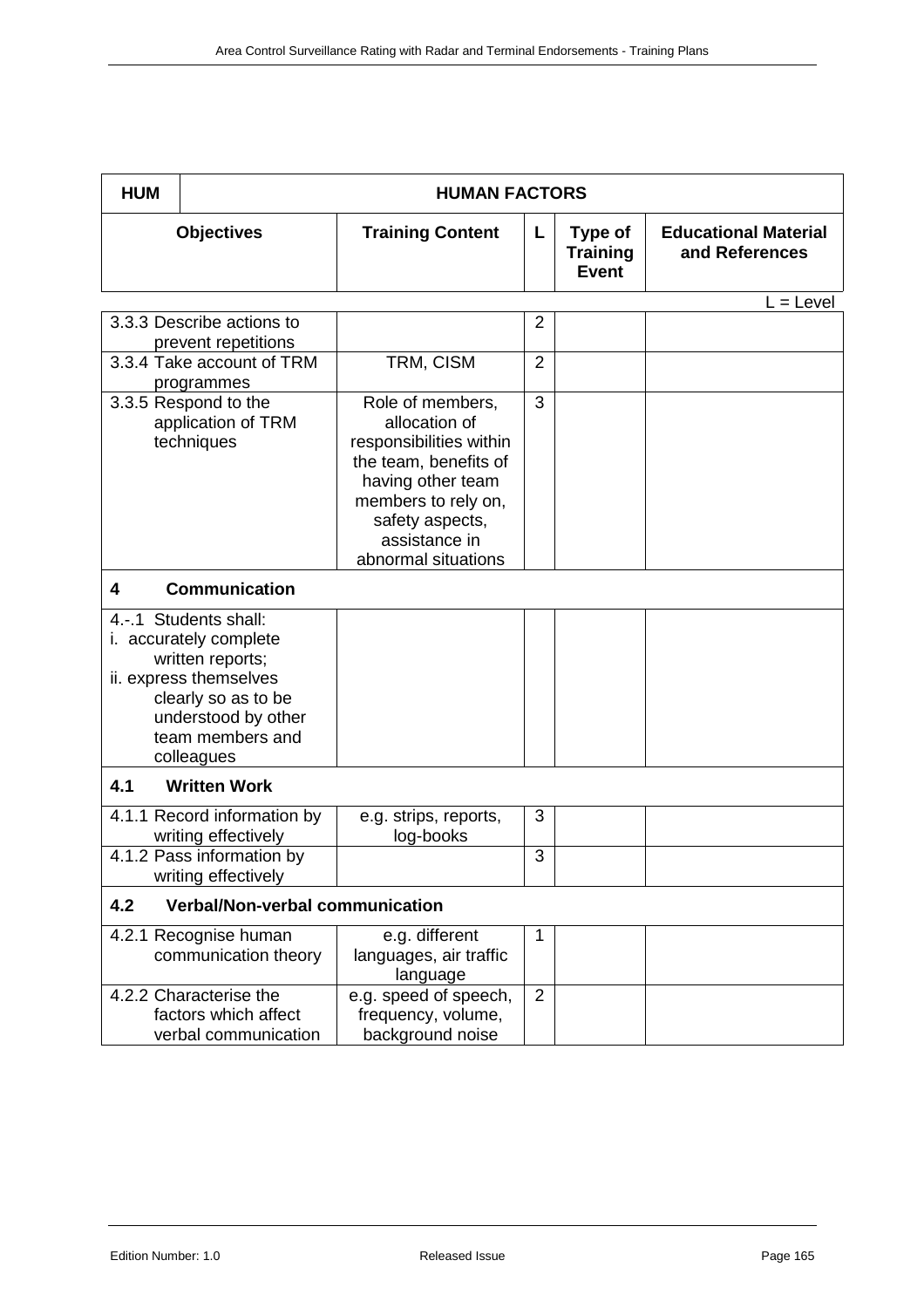| <b>HUM</b>                                                                     | <b>HUMAN FACTORS</b>                                                                                          |                                                                                                       |                |                                            |                                               |  |
|--------------------------------------------------------------------------------|---------------------------------------------------------------------------------------------------------------|-------------------------------------------------------------------------------------------------------|----------------|--------------------------------------------|-----------------------------------------------|--|
|                                                                                | <b>Objectives</b>                                                                                             | <b>Training Content</b>                                                                               | L              | Type of<br><b>Training</b><br><b>Event</b> | <b>Educational Material</b><br>and References |  |
|                                                                                |                                                                                                               |                                                                                                       |                |                                            | $L = Level$                                   |  |
|                                                                                | 4.2.3 Characterise non-<br>verbal communication                                                               | e.g. body language,<br>facial expressions                                                             | $\overline{2}$ |                                            |                                               |  |
| 4.2.4 Use language<br>effectively in the<br>practice of air traffic<br>control |                                                                                                               |                                                                                                       | 3              |                                            |                                               |  |
| 5                                                                              | <b>Stress</b>                                                                                                 |                                                                                                       |                |                                            |                                               |  |
|                                                                                | 5.-.1 Students shall<br>integrate stress<br>management<br>procedures in the<br>performance of their<br>duties |                                                                                                       |                |                                            |                                               |  |
| 5.1                                                                            | <b>Stress</b>                                                                                                 |                                                                                                       |                |                                            |                                               |  |
|                                                                                | 5.1.1 Recognise the effects<br>of stress                                                                      | Stress and its<br>symptoms in self and<br>in others                                                   | 1              |                                            |                                               |  |
| 5.2                                                                            | <b>Helplessness</b>                                                                                           |                                                                                                       |                |                                            |                                               |  |
|                                                                                | 5.2.1 Respond to feelings of<br>helplessness                                                                  | Normal/abnormal<br>situations                                                                         | 3              |                                            |                                               |  |
| 5.3                                                                            | <b>Stress Management</b>                                                                                      |                                                                                                       |                |                                            |                                               |  |
|                                                                                | 5.3.1 Act to relieve or<br>minimise stress in self<br>and/or others                                           | The effect of<br>personality in coping<br>with stress, the<br>benefits of active<br>stress management | 3              |                                            |                                               |  |
|                                                                                | 5.3.2 Obtain assistance in<br>stressful situations                                                            | TRM, CISM, the<br>benefits of offering<br>and accepting help in<br>stress situations                  | 3              |                                            |                                               |  |
|                                                                                | 5.3.3 Recognise the effect<br>of shocking and<br>stressful events                                             | Self and others,<br>abnormal situations,<br>CISM, TRM                                                 | 1              |                                            |                                               |  |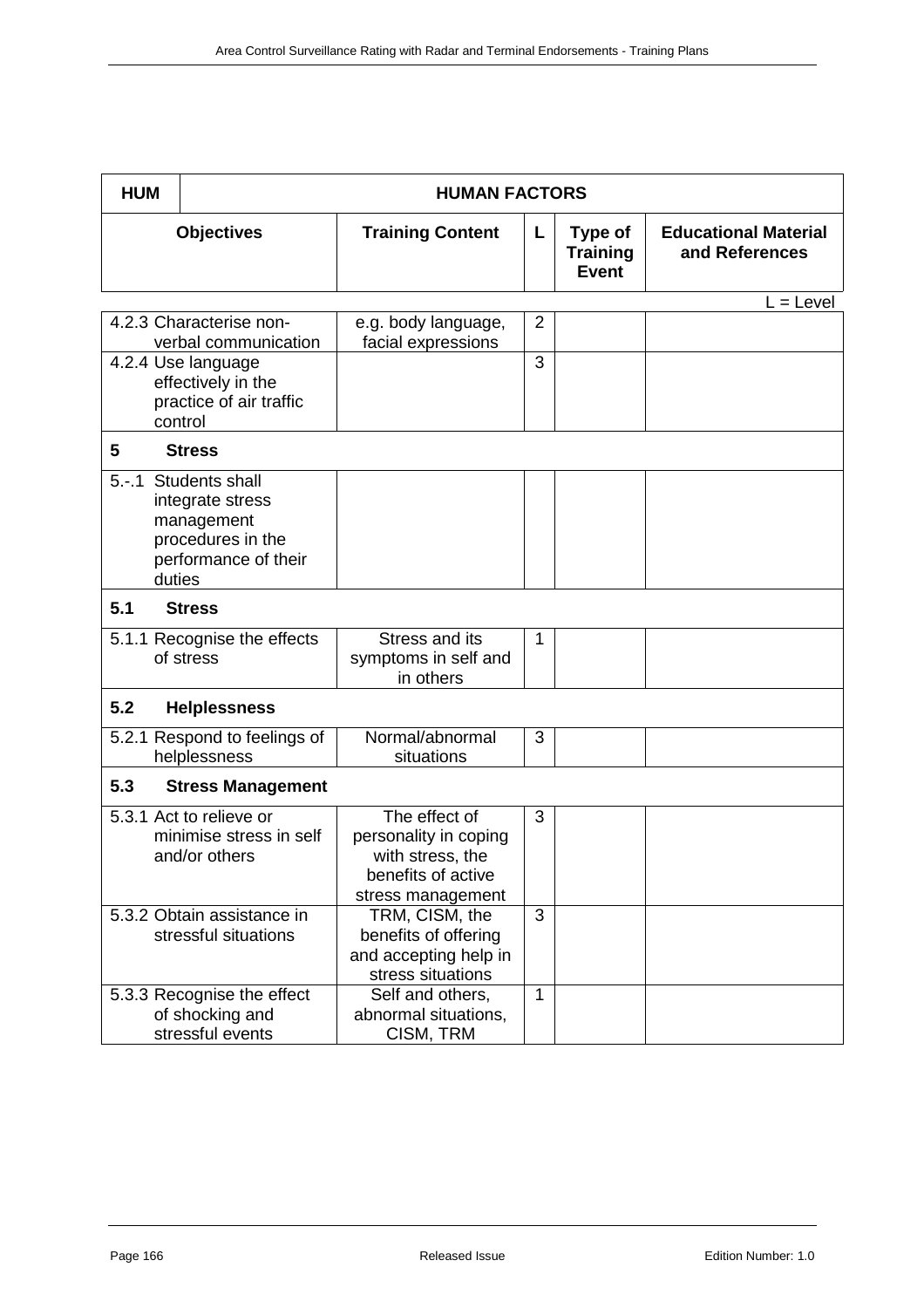| <b>HUM</b>        |                                                                                                 | <b>HUMAN FACTORS</b>                                                                                    |                |                                            |                                               |
|-------------------|-------------------------------------------------------------------------------------------------|---------------------------------------------------------------------------------------------------------|----------------|--------------------------------------------|-----------------------------------------------|
|                   | <b>Objectives</b>                                                                               | <b>Training Content</b>                                                                                 | L              | Type of<br><b>Training</b><br><b>Event</b> | <b>Educational Material</b><br>and References |
|                   |                                                                                                 |                                                                                                         |                |                                            | $L = Level$                                   |
|                   | 5.3.4 Consider the benefits<br>of Critical Incident<br><b>Stress Management</b><br>(CISM)       |                                                                                                         | $\overline{2}$ |                                            |                                               |
| 5.3.5 Explain the | procedures used<br>following and<br>incident/accident                                           | CISM, national/local<br>procedures and/or<br>regulations,<br>counselling, human<br>element              | $\overline{2}$ |                                            |                                               |
| 6                 | <b>Human Error</b>                                                                              |                                                                                                         |                |                                            |                                               |
| error             | 6.-.1 The student shall be<br>able to discuss the<br>concept of human                           |                                                                                                         |                |                                            |                                               |
| 6.1               | <b>Human Error</b>                                                                              |                                                                                                         |                |                                            |                                               |
| 6.1.1 Explain the | relationship between<br>error and safety                                                        | Number and<br>combination of errors,<br>pro-active versus<br>reactive approach to<br>discovery of error | $\overline{2}$ |                                            |                                               |
|                   | 6.1.2 State the different<br>types of error                                                     | Slips, lapses,<br>mistakes, violations                                                                  | 1              |                                            |                                               |
|                   | 6.1.3 Differentiate between<br>errors and violations                                            |                                                                                                         | $\overline{2}$ |                                            |                                               |
|                   | 6.1.4 Describe error-prone<br>conditions                                                        |                                                                                                         | $\overline{2}$ |                                            |                                               |
| $\overline{7}$    | <b>Working Methods</b>                                                                          |                                                                                                         |                |                                            |                                               |
|                   | 7.-.1 Students shall discuss<br>the effect of human<br>factor's considerations<br>on efficiency |                                                                                                         |                |                                            |                                               |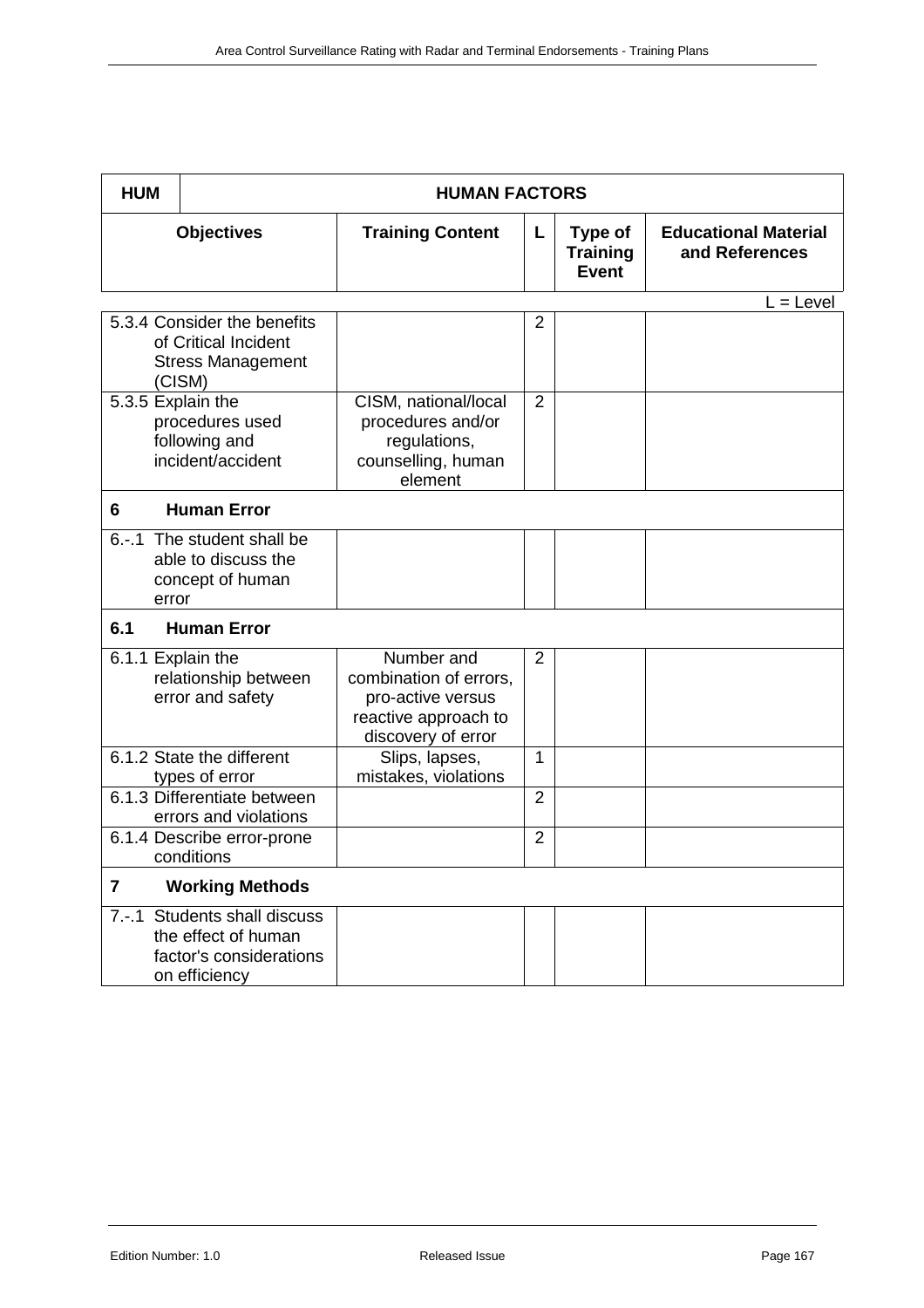| <b>HUM</b>        |                                                                                                                                             | <b>HUMAN FACTORS</b>                                                                                              |                |                                                   |                                               |
|-------------------|---------------------------------------------------------------------------------------------------------------------------------------------|-------------------------------------------------------------------------------------------------------------------|----------------|---------------------------------------------------|-----------------------------------------------|
| <b>Objectives</b> |                                                                                                                                             | <b>Training Content</b>                                                                                           | L.             | <b>Type of</b><br><b>Training</b><br><b>Event</b> | <b>Educational Material</b><br>and References |
|                   |                                                                                                                                             |                                                                                                                   |                |                                                   | $L = Level$                                   |
| 7.1               | <b>Efficiency</b>                                                                                                                           |                                                                                                                   |                |                                                   |                                               |
|                   | 7.1.1 Consider, from a<br>human factors point of<br>view, the factors<br>effecting efficiency in<br>the provision of air<br>traffic control | Own workload,<br>adjacent sector<br>workload, OJT,<br>customer<br>requirements,<br>economy, ecology,<br>safety    | $\overline{2}$ |                                                   |                                               |
| 8                 | <b>Working Knowledge</b>                                                                                                                    |                                                                                                                   |                |                                                   |                                               |
|                   | 8.-.1 Students shall explain<br>the importance of<br>maintaining and<br>updating professional<br>knowledge for<br>controllers               |                                                                                                                   |                |                                                   |                                               |
| 8.1               | <b>Controller Knowledge</b>                                                                                                                 |                                                                                                                   |                |                                                   |                                               |
|                   | 8.1.1 Maintain and update<br>professional<br>knowledge to retain<br>competence in the<br>operational<br>environment                         | e.g. briefing, LOAs,<br>NOTAM, AICs,<br>reports of<br>accident/incident,<br><b>VOLMET, ATIS,</b><br><b>SIGMET</b> | 3              |                                                   |                                               |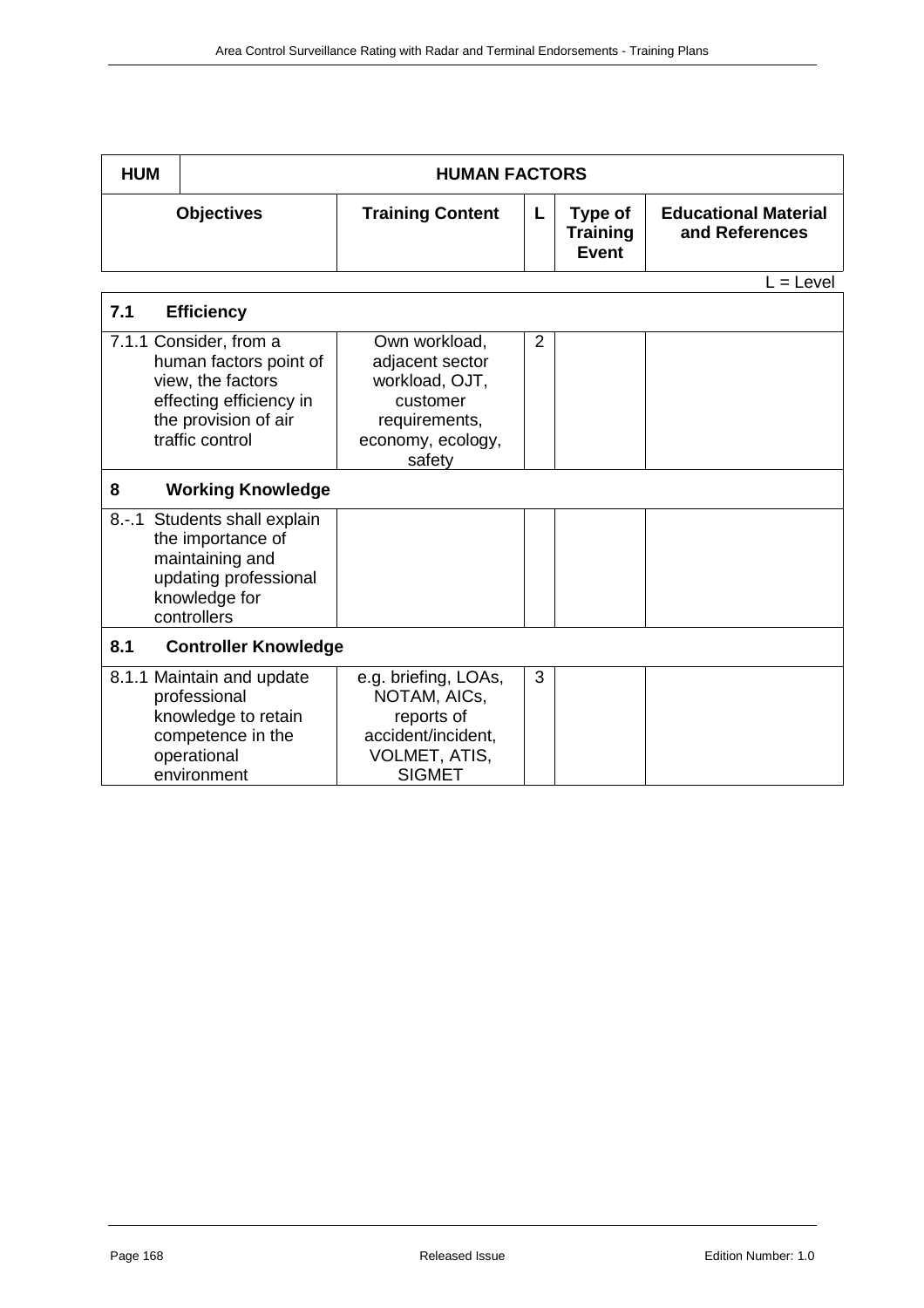|                                                                                                                                                                                                                                                                                                                        |                                                                                                          | <b>Terminal Area Control Endorsement</b>                                                |                |                                            |                                               |  |  |
|------------------------------------------------------------------------------------------------------------------------------------------------------------------------------------------------------------------------------------------------------------------------------------------------------------------------|----------------------------------------------------------------------------------------------------------|-----------------------------------------------------------------------------------------|----------------|--------------------------------------------|-----------------------------------------------|--|--|
| <b>EQPM</b>                                                                                                                                                                                                                                                                                                            |                                                                                                          | <b>EQUIPMENT AND SYSTEMS</b>                                                            |                |                                            |                                               |  |  |
| <b>Objectives</b>                                                                                                                                                                                                                                                                                                      |                                                                                                          | <b>Training Content</b>                                                                 | L              | Type of<br><b>Training</b><br><b>Event</b> | <b>Educational Material</b><br>and References |  |  |
|                                                                                                                                                                                                                                                                                                                        |                                                                                                          |                                                                                         |                |                                            | $L = Level$                                   |  |  |
| Students shall:<br>$- - 1$<br>i. demonstrate knowledge<br>and understanding of<br>the basic working<br>principles of<br>equipment that is in<br>general use in ATC;<br>ii. select and operate the<br>appropriate equipment<br>in order to provide a<br>safe and efficient ATC<br>service in a simulated<br>environment |                                                                                                          |                                                                                         |                |                                            |                                               |  |  |
| 1                                                                                                                                                                                                                                                                                                                      | <b>General</b>                                                                                           |                                                                                         |                |                                            |                                               |  |  |
|                                                                                                                                                                                                                                                                                                                        | 1.-.1 Students shall be<br>familiar with typical<br>equipment to be found<br>in a control<br>environment |                                                                                         |                |                                            |                                               |  |  |
| 1.1                                                                                                                                                                                                                                                                                                                    | <b>ATC Equipment</b>                                                                                     |                                                                                         |                |                                            |                                               |  |  |
|                                                                                                                                                                                                                                                                                                                        | 1.1.1 Maintain the technical<br>integrity of the<br>operational position                                 | Notification<br>procedures,<br>responsibilities                                         | 3              |                                            |                                               |  |  |
|                                                                                                                                                                                                                                                                                                                        | 1.1.2 Operate the various<br>items of equipment in<br>the simulator                                      | Electronic displays,<br>flight progress board<br>(strip display),<br>meaning of colours | 3              |                                            |                                               |  |  |
|                                                                                                                                                                                                                                                                                                                        | 1.1.3 Operate all available<br>equipment in abnormal<br>situations                                       |                                                                                         | 3              |                                            |                                               |  |  |
| 1.2                                                                                                                                                                                                                                                                                                                    | <b>Controller Knowledge</b>                                                                              |                                                                                         |                |                                            |                                               |  |  |
|                                                                                                                                                                                                                                                                                                                        | 1.2.1 Explain the importance<br>of maintaining<br>professional<br>knowledge concerning<br>new equipment  |                                                                                         | $\overline{2}$ |                                            |                                               |  |  |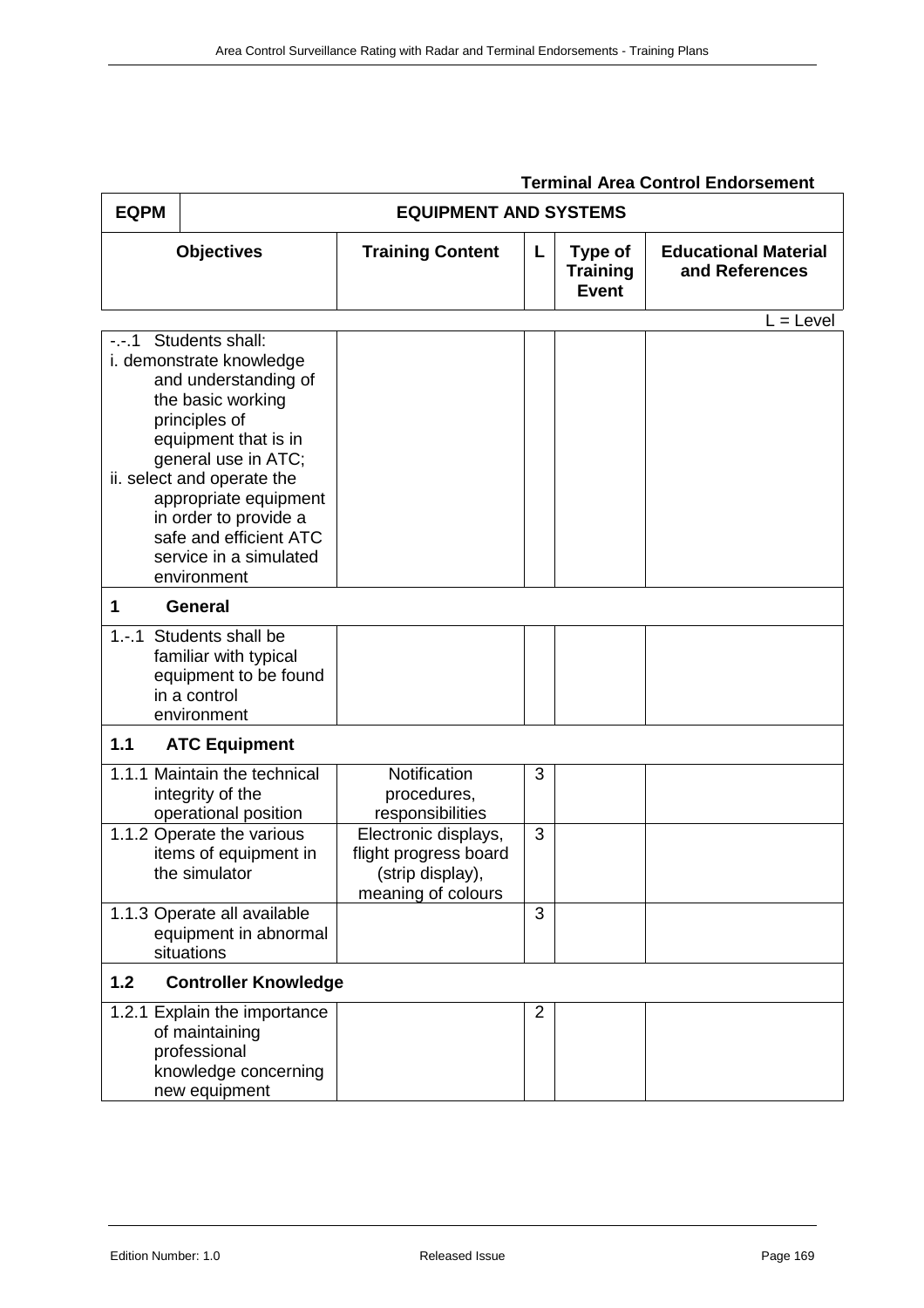| <b>EQPM</b>                                                                |                                                                                 | <b>EQUIPMENT AND SYSTEMS</b>                                                                                               |                |                                                   |                                               |
|----------------------------------------------------------------------------|---------------------------------------------------------------------------------|----------------------------------------------------------------------------------------------------------------------------|----------------|---------------------------------------------------|-----------------------------------------------|
| <b>Objectives</b>                                                          |                                                                                 | <b>Training Content</b>                                                                                                    | L              | <b>Type of</b><br><b>Training</b><br><b>Event</b> | <b>Educational Material</b><br>and References |
|                                                                            |                                                                                 |                                                                                                                            |                |                                                   | $L = Level$                                   |
| 1.2.2 List the available<br>means to maintain<br>professional<br>knowledge |                                                                                 | e.g. briefing,<br>seminars, courses,<br>workshops, technical<br>journals, aviation<br>journals,<br>familiarisation flights | 1              |                                                   |                                               |
| $\mathbf{2}$                                                               | <b>Radio</b>                                                                    |                                                                                                                            |                |                                                   |                                               |
|                                                                            | 2.-.1 Students shall<br>correctly operate the<br>radio and direction<br>finding |                                                                                                                            |                |                                                   |                                               |
| 2.1                                                                        | <b>Radio Theory</b>                                                             |                                                                                                                            |                |                                                   |                                               |
|                                                                            | 2.1.1 Consider radio range                                                      | Transfer to another<br>frequency, apparent<br>radio failure, failure to<br>get radio contact                               | $\overline{2}$ |                                                   |                                               |
| 2.2                                                                        | <b>Radio Communications</b>                                                     |                                                                                                                            |                |                                                   |                                               |
|                                                                            | 2.2.1 Operate two-way<br>communication                                          | Equipment,<br>procedures, frequency<br>selection, all available<br>equipment in<br>abnormal situations                     | 3              |                                                   |                                               |
|                                                                            | 2.2.2 Check for indications<br>of correct operation of<br>radio equipment       | Indicator lights,<br>serviceability displays,<br>selector/frequency<br>displays                                            | 3              |                                                   |                                               |
|                                                                            | 2.2.3 Check for faulty<br>operation of radio<br>equipment                       | Indicator lights,<br>serviceability displays,<br>selector/frequency<br>displays                                            | 3              |                                                   |                                               |
|                                                                            | 2.2.4 Initiate corrective<br>action when faulty<br>operation is detected        | In accordance with<br>local instructions and<br>procedures                                                                 | 3              |                                                   |                                               |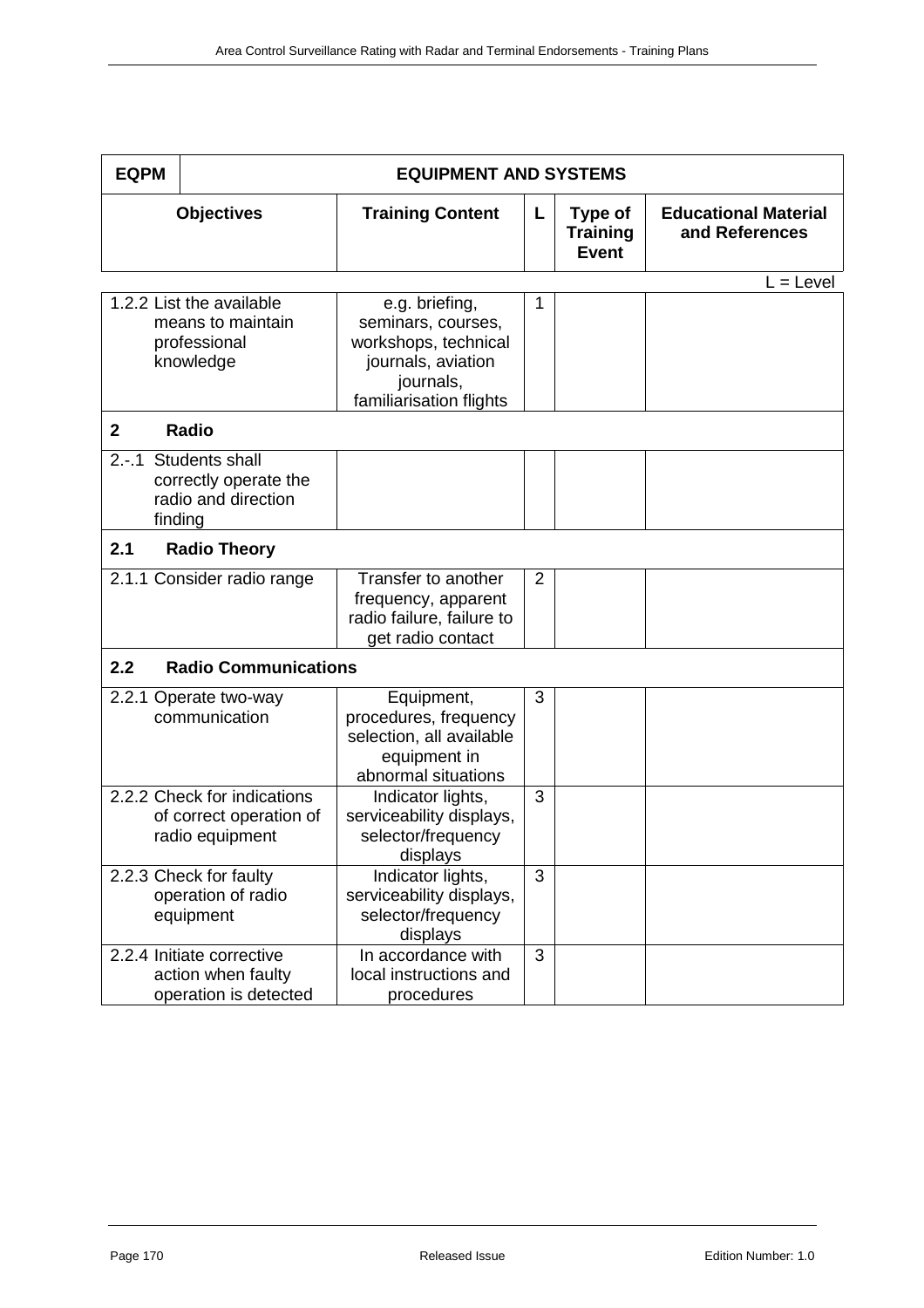| <b>EQPM</b> |                                                                                                                             | <b>EQUIPMENT AND SYSTEMS</b>                                                                           |   |                                            |                                               |  |  |
|-------------|-----------------------------------------------------------------------------------------------------------------------------|--------------------------------------------------------------------------------------------------------|---|--------------------------------------------|-----------------------------------------------|--|--|
|             | <b>Objectives</b>                                                                                                           | <b>Training Content</b>                                                                                | L | Type of<br><b>Training</b><br><b>Event</b> | <b>Educational Material</b><br>and References |  |  |
|             |                                                                                                                             |                                                                                                        |   |                                            | $L = Level$                                   |  |  |
| 2.3         | <b>Direction Finding</b>                                                                                                    |                                                                                                        |   |                                            |                                               |  |  |
|             | 2.3.1 Measure and decode<br>direction finding<br>information                                                                | e.g. ADF/UDF/VDF,<br>QDM, QDR, QTE                                                                     | 3 |                                            |                                               |  |  |
|             | 2.3.2 Use direction finding<br>information to assist in<br>managing a safe<br>orderly and<br>expeditious flow of<br>traffic | ADF/UDF/VDF                                                                                            | 3 |                                            |                                               |  |  |
| 3           | <b>Other Voice Communications</b>                                                                                           |                                                                                                        |   |                                            |                                               |  |  |
|             | 3.-.1 Students shall operate<br>the communication<br>equipment                                                              |                                                                                                        |   |                                            |                                               |  |  |
| 3.1         | <b>ATC Communications</b>                                                                                                   |                                                                                                        |   |                                            |                                               |  |  |
|             | 3.1.1 Use telephone,<br>interphone and<br>intercom                                                                          | In accordance with<br>local instructions and<br>procedures                                             | 3 |                                            |                                               |  |  |
| 4           | Radar                                                                                                                       |                                                                                                        |   |                                            |                                               |  |  |
|             | 4.-.1 Students shall use the<br>radar equipment                                                                             |                                                                                                        |   |                                            |                                               |  |  |
| 4.1         | <b>Use of Radars</b>                                                                                                        |                                                                                                        |   |                                            |                                               |  |  |
|             | 4.1.1 Operate radar<br>equipment                                                                                            | Switch on an adjust<br>settings in accordance<br>with local instructions                               | 4 |                                            |                                               |  |  |
|             | 4.1.2 Operate appropriate<br>anti-clutter devices                                                                           | In accordance with<br>local instructions,<br>weather clutter,<br>permanent echoes,<br>unwanted targets | 3 |                                            |                                               |  |  |
|             | 4.1.3 Analyse the<br>information provided<br>by the radar<br>equipment                                                      | Including: use,<br>advantages,<br>limitations                                                          | 4 |                                            |                                               |  |  |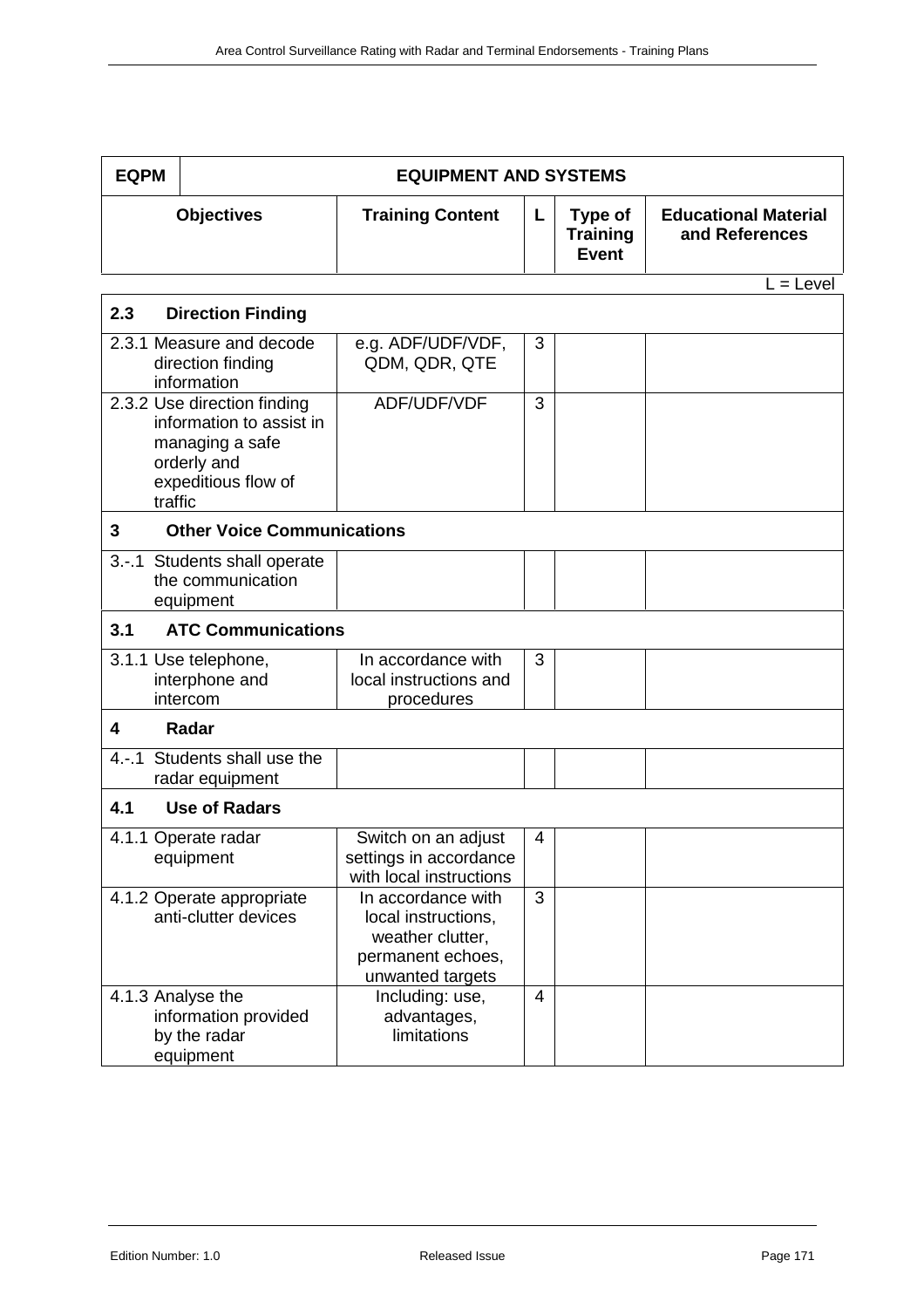| <b>EQPM</b>             |                                                                                     | <b>EQUIPMENT AND SYSTEMS</b>                                          |                |                                            |                                               |
|-------------------------|-------------------------------------------------------------------------------------|-----------------------------------------------------------------------|----------------|--------------------------------------------|-----------------------------------------------|
|                         | <b>Objectives</b>                                                                   | <b>Training Content</b>                                               | L              | Type of<br><b>Training</b><br><b>Event</b> | <b>Educational Material</b><br>and References |
|                         |                                                                                     |                                                                       |                |                                            | $L = Level$                                   |
| 4.2                     | <b>Secondary Radar</b>                                                              |                                                                       |                |                                            |                                               |
|                         | 4.2.1 Explain code<br>management                                                    | Normal codes,<br>specials codes,<br>international, national,<br>local | $\overline{2}$ |                                            |                                               |
|                         | 4.2.2 Allocate codes                                                                |                                                                       | $\overline{4}$ |                                            |                                               |
| 5                       | <b>Future Equipment</b>                                                             |                                                                       |                |                                            |                                               |
|                         | 5.-.1 Students shall be<br>aware of known future<br>developments                    |                                                                       |                |                                            |                                               |
| 5.1                     | <b>New Developments</b>                                                             |                                                                       |                |                                            |                                               |
|                         | 5.1.1 Be aware of future<br>developments                                            | Voice recognition,<br>Mode S                                          | 0              |                                            |                                               |
| 6                       | <b>Automation in ATS</b>                                                            |                                                                       |                |                                            |                                               |
|                         | 6.-.1 Students shall extract<br>appropriate<br>information from<br>automated data   |                                                                       |                |                                            |                                               |
| 6.1                     |                                                                                     | <b>Aeronautical Fixed Telecommunications Network (AFTN)</b>           |                |                                            |                                               |
|                         | 6.1.1 Identify and decode<br>the information<br>disseminated through<br><b>AFTN</b> | Aircraft movement<br>messages, NOTAM,<br>SNOWTAM,<br><b>BIRDTAM</b>   | 3              |                                            |                                               |
| 6.2                     | <b>On-Line Data Interchange (OLDI)</b>                                              |                                                                       |                |                                            |                                               |
|                         | 6.2.1 Operate electronic<br>data transfer<br>equipment                              |                                                                       | 3              |                                            |                                               |
| $\overline{\mathbf{7}}$ | <b>Operational Positions</b>                                                        |                                                                       |                |                                            |                                               |
|                         | 7.-.1 Students shall identify,<br>interpret and operate<br>the equipment            |                                                                       |                |                                            |                                               |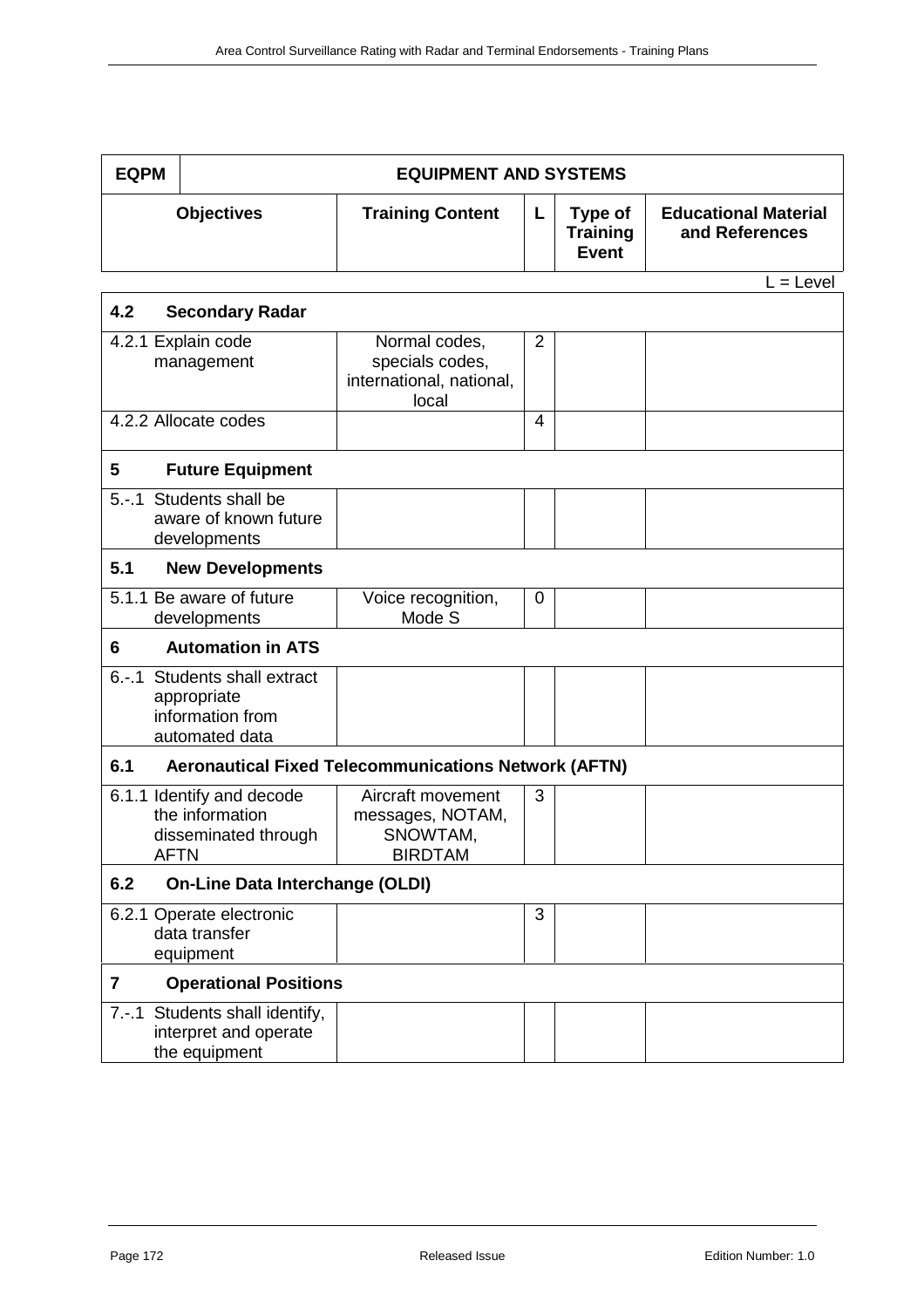| <b>EQPM</b>       |                            |                                                                                 |                                                    | <b>EQUIPMENT AND SYSTEMS</b> |                                            |                                               |  |  |
|-------------------|----------------------------|---------------------------------------------------------------------------------|----------------------------------------------------|------------------------------|--------------------------------------------|-----------------------------------------------|--|--|
| <b>Objectives</b> |                            |                                                                                 | <b>Training Content</b>                            | L                            | Type of<br><b>Training</b><br><b>Event</b> | <b>Educational Material</b><br>and References |  |  |
|                   |                            |                                                                                 |                                                    |                              |                                            | $L = Level$                                   |  |  |
| 7.1               |                            | General                                                                         |                                                    |                              |                                            |                                               |  |  |
|                   |                            | 7.1.1 Use equipment in a<br><b>TMA</b> operational<br>position                  |                                                    | 3                            |                                            |                                               |  |  |
| 7.2               | <b>Information Systems</b> |                                                                                 |                                                    |                              |                                            |                                               |  |  |
|                   |                            | 7.2.1 Check availability of<br>information material                             |                                                    | 3                            |                                            |                                               |  |  |
| 7.3               |                            | <b>Flight Data Systems</b>                                                      |                                                    |                              |                                            |                                               |  |  |
|                   |                            | 7.3.1 Integrate the flight<br>data displays at<br>operational positions         | Working principles,<br>duties, equipment in<br>use | 4                            |                                            |                                               |  |  |
| 8                 |                            | <b>Systems Limitations</b>                                                      |                                                    |                              |                                            |                                               |  |  |
|                   |                            | 8.-.1 Students shall<br>understand the<br>significance of system<br>limitations |                                                    |                              |                                            |                                               |  |  |
| 8.1               |                            | <b>System and Equipment Limitations</b>                                         |                                                    |                              |                                            |                                               |  |  |
|                   |                            | 8.1.1 Take account of the<br>limitations of systems<br>and equipment            |                                                    | $\overline{2}$               |                                            |                                               |  |  |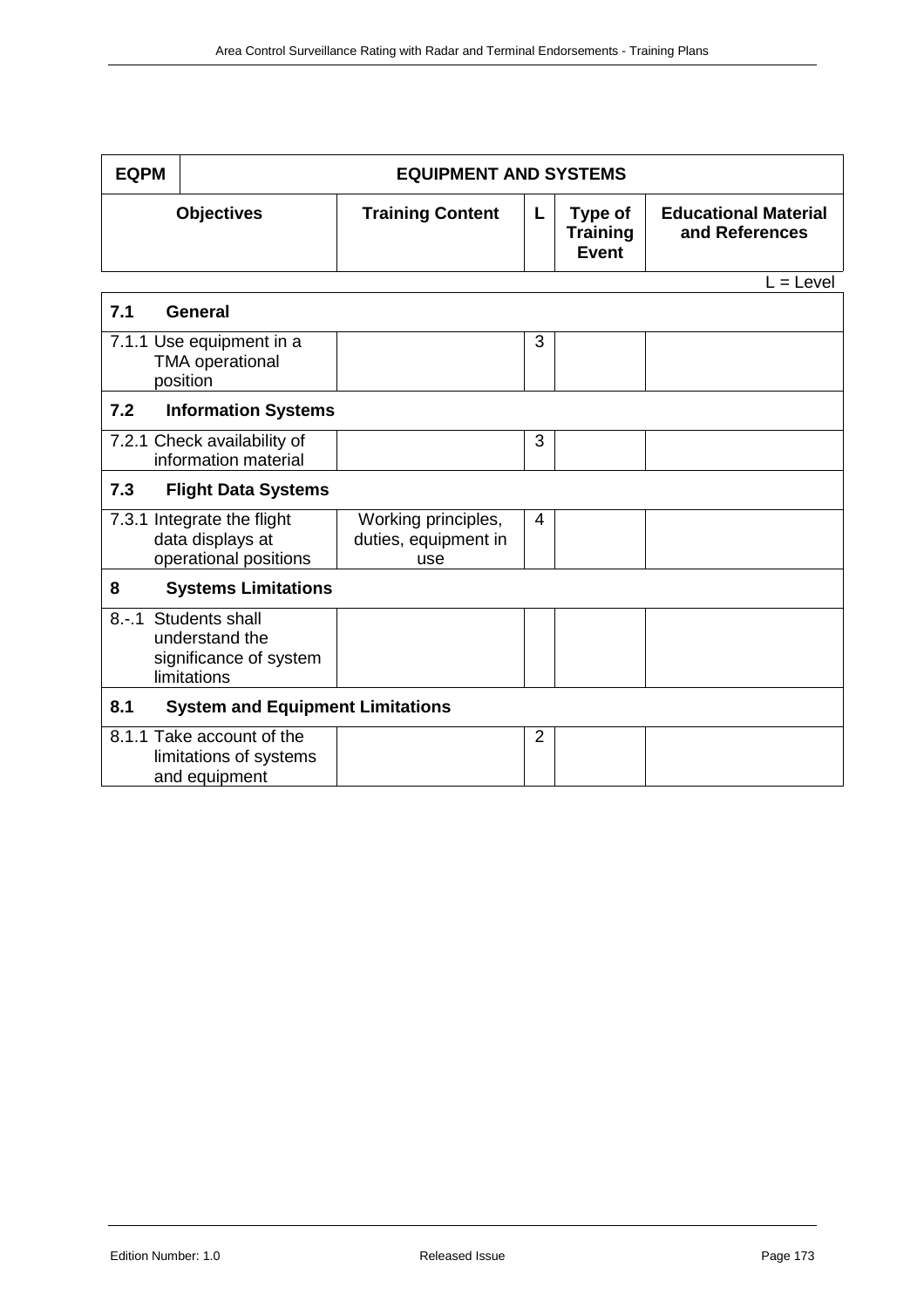|             | <b>Terminal Area Control Endorsement</b>                                                                                                         |                                                                                                                     |                |                                            |                                               |
|-------------|--------------------------------------------------------------------------------------------------------------------------------------------------|---------------------------------------------------------------------------------------------------------------------|----------------|--------------------------------------------|-----------------------------------------------|
| <b>PENV</b> |                                                                                                                                                  | <b>PROFESSIONAL ENVIRONMENT</b>                                                                                     |                |                                            |                                               |
|             | <b>Objectives</b>                                                                                                                                | <b>Training Content</b>                                                                                             | L              | Type of<br><b>Training</b><br><b>Event</b> | <b>Educational Material</b><br>and References |
|             |                                                                                                                                                  |                                                                                                                     |                |                                            | $L = Level$                                   |
| $-,-.1$     | Students shall<br>appreciate the need<br>for close co-operation<br>with other agencies                                                           |                                                                                                                     |                |                                            |                                               |
| 1           | <b>Study Visits and Customer Relations</b>                                                                                                       |                                                                                                                     |                |                                            |                                               |
|             | 1.-.1 When available,<br>students shall<br>participate in<br>programmes to<br>enhance their<br>knowledge and<br>understanding of ATC             |                                                                                                                     |                |                                            |                                               |
| 1.1         |                                                                                                                                                  | <b>Flight Familiarisation and/or Flight Simulator</b>                                                               |                |                                            |                                               |
|             | 1.1.1 Enhance knowledge of<br>the ATC users<br>operation by<br>participating in<br>familiarisation flights<br>and flight simulator<br>programmes |                                                                                                                     | 3              |                                            |                                               |
| 1.2         | <b>Other Units</b>                                                                                                                               |                                                                                                                     |                |                                            |                                               |
|             | 1.2.1 Characterise other civil<br>and military facilities                                                                                        | Study visits to:<br>e.g. TWR, APP, ACC,<br>AIS, RCC, air defence<br>units                                           | $\overline{2}$ |                                            |                                               |
| 1.3         | <b>Customer Relations</b>                                                                                                                        |                                                                                                                     |                |                                            |                                               |
|             | 1.3.1 Appreciate the role of<br>ATC as a service<br>provider                                                                                     |                                                                                                                     | 3              |                                            |                                               |
|             | 1.3.2 Appreciate the<br>requirements of the<br>users                                                                                             | e.g. civil and military<br>operators, business<br>users, recreational<br>aviation operators,<br>airport authorities | 3              |                                            |                                               |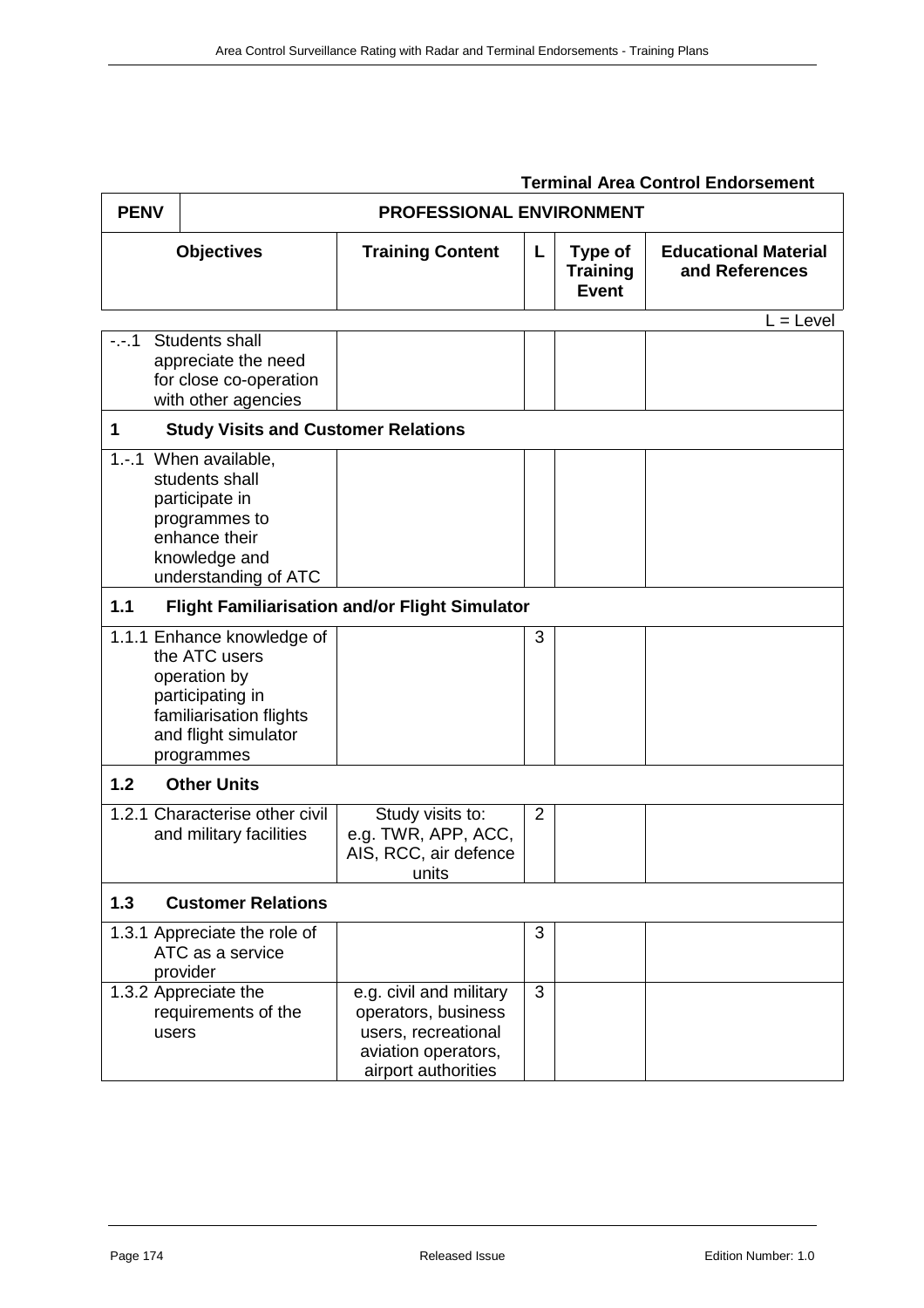|                   | <b>Terminal Area Control Endorsement</b>                                                    |                                                                                                                                                                      |                |                                                     |                                               |  |
|-------------------|---------------------------------------------------------------------------------------------|----------------------------------------------------------------------------------------------------------------------------------------------------------------------|----------------|-----------------------------------------------------|-----------------------------------------------|--|
| <b>UNIN</b>       |                                                                                             | UNUSUAL/EMERGENCY SITUATIONS                                                                                                                                         |                |                                                     |                                               |  |
|                   | <b>Objectives</b>                                                                           | <b>Training Content</b>                                                                                                                                              | L              | <b>Type of</b><br><b>Training</b><br><b>Event</b>   | <b>Educational Material</b><br>and References |  |
|                   |                                                                                             |                                                                                                                                                                      |                |                                                     | $L = Level$                                   |  |
| -.-.1             | Students shall manage<br>air traffic in unusual<br>situations                               |                                                                                                                                                                      |                | Team<br>Simul                                       |                                               |  |
| 1                 | <b>Unusual/Emergency Situations</b>                                                         |                                                                                                                                                                      |                |                                                     |                                               |  |
| 1.1               | <b>Aircraft Problems</b>                                                                    |                                                                                                                                                                      |                |                                                     |                                               |  |
|                   | 1.1.1 List of aircraft failures                                                             | e.g. engine failure,<br>hydraulic failure, fire<br>on board, lack of fuel,<br>bird strike,<br>transponder failure,<br>decompression, ACFT<br>lost/unsure of position | 1              | Cases<br>Cases<br><b>RSTD</b><br>TXT<br><b>GTMD</b> |                                               |  |
| 1.1.2 Apply the   | recommended ATC<br>procedures for given<br>unusual situations                               |                                                                                                                                                                      | 3              | Cases<br>Cases<br>RSTD<br>TXT<br>GTMD               |                                               |  |
| 1.2               | <b>Unknown Traffic</b>                                                                      |                                                                                                                                                                      |                |                                                     |                                               |  |
|                   | 1.2.1 Apply the procedures<br>in the case of<br>unknown traffic                             | Inside controlled<br>airspace, outside<br>controlled airspace,<br><b>IFR/VFR</b>                                                                                     | 3              | Lesson<br>Lesson<br>RSTD<br>AV<br>GTMD              |                                               |  |
| 1.3               |                                                                                             | <b>Radar Vectoring Outside Controlled Airspace</b>                                                                                                                   |                |                                                     |                                               |  |
| 1.3.1 Explain the | circumstances which<br>may require aircraft to<br>be vectored out of<br>controlled airspace | Weather avoidance,<br>emergency, traffic<br>avoidance                                                                                                                | $\overline{2}$ | Lesson<br>Lesson<br><b>RSTD</b><br>ΑV<br>GTMD       |                                               |  |
|                   | 1.3.2 Apply procedures<br>regarding vectoring<br>out of controlled<br>airspace              | e.g. co-ordination,<br>information to aircraft                                                                                                                       | 1              |                                                     |                                               |  |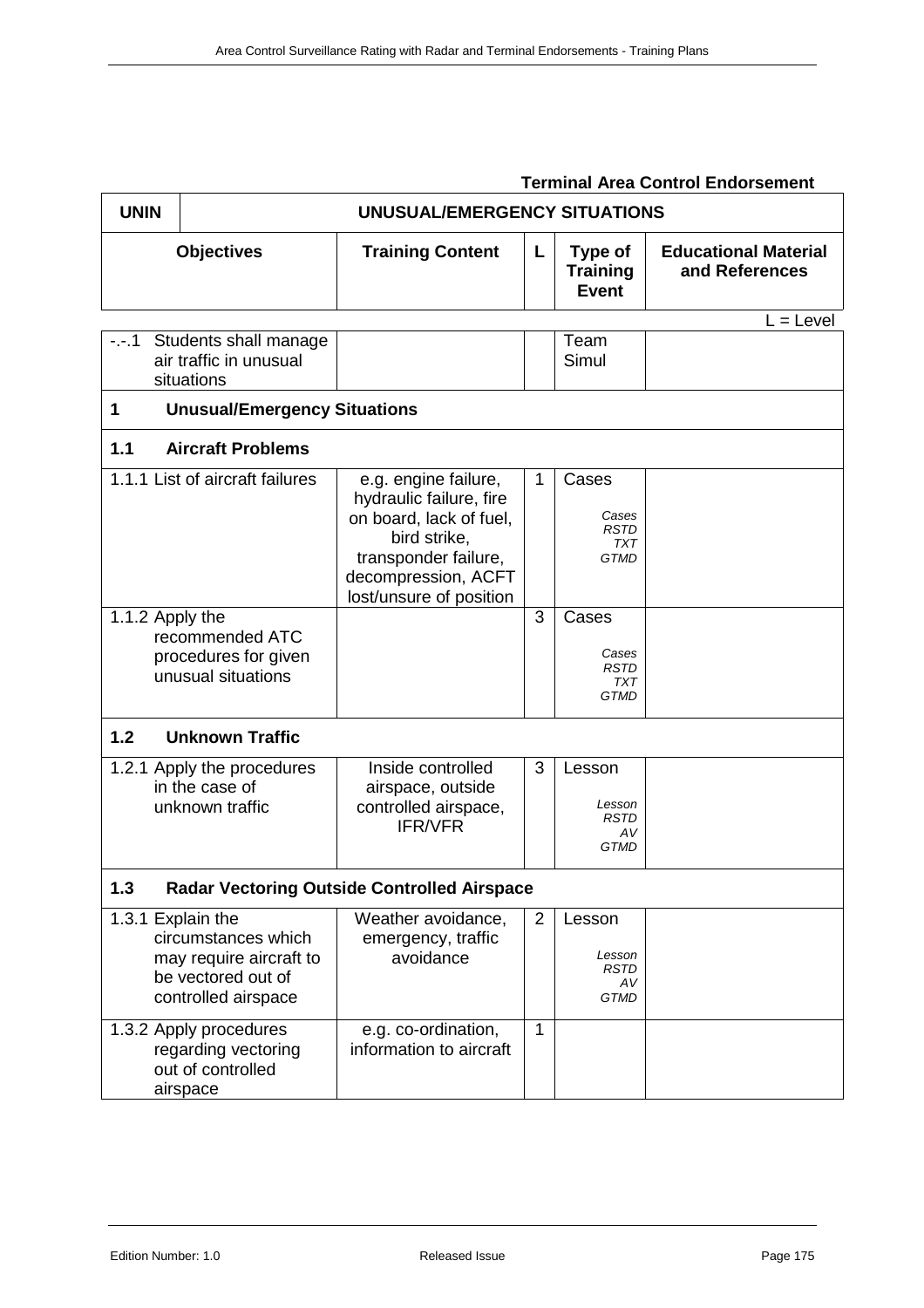| <b>UNIN</b> | UNUSUAL/EMERGENCY SITUATIONS                                                                                                               |                                                                                  |                |                                                   |                                               |
|-------------|--------------------------------------------------------------------------------------------------------------------------------------------|----------------------------------------------------------------------------------|----------------|---------------------------------------------------|-----------------------------------------------|
|             | <b>Objectives</b>                                                                                                                          | <b>Training Content</b>                                                          | L              | <b>Type of</b><br><b>Training</b><br><b>Event</b> | <b>Educational Material</b><br>and References |
|             |                                                                                                                                            |                                                                                  |                |                                                   | $L = Level$                                   |
| 1.4         | <b>Transponder Failure</b>                                                                                                                 |                                                                                  |                |                                                   |                                               |
|             | 1.4.1 Apply procedures in<br>the event of a SSR<br>transponder failure                                                                     | e.g. total, partial,<br>national regulations,<br>ICAO Doc 4444,<br>ICAO Doc 7030 | 3              |                                                   |                                               |
| 1.5         | <b>Radio Failure</b>                                                                                                                       |                                                                                  |                |                                                   |                                               |
|             | 1.5.1 Apply procedures<br>when a controller<br>experiences complete<br>or partial failure of<br>ground radio<br>communication<br>equipment |                                                                                  | 3              |                                                   |                                               |
|             | 1.5.2 Explain the<br>procedures followed<br>by a pilot when he<br>experiences complete<br>or partial radio failure                         | e.g. civil, military,<br>special national<br>procedures                          | $\overline{2}$ |                                                   |                                               |
|             | 1.5.3 Apply ATC procedures<br>associated with a pilot<br>experiencing complete<br>or partial radio failure                                 | e.g. civil, military,<br>special national<br>procedures                          | 3              |                                                   |                                               |
| 1.6         | <b>Diversions</b>                                                                                                                          |                                                                                  |                |                                                   |                                               |
|             | 1.6.1 Provide flight<br>information to diverting<br>aircraft                                                                               | e.g. nearest most<br>suitable aerodrome,<br>aerodrome<br>information             | 4              |                                                   |                                               |
|             | 1.6.2 Provide flight<br>information to other<br>aircraft                                                                                   | e.g. concerning an<br>emergency descent                                          | $\overline{4}$ |                                                   |                                               |
|             | 1.6.3 Perform appropriate<br>co-ordination                                                                                                 | e.g. other sectors and<br>units                                                  | 3              |                                                   |                                               |
|             | 1.6.4 Provide navigational<br>assistance to diverting<br>aircraft                                                                          | Track/heading,<br>distance, other<br>navigational<br>assistance                  | $\overline{4}$ |                                                   |                                               |
|             | 1.6.5 Provide radar<br>vectoring to diverting<br>aircraft                                                                                  | Track/heading,<br>distance                                                       | $\overline{4}$ |                                                   |                                               |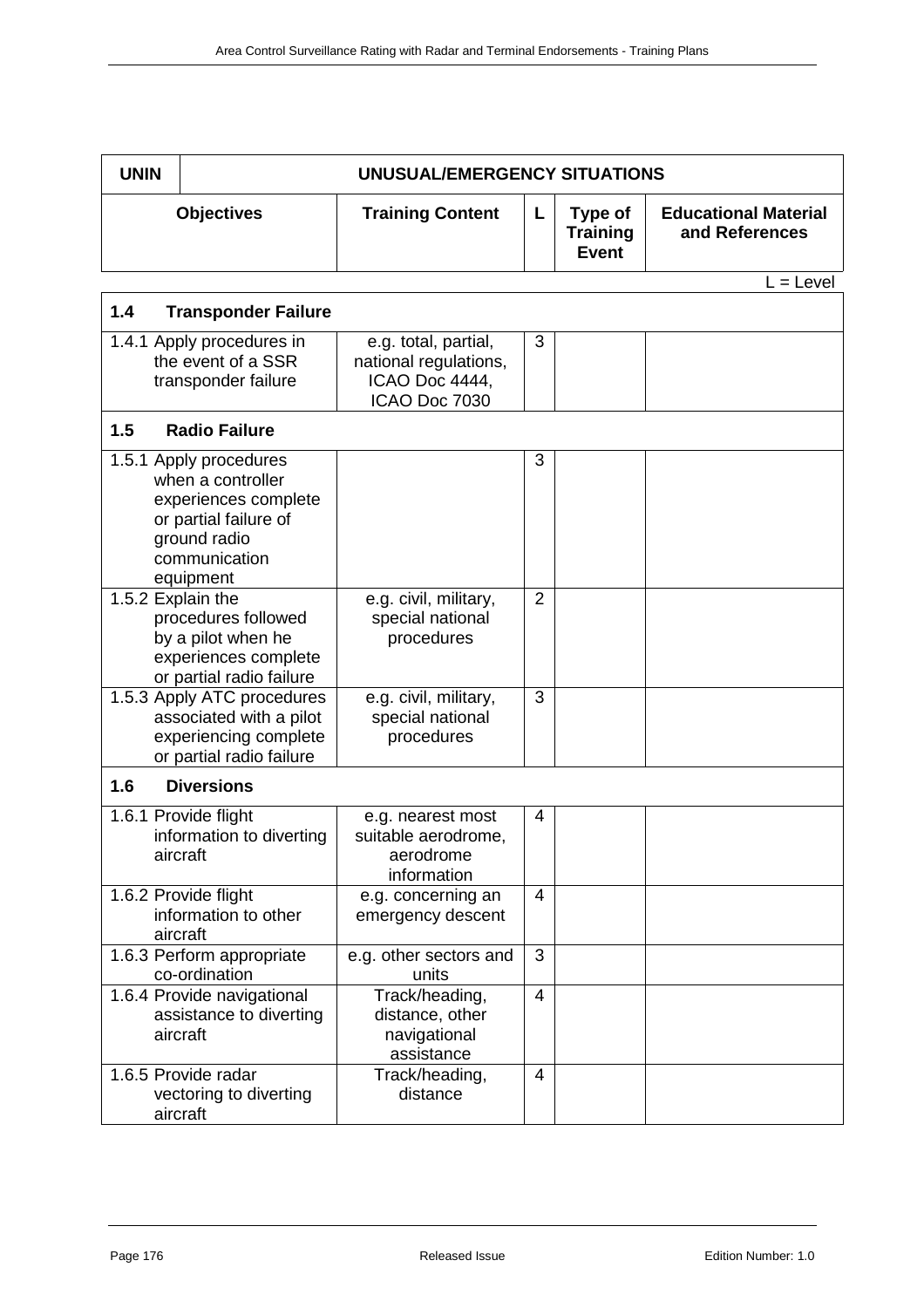| UNIN              | UNUSUAL/EMERGENCY SITUATIONS |                         |  |                                            |                                               |
|-------------------|------------------------------|-------------------------|--|--------------------------------------------|-----------------------------------------------|
| <b>Objectives</b> |                              | <b>Training Content</b> |  | <b>Type of</b><br>Training<br><b>Event</b> | <b>Educational Material</b><br>and References |
|                   |                              |                         |  |                                            | ∟ = Level                                     |

| 1.7<br><b>Hijack</b>       |                             |  |  |
|----------------------------|-----------------------------|--|--|
| 1.7.1 Apply ATC procedures | National, international   3 |  |  |
| associated with hijack     |                             |  |  |

L,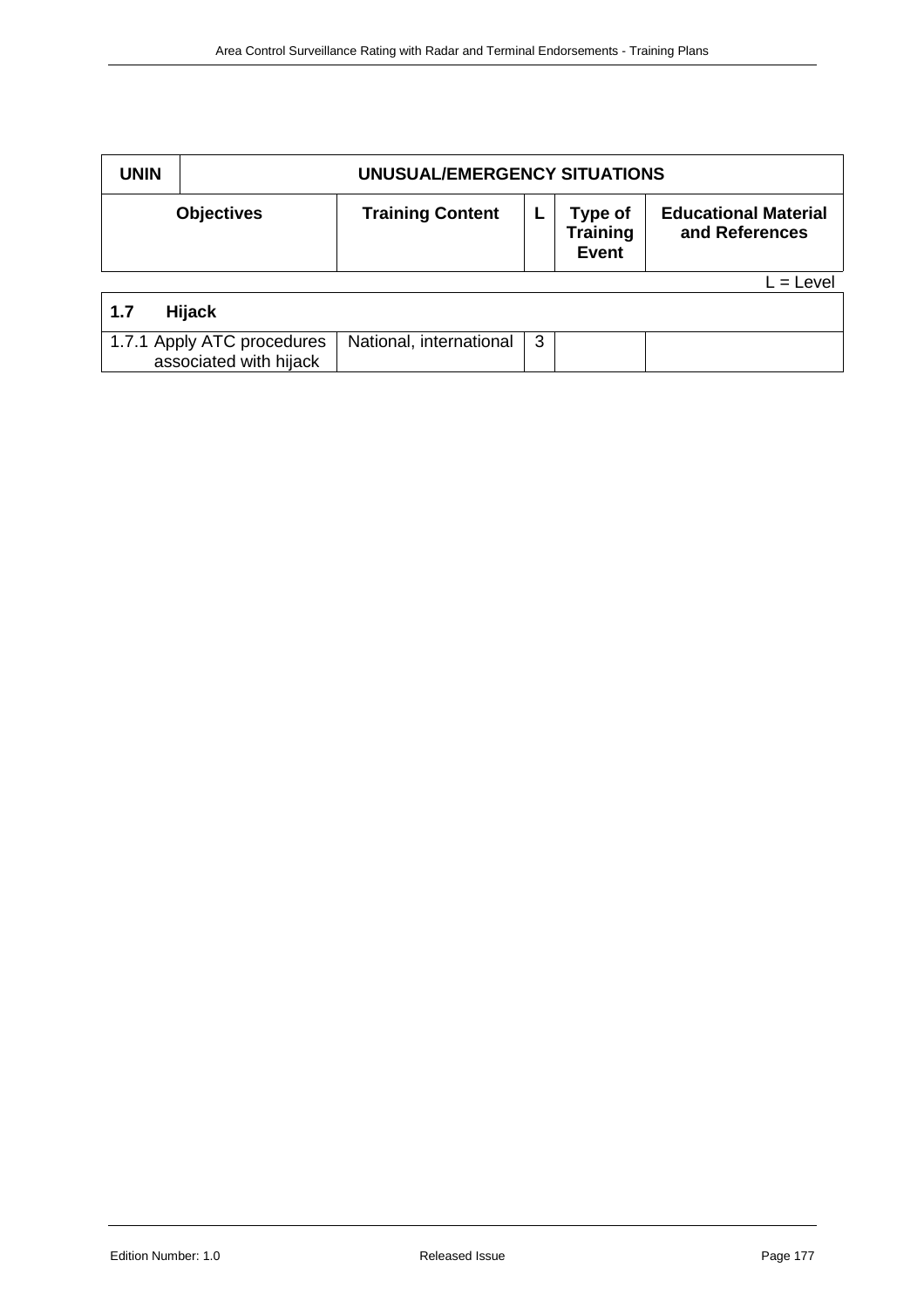|  | <b>Terminal Area Control Endorsement</b> |
|--|------------------------------------------|
|  |                                          |

| <b>DEGS</b>         |                                                                                             | <b>DEGRADED SYSTEMS CAPABILITY</b>      |                |                                                                           |                                               |  |
|---------------------|---------------------------------------------------------------------------------------------|-----------------------------------------|----------------|---------------------------------------------------------------------------|-----------------------------------------------|--|
|                     | <b>Objectives</b>                                                                           | <b>Training Content</b>                 | L              | <b>Type of</b><br><b>Training</b><br><b>Event</b>                         | <b>Educational Material</b><br>and References |  |
|                     |                                                                                             |                                         |                |                                                                           | $L = Level$                                   |  |
| $-1 - 1$<br>traffic | Students shall<br>integrate system<br>degradation<br>procedures in the<br>management of air |                                         |                |                                                                           |                                               |  |
| 1                   | <b>Communication Equipment</b>                                                              |                                         |                |                                                                           |                                               |  |
|                     | 1.-.1 Students shall ensure<br>the transfer of data by<br>alternative methods               |                                         |                |                                                                           |                                               |  |
| 1.1                 | <b>Ground/Air Radio Equipment</b>                                                           |                                         |                |                                                                           |                                               |  |
|                     | 1.1.1 Recognise that ground<br>radio equipment has<br>degraded                              | e.g. VHF, UHF, HF                       | $\mathbf{1}$   | Lesson<br>Lesson<br><b>RSTD</b><br>ΑV<br><b>GTMD</b>                      |                                               |  |
|                     | 1.1.2 Provide information to<br>aircraft using<br>standby/backup<br>equipment               |                                         | $\overline{4}$ | Lesson<br>Lesson<br><b>RSTD</b><br>ΑV<br>GTMD                             |                                               |  |
| 1.2                 | <b>Ground/Ground Equipment</b>                                                              |                                         |                |                                                                           |                                               |  |
|                     | 1.2.1 Recognise that<br>equipment has<br>degraded                                           | e.g. telephone,<br>interphone, intercom | 1              | Lesson<br>Lesson<br><b>RSTD</b><br>ΑV<br><b>GTMD</b>                      |                                               |  |
|                     | 1.2.2 Provide information to<br>adjacent sectors by<br>using standby/backup<br>equipment    |                                         | 4              | Team<br>Simul<br><b>SIMUL</b><br><b>REAL</b><br><b>SIM</b><br><b>ITMD</b> |                                               |  |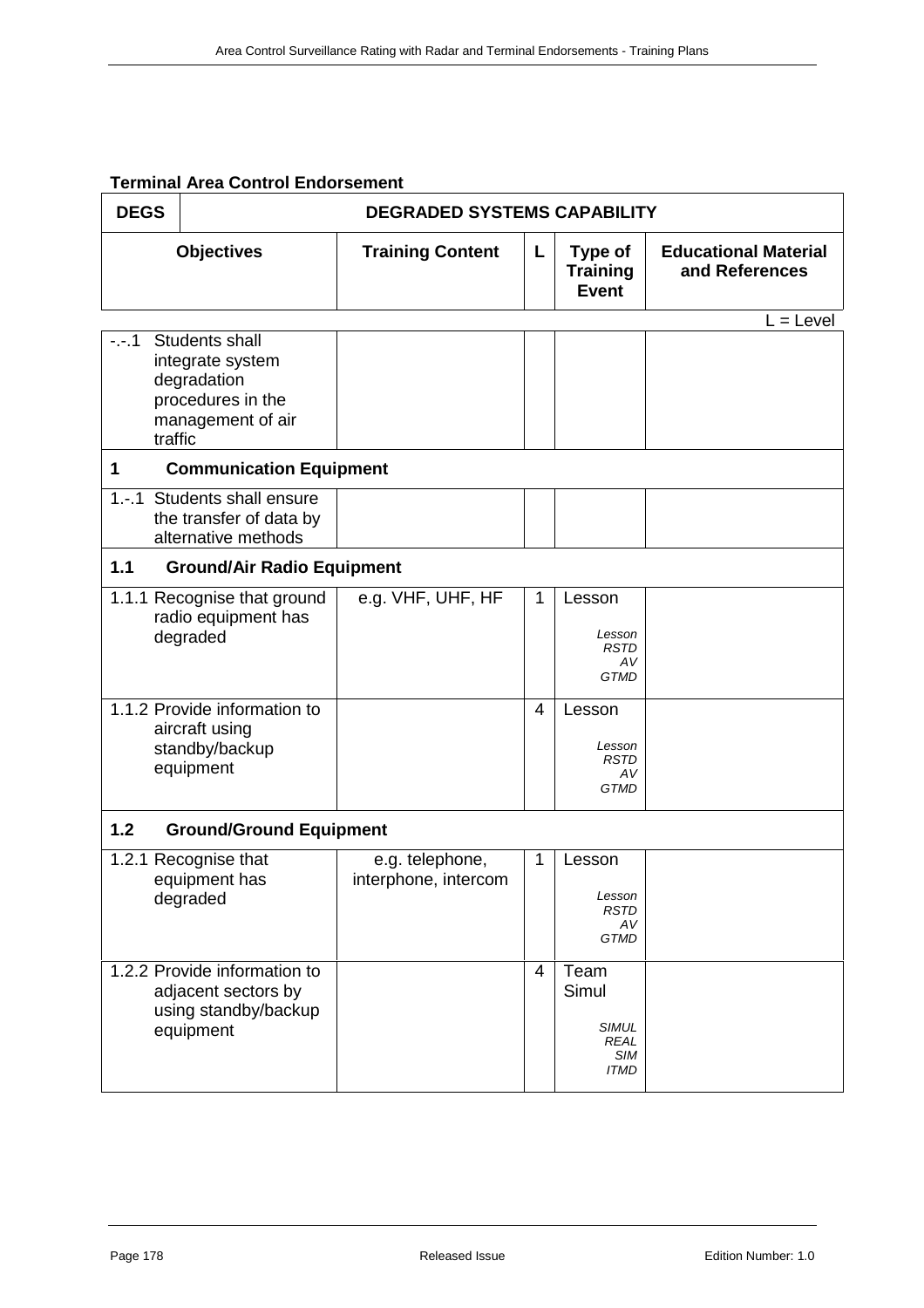| <b>DEGS</b> | <b>DEGRADED SYSTEMS CAPABILITY</b>                                                                                  |                                                                                                        |        |                                                                                                                                             |                                               |
|-------------|---------------------------------------------------------------------------------------------------------------------|--------------------------------------------------------------------------------------------------------|--------|---------------------------------------------------------------------------------------------------------------------------------------------|-----------------------------------------------|
|             | <b>Objectives</b>                                                                                                   | <b>Training Content</b>                                                                                | L.     | Type of<br><b>Training</b><br><b>Event</b>                                                                                                  | <b>Educational Material</b><br>and References |
|             |                                                                                                                     |                                                                                                        |        |                                                                                                                                             | $L = Level$                                   |
| $1.3$       | <b>Data Link Equipment</b>                                                                                          |                                                                                                        |        |                                                                                                                                             |                                               |
|             | 1.3.1 Recognise data link<br>equipment has<br>degraded                                                              | e.g. Mode S,<br>automatic data<br>transfer, automatic<br>data transfer,<br>automatic co-<br>ordination | 1      | Lesson<br>Lesson<br><b>RSTD</b><br>AV<br><b>GTMD</b>                                                                                        |                                               |
|             | 1.3.2 Use alternative<br>methods of<br>transferring data<br>between ground and<br>aircraft<br>1.3.3 Use alternative | e.g. ground/air radio<br>e.g. telephone, direct                                                        | 3<br>3 | Lesson<br>Lesson<br><b>RSTD</b><br>AV<br><b>GTMD</b><br>Team<br>Simul<br><b>SIMUL</b><br><b>REAL</b><br><b>SIM</b><br><b>ITMD</b><br>Lesson |                                               |
|             | methods of<br>transferring data<br>between units/work<br>stations                                                   | pointing, intercom                                                                                     |        | Lesson<br><b>RSTD</b><br>AV<br>GTMD<br>Team<br>Simul<br><b>SIMUL</b><br><b>REAL</b><br><b>SIM</b><br><b>ITMD</b>                            |                                               |
| 1           | <b>Surveillance Equipment</b>                                                                                       |                                                                                                        |        |                                                                                                                                             |                                               |
|             | 1.-.1 Students shall respond<br>to degradation of<br>surveillance<br>equipment                                      |                                                                                                        |        | Team<br>Simul<br><b>SIMUL</b><br><b>REAL</b><br><b>SIM</b><br>ITMD                                                                          |                                               |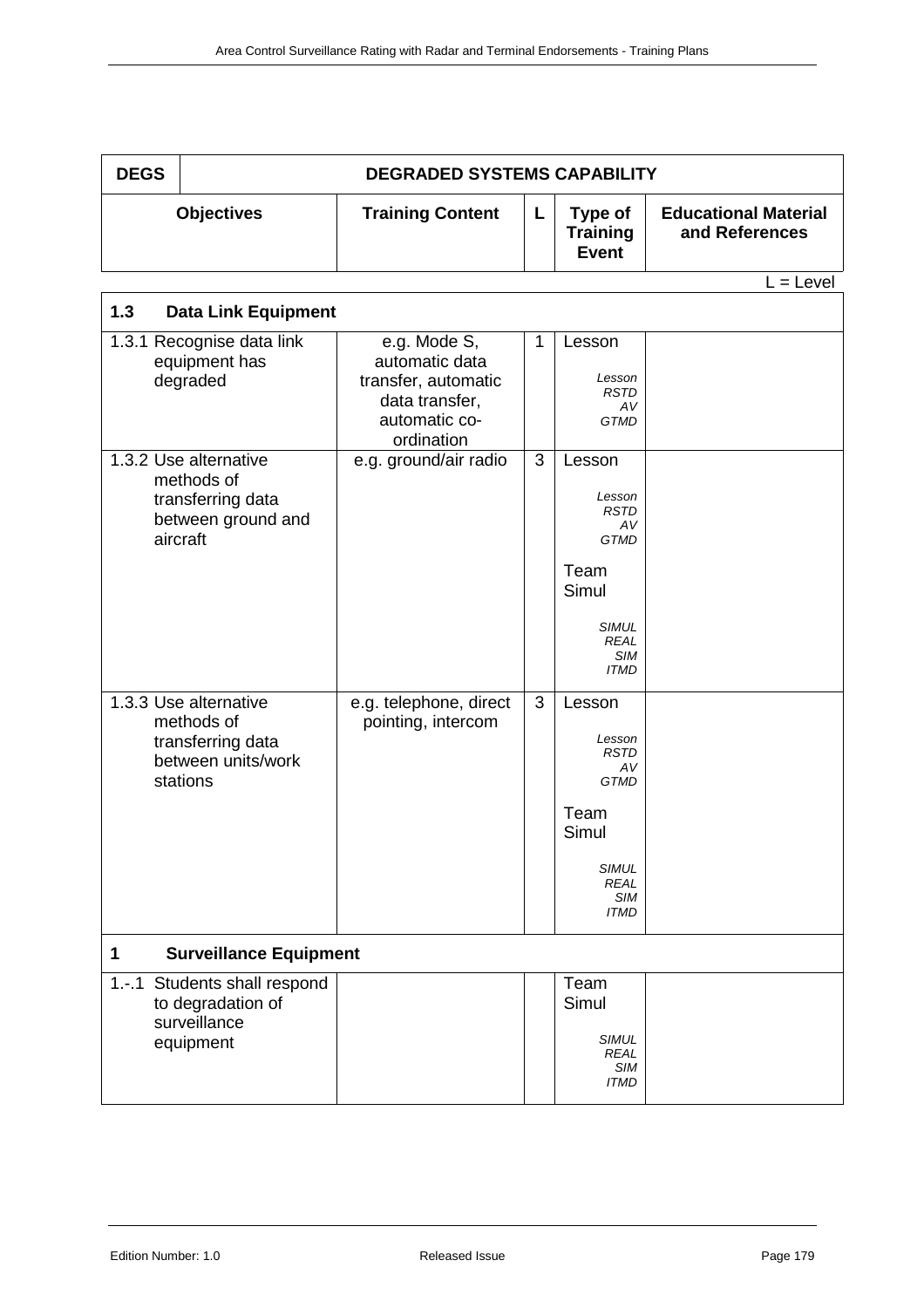| <b>DEGS</b>       | <b>DEGRADED SYSTEMS CAPABILITY</b> |                                                                                                                        |  |  |              |
|-------------------|------------------------------------|------------------------------------------------------------------------------------------------------------------------|--|--|--------------|
| <b>Objectives</b> |                                    | <b>Training Content</b><br><b>Educational Material</b><br>Type of<br><b>Training</b><br>and References<br><b>Event</b> |  |  |              |
|                   |                                    |                                                                                                                        |  |  | $L = L$ evel |

| 1.1          | <b>Partial or Total Display Degradation</b>                                                                                     |                                                                                                                                                                                                                                                 |              |                                                                                                                                   |  |  |  |
|--------------|---------------------------------------------------------------------------------------------------------------------------------|-------------------------------------------------------------------------------------------------------------------------------------------------------------------------------------------------------------------------------------------------|--------------|-----------------------------------------------------------------------------------------------------------------------------------|--|--|--|
|              | 1.1.1 Recognise that<br>surveillance<br>equipment has<br>degraded                                                               | Partial power failure,<br>loss of certain<br>facilities, total failure                                                                                                                                                                          | 1            | Lesson<br>Lesson<br><b>RSTD</b><br>AV<br><b>GTMD</b>                                                                              |  |  |  |
|              | 1.1.2 Integrate remedial<br>procedures and/or<br>techniques                                                                     | e.g. inform adjacent<br>sectors, inform<br>aircraft, apply vertical<br>separation,<br>emergency, increased<br>radar separation,<br>reduce the number of<br>aircraft entering area<br>of responsibility,<br>transfer aircraft to<br>another unit | 4            | Lesson<br>Lesson<br><b>RSTD</b><br>AV<br><b>GTMD</b><br>Team<br>Simul<br><b>SIMUL</b><br><b>REAL</b><br><b>SIM</b><br><b>ITMD</b> |  |  |  |
| $\mathbf{2}$ | <b>Processing Systems</b>                                                                                                       |                                                                                                                                                                                                                                                 |              |                                                                                                                                   |  |  |  |
|              | 2.-.1 Students shall respond<br>to degradation in the<br>processing systems<br>associated with the<br>surveillance<br>equipment |                                                                                                                                                                                                                                                 |              |                                                                                                                                   |  |  |  |
| 2.1          | <b>ATC Processing System Degradation</b>                                                                                        |                                                                                                                                                                                                                                                 |              |                                                                                                                                   |  |  |  |
|              | 2.1.1 Recognise a system<br>degradation                                                                                         | e.g. FDPS, RDPS,<br>software processing<br>of surveillance display                                                                                                                                                                              | $\mathbf{1}$ | Lesson<br>Lesson<br><b>RSTD</b><br>ΑV<br><b>GTMD</b>                                                                              |  |  |  |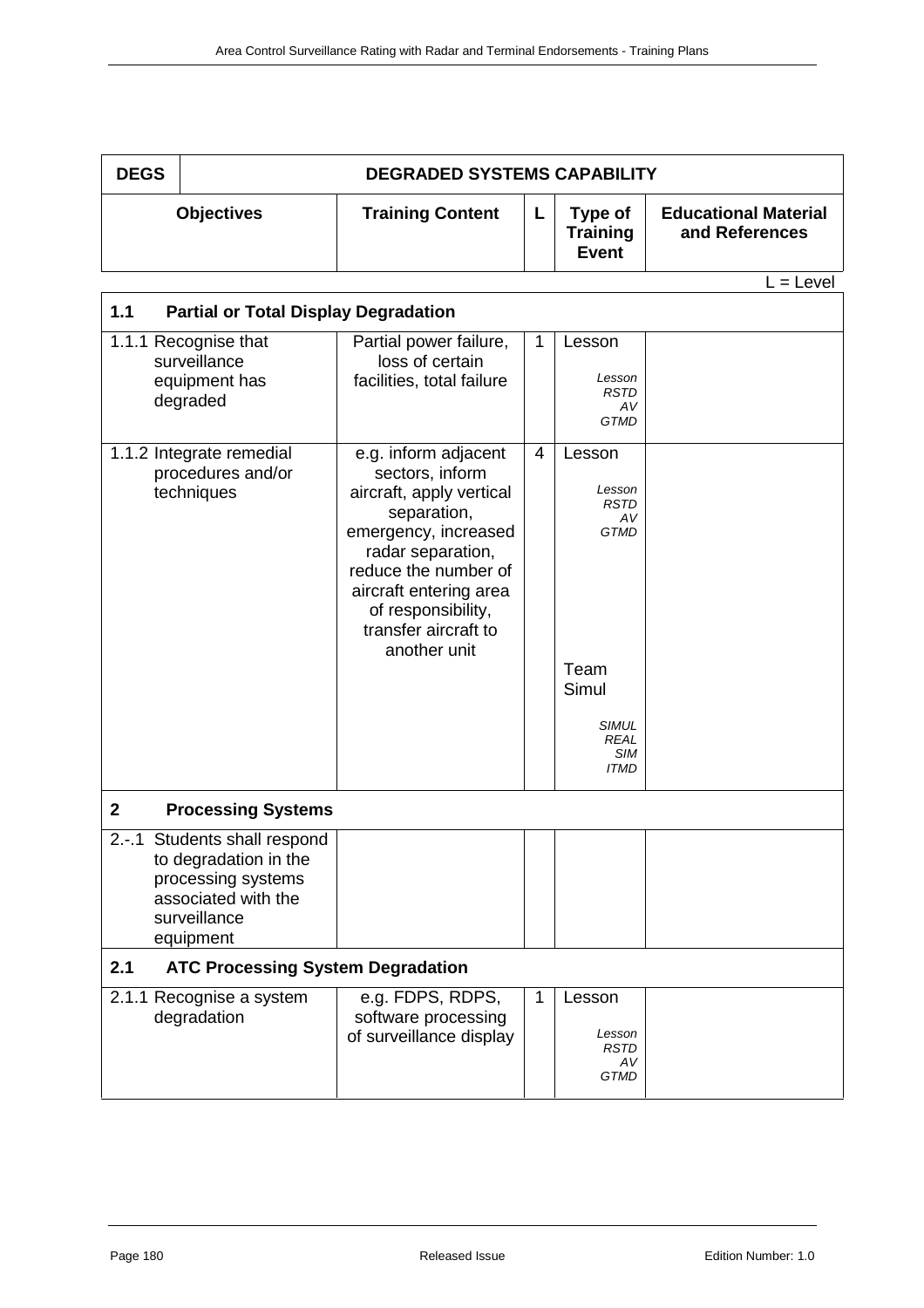| <b>DEGS</b> |                                                                                                   | <b>DEGRADED SYSTEMS CAPABILITY</b>                                                                                                                                           |   |                                                                           |                                               |  |  |
|-------------|---------------------------------------------------------------------------------------------------|------------------------------------------------------------------------------------------------------------------------------------------------------------------------------|---|---------------------------------------------------------------------------|-----------------------------------------------|--|--|
|             | <b>Objectives</b>                                                                                 | <b>Training Content</b>                                                                                                                                                      | L | Type of<br><b>Training</b><br><b>Event</b>                                | <b>Educational Material</b><br>and References |  |  |
|             |                                                                                                   |                                                                                                                                                                              |   |                                                                           | $L = Level$                                   |  |  |
|             | 2.1.2 Integrate appropriate<br>procedure following a<br>processing system<br>degradation          | e.g. national<br>procedures, local unit<br>procedures                                                                                                                        | 4 | Lesson<br>Lesson<br><b>RSTD</b><br>AV<br><b>GTMD</b><br>Team<br>Simul     |                                               |  |  |
|             |                                                                                                   |                                                                                                                                                                              |   | <b>SIMUL</b><br><b>REAL</b><br><b>SIM</b><br><b>ITMD</b>                  |                                               |  |  |
| 3           | <b>Navigation Equipment</b>                                                                       |                                                                                                                                                                              |   |                                                                           |                                               |  |  |
|             | 3.-.1 Students shall respond<br>to the degradation of<br>non-surveillance<br>navigation equipment |                                                                                                                                                                              |   | Team<br>Simul<br><b>SIMUL</b><br><b>REAL</b><br><b>SIM</b><br><b>ITMD</b> |                                               |  |  |
| 3.1         | <b>Navigational Aid Degradation</b>                                                               |                                                                                                                                                                              |   |                                                                           |                                               |  |  |
|             | 3.1.1 Recognise when a<br>navigational<br>equipment failure will<br>effect operational<br>ability | e.g. VOR, approach<br>aid, navigational aids                                                                                                                                 | 1 | Lesson<br>Lesson<br>RSTD<br>ΑV<br>GTMD                                    |                                               |  |  |
|             | 3.1.2 Integrate appropriate<br>procedures in the<br>event of a navigational<br>equipment failure  | e.g. vertical<br>separation (standard,<br>emergency), other<br>non-radar separation<br>(geographical, visual),<br>inform aircraft, seek<br>assistance from<br>adjacent units | 4 | Lesson<br>Lesson<br><b>RSTD</b><br>ΑV<br>GTMD                             |                                               |  |  |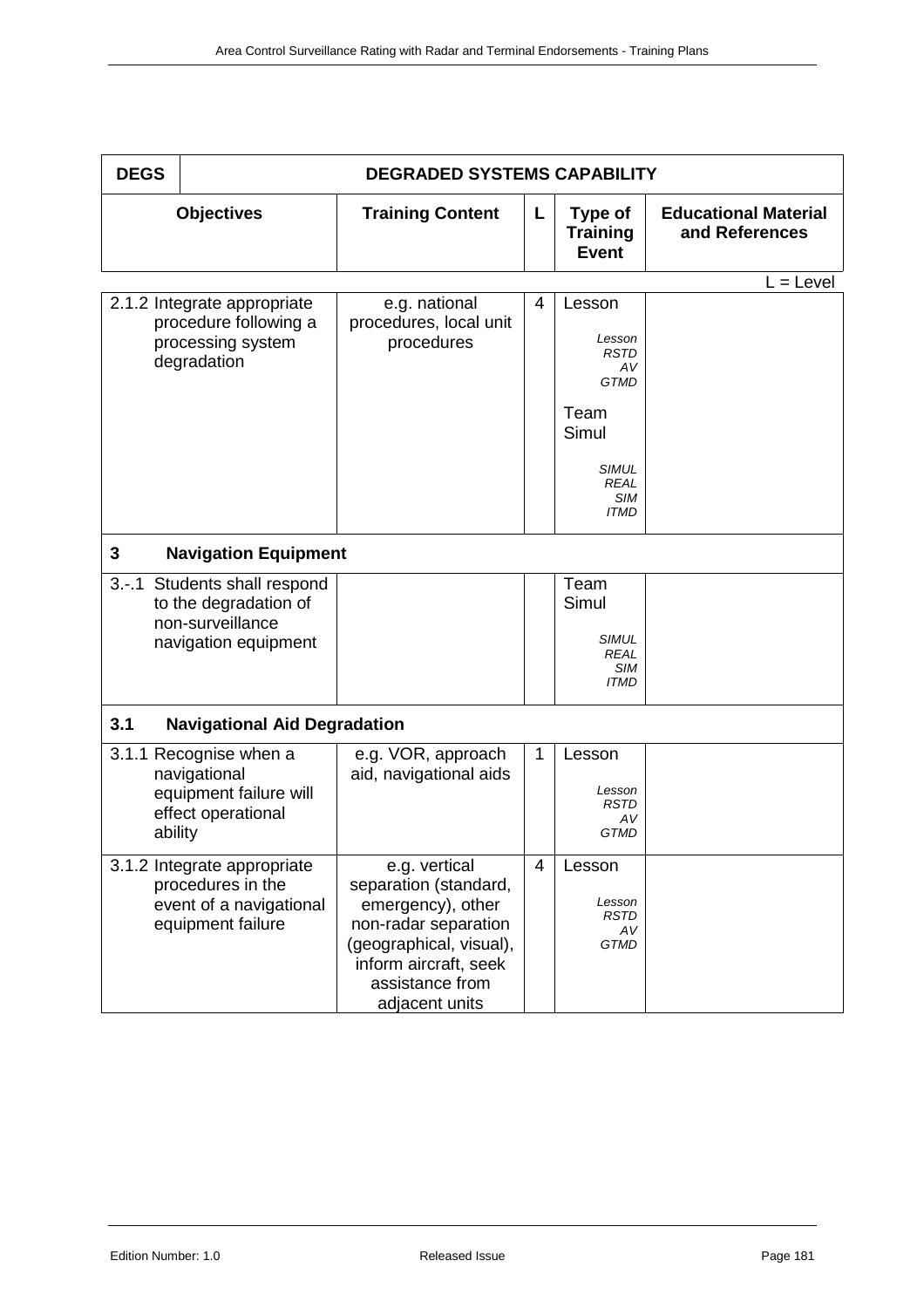| <b>DEGS</b> | <b>DEGRADED SYSTEMS CAPABILITY</b> |                         |   |                                                          |                                               |  |
|-------------|------------------------------------|-------------------------|---|----------------------------------------------------------|-----------------------------------------------|--|
|             | <b>Objectives</b>                  | <b>Training Content</b> | L | <b>Type of</b><br><b>Training</b><br><b>Event</b>        | <b>Educational Material</b><br>and References |  |
|             |                                    |                         |   |                                                          | $L = Level$                                   |  |
|             |                                    |                         |   | Team<br>Simul                                            |                                               |  |
|             |                                    |                         |   | <b>SIMUL</b><br><b>REAL</b><br><b>SIM</b><br><b>ITMD</b> |                                               |  |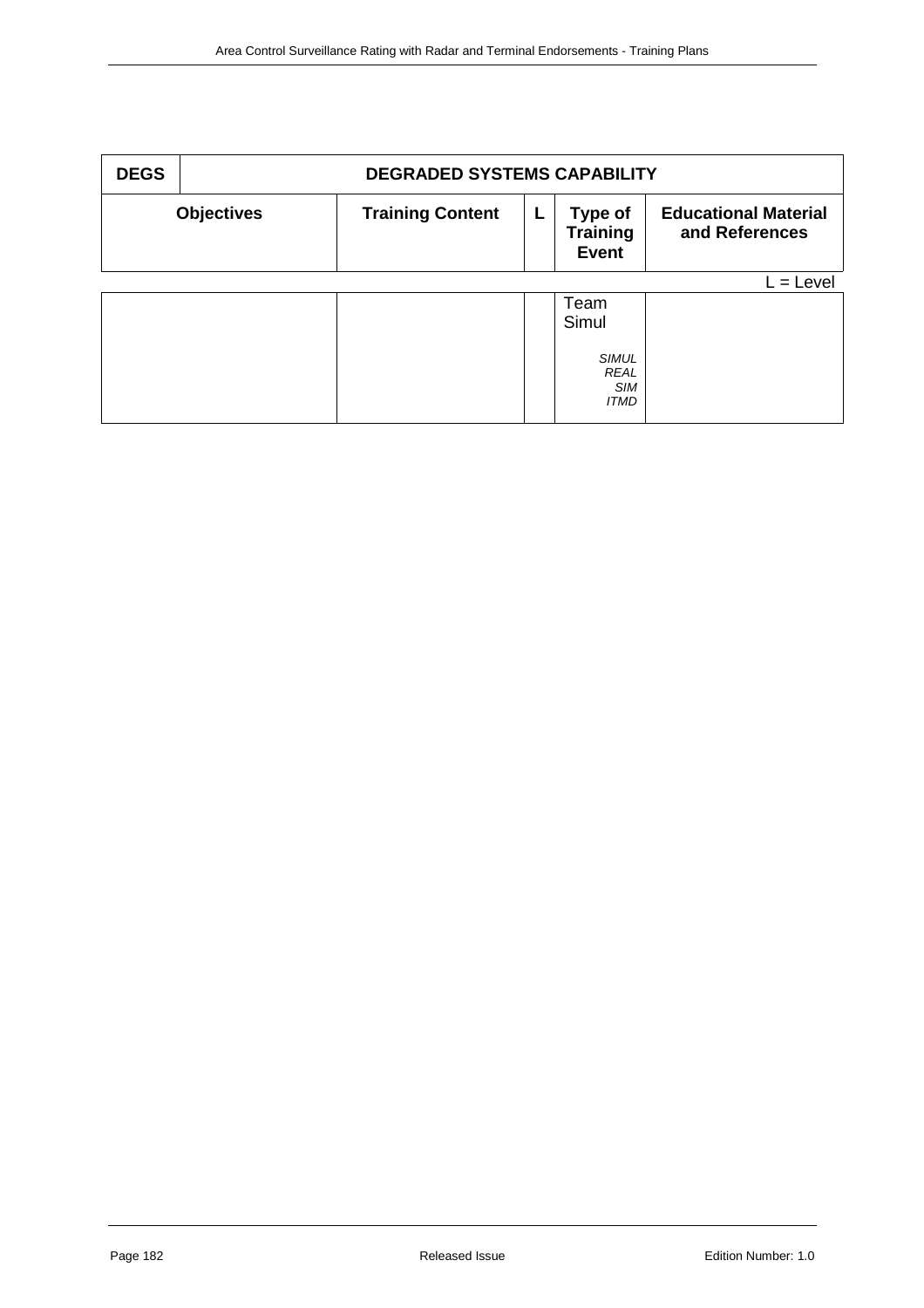|             | Terminal Area Control Endorsement                                                                                       |                                                                                                                                       |                |                                             |                                               |  |
|-------------|-------------------------------------------------------------------------------------------------------------------------|---------------------------------------------------------------------------------------------------------------------------------------|----------------|---------------------------------------------|-----------------------------------------------|--|
| <b>AGA</b>  |                                                                                                                         | <b>AERODROMES</b>                                                                                                                     |                |                                             |                                               |  |
|             | <b>Objectives</b>                                                                                                       | <b>Training Content</b>                                                                                                               | L              | Type of<br><b>Training</b><br><b>Event</b>  | <b>Educational Material</b><br>and References |  |
|             |                                                                                                                         |                                                                                                                                       |                |                                             | $L = Level$                                   |  |
|             | -.-.1 Students shall<br>recognise and<br>understand the design<br>and layout of<br>aerodromes                           |                                                                                                                                       |                | Lect.<br>LECT.<br><b>RSTD</b><br>AV<br>GTMD |                                               |  |
| $\mathbf 1$ | <b>General</b>                                                                                                          |                                                                                                                                       |                |                                             |                                               |  |
| 1.1         |                                                                                                                         | <b>Standards and Recommended Practices (SARPs)</b>                                                                                    |                |                                             |                                               |  |
|             | 1.1.1 Explain the difference<br>between SARPs                                                                           | <b>ICAO Annex 14</b>                                                                                                                  | $\overline{2}$ |                                             |                                               |  |
| 1.2         | <b>Definitions</b>                                                                                                      |                                                                                                                                       |                |                                             |                                               |  |
|             | 1.2.1 Describe the general<br>layout of an<br>aerodrome                                                                 | <b>ICAO Annex 14</b>                                                                                                                  | $\overline{2}$ |                                             |                                               |  |
|             | 1.2.2 Define the component<br>parts of an aerodrome                                                                     | ICAO Annex 14<br>e.g. aerodrome<br>elevation, reference<br>point, apron,<br>movement area,<br>manoeuvring area                        | 1              |                                             |                                               |  |
| 1.3         | <b>Co-ordination</b>                                                                                                    |                                                                                                                                       |                |                                             |                                               |  |
|             | 1.3.1 Identify the information<br>that has to be passed<br>between Air Traffic<br>Services and the<br>airport authority | Airport conditions,<br>fire/rescue category,<br>condition of ground<br>equipment and<br>navigational aids,<br>AIRAC, ICAO Annex<br>14 | 3              |                                             |                                               |  |

# **Terminal Area Control Endorsement**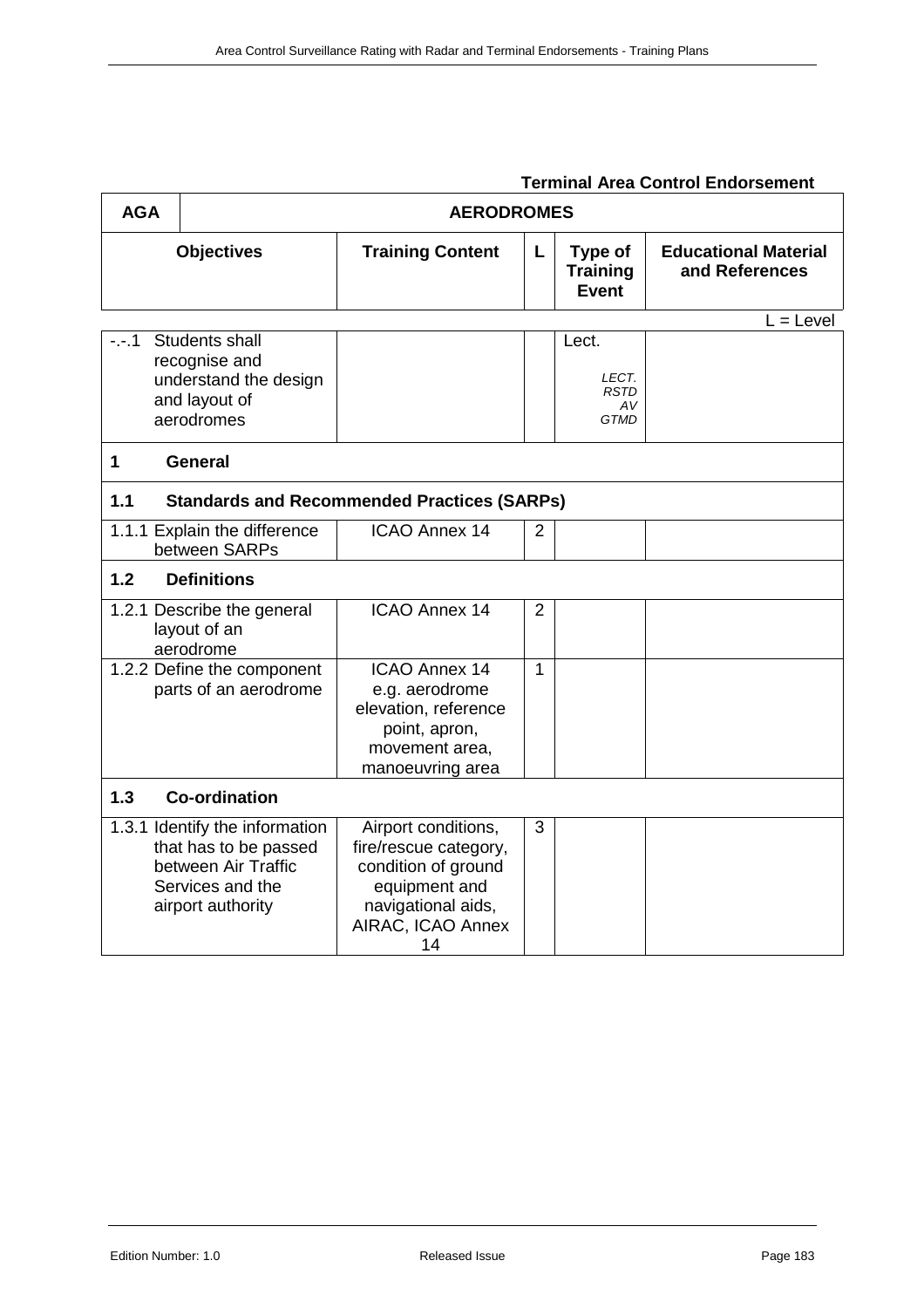| <b>AGA</b>        | <b>AERODROMES</b>                                                                              |                                                                                                          |                |                                            |                                               |
|-------------------|------------------------------------------------------------------------------------------------|----------------------------------------------------------------------------------------------------------|----------------|--------------------------------------------|-----------------------------------------------|
| <b>Objectives</b> |                                                                                                | <b>Training Content</b>                                                                                  | L              | Type of<br><b>Training</b><br><b>Event</b> | <b>Educational Material</b><br>and References |
|                   |                                                                                                |                                                                                                          |                |                                            | $L = Level$                                   |
| $\mathbf{2}$      | <b>Movement Area</b>                                                                           |                                                                                                          |                |                                            |                                               |
| 2.1               | <b>Movement Area</b>                                                                           |                                                                                                          |                |                                            |                                               |
| Area              | 2.1.1 Describe Movement                                                                        | <b>ICAO Annex 14</b>                                                                                     | $\overline{2}$ |                                            |                                               |
|                   | 2.1.2 Explain the marking of<br>obstacles and<br>unusable or<br>unserviceable areas            | Flags, signs on<br>pavement, lights                                                                      | $\overline{2}$ |                                            |                                               |
|                   | 2.1.3 Identify the conditions<br>of the movement area<br>that have to be passed<br>to aircraft |                                                                                                          | 3              |                                            |                                               |
| 2.2               | <b>Manoeuvring Area</b>                                                                        |                                                                                                          |                |                                            |                                               |
| area              | 2.2.1 Describe manoeuvring                                                                     | <b>ICAO Annex 14</b>                                                                                     | 2              |                                            |                                               |
|                   | 2.2.2 Describe Taxiway                                                                         |                                                                                                          | $\overline{2}$ |                                            |                                               |
|                   | 2.2.3 Describe the daylight<br>marking on taxiways                                             |                                                                                                          | $\overline{2}$ |                                            |                                               |
|                   | 2.2.4 Describe taxiway<br>lighting                                                             |                                                                                                          | $\overline{2}$ |                                            |                                               |
| 2.3               | <b>Runways</b>                                                                                 |                                                                                                          |                |                                            |                                               |
|                   | 2.3.1 Describe runway                                                                          | Runway, runway<br>surface, runway strip,<br>shoulder, runway and<br>safety areas,<br>clearways, stopways | $\overline{2}$ |                                            |                                               |
|                   | 2.3.2 Describe instrument<br>runway                                                            | Annex 14                                                                                                 | $\overline{2}$ |                                            |                                               |
|                   | 2.3.3 Describe non-<br>instrument runway                                                       | Annex $14$                                                                                               | $\overline{2}$ |                                            |                                               |
|                   | 2.3.4 Explain declared<br>distances                                                            | TORA, TODA, ASDA,<br><b>LDA</b>                                                                          | $\overline{2}$ |                                            |                                               |
| <b>PCN</b>        | 2.3.5 Explain the differences<br>between ACN and                                               | Strength of<br>pavements                                                                                 | $\overline{2}$ |                                            |                                               |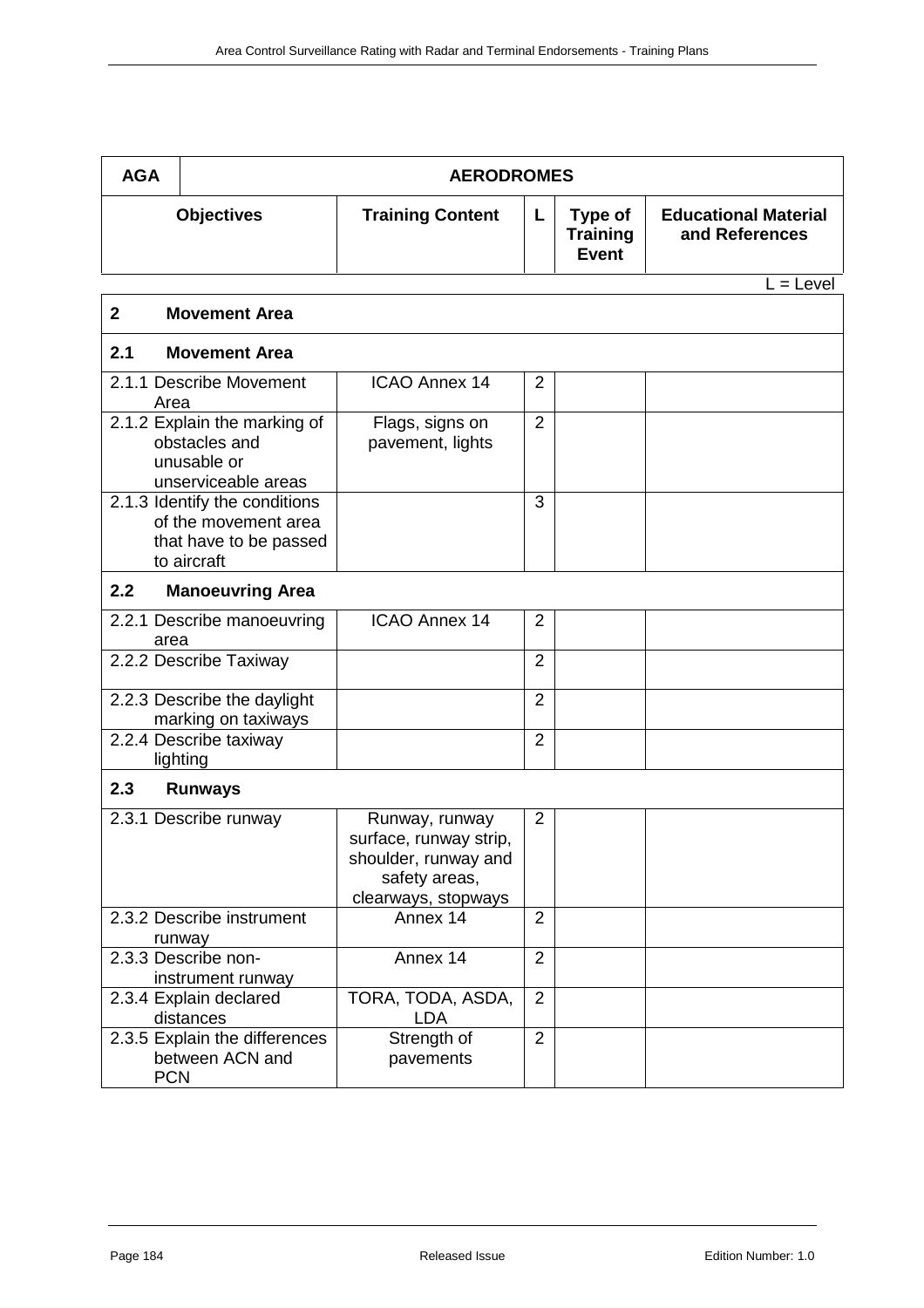| <b>AGA</b>                                         | <b>AERODROMES</b>                                                                  |                                                                                                                                                           |                |                                            |                                               |  |
|----------------------------------------------------|------------------------------------------------------------------------------------|-----------------------------------------------------------------------------------------------------------------------------------------------------------|----------------|--------------------------------------------|-----------------------------------------------|--|
|                                                    | <b>Objectives</b>                                                                  | <b>Training Content</b>                                                                                                                                   | L              | Type of<br><b>Training</b><br><b>Event</b> | <b>Educational Material</b><br>and References |  |
|                                                    |                                                                                    |                                                                                                                                                           |                |                                            | $L = Level$                                   |  |
|                                                    | 2.3.6 Explain the numbering<br>system and orientation<br>of runways                | Deka degrees, left,<br>centre, right                                                                                                                      | 2              |                                            |                                               |  |
| 2.3.7 Describe the daylight<br>markings on runways |                                                                                    | e.g. colour,<br>designation, centre<br>line, threshold, aiming<br>point, fixed distance,<br>touchdown zone, side<br>strip                                 | $\overline{2}$ |                                            |                                               |  |
|                                                    | 2.3.8 Describe runway lights                                                       | e.g. colour, centre<br>line, intensity, edge,<br>touchdown zone,<br>threshold, barrettes                                                                  | $\overline{2}$ |                                            |                                               |  |
|                                                    | 2.3.9 Explain the functions<br>of visual landing aids                              | e.g. AVASI, VASI,<br><b>PAPI</b>                                                                                                                          | $\overline{2}$ |                                            |                                               |  |
|                                                    | 2.3.10 Describe the<br>approach lighting<br>systems                                | Centre line, cross<br>bars, stroboscopic,<br>colours, intensity and<br>brightness                                                                         | $\overline{2}$ |                                            |                                               |  |
|                                                    | 2.3.11 Characterise the<br>effect of water/ice on<br>runways                       | Damp, wet, water<br>patches, flooding,<br>snow, slush, ice                                                                                                | $\overline{2}$ |                                            |                                               |  |
| action                                             | 2.3.12 Describe braking                                                            |                                                                                                                                                           | $\overline{2}$ |                                            |                                               |  |
|                                                    | 2.3.13 Explain the runway<br>visual range                                          |                                                                                                                                                           | $\overline{2}$ |                                            |                                               |  |
| 3                                                  | <b>Obstacles</b>                                                                   |                                                                                                                                                           |                |                                            |                                               |  |
| 3.1<br><b>General</b>                              |                                                                                    |                                                                                                                                                           |                |                                            |                                               |  |
|                                                    | 3.1.1 Explain the standards<br>and recommendations<br>for obstacle<br>restrictions | <b>Obstacle limitation</b><br>surface, obstacle<br>limitation<br>requirements, objects<br>outside the obstacle<br>limitation surfaces,<br>other obstacles | $\overline{2}$ |                                            |                                               |  |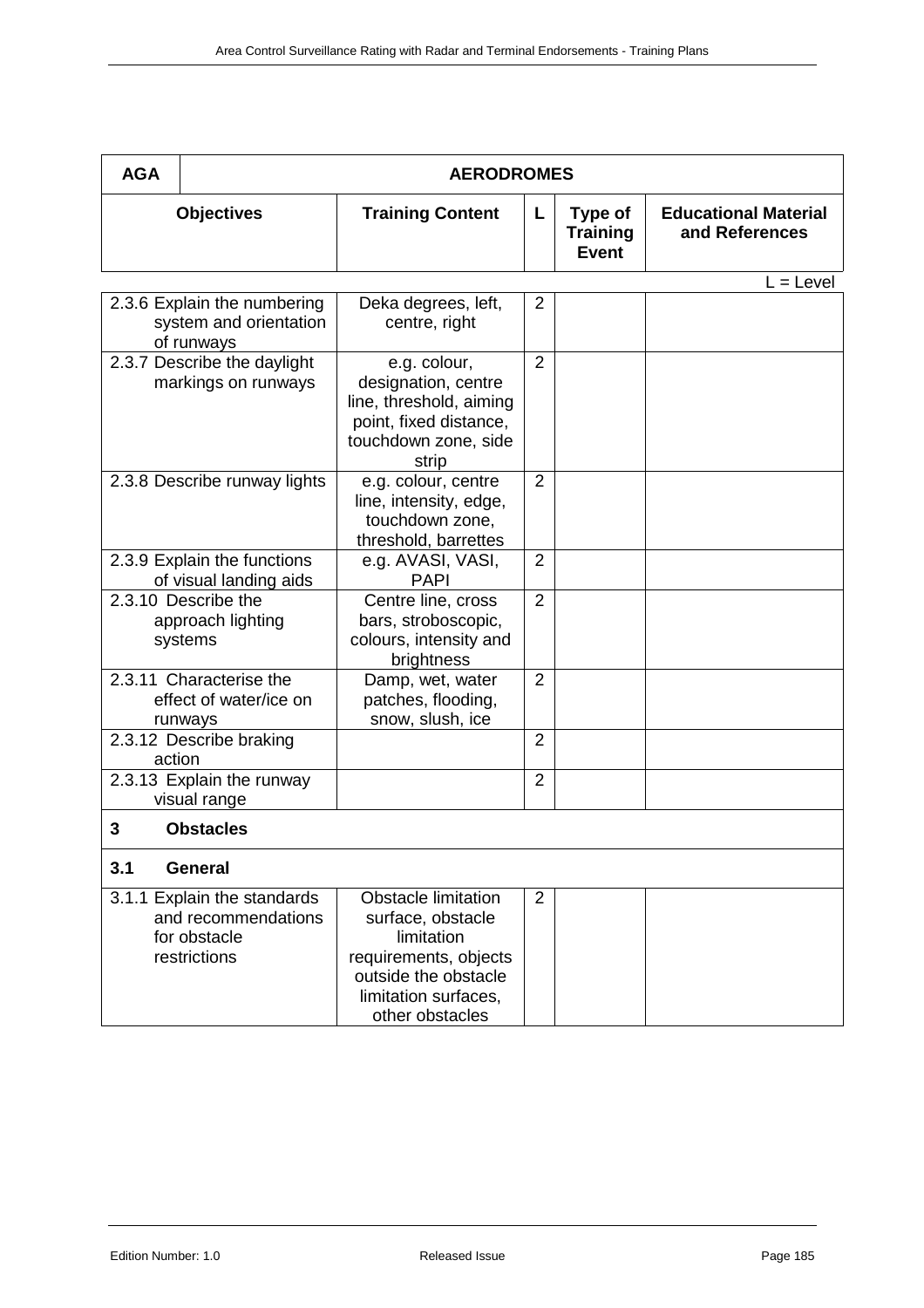| <b>AGA</b>        | <b>AERODROMES</b> |                         |  |                                                   |                                               |
|-------------------|-------------------|-------------------------|--|---------------------------------------------------|-----------------------------------------------|
| <b>Objectives</b> |                   | <b>Training Content</b> |  | <b>Type of</b><br><b>Training</b><br><b>Event</b> | <b>Educational Material</b><br>and References |
|                   |                   |                         |  |                                                   | $L = L$ evel                                  |

| 3.2                                          | <b>Obstacle Limitation Surfaces</b>                                                                                        |   |  |  |  |  |  |
|----------------------------------------------|----------------------------------------------------------------------------------------------------------------------------|---|--|--|--|--|--|
| 3.2.1 Explain obstacle<br>clearance surfaces | Outer horizontal,<br>conical, inner<br>approach, transitional,<br>inner transitional,<br>balked landing, take<br>off climb | 2 |  |  |  |  |  |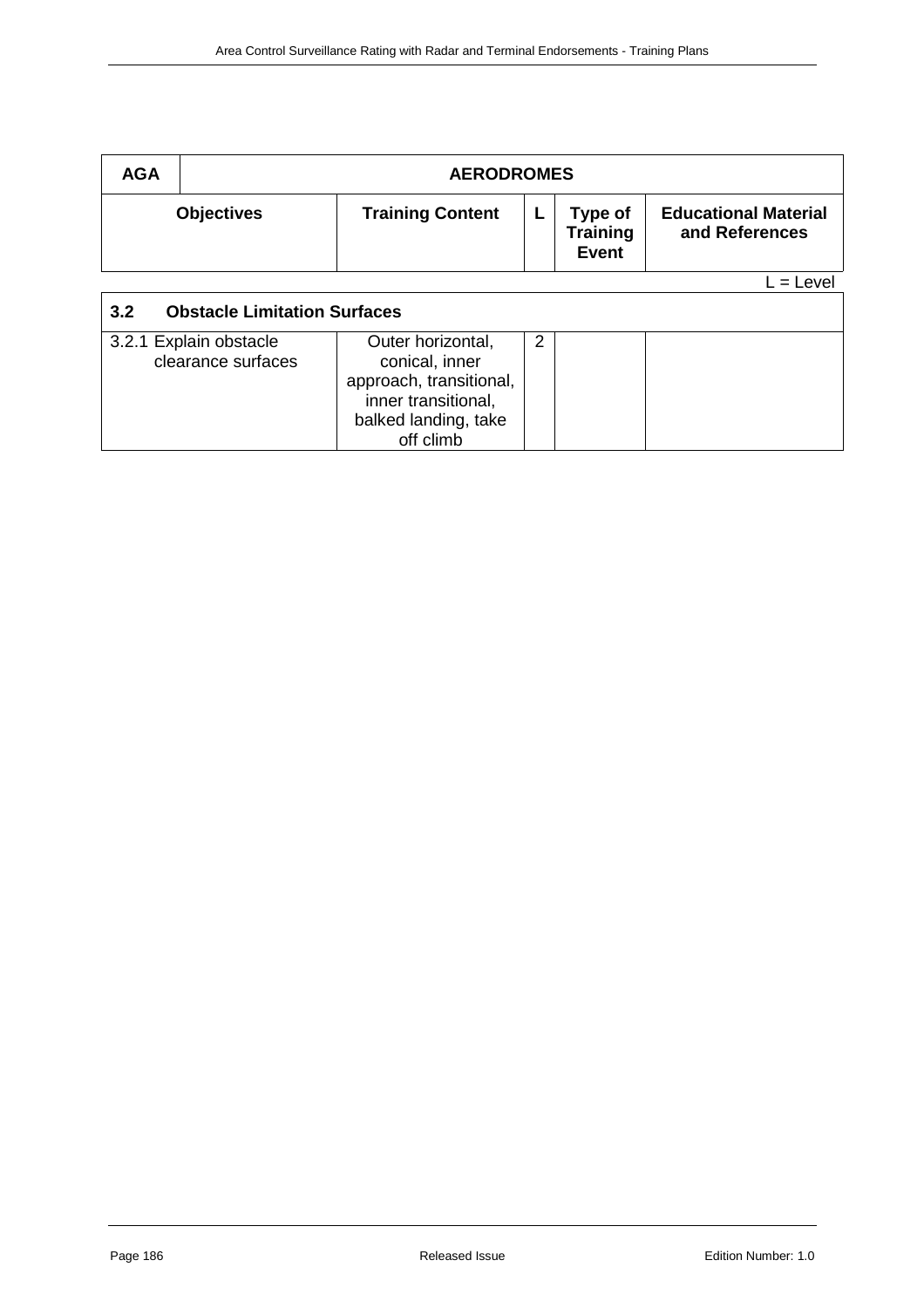# **ANNEX A: PROCEDURES FOR MODULE 7**

# **1. GENERAL PROCEDURES**

### **1.1 Introduction**

The vertical dimensions of the Airosar *Upper Flight Information Region* (UIR) are from FL 245 to unlimited. An outline of UIR and sector boundaries is shown on Map 1.

DG7 sector is a sector within the Airosar UIR. There are two other sectors within the Airosar UIR, Beelan and Redee. Adlin UIR is located to the west of Airosar UIR and has two sectors, Menra and Nolan – Map 1.

This document details the DG7 sector dimensions and route structures, the sector operating procedures and the responsibilities of the sector executive and planner controllers*.*

### **1.2 DG7 Airspace**

#### **1.2.1 General**

The DG7 sector is a sector within the Airosar UIR operated by an Executive Controller and a Planner Controller. Flights are assigned flight levels in accordance with the 'Tables of Cruising Levels' published in ICAO Annex 2. All aircraft entering the airspace at FL 290 or above will be MASPS(**3**) compliant for RVSM(**4**) procedures.

#### **1.2.2 Lateral Dimensions and Vertical Dimensions**

The lateral dimensions of the DG7 Sector are shown in Map 2. The vertical dimensions are FL 245 to unlimited.

#### **1.2.3 Airspace Category**

The DG7 Sector airspace is classified as ICAO Category A.

#### **1.2.4 Responsibilities**

The DG7 Sector provides Air Traffic Control Service to aircraft within the sector.

<sup>&</sup>lt;sup>(3)</sup> MASPS = Minimum Aircraft Systems Performance Specifications<br><sup>(4)</sup> RVSM = Reduce Vertical Separation Minimum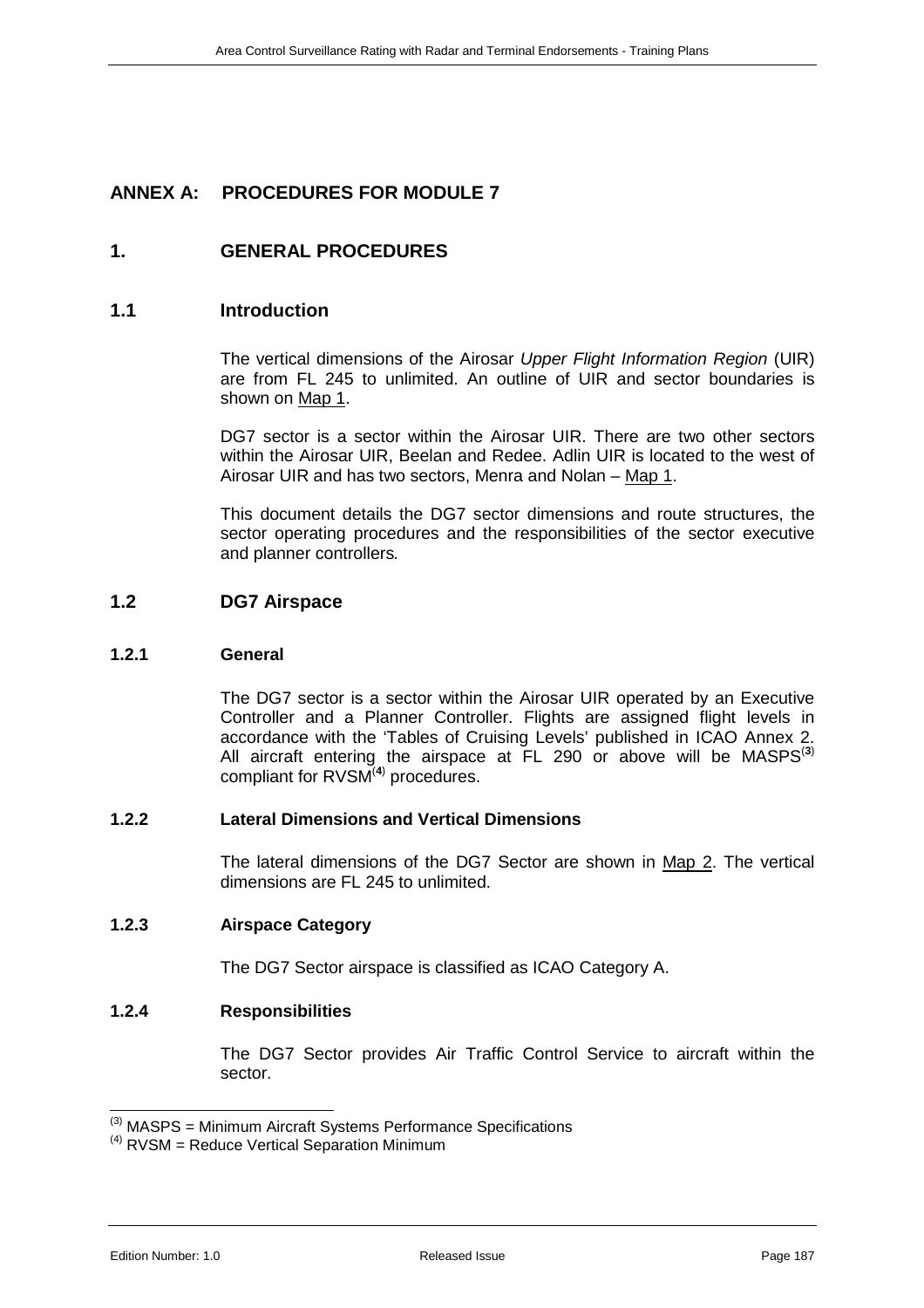Map 1: Airosar UIR

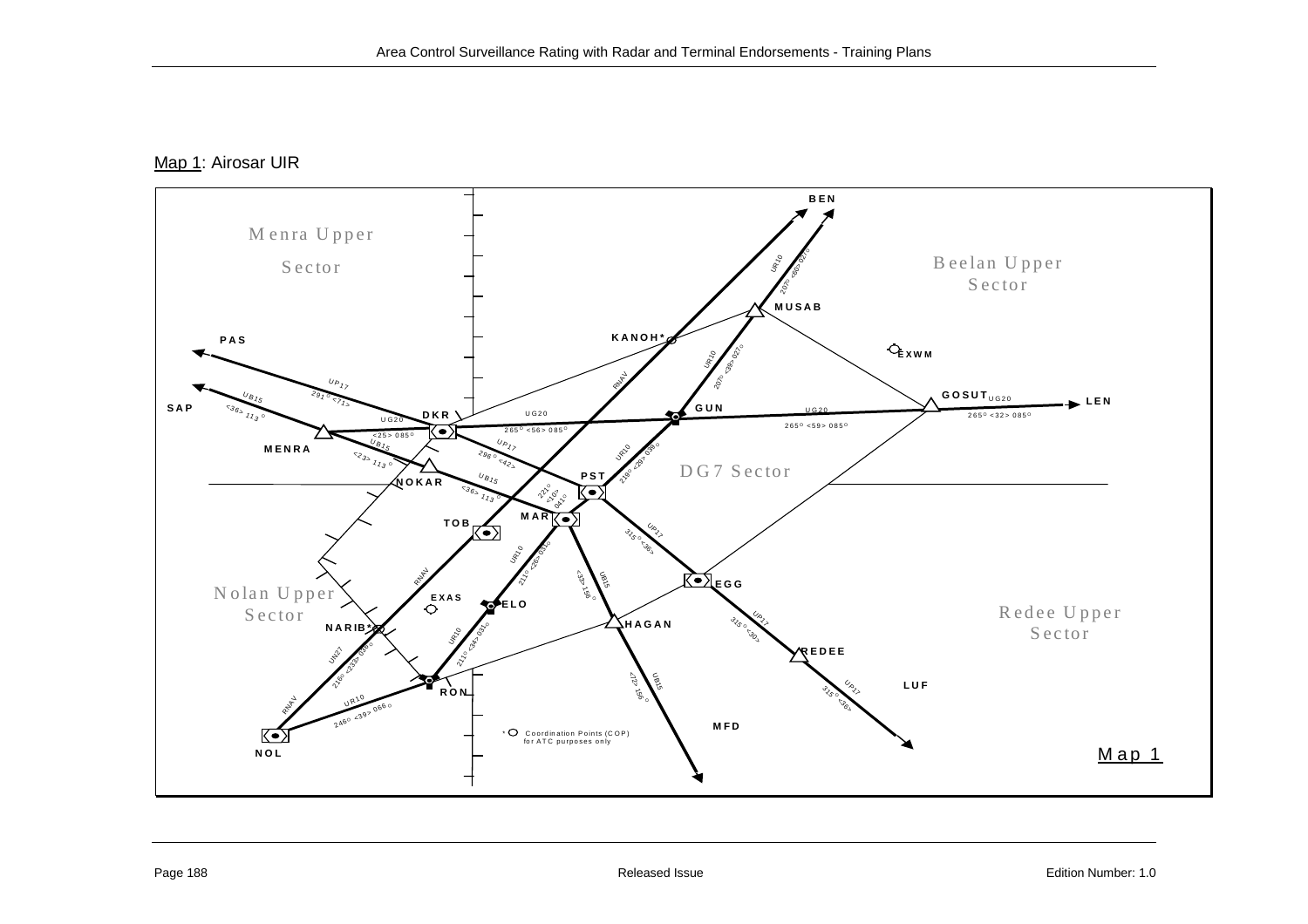Map 2: DG7 Sector

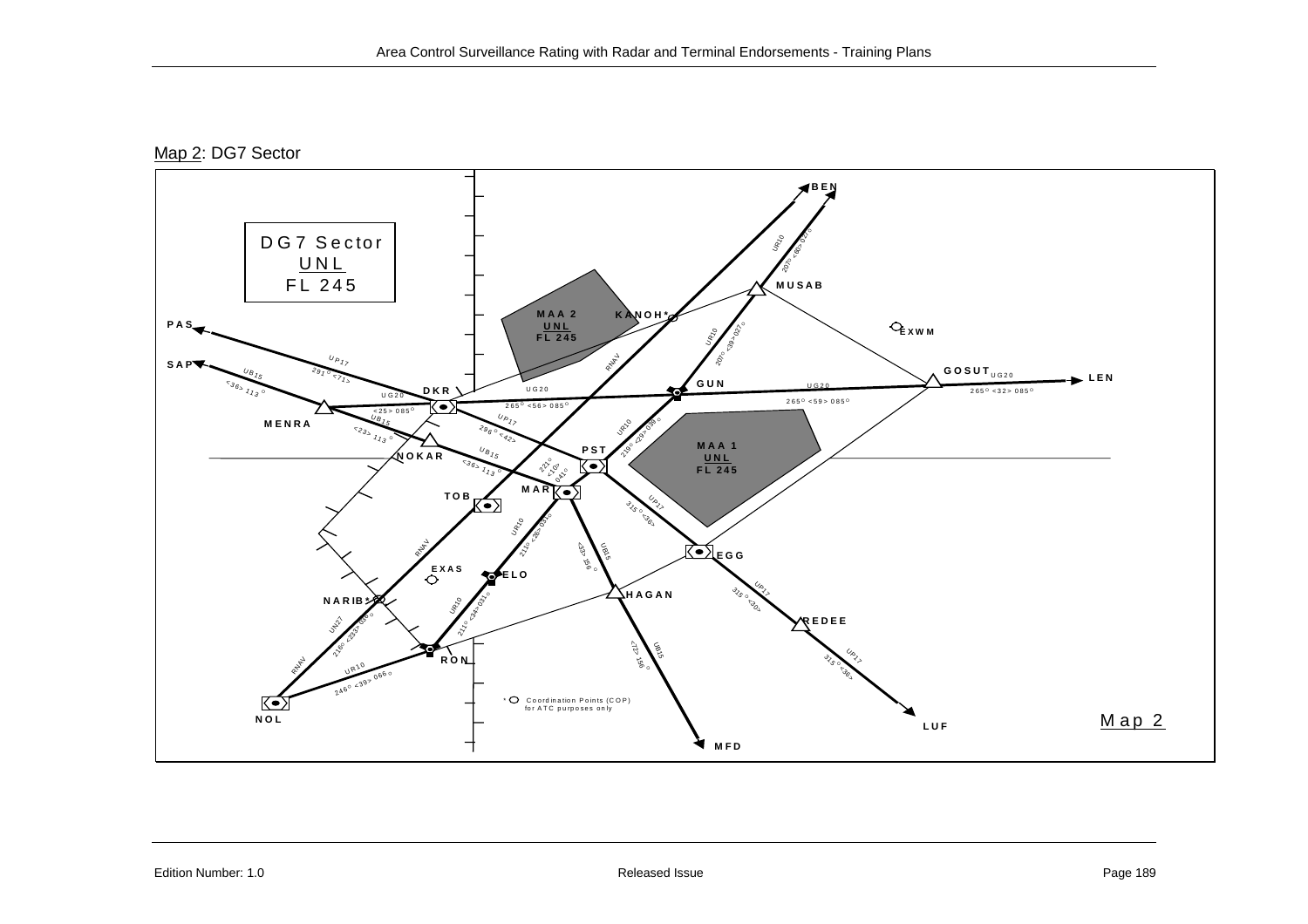## **1.2.5 Adjacent Airspace**

|    | <b>ADJACENT AIRSPACE</b> | <b>EXIT/ENTRY UPPER ATS ROUTES</b> |
|----|--------------------------|------------------------------------|
| a) | Redee sector             | <b>UB15, UP17</b>                  |
| b) | Beelan sector            | UR10, UG20, UN 27                  |
| C) | Nolan sector             | <b>UR10, UN 27</b>                 |
| d) | Menra sector             | <b>UB15, UP17, UG20</b>            |
| e) | Airosar TMA              | Lower Airspace                     |

## **1.2.6 Military Air Exercise Area**

The lateral dimensions of MAA 1 and MAA 2 airspace are as shown in Map 2.

Times of activity of MAA 1 and MAA 2 will be as scheduled in the practical exercises.

The vertical dimensions of MAA 1 and MAA 2 are from FL 245 / unlimited.

# **1.3 Navigation Aids and In**t**ersections**

| SAP          | <b>SUMMAP</b>  | DVOR/DME            |
|--------------|----------------|---------------------|
| <b>MENRA</b> | <b>MENRA</b>   | <b>INTERSECTION</b> |
| <b>NOKAR</b> | <b>NOKAR</b>   | <b>INTERSECTION</b> |
| <b>MAR</b>   | <b>MARIO</b>   | DVOR/DME            |
| <b>HAGAN</b> | <b>HAGAN</b>   | <b>INTERSECTION</b> |
| MFD          | <b>MANFORD</b> | VORTAC              |
| <b>PAS</b>   | <b>PASTA</b>   | DVOR/DME            |
| <b>DKR</b>   | <b>DEKER</b>   | DVOR/DME            |
| <b>PST</b>   | <b>PISTE</b>   | DVOR/DME            |
| <b>EGG</b>   | <b>EGGIB</b>   | DVOR/DME            |
| <b>REDEE</b> | <b>REDEE</b>   | <b>INTERSECTION</b> |
| <b>LUF</b>   | <b>LUMFAR</b>  | <b>VORTAC</b>       |
| <b>MUSAB</b> | <b>MUSAB</b>   | <b>INTERSECTION</b> |
| <b>BEN</b>   | <b>BEELAN</b>  | VORTAC              |
| <b>GUN</b>   | <b>GUNNA</b>   | <b>VORTAC</b>       |
| ELO          | <b>EKELO</b>   | <b>VORTAC</b>       |
| <b>RON</b>   | <b>RONALD</b>  | <b>VORTAC</b>       |
| TOB          | <b>TOBAR</b>   | DVOR/DME            |
| GOSUT        | <b>GOSUT</b>   | <b>INTERSECTION</b> |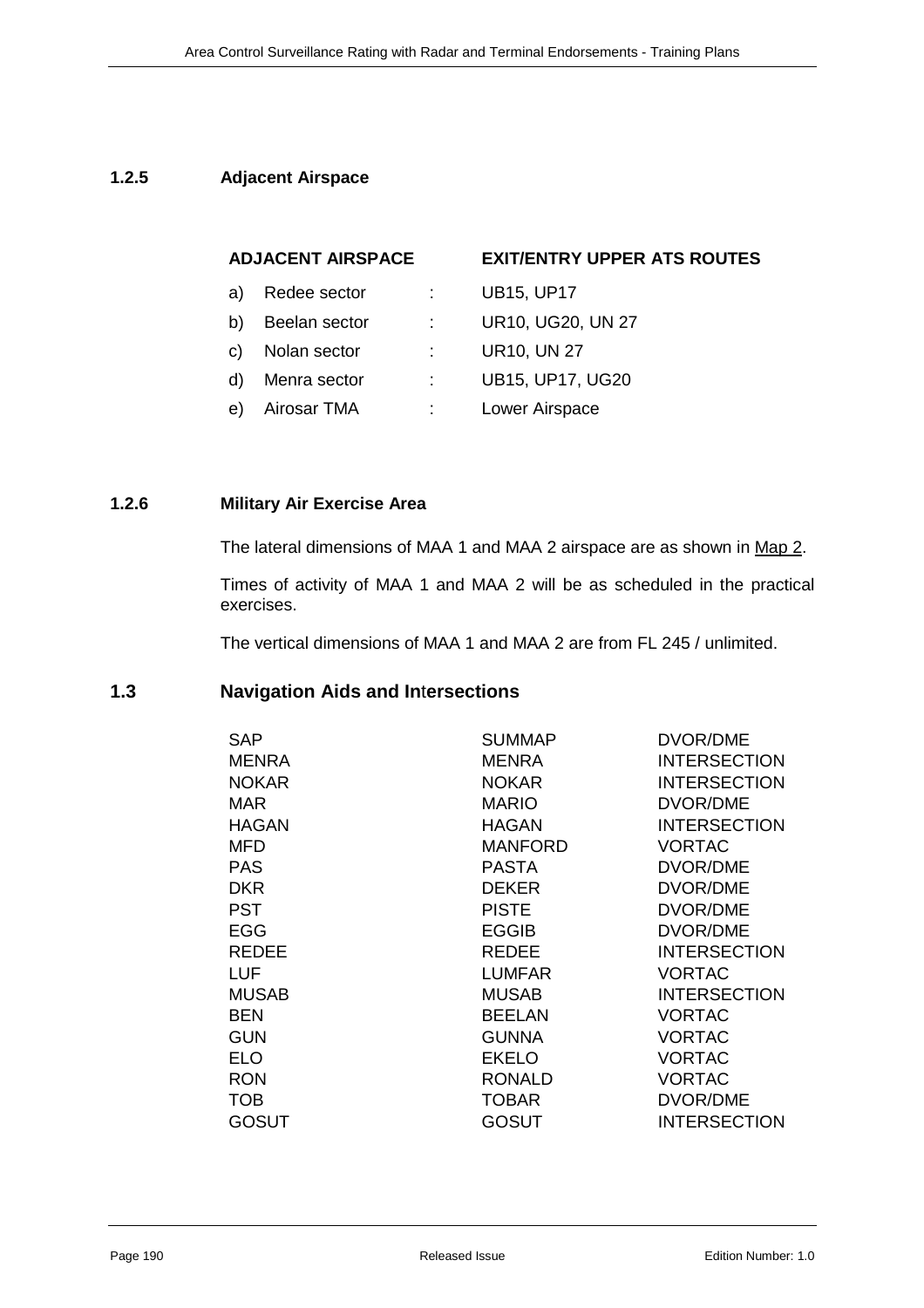| <b>NOL</b>   | <b>NOLAN</b> | DVOR/DME |
|--------------|--------------|----------|
| I FN         | I INFFN      | DVOR/DME |
| <b>NARIB</b> | <b>NARIB</b> | COP      |
| <b>KANOH</b> | <b>KANOH</b> | COP      |

#### **1.4 Duties Common to Executive and Planner Controllers**

- Adjust the relevant displays so that control functions can be performed properly and notify the instructor of any technical failure.
- Analyse, plan and control the flow of traffic by use of system and radar derived information.
- Detect potential conflicts between aircraft by use of system and radar derived information.
- Provide and maintain the prescribed separation between aircraft and between aircraft and airspace boundaries.
- Manage several coinciding tasks while maintaining situational awareness.
- Monitor flight data displays and ensure that they are maintained up-to-date.
- Prioritise tasks and delegate when appropriate.
- Communicate in a clear and precise manner using standard phraseology when available.
- Ensure that all co-ordinations are carried out in accordance with prescribed.
- Manage complete or partial communications failures.
- Assist and give priority to aircraft in emergency and take all actions necessary to ensure aircraft safety.

### **1.5 Co-ordination Procedures**

#### **1.5.1 General**

ACT messages are transmitted via On-line Data Interchange (OLDI) to automatically update and activate the corresponding flight plans in the receiving centre 10 min. before the co-ordination Point (COP).

If it is necessary to pass a verbal revision the planner controller shall ensure that the OLDI system is updated.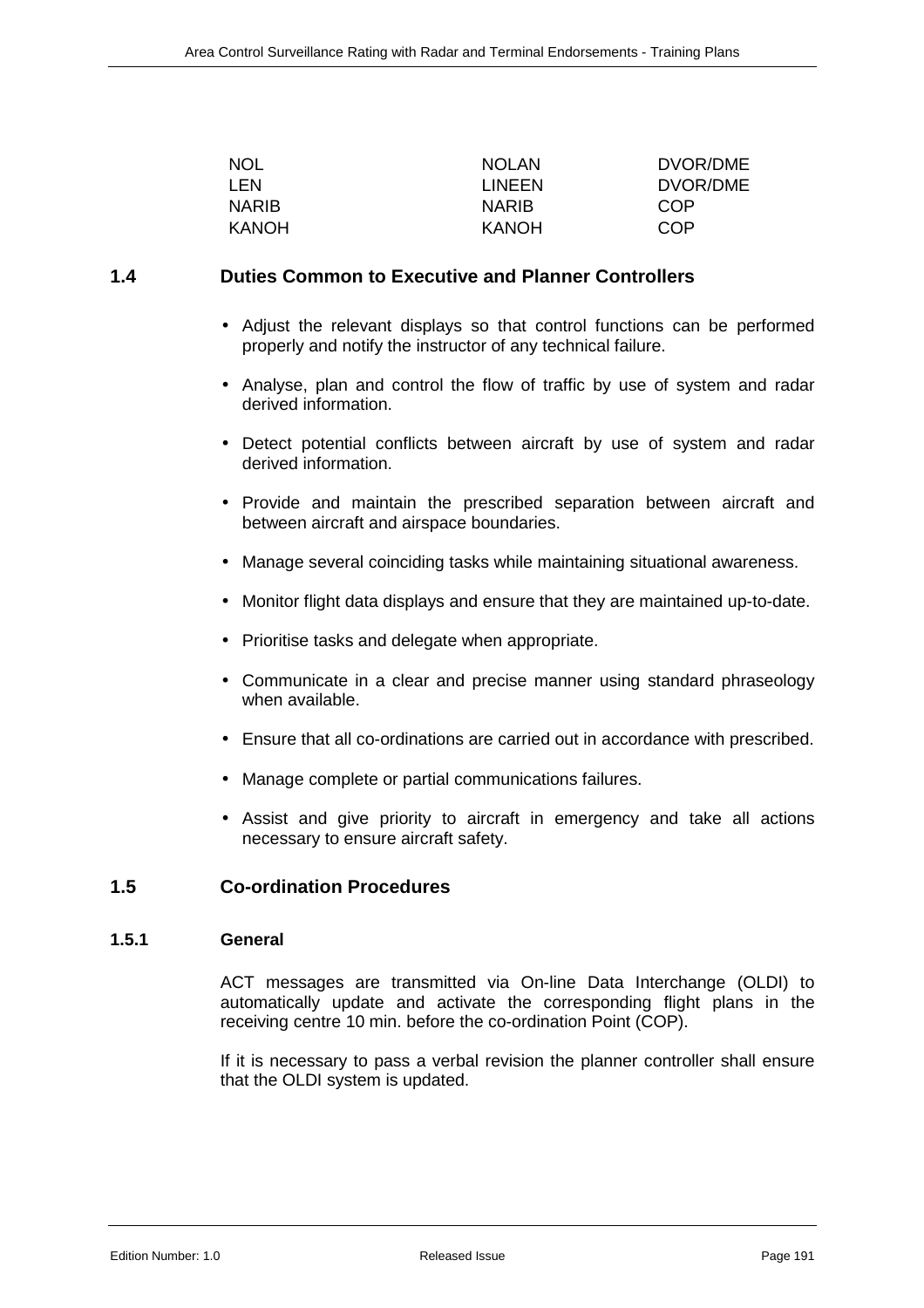When an Activation Message (ACT) has not been successfully transmitted the Planner Controller shall ensure co-ordination. In this case estimates will be passed as follows:

| <b>Adjacent UAC/Sector</b> | Routing     | <b>COP</b>                  |
|----------------------------|-------------|-----------------------------|
| Redee Sector               | <b>UB15</b> | HAGAN                       |
| Beelan Sector              | <b>UG20</b> | <b>GOSUT</b>                |
| Beelan Sector              | <b>UR10</b> | MUSAB (Northbound)          |
| Menra Sector               | <b>UG20</b> | DKR                         |
| Menra Sector               | <b>UP17</b> | DKR                         |
| Nolan Sector               | <b>UR10</b> | RON (Southbound)            |
| Nolan Sector               | <b>UN27</b> | <b>NARIB (UIR Boundary)</b> |
| <b>Beelan Sector</b>       | <b>UN27</b> | <b>KANOH (DG7 Boundary)</b> |

Revisions to estimates shall be passed as appropriate.

The DG7 sector will co-ordinate on an individual basis the transfer of control for aircraft descending into the Airosar Terminal Area (TMA).

### **1.5.2 Expedite Clearance**

An Expedite Clearance is an urgent clearance request from an ATS unit to the ATS unit concerned for an aircraft in flight whenever the flying time to the transfer of control point is less than the agreed pre-notification time. (*EATCHIP – The Common Format, Cross Border, Inter-Centre Letter of Agreement*).

The pre-notification time for the DG7 sector is 10 min.

Flight level changes for an already notified aircraft which is within 5 min. of the transfer of control point shall also be in the form of an 'Expedite Clearance'.

### **1.5.3 Approval Request**

An Approval Request is a request from an ATS unit to the ATS unit concerned for an approval of:

- an aircraft not yet airborne, whenever the flying time to the transfer of control point is less than the agreed minimum pre-notification time, or,
- an aircraft in flight intending to operate under conditions other than those described in mutually agreed procedures. (*EATCHIP – The Common Format, Cross Border, Inter-Centre Letter of Agreement*).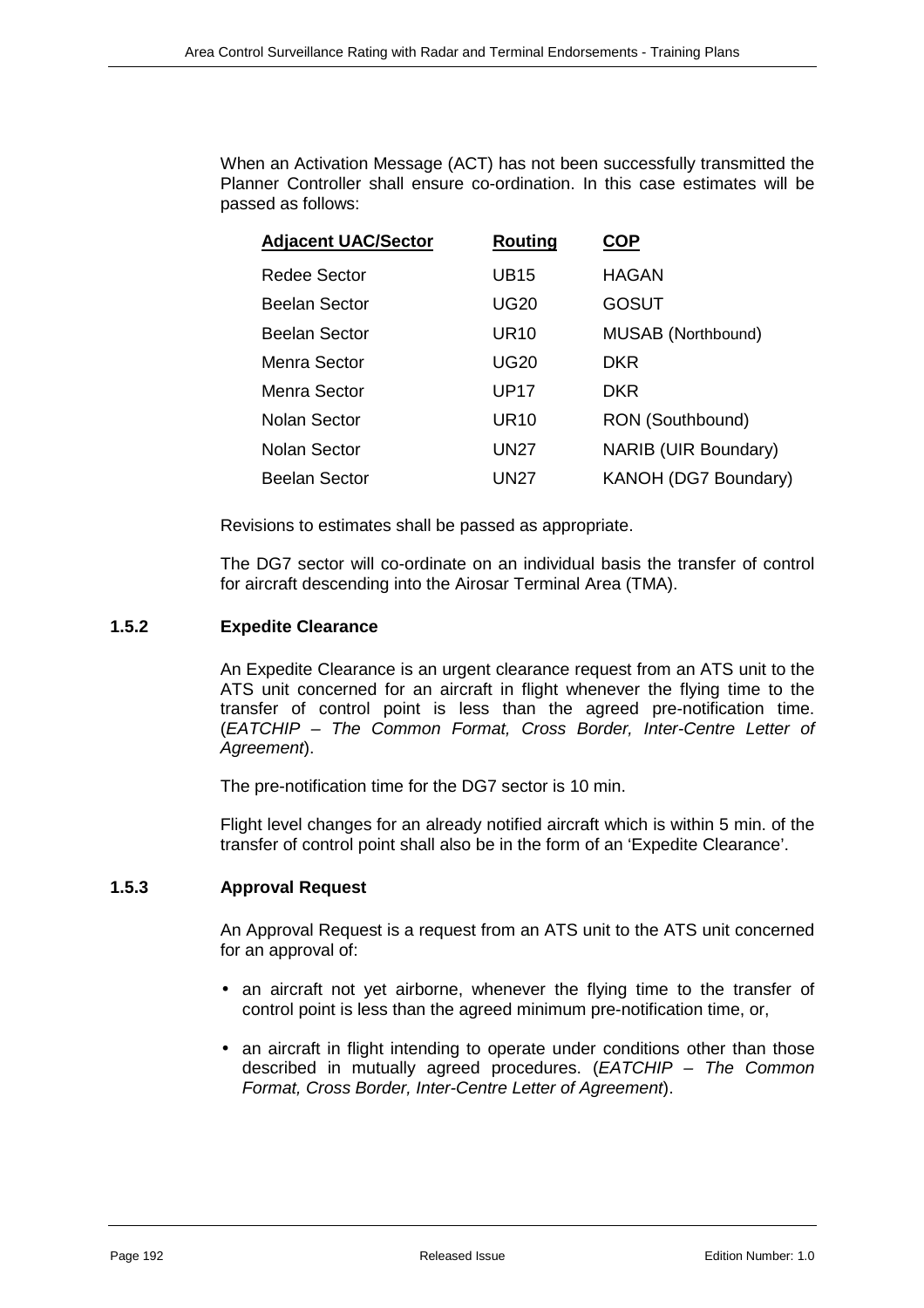### **1.6 Release Procedures**

#### **1.6.1 Release for Climb**

A Release for Climb is an authorisation for the accepting unit to climb (a) specific aircraft before the transfer of control.

Note: The transferring unit remains responsible for separation within its area of responsibility unless otherwise agreed. (*EATCHIP – The Common Format, Cross Border, Inter-Centre Letter of Agreement*).

#### **1.6.2 Release for Descent**

A Release for Descent is an authorisation for the accepting unit to descend (a) specific aircraft before transfer of control.

Note: The transferring unit remains responsible for separation within its Area of Responsibility unless otherwise agreed. (*EATCHIP – The Common Format, Cross Border, Inter-Centre Letter of Agreement*).

### **1.6.3 Release for Turn**

A Release for Turn is an authorisation for the accepting unit to turn (a) specific aircraft away from the current flight path by not more than 45° before the transfer of control.

Note: The transferring unit remains responsible for separation within its area of responsibility unless otherwise agreed *(EATCHIP – The Common Format, Cross Border, Inter-Centre Letter of Agreement).*

#### **1.6.4 ADJACENT AERODROMES**

| Molam (EXWM)      | : Bearing 067/53 NM GUN |
|-------------------|-------------------------|
| Airosar (EXAS)    | Bearing 263/16 NM ELO   |
| Adlin (EXAN)      | : Bearing 295/50 NM DKR |
| Manford (EXMD)    | Bearing 160/73 NM HAGAN |
| Rakon (EXRN)      | Bearing 029/65 NM MUSAB |
| Hammtown (EXHT) : | Bearing 121/13 NM PST   |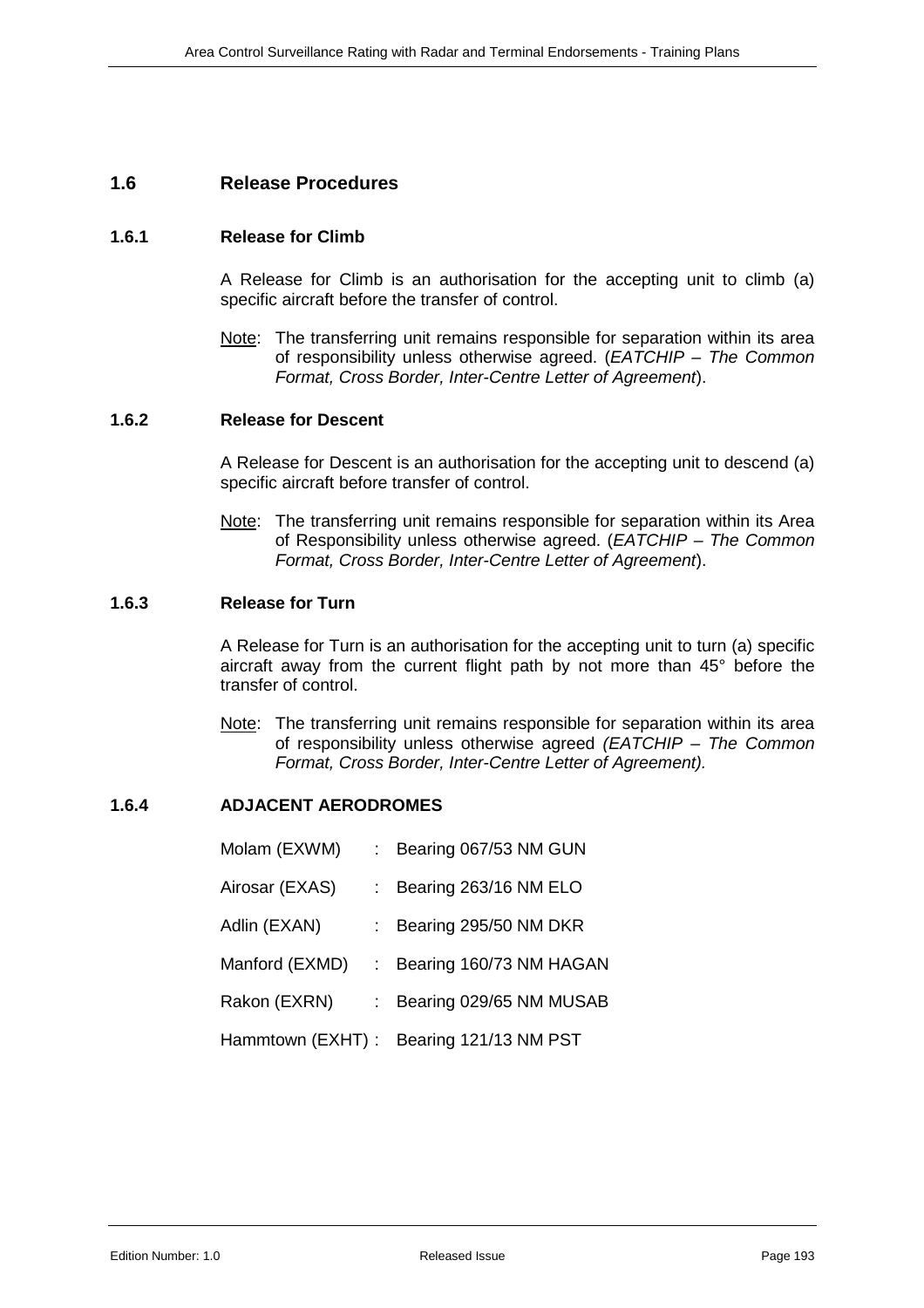# **2. EXECUTIVE CONTROLLER RESPONSIBILITIES**

## **2.1 Radar Separation Minima**

The radar separation shall be a minimum of 5 NM (9.3 km).

### **2.2 Specific Duties of the Executive Controller**

- Maintain a continuous listening watch on the sector frequencies and carry out all RTF communication.
- Take the necessary control actions within the sector's area of responsibility to comply with the plan established by the Planner Controller.
- Liaise with the Planner Controller when planned exit levels cannot be achieved.
- Ensure that the Planner Controller is warned that the traffic situation is developing to the extent that the sector could be overloaded.
- Ensure that the Planner Controller is informed of any potential or actual emergency or unusual occurrence taking place within the sector's area of responsibility.

### **2.3 Radar Identification**

- The radar identification methods described in ICAO Doc 4444 shall be used.
- All correlated traffic from an adjacent sector may be considered as being identified, as the identification established by the previous sector is maintained by the system.
- If the transfer of radar identity is necessary it shall be completed in accordance with the procedures in ICAO Doc 4444.

### **2.4 Transfer of Control**

Generally, the transfer of control shall be at the sector boundary unless otherwise agreed by prior co-ordination. In order to ensure separation between traffic operating in the vicinity of the sector boundaries aircraft shall not be vectored, climbed or descended while within 2½ NM of the sector boundary, unless prior co-ordination is effected.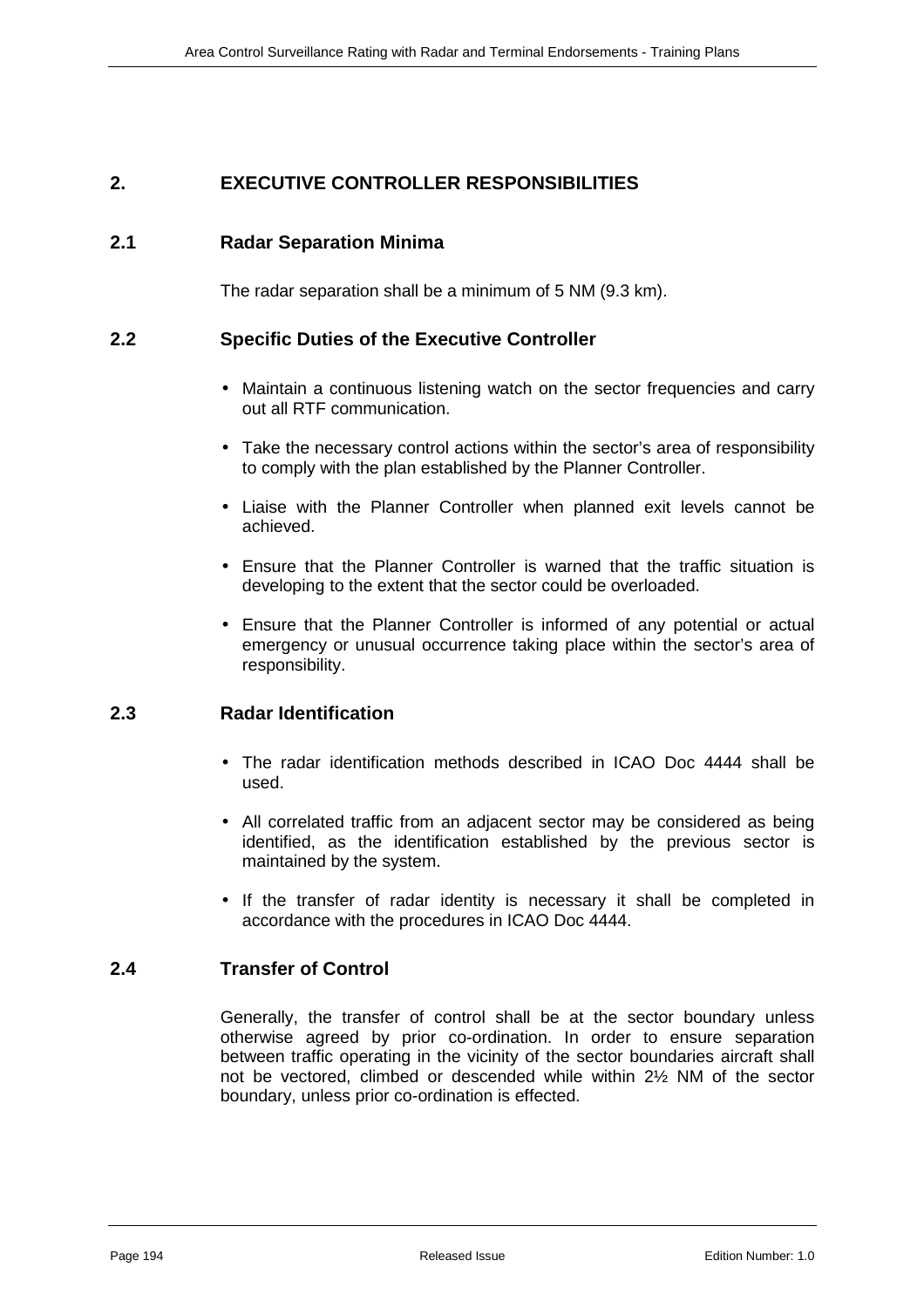# **2.5 Transfer of Communications**

## **2.5.1 General**

Transfer of communications for aircraft entering/exiting the DG7 Sector from/into adjacent sectors/units shall be effected at a point not closer than 10 NM from the appropriate sector/unit boundary unless agreed by prior co-ordination.

### **2.5.2 Callsigns of Sectors/Units and Frequencies**

| <b>SECTOR</b>              | <b>CALLSIGN</b> | <b>FREQ/CHANNEL</b> |
|----------------------------|-----------------|---------------------|
| a) DG7 Sector              | Airosar Radar   | 133.250             |
| b) Nolan Upper Sector      | Adlin Radar     | 132.850             |
| c) Menra Upper Sector      | Adlin Radar     | 127.625             |
| d) Redee Upper Sector      | Airosar Radar   | 120.050             |
| e) Airosar TCL             | Airosar Radar   | 124.075             |
| <b>Beelan Upper Sector</b> | Airosar Radar   | 131.050             |

#### **Determination of Level Occupancy**

The procedures shall be in accordance with ICAO Doc 4444.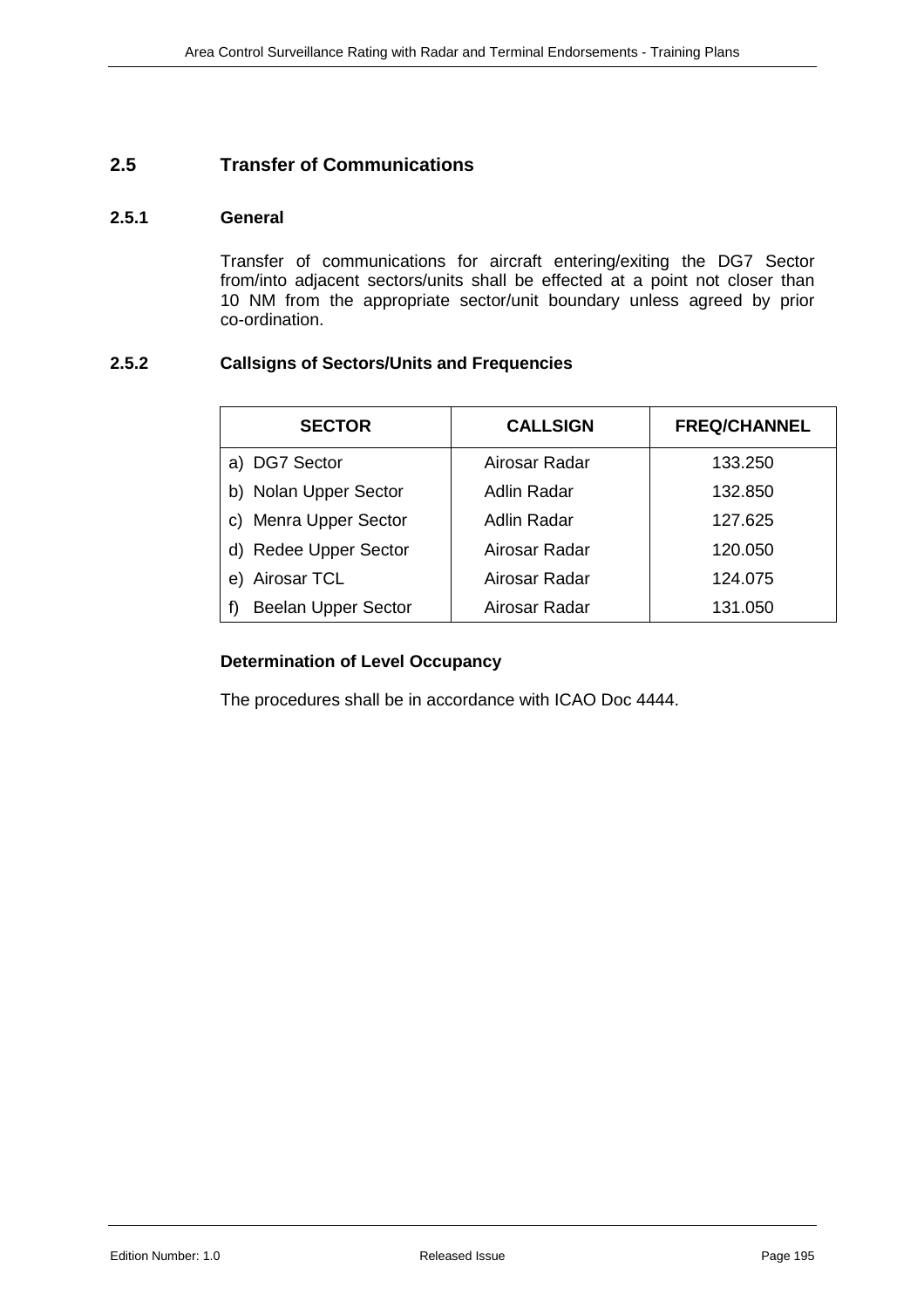# **3. PLANNER CONTROLLER RESPONSIBILITIES**

### **3.1 Introduction**

The following paragraphs are meant to guide the Planner Controller in planning traffic. The Planner Controller together with the Executive Controller are expected to use their initiative in those circumstances that may require special handling.

### **3.2 Planning Standards**

The Planning Standards are:

- a) The Procedural Separation Standards, as listed in ICAO Doc 4444.
- b) The Reduced Longitudinal Separation Standards as laid down in ICAO Doc 7030.
- c) The Radar Separation planned between aircraft on the same track, same level – 10 NM constant or increasing unless co-ordinated.
- d) 20 NM for traffic on crossing tracks.

### **3.3 Conflict Warning**

The Planner Controller will provide warning to the Executive Controller when, taking into account entry flight levels and the projected tracks of aircraft entering the sector, the Planning Standards are infringed.

Before passing such warning the Planner Controller will ascertain that the flight plans of the aircraft concerned are available and that at least one of the conflicting aircraft is displayed on the radar display.

### **3.4 Specific Duties of the Planner Controller**

- Plan and accept aircraft safely into the sector in accordance with prescribed procedures.
- Plan exit conditions according to the Planning Standards or as agreed with the accepting unit/sector.
- Co-ordinate with adjacent units/sectors joining and crossing clearances, estimates, revisions, approval requests and expedite clearances in accordance with prescribed procedures.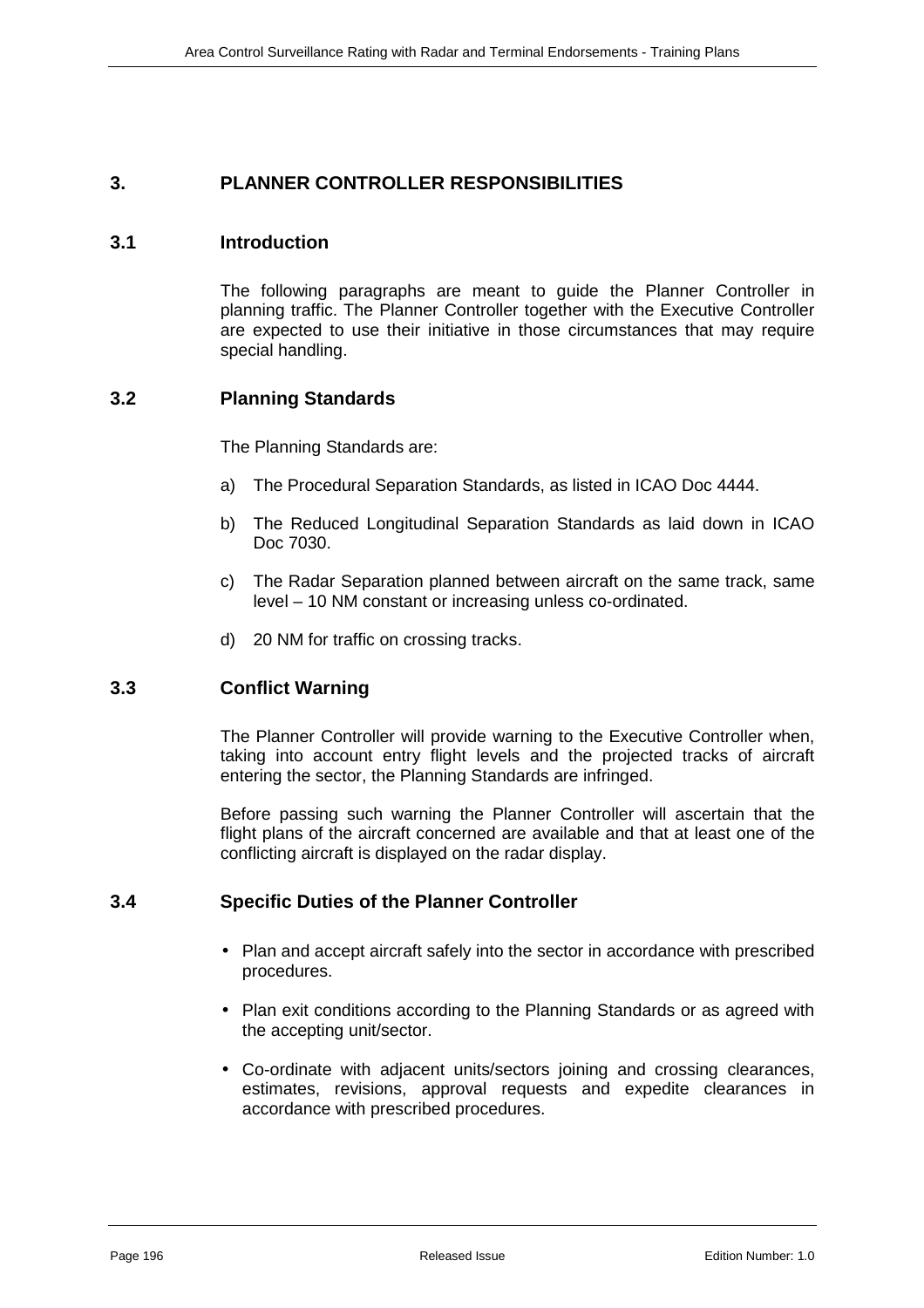- Ensure that co-ordination is effected prior to transferring aircraft.
- Co-ordinate with the Executive Controller the acceptance of any aircraft entering the sector's area of responsibility not complying with navigation or communication requirement (e.g. unserviceable transponder).
- Transfer received radar identity of an aircraft to the Executive Controller.
- Ensure that the Executive Controller is aware of any co-ordinated climb or descent made with an adjacent unit/sector.
- Inform the Watch Supervisor of unusual/emergency situations within the sector's area of responsibility.

#### **3.5 Sector Procedures**

The agreed flight levels for traffic landing in the following airports are as follows.

| Aerodrome | <b>Adjacent Sector</b> | <b>Agreed Flight</b><br>Level | COP               |
|-----------|------------------------|-------------------------------|-------------------|
| Adlin     | Menra                  | FL 260                        | 15 NM prior DKR   |
| Manford   | Redee                  | <b>FL 250</b>                 | 15 NM prior HAKAN |
| Rakon     | <b>Beelan</b>          | FL 250                        | 15 NM prior MUSAB |
| Molam     | <b>Airosar TCL</b>     | FL 250                        | at GUN            |
| Airosar   | Airosar TCL            | <b>FL 250</b>                 | at GUN            |

An inbound clearance shall be issued by the DG7 sector as soon as practicable to all aircraft landing at Airosar.

Aircraft departing from aerodromes within the Menra sector intending to enter the DG7 sector will be cleared by Menra sector to cross the sector boundary at FL 250.

If this restriction cannot be met, Menra sector shall co-ordinate directly with Airosar TCL. In the case where transfer of communication to the Airosar TCL is necessary, Menra sector shall notify the DG7 Sector.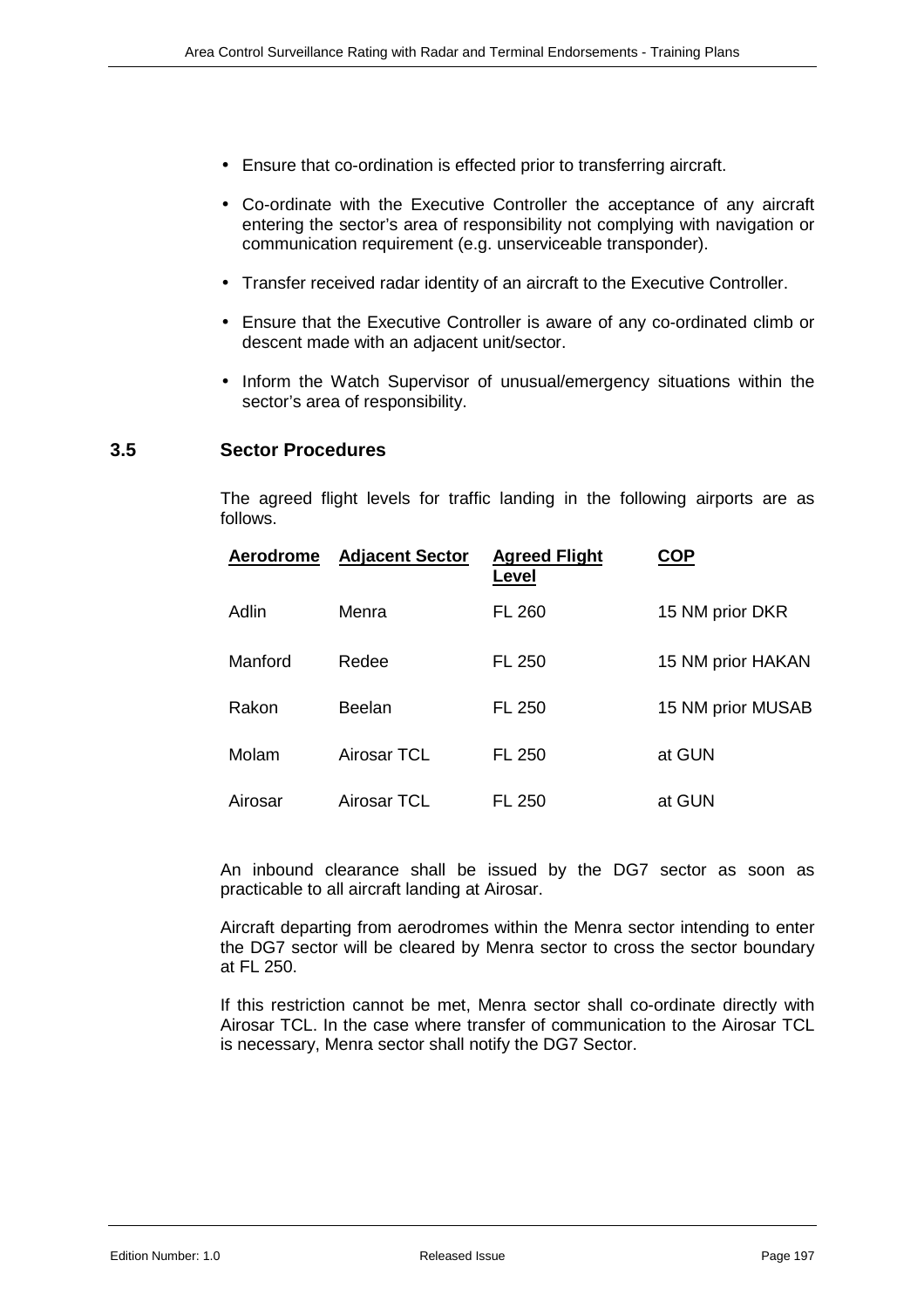Page intentionally left blank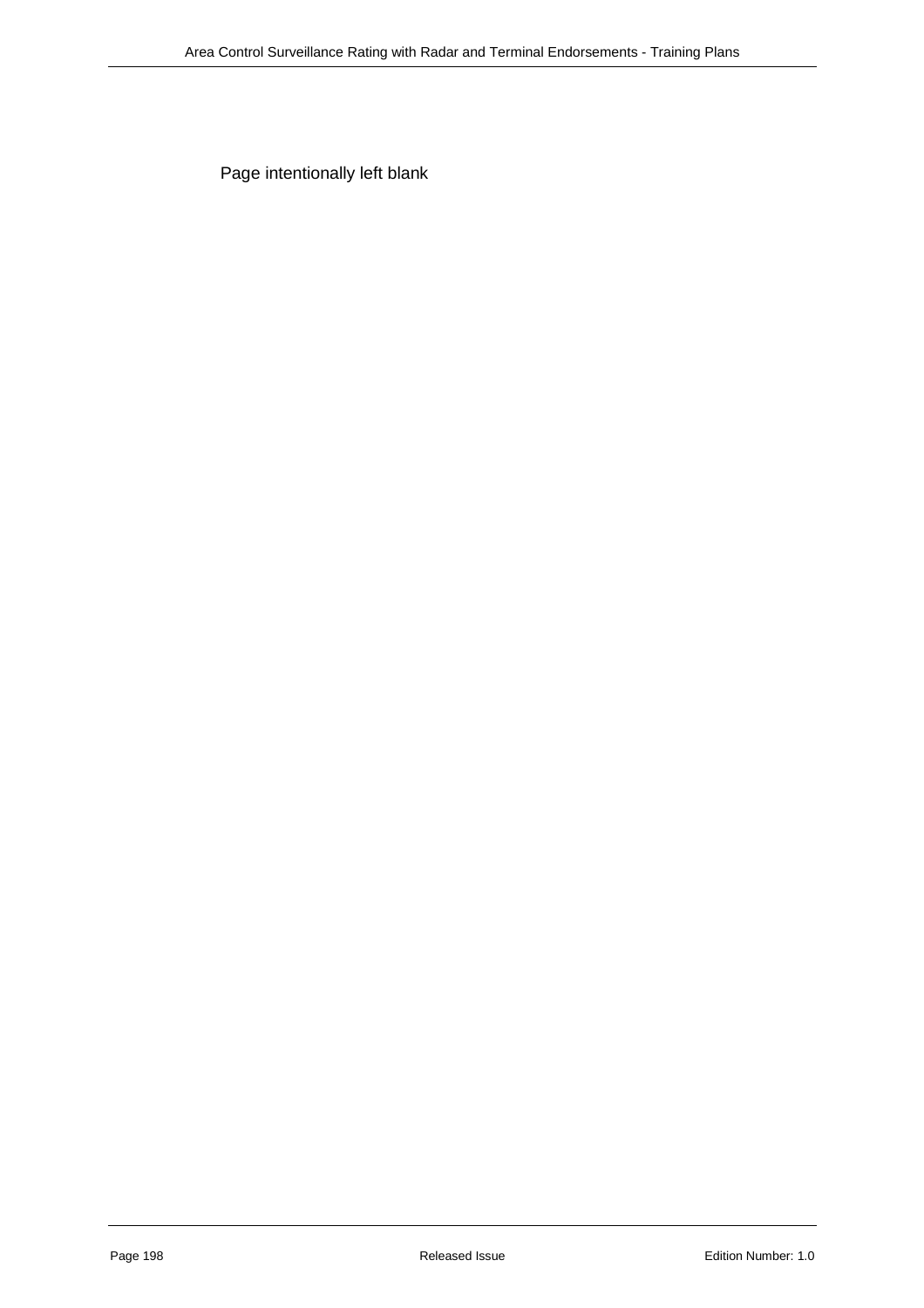# **ANNEX B: PROCEDURES FOR MODULE 8**

# **1. AIRSPACE AND UNIT ORGANISATION**

The vertical dimensions of the Airosar FIR are from surface to FL 245. Airosar TMA is an airspace within the Airosar FIR. Airosar TCL is a sector within the Airosar TMA. There are two other sectors within the Airosar FIR, Beelan and Redee. Adlin FIR is located to the west of Airosar FIR and has two sectors, Menra and Nolan – Map 3.

Within the Airosar TMA there are three controlled airspaces, namely:

- (i) A Control Zone surrounding the major airport, Airosar (EXAS) under the jurisdiction of Airosar Tower.
- (ii) Above and around the control zone is Airosar Approach sector under the jurisdiction of Airosar Approach Control.
- (iii) Above and around Airosar Approach sector is a Terminal Control Area, Airosar TCL under the jurisdiction of Airosar TCL – Map 4.

Approach Control and TCL Control are situated in the TCL operations room.

The vertical dimensions and ICAO classifications of Airosar airspace are shown in Table 6.

| <b>AIRSPACE</b>            | <b>ORGANISATIONAL</b><br><b>SECTOR</b> | <b>DIMENSIONS</b> | <b>CLASS</b> |
|----------------------------|----------------------------------------|-------------------|--------------|
| Airosar CTR                | <b>Airosar Tower</b>                   | SFC - 1000'       |              |
| Airosar APP                | Airosar Approach                       | $1000' - FL$ 95   | С            |
| Airosar TCL                | Airosar TCL                            | 1000' - FL 95     | E            |
|                            |                                        | $FL 95 - FL 245$  | C            |
| Airosar FIR<br>(Below TMA) | Airosar APP/TCL                        | SFC - 1000'       | G            |
| Hammtown<br>Class 'F'      | Hammtown<br>Information                | <b>SFC - 1000</b> | F            |

Table 6: Airosar Airspace

Note: A rectangular shaped airspace around Hammtown airport from surface to 1000 ft is designated ICAO Class 'F' airspace when activated - Map 4. See Appendix 2 for details of activation of this airspace.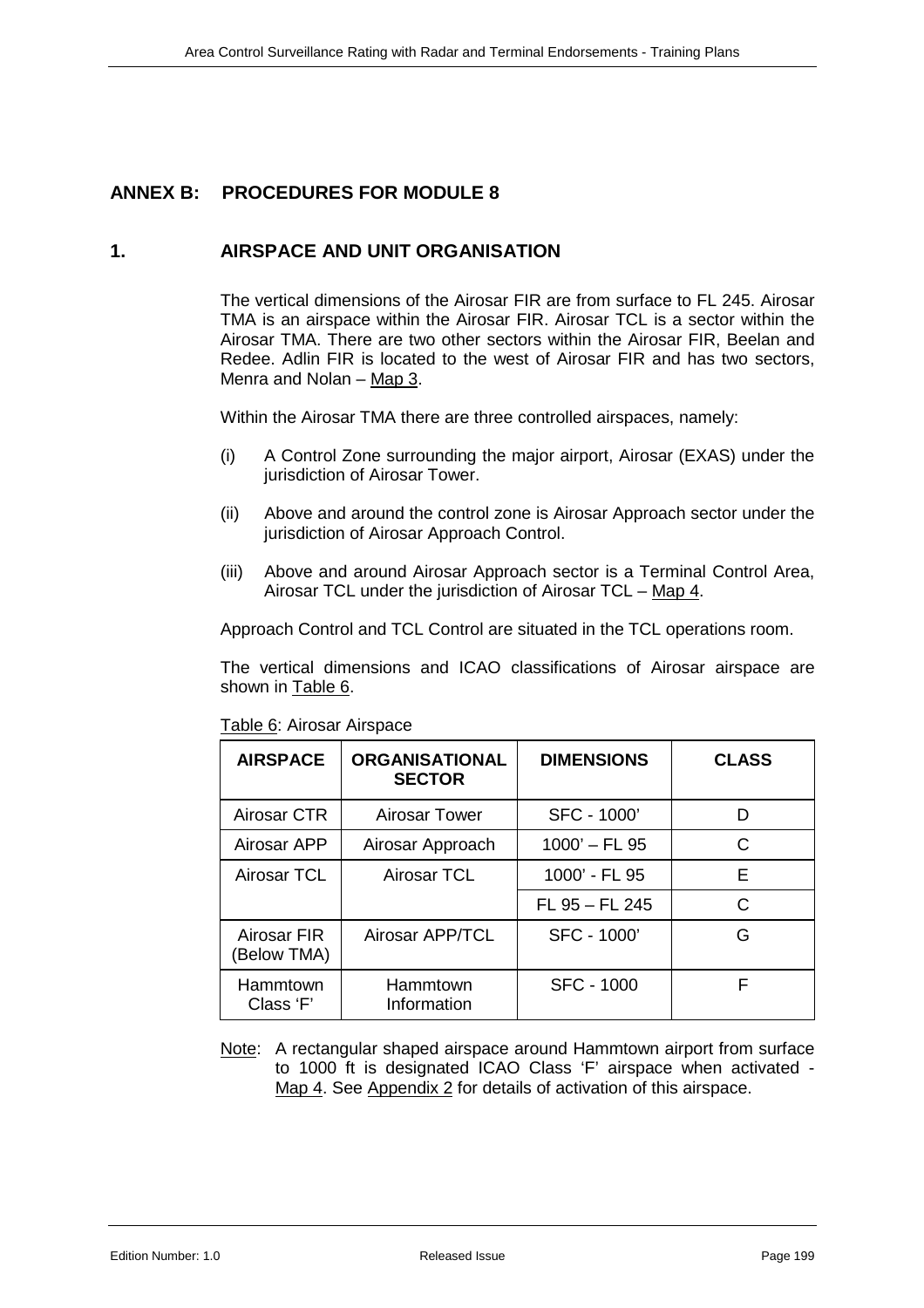Map 3: Airosar TMA

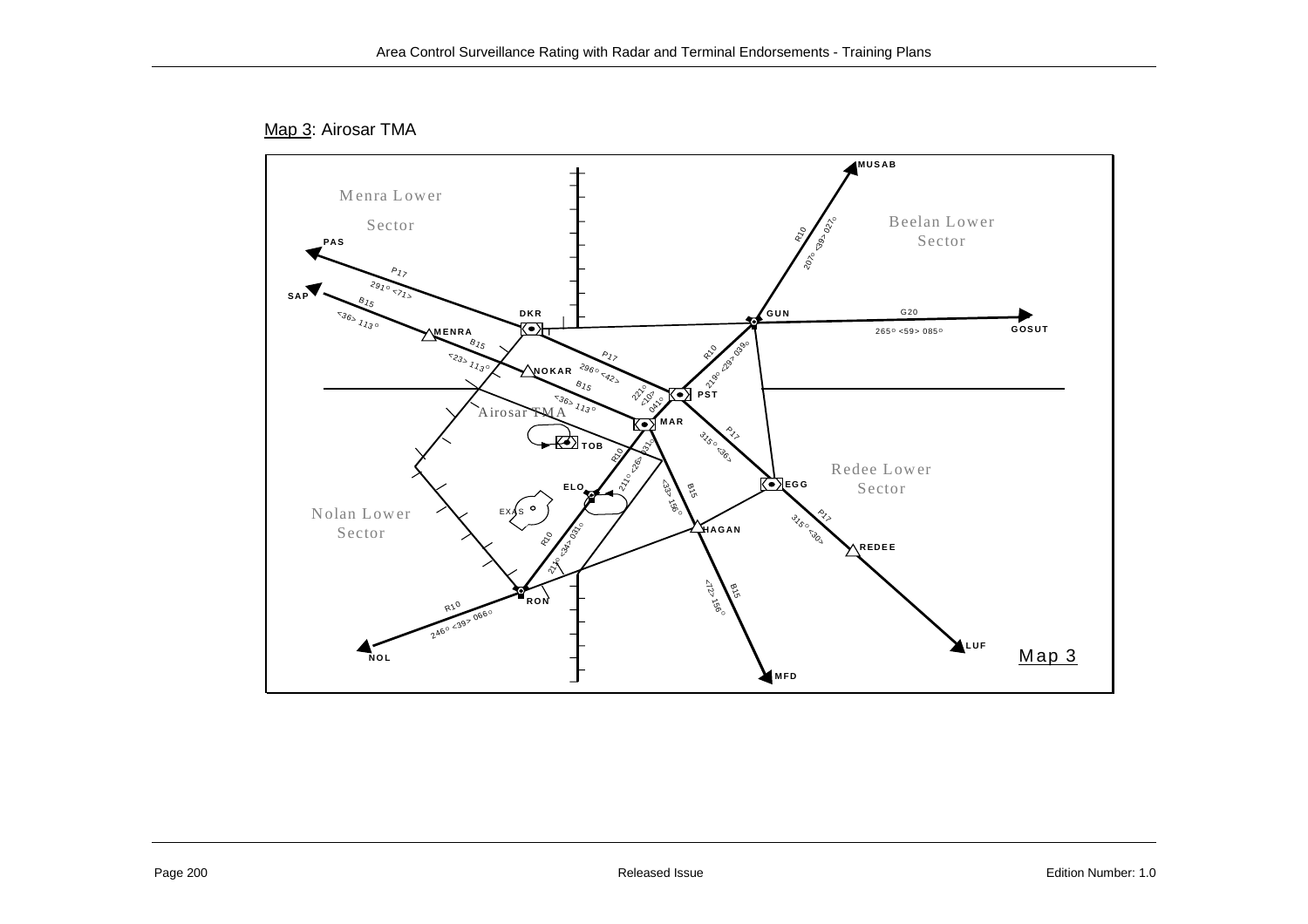

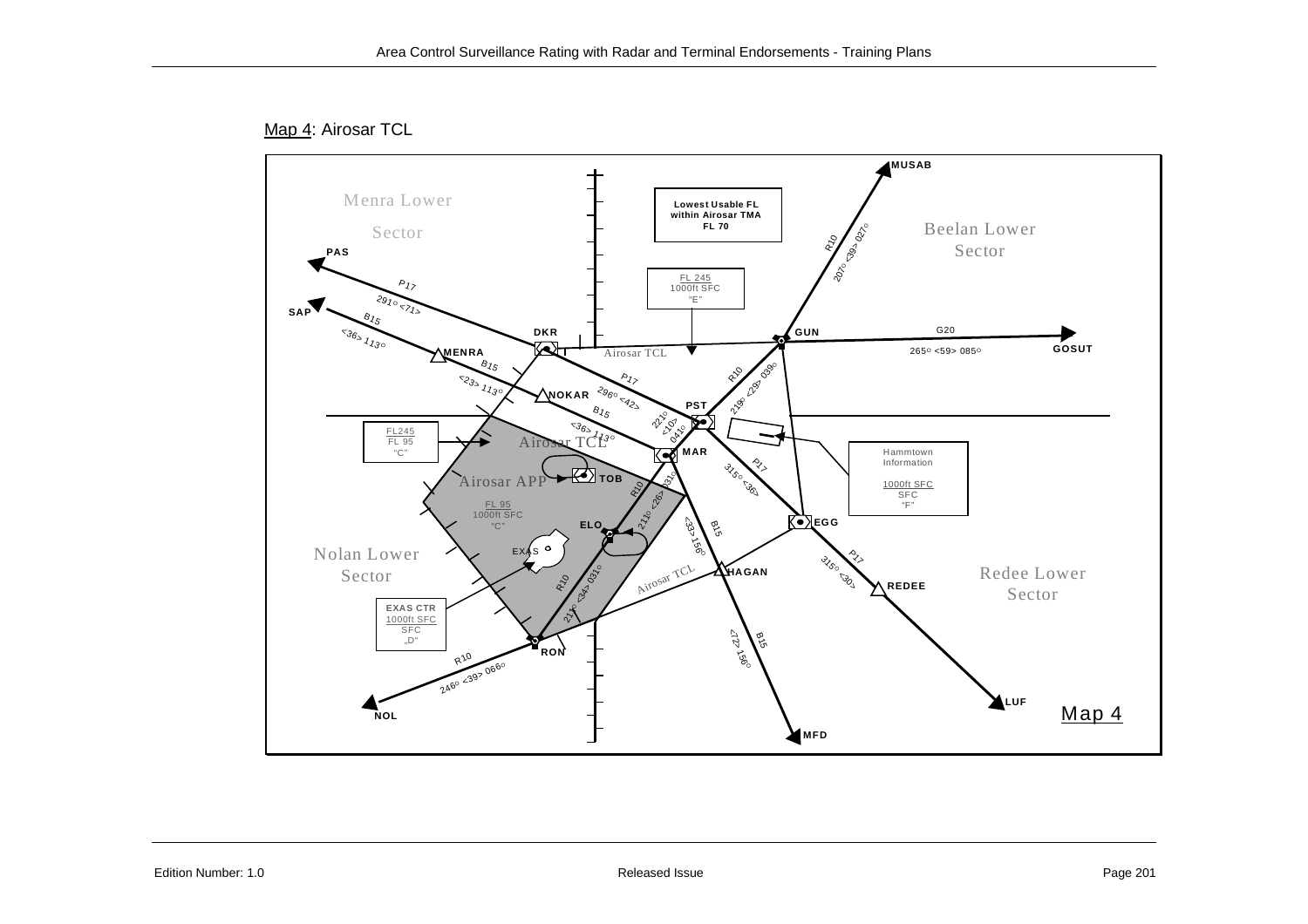# **2. GENERAL PROCEDURES**

### **2.1 Radar Separation**

The minimum radar separation within the Airosar TCL is 5 NM.

Outbound aircraft shall be transferred by TCL sectors to en-route sectors radar separated by a minimum of 5 NM, constant or increasing.

### **2.2 Standard Agreement**

An aircraft may enter the airspace under the jurisdiction of another sector without individual co-ordination when it is following a standard route on its own navigation and it has been cleared to, or is at, an agreed level (see 6. 'Agreed Levels') before communication is transferred to the receiving sector.

## **2.3 Transfer of Control**

The transfer of control of traffic is effective at the TMA sector boundaries unless otherwise agreed. Transfer of communication may take place earlier.

### **2.4 Speed Control**

Aircraft shall be transferred to Approach Control at a maximum speed of 250 KT.

### **2.5 Radar Identification**

The radar identification methods described in ICAO Doc 4444 shall be used.

All correlated traffic from an adjacent sector may be considered as being identified.

If the transfer of radar identity is necessary it shall be completed in accordance with the procedures described in ICAO Doc 4444.

### **2.6 Atmospheric Pressure Setting**

The transition altitude for the TMA is 6000 feet.

The minimum holding level available to Airosar TCL at ELO and TOB is FL 100.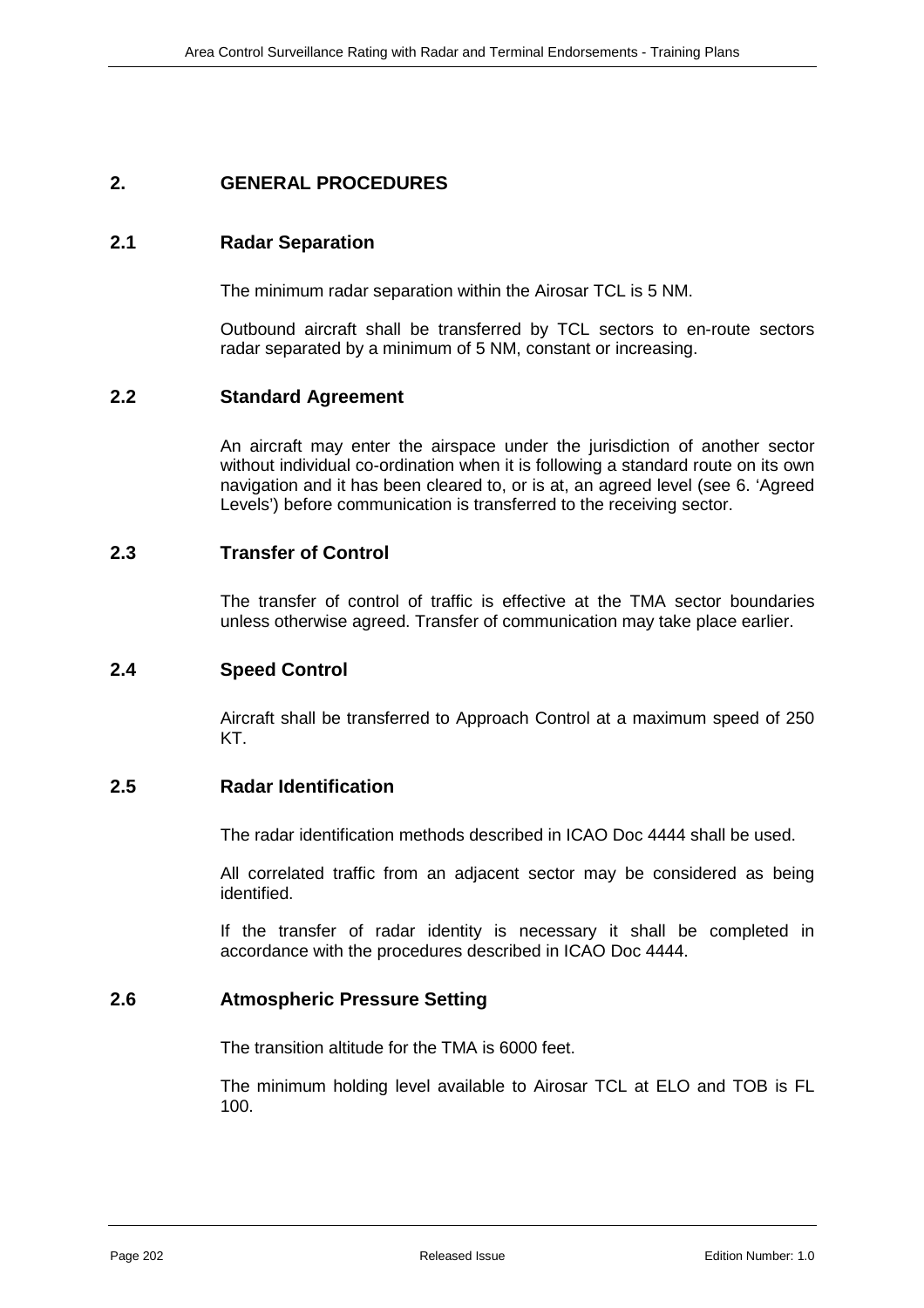# **3. OUTBOUND PROCEDURES**

Aircraft departing from EXAS will be on a Standard Instrument Departure (SID) and climbing to FL 90 or lower requested flight level unless otherwise co-ordinated.

Aircraft departing from other airfields within the sector of responsibility are required to obtain a clearance from TCL before take-off.

All aircraft departing from airfields within the TCL sector of responsibility will observe an IAS limit of 250 KT below FL 100. TCL controllers should remove speed limitations as soon as traffic permits.

## **4. INBOUND PROCEDURES**

### **4.1 Standard Arrival Routes**

Aircraft inbound to EXAS will be routed via Standard Arrival Routes (STARs) as shown in Table 7.

Table 7: STARs

| <b>ROUTE</b>          | <b>HOLDING AREA</b> | <b>STAR</b>     |
|-----------------------|---------------------|-----------------|
| MUSAB-GUN-PST-MAR-TOB | TOB                 | <b>MARIO 1G</b> |
| GOSUT-GUN-PST-MAR-ELO | ELO                 | <b>MARIO 1A</b> |
| REDEE-EGG-ELO         | ELO                 | EGGIB 1A        |
| MENRA-NOKAR-TOB       | TOR                 | NOKAR 1G        |

### **4.2 Releases to Approach Control**

- Aircraft should be released in level order. Any level lower than FL 100 in the holding areas shall be co-ordinated with Approach Control. Transfer of communication shall be effected in level order and in sufficient time for aircraft to be given heading or holding instructions before reaching the hold.
- Aircraft cleared to a holding facility shall be vertically separated and not in confliction with overflying traffic before control is transferred.
- Release messages shall contain the following information in the standard sequence of:
	- − holding area release point
		-
- 
- − callsign contact point
- − flight level any qualifying instructions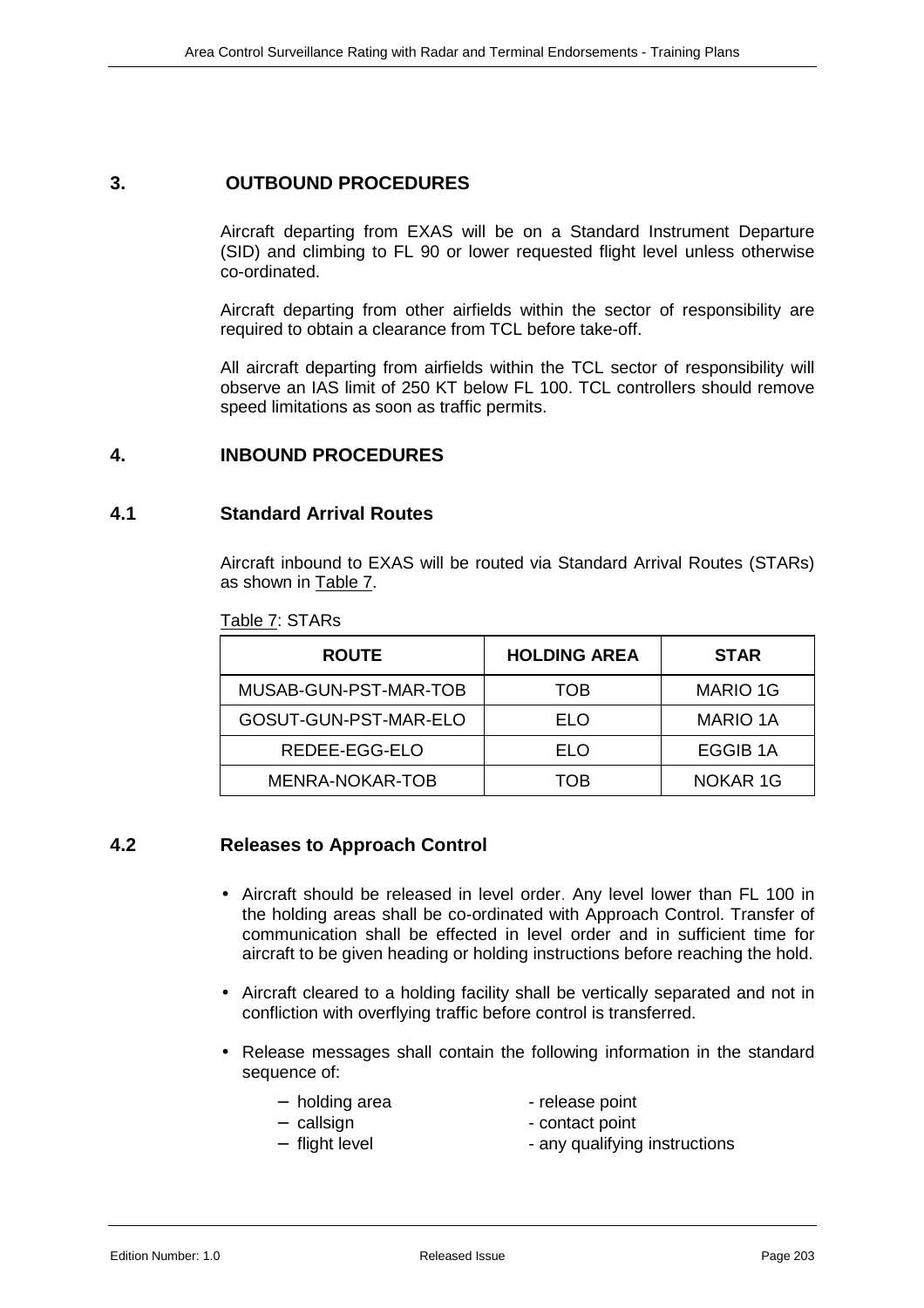# **5. HOLDING PROCEDURES**

## **5.1 Separation Between Holding and Overflying Aircraft**

Vertical separation between overflying aircraft approaching the holding fix and aircraft already holding in the particular area is to be established before the overflying aircraft has reached the minimum distances shown in Table 8.

Table 8: Vertical Separation from Holding Fix

| <b>FLIGHT LEVEL</b> | <b>DISTANCE FROM HOLDING FIX</b> |  |
|---------------------|----------------------------------|--|
| FL 150 and below    | 15 miles                         |  |
| FL 160 to FL 200    | 25 miles                         |  |
| FL 210 and above    | 30 miles                         |  |

Aircraft established in the TOB holding area are separated from aircraft established in the ELO holding area up to and including FL 140.

Standard ICAO holding speeds apply in the TOB and ELO holding patterns.

# **6. AGREED LEVELS**

The agreed levels for aircraft arriving/departing from aerodromes in the Airosar TMA are shown in Table 9.

| <b>ADJACENT</b><br><b>SECTOR</b> | <b>ROUTE</b>                      | <b>COP</b>      | <b>INBOUND</b><br><b>LEVEL</b> | <b>OUTBOUND</b><br><b>LEVEL</b> |
|----------------------------------|-----------------------------------|-----------------|--------------------------------|---------------------------------|
| Menra                            | $IN-B15$                          | <b>IN-NOKAR</b> | 170                            |                                 |
|                                  | OUT-P17                           | <b>OUT-DKR</b>  |                                | 160                             |
| <b>Beelan</b>                    | <b>R10 AND G20</b>                | <b>GUN</b>      | 240                            | 230                             |
| Redee                            | P <sub>17</sub>                   | <b>EGG</b>      | 200                            | N/A                             |
| DG7                              | R <sub>10</sub> & G <sub>20</sub> | <b>GUN</b>      | 250                            | 240                             |

Table 9: Agreed levels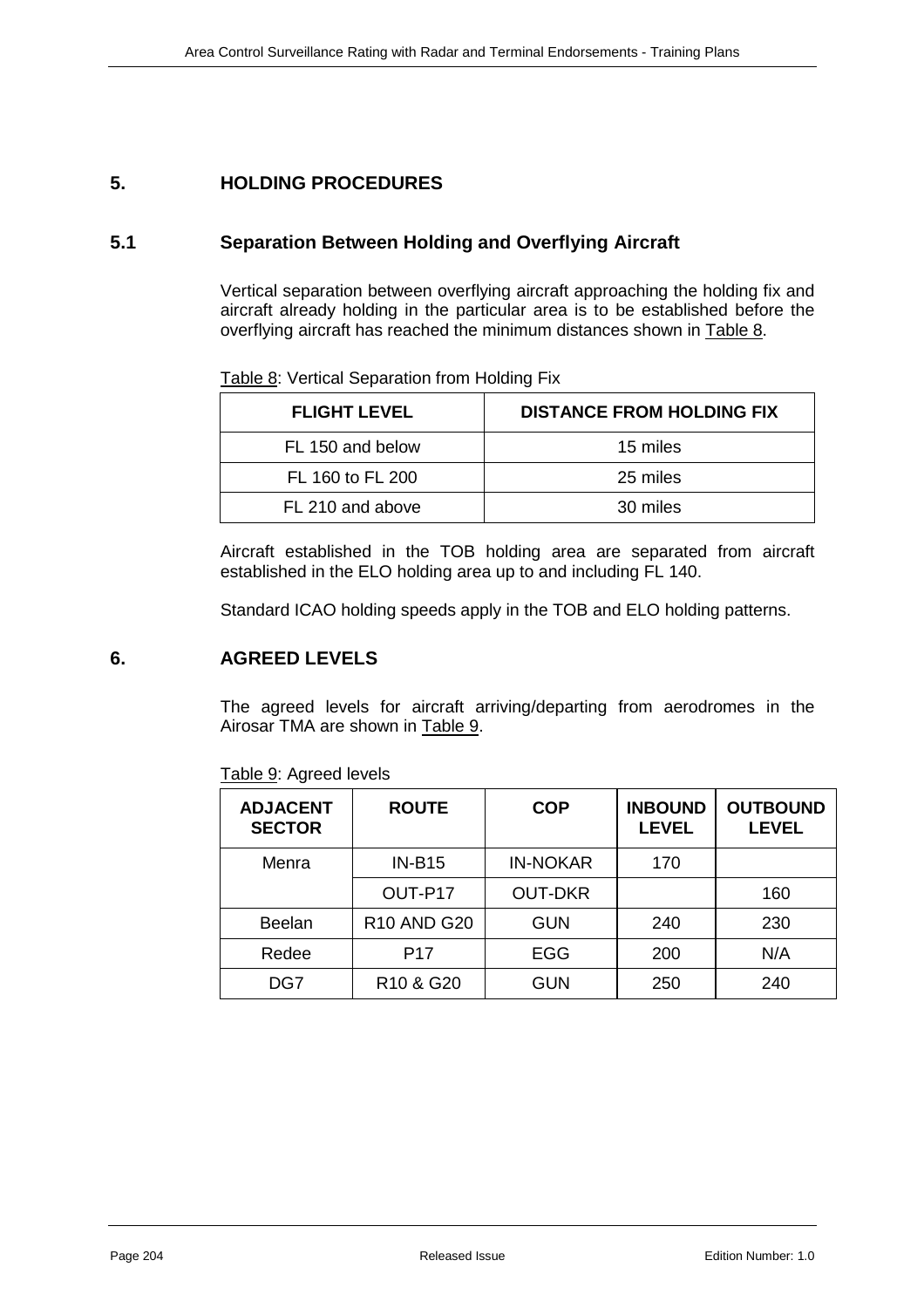Page intentionally left blank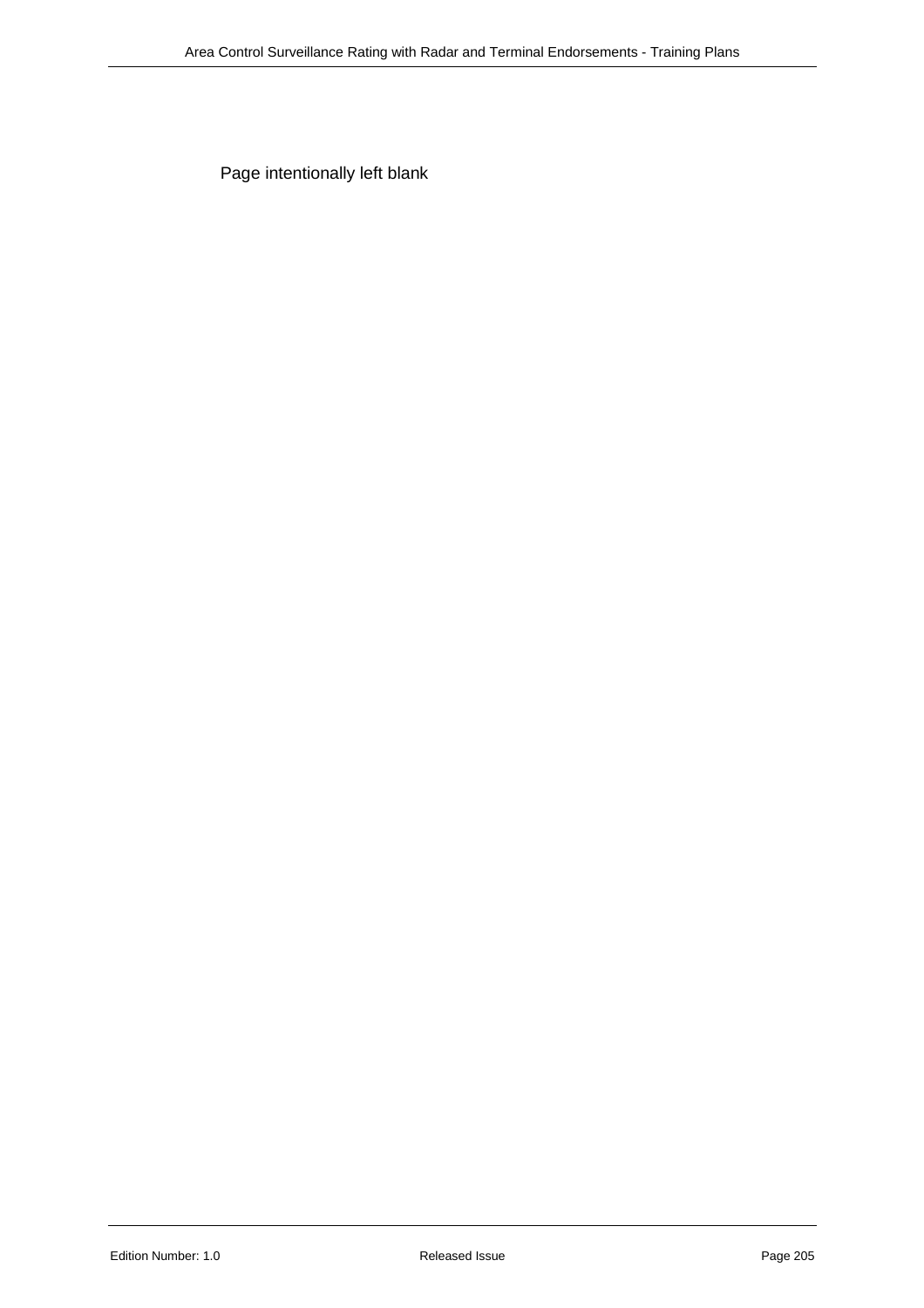Page intentionally left blank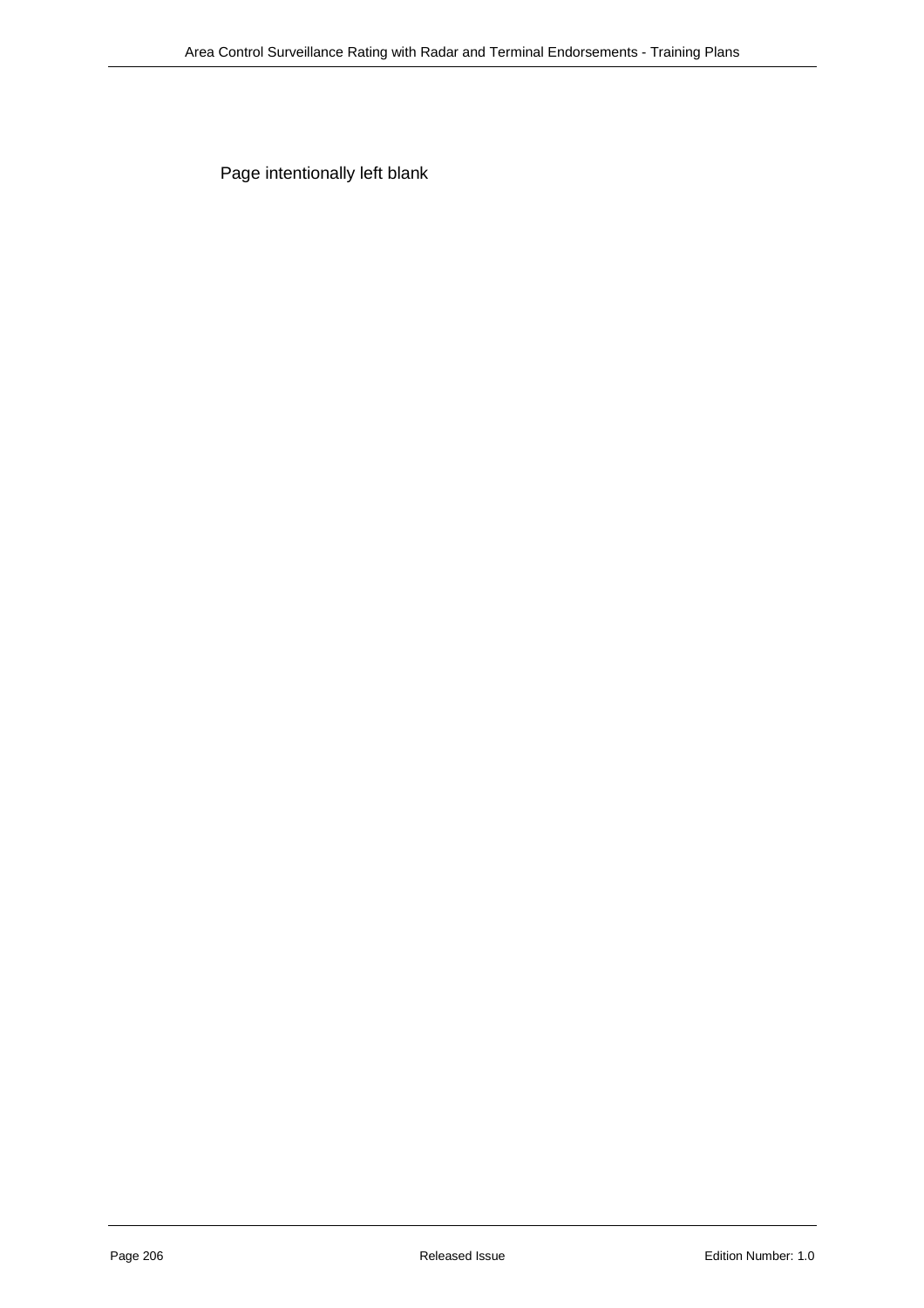# **APPENDIX 1: LETTER OF AGREEMENT BETWEEN AIROSAR TCL RADAR AND AIROSAR APPROACH**

# **1. GENERAL**

### **1.1 Purpose**

This LOA describes co-ordination and control procedures for IFR and VFR flights between Airosar TCL and Airosar APP.

### **1.2 Deviations**

In exceptional cases and if close co-ordination and agreement between the two parties exist, short-time deviations from these regulations are permitted for the purpose of improved traffic handling.

## **2. AREAS OF RESPONSIBILITY**

The areas of responsibility are displayed on the attached Airosar TMA chart.

# **3. CO-ORDINATION**

### **3.1 Data Exchange**

Estimates are exchanged not later than 10 min. before the ETO and generally transferred by means of automated data exchange (OLDI).

#### **3.2 Arrivals**

The COP and clearance limit for all arrivals to EXAS is either ELO or TOB.

#### **3.3 Departures**

SIDs are published in the approach documentation for all departures from EXAS.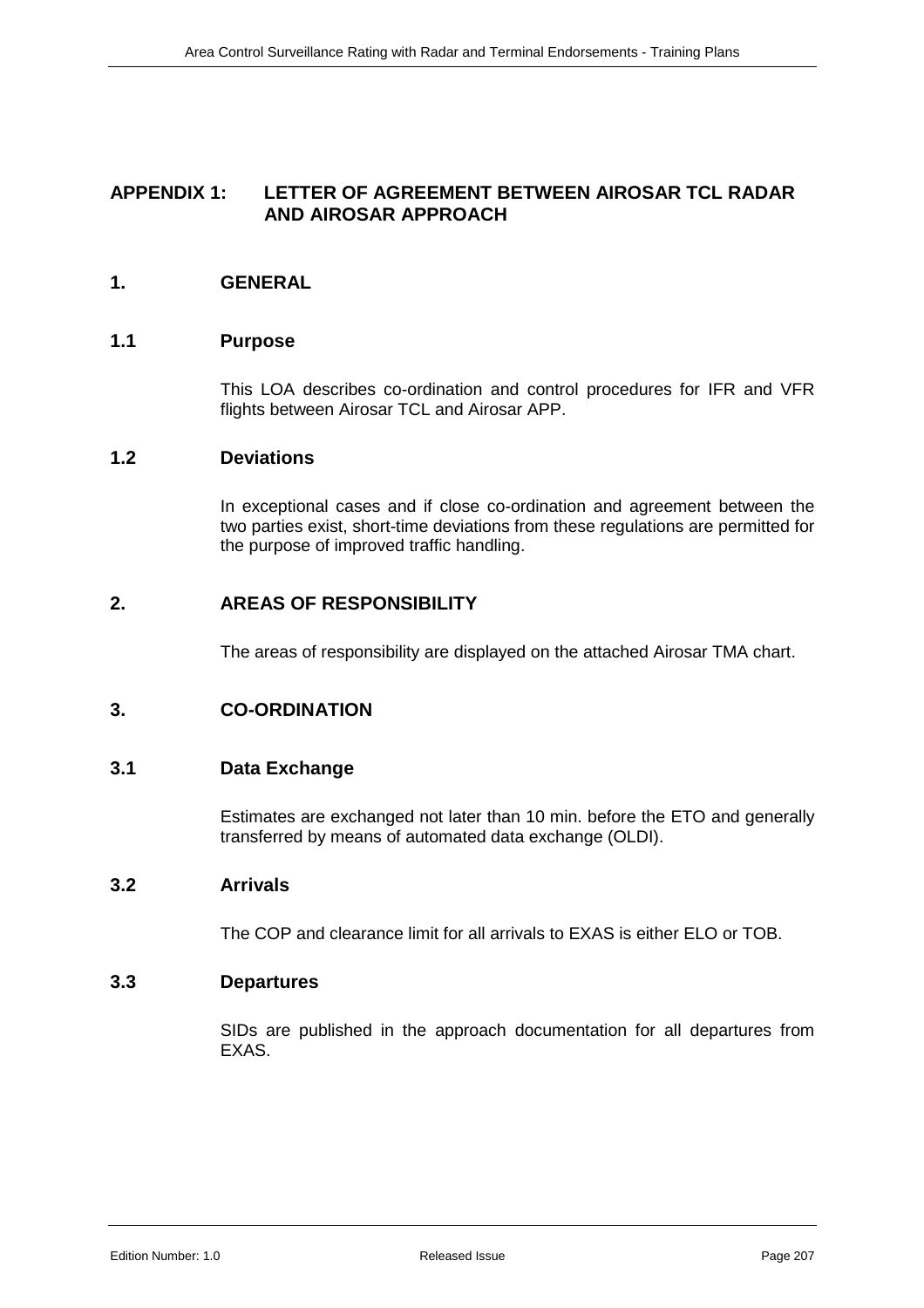## **3.4 Transit Flights**

Transit flights through Airosar Approach airspace shall be co-ordinated on an individual basis.

# **4. CONTROL PROCEDURES**

### **4.1 Arrivals**

Arrivals to EXAS are generally released at FL 100. Individual co-ordination shall be effected if arrivals shall be released at any other flight level.

#### **4.1.1 Routing**

If not otherwise co-ordinated arrivals to EXAS are cleared via the published STARs.

#### **4.1.2 Radar Handover**

Radar handovers are not necessary if the separation between succeeding arrivals is 5 NM constant or increasing.

#### **4.1.3 Transfer of Control**

Transfer of control shall generally take place upon crossing the common boundary between areas of responsibility.

#### **4.1.4 Transfer of Communications**

Transfer of communications shall take place as early as possible, but not later than crossing the boundary between the areas of responsibility.

#### **4.2 Departures**

Departures from EXAS are released at FL 90 unless otherwise agreed by individual co-ordination.

### **4.2.1 Routing**

If not otherwise co-ordinated departures from EXDG are cleared via the published SIDs.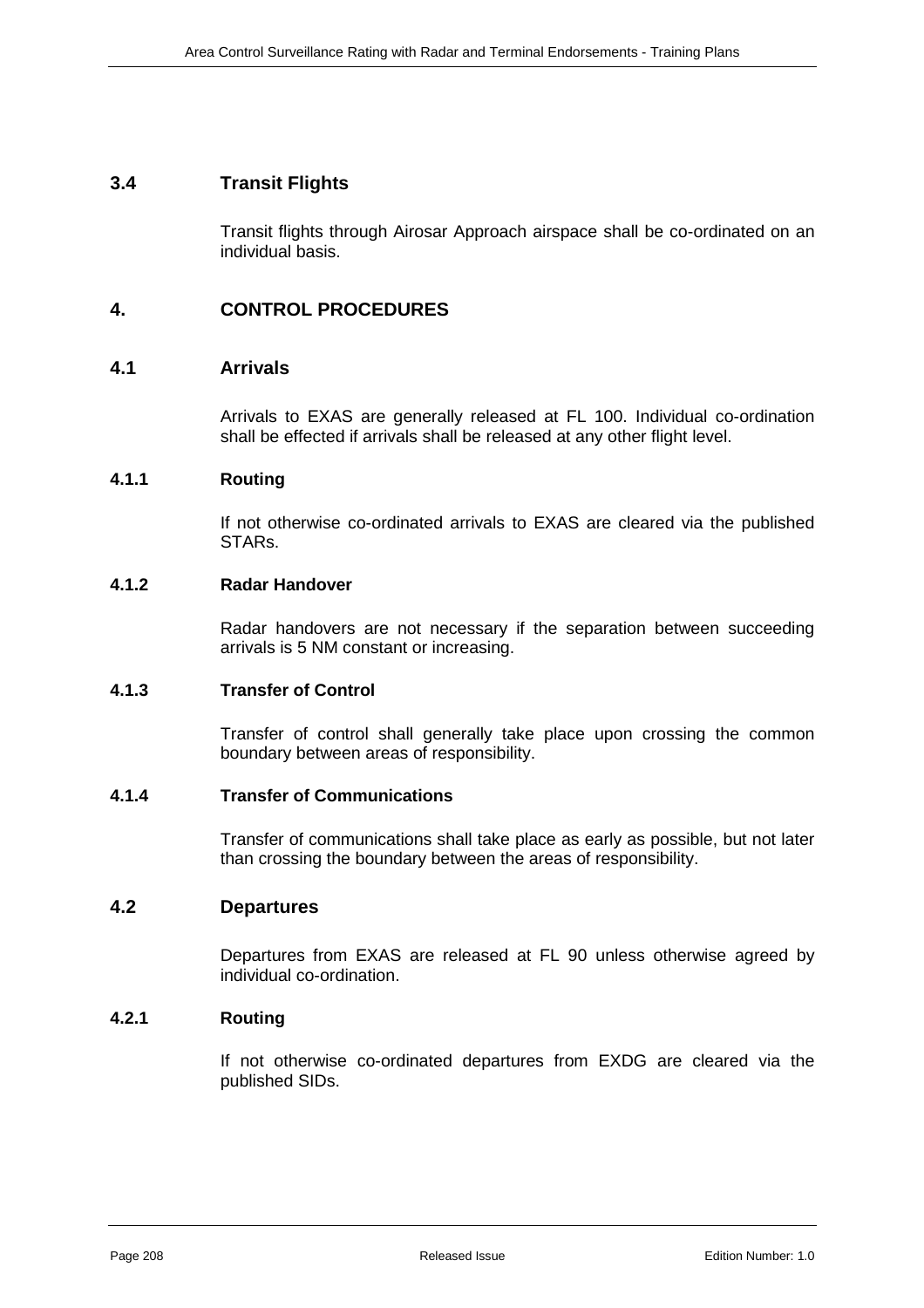#### **4.2.2 Radar Handover**

Radar handovers are not necessary, if the separation between succeeding departures is 10 NM constant or increasing.

#### **4.2.3 Transfer of Control**

Transfer of control shall generally take place upon crossing the common boundary between areas of responsibility.

#### **4.2.4 Transfer of Communications**

Transfer of communications shall take place as early as possible, but not later than crossing the boundary between the areas of responsibility.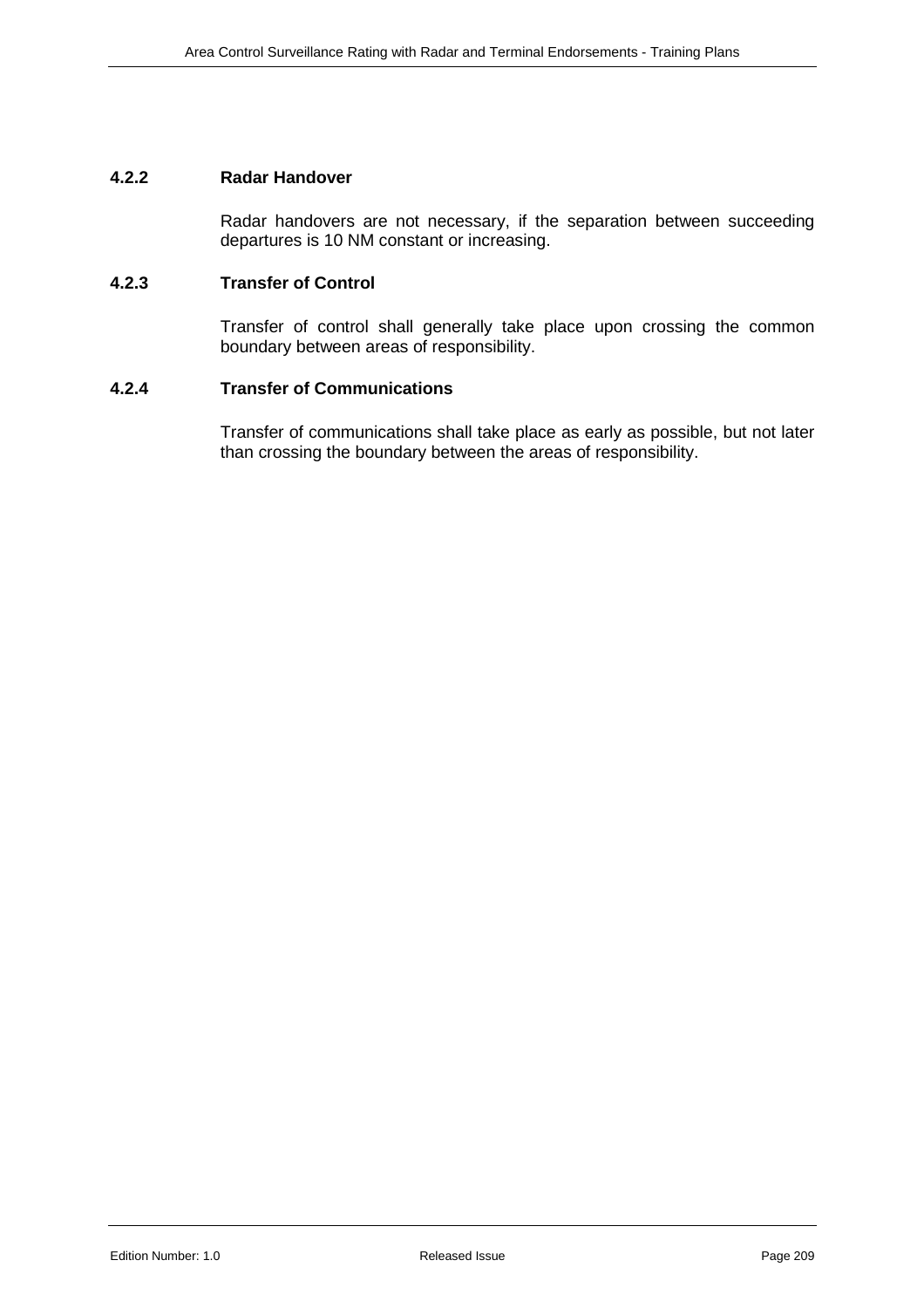Page intentionally left blank.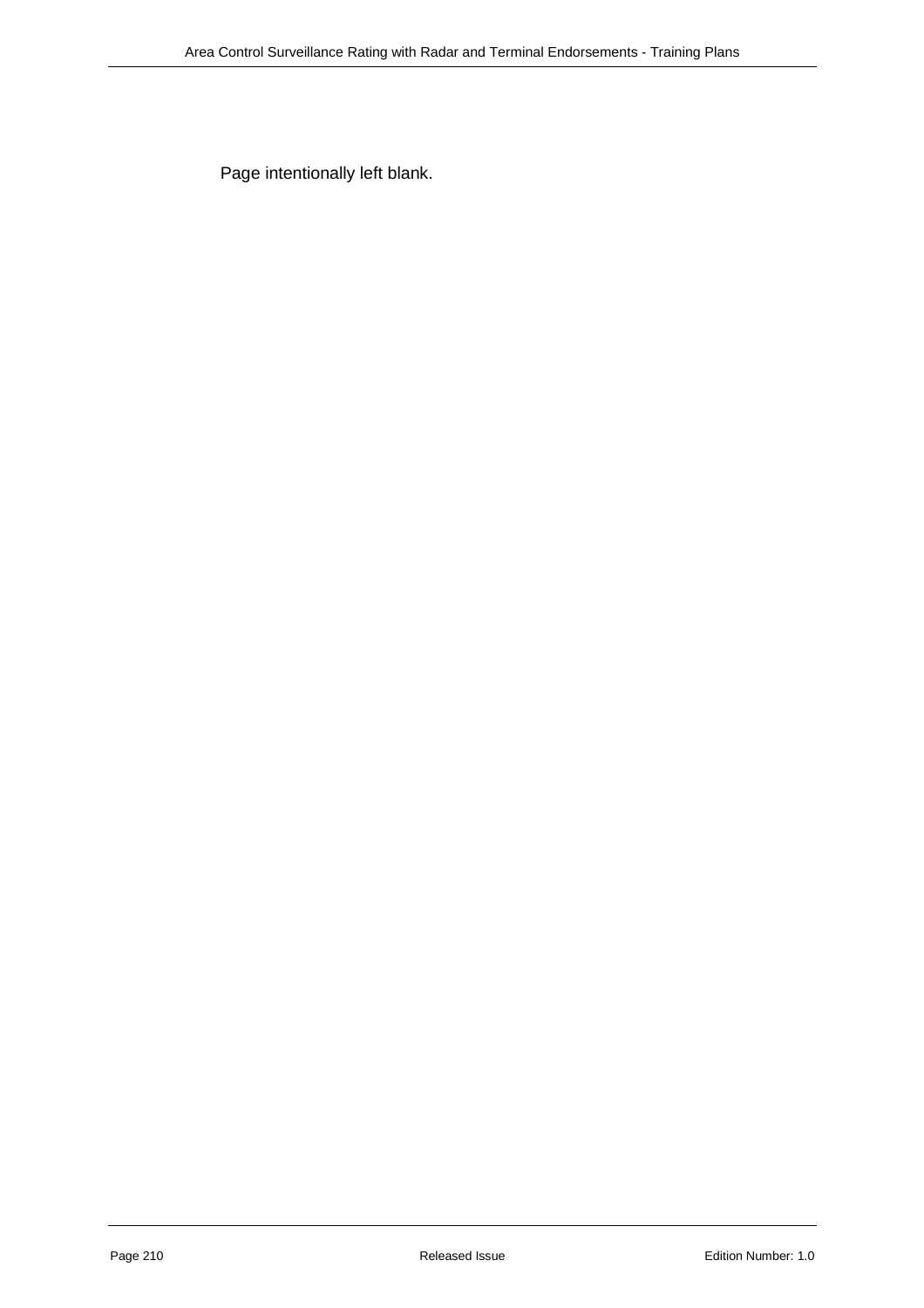# **APPENDIX 2: LETTER OF AGREEMENT BETWEEN AIROSTAR TMA AND HAMMTOWN AIRPORT**

# **1. GENERAL**

## **1.1 Purpose**

This Letter of Agreement (LOA) describes supplementary procedures to the general regulations as laid down in the Airosar TCL operating procedures. It details the co-ordination and control procedures for IFR flights inbound to and outbound from Hammtown airport (EXHT).

EXHT is situated Southeast of PST bearing 121/13 NM. Opening hours are 0700/1800 Mon/Fri and 0900/1600 Sat/Sun. EXHT is equipped with an ILS on runway 28 – Map 4.

# **1.2 Deviations**

In exceptional cases and if close co-ordination and agreement between the two parties exist, short-term deviations from these regulations are permitted for the purpose of improved traffic handling.

# **2. AREAS OF RESPONSIBILITY**

## **2.1 IFR Flights**

The responsibility for the provision of approach control service for all arriving and departing IFR flights rests with Airosar TCL Radar.

## **2.2 Aerodrome Flight Information Service**

The responsibility for the provision of Aerodrome Flight Information Service (AFIS) within class F airspace rests with Hammtown Information.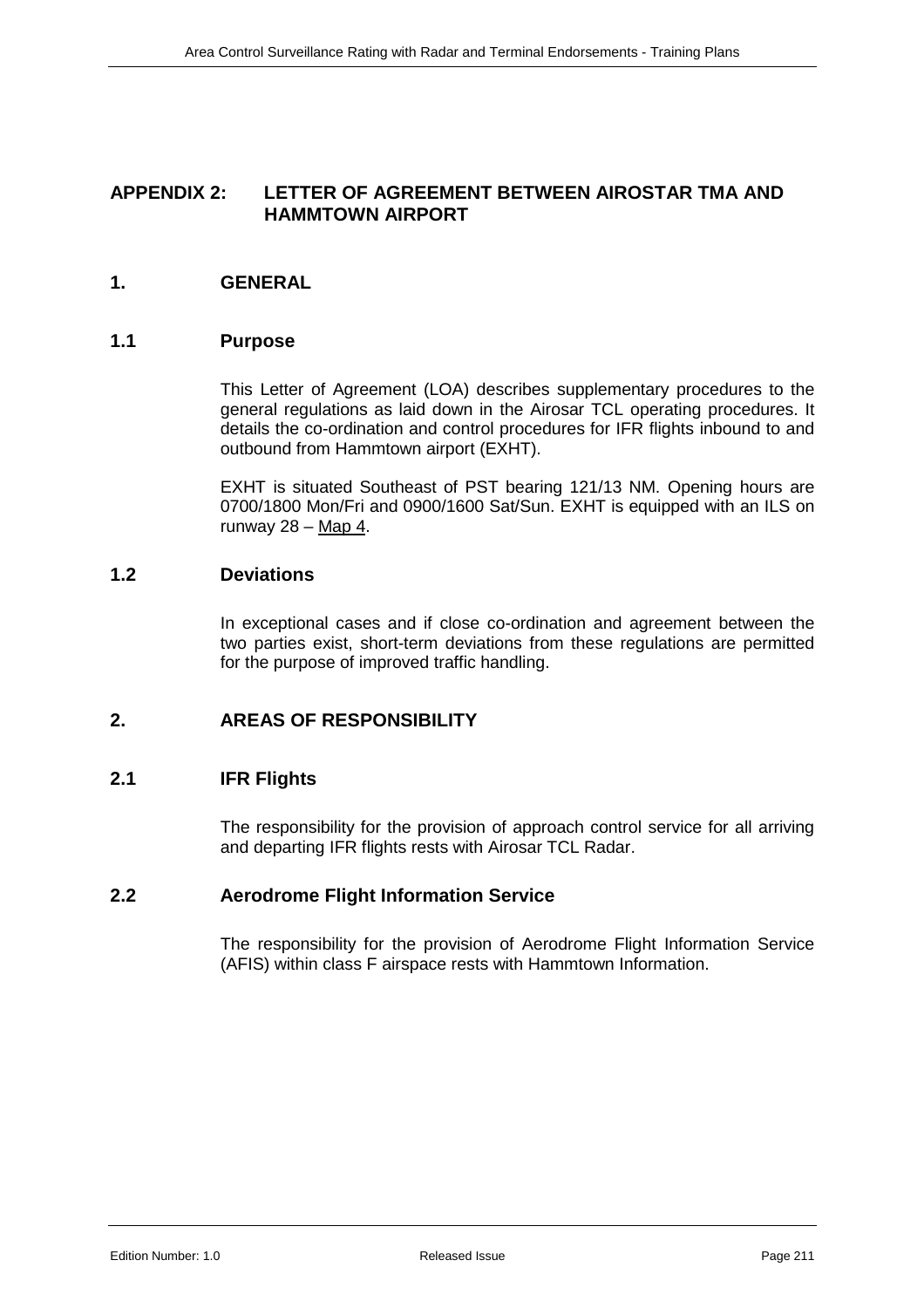# **3. CO-ORDINATION**

## **3.1 Arrivals**

For the co-ordination of arrivals to Hammtown, Airosar TCL Radar shall provide the following data to Hammtown Information:

- callsign,
- ACFT type,
- SSR code.
- EST for PST (IAF and clearance limit).
- type of approach.

Hammtown Information shall inform Airosar TCL radar of the ATA immediately after landing.

## **3.2 Departures**

Hammtown Information shall request a clearance from Airosar TCL for departures, stating the runway-in-use and ETD and shall relay this clearance to the departing aircraft.

Hammtown Information shall inform Airosar TCL of the ATD immediately after departure.

# **4. ACTIVATION OF HAMMTOWN AIRPORT**

## **4.1 Arrivals**

Class F airspace will be activated for arriving aircraft 10 min. before the aircraft is estimated over PST VOR.

Class F airspace is automatically considered to be deactivated after the aircraft has landed.

# **4.2 Departures**

Class F airspace will be activated 5 min. before the ETD of the ACFT.

Class F airspace is automatically considered deactivated once the departing ACFT has left the airspace.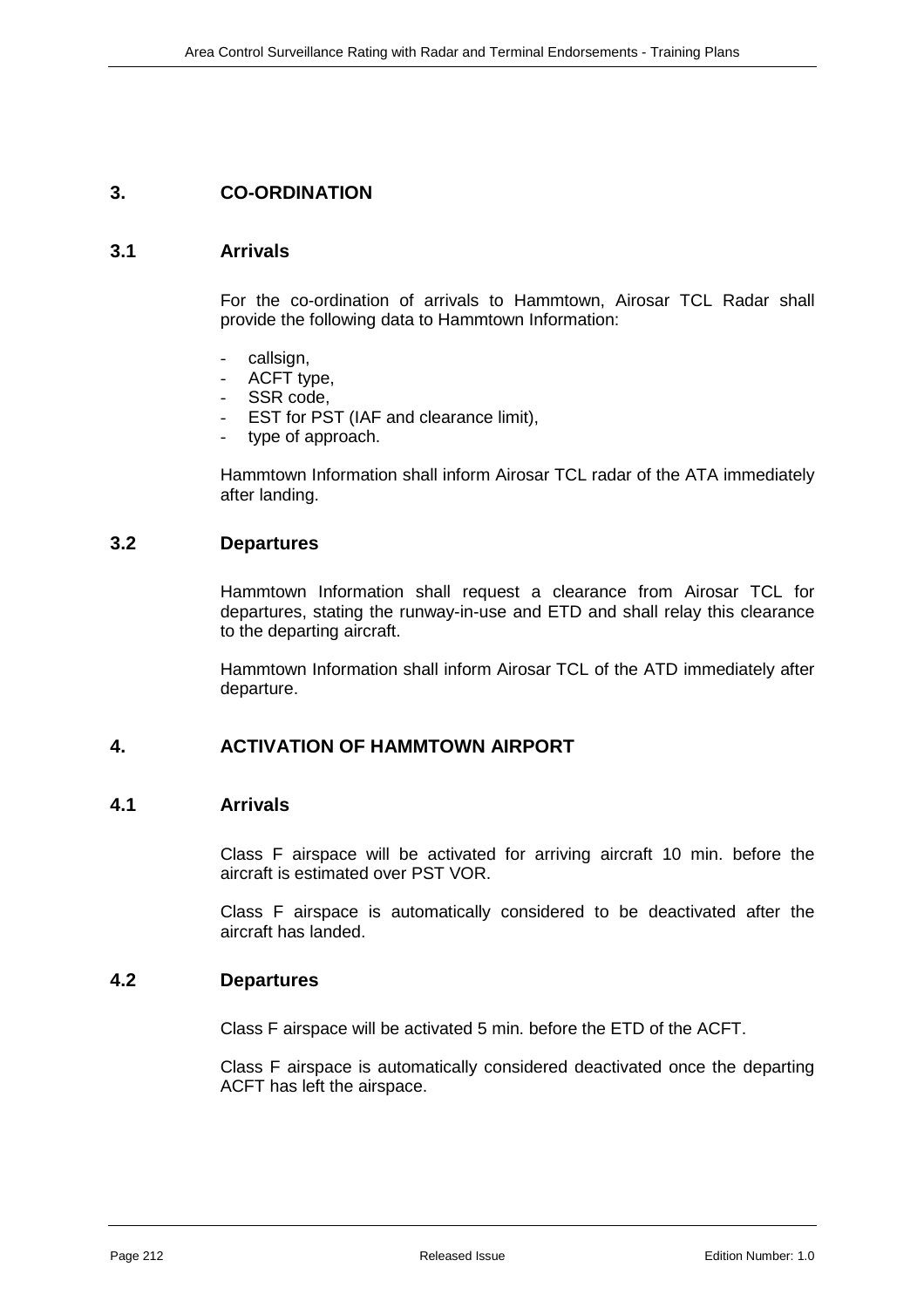# **4.3 Co-ordination**

Airosar TCL Radar and Hammtown Information inform each other about the activation/deactivation of Class F airspace.

## **4.4 Procedures**

## **4.4.1 Separation**

Separation between IFR flights is assured by allowing only one aircraft at a time into Class F airspace.

#### **4.4.2 Flight Information Service**

Responsibility for the provision of FIS within and regarding Class F airspace is with Hammtown Information. To facilitate the provision of FIS arriving aircraft will always route via PST.

#### **4.4.3 Deviations**

Hammtown Information will inform Airosar TCL Radar immediately about any deviations from published procedures and about missed approaches.

#### **4.4.4 Transfer of Communication**

Arrivals are advised to contact Hammtown Information before entering Class F airspace.

Departures are required to contact Airosar TCL Radar immediately after departure.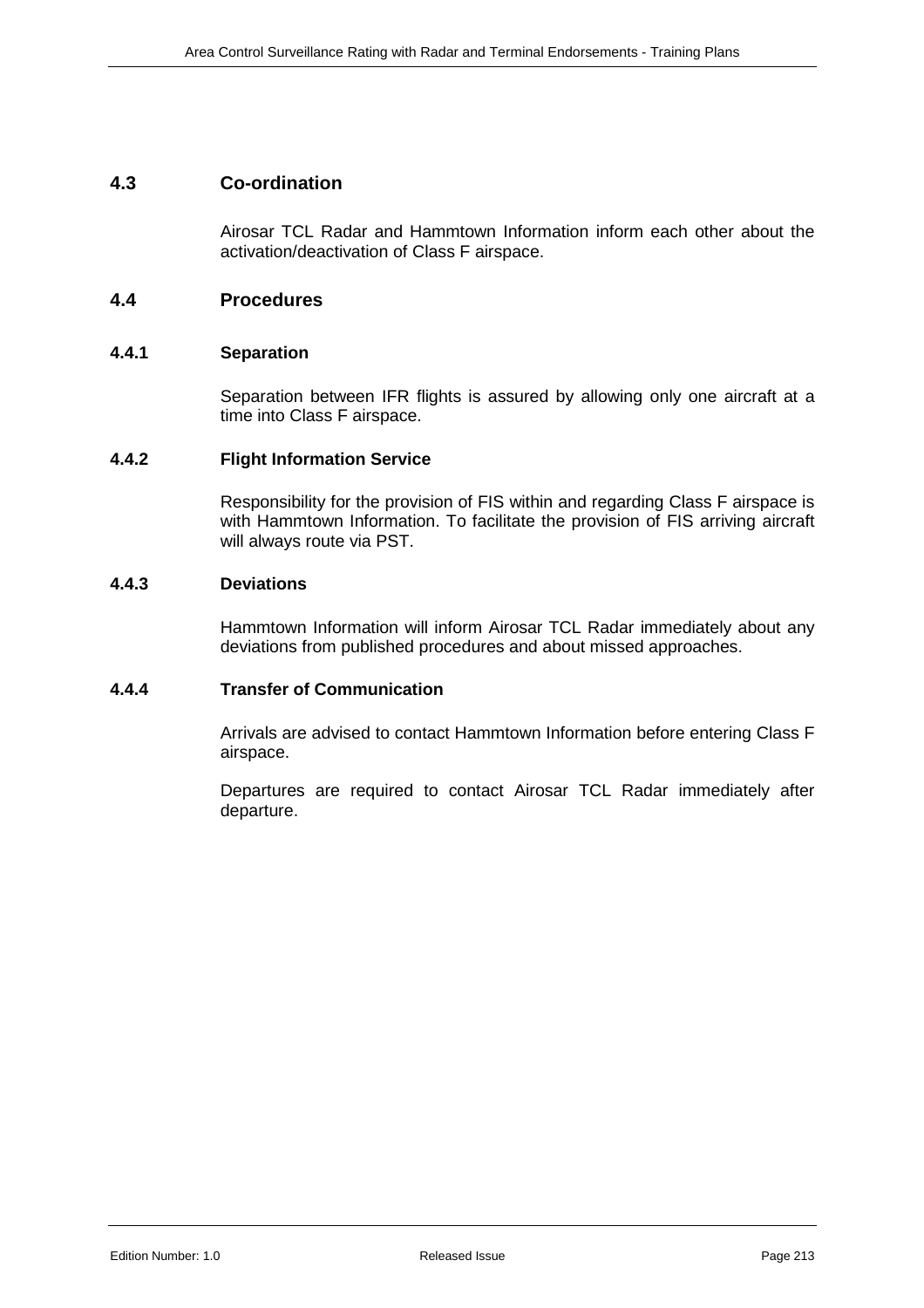Page intentionally left blank.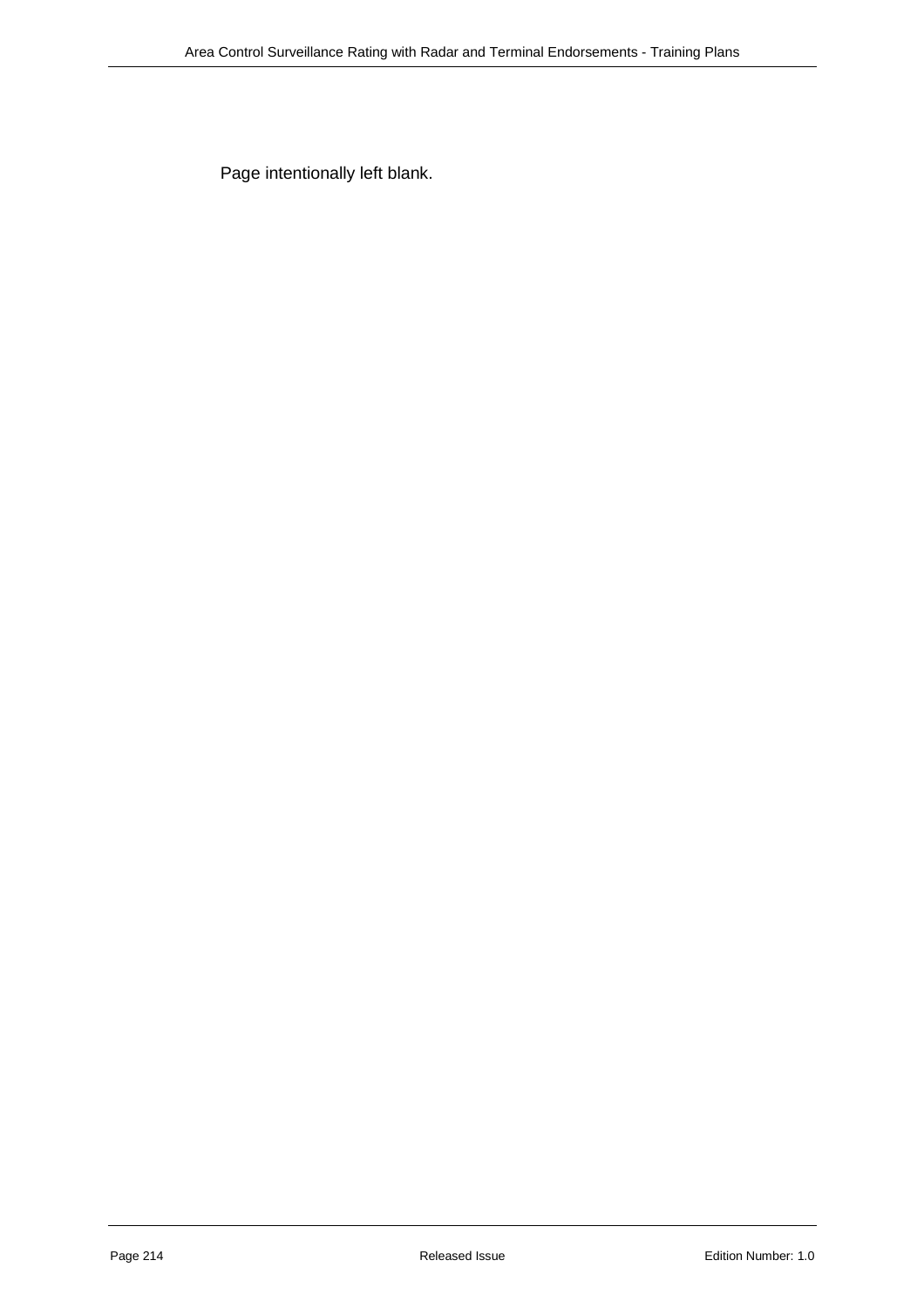# **ANNEX C: SPECIFY WORKLOAD**

To specify more accurately the workload, we use the diagram provided by the method of the IANS course on simulation creations.

This method is detailed in Section 3.

# **1. WORKLOAD FOR MODULE 7**



Figure 2: Exercise Workload

This workload is based on a 35 min. duration simulation. This has to be extended to 45 min.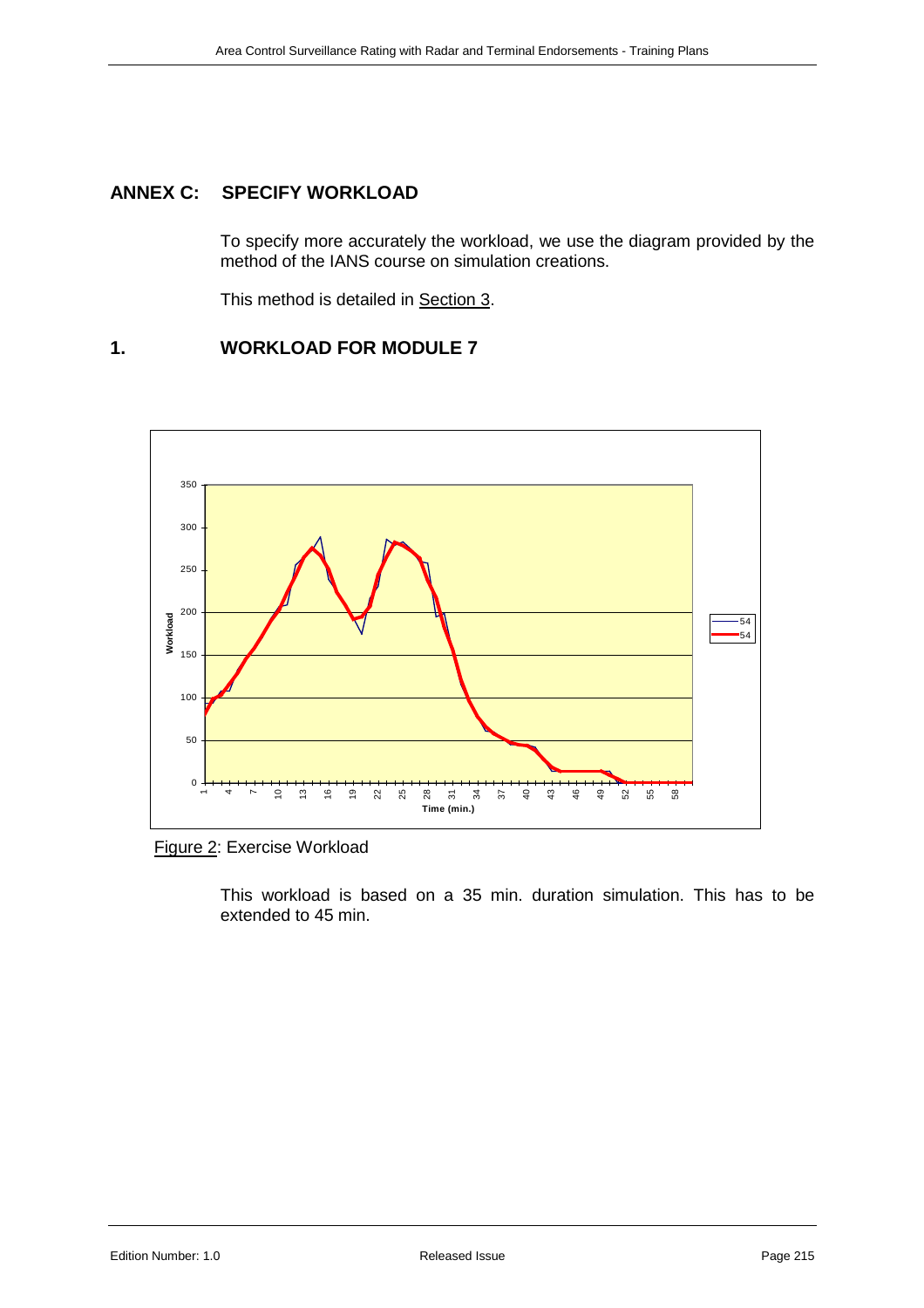# **2. WORKLOAD FOR MODULE 8**



Figure 3: Exercise Workload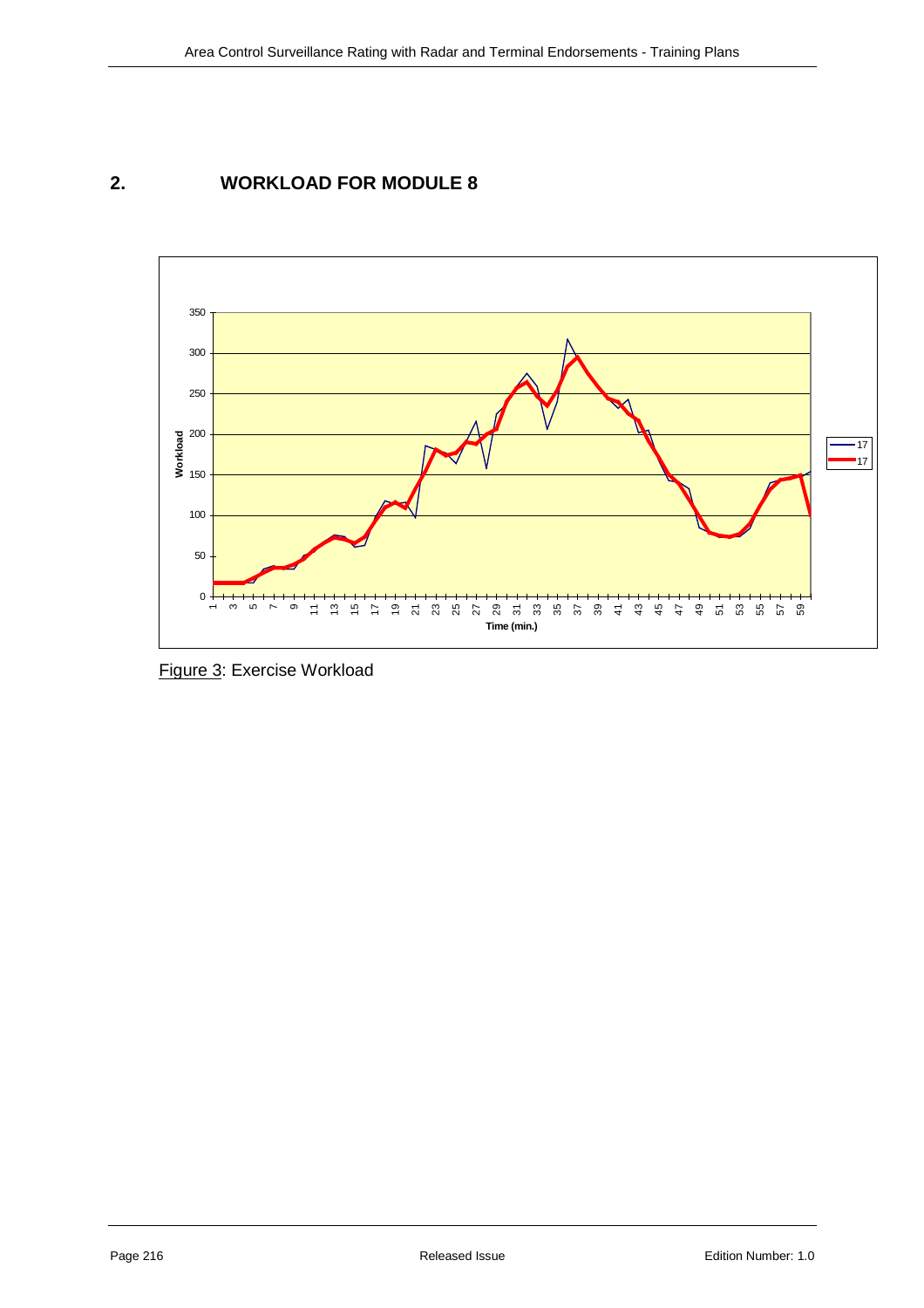# **2.1 IANS Method to Measure Workload**

## **2.2 Measuring the Workload**

The first duty is to identify what factors are contributing to the workload of the student, based mainly on the physical activity. The next step is to assign **points or weights** to each factor based on a relative comparison between them and finally sum up all the related points per minute of exercise duration to produce a graph.

If **pj** are the **Points or Weights of Workload Factors** existing in time interval Dt (in practice we proceed in steps of 1 min.) then we define a quantity called 'Workload' (WL) as:

$$
WL = \frac{\sum p_j}{Dt}
$$

The variation of WL along the exercise duration will produce the **Workload Graph**.

This graph will represent the Workload (WL) variation or distribution along the exercise time. The resulting Graph will have then to be shaped according to some patterns linked with the particular course phase.

# **2.3 Deciding about Factors Contributing to Workload**

To decide factors of workload we should think of each one alone at a time.

## Example

We know for instance that a CONFLICT situation does create more load than a non conflict one. The speed difference during a conflicting situation creates additional problem for a student than with same speed traffic. According to the action taken to solve a conflict a VECTORING action necessitates more care and skill than with a simple level change. Yet when aircraft are CLIMBING or DESCENDING their Mode-C indication must be properly monitored or altitude reports received. The number of AIRCRAFT monitored at a moment and the way this information is displayed SSR or maybe only PRS or if the aircraft is known or UNKNOWN are also factors to be considered independently. So we end up with the following list of Workload Factors:

- CONFLICT SSR ACFT
	- SPEED PSR ACFT
- 
- -
- CLIMB/DESCEND
- VECTORING UNKNOWN ACFT.
	-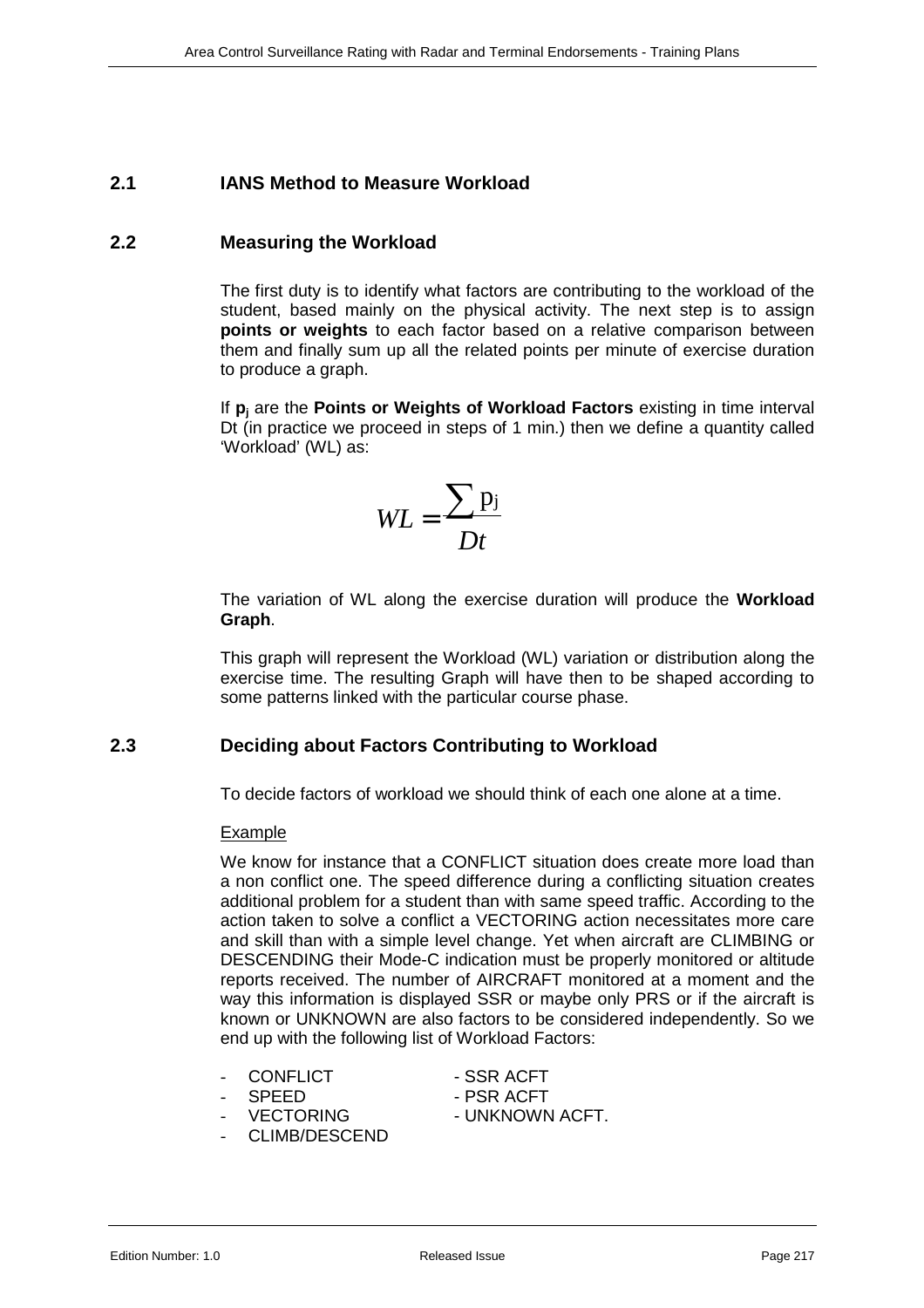How much we may continue depends on the exercise designer who will eventually advise accordingly the training objectives. One may keep on going deeper and deeper either to further analyse or add more factors. There can be, theoretically, a long list for all workload factors but the aim is that every designer understands the process and decides his own set. Again not all problems exist for all training units or phases.

# **2.4 Deciding about Points for Every Workload Factor**

Any pointing system has a meaning only if it can faithfully represent the **relative value or strength** of the various elements it weights. The workload points that can be allocated for each factor on the list needs the agreement of a larger number of instructors to **avoid objectivity** as much as we can.

The absolute values are not important at all, there is no absolute scale or universal pointing system only the relative values are of interest. This is why we should try to be satisfied that the points do reflect the relative difficulty between them. The relative difficulty could be measured as follows:

| <b>Workload Factors</b> | <b>Workload Points (p)</b> |
|-------------------------|----------------------------|
| CONFLICT                | 20                         |
| SPEED                   | 10                         |
| <b>VECTORING</b>        | 30                         |
| <b>CLIMB/DESCEND</b>    | 5                          |
| SSR ACFT                | 2                          |
| PSR ACFT                | 4                          |
| UNKNOWN ACFT            | 5                          |
|                         |                            |

Why two points for monitoring an SSR aircraft per min. and five for monitoring an unknown one is not the point to check, but whether the ratio of 5/2 will indicate how much the monitoring of an unknown traffic is considered as 5/2 times harder than monitoring an SSR traffic - and so on.

The more you go deeper into an analysis of factors the more you may need a larger scale of points to describe them. For instance, one could say that the factor CONFLICT is too vague and that, in ACC for instance, the angle of conflicting tracks is a very important conflict factor. The results of such an analysis could be as follows:

| <b>Workload Factors</b>              | <b>Workload Points (p)</b> |
|--------------------------------------|----------------------------|
| CONFLICT at angles of 90 degrees     | 25                         |
| CONFLICT at angles of 60 degrees     | 20                         |
| CONFLICT at angles of 30 degrees     | 17                         |
| <b>CONFLICT</b> at reciprocal tracks | 15                         |
| <b>CONFLICT at same tracks</b>       | 15                         |

This may be considered as a more 'honest' approach to the problem but others could reject it as becoming less objective – different instructors have different views about the difficulty of each case - and too detailed to make a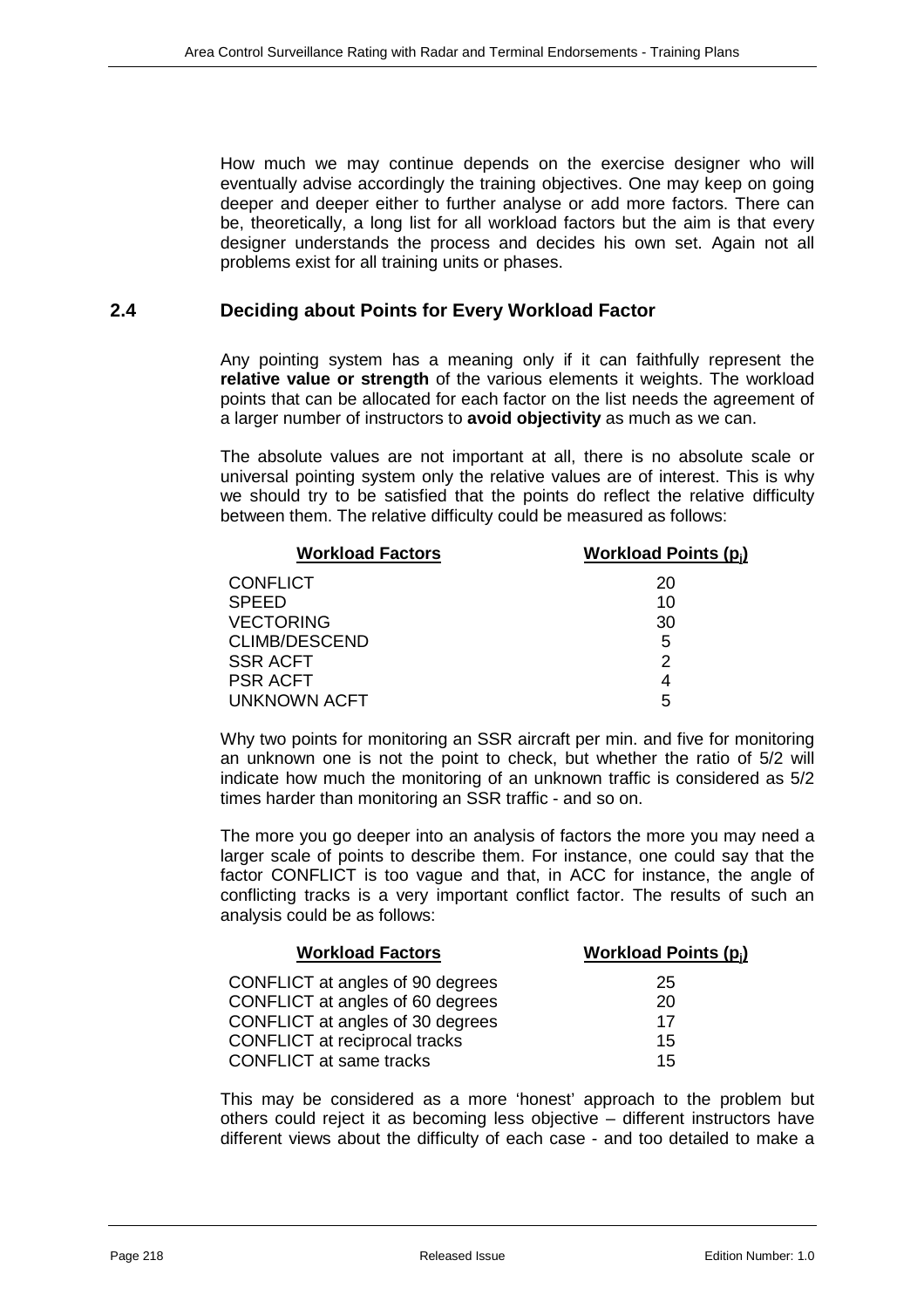real change on the total of the workload at a moment. It is left up to the exercise designer to decide. In general, if some factors have points that are becoming equivalent, within limits of -/+ 5 % of difference, it is not important to differentiate them. The use of a spreadsheet, though, simplifies the working process and in practice it is not difficult at all to use either a short or a detailed list of factors and points as calculations are derived automatically.

## **2.5 Proposed Workload Factors and Points or Weights**

To make it possible to work on a practical example a list of a set of factors and their points must be provided. The following list is not to be considered as a standard but it is part of the working material available as an example on the practical phase of this course and it is embedded in the spreadsheet on which the workload is calculated.

The workload factor CODE NAME or identifier on the first column can be any shortcut or a full name that is decided by the instructor, while the points are found on the third column and can be simply modified by typing another value in the cell of the spreadsheet. In the second column there is a short reminder text of its meaning to the user.

The basic principle on the workload factors is that every factor is calculated independently and added on top of any others co-existing at the time with the same or other flights.

# **3. EXPLANATIONS ON THE MEANING AND USE OF EVERY WORKLOAD FACTOR**

The use of workload factors refers to any course type, radar or non-radar, and the choice and points allocated can be very different. The ones explained in Table 10 are for a radar course.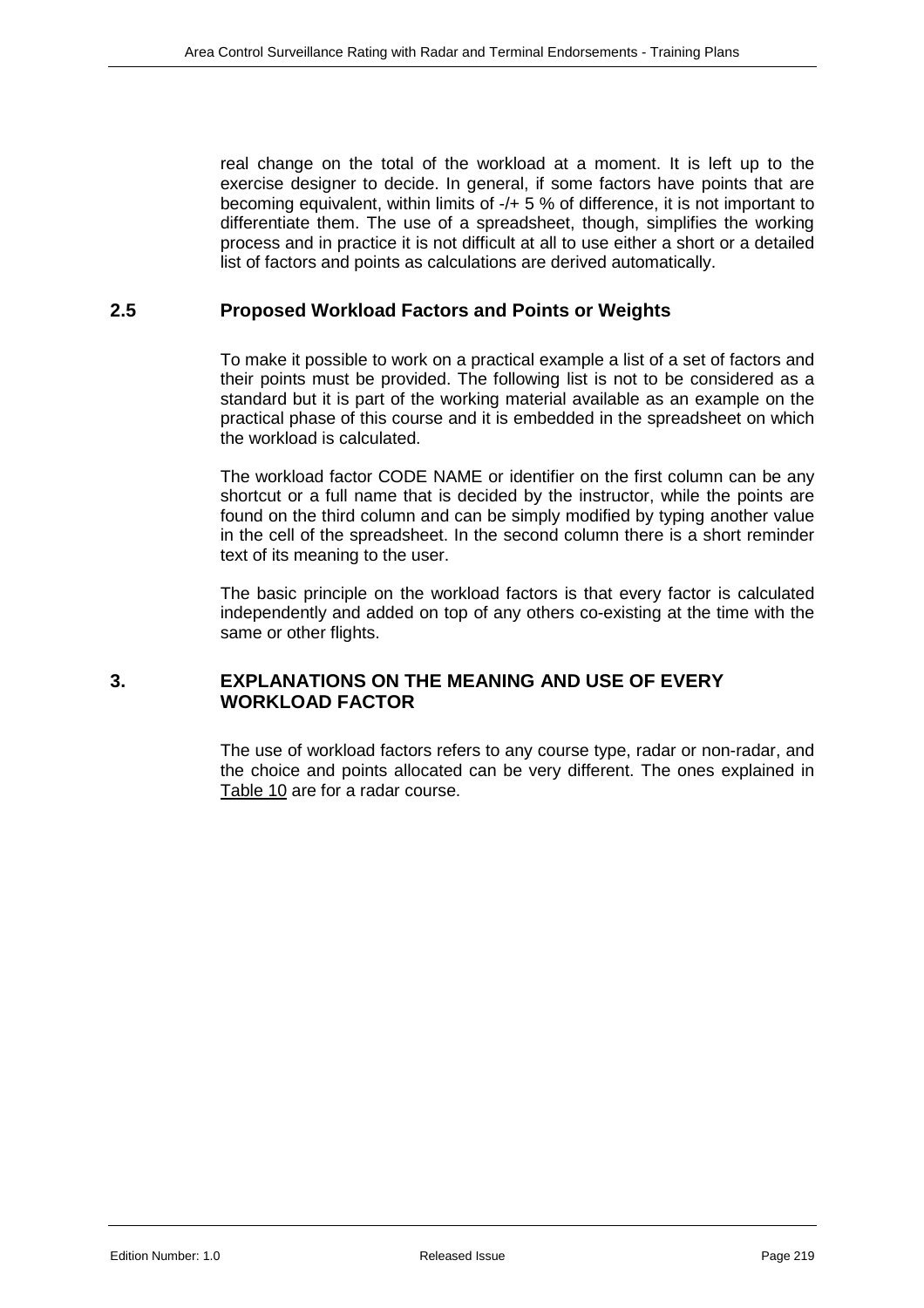| <b>PROBLEM IDENTIFIER</b>                     | <b>SHORT DESCRIPTION</b>                             | <b>Weight/pts</b> |
|-----------------------------------------------|------------------------------------------------------|-------------------|
| <b>AIRCRAFT</b>                               |                                                      |                   |
| <b>SSR</b>                                    | Monitoring identified SSR ACFT                       | $\mathbf{2}$      |
| <b>I SSR</b>                                  | Identify an SSR ACFT                                 | 3                 |
| <b>PSR</b>                                    | Monitoring identified non-SSR ACFT                   | 3                 |
| <b>I_PSR</b>                                  | Identify a non-SSR ACFT                              | 4                 |
| <b>UNKN</b>                                   | Monitoring an unknown ACFT                           | 5                 |
| <b>CONFLICT RISK (before action is taken)</b> |                                                      |                   |
| <b>LARGE</b>                                  | 'Concerned' for tfc conv near sep minim              | $\mathbf{2}$      |
| <b>SHORT</b>                                  | 'Concerned' for tfc conv below sep minim             | 3                 |
| <b>CO-ORDINATION</b>                          |                                                      |                   |
| COO_S                                         | Standard Co-ord for the unit (e.g. transfer)         | 4                 |
| COO_A                                         | Additional, for req. release, changes, etc.          | 5                 |
| <b>TEL_HVR</b>                                | Radar handover for each ACFT by tel-call             | 6                 |
| <b>VERTICAL PROFILE</b>                       |                                                      |                   |
| $C_{D}$                                       | ACFT on climb/desc - monitor FL/Mode C               | 3                 |
| <b>CONFLICTING TRACKS</b>                     |                                                      |                   |
| <b>SAME</b>                                   | Same track traffic on conflict                       | 6                 |
| <b>RECIP</b>                                  | Reciprocal track traffic on conflict                 | 6                 |
| $C_30$                                        | Traffic on 30 deg tracks in conflict                 | 8                 |
| $C_60$                                        | Traffic on 60 deg tracks in conflict                 | 8                 |
| $C_90$                                        | Traffic on 90 deg tracks in conflict                 | 10                |
| $C_120$                                       | Traffic on 120 deg tracks in conflict                | 9                 |
| <b>SPEED DIFFERENCE</b>                       |                                                      |                   |
| $S_60$                                        | Conflicting ACFT faster behind by 60 Kt              | 3                 |
| $S_120$                                       | Conflicting ACFT faster behind by 120 Kt             | 6                 |
| $S_240$                                       | Conflicting ACFT faster behind by 240 Kt             | 9                 |
| <b>VECTORING</b>                              |                                                      |                   |
| <b>VEC</b>                                    | While ACFT on vectors                                | 10                |
| <b>WIND</b>                                   | Add 3 pts to VEC if wind drift significant           | 3                 |
| <b>SEQ</b>                                    | Add 4 pts to VEC if due to sequence                  | 4                 |
| <b>SPEED CONTROL</b>                          |                                                      |                   |
| <b>SPD</b>                                    | Add 3 pts for speed cntrl due to sep/seq             | 3                 |
| <b>UNUSUAL SITUATIONS</b>                     |                                                      |                   |
| <b>UNKN_INFO</b>                              | While passing info for unknown traffic               | $\overline{7}$    |
| <b>RCFSSR</b>                                 | RCF - transmitter U/S but SSR/squawk OK              | 8                 |
| <b>RCFPSR</b>                                 | RCF - transmitter U/S but no SSR/squawk              | 10                |
| <b>SSROFF</b>                                 | SSR only is OFF (No Labels) - added to every ACFT    | 5                 |
| <b>NEWROUTE</b>                               | While Planning Diversion, Missed APP                 | 10                |
| <b>EMERGENCY</b>                              | For ACFT in danger requesting priority               | 20                |
|                                               |                                                      |                   |
| <b>RADIO FREQUENCY OCCUPANCY</b>              |                                                      |                   |
| MAX_ACFT                                      | Automatically done by spreadsheet-no action required | 25                |
| <b>MAXLOAD</b>                                | Automatically done by spreadsheet-no action required | 300               |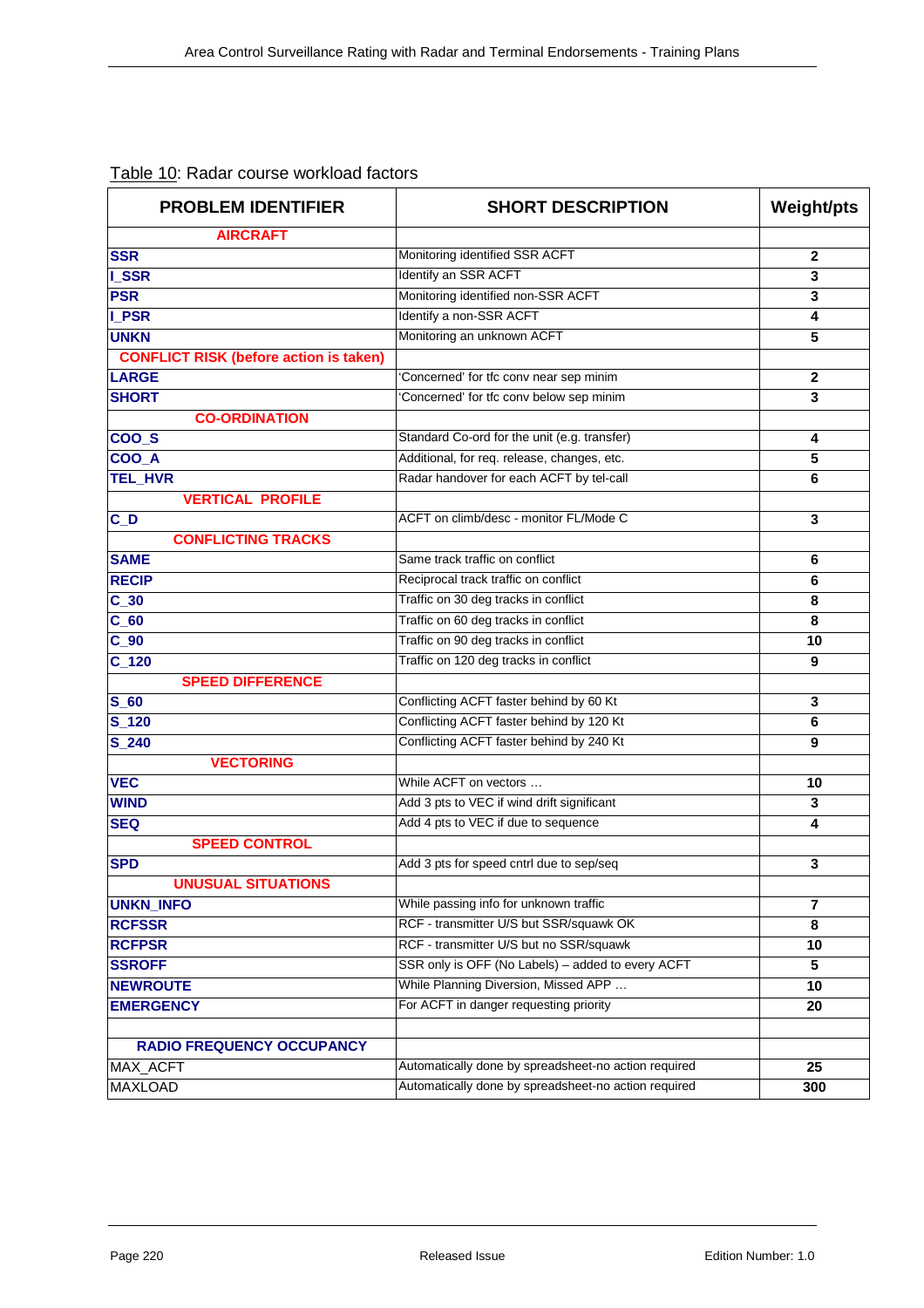# **4. THE NUMBER OR AIRCRAFT FACTOR**

This is the most basic factor to put on the spreadsheet first for every flight. It counts for every minute we monitor/watch or control a traffic. It can start from the time the student will 'reasonably' care for a traffic until the moment it becomes a 'no concern'. You should normally start from the moment the traffic information is available to the student. Note that according to the particular ATM system used, the time when an inbound traffic information is displayed, varies significantly.

|  |  | Table 11: Number of aircraft factor |  |
|--|--|-------------------------------------|--|
|--|--|-------------------------------------|--|

| <b>PROBLEM IDENTIFIER</b> | <b>SHORT DESCRIPTION</b>           | <b>Weight/pts</b> |
|---------------------------|------------------------------------|-------------------|
| <b>SSR</b>                | Monitoring identified SSR ACFT     | 2                 |
| <b>I SSR</b>              | Identify an SSR ACFT               | 3                 |
| <b>PSR</b>                | Monitoring identified non-SSR ACFT | З                 |
| I PSR                     | Identify a non-SSR ACFT            | 4                 |
| <b>UNKN</b>               | Monitoring an unknown ACFT         | 5                 |

- SSR corresponds to the display of a transponder equipped ACFT.
- PSR to the display of purely primary radar information (usually without any label to provide identity).
- I SSR and I PSR to their identification. Vectoring points will be also allocated if so required – usually for a PSR traffic. The points will be assigned usually to 1 min. for the SSR case but more (2 or 3) for the PSR one according to the method used.
- The UNKN for monitoring an unknown aircraft. The typical unknown ACFT is the one that wanders in the sector and no information has been received for it by anyone. Some instructors may consider the difference between unknown with transponder indicating Mode C and those without. This will not, however, produce an important change of the WL/min. unless our objectives demand a significant number of such traffic involved for large periods - as can be the case with some units with much uncontrolled military or VFR traffic.

## **5. THE CONFLICT RISK**

The above factor is significant mainly on the basic training phases were students think a lot before they decide a conflict/no-conflict case and until they decide or not an action to resolve it. At times this is true for the intermediate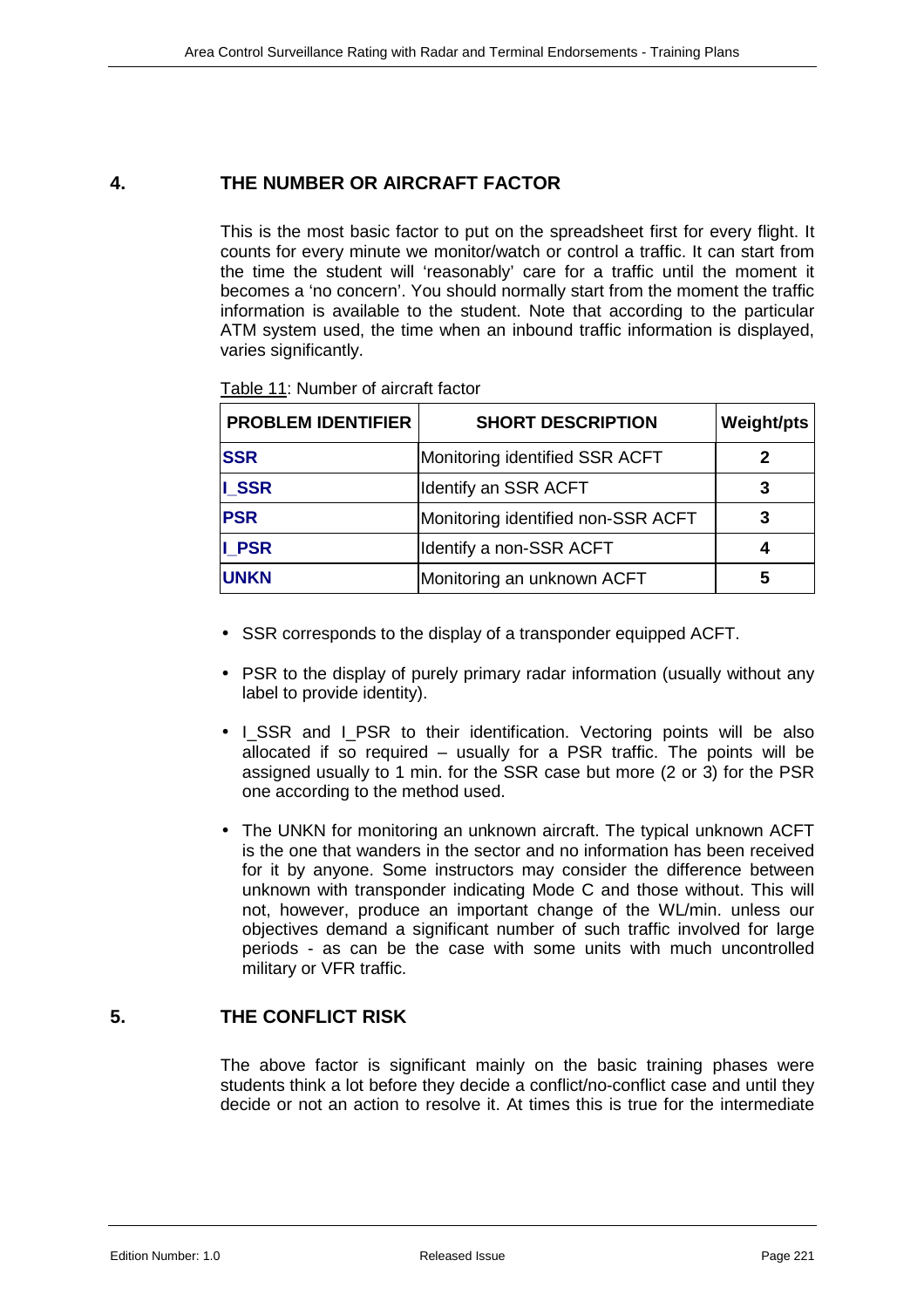training phase as well as in the case of a system not equipped with modern detection facilities, like Medium-term Conflict Detection (MTCD).

A LARGE is used for every minute a conflict appears to be above, but still close, to the separation minima, while SHORT for the one that is foreseen to be at or below them.

| PROBLEM IDENTIFIER | <b>SHORT DESCRIPTION</b>                | <b>Weight/pts</b> |
|--------------------|-----------------------------------------|-------------------|
| <b>LARGE</b>       | Concerned' for tfc conv near sep minim  |                   |
| <b>SHORT</b>       | Concerned' for tfc conv below sep minim | -3                |

LARGE or SHORT is calculated only up to the time an action is finally decided - or rejected. For beginner students it is a dominant workload factor which, however, may be ignored for the more advanced ones.

## **6. THE CO-ORDINATION**

A very important workload factor often ignored by some designers. We should not forget that a co-ordination involves a combination of physical and mental actions and that it is part of the whole planning. In some cases the technical inefficiency of equipment produces easy saturation of the controller just with 3,4 simultaneous co-ordinations!

The COO S represents the standard and typical co-ordination in a unit where we pass data and we propose the acceptance of a flight to the next sector. The COO\_A represents any additional co-ordination demanded for extra actions, like an early release to descend / climb. The system abilities for the handovers is decisive on the load during a co-ordination. In radar we consider that a telephone co-ordination (TEL\_HVR) requires more time and actions from the controller while a silent co-ordination based on electronic symbols is considered as a standard one for a sector.

The co-ordination factor may be ignored if we design exercises for the EXECUTIVE COTROLLER only while the responsibility for all co-ordinations is vested with the PLANNER CONTROLLER alone.

| <b>PROBLEM IDENTIFIER</b> | <b>SHORT DESCRIPTION</b>                               | Weight/pts |
|---------------------------|--------------------------------------------------------|------------|
| COO <sub>S</sub>          | Standard co-ordination for the unit (e.g.<br>transfer) |            |
| COO A                     | Additional, for req. release, changes, etc.            |            |
| <b>TEL HVR</b>            | Radar handover for each ACFT by tel-call               |            |

Table 13: Co-ordination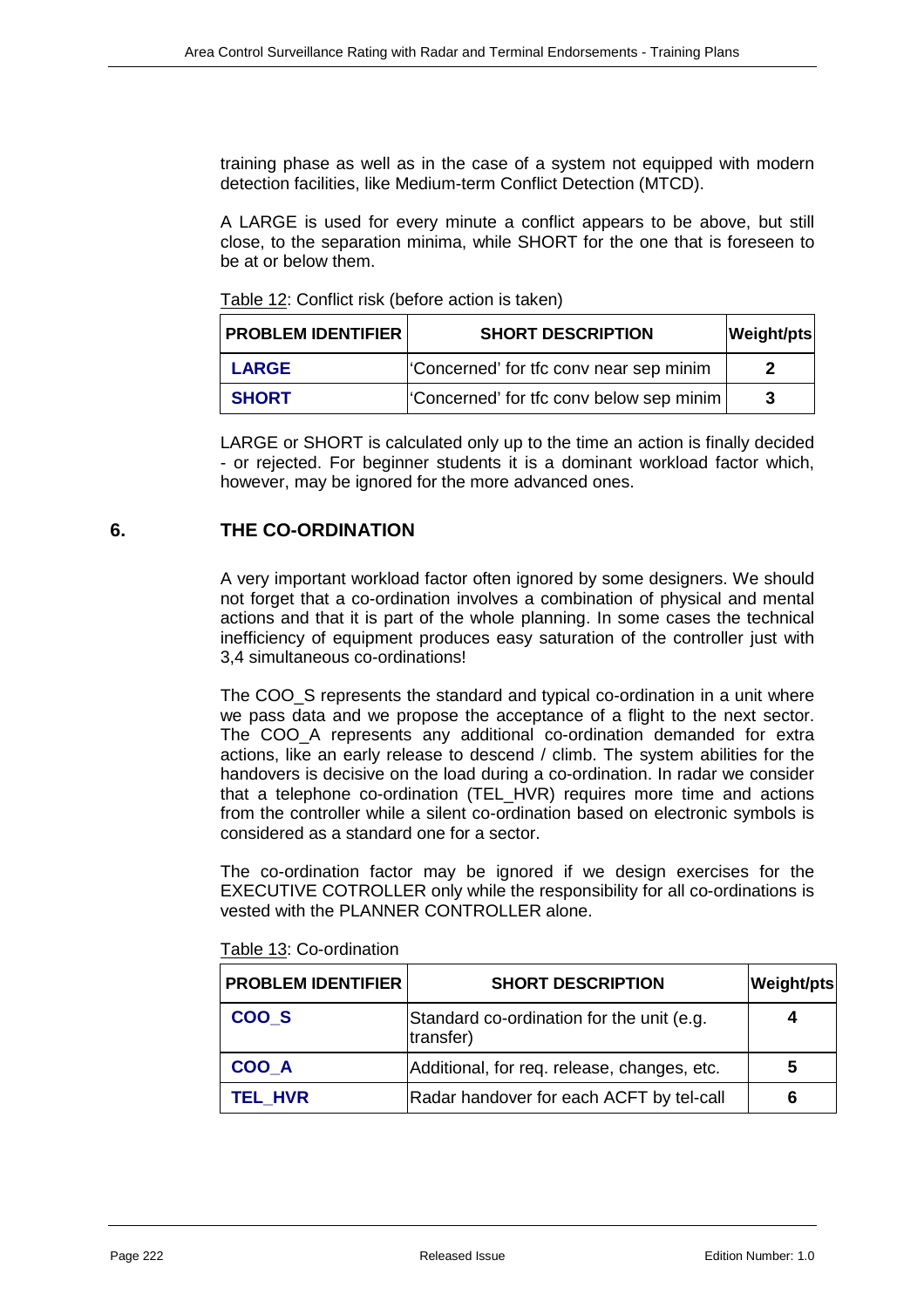# **7. THE VERTICAL PROFILE**

The climb and descend of an aircraft must be monitored by a controller in the sense that he/she should observe the Mode C indication and make sure the aircraft has reached or vacated certain levels. This is why we count additional workload points while the traffic is on a climb or descend ending when the aircraft is at level flight.

Table 14: Vertical profile

| <b>PROBLEM IDENTIFIER</b> | <b>SHORT DESCRIPTION</b>                          | Weight/pts |
|---------------------------|---------------------------------------------------|------------|
| $C$ D                     | ACFT on climb/desc - monitor<br><b>IFL/Mode C</b> |            |

# **8. THE CONFLICTING TRACKS**

This is a basic analysis of the CONFLICT factor and is applied to **all aircraft involved in the problem.** In some areas, especially in ACC, it is very important to differentiate between the various track configurations, in others it may not make so much sense.

If we design non-radar control exercises a very large difference is expected between the points on various factors (example: opposite, same tracks).

| <b>PROBLEM IDENTIFIER</b> | <b>SHORT DESCRIPTION</b>              | <b>Weight/pts</b> |
|---------------------------|---------------------------------------|-------------------|
| <b>SAME</b>               | Same track traffic on conflict        | 6                 |
| <b>RECIP</b>              | Reciprocal track traffic on conflict  | 6                 |
| C 30                      | Traffic on 30 deg tracks in conflict  | 8                 |
| $C$ 60                    | Traffic on 60 deg tracks in conflict  | 8                 |
| C 90                      | Traffic on 90 deg tracks in conflict  | 10                |
| C 120                     | Traffic on 120 deg tracks in conflict | 9                 |

#### Table 15: Conflicting tracks

# **9. THE SPEED DIFFERENCE**

This is a factor applied for overtaking traffic (faster behind). The speed differences at multiples of 60 Kt is so chosen mainly because of the easy calculation for separation reduction my 1 NM/min. If the difference is found at any intermediate value, it is up to the instructor to choose which of the three categories is closer. This factor is terminated when the speeds are so established that will keep the separation steady.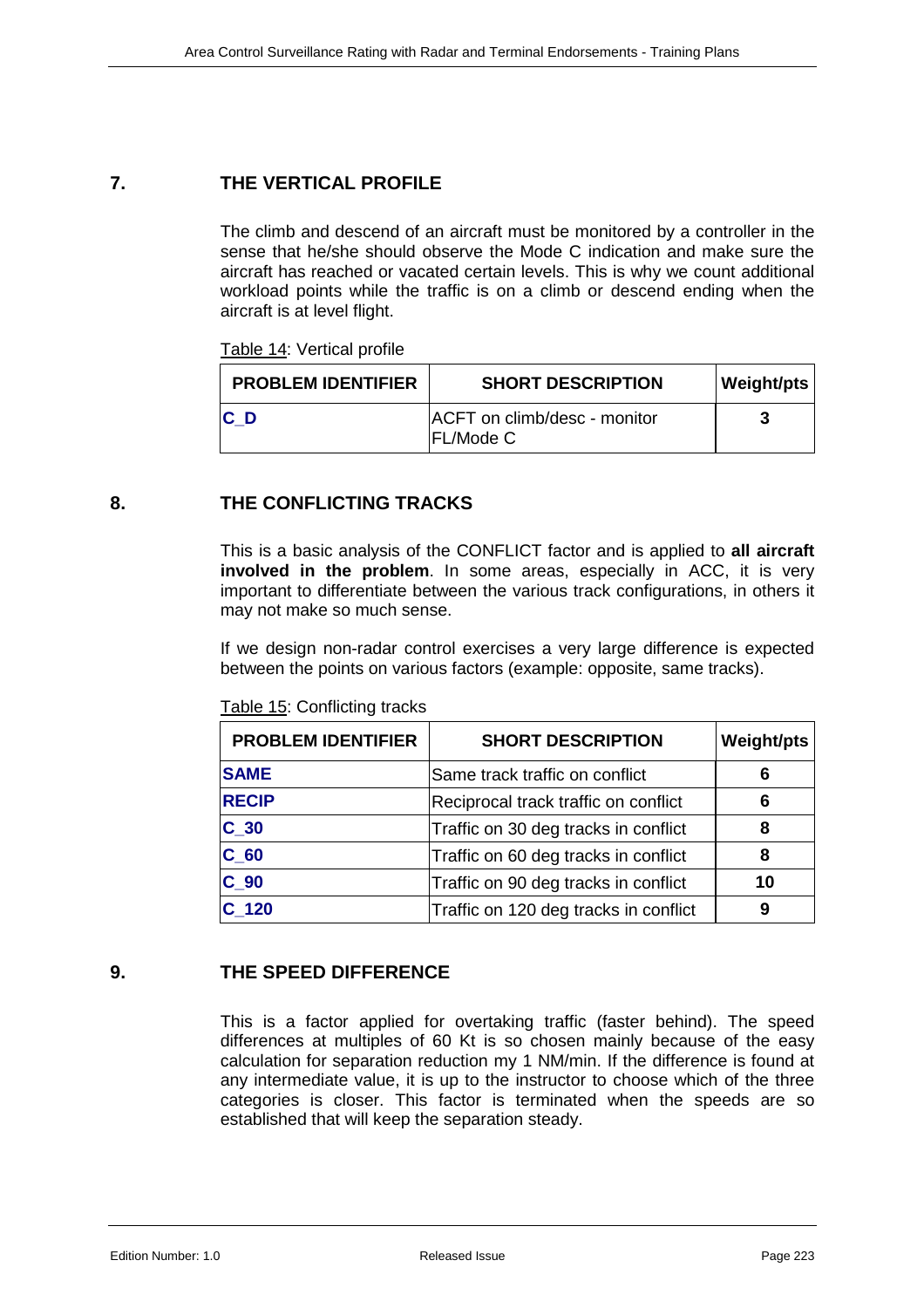Table 16: Speed Difference

| <b>PROBLEM IDENTIFIER</b> | <b>SHORT DESCRIPTION</b>                 | <b>Weight/pts</b> |
|---------------------------|------------------------------------------|-------------------|
| <b>S</b> 60               | Conflicting ACFT faster behind by 60 Kt  |                   |
| <b>S</b> 120              | Conflicting ACFT faster behind by 120 Kt | 6                 |
| <b>S</b> 240              | Conflicting ACFT faster behind by 240 Kt | 9                 |

# **10. VECTORING, WIND EFFECT, SEQUENCING**

The vectoring workload is applied for the duration **an aircraft is vectored or even instructed to continue on a heading** for any reason (spacing, navigation, etc.).

Table 17: Vectoring

| <b>PROBLEM IDENTIFIER</b> | <b>SHORT DESCRIPTION</b>                   | Weight/pts |
|---------------------------|--------------------------------------------|------------|
| <b>VEC</b>                | While ACFT on vectors                      | 10         |
| <b>WIND</b>               | Add 3 pts to VEC if wind drift significant | 3          |
| <b>SEQ</b>                | Add 4 pts to VEC if due to sequence        | Δ          |

The WIND is applied if, during vectoring, the drift to be compensated is considered significant (above 5 degrees). SEQ is applied additional to vectoring if this is done for sequencing reasons and not only just for radar positioning or guidance – that is vectoring for sequencing has a workload point of VEC+SEQ.

# **11. THE SPEED CONTROL**

Applied for any instruction of speed control passed and while the speed difference is not yet adjusted at a satisfactory level. It may be also used in ACC for Mach Number adjustments, without vectoring, especially if it is too often encountered in this sector.

Table 18: Speed (SPD) Control

| <b>PROBLEM IDENTIFIER</b> | <b>SHORT DESCRIPTION</b>                 | <b>Weight/pts</b> |
|---------------------------|------------------------------------------|-------------------|
| <b>SPD</b>                | Add 3 pts for Speed Cntrl due to sep/seq |                   |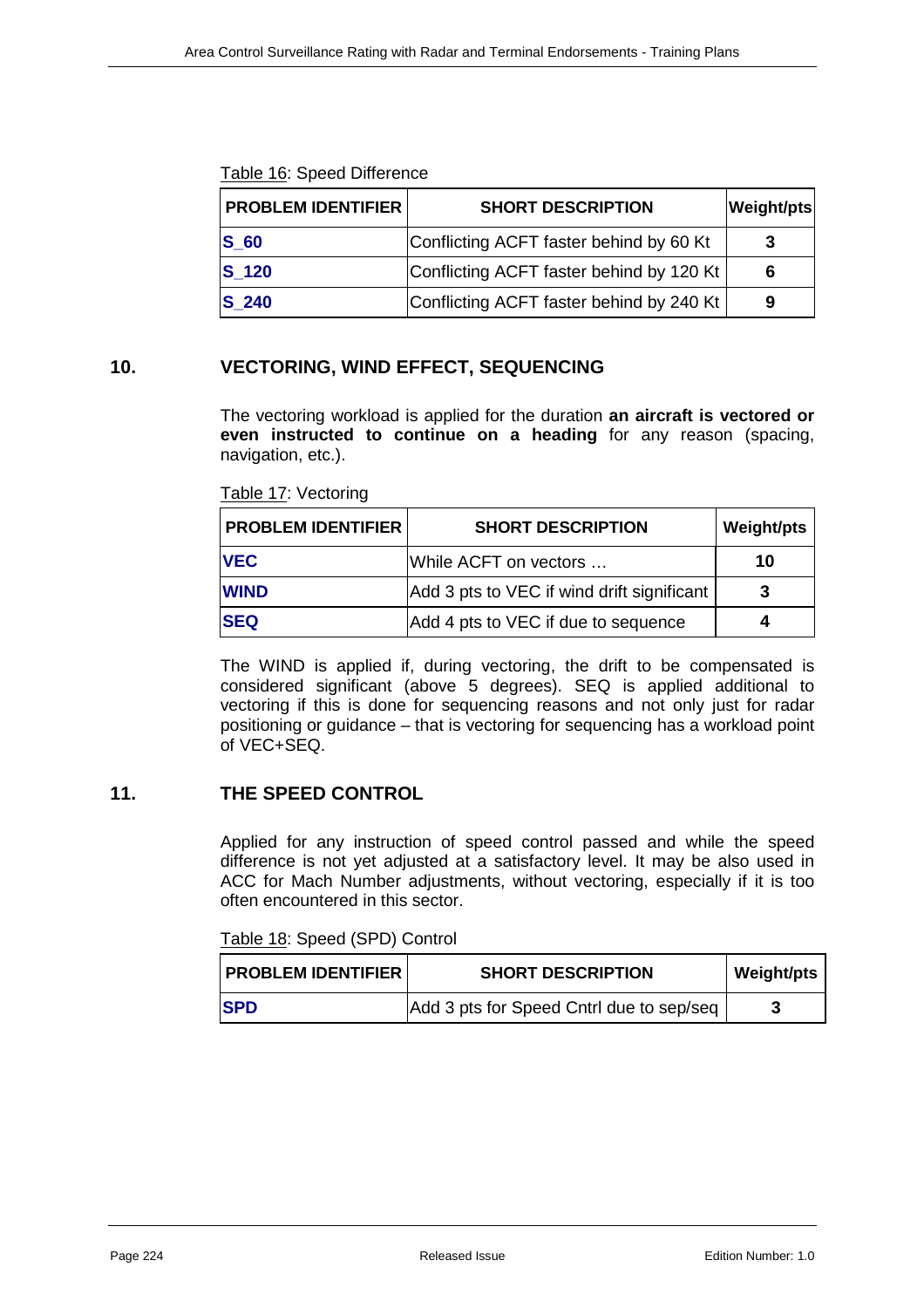# **12. UNUSUAL OCCURRENCES/SITUATIONS**

The above factors are in no way a complete set of Emergency cases. They have been included merely as an example for practice. The designer should decide accordingly what cases he/she wants to include and with how many points according to the type and the training phase.

#### Table 19: Unusual Situations

| <b>PROBLEM</b><br><b>IDENTIFIER</b> | <b>SHORT DESCRIPTION</b>                             | Weight/pts |
|-------------------------------------|------------------------------------------------------|------------|
| UNKN_INFO                           | While passing info for unknown traffic               |            |
| <b>RCFSSR</b>                       | RCF - transmitter U/S but SSR/squawk OK              | 8          |
| <b>RCFPSR</b>                       | RCF - transmitter U/S but no SSR/squawk              | 10         |
| <b>SSROFF</b>                       | SSR only is OFF (No Labels) - added to<br>every ACFT | 5          |
| <b>NEWROUTE</b>                     | While Planning Diversion, Missed APP                 | 10         |
| <b>EMERGENCY</b>                    | For ACFT in danger requesting priority               | 20         |

**UNKN\_INFO:** For the duration we have to pass details of an unknown traffic information to a known one we control. This is obviously added additionally to other factors co-existing for the case, like the Conflict Risk, Conflicting Tracks and certainly the UNKN.

**RCFSSR**: While experiencing a transmitter U/S situation with a transponder equipped traffic than can use the IDENT feature to acknowledge instructions.

**RCFPSR**: Same as above but for no transponder traffic.

**SSROFF:** For the duration the SSR information is U/S from the screen.

**NEWROUTE**: For the duration the student is occupied to re-arrange and plan again his traffic due to a new routing asked or required by a traffic (Diversion, Return to aerodrome, Missed Approach).

**EMERGENCY**: For an ACFT experiencing a dangerous situation and requesting priority of actions by the student.

The time duration of any unusual situation case is decided by the personal judgement of the designer wen he/she tests the exercise.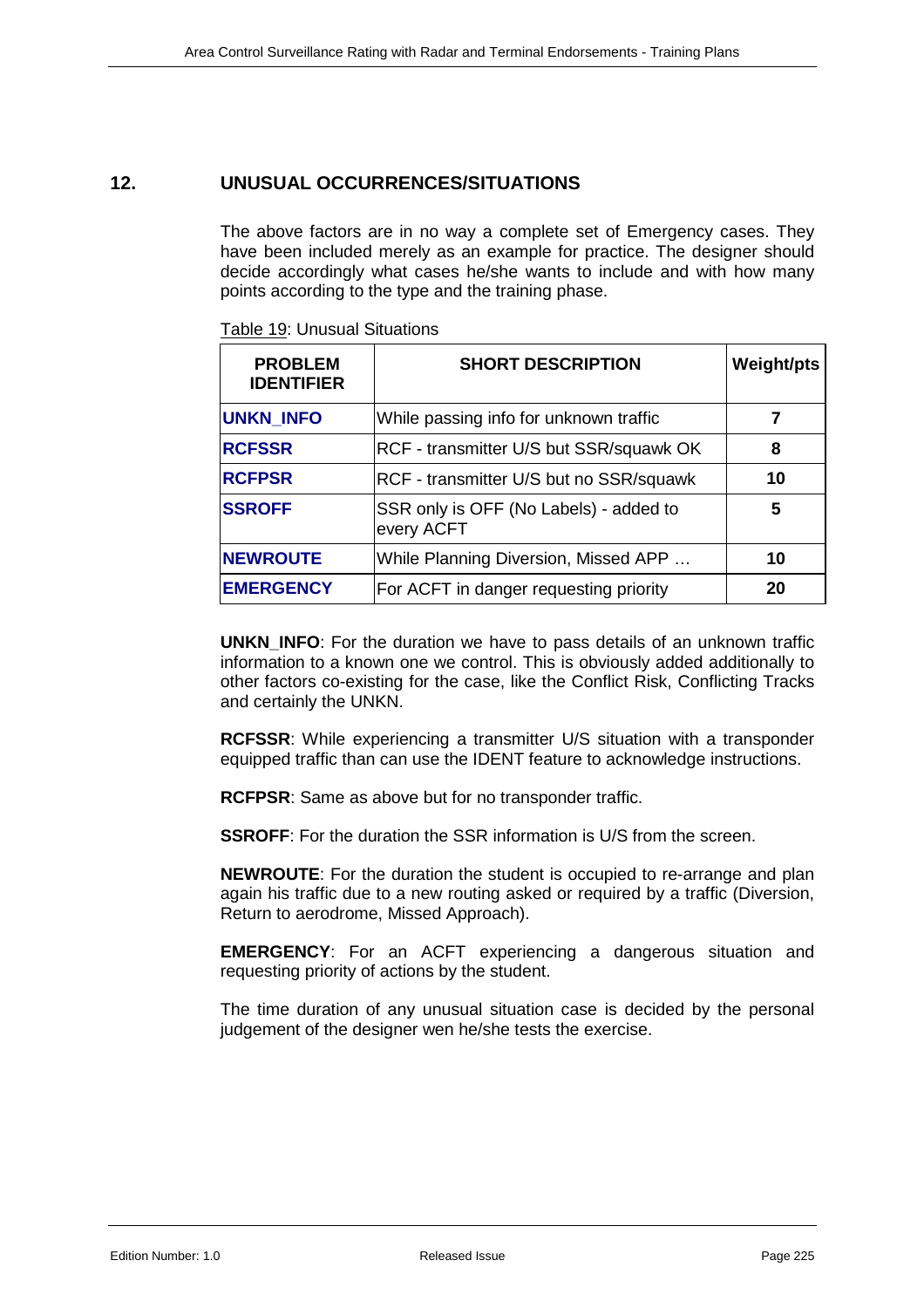# **13. RADIO FREQUENCY OCCUPANCY**

The frequency occupancy is considered as a very important factor in ATC. Sector collapsing or expanding and traffic limitations are mostly related to radio frequency occupancy. It relies exclusively on the personal judgement of the designer to define the conditions of 'radio saturation' in a sector, that is how many aircraft (MAX\_ACFT) monitored at the same, not necessarily all talking together, will create a saturating maximum load (MAXLOAD) in **absolute value.**

This factor is **NOT ADDED**, as it is created automatically by the spreadsheet and follows a linear increase. That is the number of aircraft, say N, at a moment is calculated and extra points are added to the existing workload according to the ratio N / MAX\_ACFT or the same, the additional load points added are:

#### = N x MAXLOAD / MAX\_ACFT

Table 20: Radio Frequency Occupancy

| <b>PROBLEM IDENTIFIER I</b> | <b>SHORT DESCRIPTION</b>                               | Weight/pts |
|-----------------------------|--------------------------------------------------------|------------|
| <b>MAX ACFT</b>             | The max. ACFT/min. that can<br>saturate the frequency  | 25         |
| <b>MAXLOAD</b>              | The max. points of WL/min. on a<br>saturated frequency | 300        |

# **14. DECIDING THE SHAPE OF THE WORKLOAD GRAPH**

## **Viewing the Graph – smoothing**

Because the created graph is a result of a mathematical process we see originally a polygon line that unites all the plotted workload values. This, however, may lead to erroneous concepts especially when abrupt changes of this line are observed. It might be that at one minute we have high workload, then the next minute almost zero workload, then the next minute a huge jump to a much higher value. We understand that the low value in between cannot represent a really 'quiet' moment and no student will feel at ease for one minute while he/she was very busy the rest of the time.

In order to get an 'average' view of this graph a smoothing algorithm is automatically applied in the spreadsheet so as to interpolate plotted values according to the workload tendency between the average of the present and passed minute and the value of the next one. Again this is done automatically by the spreadsheet and both the actual and the smoothed graphs are displayed, although the second one only is highlighted in bold red (see Figure 4).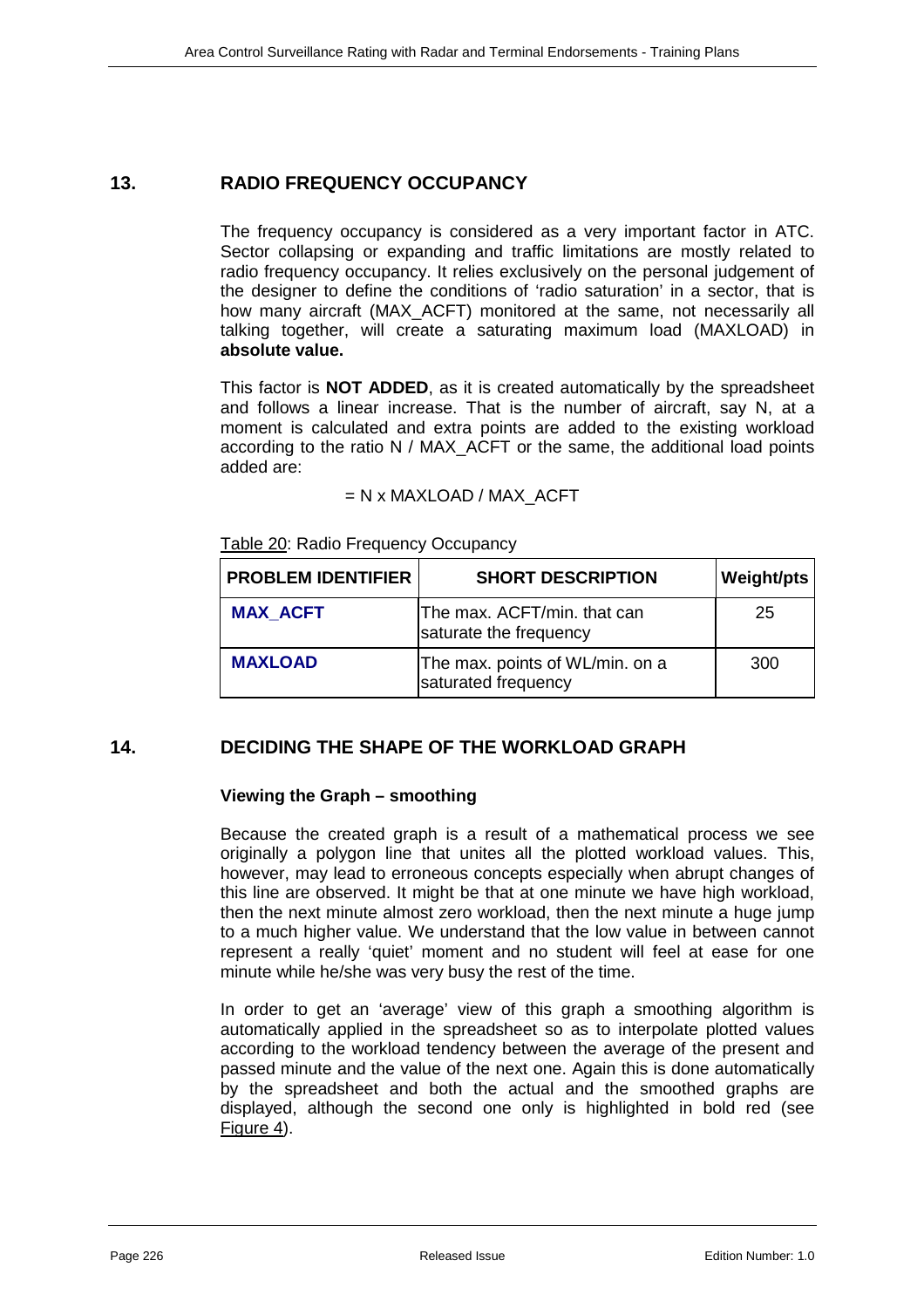

Figure 4: Exercise Workload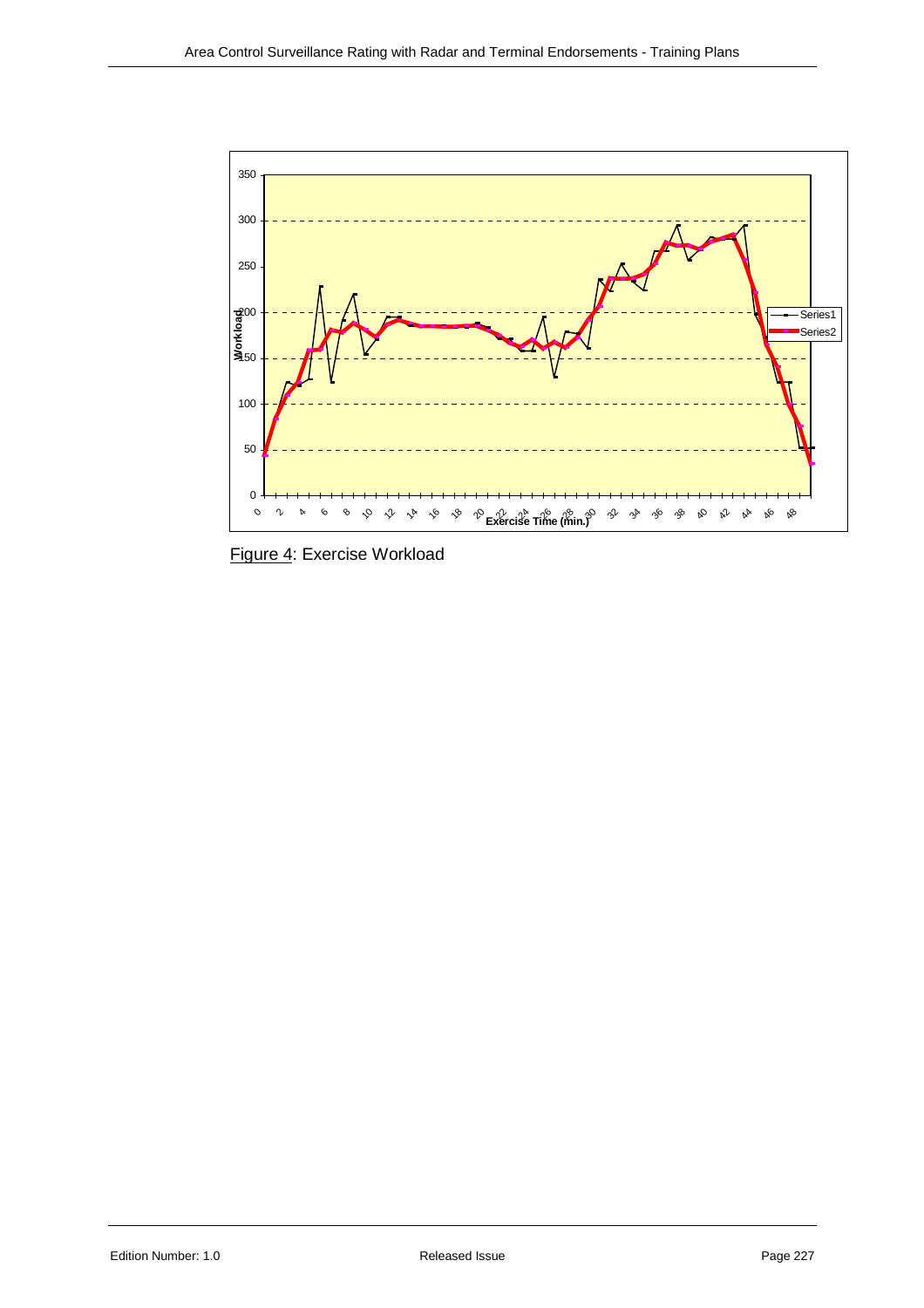Page intentionally left blank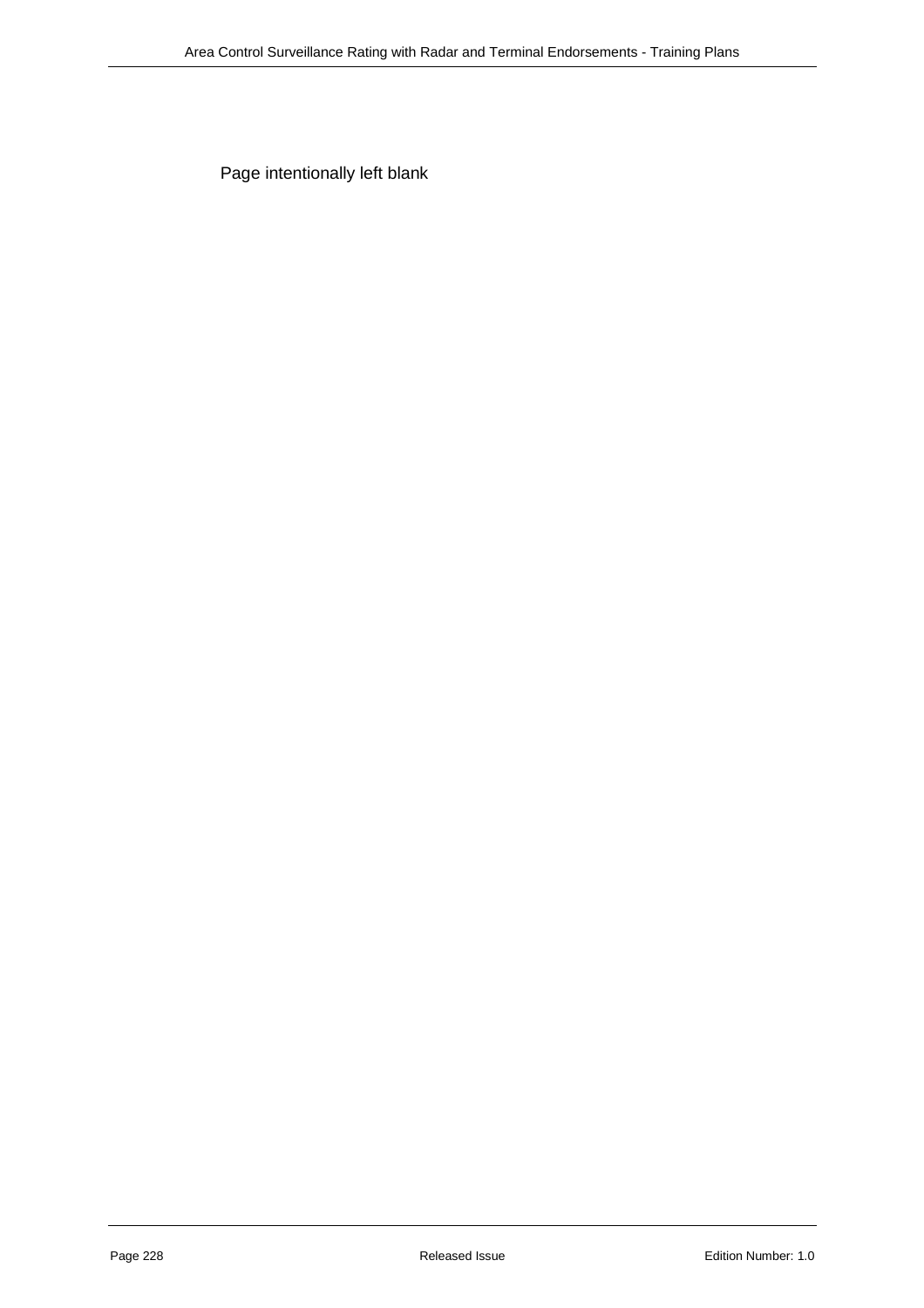# **ANNEX D: TRAINING EVENTS TYPES**

# **1. LIST OF MAIN TRAINING EVENTS USED IN THIS TRAINING**

| <b>TRAINING</b><br><b>EVENT NAME</b> | <b>Type</b>                                                                | <b>Method</b>  | <b>Media</b>                                              | <b>Rate</b>                      | <b>Mode</b>                      |
|--------------------------------------|----------------------------------------------------------------------------|----------------|-----------------------------------------------------------|----------------------------------|----------------------------------|
| Cases                                |                                                                            | Cases          | <b>MMC</b><br><b>or</b><br><b>TXT</b><br>Or<br><b>VIS</b> | <b>RSTD</b>                      | <b>ITMD</b><br>Or<br><b>GTMD</b> |
| <b>CBPE</b>                          |                                                                            | Lesson         | <b>VIS</b>                                                | <b>RSTD</b>                      | <b>GTMD</b>                      |
| <b>CBT</b>                           | Guided and<br>self<br>Or<br>Guided and<br><b>RSTD</b><br>Or<br>Explorative | Inter          | <b>MMC</b>                                                | Self                             | <b>ITMD</b>                      |
| Lesson                               |                                                                            | Lesson         | <b>TXT</b><br>Or<br><b>MMC</b>                            | Self<br><b>Or</b><br><b>RSTD</b> | <b>ITMD</b><br>Or<br><b>GMD</b>  |
| <b>PTP</b>                           | <b>PTP</b>                                                                 | Pre<br>Simul   | <b>PTT</b>                                                | <b>RSTD</b>                      | <b>ITMD</b>                      |
| <b>SA</b>                            | <b>SA</b>                                                                  | Pre<br>Simul   | <b>OTD</b>                                                | Self                             | <b>ITMD</b>                      |
| <b>STBF</b>                          | Structured<br>briefing                                                     | <b>Brief</b>   | <b>VIS</b>                                                | <b>RSTD</b>                      | <b>GTMD</b>                      |
| Simul                                | Indiv                                                                      | <b>SIMUL</b>   | <b>SIM</b><br>Or<br>HI FI SIM                             | <b>REAL</b>                      | <b>ITMD</b>                      |
| Simul                                | Team                                                                       | <b>SIMUL</b>   | <b>SIM</b><br>Or<br>HI FI SIM                             | <b>REAL</b>                      | <b>ITMD</b>                      |
| Simul                                | Group                                                                      | <b>SIMUL</b>   | <b>SIM</b><br>Or<br>HI FI SIM                             | <b>REAL</b>                      | <b>GTMD</b>                      |
| Visit                                | Visit                                                                      | Sup.<br>Pract. | Real                                                      | <b>RSTD</b>                      | <b>GTMD</b><br>Or<br><b>ITMD</b> |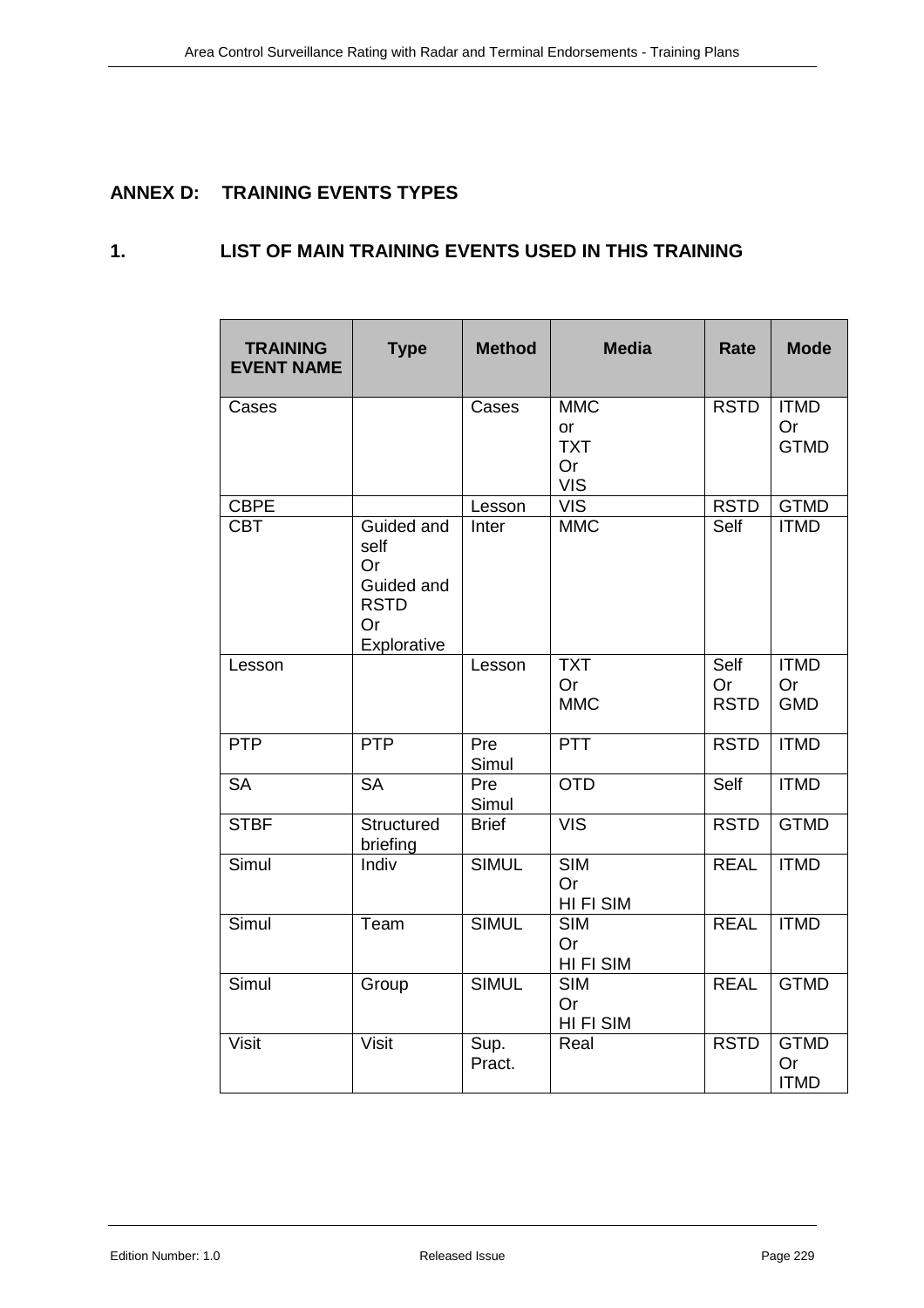# **2. DEFINITIONS OF TRAINING EVENTS**

For more details the reader will refer to the reference document 'Specifications on Training Methods and Tools' (EATMP, 2000b).

# **2.1 Mode of Delivery, Media, Learning Rate and Training Techniques**

#### **2.1.1 Introduction**

As explained in the definition of training event, our methodology to design training strategy is based on the answers to the following questions:

- Is the training individual or in group? (Mode of delivery)
- Is the learning rate free or restricted or real? (Learning rate)
- Which media is used to carry the training message? (Media)
- What are the relations between the matter, the student and the instructor? (Training technique)

To use the methodology the training designer will first try to find the appropriate training event type within the existing list. If not found a thought should be given to the possibility that the same type could be used with a local different denomination: the four parameters should help to sort this out.

If this is not the case the additional training event type should be characterised by its four parameters.

## **2.1.2 Mode of Delivery**

#### Individualised Training

Features of the individualised training are the provision of possibly different stimuli to each student, the separated analysis of their response and the provision of consequent new stimuli independent of the answers of other students.

Note: Instruction of a small group of students considered as an entity (for example planner and executive) is classed as individualised training. In ATC training this consideration of team building and the operational conditions very often imply that the 'learner' is a 'team' rather than an individual.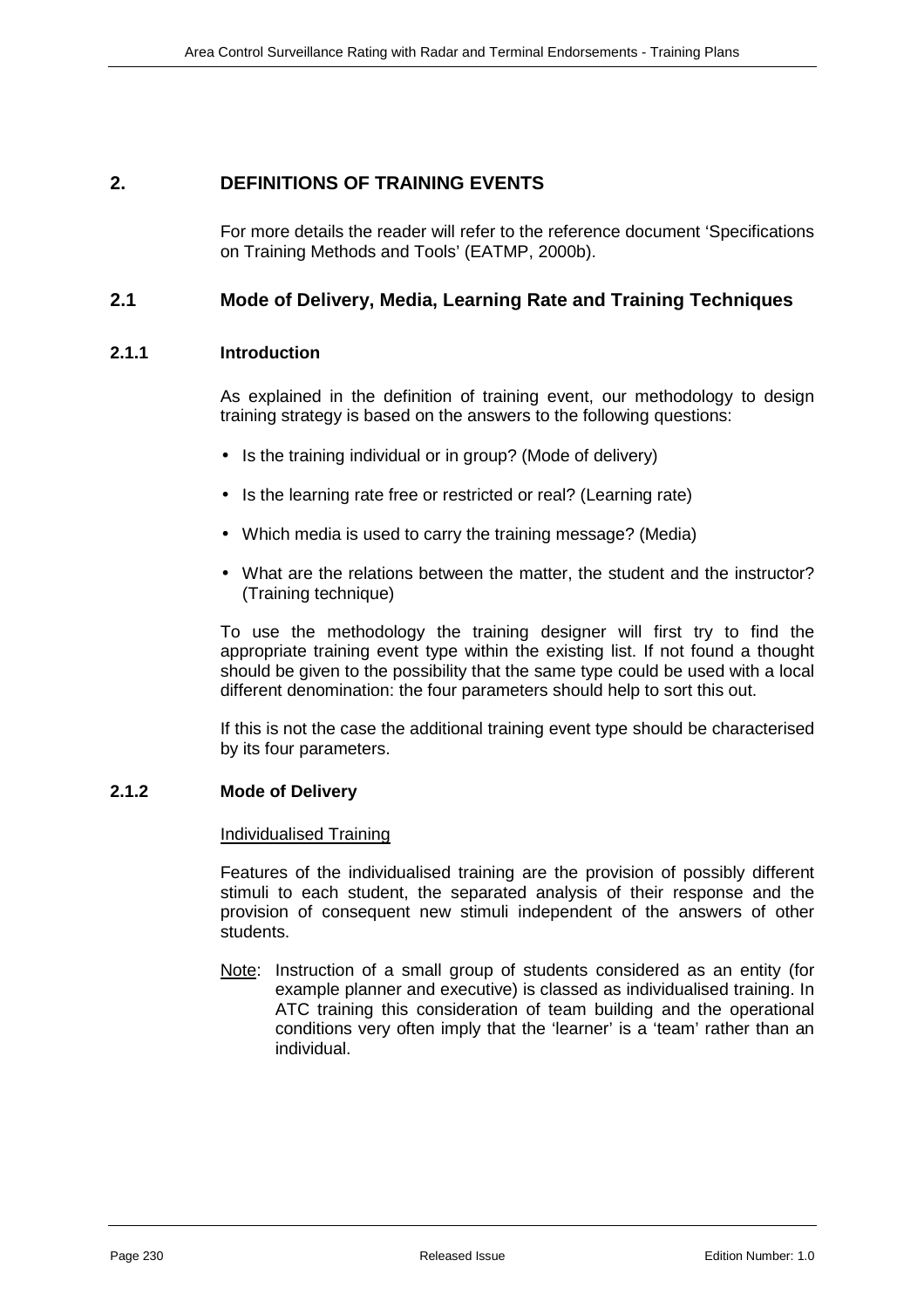A team is:

*… a group of two or more persons who interact dynamically and interdependently within assigned specific roles, functions and responsibilities. They have to adapt continuously to each other to ensure the establishment of a safe, orderly and expeditious flow of traffic.*

There is of course an apparent contradiction between the terms 'individualised' and 'team interaction'. This has to be understood by differentiation between 'team' and 'group'.

A typical example is a radar simulation, in area radar control, provided to twelve students, working in six teams of two (planner plus executive) on six control positions simulating the same airspace sector.

Even if the proposed air traffic is the same for the six teams and even if the training objectives are the same, the simulations will progress differently for each of the teams. In addition, the simulations are not necessarily happening at the same time. This is not 'group' training. It might be considered as 'smallgroup training' if the teams were always composed of the same students. Generally, this is not the case: in fact, most of the training is addressed to each individual who has to cope with a very close and very complex element (his partner in the team) among other more distant elements (other sectors, units, aircraft, etc.). The fact that each partner sometimes reacts differently increases the individualisation of the training because none of the students can be confronted with the same situation.

#### Group Training

All the participants are presented the same learning material under the same conditions.

## **2.1.3 Media**

Media is the physical means by which an instructor or a training designer communicates a message. One media can use several supports (for instance, a Multimedia Computer (MMC) could use a diskette or CD-ROM). In this document we are going to define the media related to simulation but shall not attempt to make an exhaustive list of the many types of support and educational materials.

## *Real Equipment*

Either used in operational conditions (On-the-Job Training [OJT]) or in non-operational conditions (shadowing or demonstration).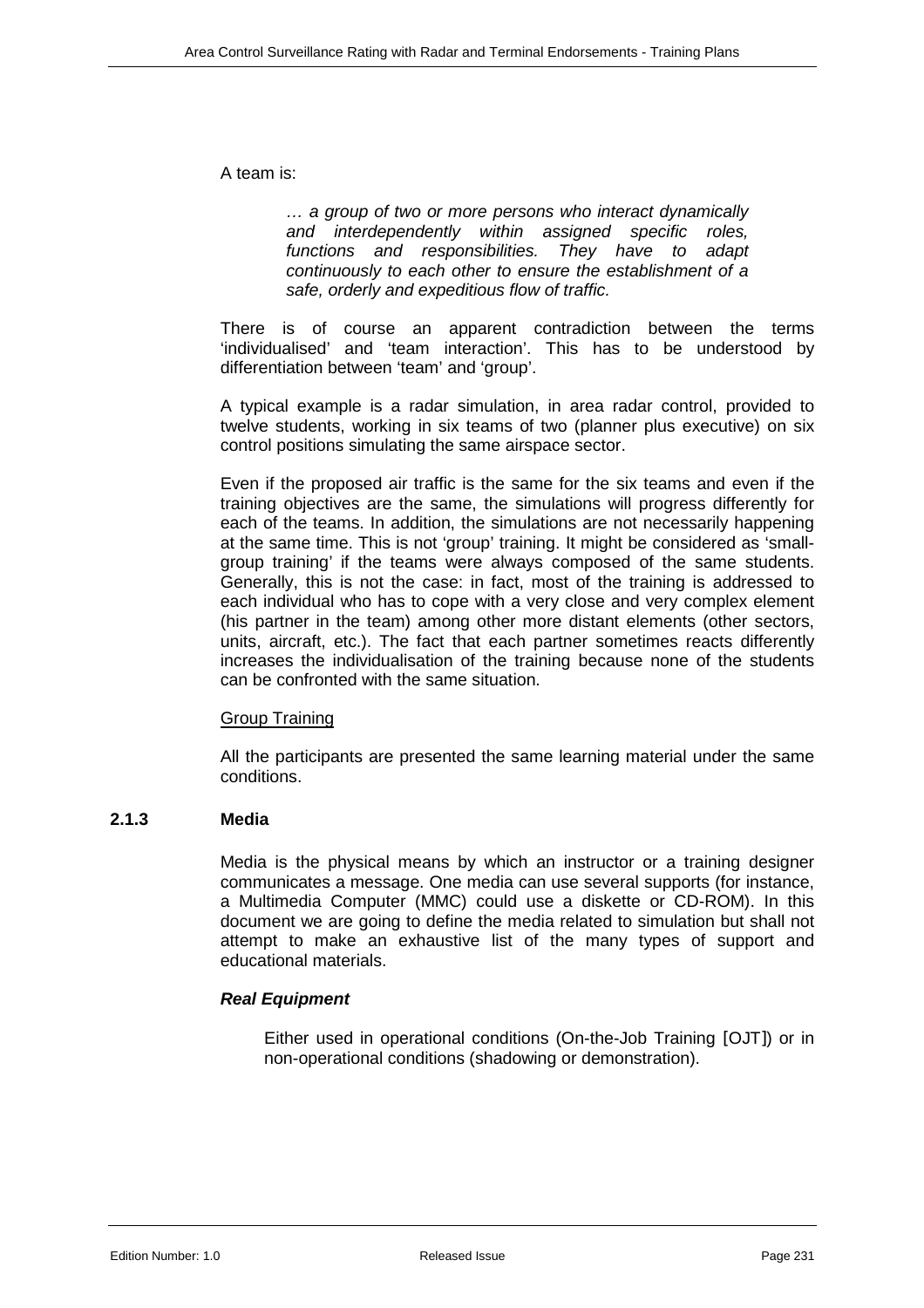#### **HI FI SIM:** *High-fidelity Simulator*

A full size replica of Controller Work Positions (CWPs) including all equipment and computer programmes necessary to represent full tasks of the sector or the tower and their environment. A spare operational position used as simulator is a good example of HI FI SIM. In the case of aerodrome it includes an out-of-the-tower view.

#### **SIM:** *Simulator*

A device that presents the student with a representation of the important features of the real situation and reproduces the operational conditions under which the student can practise real-time tasks directly.

#### **PTT:** *Part-Task Trainer*

A training machine for the student to practise some operational functions independently of other functions which are not represented there, although they are necessarily associated to the first ones in the operational task.

#### **OTD:** *Other Training Device*

A training machine which presents the student with some operational functions on a non-realistic reproduction of the operational devices. It includes a generic MMC.

#### **MMC:** *Multimedia Computer*

A (networked or stand-alone) multimedia computer or workstation dedicated to one student or to a small cell. The hardware is off-the-shelf and has not been deeply modified for specific ATC purposes.

#### **AV:** *Audiovisual aids*

The generation, recording, storage and reproduction of visual animated images and associated sounds (video, films and other).

## **VIS:** *Visual aids*

Aids to communication which utilise the sense of sight such as computer-based presentation, slides, overheads or view foils, mock-up and models. Very often, a LCD projector enables to display the images from some multimedia computers to a classroom group.

#### **AUD:** *Audio aids*

Aids to communication that utilise the sense of hearing.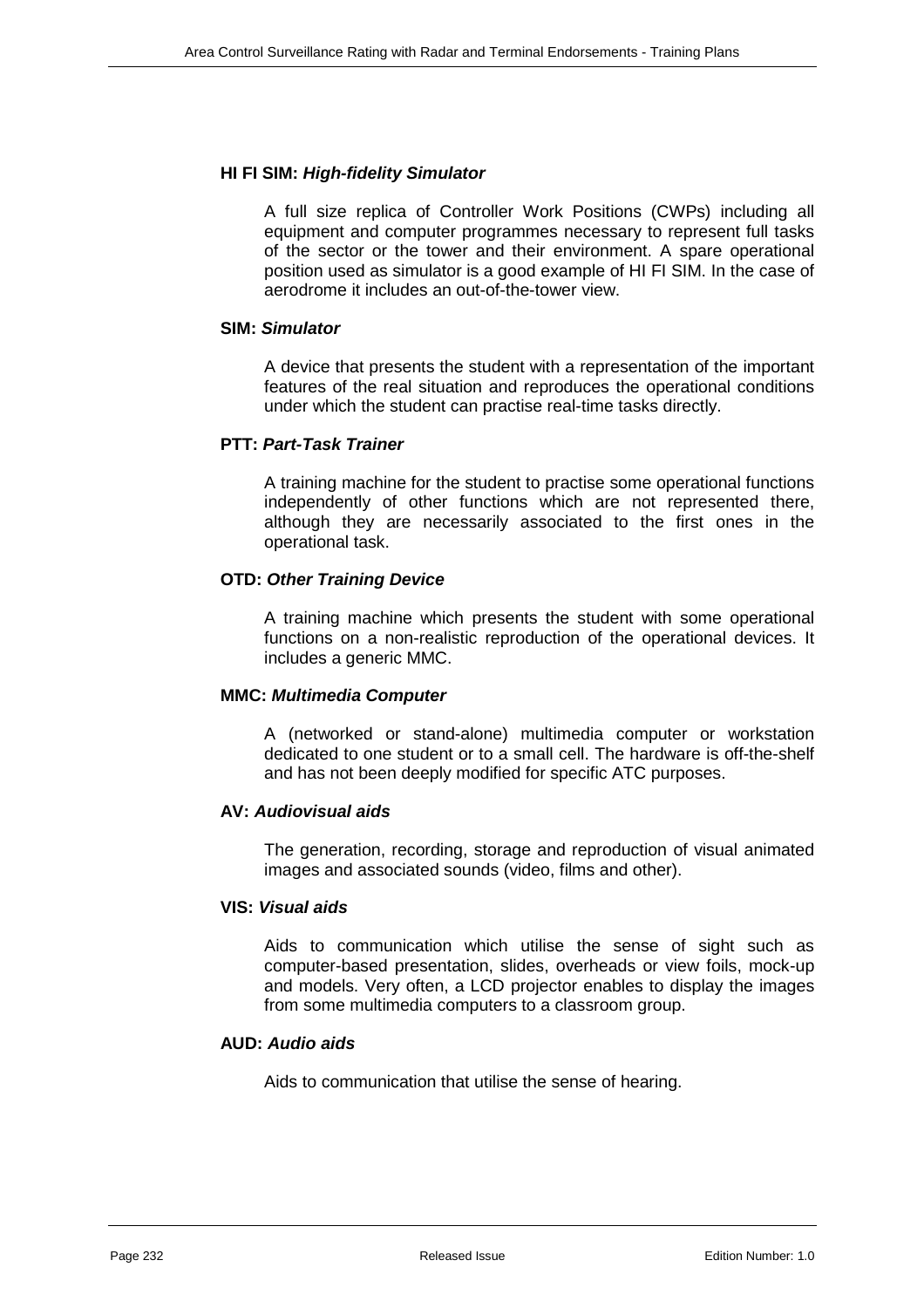#### **TXT:** *Text*

The provision of written documents including handouts, books, manuals, training documents, etc.

#### **2.1.4 Learning Rate**

#### **Self:** *Self-paced learning*

A learning/teaching system whereby the learner is able to control the pace at which he/she works.

#### **RSTD:** *Time-restricted learning*

A learning/teaching system whereby the course developer or the instructor controls the pace at which the learner has to work.

#### **Real:** *Real Time*

A learning/teaching system whereby the pace at which the learner has to work is the same than in real operation.

## **2.1.5 Training Techniques**

#### **Lect.:** *Lecture*

A straight talk or exposition, possibly using visual or other aids, but without group participation other than questions, usually at the conclusion.

#### **Lesson:** *Lesson/Demonstration*

A training technique incorporating a number of instructional techniques designed to ensure the participation of the students in reaching the specified behavioural objectives. The instructor is able to ascertain whether material is being assimilated.

#### **Cases:** *Case Study*

A technique in which a real or fictional situation or series of events are presented to trainees for their analysis and consideration of possible solutions or problems identified. Their findings in a real situation can be compared with what actually occurred.

#### **Sup. Pract.:** *Supervised Practices*

Manipulations of equipment where the instructor provides the necessary feedback.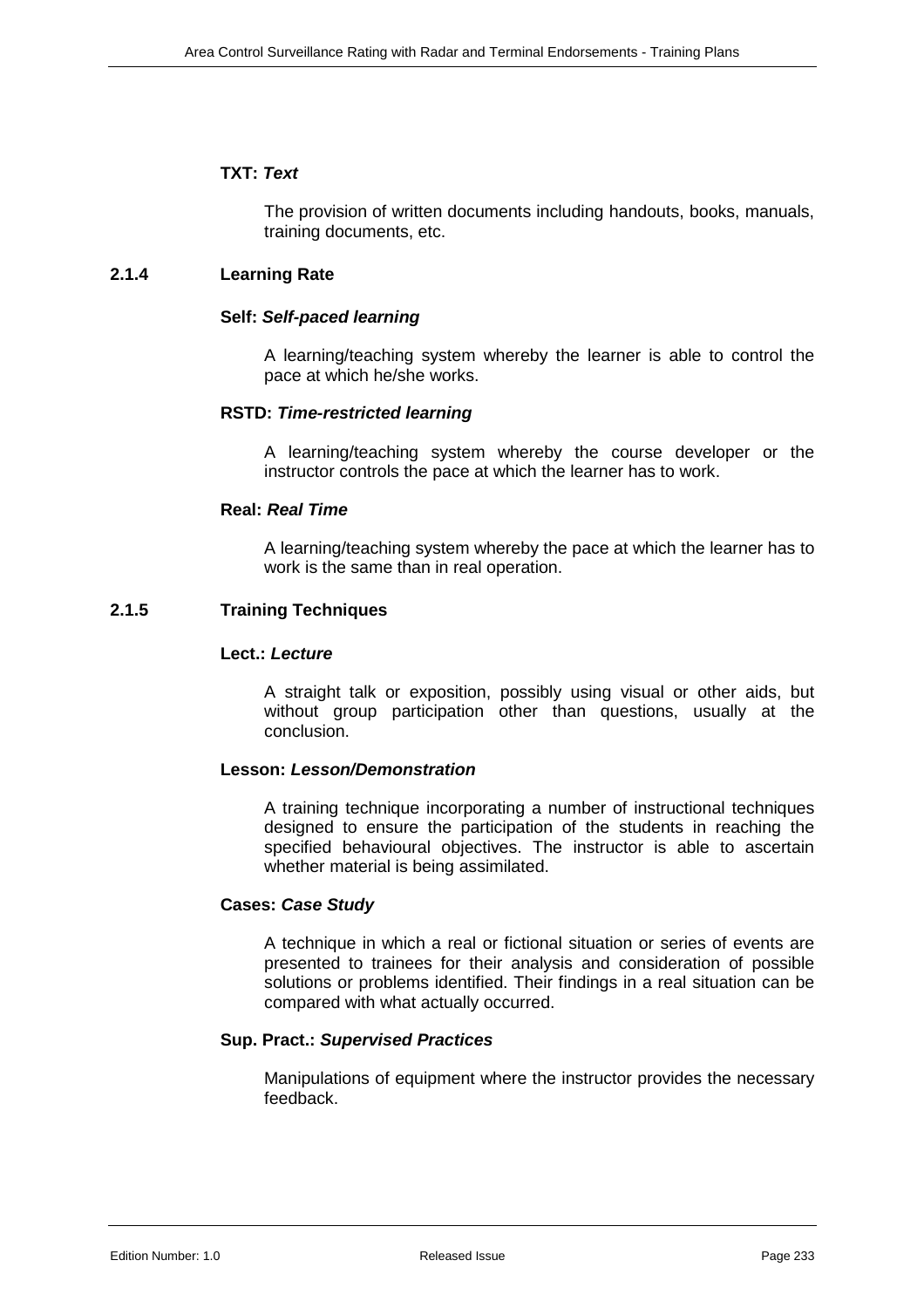#### **Interactive:** *Interactive Training*

The provision of knowledge and skills by means of a computer with numerous interactions, student response analysis and allowing when appropriate free individual rhythm of learning (self-paced manner).

#### **Pre Simul:** *Pre-simulation*

It allows to practice in restricted or in real time a part of the skills necessary for the operational task in a possibly not realistic environment (2D aerodrome for instance).

## **SIMUL:** *Simulation*

The provision of knowledge, skills and attitudes by means of a representation of air traffic responding to any student action as real air traffic. It always includes briefing, tutoring and debriefing.

#### **Role:** *Role Play*

Students act out a working model of some real-world human situation in interacting group. They are provided with background data and roles to play together with constraints which may change as the play proceeds.

#### **STBF:** *Structured Briefing*

Planned group introduction for a simulation (or a series of simulations) stating the objectives of the exercise, the simulated operational procedures, the operation of the simulator, the expected role of each team member, including the instructor, and possibly demonstrations of simulation exercises.

## **Brief:** *Briefing*

Briefing is an introduction for a training event during which interruption of the student's activity is not normally anticipated (e.g. OJT and simulation). The technique is used during the simulation (briefing/debriefing) or planned separately (structured briefing / structured debriefing).

#### **STDF:** *Structured Debriefing*

Planned group review and discussion of the outcome of a simulation (or a series of simulations). The discussion is centred on the strategies chosen and their results.

## **Debrief:** *Debriefing*

Debriefing is a review and discussion on the outcome of a training event based on a formative assessment of that event. The technique is used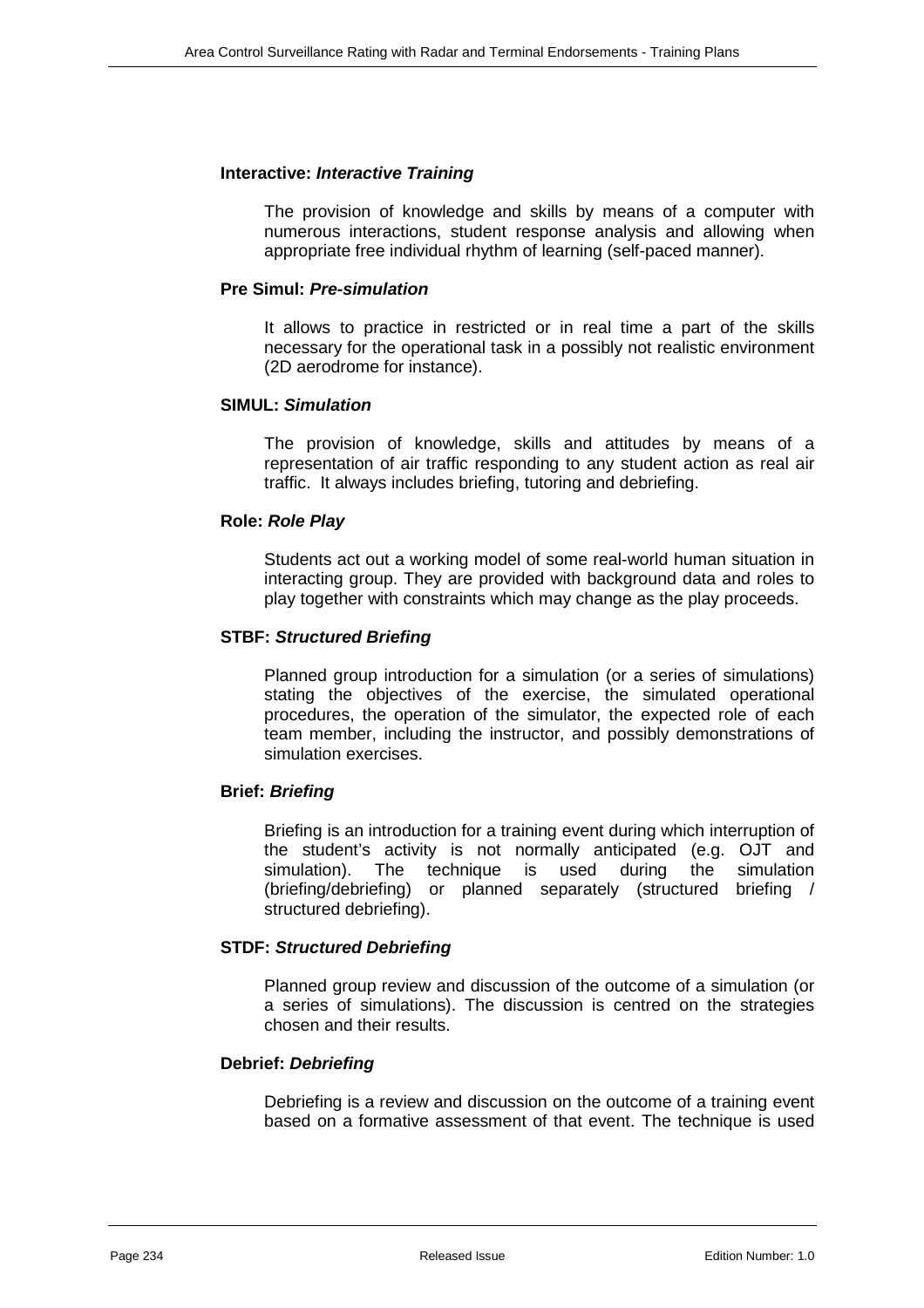during the simulation (briefing/debriefing) or planned separately (structured briefing / structured debriefing).

#### **Tutoring**

The act of giving additional knowledge and guidance to an individual or small group of trainees in an off-the-job, informal training situation. Tutoring is considered as a supplementary training event and may be automated in the case of guided simulation.

## **2.2 Simulations and Simulators**

#### **2.2.1 Definitions**

The process is to consider a model of communication where the learner, either **individually** or **in group** receives information through a **media** at a **rate** according to a **training technique**. The combination of these elements defines the training event. In this report the training technique is always simulation.

## *2.2.1.1 Media*

For our concern, we use five media: Real (Real equipment), HI FI SIM (Highfidelity Simulator), SIM (Simulator), PTT (Part-Task Trainer) and OTD (Other Training Device)

## *2.2.1.2 Rate of Learning*

We might use any of the three rates of learning (SELF, RSTD, REAL) although most of our exercises will be in real time.

## *2.2.1.3 Training Technique*

The training techniques to be used are simulation and pre-simulation but, due to the importance of simulation and its extensive use, we have defined several **types of simulation** and we have added the notion of guidance.

#### • **SIMUL: Simulation**

The Provision of knowledge, skills and attitudes by means of a representation of air traffic responding to any student action as real air traffic. Simulation always includes briefing, tutoring and debriefing.

# **2.2.2 Types of Simulations**

#### • **IND SIMUL: Individual Simulation**

Real-time full-task simulation involving one single student.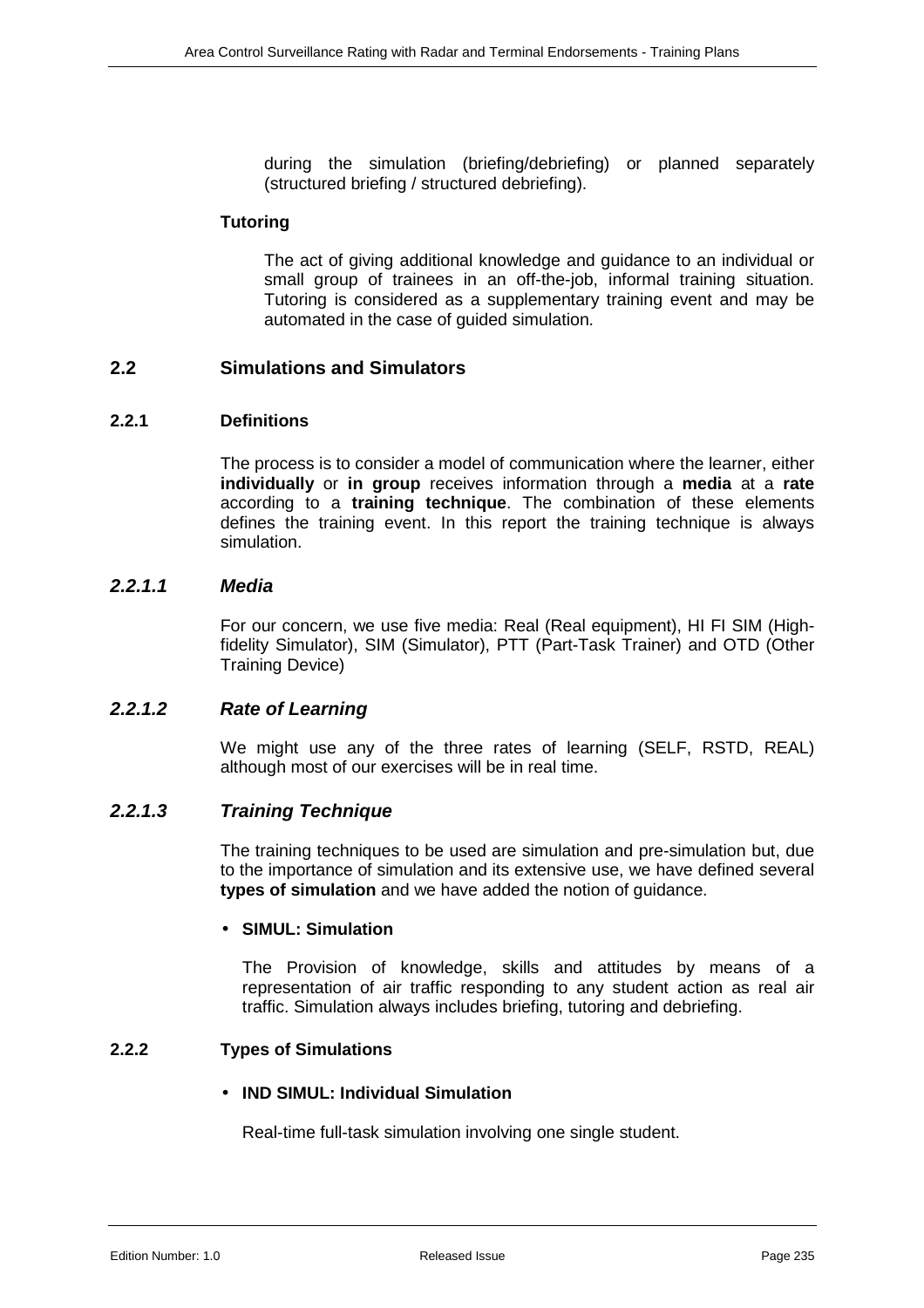## • **TEAM SIMUL: Team Simulation**

Real-time full-task simulation involving an individualised cell made of several students. A team consists of two or more students who are required to work together on related or interacting tasks.

#### • **GROUP SIMUL: Group Simulation**

Real-time full-task simulation involving several individual or team simulations simultaneously.

#### **2.2.3 Types of Pre-simulations**

#### • **SA: Skill Acquisition**

It allows self-pace, restricted or real-time practice of a part of the skills necessary for the operational task in a possibly non-realistic environment (e.g. 2-D aerodrome).

## • **PTP: Part-Task Practice**

It allows restricted or real time practice of a part of the skills which are necessary for the operational task in a realistic environment (PTT or SIM).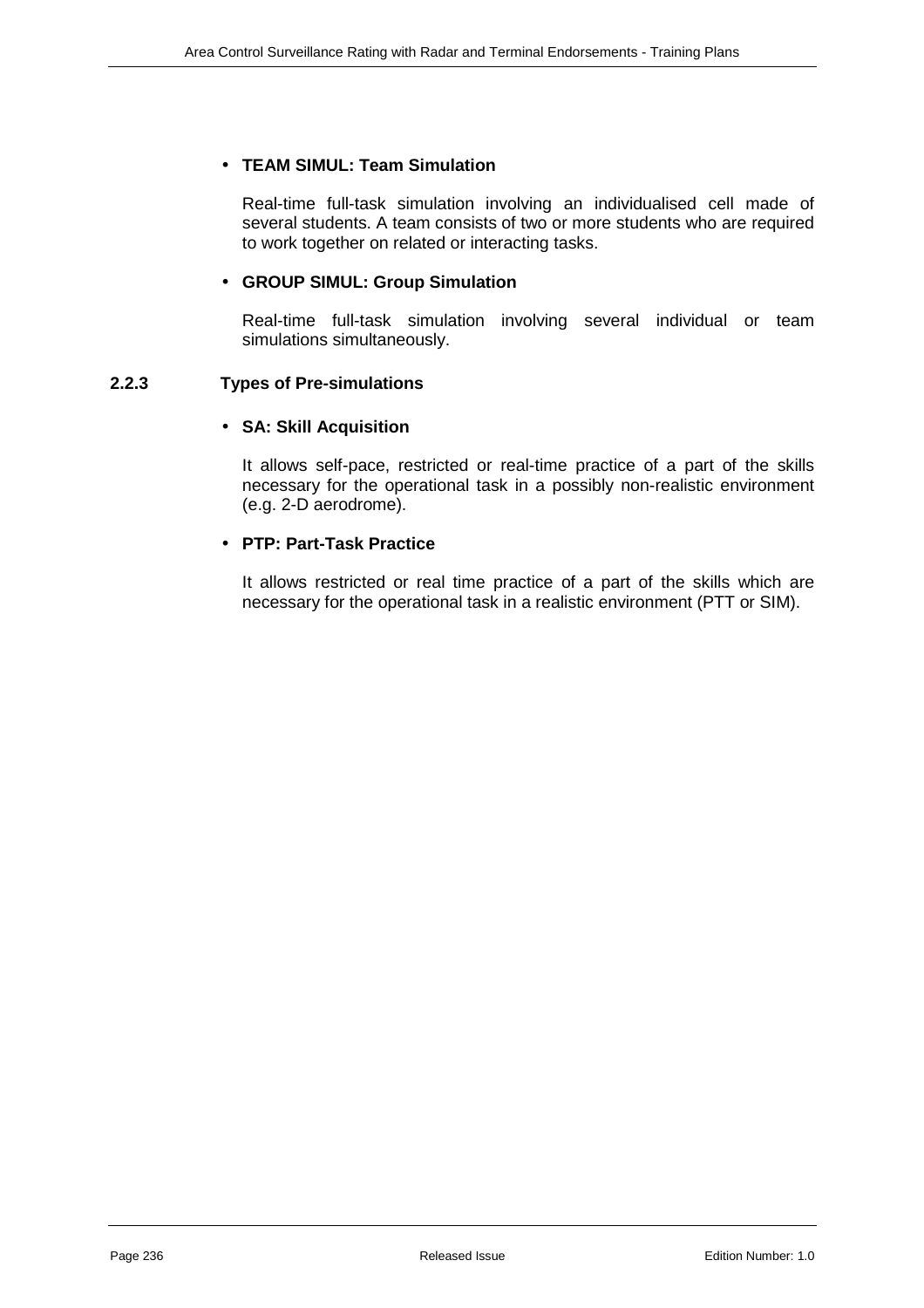# **REFERENCES**

- EATCHIP Human Resources Team (1996a). *Guidelines for Developing and Implementing Team Resource Management* HUM.ET1.ST10.1000-GUI-01. Released Issue. Ed. 1.0. Brussels: EUROCONTROL.
- EATCHIP Human Resources Team (1996b). *Human Factors Module Stress*. HUM.ET1.ST13.2000-REP-01. Released Issue. Ed. 1.0. Brussels: EUROCONTROL.
- EATCHIP Human Resources Team (1997). *Human Factors Module Critical Incident Stress Management.* HUM.ET1.ST05.1000-GUI-02. Released Issue. Ed. 1.0. Brussels: EUROCONTROL.
- EATMP Human Resources Team (1999). *Controller Training in the Handling of Unusual Incidents* - HUM.ET1.ST12.3000-GUI-01. Released Issue. Ed. 1.0. Brussels: EUROCONTROL.
- EATMP Human Resources Team (2000a). *Guidelines for Common Core Content and Training Objectives for Air Traffic Controllers Training (Phase II)* - HUM.ET1.ST13.3000-REP-01. Released Issue. Ed. 1.0. Brussels: EUROCONTROL.
- EATMP Human Resources Team (2000b). *Specifications on Training Methods and Tools* - HRS/TSP-006-GUI-01. Released Issue. Ed. 1.0. Brussels: EUROCONTROL.
- EATMP Human Resources Team (2000c) *European Manual of Personnel Licensing - Air Traffic Controllers* - HUM.ET1.08.10000-STD-01. Released Issue. Ed. 1.0. Brussels: EUROCONTROL.
- EATMP (2000d). *Human Resources Programme Charter*. Ed. 1.0. Brussels: EUROCONTROL.
- EATMP (2000e). *Human Resources Programme Stage 1: Programme Management Plan.* Ed. 1.0. Brussels: EUROCONTROL.
- EATMP Human Resources Team (2001). *Guidelines for Common Core Content and Training Objectives for Air Traffic Controllers Training (Phase 1: Revised*). HRS/TSP-002-GUI-01. Released Issue. Ed. 2.0. Brussels: EUROCONTROL.
- EUROCONTROL Safety Regulation Commission (SRC) (2000). *EUROCONTROL Safety Regulatory Requirement (ESARR)* – ESARR5 ATM Services' Personnel. Ed. 1.0. Brussels: EUROCONTROL.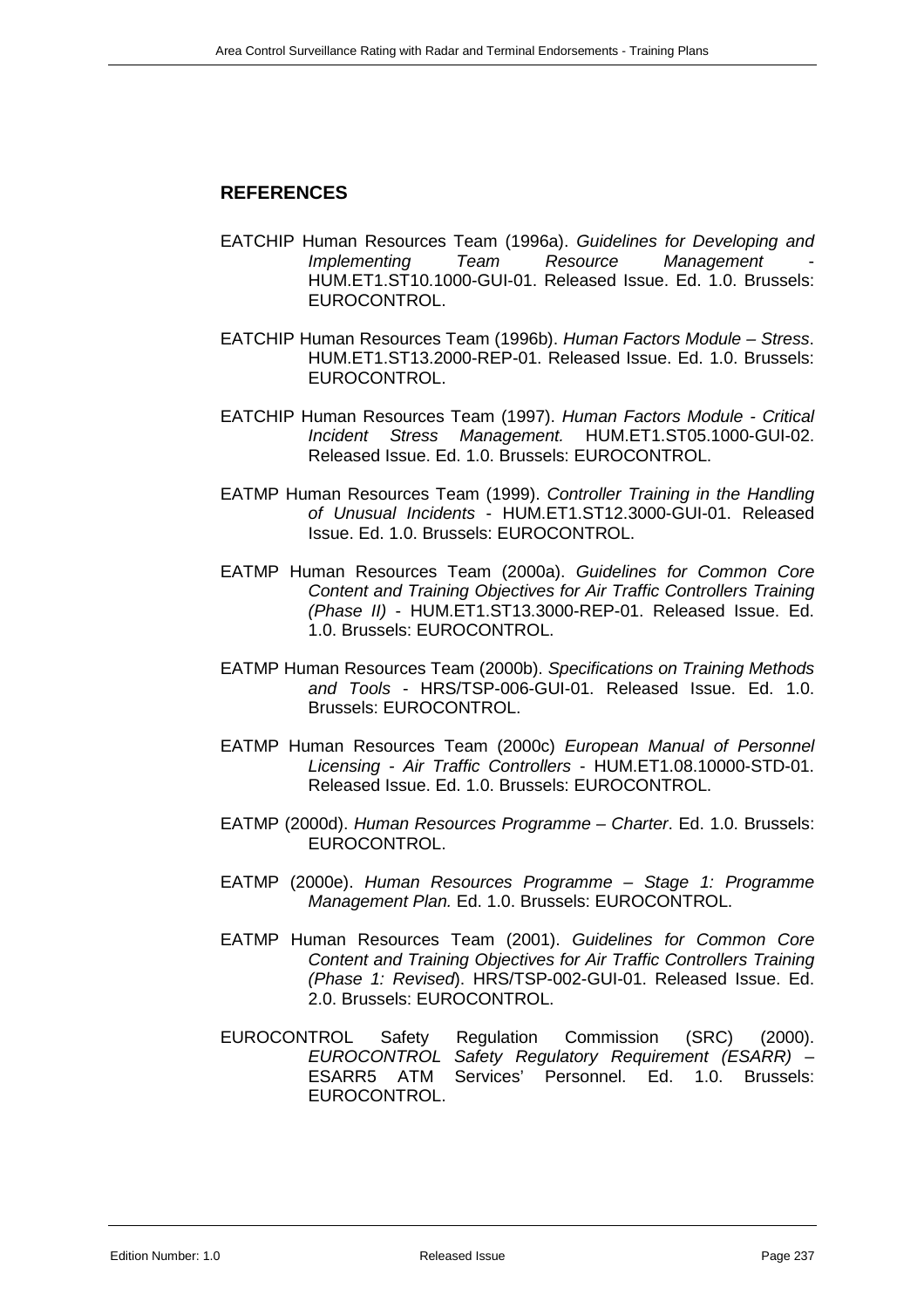Page intentionally left blank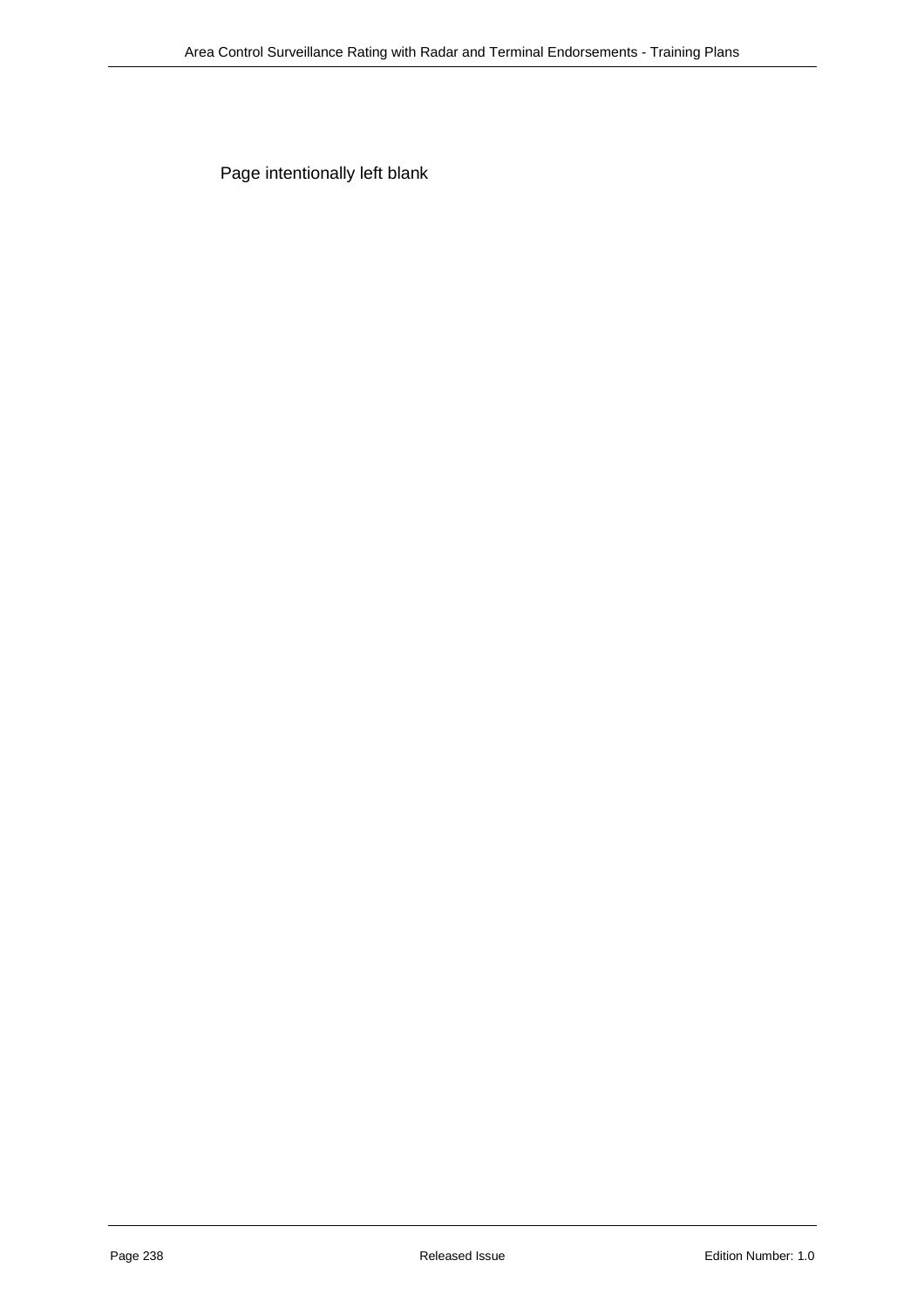# **ABBREVIATIONS AND ACRONYMS**

For the purposes of this document the following abbreviations and acronyms shall apply:

| $2-D$        | Two dimensional                                                 |
|--------------|-----------------------------------------------------------------|
| $3-D$        | Three dimensional                                               |
| a/c          | aircraft                                                        |
| <b>ACC</b>   | <b>Area Control Centre</b>                                      |
| <b>ACFT</b>  | Aircraft                                                        |
| <b>ACN</b>   | <b>Aircraft Classification Number</b>                           |
| <b>ACS</b>   | <b>Area Control Surveillance</b>                                |
| <b>ADC</b>   | <b>Aerodrome Control</b>                                        |
| <b>ADF</b>   | <b>Automatic Direction Finding Equipment</b>                    |
| <b>AFIL</b>  | Air-Filed Flight Plan                                           |
| <b>AFIS</b>  | Aerodrome Flight Information Service                            |
| <b>AFTN</b>  | Aeronautical Fixed Telecommunications Network                   |
| AGA          | Aerodromes (air routes and ground aids)                         |
| <b>AIC</b>   | <b>Aeronautical Information Circular</b>                        |
| AIP          | Aeronautical Information Publication                            |
| <b>AIRAC</b> | Aeronautical Information Regulation and Control                 |
| <b>ANS</b>   | <b>Air Navigation Services</b>                                  |
| <b>APP</b>   | <b>Approach Control</b>                                         |
| <b>APS</b>   | <b>Approach Control Surveillance</b>                            |
| <b>ASDA</b>  | Accelerate-Stop Distance Available                              |
| <b>ASM</b>   | Airspace Management                                             |
| <b>ATA</b>   | <b>Actual Time of Arrival</b>                                   |
| <b>ATC</b>   | <b>Air Traffic Control</b>                                      |
| <b>ATCO</b>  | Air Traffic Controller / Air Traffic Control Officer<br>(US/UK) |
| ATD          | <b>Actual Time of Departure</b>                                 |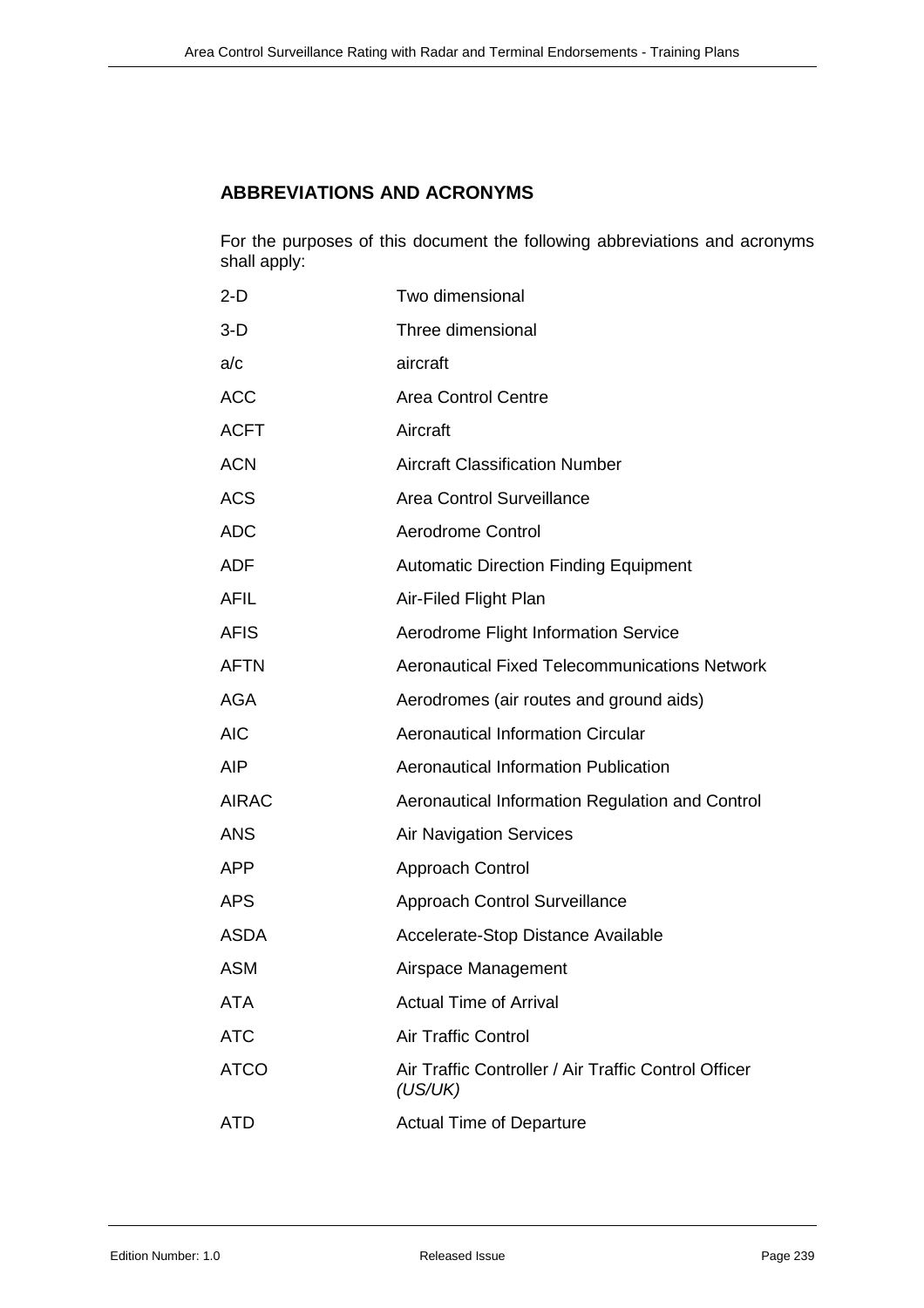| <b>ATFM</b>    | Air Traffic Flow Management                                                            |
|----------------|----------------------------------------------------------------------------------------|
| <b>ATIS</b>    | <b>Automatic Terminal Information Service</b>                                          |
| <b>ATM</b>     | Air Traffic Management                                                                 |
| ATS            | <b>Air Traffic Services</b>                                                            |
| AUD            | Audio aids                                                                             |
| AV             | Audiovisual aids                                                                       |
| <b>AVASI</b>   | Abbreviated Visual Approach Slope Indicator                                            |
| <b>BIRDTAM</b> | <b>BIRD hazard noTAM</b>                                                               |
| <b>Brief</b>   | <b>Briefing</b>                                                                        |
| Cases          | Case Study                                                                             |
| <b>CAT</b>     | <b>Clear Air Turbulence</b>                                                            |
| <b>CBPE</b>    | <b>Computer-Based Projected Exercise</b>                                               |
| CBT            | <b>Computer-Based Training</b>                                                         |
| <b>CISM</b>    | <b>Critical Stress Incident Management</b>                                             |
| <b>COP</b>     | <b>Co-ordination Point</b>                                                             |
| <b>CWP</b>     | <b>Controller Work Position</b>                                                        |
| Debrief        | Debriefing                                                                             |
| <b>DEGS</b>    | <b>Degraded Systems Capability</b>                                                     |
| DG7            | Drafting Group 7 (EATCHIP, HUM, HRT, TSG,<br>TF-CCC)                                   |
| DIS            | Director(ate) Infrastructure, ATC Systems & Support<br>(EUROCONTROL Headquarters, SDE) |
| DIS/HUM        | See 'HUM (Unit)'                                                                       |
| <b>DME</b>     | <b>Distance Measuring Equipment</b>                                                    |
| <b>DVOR</b>    | Doppler VOR                                                                            |
| Ε              | East                                                                                   |
| EAT            | <b>Expected Approach Time</b>                                                          |
| <b>EATCHIP</b> | European Air Traffic Control Harmonisation and<br>Integration Programme (now EATMP)    |
| <b>EATMP</b>   | European Air Traffic Management Programme<br>(formerly EATCHIP)                        |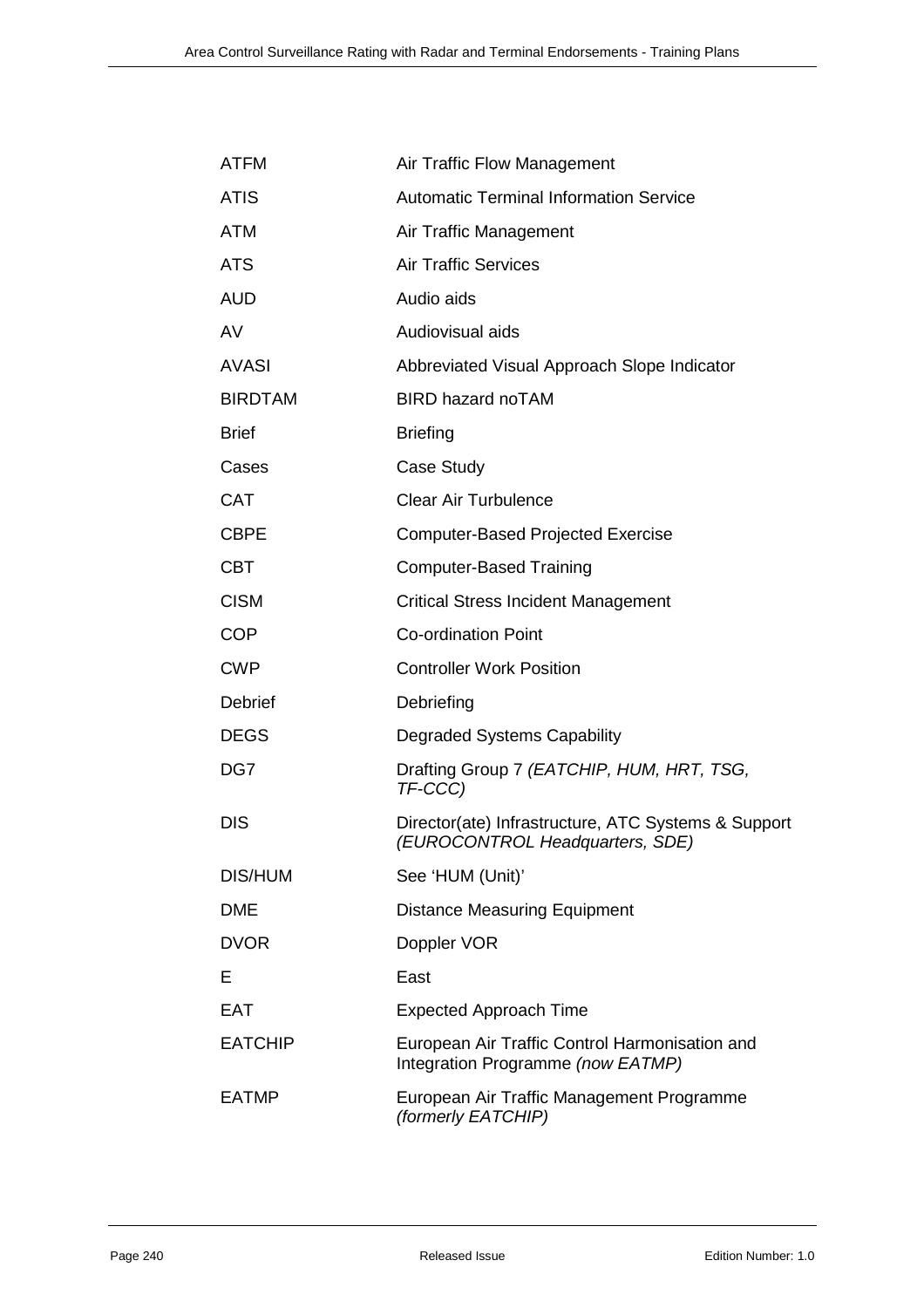| <b>ECAC</b>        | <b>European Civil Aviation Conference</b>              |
|--------------------|--------------------------------------------------------|
| EET                | <b>Estimated Elapsed Time</b>                          |
| <b>EFIS</b>        | <b>Electronic Flight Instrument System</b>             |
| <b>EQPM</b>        | Equipment and systems                                  |
| <b>ESARR</b>       | <b>EUROCONTROL Safety Regulatory Requirement</b>       |
| ET                 | Executive Task (EATCHIP)                               |
| <b>ETD</b>         | <b>Estimated Time of Departure</b>                     |
| <b>EUROCONTROL</b> | European Organisation for the Safety of Air Navigation |
| <b>FDPS</b>        | <b>Flight Data Processing System</b>                   |
| <b>FIR</b>         | <b>Flight Information Region</b>                       |
| <b>FIS</b>         | <b>Flight Information Service</b>                      |
| FL                 | <b>Flight Level</b>                                    |
| <b>FMS</b>         | Flight Management System                               |
| <b>FPL</b>         | (Filed) Flight Plan                                    |
| <b>FUA</b>         | Flexible Use of Airspace                               |
| <b>GLONASS</b>     | <b>Global Navigation Satellite System</b>              |
| <b>GNSS</b>        | <b>Global Navigation Satellite System</b>              |
| <b>GPS</b>         | <b>Global Positioning System</b>                       |
| <b>GPWS</b>        | <b>Ground Proximity Warning System</b>                 |
| <b>GROUP SIMUL</b> | <b>Group Simulation</b>                                |
| <b>GSIMUL</b>      | <b>Guided Simulation</b>                               |
| <b>GTMD</b>        | <b>Group Training Material Dependent</b>               |
| <b>GUI</b>         | Guidelines (EATCHIP\EATMP)                             |
| HF                 | <b>High Frequency</b>                                  |
| HI FI SIM          | <b>High-Fidelity Simulator</b>                         |
| <b>HRS</b>         | Human Resources Programme (EATMP, HUM)                 |
| <b>HRT</b>         | Human Resources Team (EACHIP/EATMP, HUM)               |
| <b>HUM</b>         | Human Factors                                          |
| <b>HUM</b>         | Human Resources (Domain) (EATCHIP/EATMP)               |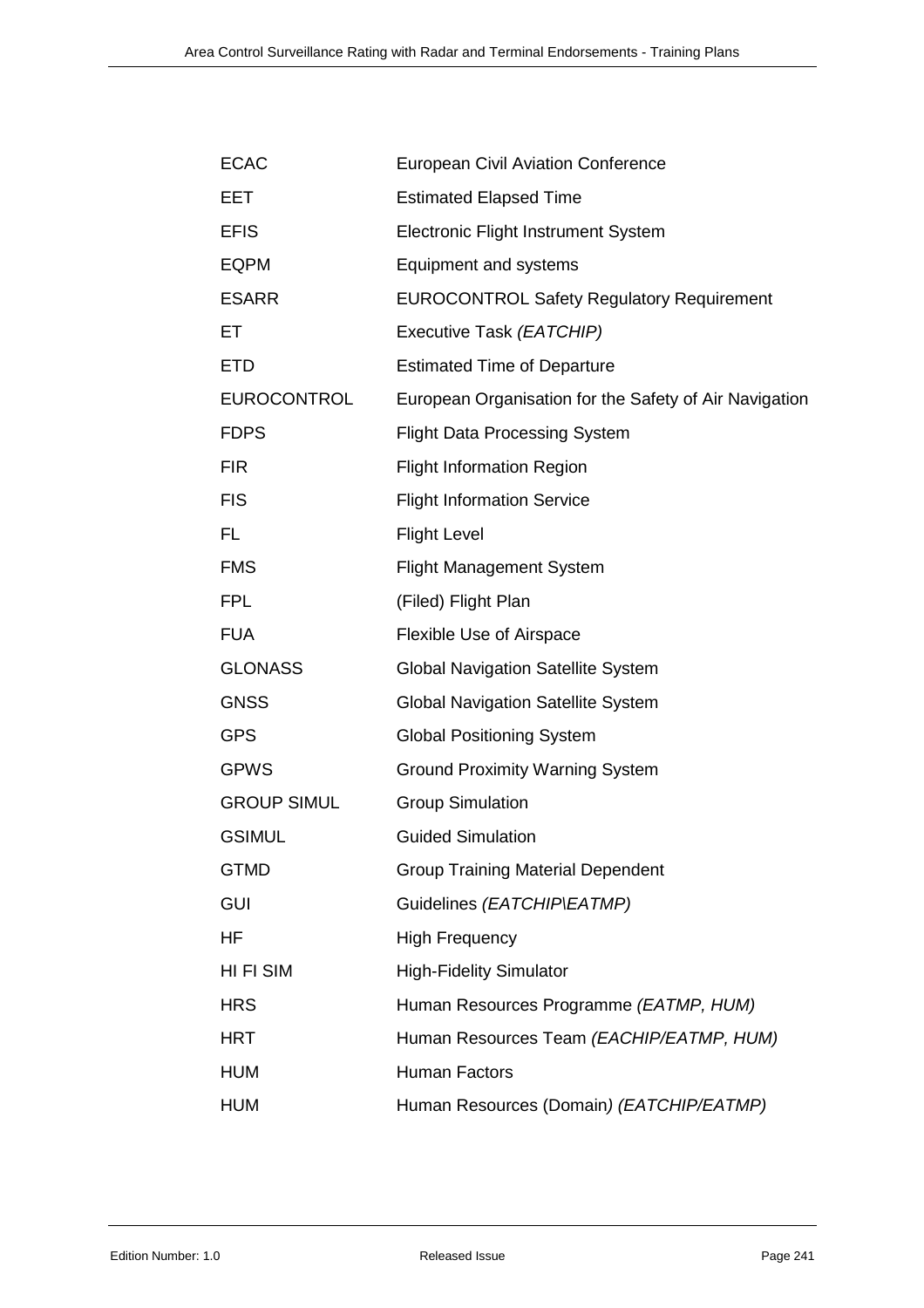| <b>HUM Unit</b>  | Human Factors and Manpower Unit (EUROCONTROL<br>Headquarters, SDE, DIS; formerly know as the 'ATM<br>Human Resources Unit'; also known as DIS/HUM) |
|------------------|----------------------------------------------------------------------------------------------------------------------------------------------------|
| <b>IANS</b>      | Institute of Air Navigation Services (EUROCONTROL,<br>Luxembourg)                                                                                  |
| <b>IAS</b>       | <b>Indicated Air Speed</b>                                                                                                                         |
| <b>ICAO</b>      | International Civil Aviation Organization (US)                                                                                                     |
| <b>IFR</b>       | <b>Instrument Flight Rules</b>                                                                                                                     |
| <b>ILS</b>       | <b>Instrument Landing System</b>                                                                                                                   |
| <b>IND SIMUL</b> | <b>Individual Simulation</b>                                                                                                                       |
| Interactive      | <b>Interactive Training</b>                                                                                                                        |
| <b>INTR</b>      | Introduction to the course                                                                                                                         |
| <b>ITMD</b>      | <b>Individual Training Material Dependent</b>                                                                                                      |
| KT               | Knot(s)                                                                                                                                            |
| LAW              | <b>Aviation Law</b>                                                                                                                                |
| <b>LDA</b>       | Landing Distance Available                                                                                                                         |
| Lect.            | Lecture                                                                                                                                            |
| <b>LOA</b>       | Letter Of Agreement                                                                                                                                |
| <b>LVP</b>       | Low Visibility Procedure                                                                                                                           |
| <b>MASPS</b>     | Minimum Aircraft Systems Performance Specifications                                                                                                |
| <b>MAS UAC</b>   | <b>Maastricht Upper Area Control Centre</b><br>(EUROCONTROL, The Netherlands)                                                                      |
| <b>MAXLOAD</b>   | Maximum Load                                                                                                                                       |
| <b>MET</b>       | Meteorology                                                                                                                                        |
| Min.             | Minute                                                                                                                                             |
| <b>MLS</b>       | Microwave Landing System                                                                                                                           |
| <b>MMC</b>       | MultiMedia Computer                                                                                                                                |
| <b>MSA</b>       | Minimum Sector Altitude                                                                                                                            |
| <b>MTCD</b>      | <b>Medium-Term Conflict Detection</b>                                                                                                              |
| N                | <b>North</b>                                                                                                                                       |
| <b>NAV</b>       | Navigation                                                                                                                                         |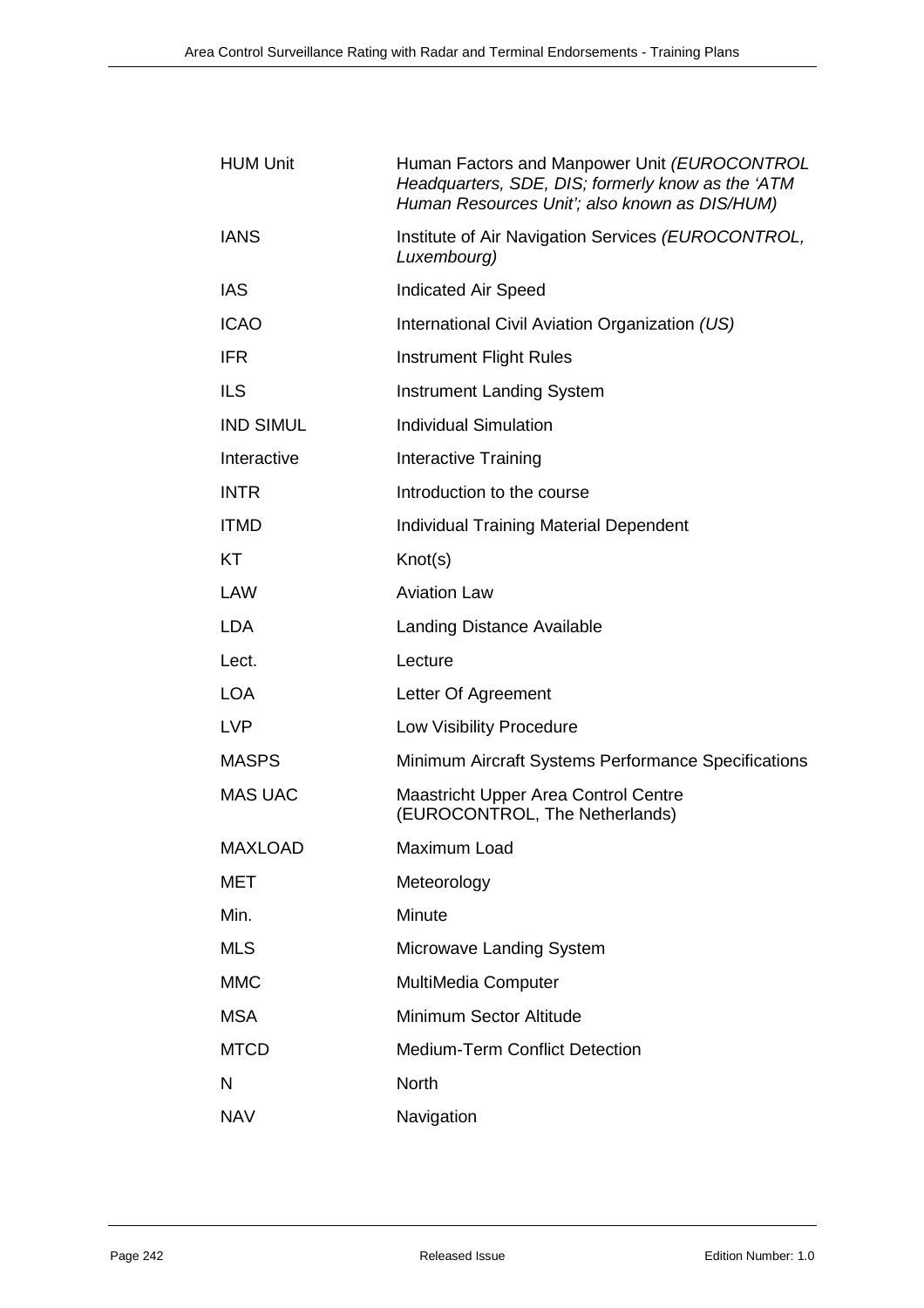| <b>NAVAID</b> | Navigation(al) Aid                         |
|---------------|--------------------------------------------|
| <b>NDB</b>    | <b>Non-Directional Beacon</b>              |
| <b>NM</b>     | Nautical Mile(s)                           |
| <b>NOTAM</b>  | Notice to Airmen                           |
| <b>NPR</b>    | <b>Noise Preferential Route</b>            |
| <b>OJT</b>    | On-The-Job-Training                        |
| OLDI          | On-Line Data Interchange                   |
| <b>OTD</b>    | <b>Other Training Device</b>               |
| <b>PAPI</b>   | Precision Approach Path Indicator          |
| <b>PCN</b>    | <b>Pavement Classification Number</b>      |
| <b>PENV</b>   | <b>Professional Environment</b>            |
| Pre Simul     | Pre-simulation                             |
| Proj          | Projector                                  |
| <b>PSR</b>    | <b>Primary Surveillance Radar</b>          |
| <b>PST</b>    | <b>Pacific Standard Time</b>               |
| <b>PTP</b>    | <b>Part-Task Practice</b>                  |
| <b>PTT</b>    | <b>Part-Task Trainer</b>                   |
| <b>RAD</b>    | Radar                                      |
| <b>RCC</b>    | <b>Rescue Co-ordination Centre</b>         |
| <b>RDPS</b>   | Radar Data Processing System               |
| <b>REAL</b>   | Real time                                  |
| <b>RNAV</b>   | Area Navigation                            |
| Role          | <b>Role Play</b>                           |
| <b>RPL</b>    | Repetitive Flight Plan                     |
| <b>RPS</b>    | <b>Radar Position Symbol</b>               |
| <b>RSTD</b>   | <b>Time-Restricted learning</b>            |
| <b>RTF</b>    | Radiotelephone or Radiotelephony           |
| <b>RVR</b>    | <b>Runway Visual Range</b>                 |
| <b>RVSM</b>   | <b>Reduced Vertical Separation Minimum</b> |
| <b>RX</b>     | Receiver                                   |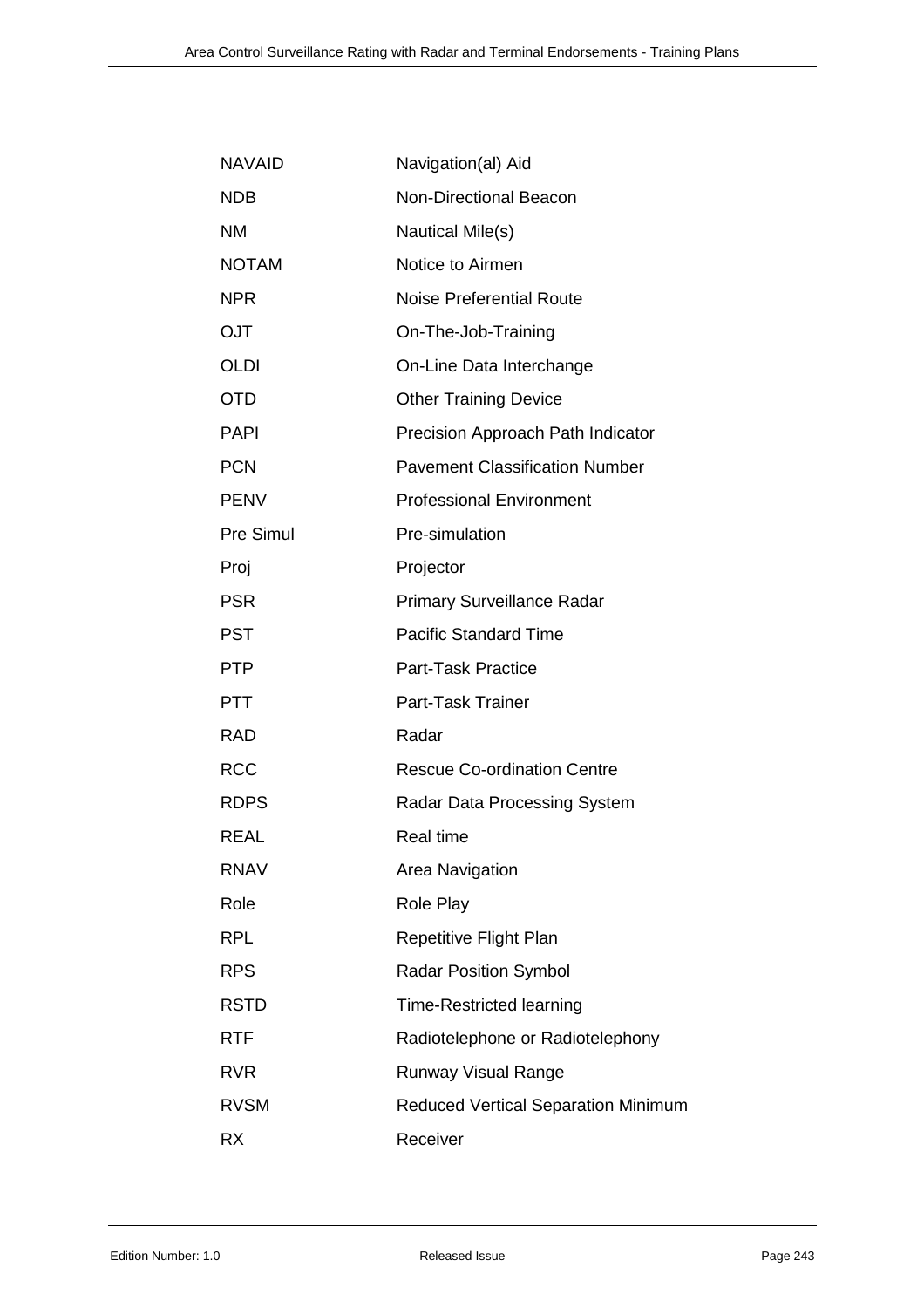| S                 | South                                                                                                                  |
|-------------------|------------------------------------------------------------------------------------------------------------------------|
| <b>SA</b>         | <b>Skill Acquisition</b>                                                                                               |
| <b>SDE</b>        | Senior Director, Principal EATMP Directorate or, in<br>short, Senior Director(ate) EATMP (EUROCONTROL<br>Headquarters) |
| <b>SELCAL</b>     | <b>Selective Calling System</b>                                                                                        |
| <b>SELF</b>       | Self-paced learning                                                                                                    |
| <b>SEQ</b>        | Sequencing                                                                                                             |
| <b>SID</b>        | <b>Standard Instrument Departure</b>                                                                                   |
| <b>SIGMET</b>     | Significant Meteorological Information                                                                                 |
| <b>SIM</b>        | Simulator                                                                                                              |
| <b>SIMUL</b>      | Simulation                                                                                                             |
| <b>SNOWTAM</b>    | NoTAM on SNOW conditions                                                                                               |
| <b>SPD</b>        | Speed                                                                                                                  |
| <b>SRC</b>        | Safety Regulation Commission (EUROCONTROL)                                                                             |
| <b>SSR</b>        | Secondary Surveillance Radar                                                                                           |
| <b>ST</b>         | Specialist Task (EATCHIP)                                                                                              |
| <b>STAR</b>       | <b>Standard Arrival Route</b>                                                                                          |
| <b>STBF</b>       | <b>Structured Briefing</b>                                                                                             |
| <b>STD</b>        | Standard (EATCHIP/EATMP)                                                                                               |
| <b>STDF</b>       | <b>Structured Debriefing</b>                                                                                           |
| Sup. Pract.       | <b>Supervised Practices</b>                                                                                            |
| TA                | <b>Transition Altitude</b>                                                                                             |
| <b>TACAN</b>      | <b>UHF Tactical Air Navigation Aid</b>                                                                                 |
| <b>TAF</b>        | <b>Terminal Area Forecast</b>                                                                                          |
| <b>TCAS</b>       | <b>Traffic Alert and Collision-Avoidance System</b>                                                                    |
| <b>TCL</b>        | <b>Terminal Control</b>                                                                                                |
| <b>TDH Unit</b>   | Training Development and Harmonisation Unit<br>(EUROCONTROL, IANS)                                                     |
| <b>TEAM SIMUL</b> | <b>Team Simulation</b>                                                                                                 |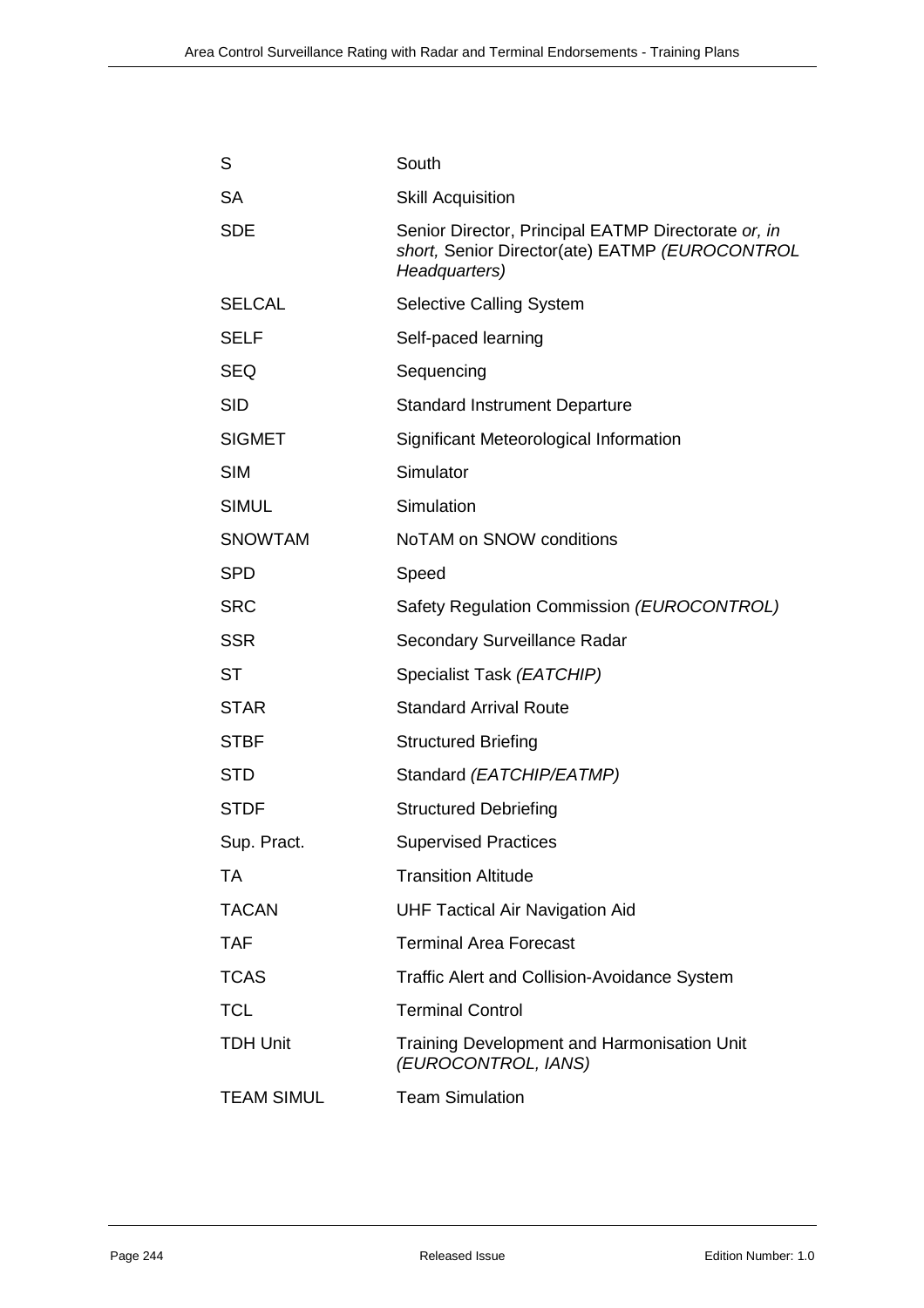| TF-CCC        | Task Force Common Core Content (EATCHIP, HUM,<br>HRT, TSG) |
|---------------|------------------------------------------------------------|
| <b>TMA</b>    | <b>Terminal Area</b>                                       |
| <b>TODA</b>   | <b>Take-Off Distance Available</b>                         |
| <b>TORA</b>   | <b>Take-Off Run Available</b>                              |
| <b>TRL</b>    | <b>Transition Level</b>                                    |
| <b>TRM</b>    | <b>Team Resource Management</b>                            |
| <b>TSG</b>    | Training Sub-Group (EATCHIP/EATMP, HUM, HRT)               |
| <b>TSP</b>    | Training Sub-Programme (EATMP, HUM, HRS)                   |
| <b>TWR</b>    | Tower                                                      |
| <b>TX</b>     | Transmitter                                                |
| <b>TXT</b>    | Text                                                       |
| <b>UAC</b>    | <b>Upper Area Control Centre</b>                           |
| <b>UDF</b>    | <b>UHF Direction Finding Station</b>                       |
| <b>UHF</b>    | <b>Ultra High Frequency</b>                                |
| <b>UIR</b>    | <b>Upper Flight Information Region</b>                     |
| <b>UNIN</b>   | <b>Unusual/Emergency Situations</b>                        |
| <b>UNKN</b>   | Unknown                                                    |
| <b>VASI</b>   | Visual Approach Slope Indicator                            |
| <b>VDF</b>    | <b>VHF Direction Finding Station</b>                       |
| <b>VEC</b>    | Vectoring                                                  |
| <b>VFR</b>    | <b>Visual Flight Rules</b>                                 |
| <b>VHF</b>    | <b>Very High Frequency</b>                                 |
| <b>VIP</b>    | Very Important Person                                      |
| <b>VIS</b>    | Visual aids                                                |
| <b>VOLMET</b> | Meteorological Information for Aircraft in Flight          |
| <b>VOR</b>    | <b>VHF Omnidirectional Radio Range</b>                     |
| <b>VORTAC</b> | VOR and TACAN combination                                  |
| W             | West                                                       |
| <b>WIND</b>   | Wind effect                                                |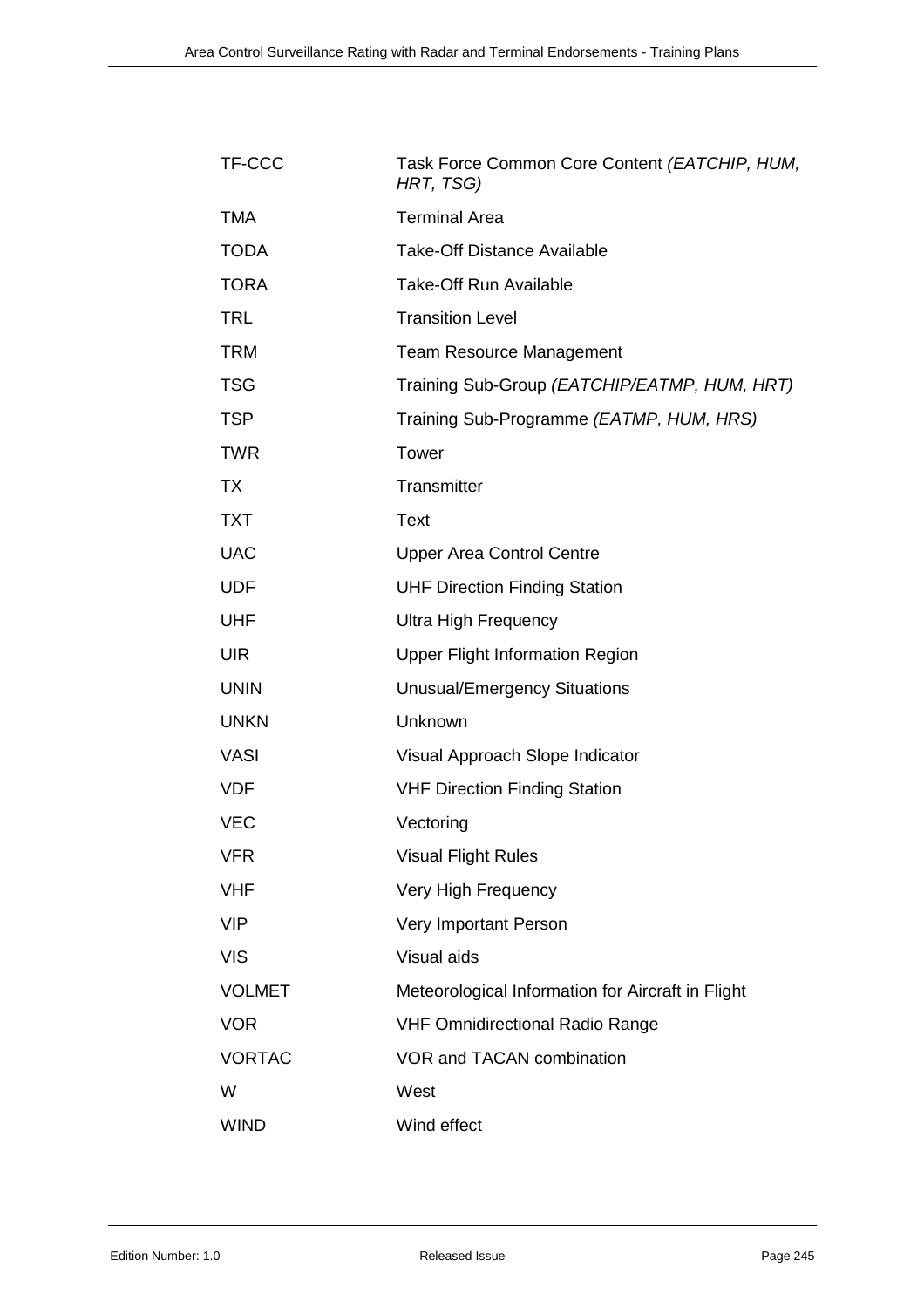Page intentionally left blank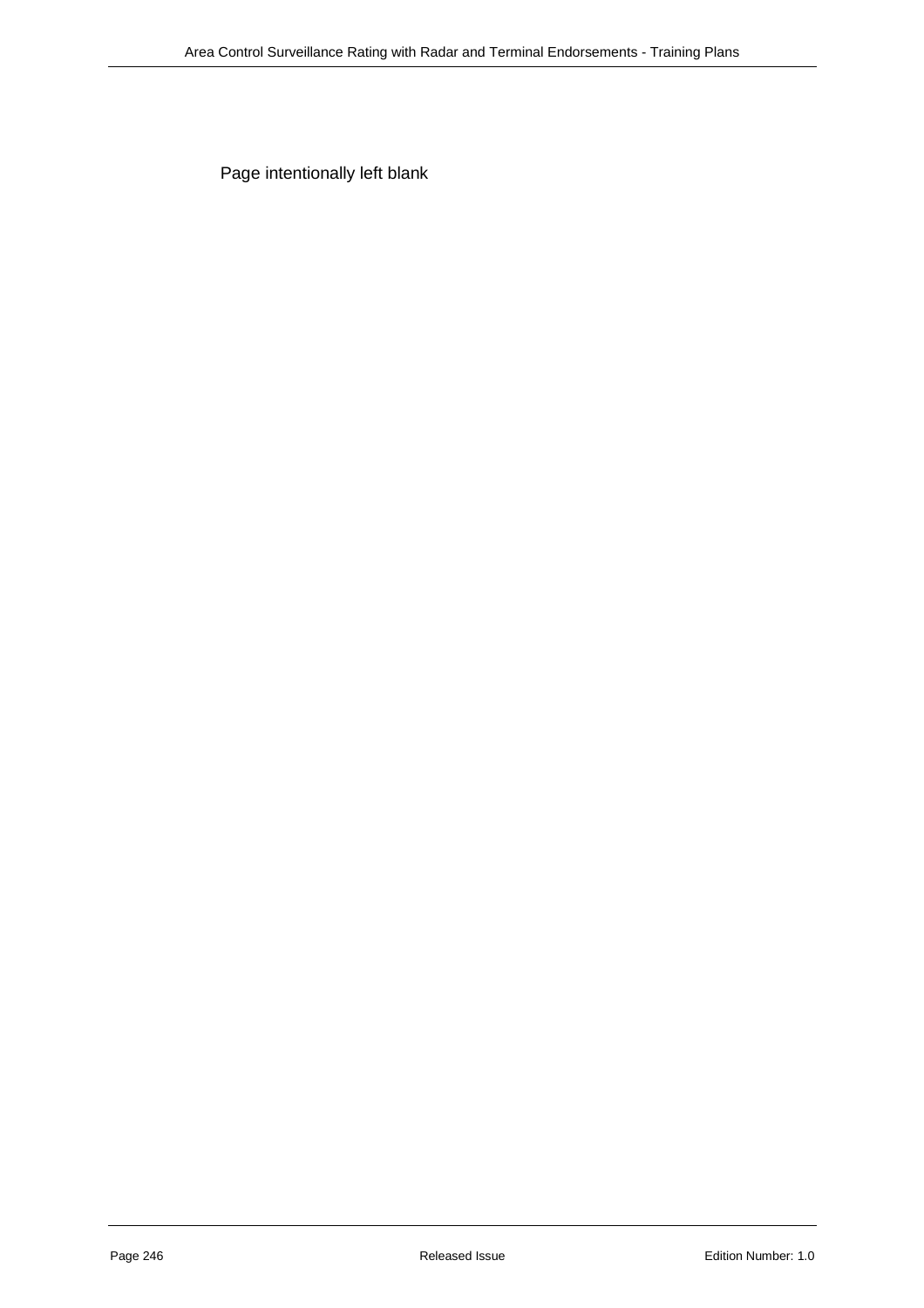# **CONTRIBUTORS**

# **NAME STATE / ORGANISATION**

## **Task Force Common Core Content - Drafting Group 7**

#### **Chairman**

Michel PISTRE **EUROCONTROL IANS** 

### **Rapporteur**

David SHEEN EUROCONTROL Headquarters

### **Permanent Members**

Jean-Louis GERARD France Wolfgang MERZ Germany Thomas DEANE Ireland Maurizio SILERI **Italy** Per Gunnar LARSSON Sweden Derek RAINEY Switzerland David COXON United Kingdom Brian CONSIDINE EUROCONTROL IANS<br>Pat O'DOHERTY EUROCONTROL IANS

Andre DAVISTER EUROCONTROL MAS UAC **EUROCONTROL IANS** 

#### **Non-permanent Members**

Per EKELOF Sweden Hokan NILSSON EUROCONTROL IANS

### **Document Configuration**

| Carine HELLINCKX<br>(in charge) | <b>EUROCONTROL Headquarters</b> |
|---------------------------------|---------------------------------|
| Anne VAN HEMELRYCK              | EUROCONTROL IANS                |
| Véronique VAN POPPEL            | EUROCONTROL IANS                |